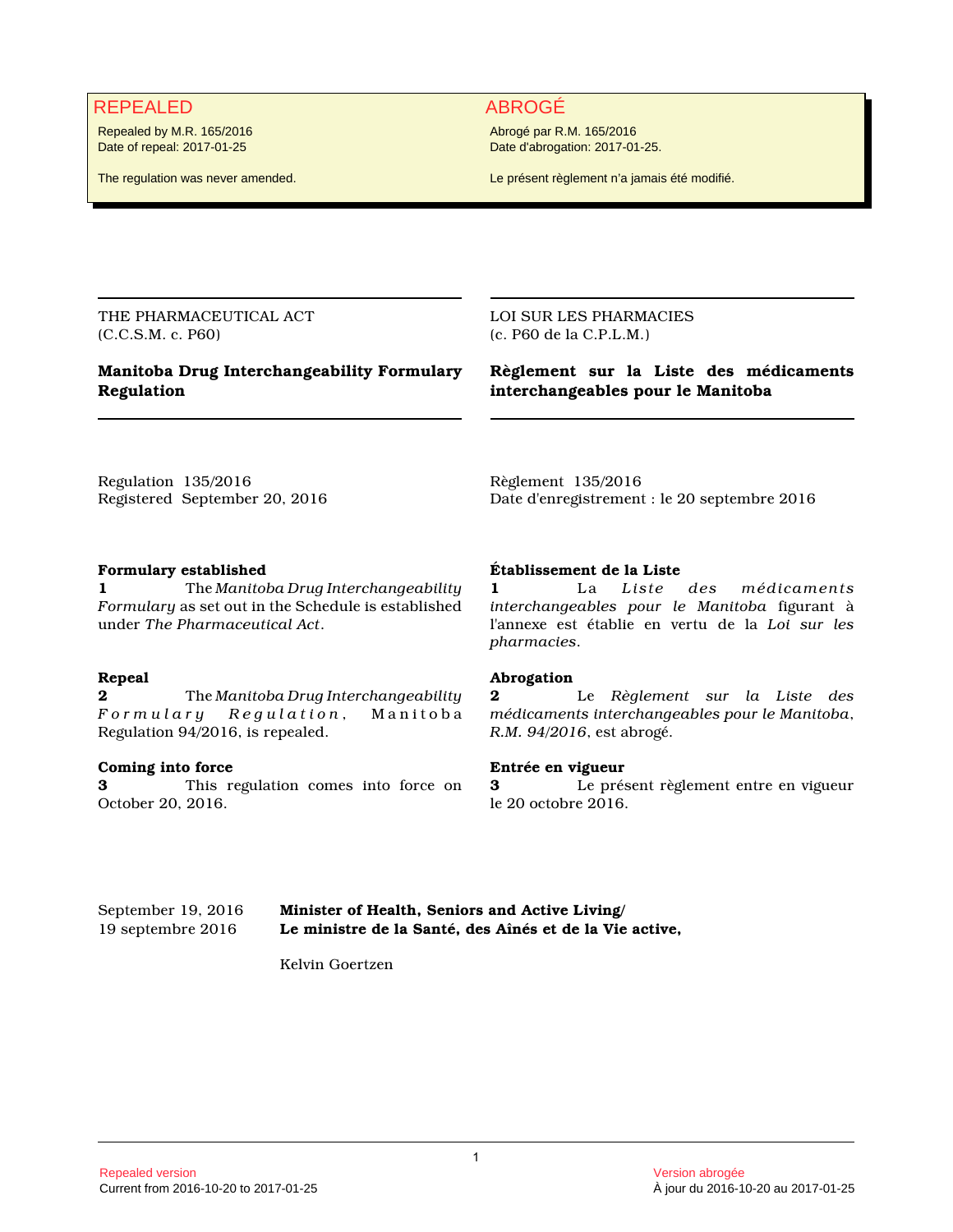# **LISTE DES MÉDICAMENTS INTERCHANGEABLES POUR LE MANITOBA**

|                                                                      | <b>MANITOBA DRUG INTERCHANGEABILITY FORMULARY</b>                                                                        |                                                                           |                                                          |                                                          |  |
|----------------------------------------------------------------------|--------------------------------------------------------------------------------------------------------------------------|---------------------------------------------------------------------------|----------------------------------------------------------|----------------------------------------------------------|--|
|                                                                      | <b>LISTE DES MÉDICAMENTS INTERCHANGEABLES</b><br><b>POUR LE MANITOBA</b>                                                 |                                                                           |                                                          |                                                          |  |
| <b>DIN</b><br><b>NIM</b>                                             | <b>Product Name</b><br><b>Produit</b>                                                                                    | Manufacturer<br>Fabricant                                                 | Price (\$)                                               | Prix(\$)                                                 |  |
|                                                                      | ABACAVIR - 300 mg - Tablets<br>ABACAVIR - 300 mg - comprimés                                                             |                                                                           | Per<br>Tablet                                            | Par<br>comprimé                                          |  |
| 02240357<br>02396769                                                 | Zaigen<br>Apo-Abacavir                                                                                                   | VII<br><b>APX</b>                                                         | 7.6621<br>5.2241                                         | 7,6621<br>5,2241                                         |  |
|                                                                      | ABACAVIR/LAMIVUDINE - 600/300 mg - Tablets<br>ABACAVIR/LAMIVUDINE - 600/300 mg - comprimés                               |                                                                           | Per<br>Tablet                                            | Par<br>comprimé                                          |  |
| 02269341<br>02399539<br>02416662<br>02450682                         | Kivexa<br>Apo-Abacavir/Lamivudine<br>Teva-Abacavir/Lamivudine<br>Mylan-Abacavir/Lamivudine                               | VII<br>APX<br><b>TEV</b><br><b>MYL</b>                                    | 27.1350<br>11.9749<br>11.9749<br>5.9875                  | 27,1350<br>11,9749<br>11,9749<br>5,9875                  |  |
|                                                                      | ABACAVIR/LAMIVUDINE/ZIDOVUDINE - 300/150/300 mg - Tablets<br>ABACAVIR/LAMIVUDINE/ZIDOVUDINE - 300/150/300 mg - comprimés |                                                                           | Per<br>Tablet                                            | Par<br>comprimé                                          |  |
| 02244757<br>02416255                                                 | Trizivir<br>Apo-Abacavir-Lamivudine-Zidovudine                                                                           | VII<br><b>APX</b>                                                         | 20.6091<br>13.6425                                       | 20,6091<br>13,6425                                       |  |
|                                                                      | ACEBUTOLOL HCI - 100 mg - Tablets<br>ACÉBUTOLOL (CHLORHYDRATE D') — 100 mg — comprimés                                   |                                                                           | Per<br>Tablet                                            | Par<br>comprimé                                          |  |
| 01926543<br>02286246<br>02147602<br>02237721<br>02237885<br>02204517 | Sectral<br>Acebutolol<br>Apo-Acebutolol<br>Mylan-Acebutolol<br>Mylan-Acebutolol (Type S)<br>Novo-Acebutolol              | <b>SAA</b><br>SAH<br><b>APX</b><br><b>MYL</b><br><b>MYL</b><br><b>TEV</b> | 0.4019<br>0.1793<br>0.1793<br>0.1793<br>0.1793<br>0.1793 | 0,4019<br>0,1793<br>0,1793<br>0,1793<br>0,1793<br>0,1793 |  |
|                                                                      | ACEBUTOLOL HCI - 200 mg - Tablets<br>ACÉBUTOLOL (CHLORHYDRATE D') - 200 mg - comprimés                                   |                                                                           | Per<br>Tablet                                            | Par<br>comprimé                                          |  |
| 01926551<br>02286254<br>02147610<br>02237722<br>02237886<br>02204525 | Sectral<br>Acebutolol<br>Apo-Acebutolol<br>Mylan-Acebutolol<br>Mylan-Acebutolol (Type S)<br>Novo-Acebutolol              | <b>SAA</b><br>SAH<br><b>APX</b><br><b>MYL</b><br><b>MYL</b><br><b>TEV</b> | 0.6030<br>0.2684<br>0.2684<br>0.2684<br>0.2684<br>0.2684 | 0,6030<br>0,2684<br>0,2684<br>0,2684<br>0,2684<br>0,2684 |  |
|                                                                      | ACEBUTOLOL HCI - 400 mg - Tablets<br>ACÉBUTOLOL (CHLORHYDRATE D') — 400 mg — comprimés                                   |                                                                           | Per<br>Tablet                                            | Par<br>comprimé                                          |  |
| 01926578<br>02286262<br>02147629<br>02237723<br>02237887<br>02204533 | Sectral<br>Acebutolol<br>Apo-Acebutolol<br>Mylan-Acebutolol<br>Mylan-Acebutolol (Type S)<br>Novo-Acebutolol              | SAA<br>SAH<br><b>APX</b><br>MYL<br>MYL<br><b>TEV</b>                      | 1.1765<br>0.5333<br>0.5333<br>0.5333<br>0.5333<br>0.5333 | 1,1765<br>0,5333<br>0,5333<br>0,5333<br>0,5333<br>0,5333 |  |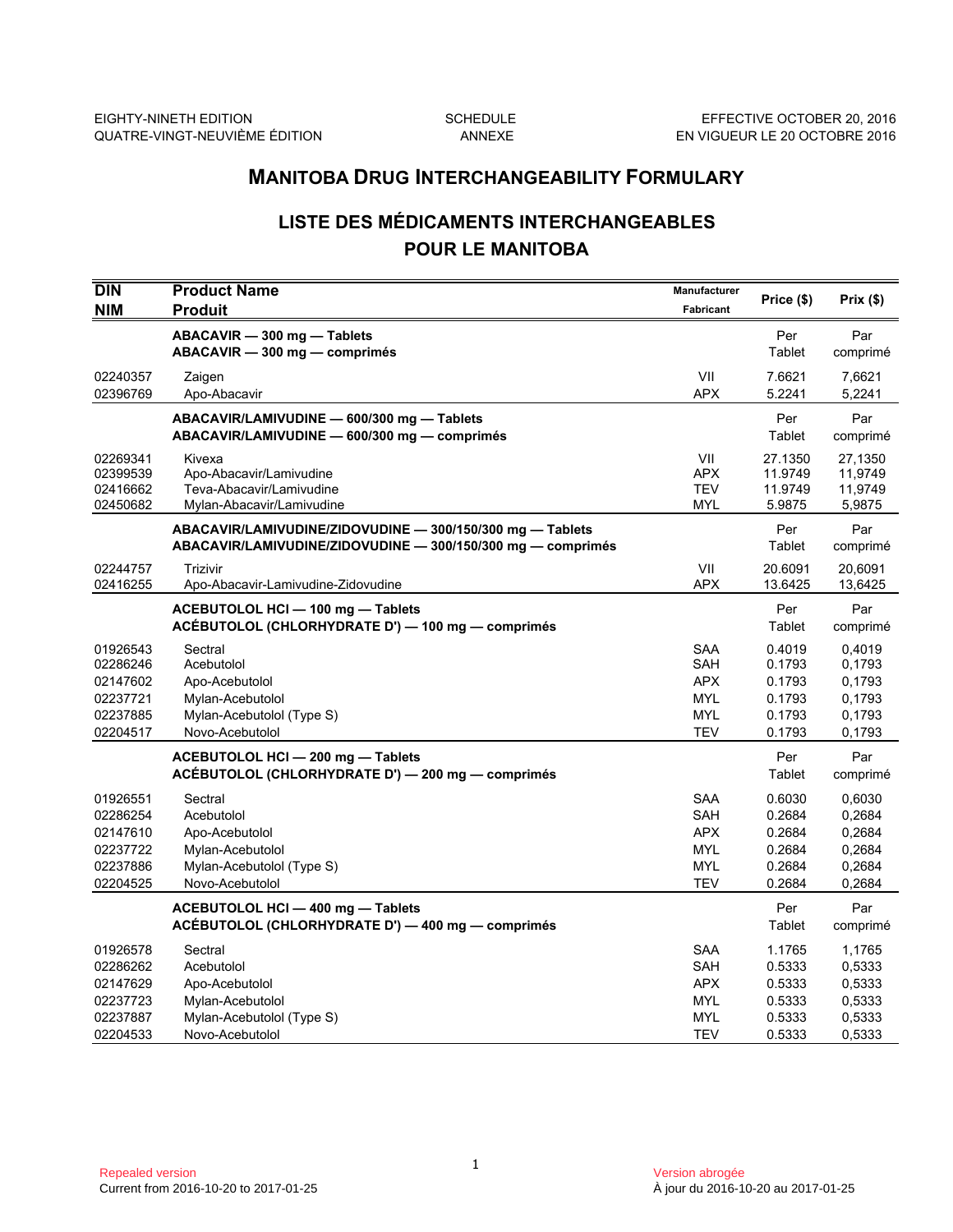| <b>DIN</b>                                                           | <b>Product Name</b>                                                                                                         | Manufacturer                                                              | Price (\$)                                               | Prix (\$)                                                |
|----------------------------------------------------------------------|-----------------------------------------------------------------------------------------------------------------------------|---------------------------------------------------------------------------|----------------------------------------------------------|----------------------------------------------------------|
| <b>NIM</b>                                                           | <b>Produit</b>                                                                                                              | Fabricant                                                                 |                                                          |                                                          |
|                                                                      | ACETAMINOPHEN COMPOUND WITH CODEINE - 8 mg - Tablets<br>COMPOSÉ ACÉTAMINOPHÈNE ET CODÉINE - 8 mg - comprimés                |                                                                           | Per<br>Tablet                                            | Par<br>comprimé                                          |
| 00293490<br>00653233                                                 | Atasol-8<br>ratio-Lenoltec #1/ratio-Lenoltec n° 1                                                                           | CDC<br><b>TEV</b>                                                         | 0.0814<br>0.0303                                         | 0,0814<br>0,0303                                         |
|                                                                      | ACETAMINOPHEN COMPOUND WITH CODEINE - 15 mg - Tablets<br>COMPOSÉ ACÉTAMINOPHÈNE ET CODÉINE - 15 mg - comprimés              |                                                                           | Per<br>Tablet                                            | Par<br>comprimé                                          |
| 02163934<br>00293504<br>02232388<br>00653241                         | Tylenol with Codeine No. 2/Tylenol n° 2 avec codéine<br>Atasol-15<br>Exdol-15<br>ratio-Lenoltec No. 2/ratio-Lenoltec n° 2   | JAN<br>CDC<br>PPI<br><b>TEV</b>                                           | 0.1240<br>0.1001<br>0.0837<br>0.0807                     | 0,1240<br>0,1001<br>0,0837<br>0,0807                     |
|                                                                      | ACETAMINOPHEN COMPOUND WITH CODEINE - 30 mg - Tablets<br>COMPOSÉ ACÉTAMINOPHÈNE ET CODÉINE - 30 mg - comprimés              |                                                                           | Per<br>Tablet                                            | Par<br>comprimé                                          |
| 02232389<br>00293512<br>02163926<br>00653276                         | Exdol-30<br>Atasol-30<br>Tylenol with Codeine No. 3/Tylenol n° 3 avec codéine<br>ratio-Lenoltec No. 3/ratio-Lenoltec n° 3   | <b>PPI</b><br>CDC<br>JAN<br><b>TEV</b>                                    | 0.1753<br>0.1425<br>0.1366<br>0.0798                     | 0,1753<br>0,1425<br>0,1366<br>0,0798                     |
|                                                                      | ACETAMINOPHEN WITH CODEINE - 300 mg - 60 mg - Tablets<br>ACÉTAMINOPHÈNE AVEC CODÉINE - 300 mg - 60 mg - comprimés           |                                                                           | Per<br>Tablet                                            | Par<br>comprimé                                          |
| 02163918<br>00621463                                                 | Tylenol with Codeine No. 4/Tylenol n° 4 avec codéine<br>ratio-Lenoltec #4/ratio-Lenoltec n° 4                               | <b>JAN</b><br><b>TEV</b>                                                  | 0.2886<br>0.1605                                         | 0.2886<br>0,1605                                         |
|                                                                      | ACETYLSALICYLIC ACID - 325 mg - Enteric Tablets<br>ACIDE ACÉTYLSALICYLIQUE - 325 mg - comprimés à enrobage<br>entérosoluble |                                                                           | Per<br>Tablet                                            | Par<br>comprimé                                          |
| 02284529<br>00010332                                                 | pms-ASA EC<br>Entrophen                                                                                                     | <b>PMS</b><br>PPI                                                         | 0.0339<br>0.0308                                         | 0,0339<br>0,0308                                         |
|                                                                      | ACYCLOVIR - 200 mg - Tablets<br>ACYCLOVIR - 200 mg - comprimés                                                              |                                                                           | Per<br>Tablet                                            | Par<br>comprimé                                          |
| 00634506<br>02242784<br>02285959<br>02207621                         | Zovirax<br>Mylan-Acyclovir<br>Novo-Acyclovir<br>Apo-Acyclovir                                                               | <b>GSK</b><br><b>MYL</b><br><b>TEV</b><br><b>APX</b>                      | 1.4585<br>0.9662<br>0.9661<br>0.9660                     | 1,4585<br>0,9662<br>0,9661<br>0,9660                     |
|                                                                      | ACYCLOVIR - 400 mg - Tablets<br>ACYCLOVIR - 400 mg - comprimés                                                              |                                                                           | Per<br>Tablet                                            | Par<br>comprimé                                          |
| 01911627<br>02242463<br>02078635<br>02285967<br>02286564<br>02207648 | Zovirax<br>Mylan-Acyclovir<br>ratio-Acyclovir<br>Novo-Acyclovir<br>Acyclovir<br>Apo-Acyclovir                               | <b>GSK</b><br><b>MYL</b><br><b>TEV</b><br><b>TEV</b><br>SAH<br><b>APX</b> | 2.9387<br>1.9017<br>1.9017<br>1.9016<br>1.9015<br>1.9015 | 2,9387<br>1,9017<br>1,9017<br>1,9016<br>1,9015<br>1,9015 |
|                                                                      | ACYCLOVIR - 800 mg - Tablets<br>ACYCLOVIR - 800 mg - comprimés                                                              |                                                                           | Per<br>Tablet                                            | Par<br>comprimé                                          |
| 01911635<br>02207656<br>02242464<br>02285975                         | Zovirax<br>Apo-Acyclovir<br>Mylan-Acyclovir<br>Novo-Acyclovir                                                               | <b>GSK</b><br><b>APX</b><br><b>MYL</b><br><b>TEV</b>                      | 5.5762<br>3.1415<br>3.1413<br>3.1412                     | 5,5762<br>3,1415<br>3,1413<br>3,1412                     |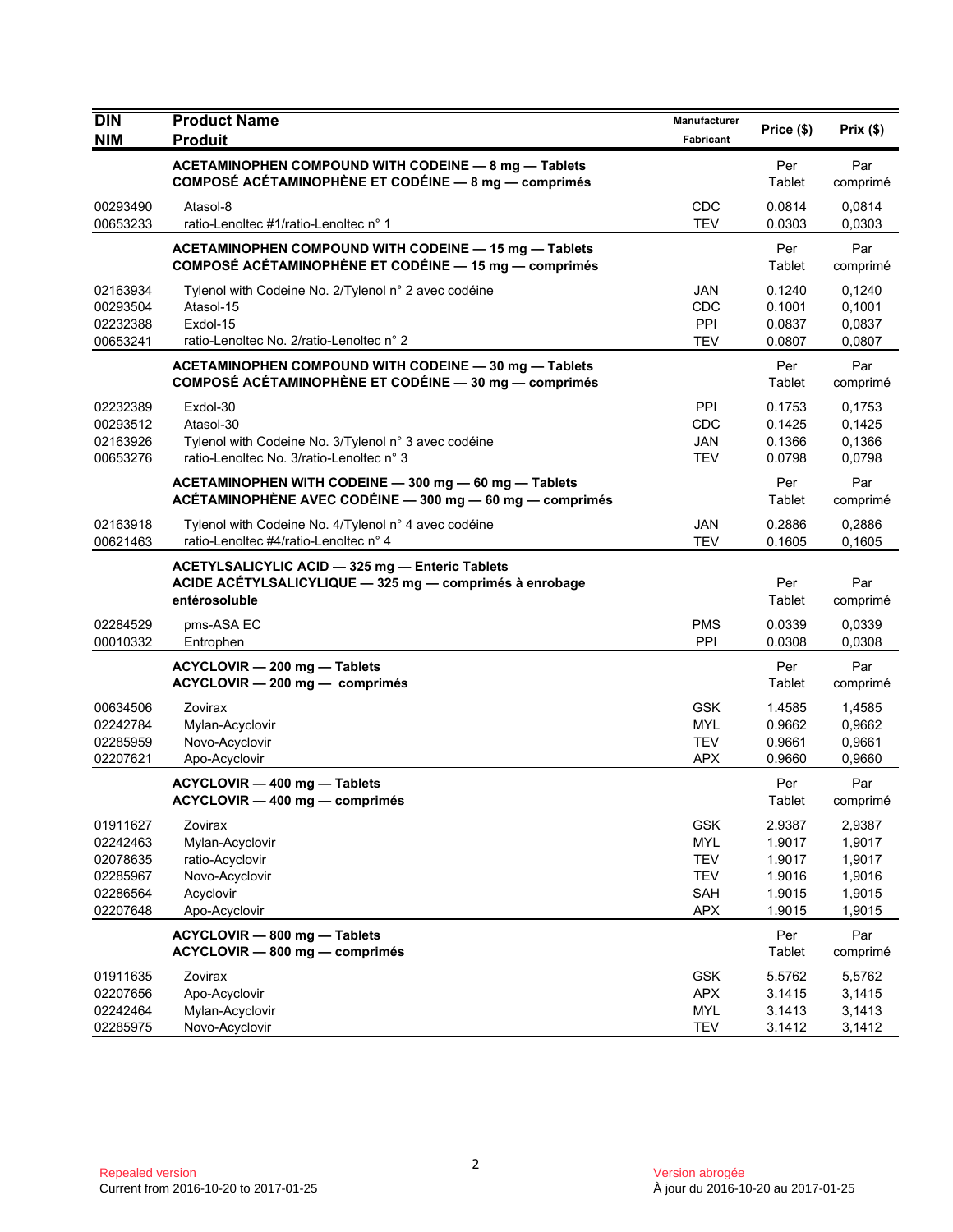| <b>DIN</b>                                                                                                                                                                                               | <b>Product Name</b>                                                                                                                                                                                                                                                                                                                         | Manufacturer                                                                                                                                                                                                                        |                                                                                                                                                                         |                                                                                                                                                                         |
|----------------------------------------------------------------------------------------------------------------------------------------------------------------------------------------------------------|---------------------------------------------------------------------------------------------------------------------------------------------------------------------------------------------------------------------------------------------------------------------------------------------------------------------------------------------|-------------------------------------------------------------------------------------------------------------------------------------------------------------------------------------------------------------------------------------|-------------------------------------------------------------------------------------------------------------------------------------------------------------------------|-------------------------------------------------------------------------------------------------------------------------------------------------------------------------|
| <b>NIM</b>                                                                                                                                                                                               | <b>Produit</b>                                                                                                                                                                                                                                                                                                                              | Fabricant                                                                                                                                                                                                                           | Price (\$)                                                                                                                                                              | Prix(\$)                                                                                                                                                                |
|                                                                                                                                                                                                          | ALENDRONATE - 5 mg - Tablets<br>ALENDRONATE - 5 mg - comprimés                                                                                                                                                                                                                                                                              |                                                                                                                                                                                                                                     | Per<br>Tablet                                                                                                                                                           | Par<br>comprimé                                                                                                                                                         |
| 02381478<br>02248727<br>02384698<br>02428717                                                                                                                                                             | Alendronate<br>Apo-Alendronate<br>Ran-Alendronate<br>VAN-Alendronate                                                                                                                                                                                                                                                                        | <b>ACH</b><br><b>APX</b><br><b>RAN</b><br><b>VAN</b>                                                                                                                                                                                | 1.1407<br>1.1407<br>1.1407<br>1.1407                                                                                                                                    | 1,1407<br>1,1407<br>1,1407<br>1,1407                                                                                                                                    |
|                                                                                                                                                                                                          | ALENDRONATE - 10 mg - Tablets<br>ALENDRONATE - 10 mg - comprimés                                                                                                                                                                                                                                                                            |                                                                                                                                                                                                                                     | Per<br>Tablet                                                                                                                                                           | Par<br>comprimé                                                                                                                                                         |
| 02247373<br>02248728<br>02381486<br>02388545<br>02394863<br>02270129<br>02384701<br>02288087<br>02428725                                                                                                 | Teva-Alendronate<br>Apo-Alendronate<br>Alendronate<br>Alendronate<br>Mint-Alendronate<br>Mylan-Alendronate<br>Ran-Alendronate<br>Sandoz Alendronate<br><b>VAN-Alendronate</b>                                                                                                                                                               | <b>TEV</b><br><b>APX</b><br><b>ACH</b><br><b>SAH</b><br><b>MPH</b><br><b>MYL</b><br><b>RAN</b><br>SDZ<br><b>VAN</b>                                                                                                                 | 1.3513<br>1.2163<br>0.4987<br>0.4987<br>0.4987<br>0.4987<br>0.4987<br>0.4987<br>0.4987                                                                                  | 1,3513<br>1,2163<br>0,4987<br>0,4987<br>0,4987<br>0,4987<br>0,4987<br>0,4987<br>0,4987                                                                                  |
|                                                                                                                                                                                                          | ALENDRONATE - 70 mg - Tablets<br>ALENDRONATE - 70 mg - comprimés                                                                                                                                                                                                                                                                            |                                                                                                                                                                                                                                     | Per<br>Tablet                                                                                                                                                           | Par<br>comprimé                                                                                                                                                         |
| 02245329<br>02258110<br>02248730<br>02273179<br>02261715<br>02275279<br>02381494<br>02299712<br>02388553<br>02394871<br>02286335<br>02384728<br>02288109<br>02428733<br>02352966<br>02385031<br>02284006 | Fosamax<br><b>ACT Alendronate</b><br>Apo-Alendronate<br>pms-Alendronate<br>Novo-Alendronate<br>ratio-Alendronate<br>Alendronate<br>Alendronate FC<br>Auro-Alendronate<br>Mint-Alendronate<br>Mylan-Alenedronate<br>Ran-Alendronate<br>Sandoz Alendronate<br><b>VAN-Alendronate</b><br>Alendronate<br>Jamp-Alendronate<br>pms-Alendronate FC | <b>MFX</b><br><b>ACV</b><br><b>APX</b><br><b>PMS</b><br><b>TEV</b><br><b>TEV</b><br><b>ACH</b><br><b>SIP</b><br><b>AUP</b><br><b>MPH</b><br><b>MYL</b><br><b>RAN</b><br>SDZ<br><b>VAN</b><br><b>SAH</b><br><b>JPC</b><br><b>PMS</b> | 12.4677<br>6.1331<br>6.1325<br>6.1325<br>3.5200<br>2.5150<br>2.5144<br>2.5144<br>2.5144<br>2.5144<br>2.5144<br>2.5144<br>2.5144<br>2.5144<br>2.5143<br>2.5143<br>2.5143 | 12,4677<br>6,1331<br>6,1325<br>6,1325<br>3,5200<br>2,5150<br>2,5144<br>2,5144<br>2,5144<br>2,5144<br>2,5144<br>2,5144<br>2,5144<br>2,5144<br>2,5143<br>2,5143<br>2,5143 |
| 02245565                                                                                                                                                                                                 | ALFUZOSIN - 10 mg - Tablets<br>ALFUZOSIN - 10 mg - comprimés<br>Xatral                                                                                                                                                                                                                                                                      | <b>SAA</b>                                                                                                                                                                                                                          | Per<br>Tablet<br>1.1101                                                                                                                                                 | Par<br>comprimé<br>1,1101                                                                                                                                               |
| 02315866<br>02304678<br>02447576<br>02443201                                                                                                                                                             | Apo-Alfuzosin<br>Sandoz Alfuzosin<br>Alfuzosin<br>Auro-Alfuzosin                                                                                                                                                                                                                                                                            | <b>APX</b><br>SDZ<br><b>SIP</b><br><b>AUP</b>                                                                                                                                                                                       | 0.7450<br>0.4966<br>0.2601<br>0.2601                                                                                                                                    | 0,7450<br>0,4966<br>0,2601<br>0,2601                                                                                                                                    |
|                                                                                                                                                                                                          | ALLOPURINOL - 100 mg - Tablets<br>ALLOPURINOL - 100 mg - comprimés                                                                                                                                                                                                                                                                          |                                                                                                                                                                                                                                     | Per<br>Tablet                                                                                                                                                           | Par<br>comprimé                                                                                                                                                         |
| 00402818<br>02396327<br>02402769                                                                                                                                                                         | Zyloprim<br>Mar-Allopurinol<br>Apo-Allopurinol                                                                                                                                                                                                                                                                                              | AAA<br><b>MAR</b><br>APX                                                                                                                                                                                                            | 0.0858<br>0.0780<br>0.0780                                                                                                                                              | 0,0858<br>0,0780<br>0,0780                                                                                                                                              |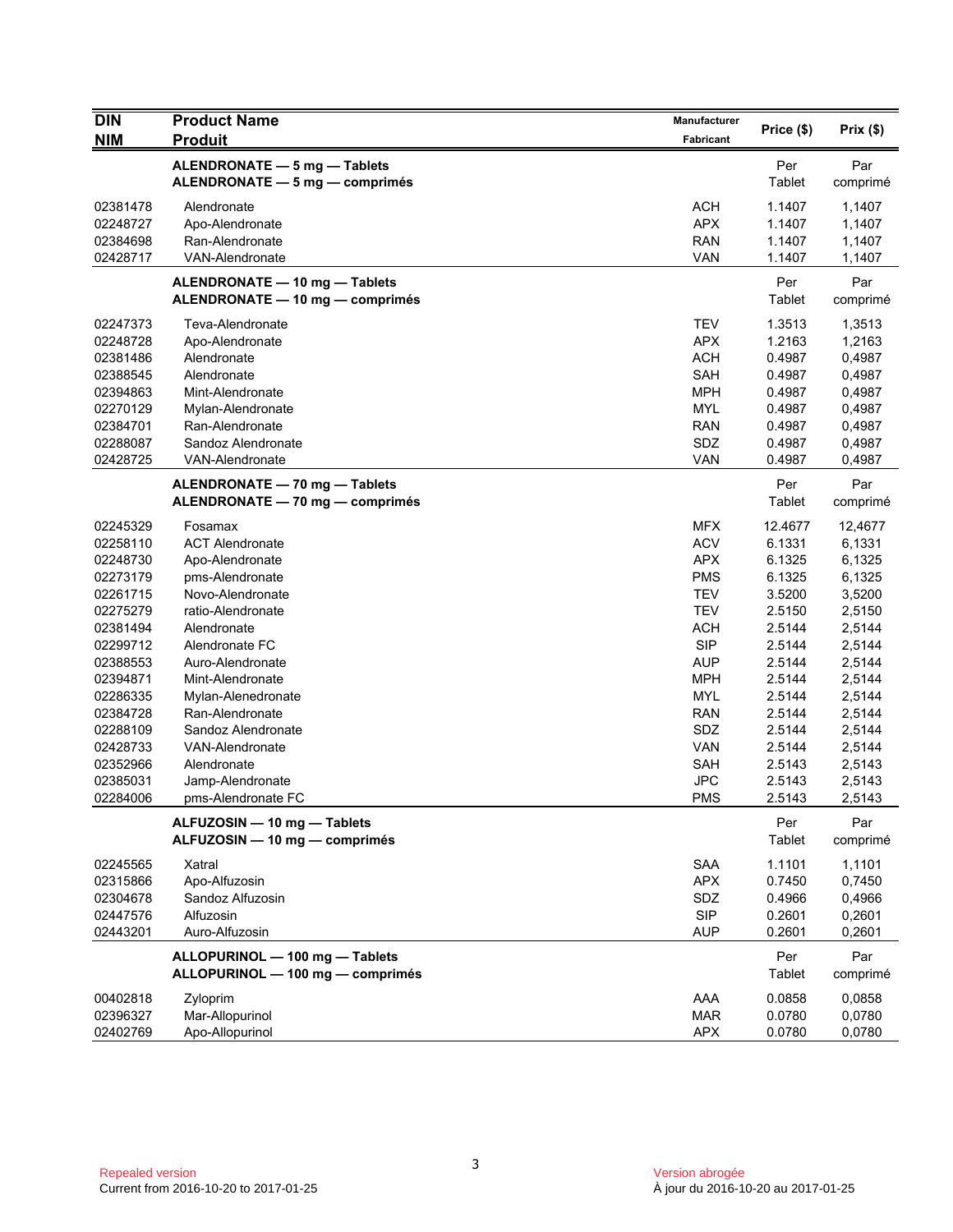| <b>DIN</b>           | <b>Product Name</b>                                                       | Manufacturer             | Price (\$)           | Prix(\$)         |
|----------------------|---------------------------------------------------------------------------|--------------------------|----------------------|------------------|
| <b>NIM</b>           | <b>Produit</b>                                                            | Fabricant                |                      |                  |
|                      | ALLOPURINOL - 200 mg - Tablets<br>ALLOPURINOL - 200 mg - comprimés        |                          | Per<br>Tablet        | Par<br>comprimé  |
| 00479799<br>02396335 | Zyloprim<br>Mar-Allopurinol                                               | AAA<br><b>MAR</b>        | 0.1502<br>0.1300     | 0,1502<br>0,1300 |
| 02402777             | Apo-Allopurinol                                                           | <b>APX</b>               | 0.1300               | 0,1300           |
|                      | ALLOPURINOL - 300 mg - Tablets<br>ALLOPURINOL - 300 mg - comprimés        |                          | Per<br>Tablet        | Par<br>comprimé  |
| 00402796             | Zyloprim                                                                  | AAA                      | 0.2300               | 0.2300           |
| 02396343             | Mar-Allopurinol                                                           | <b>MAR</b>               | 0.2125               | 0,2125           |
| 02402785             | Apo-Allopurinol                                                           | <b>APX</b>               | 0.2125               | 0,2125           |
|                      | ALPRAZOLAM - 0.25 mg - Tablets<br>ALPRAZOLAM - 0,25 mg - comprimés        |                          | Per<br>Tablet        | Par<br>comprimé  |
| 00548359             | Xanax                                                                     | PFI                      | 0.3115               | 0,3115           |
| 00865397             | Apo-Alpraz                                                                | <b>APX</b>               | 0.0836               | 0,0836           |
| 02137534<br>01913484 | Mylan-Alprazolam<br>Teva-Alprazol                                         | <b>MYL</b><br><b>TEV</b> | 0.0836<br>0.0836     | 0,0836<br>0,0836 |
| 02349191             | Alprazolam                                                                | <b>SAH</b>               | 0.0609               | 0,0609           |
| 02400111             | Jamp-Alprazolam                                                           | <b>JPC</b>               | 0.0609               | 0,0609           |
| 02417634             | NAT-Alprazolam                                                            | <b>NAT</b>               | 0.0609               | 0,0609           |
|                      | ALPRAZOLAM - 0.5 mg - Tablets<br>ALPRAZOLAM - 0,5 mg - comprimés          |                          | Per<br>Tablet        | Par<br>comprimé  |
| 00548367             | Xanax                                                                     | PFI                      | 0.3725               | 0,3725           |
| 02137542             | Mylan-Alprazolam                                                          | <b>MYL</b>               | 0.1015               | 0,1015           |
| 00865400             | Apo-Alpraz                                                                | <b>APX</b>               | 0.1012               | 0,1012           |
| 01913492             | Teva-Alprazol                                                             | <b>TEV</b><br><b>SAH</b> | 0.1012<br>0.0728     | 0,1012           |
| 02349205<br>02400138 | Alprazolam<br>Jamp-Alprazolam                                             | <b>JPC</b>               | 0.0728               | 0,0728<br>0,0728 |
| 02417642             | NAT-Alprazolam                                                            | <b>NAT</b>               | 0.0728               | 0,0728           |
|                      | ALPRAZOLAM - 1 mg - Tablets<br>ALPRAZOLAM - 1 mg - comprimés              |                          | Per<br>Tablet        | Par<br>comprimé  |
| 00723770             | Xanax                                                                     | PFI                      | 0.6769               | 0,6769           |
| 02243611             | Apo-Alpraz                                                                | <b>APX</b>               | 0.3409               | 0,3409           |
| 02229813             | Mylan-Alprazolam                                                          | <b>MYL</b>               | 0.3409               | 0,3409           |
| 02400146             | Jamp-Alprazolam                                                           | <b>JPC</b>               | 0.2092               | 0,2092           |
|                      | ALPRAZOLAM - 2 mg - Tablets<br>ALPRAZOLAM - 2 mg - comprimés              |                          | Per<br><b>Tablet</b> | Par<br>comprimé  |
| 00813958             | Xanax                                                                     | PFI                      | 1.2030               | 1,2030           |
| 02243612             | Apo-Alpraz                                                                | <b>APX</b>               | 0.6059               | 0,6059           |
| 02229814             | Mylan-Alprazolam                                                          | MYL                      | 0.6059               | 0,6059           |
| 02400154             | Jamp-Alprazolam                                                           | <b>JPC</b>               | 0.3718               | 0,3718           |
|                      | AMCINONIDE - 0.1% - Topical Cream<br>AMCINONIDE - 0,1 % - crème topique   |                          | Per<br>Gram          | Par<br>gramme    |
| 02192284             | Cyclocort                                                                 | <b>GSK</b>               | 0.6124               | 0,6124           |
| 02246714             | Taro-Amcinonide                                                           | <b>TAR</b>               | 0.3011               | 0,3011           |
| 02247098             | ratio-Amcinonide                                                          | <b>TEV</b>               | 0.3011               | 0,3011           |
|                      | AMCINONIDE - 0.1% - Topical Lotion<br>AMCINONIDE - 0,1 % - lotion topique |                          | Per mL               | Par ml           |
| 02192276             | Cyclocort                                                                 | <b>GSK</b>               | 0.5148               | 0,5148           |
| 02247097             | ratio-Amcinonide                                                          | <b>TEV</b>               | 0.3990               | 0,3990           |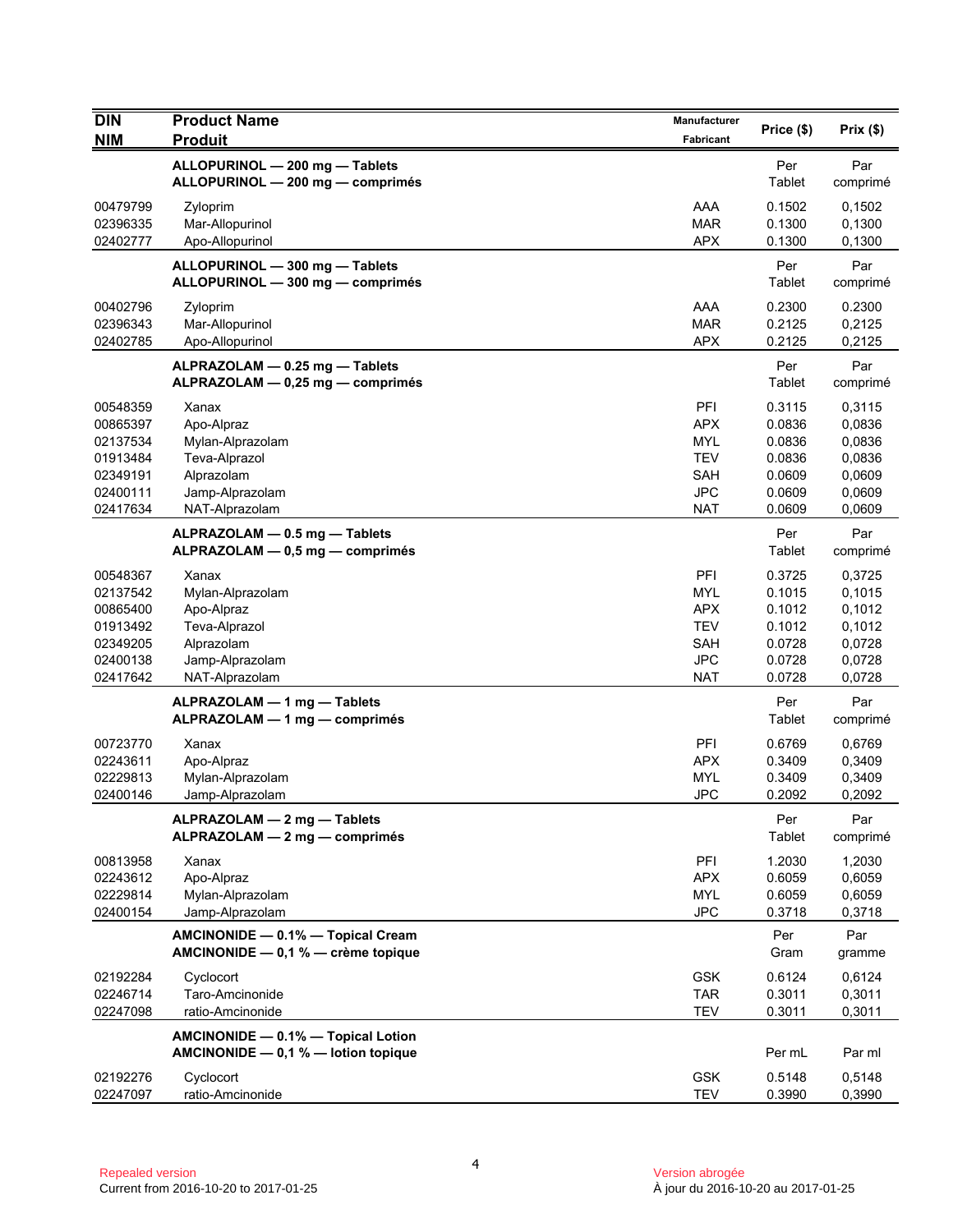| <b>DIN</b>           | <b>Product Name</b>                                                                    | Manufacturer      | Price (\$)       | Prix(\$)         |
|----------------------|----------------------------------------------------------------------------------------|-------------------|------------------|------------------|
| <b>NIM</b>           | <b>Produit</b>                                                                         | Fabricant         |                  |                  |
|                      | AMCINONIDE - 0.1% - Topical Ointment                                                   |                   | Per              | Par              |
|                      | AMCINONIDE $-$ 0,1 % $-$ pommade topique                                               |                   | Gram             | gramme           |
| 02192268             | Cyclocort                                                                              | <b>GSK</b>        | 0.6124           | 0,6124           |
| 02247096             | ratio-Amcinonide                                                                       | <b>TEV</b>        | 0.4740           | 0,4740           |
|                      | AMILORIDE HCI/HYDROCHLOROTHIAZIDE - 5 mg/50 mg - Tablets                               |                   |                  |                  |
|                      | AMILORIDE (CHLORHYDRATE D')/HYDROCHLOROTHIAZIDE - 5 mg/50 mg -                         |                   | Per              | Par              |
|                      | comprimés                                                                              |                   | Tablet           | comprimé         |
| 00784400             | Apo-Amilzide                                                                           | <b>APX</b>        | 0.1917           | 0,1917           |
| 01937219             | Novamilor                                                                              | <b>NOP</b>        | 0.1917           | 0,1917           |
|                      | AMIODARONE HCI - 200 mg - Tablets<br>AMIODARONE (CHLORHYDRATE D') - 200 mg - comprimés |                   | Per<br>Tablet    | Par<br>comprimé  |
| 02036282             | Cordarone                                                                              | PFI               | 2.3100           | 2,3100           |
| 02242472             | pms-Amiodarone                                                                         | <b>PMS</b>        | 1.4269           | 1,4269           |
| 02364336             | Amiodarone                                                                             | SAH               | 1.4268           | 1,4268           |
| 02246194             | Apo-Amiodarone                                                                         | <b>APX</b>        | 1.4268           | 1,4268           |
| 02240604<br>02243836 | Mylan-Amiodarone<br>Sandoz Amiodarone                                                  | <b>MYL</b><br>SDZ | 1.4268<br>1.4268 | 1,4268<br>1,4268 |
| 02239835             | Teva-Amiodarone                                                                        | TEV               | 1.4268           | 1,4268           |
|                      | AMITRIPTYLINE - 10 mg - Tablets                                                        |                   | Per              | Par              |
|                      | AMITRIPTYLINE - 10 mg - comprimés                                                      |                   | Tablet           | comprimé         |
| 00335053             | Elavil                                                                                 | AAA               | 0.0731           | 0,0731           |
| 02403137             | Apo-Amitriptyline                                                                      | <b>APX</b>        | 0.0664           | 0,0664           |
| 02429861             | Mar-Amitriptyline                                                                      | MAR               | 0.0664           | 0,0664           |
| 00654523             | pms-Amitriptyline                                                                      | <b>PMS</b>        | 0.0664           | 0,0664           |
| 02326043             | Teva-Amitriptyline                                                                     | TEV               | 0.0664           | 0,0664           |
|                      | AMITRIPTYLINE - 25 mg - Tablets                                                        |                   | Per              | Par              |
|                      | AMITRIPTYLINE - 25 mg - comprimés                                                      |                   | Tablet           | comprimé         |
| 00335061             | Elavil                                                                                 | AAA               | 0.1330           | 0,1330           |
| 02403145             | Apo-Amitriptyline                                                                      | <b>APX</b>        | 0.1211           | 0,1211           |
| 02429888             | Mar-Amitriptyline                                                                      | <b>MAR</b>        | 0.1211           | 0,1211           |
| 00654515             | pms-Amitriptyline                                                                      | <b>PMS</b>        | 0.1211           | 0,1211           |
| 02326051             | Teva-Amitriptyline                                                                     | <b>TEV</b>        | 0.1211           | 0,1211           |
|                      | AMITRIPTYLINE - 50 mg - Tablets<br>AMITRIPTYLINE — 50 mg — comprimés                   |                   | Per<br>Tablet    | Par<br>comprimé  |
| 00335088             | Elavil                                                                                 | AAA               | 0.2582           | 0,2582           |
| 02403153             | Apo-Amitriptyline                                                                      | <b>APX</b>        | 0.2347           | 0,2347           |
| 02429896             | Mar-Amitriptyline                                                                      | <b>MAR</b>        | 0.2347           | 0,2347           |
| 00654507             | pms-Amitriptyline                                                                      | <b>PMS</b>        | 0.2347           | 0,2347           |
| 02326078             | Teva-Amitriptyline                                                                     | <b>TEV</b>        | 0.2347           | 0,2347           |
|                      | AMITRIPTYLINE - 75 mg - Tablets                                                        |                   | Per              | Par              |
|                      | AMITRIPTYLINE - 75 mg - comprimés                                                      |                   | Tablet           | comprimé         |
| 00754129             | Elavil                                                                                 | AAA               | 0.3998           | 0,3998           |
| 02403161             | Apo-Amitriptyline                                                                      | <b>APX</b>        | 0.3634           | 0,3634           |
| 02429918             | Mar-Amitriptyline                                                                      | <b>MAR</b>        | 0.3634           | 0,3634           |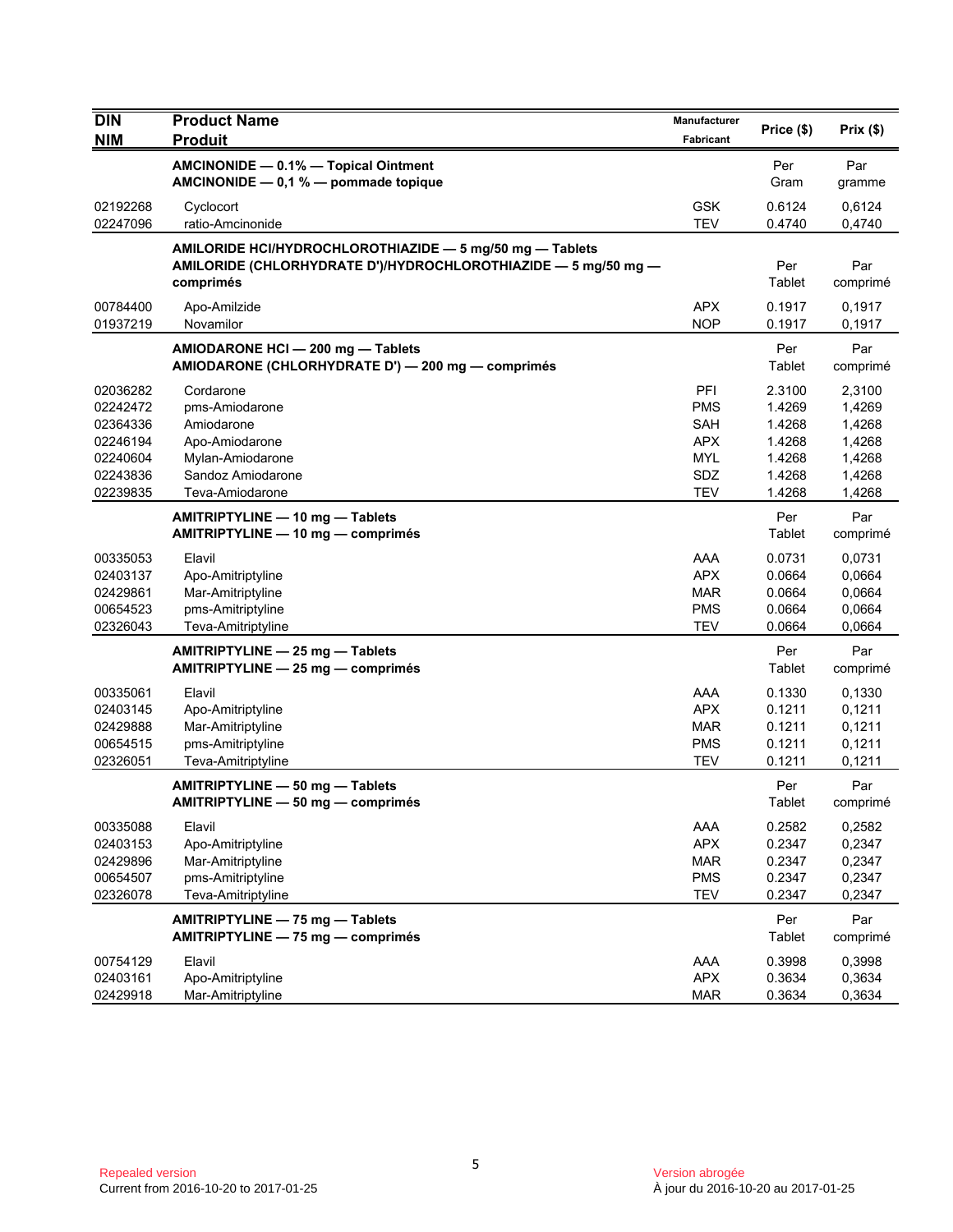| <b>DIN</b> | <b>Product Name</b><br>Manufacturer | Price (\$) | Prix(\$) |          |
|------------|-------------------------------------|------------|----------|----------|
| <b>NIM</b> | <b>Produit</b>                      | Fabricant  |          |          |
|            | AMLODIPINE - 5 mg - Tablets         |            | Per      | Par      |
|            | AMLODIPINE - 5 mg - comprimés       |            | Tablet   | comprimé |
| 00878928   | Norvasc                             | PFI        | 1.5212   | 1,5212   |
| 02341093   | Accel-Amlodipine                    | <b>ACC</b> | 0.2417   | 0,2417   |
| 02297485   | <b>ACT Amlodipine</b>               | <b>ACV</b> | 0.2417   | 0,2417   |
| 02331934   | Amlodipine                          | <b>RAN</b> | 0.2417   | 0,2417   |
| 02331284   | Amlodipine                          | SAH        | 0.2417   | 0,2417   |
| 02385791   | Amlodipine                          | <b>SIP</b> | 0.2417   | 0,2417   |
| 02273373   | Apo-Amlodipine                      | <b>APX</b> | 0.2417   | 0,2417   |
| 02397072   | Auro-Amlodipine                     | <b>AUP</b> | 0.2417   | 0,2417   |
| 02280132   | GD-Amlodipine                       | <b>GEM</b> | 0.2417   | 0,2417   |
| 02357194   | Jamp-Amlodipine                     | <b>JPC</b> | 0.2417   | 0,2417   |
| 02429217   | Jamp-Amlodipine                     | <b>JPC</b> | 0.2417   | 0,2417   |
| 02371715   | Mar-Amlodipine                      | <b>MAR</b> | 0.2417   | 0,2417   |
| 02362651   | Mint-Amlodipine                     | <b>MPH</b> | 0.2417   | 0,2417   |
| 02272113   | Mylan-Amlodipine                    | <b>MYL</b> | 0.2417   | 0,2417   |
| 02284065   | pms-Amlodipine                      | <b>PMS</b> | 0.2417   | 0,2417   |
| 02321858   | Ran-Amlodipine                      | <b>RAN</b> | 0.2417   | 0,2417   |
| 02284383   | Sandoz Amlodipine                   | SDZ        | 0.2417   | 0,2417   |
| 02357712   | Septa-Amlodipine                    | <b>STP</b> | 0.2417   | 0,2417   |
| 02250497   | Teva-Amlodipine                     | <b>TEV</b> | 0.2417   | 0,2417   |
| 02426986   | VAN-Amlodipine                      | VAN        | 0.2417   | 0,2417   |
|            | AMLODIPINE - 10 mg - Tablets        |            | Per      | Par      |
|            | AMLODIPINE - 10 mg - comprimés      |            | Tablet   | comprimé |
| 00878936   | Norvasc                             | PFI        | 2.2581   | 2,2581   |
| 02341107   | Accel-Amlodipine                    | <b>ACC</b> | 0.3587   | 0,3587   |
| 02297493   | <b>ACT Amlodipine</b>               | <b>ACV</b> | 0.3587   | 0,3587   |
| 02331942   | Amlodipine                          | <b>RAN</b> | 0.3587   | 0,3587   |
| 02331292   | Amlodipine                          | SAH        | 0.3587   | 0,3587   |
| 02385805   | Amlodipine                          | <b>SIP</b> | 0.3587   | 0,3587   |
| 02273381   | Apo-Amlodipine                      | <b>APX</b> | 0.3587   | 0,3587   |
| 02397080   | Auro-Amlodipine                     | <b>AUP</b> | 0.3587   | 0,3587   |
| 02280140   | GD-Amlodipine                       | <b>GEM</b> | 0.3587   | 0,3587   |
| 02357208   | Jamp-Amlodipine                     | <b>JPC</b> | 0.3587   | 0,3587   |
| 02429225   | Jamp-Amlodipine                     | <b>JPC</b> | 0.3587   | 0,3587   |
| 02371723   | Mar-Amlodipine                      | <b>MAR</b> | 0.3587   | 0,3587   |
| 02362678   | Mint-Amlodipine                     | <b>MPH</b> | 0.3587   | 0,3587   |
| 02272121   | Mylan-Amlodipine                    | <b>MYL</b> | 0.3587   | 0,3587   |
| 02284073   | pms-Amlodipine                      | <b>PMS</b> | 0.3587   | 0,3587   |
| 02321866   | Ran-Amlodipine                      | <b>RAN</b> | 0.3587   | 0,3587   |
| 02284391   | Sandoz Amlodipine                   | SDZ        | 0.3587   | 0,3587   |
| 02357720   | Septa-Amlodipine                    | <b>STP</b> | 0.3587   | 0,3587   |
| 02250500   | Teva-Amlodipine                     | <b>TEV</b> | 0.3587   | 0,3587   |
| 02426994   | VAN-Amlodipine                      | VAN        | 0.3587   | 0,3587   |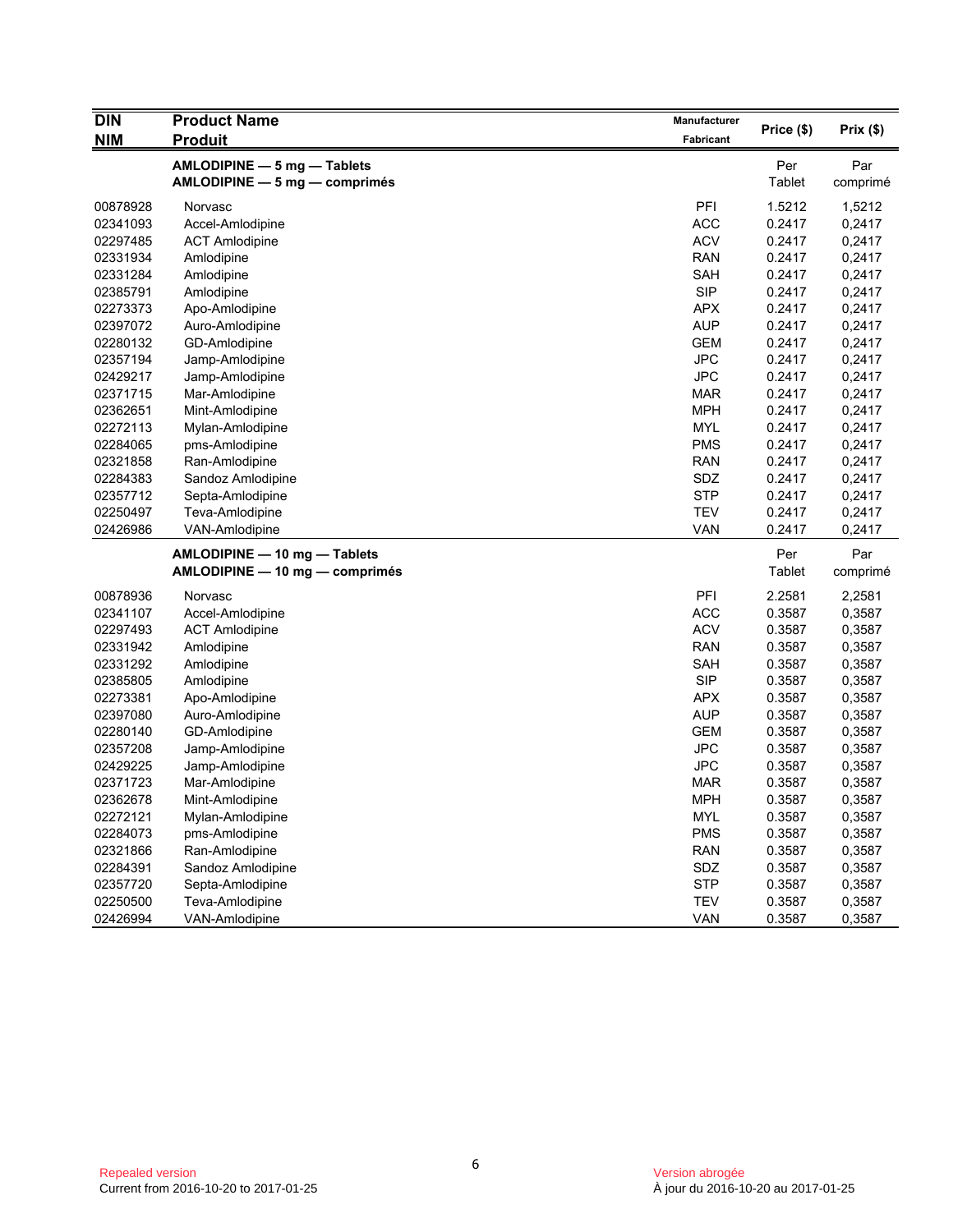| <b>DIN</b><br><b>NIM</b> | <b>Product Name</b><br><b>Produit</b>                                                                | Manufacturer<br>Fabricant | Price (\$)           | Prix(\$)        |
|--------------------------|------------------------------------------------------------------------------------------------------|---------------------------|----------------------|-----------------|
|                          |                                                                                                      |                           |                      |                 |
|                          | AMLODIPINE/ATORVASTATIN - 5 mg/10 mg - Tablets<br>AMLODIPINE/ATORVASTATIN - 5 mg/10 mg - comprimés   |                           | Per<br>Tablet        | Par<br>comprimé |
| 02273233                 | Caduet                                                                                               | <b>PFI</b>                | 2.6294               | 2,6294          |
| 02411253                 | Apo-Amlodipine/Atorvastatin                                                                          | <b>APX</b>                | 0.5802               | 0,5802          |
| 02362759                 | GD-Amlodipine/Atorvastatin                                                                           | <b>GEM</b>                | 0.5802               | 0,5802          |
| 02404222                 | pms-Amlodipine/Atorvastatin                                                                          | <b>PMS</b>                | 0.5802               | 0,5802          |
|                          | AMLODIPINE/ATORVASTATIN - 5 mg/20 mg - Tablets<br>AMLODIPINE/ATORVASTATIN - 5 mg/20 mg - comprimés   |                           | Per<br>Tablet        | Par<br>comprimé |
| 02273241                 | Caduet                                                                                               | PFI                       | 3.1006               | 3,1006          |
| 02411261                 | Apo-Amlodipine/Atorvastatin                                                                          | <b>APX</b>                | 0.6842               | 0,6842          |
| 02362767                 | GD-Amlodipine/Atorvastatin                                                                           | <b>GEM</b>                | 0.6842               | 0,6842          |
| 02404230                 | pms-Amlodipine/Atorvastatin                                                                          | <b>PMS</b>                | 0.6842               | 0,6842          |
|                          | AMLODIPINE/ATORVASTATIN - 5 mg/40 mg - Tablets<br>AMLODIPINE/ATORVASTATIN - 5 mg/40 mg - comprimés   |                           | Per<br>Tablet        | Par<br>comprimé |
| 02273268                 | Caduet                                                                                               | PFI                       | 3.1819               | 3,1819          |
| 02411288                 | Apo-Amlodipine/Atorvastatin                                                                          | <b>APX</b>                | 0.7232               | 0,7232          |
| 02362775                 | GD-Amlodipine/Atorvastatin                                                                           | <b>GEM</b>                | 0.7232               | 0,7232          |
|                          | AMLODIPINE/ATORVASTATIN - 5 mg/80 mg - Tablets<br>AMLODIPINE/ATORVASTATIN - 5 mg/80 mg - comprimés   |                           | Per<br>Tablet        | Par<br>comprimé |
| 02273276                 | Caduet                                                                                               | PFI                       | 3.2774               | 3,2774          |
| 02411296                 | Apo-Amlodipine/Atorvastatin                                                                          | <b>APX</b>                | 0.7232               | 0,7232          |
| 02362783                 | GD-Amlodipine/Atorvastatin                                                                           | <b>GEM</b>                | 0.7232               | 0,7232          |
|                          | AMLODIPINE/ATORVASTATIN - 10 mg/10 mg - Tablets<br>AMLODIPINE/ATORVASTATIN - 10 mg/10 mg - comprimés |                           | Per<br>Tablet        | Par<br>comprimé |
| 02273284                 | Caduet                                                                                               | PFI                       | 2.7760               | 2,7760          |
| 02411318                 | Apo-Amlodipine/Atorvastatin                                                                          | <b>APX</b>                | 0.6125               | 0,6125          |
| 02362791                 | GD-Amlodipine/Atorvastatin                                                                           | <b>GEM</b>                | 0.6125               | 0,6125          |
| 02404249                 | pms-Amlodipine/Atorvastatin                                                                          | <b>PMS</b>                | 0.6125               | 0,6125          |
|                          | AMLODIPINE/ATORVASTATIN - 10 mg/20 mg - Tablets<br>AMLODIPINE/ATORVASTATIN - 10 mg/20 mg - comprimés |                           | Per<br><b>Tablet</b> | Par<br>comprimé |
| 02273292                 | Caduet                                                                                               | PFI                       | 3.4608               | 3,4608          |
| 02411326                 | Apo-Amlodipine/Atorvastatin                                                                          | <b>APX</b>                | 0.7636               | 0,7636          |
| 02362805                 | GD-Amlodipine/Atorvastatin                                                                           | <b>GEM</b>                | 0.7636               | 0,7636          |
| 02404257                 | pms-Amlodipine/Atorvastatin                                                                          | <b>PMS</b>                | 0.7636               | 0,7636          |
|                          | AMLODIPINE/ATORVASTATIN - 10 mg/40 mg - Tablets<br>AMLODIPINE/ATORVASTATIN - 10 mg/40 mg - comprimés |                           | Per<br>Tablet        | Par<br>comprimé |
| 02273306                 | Caduet                                                                                               | PFI                       | 3.5200               | 3,5200          |
| 02411334                 | Apo-Amlodipine/Atorvastatin                                                                          | <b>APX</b>                | 0.8000               | 0,8000          |
| 02362813                 | GD-Amlodipine/Atorvastatin                                                                           | <b>GEM</b>                | 0.8000               | 0,8000          |
|                          | AMLODIPINE/ATORVASTATIN - 10 mg/80 mg - Tablets<br>AMLODIPINE/ATORVASTATIN - 10 mg/80 mg - comprimés |                           | Per<br>Tablet        | Par<br>comprimé |
| 02273314                 | Caduet                                                                                               | PFI                       | 3.6257               | 3,6257          |
| 02411342                 | Apo-Amlodipine/Atorvastatin                                                                          | <b>APX</b>                | 0.8000               | 0,8000          |
| 02362821                 | GD-Amlodipine/Atorvastatin                                                                           | <b>GEM</b>                | 0.8000               | 0,8000          |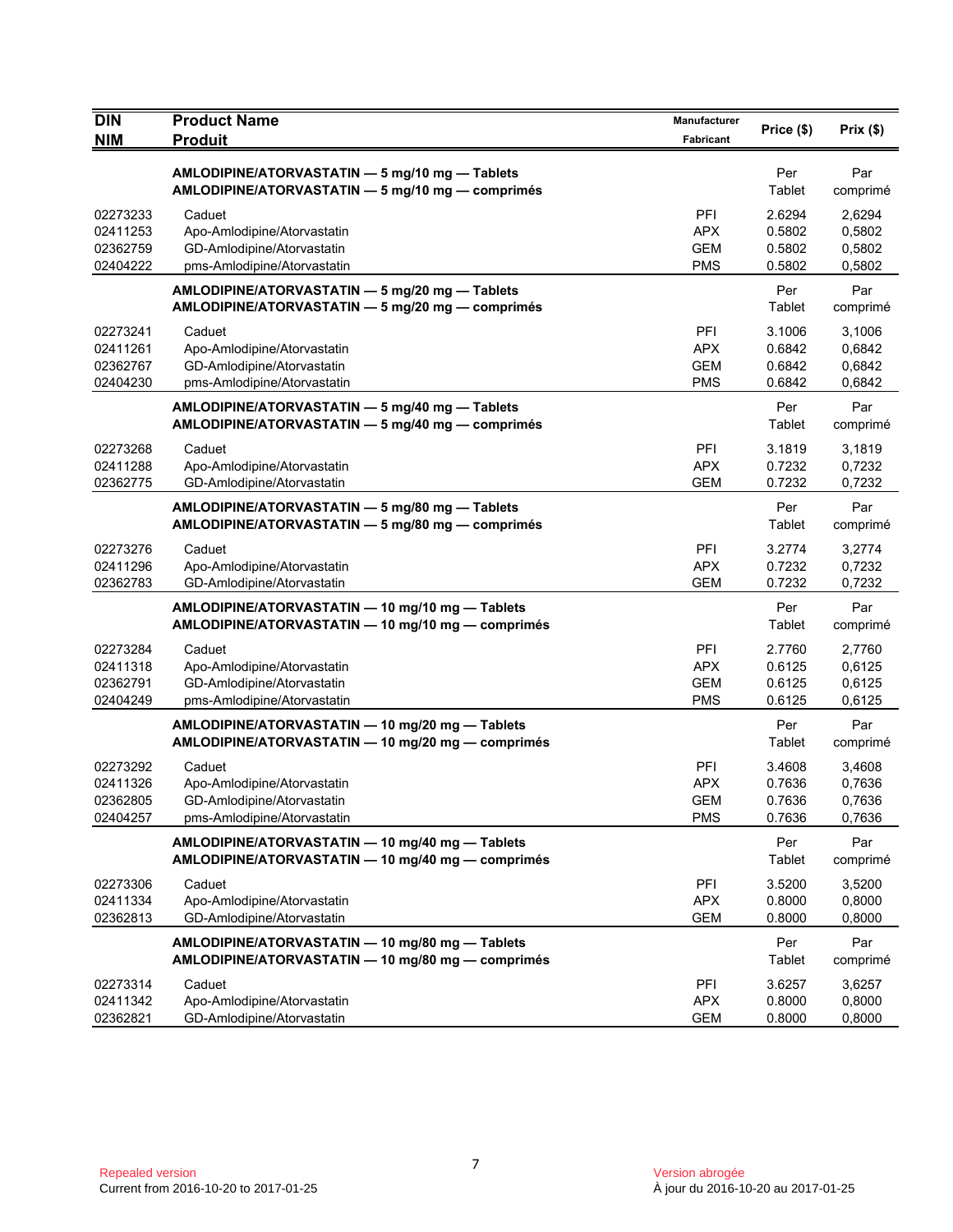| <b>DIN</b>                                                                                   | <b>Product Name</b>                                                                                                                                                                                                | Manufacturer                                                                                                 |                                                                              |                                                                              |
|----------------------------------------------------------------------------------------------|--------------------------------------------------------------------------------------------------------------------------------------------------------------------------------------------------------------------|--------------------------------------------------------------------------------------------------------------|------------------------------------------------------------------------------|------------------------------------------------------------------------------|
| <b>NIM</b>                                                                                   | <b>Produit</b>                                                                                                                                                                                                     | Fabricant                                                                                                    | Price (\$)                                                                   | Prix $(\$)$                                                                  |
|                                                                                              | AMOXICILLIN - 250 mg - Capsules<br>AMOXICILLINE - 250 mg - capsules                                                                                                                                                |                                                                                                              | Per<br>Capsule                                                               | Par<br>capsule                                                               |
| 00406724<br>02352710<br>02401495<br>00628115<br>02388073<br>02238171<br>02230243             | Novamoxin<br>Amoxicillin<br>Amoxicillin<br>Apo-Amoxi<br>Auro-Amoxicillin<br>Mylan-Amoxicillin<br>pms-Amoxicillin                                                                                                   | <b>TEV</b><br>SAH<br><b>SIP</b><br><b>APX</b><br><b>AUP</b><br><b>MYL</b><br><b>PMS</b>                      | 0.1754<br>0.1750<br>0.1750<br>0.1750<br>0.1750<br>0.1750<br>0.1750           | 0,1754<br>0,1750<br>0,1750<br>0,1750<br>0,1750<br>0,1750<br>0,1750           |
|                                                                                              | AMOXICILLIN - 500 mg - Capsules<br>AMOXICILLINE - 500 mg - capsules                                                                                                                                                |                                                                                                              | Per<br>Capsule                                                               | Par<br>capsule                                                               |
| 02352729<br>02401509<br>00628123<br>02388081<br>02238172<br>00406716<br>02230244             | Amoxicillin<br>Amoxicillin<br>Apo-Amoxi<br>Auro-Amoxicillin<br>Mylan-Amoxicillin<br>Novamoxin<br>pms-Amoxicillin                                                                                                   | <b>SAH</b><br><b>SIP</b><br>APX<br><b>AUP</b><br><b>MYL</b><br><b>TEV</b><br><b>PMS</b>                      | 0.3417<br>0.3417<br>0.3417<br>0.3417<br>0.3417<br>0.3417<br>0.3417           | 0,3417<br>0,3417<br>0,3417<br>0,3417<br>0,3417<br>0,3417<br>0,3417           |
|                                                                                              | AMOXICILLIN - 125 mg/5 mL - Oral Liquid<br>AMOXICILLINE - 125 mg/5 ml - liquide oral                                                                                                                               |                                                                                                              | Per mL                                                                       | Par ml                                                                       |
| 01934171<br>00452149<br>02352745<br>02352761<br>00628131<br>00628131<br>02230245             | Novamoxin Sugar Reduced/Novamoxin à teneur réduite en sucre<br>Novamoxin<br>Amoxicillin<br>Amoxicillin (sugar reduced)<br>Apo-Amoxi<br>Apo-Amoxi Sugar Free/Apo-Amoxi sans sucre<br>pms-Amoxicillin                | <b>TEV</b><br><b>TEV</b><br><b>SAH</b><br><b>SAH</b><br><b>APX</b><br><b>APX</b><br><b>PMS</b>               | 0.0360<br>0.0360<br>0.0353<br>0.0353<br>0.0353<br>0.0353<br>0.0353           | 0,0360<br>0,0360<br>0,0353<br>0,0353<br>0,0353<br>0,0353<br>0,0353           |
|                                                                                              | AMOXICILLIN - 250 mg/5 mL - Oral Liquid<br>AMOXICILLINE - 250 mg/5 ml - liquide oral                                                                                                                               |                                                                                                              | Per mL                                                                       | Par ml                                                                       |
| 02352753<br>02352788<br>02401541<br>00628158<br>00628158<br>01934163<br>00452130<br>02230246 | Amoxicillin<br>Amoxicillin (sugar reduced)<br>Amoxicillin<br>Apo-Amoxi<br>Apo-Amoxi Sugar Free/Apo-Amoxi sans sucre<br>Novamoxin Sugar Reduced/Novamoxin à teneur réduite en sucre<br>Novamoxin<br>pms-Amoxicillin | <b>SAH</b><br><b>SAH</b><br><b>SIP</b><br><b>APX</b><br><b>APX</b><br><b>TEV</b><br><b>TEV</b><br><b>PMS</b> | 0.0540<br>0.0540<br>0.0540<br>0.0540<br>0.0540<br>0.0540<br>0.0540<br>0.0540 | 0,0540<br>0,0540<br>0,0540<br>0,0540<br>0,0540<br>0,0540<br>0,0540<br>0,0540 |
|                                                                                              | AMOXICILLIN/CLAVULANIC ACID - 500 mg/125 mg - Tablets<br>AMOXICILLINE/ACIDE CLAVULANIQUE - 500 mg/125 mg - comprimés                                                                                               |                                                                                                              | Per<br>Tablet                                                                | Par<br>comprimé                                                              |
| 01916858<br>02243771<br>02243351                                                             | Clavulin-500 F<br>ratio-ACLAVULANATE<br>Apo-Amoxi Clav                                                                                                                                                             | <b>GSK</b><br><b>TEV</b><br><b>APX</b>                                                                       | 1.6280<br>1.0276<br>1.0275                                                   | 1,6280<br>1,0276<br>1,0275                                                   |
|                                                                                              | AMOXICILLIN/CLAVULANIC ACID - 875 mg/125 mg - Tablets<br>AMOXICILLINE/ACIDE CLAVULANIQUE - 875 mg/125 mg - comprimés                                                                                               |                                                                                                              | Per<br>Tablet                                                                | Par<br>comprimé                                                              |
| 02238829<br>02248138<br>02245623<br>02247021                                                 | Clavulin-875<br>Novo-Clavamoxin<br>Apo-Amoxi Clav<br>ratio-ACLAVULANATE                                                                                                                                            | <b>GSK</b><br>TEV<br><b>APX</b><br><b>TEV</b>                                                                | 2.4426<br>1.4013<br>1.3872<br>1.3871                                         | 2,4426<br>1,4013<br>1,3872<br>1,3871                                         |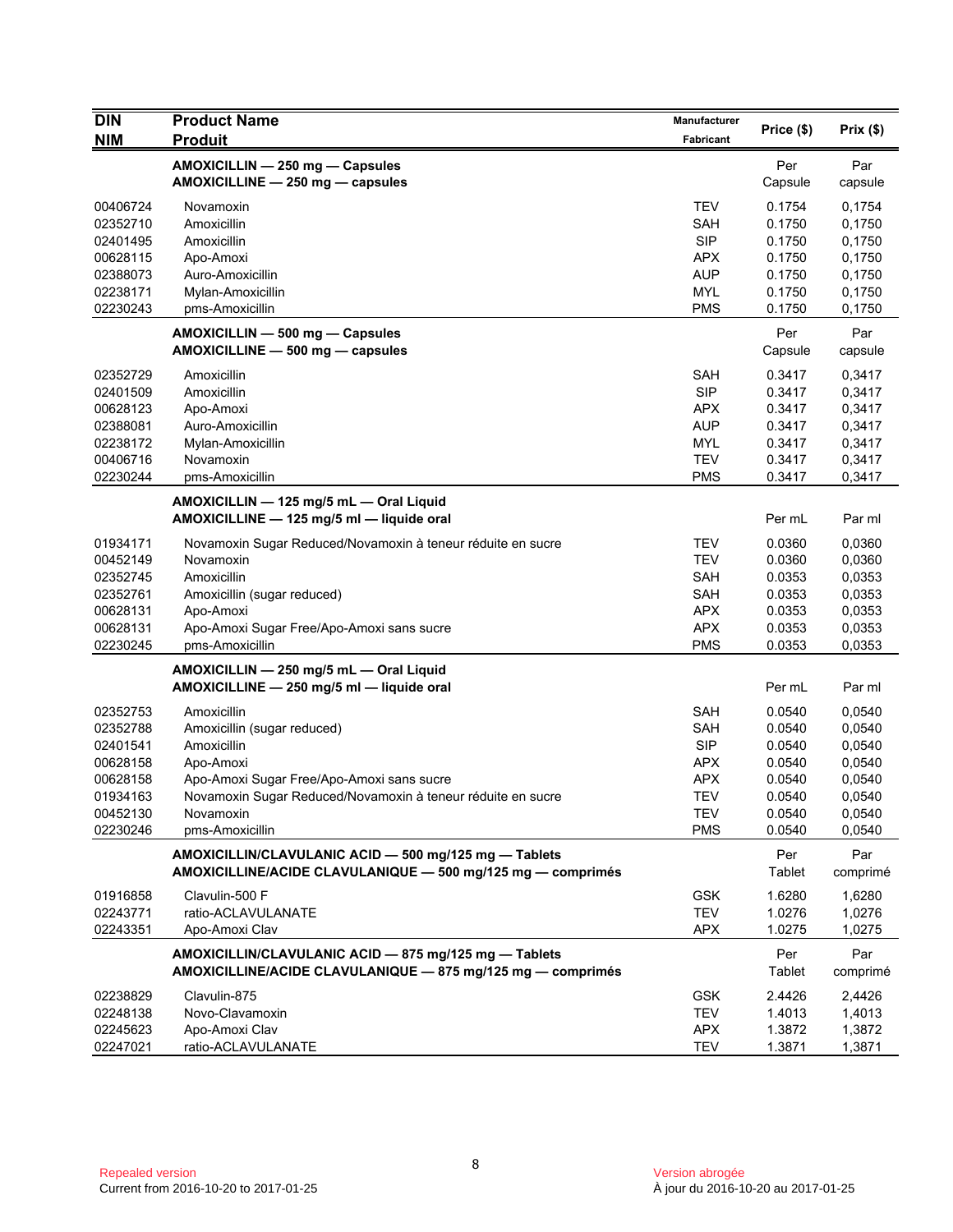| <b>DIN</b> | <b>Product Name</b>                                                                    | Manufacturer | Price (\$)     | Prix(\$)        |
|------------|----------------------------------------------------------------------------------------|--------------|----------------|-----------------|
| <b>NIM</b> | <b>Produit</b>                                                                         | Fabricant    |                |                 |
|            | ANAGRELIDE HCI - 0.5 mg - Capsules<br>ANAGRÉLIDE (CHLORHYDRATE D') - 0,5 mg - capsules |              | Per<br>Capsule | Par<br>capsule  |
| 02236859   | Agrylin                                                                                | <b>SHI</b>   | 6.3544         | 6,3544          |
| 02274949   | pms-Anagrelide                                                                         | <b>PMS</b>   | 3.6841         | 3,6841          |
| 02253054   | Mylan-Anagrelide                                                                       | <b>MYL</b>   | 3.6840         | 3,6840          |
| 02260107   | Sandoz Anagrelide                                                                      | SDZ          | 3.6840         | 3,6840          |
|            | ANASTROZOLE - 1 mg - Tablets<br>ANASTROZOLE - 1 mg - comprimés                         |              | Per<br>Tablet  | Par<br>comprimé |
| 02224135   | Arimidex                                                                               | <b>AZC</b>   | 5.8190         | 5,8190          |
| 02374420   | Apo-Anastrozole                                                                        | <b>APX</b>   | 1.2729         | 1,2729          |
| 02351218   | Anastrozole                                                                            | <b>ACH</b>   | 1.2729         | 1,2729          |
| 02442736   | Anastrozole                                                                            | <b>SAH</b>   | 1.2729         | 1,2729          |
| 02404990   | Auro-Anastrozole                                                                       | <b>AUP</b>   | 1.2729         | 1,2729          |
| 02394898   | <b>ACT Anastrozole</b>                                                                 | <b>ACV</b>   | 1.2729         | 1,2729          |
| 02339080   | Jamp-Anastrozole                                                                       | <b>JPC</b>   | 1.2729         | 1,2729          |
| 02379562   | Mar-Anastrozole                                                                        | <b>MAR</b>   | 1.2729         | 1,2729          |
| 02393573   | Mint-Anastrozole                                                                       | <b>MPH</b>   | 1.2729         | 1,2729          |
| 02361418   | Mylan-Anastrozole                                                                      | <b>MYL</b>   | 1.2729         | 1,2729          |
| 02417855   | NAT-Anastrozole                                                                        | <b>NAT</b>   | 1.2729         | 1,2729          |
| 02320738   | pms-Anastrozole                                                                        | <b>PMS</b>   | 1.2729         | 1,2729          |
| 02328690   | Ran-Anastrozole                                                                        | <b>RAN</b>   | 1.2729         | 1,2729          |
| 02338467   | Sandoz Anastrozole                                                                     | SDZ          | 1.2729         | 1,2729          |
| 02365650   | Taro-Anastrozole                                                                       | <b>TAR</b>   | 1.2729         | 1,2729          |
| 02427818   | <b>VAN-Anastrozole</b>                                                                 | <b>VAN</b>   | 1.2729         | 1,2729          |
| 02326035   | Zinda-Anastrozole                                                                      | ZIN          | 1.2729         | 1,2729          |
|            | ATENOLOL - 25 mg - Tablets<br>ATÉNOLOL - 25 mg - comprimés                             |              | Per<br>Tablet  | Par<br>comprimé |
| 02266660   | <b>Teva-Atenol</b>                                                                     | <b>TEV</b>   | 0.1758         | 0,1758          |
| 02303647   | Mylan-Atenolol                                                                         | <b>MYL</b>   | 0.0946         | 0,0946          |
| 02373963   | Ran-Atenolol                                                                           | <b>RAN</b>   | 0.0730         | 0,0730          |
| 02247182   | Atenolol                                                                               | <b>SIP</b>   | 0.0676         | 0,0676          |
| 02367556   | Jamp-Atenolol                                                                          | <b>JPC</b>   | 0.0676         | 0,0676          |
| 02371979   | Mar-Atenolol                                                                           | MAR          | 0.0676         | 0,0676          |
| 02368013   | Mint-Atenolol                                                                          | <b>MPH</b>   | 0.0676         | 0,0676          |
| 02246581   | pms-Atenolol                                                                           | <b>PMS</b>   | 0.0676         | 0,0676          |
|            | ATENOLOL - 50 mg - Tablets<br>$ATÉNOLOL - 50 mg - comprimés$                           |              | Per<br>Tablet  | Par<br>comprimé |
| 02039532   | Tenormin                                                                               | AZC          | 0.6765         | 0,6765          |
| 02255545   | <b>ACT Atenolol</b>                                                                    | <b>ACV</b>   | 0.3867         | 0,3867          |
| 00773689   | Apo-Atenol                                                                             | <b>APX</b>   | 0.3865         | 0,3865          |
| 02229467   | Dom-Atenolol                                                                           | <b>DOM</b>   | 0.3865         | 0,3865          |
| 02267985   | Ran-Atenolol                                                                           | <b>RAN</b>   | 0.3864         | 0,3864          |
| 02146894   | Mylan-Atenolol                                                                         | <b>MYL</b>   | 0.1910         | 0,1910          |
| 02171791   | ratio-Atenolol                                                                         | <b>TEV</b>   | 0.1910         | 0,1910          |
| 01912062   | Teva-Atenol                                                                            | <b>TEV</b>   | 0.1910         | 0,1910          |
| 02238316   | Atenolol                                                                               | <b>SIP</b>   | 0.1437         | 0,1437          |
| 02367564   | Jamp-Atenolol                                                                          | <b>JPC</b>   | 0.1437         | 0,1437          |
| 02371987   | Mar-Atenolol                                                                           | <b>MAR</b>   | 0.1437         | 0,1437          |
| 02368021   | Mint-Atenolol                                                                          | <b>MPH</b>   | 0.1437         | 0,1437          |
| 02237600   | pms-Atenolol                                                                           | <b>PMS</b>   | 0.1437         | 0,1437          |
| 02368641   | Septa-Atenolol                                                                         | <b>STP</b>   | 0.1437         | 0,1437          |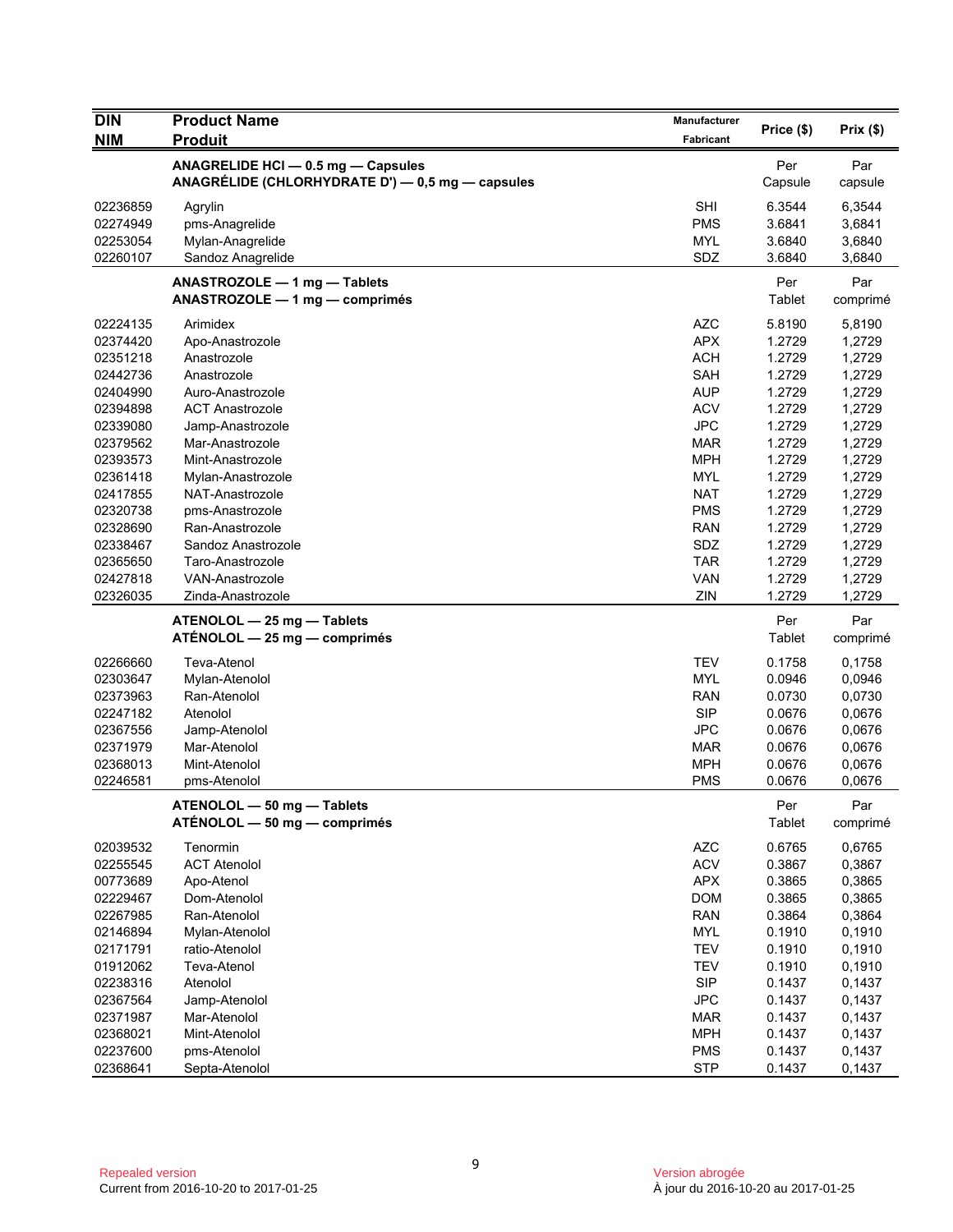| <b>DIN</b> | <b>Product Name</b>                                          | Manufacturer | Price (\$)    | Prix(\$)        |
|------------|--------------------------------------------------------------|--------------|---------------|-----------------|
| <b>NIM</b> | <b>Produit</b>                                               | Fabricant    |               |                 |
|            | ATENOLOL - 100 mg - Tablets<br>ATÉNOLOL - 100 mg - comprimés |              | Per<br>Tablet | Par<br>comprimé |
| 02039540   | Tenormin                                                     | <b>AZC</b>   | 1.1129        | 1,1129          |
| 02267993   | Ran-Atenolol                                                 | <b>RAN</b>   | 0.6367        | 0,6367          |
| 00773697   | Apo-Atenol                                                   | <b>APX</b>   | 0.6355        | 0,6355          |
| 02255553   | <b>ACT Atenolol</b>                                          | <b>ACV</b>   | 0.6355        | 0,6355          |
| 02229468   | Dom-Atenolol                                                 | <b>DOM</b>   | 0.6355        | 0,6355          |
| 02147432   | Mylan-Atenolol                                               | <b>MYL</b>   | 0.3140        | 0,3140          |
| 02171805   | ratio-Atenolol                                               | <b>TEV</b>   | 0.3140        | 0,3140          |
| 01912054   | Teva-Atenol                                                  | <b>TEV</b>   | 0.3140        | 0,3140          |
| 02238318   | Atenolol                                                     | <b>SIP</b>   | 0.2362        | 0,2362          |
| 02367572   | Jamp-Atenolol                                                | <b>JPC</b>   | 0.2362        | 0,2362          |
| 02371995   | Mar-Atenolol                                                 | <b>MAR</b>   | 0.2362        | 0,2362          |
| 02368048   | Mint-Atenolol                                                | <b>MPH</b>   | 0.2362        | 0,2362          |
| 02237601   | pms-Atenolol                                                 | <b>PMS</b>   | 0.2362        | 0,2362          |
| 02368668   | Septa-Atenolol                                               | <b>STP</b>   | 0.2362        | 0,2362          |
|            | ATENOLOL/CHLORTHALIDONE - 50 mg/25 mg - Tablets              |              | Per           | Par             |
|            | ATÉNOLOL/CHLORTHALIDONE - 50 mg/25 mg - comprimés            |              | Tablet        | comprimé        |
| 02049961   | Tenoretic                                                    | <b>AZC</b>   | 0.7681        | 0,7681          |
| 02248763   | Apo-Atenidone                                                | <b>APX</b>   | 0.4777        | 0,4777          |
| 02302918   | Teva-Atenolthalidone                                         | <b>TEV</b>   | 0.4343        | 0,4343          |
|            | ATENOLOL/CHLORTHALIDONE - 100 mg/25 mg - Tablets             |              | Per           | Par             |
|            | ATÉNOLOL/CHLORTHALIDONE - 100 mg/25 mg - comprimés           |              | Tablet        | comprimé        |
| 02049988   | Tenoretic                                                    | <b>AZC</b>   | 1.2589        | 1,2589          |
| 02248764   | Apo-Atenidone                                                | <b>APX</b>   | 0.7830        | 0,7830          |
| 02302926   | Teva-Atenolthalidone                                         | <b>TEV</b>   | 0.7118        | 0,7118          |
|            | ATORVASTATIN - 10 mg - Tablets                               |              | Per           | Par             |
|            | ATORVASTATIN - 10 mg - comprimés                             |              | Tablet        | comprimé        |
| 02230711   | Lipitor                                                      | PFI          | 2.0046        | 2,0046          |
| 02310899   | <b>ACT Atorvastatin</b>                                      | <b>ACV</b>   | 0.3138        | 0,3138          |
| 02295261   | Apo-Atorvastatin                                             | <b>APX</b>   | 0.3138        | 0,3138          |
| 02348705   | Atorvastatin                                                 | <b>SAH</b>   | 0.3138        | 0,3138          |
| 02411350   | Atorvastatin-10                                              | <b>SIP</b>   | 0.3138        | 0,3138          |
| 02288346   | <b>GD-Atorvastatin</b>                                       | <b>GEM</b>   | 0.3138        | 0,3138          |
| 02391058   | Jamp-Atorvastatin                                            | <b>JPC</b>   | 0.3138        | 0,3138          |
| 02392933   | Mylan-Atorvastatin                                           | <b>MYL</b>   | 0.3138        | 0,3138          |
| 02302675   | Novo-Atorvastatin                                            | <b>TEV</b>   | 0.3138        | 0,3138          |
| 02399377   | pms-Atorvastatin                                             | <b>PMS</b>   | 0.3138        | 0,3138          |
| 02313448   | pms-Atorvastatin                                             | <b>PMS</b>   | 0.3138        | 0,3138          |
| 02313707   | Ran-Atorvastatin                                             | <b>RAN</b>   | 0.3138        | 0,3138          |
| 02350297   | ratio-Atorvastatin                                           | <b>TEV</b>   | 0.3138        | 0,3138          |
| 02417936   | Reddy-Atorvastatin                                           | <b>DRL</b>   | 0.3138        | 0,3138          |
| 02324946   | Sandoz Atorvastatin                                          | SDZ          | 0.3138        | 0,3138          |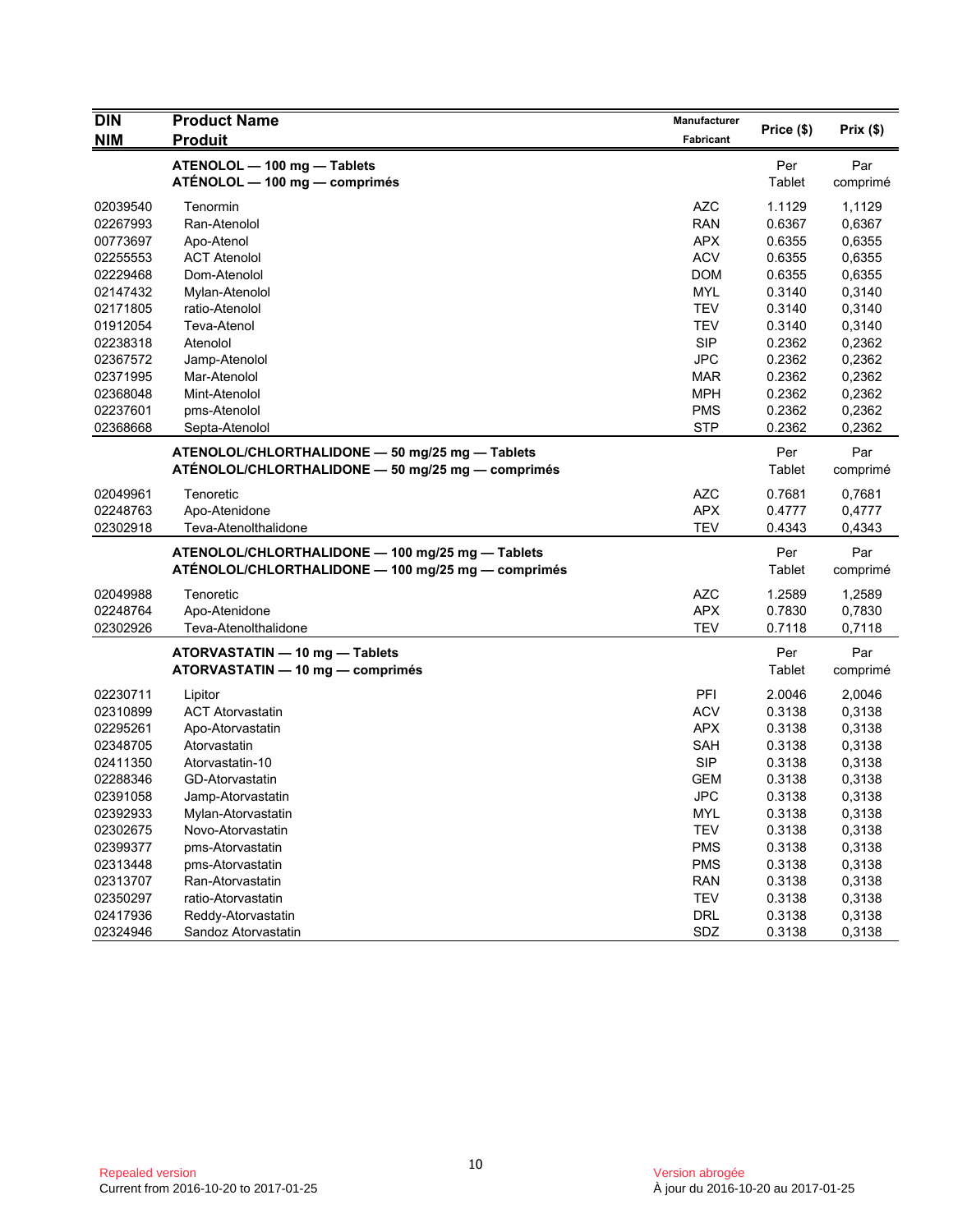| <b>DIN</b> | <b>Product Name</b>                                                | Manufacturer |               |                 |
|------------|--------------------------------------------------------------------|--------------|---------------|-----------------|
| <b>NIM</b> | <b>Produit</b>                                                     | Fabricant    | Price (\$)    | Prix(\$)        |
|            | ATORVASTATIN - 20 mg - Tablets<br>ATORVASTATIN - 20 mg - comprimés |              | Per<br>Tablet | Par<br>comprimé |
| 02230713   | Lipitor                                                            | PFI          | 2.5057        | 2,5057          |
| 02295288   | Apo-Atorvastatin                                                   | <b>APX</b>   | 0.3922        | 0,3922          |
| 02348713   | Atorvastatin                                                       | SAH          | 0.3922        | 0,3922          |
| 02411369   | Atorvastatin-20                                                    | <b>SIP</b>   | 0.3922        | 0,3922          |
| 02310902   | <b>ACT Atorvastatin</b>                                            | <b>ACV</b>   | 0.3922        | 0,3922          |
| 02288354   | GD-Atorvastatin                                                    | <b>GEM</b>   | 0.3922        | 0,3922          |
| 02391066   | Jamp-Atorvastatin                                                  | <b>JPC</b>   | 0.3922        | 0,3922          |
| 02392941   | Mylan-Atorvastatin                                                 | <b>MYL</b>   | 0.3922        | 0,3922          |
| 02302683   | Novo-Atorvastatin                                                  | <b>TEV</b>   | 0.3922        | 0,3922          |
| 02399385   | pms-Atorvastatin                                                   | <b>PMS</b>   | 0.3922        | 0,3922          |
| 02313715   | Ran-Atorvastatin                                                   | <b>RAN</b>   | 0.3922        | 0,3922          |
| 02350319   | ratio-Atorvastatin                                                 | <b>TEV</b>   | 0.3922        | 0,3922          |
| 02417944   | Reddy-Atorvastatin                                                 | <b>DRL</b>   | 0.3922        | 0,3922          |
| 02324954   | Sandoz Atorvastatin                                                | SDZ          | 0.3922        | 0,3922          |
|            | ATORVASTATIN - 40 mg - Tablets<br>ATORVASTATIN - 40 mg - comprimés |              | Per<br>Tablet | Par<br>comprimé |
| 02230714   | Lipitor                                                            | PFI          | 2.6932        | 2,6932          |
| 02310910   | <b>ACT Atorvastatin</b>                                            | <b>ACV</b>   | 0.4216        | 0,4216          |
| 02295296   | Apo-Atorvastatin                                                   | <b>APX</b>   | 0.4216        | 0,4216          |
| 02348721   | Atorvastatin                                                       | SAH          | 0.4216        | 0,4216          |
| 02411377   | Atorvastatin-40                                                    | <b>SIP</b>   | 0.4216        | 0,4216          |
| 02288362   | GD-Atorvastatin                                                    | <b>GEM</b>   | 0.4216        | 0,4216          |
| 02391074   | Jamp-Atorvastatin                                                  | <b>JPC</b>   | 0.4216        | 0,4216          |
| 02373238   | Mylan-Atorvastatin                                                 | <b>MYL</b>   | 0.4216        | 0,4216          |
| 02392968   | Mylan-Atorvastatin                                                 | <b>MYL</b>   | 0.4216        | 0,4216          |
| 02302691   | Novo-Atorvastatin                                                  | <b>TEV</b>   | 0.4216        | 0,4216          |
| 02399393   | pms-Atorvastatin                                                   | <b>PMS</b>   | 0.4216        | 0,4216          |
| 02313723   | Ran-Atorvastatin                                                   | <b>RAN</b>   | 0.4216        | 0,4216          |
| 02350327   | ratio-Atorvastatin                                                 | <b>TEV</b>   | 0.4216        | 0,4216          |
| 02417952   | Reddy-Atorvastatin                                                 | DRL          | 0.4216        | 0,4216          |
| 02324962   | Sandoz Atorvastatin                                                | SDZ          | 0.4216        | 0,4216          |
|            | ATORVASTATIN - 80 mg - Tablets                                     |              | Per           | Par             |
|            | ATORVASTATIN - 80 mg - comprimés                                   |              | Tablet        | comprimé        |
| 02243097   | Lipitor                                                            | PFI          | 2.6932        | 2,6932          |
| 02310929   | <b>ACT Atorvastatin</b>                                            | <b>ACV</b>   | 0.4216        | 0,4216          |
| 02295318   | Apo-Atorvastatin                                                   | <b>APX</b>   | 0.4216        | 0,4216          |
| 02348748   | Atorvastatin                                                       | SAH          | 0.4216        | 0,4216          |
| 02411385   | Atorvastatin-80                                                    | <b>SIP</b>   | 0.4216        | 0,4216          |
| 02288370   | GD-Atorvastatin                                                    | <b>GEM</b>   | 0.4216        | 0,4216          |
| 02391082   | Jamp-Atorvastatin                                                  | <b>JPC</b>   | 0.4216        | 0,4216          |
| 02373246   | Mylan-Atorvastatin                                                 | <b>MYL</b>   | 0.4216        | 0,4216          |
| 02392976   | Mylan-Atorvastatin                                                 | <b>MYL</b>   | 0.4216        | 0,4216          |
| 02302713   | Novo-Atorvastatin                                                  | <b>TEV</b>   | 0.4216        | 0,4216          |
| 02399407   | pms-Atorvastatin                                                   | <b>PMS</b>   | 0.4216        | 0,4216          |
| 02313758   | Ran-Atorvastatin                                                   | <b>RAN</b>   | 0.4216        | 0,4216          |
| 02350335   | ratio-Atorvastatin                                                 | <b>TEV</b>   | 0.4216        | 0,4216          |
| 02417960   | Reddy-Atorvastatin                                                 | <b>DRL</b>   | 0.4216        | 0,4216          |
| 02324970   | Sandoz Atorvastatin                                                | SDZ          | 0.4216        | 0,4216          |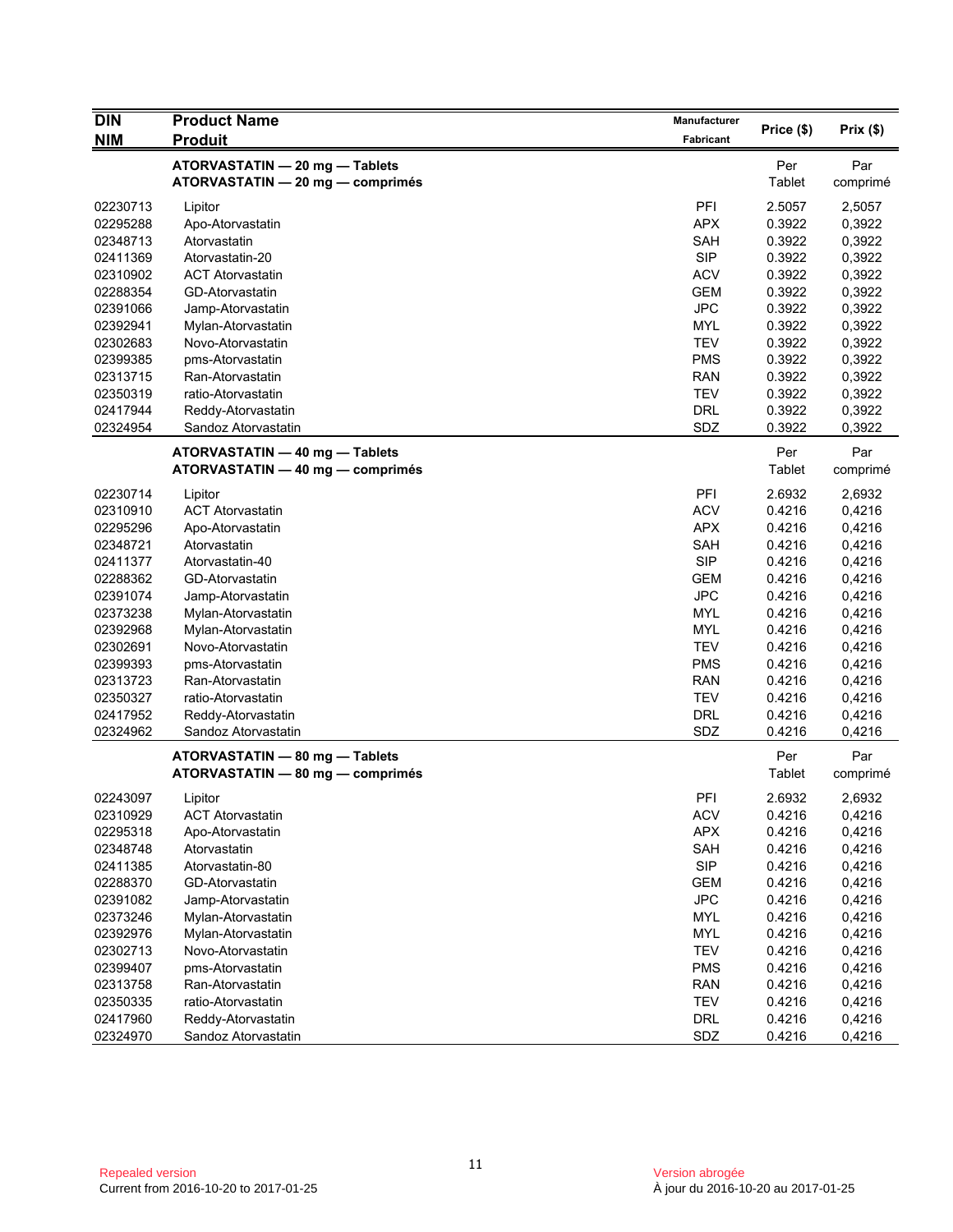| <b>DIN</b>           | <b>Product Name</b>                                                                     | Manufacturer      |                    |                    |
|----------------------|-----------------------------------------------------------------------------------------|-------------------|--------------------|--------------------|
| <b>NIM</b>           | <b>Produit</b>                                                                          | <b>Fabricant</b>  | Price (\$)         | Prix(\$)           |
|                      | AZATHIOPRINE - 50 mg - Tablets<br>AZATHIOPRINE - 50 mg - comprimés                      |                   | Per<br>Tablet      | Par<br>comprimé    |
| 00004596             | Imuran                                                                                  | <b>TRI</b>        | 1.1406             | 1,1406             |
| 02236799             | ratio-Azathioprine                                                                      | <b>TEV</b>        | 0.7095             | 0,7095             |
| 02242907             | Apo-Azathioprine                                                                        | <b>APX</b>        | 0.5960             | 0,5960             |
| 02343002             | Azathioprine                                                                            | <b>SAH</b>        | 0.5960             | 0,5960             |
| 02231491             | Mylan-Azathioprine                                                                      | <b>MYL</b>        | 0.5960             | 0,5960             |
| 02236819             | Teva-Azathioprine                                                                       | <b>TEV</b>        | 0.5960             | 0,5960             |
|                      | AZITHROMYCIN - 20 mg/mL - Oral Suspension<br>AZITHROMYCIN - 20 mg/ml - suspension orale |                   | Per<br>mL          | Par<br>ml          |
| 02223716             | Zithromax                                                                               | PFI               | 1.2319             | 1,2319             |
| 02274566             | GD-Azithromycin                                                                         | <b>GEM</b>        | 0.7467             | 0,7467             |
| 02315157             | Novo-Azithromycin                                                                       | <b>TEV</b>        | 0.7467             | 0,7467             |
| 02274388             | Azithromycin                                                                            | <b>PMS</b>        | 0.7467             | 0,7467             |
| 02332388             | Sandoz Azithromycin                                                                     | SDZ               | 0.7467             | 0,7467             |
| 02418452             | pms-Azithromycin                                                                        | <b>PMS</b>        | 0.3726             | 0,3726             |
|                      | AZITHROMYCIN - 40 mg/mL - Oral Suspension<br>AZITHROMYCIN - 40 mg/ml - suspension orale |                   | Per<br>mL          | Par<br>ml          |
| 02223724             | Zithromax                                                                               | PFI               | 1.7455             | 1,7455             |
| 02274574             | GD-Azithromycin                                                                         | <b>GEM</b>        | 1.0580             | 1,0580             |
| 02315165             | Novo-Azithromycin                                                                       | <b>TEV</b>        | 1.0580             | 1,0580             |
| 02332396             | Sandoz Azithromycin                                                                     | SDZ               | 1.0580             | 1,0580             |
| 02418460             | pms-Azithromycin                                                                        | <b>PMS</b>        | 0.5280             | 0,5280             |
|                      | AZITHROMYCIN - 250 mg - Tablets<br>AZITHROMYCIN - 250 mg - comprimés                    |                   | Per<br>Tablet      | Par<br>comprimé    |
| 02212021             | Zithromax                                                                               | PFI               | 5.6980             | 5,6980             |
| 02255340             | <b>ACT Azithromycin</b>                                                                 | <b>ACV</b>        | 3.4188             | 3,4188             |
| 02247423             | Apo-Azithromycin                                                                        | <b>APX</b>        | 3.1084             | 3,1084             |
| 02330881             | Azithromycin                                                                            | <b>SAH</b>        | 2.5346             | 2,5346             |
| 02274531             | GD-Azithromycin                                                                         | <b>GEM</b>        | 2.5346             | 2,5346             |
| 02278359             | Mylan-Azithromycin                                                                      | <b>MYL</b>        | 2.5346             | 2,5346             |
| 02261634             | pms-Azithromycin                                                                        | <b>PMS</b>        | 1.2317             | 1,2317             |
| 02442434             | Azithromycin                                                                            | <b>SIP</b>        | 1.2313             | 1,2313             |
| 02415542             | Apo-Azithromycin Z                                                                      | <b>APX</b>        | 1.2313             | 1,2313             |
| 02452308             | Jamp-Azithromycin                                                                       | <b>JPC</b>        | 1.2313             | 1,2313             |
| 02267845             | Novo-Azithromycin                                                                       | TEV               | 1.2313             | 1,2313             |
| 02265826             | Sandoz Azithromycin                                                                     | SDZ               | 1.2313             | 1,2313             |
|                      | AZITHROMYCIN - 600 mg - Tablets<br>AZITHROMYCIN - 600 mg - comprimés                    |                   | Per<br>Tablet      | Par<br>comprimé    |
| 02231143             | Zithromax                                                                               | PFI               | 13.2763            | 13,2763            |
| 02256088             | <b>ACT Azithromycin</b>                                                                 | <b>ACV</b>        | 8.3873             | 8.3873             |
|                      | BACLOFEN - 0.05 mg/mL - Injection<br>BACLOFÈNE $-$ 0,05 mg/mL $-$ injection             |                   | Per<br>mL          | Par<br>ml          |
| 02131048<br>02413620 | Lioresal Intrathecal<br>VAL-Baclofen Intrathecal                                        | <b>NVT</b><br>VAL | 18.8210<br>12.3760 | 18,8210<br>12,3760 |
|                      | BACLOFEN - 0.5 mg/mL - Injection<br>BACLOFÈNE $-$ 0,5 mg/mL $-$ injection               |                   | Per<br>mL          | Par<br>ml          |
| 02131056<br>02413639 | Lioresal Intrathecal<br>VAL-Baclofen Intrathecal                                        | <b>NVT</b><br>VAL | 14.1004<br>9.7490  | 14,1004<br>9,7490  |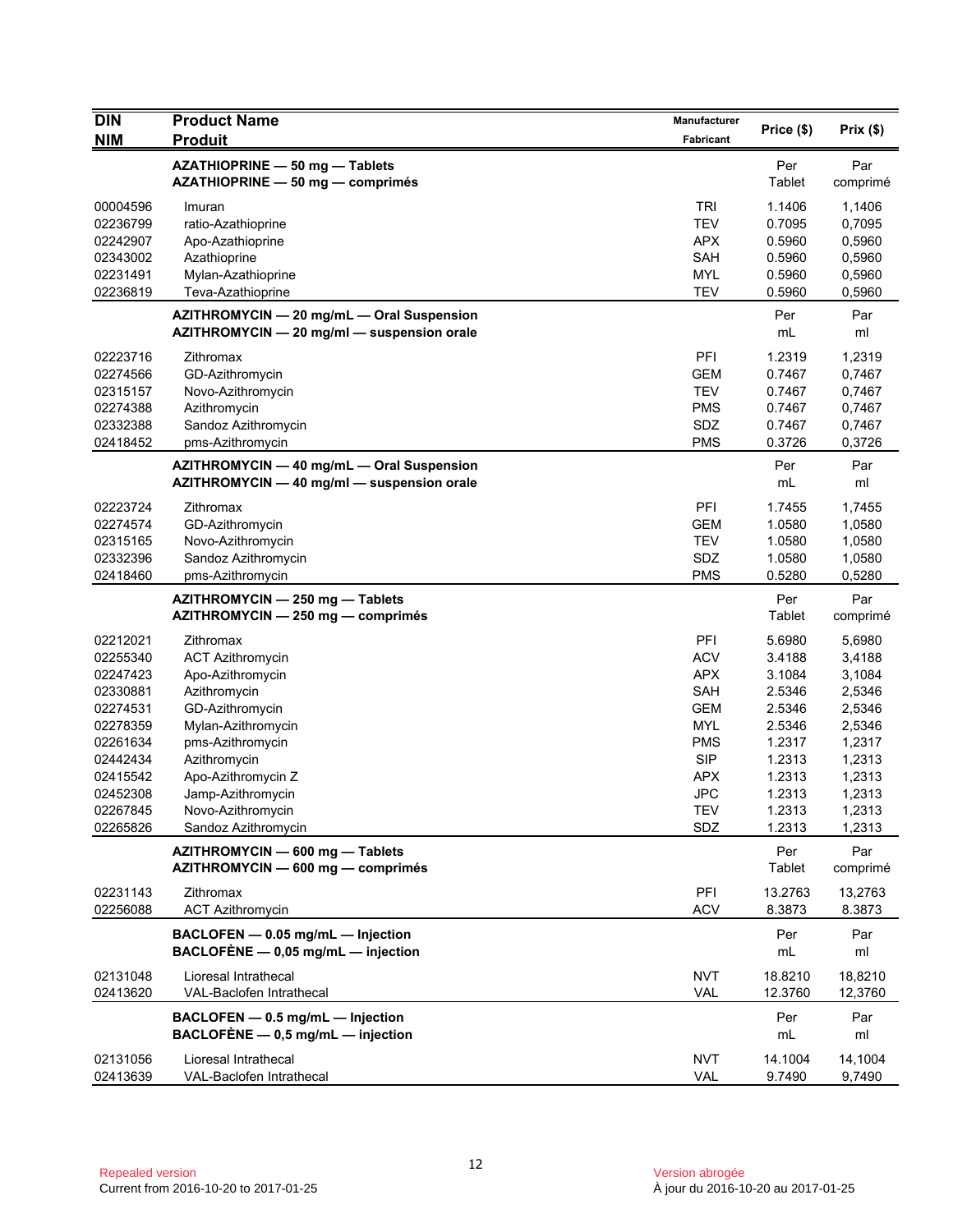| <b>DIN</b>           | <b>Product Name</b>                                          | <b>Manufacturer</b>      | Price (\$)       | Prix(\$)         |
|----------------------|--------------------------------------------------------------|--------------------------|------------------|------------------|
| <b>NIM</b>           | <b>Produit</b>                                               | <b>Fabricant</b>         |                  |                  |
|                      | BACLOFEN - 2 mg/mL - Injection                               |                          | Per              | Par              |
|                      | BACLOFÈNE $-2$ mg/mL $-$ injection                           |                          | mL               | ml               |
| 02131064             | Lioresal Intrathecal                                         | <b>NVT</b>               | 56.4041          | 56,4041          |
| 02413647             | VAL-Baclofen Intrathecal                                     | VAL                      | 38.9952          | 38,9952          |
|                      | BACLOFEN - 10 mg - Tablets                                   |                          | Per              | Par              |
|                      | BACLOFÈNE - 10 mg - comprimés                                |                          | Tablet           | comprimé         |
| 00455881             | Lioresal                                                     | <b>NVT</b>               | 0.9101           | 0,9101           |
| 02139332             | Apo-Baclofen                                                 | <b>APX</b>               | 0.3203           | 0,3203           |
| 02287021             | <b>Baclofen</b>                                              | <b>SAH</b>               | 0.3203           | 0,3203           |
| 02138271             | Dom-Baclofen                                                 | <b>DOM</b>               | 0.3203           | 0,3203           |
| 02088398             | Mylan-Baclofen                                               | <b>MYL</b>               | 0.3203           | 0,3203           |
| 02236507             | ratio-Baclofen                                               | <b>TEV</b>               | 0.3203           | 0,3203           |
| 02063735             | pms-Baclofen                                                 | <b>PMS</b>               | 0.2911           | 0,2911           |
|                      | BACLOFEN - 20 mg - Tablets                                   |                          | Per              | Par              |
|                      | BACLOFÈNE - 20 mg - comprimés                                |                          | Tablet           | comprimé         |
| 00636576             | Lioresal D.S.                                                | <b>NVT</b>               | 1.7716           | 1,7716           |
| 02236508             | ratio-Baclofen                                               | <b>TEV</b>               | 0.6364           | 0,6364           |
| 02139391             | Apo-Baclofen                                                 | <b>APX</b>               | 0.6234           | 0,6234           |
| 02287048             | Baclofen                                                     | SAH                      | 0.6234           | 0,6234           |
| 02138298             | Dom-Baclofen                                                 | <b>DOM</b>               | 0.6234           | 0,6234           |
| 02088401             | Mylan-Baclofen                                               | <b>MYL</b>               | 0.6234           | 0,6234           |
| 02063743             | pms-Baclofen                                                 | PMS                      | 0.6234           | 0,6234           |
|                      | BECLOMETHASONE DIPROPIONATE - 200 Dose - 50 mcg/dose         |                          |                  |                  |
|                      | - Aqueous Nasal Spray                                        |                          |                  |                  |
|                      | BÉCLOMÉTHASONE (DIPROPIONATE DE) - 200 doses - 50 mcg/dose - |                          | Per              | Par              |
|                      | vaporisateur nasal pour solution aqueuse                     |                          | Dose             | dose             |
| 02238796             | Apo-Beclomethasone                                           | <b>APX</b>               | 0.0675           | 0,0675           |
| 02172712             | Mylan-Beclo AQ                                               | <b>MYL</b>               | 0.0674           | 0,0674           |
|                      | <b>BETAHISTINE - 8 mg - Tablets</b>                          |                          | Per              | Par              |
|                      | BETAHISTINE - 8 mg - comprimés                               |                          | Tablet           | comprimé         |
| 02280183             | Teva-Betahistine                                             | <b>TEV</b>               | 0.2070           | 0,2070           |
| 02449145             | Auro-Betahistine                                             | <b>AUP</b>               | 0.1232           | 0,1232           |
|                      | <b>BETAHISTINE - 16 mg - Tablets</b>                         |                          | Per              | Par              |
|                      | BETAHISTINE - 16 mg - comprimés                              |                          | Tablet           | comprimé         |
| 02243878             | Serc                                                         | <b>BGP</b>               | 0.5151           | 0,5151           |
| 02374757             | <b>ACT Betahistine</b>                                       | <b>ACV</b>               | 0.1770           | 0,1770           |
| 02330210             | pms-Betahistine                                              | <b>PMS</b>               | 0.1770           | 0,1770           |
| 02280191             | Teva-Betahistine                                             | <b>TEV</b>               | 0.1770           | 0,1770           |
| 02449153             | Auro-Betahistine                                             | <b>AUP</b>               | 0.1106           | 0,1106           |
|                      | <b>BETAHISTINE - 24 mg - Tablets</b>                         |                          | Per              | Par              |
|                      | <b>BETAHISTINE - 24 mg - comprimés</b>                       |                          | Tablet           | comprimé         |
|                      |                                                              |                          |                  |                  |
| 02247998             | Serc                                                         | <b>BGP</b>               | 0.7724           | 0,7724           |
| 02374765             | <b>ACT Betahistine</b>                                       | <b>ACV</b>               | 0.3933           | 0,3933           |
| 02330237             | pms-Betahistine                                              | <b>PMS</b><br><b>TEV</b> | 0.3933           | 0,3933           |
| 02280205<br>02449161 | Teva-Betahistine<br>Auro-Betahistine                         | <b>AUP</b>               | 0.3933<br>0.1659 | 0,3933<br>0,1659 |
|                      |                                                              |                          |                  |                  |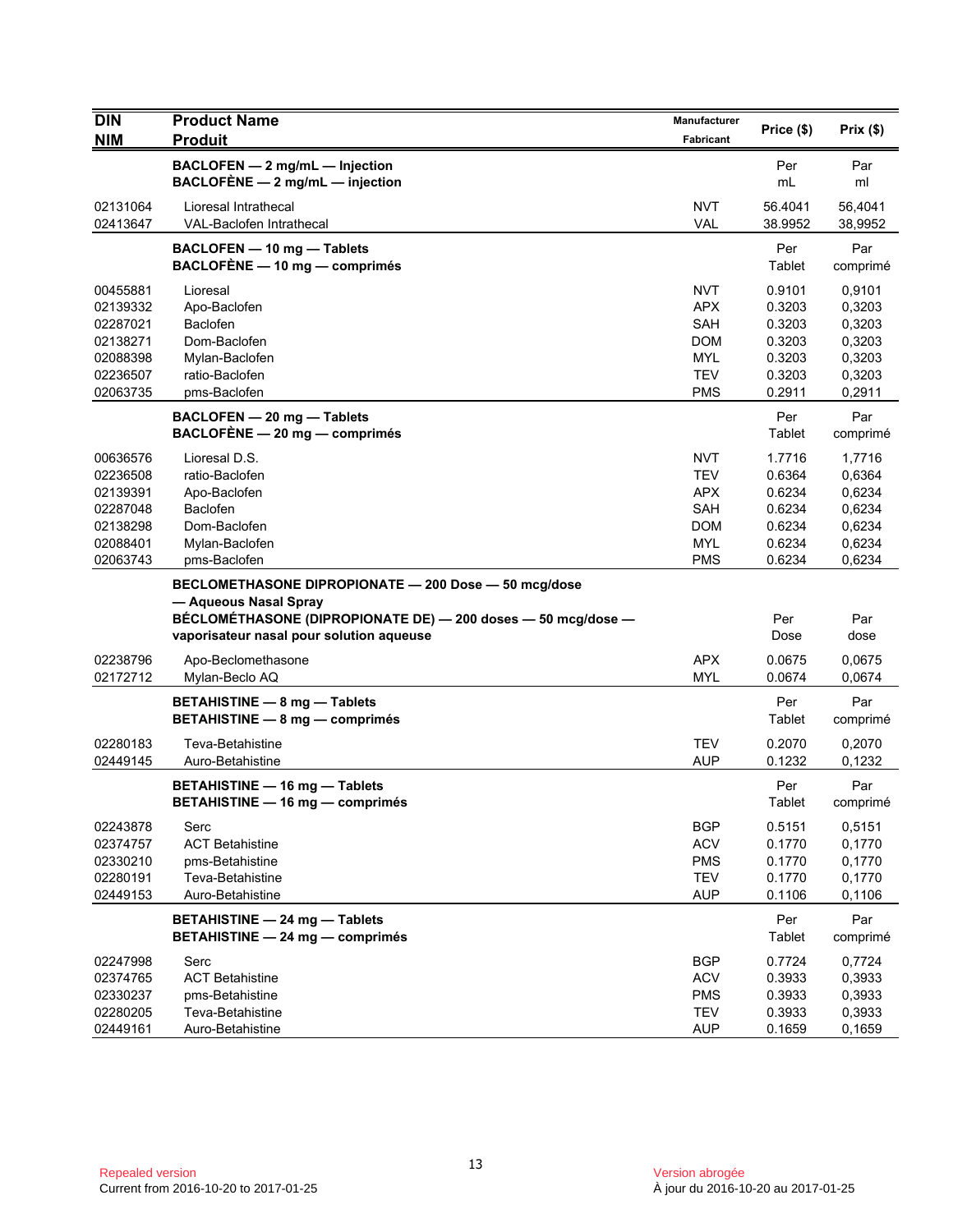| <b>DIN</b>                       | <b>Product Name</b>                                                                                                                                                                  | <b>Manufacturer</b>                    | Price (\$)                 | Prix $(\$)$                |
|----------------------------------|--------------------------------------------------------------------------------------------------------------------------------------------------------------------------------------|----------------------------------------|----------------------------|----------------------------|
| <b>NIM</b>                       | <b>Produit</b>                                                                                                                                                                       | <b>Fabricant</b>                       |                            |                            |
|                                  | BETAMETHASONE DIPROPIONATE - 0.05% - Topical Cream<br>BÉTAMÉTHASONE (DIPROPIONATE DE) — 0,05 % — crème topique                                                                       |                                        | Per<br>Gram                | Par<br>gramme              |
| 01925350<br>00804991<br>00323071 | Taro-Sone<br>ratio-Topisone<br>Diprosone                                                                                                                                             | <b>TAR</b><br><b>TEV</b><br><b>SCH</b> | 0.2369<br>0.2254<br>0.2253 | 0,2369<br>0,2254<br>0,2253 |
|                                  | BETAMETHASONE DIPROPIONATE - 0.05% - Topical Glycol Cream<br>BÉTAMÉTHASONE (DIPROPIONATE DE) - 0,05 % - crème topique<br>à base de glycol                                            |                                        | Per<br>Gram                | Par<br>gramme              |
| 00849650<br>00688622             | ratio-Topilene<br>Diprolene                                                                                                                                                          | <b>TEV</b><br><b>SCH</b>               | 0.5706<br>0.5705           | 0,5706<br>0,5705           |
|                                  | BETAMETHASONE DIPROPIONATE - 0.05% - Topical Glycol Lotion<br>BÉTAMÉTHASONE (DIPROPIONATE DE) - 0,05 % - lotion topique<br>à base de glycol                                          |                                        | Per<br>mL                  | Par<br>ml                  |
| 01927914<br>00862975             | ratio-Topilene<br>Diprolene                                                                                                                                                          | <b>TEV</b><br><b>SCH</b>               | 0.5152<br>0.2967           | 0,5152<br>0,2967           |
|                                  | BETAMETHASONE DIPROPIONATE - 0.05% - Topical Glycol Ointment<br>BÉTAMÉTHASONE (DIPROPIONATE DE) — 0,05 % — pommade topique à<br>base de glycol                                       |                                        | Per<br>Gram                | Par<br>gramme              |
| 00629367<br>00849669             | Diprolene<br>ratio-Topilene                                                                                                                                                          | <b>SCH</b><br><b>TEV</b>               | 0.5706<br>0.5706           | 0,5706<br>0,5706           |
|                                  | BETAMETHASONE DIPROPIONATE - 0.05% - Topical Lotion<br>BÉTAMÉTHASONE (DIPROPIONATE DE) - 0,05 % - lotion topique                                                                     |                                        | Per<br>mL                  | Par<br>ml                  |
| 00417246<br>00809187             | Diprosone<br>ratio-Topisone                                                                                                                                                          | <b>SCH</b><br><b>TEV</b>               | 0.2178<br>0.2178           | 0,2178<br>0,2178           |
|                                  | BETAMETHASONE DIPROPIONATE - 0.05% - Topical Ointment<br>BÉTAMÉTHASONE (DIPROPIONATE DE) — 0,05 % — pommade topique                                                                  |                                        | Per<br>Gram                | Par<br>gramme              |
| 00344923<br>00805009             | Diprosone<br>ratio-Topisone                                                                                                                                                          | <b>SCH</b><br><b>TEV</b>               | 0.2369<br>0.2369           | 0,2369<br>0,2369           |
|                                  | BETAMETHASONE DIPROPIONATE - 0.5 mg/g and<br>Salicylic Acid 20 mg/g - 0.05% - Lotion<br>BÉTAMÉTHASONE (DIPROPIONATE DE) - 0,5 mg/g et<br>acide salicylique 20 mg/g - 0,05 % - lotion |                                        | Per<br>mL                  | Par<br>ml                  |
| 00578428<br>02245688             | Diprosalic<br>ratio-Topisalic                                                                                                                                                        | <b>SCH</b><br>TEV                      | 0.6308<br>0.4227           | 0,6308<br>0,4227           |
|                                  | BETAMETHASONE-17-VALERATE - 0.05% - Cream<br>BÉTAMÉTHASONE—17 — (VALÉRATE DE) — 0,05 % — crème                                                                                       |                                        | Per<br>Gram                | Par<br>gramme              |
| 00535427<br>00716618<br>02357860 | ratio-Ectosone<br><b>Betaderm</b><br>Celestoderm V/2                                                                                                                                 | <b>TEV</b><br><b>TAR</b><br><b>VAL</b> | 0.0612<br>0.0596<br>0.0596 | 0,0612<br>0,0596<br>0,0596 |
|                                  | BETAMETHASONE-17-VALERATE - 0.1% - Cream<br>BÉTAMÉTHASONE-17 - (VALÉRATE DE) - 0,1 % - crème                                                                                         |                                        | Per<br>Gram                | Par<br>gramme              |
| 00535435<br>00716626<br>02357844 | ratio-Ectosone<br>Betaderm<br>Celestoderm V                                                                                                                                          | <b>TEV</b><br>TAR<br>VAL               | 0.1002<br>0.0889<br>0.0889 | 0,1002<br>0,0889<br>0,0889 |
|                                  | BETAMETHASONE-17-VALERATE - 0.05% - Ointment<br>BÉTAMÉTHASONE-17 - (VALÉRATE DE) - 0,05 % - pommade                                                                                  |                                        | Per<br>Gram                | Par<br>gramme              |
| 00716642<br>02357879             | Betaderm<br>Celestoderm V/2                                                                                                                                                          | <b>TAR</b><br>VAL                      | 0.0596<br>0.0596           | 0,0596<br>0,0596           |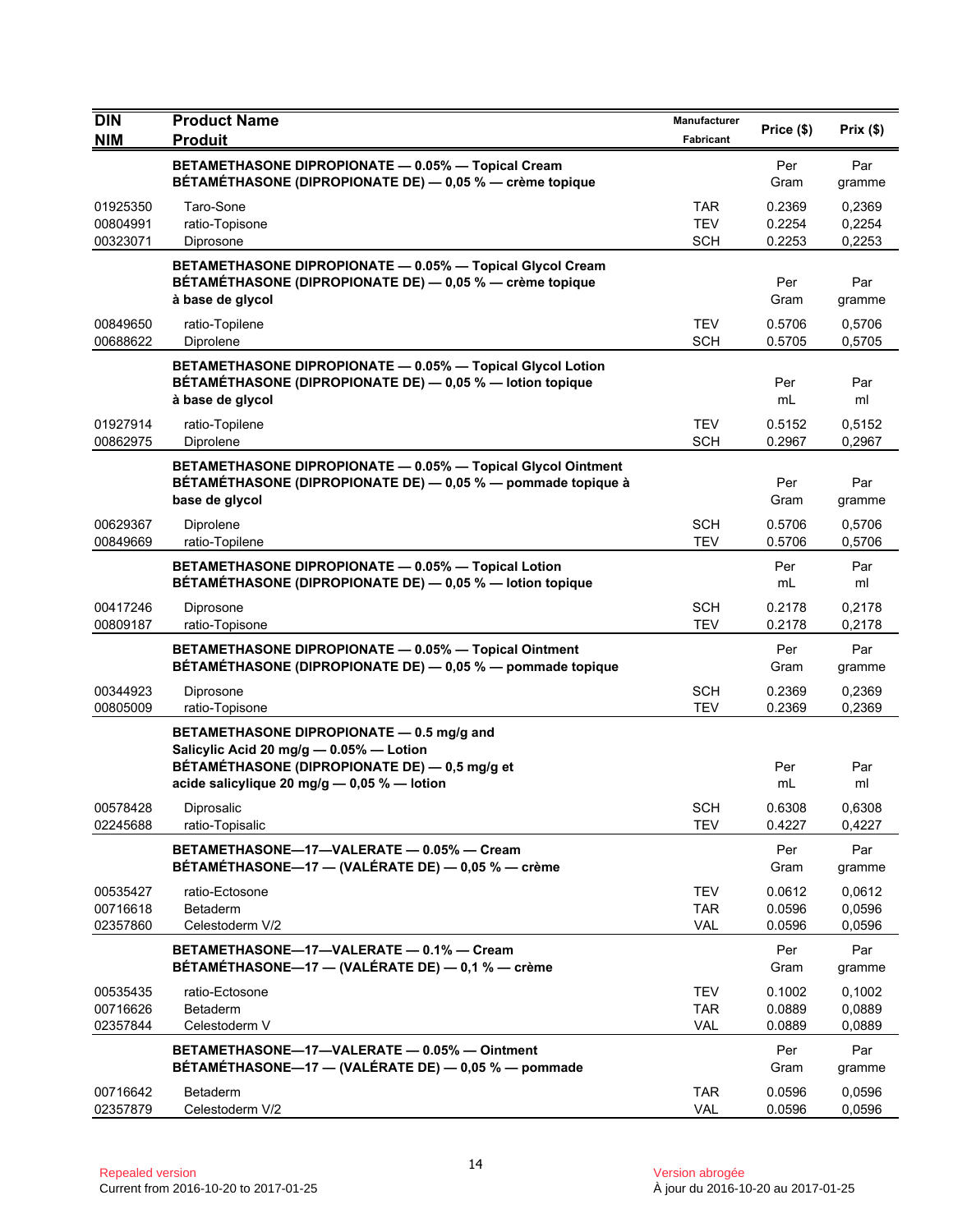| <b>DIN</b><br><b>NIM</b>                                                                                                                                             | <b>Product Name</b><br><b>Produit</b>                                                                                                                                                                                                                                                                                                                                                                                                              | <b>Manufacturer</b><br>Fabricant                                                                                                                                                   | Price (\$)                                                                                                                                                       | Prix (\$)                                                                                                                                                                                      |
|----------------------------------------------------------------------------------------------------------------------------------------------------------------------|----------------------------------------------------------------------------------------------------------------------------------------------------------------------------------------------------------------------------------------------------------------------------------------------------------------------------------------------------------------------------------------------------------------------------------------------------|------------------------------------------------------------------------------------------------------------------------------------------------------------------------------------|------------------------------------------------------------------------------------------------------------------------------------------------------------------|------------------------------------------------------------------------------------------------------------------------------------------------------------------------------------------------|
|                                                                                                                                                                      | BETAMETHASONE-17-VALERATE - 0.1% - Ointment<br>BÉTAMÉTHASONE-17 - (VALÉRATE DE) - 0,1 % - pommade                                                                                                                                                                                                                                                                                                                                                  |                                                                                                                                                                                    | Per<br>Gram                                                                                                                                                      | Par<br>gramme                                                                                                                                                                                  |
| 00716650<br>02357852                                                                                                                                                 | <b>Betaderm</b><br>Celestoderm V                                                                                                                                                                                                                                                                                                                                                                                                                   | <b>TAR</b><br><b>VAL</b>                                                                                                                                                           | 0.0889<br>0.0889                                                                                                                                                 | 0,0889<br>0,0889                                                                                                                                                                               |
|                                                                                                                                                                      | BETAMETHASONE-17-VALERATE - 0.1% - Scalp Lotion<br>BÉTAMÉTHASONE-17 - (VALÉRATE DE) - 0,1 % - lotion capillaire                                                                                                                                                                                                                                                                                                                                    |                                                                                                                                                                                    | Per<br>mL                                                                                                                                                        | Par<br>ml                                                                                                                                                                                      |
| 00716634<br>00653217<br>00027944                                                                                                                                     | <b>Betaderm</b><br>ratio-Ectosone<br>Valisone                                                                                                                                                                                                                                                                                                                                                                                                      | TAR<br><b>TEV</b><br>VAL                                                                                                                                                           | 0.0954<br>0.0939<br>0.0939                                                                                                                                       | 0,0954<br>0,0939<br>0,0939                                                                                                                                                                     |
|                                                                                                                                                                      | BEZAFIBRATE - 400 mg - Sustained Release Tablets<br>BEZAFIBRATE - 400 mg - comprimés à libération progressive                                                                                                                                                                                                                                                                                                                                      |                                                                                                                                                                                    | Per<br>Tablet                                                                                                                                                    | Par<br>comprimé                                                                                                                                                                                |
| 02083523<br>02453312                                                                                                                                                 | <b>Bezalip SR</b><br>Jamp-Bezalip SR                                                                                                                                                                                                                                                                                                                                                                                                               | <b>TPC</b><br><b>JPC</b>                                                                                                                                                           | 2.5610<br>1.7460                                                                                                                                                 | 2,5610<br>1,7460                                                                                                                                                                               |
|                                                                                                                                                                      | BICALUTAMIDE - 50 mg - Tablets<br>BICALUTAMIDE - 50 mg - comprimés                                                                                                                                                                                                                                                                                                                                                                                 |                                                                                                                                                                                    | Per<br>Tablet                                                                                                                                                    | Par<br>comprimé                                                                                                                                                                                |
| 02184478<br>02274337<br>02296063<br>02325985<br>02276089<br>02275589<br>02270226<br>02371324<br>02382423<br>02357216<br>02428709<br>00254142<br>00545023<br>00003875 | Casodex<br><b>CO Bicalutamide</b><br>Apo-Bicalutamide<br><b>Bicalutamide</b><br>Sandoz Bicalutamide<br>pms-Bicalutamide<br>Novo-Bicalutamide<br>Ran-Bicalutamide<br><b>Bicalutamide</b><br>Jamp-Bicalutamide<br>VAN-Bicalutamide<br>BISACODYL - 5 mg - Enteric Tablets<br>BISACODYL - 5 mg - comprimés à enrobage entérosoluble<br>Dulcolax<br>Apo-Bisacodyl<br>BISACODYL - 10 mg - Suppositories<br>BISACODYL - 10 mg - suppositoires<br>Dulcolax | <b>AZC</b><br><b>ACV</b><br><b>APX</b><br><b>ACH</b><br>SDZ<br><b>PMS</b><br><b>TEV</b><br><b>RAN</b><br><b>SIP</b><br>JPC<br><b>VAN</b><br><b>BOE</b><br><b>APX</b><br><b>BOE</b> | 7.5570<br>4.4630<br>4.0074<br>4.0072<br>4.0072<br>3.8870<br>3.8870<br>3.8870<br>1.7433<br>1.7433<br>1.7433<br>Per<br>Tablet<br>0.2112<br>0.0594<br>Per<br>1.2284 | 7,5570<br>4,4630<br>4,0074<br>4,0072<br>4,0072<br>3,8870<br>3,8870<br>3,8870<br>1,7433<br>1,7433<br>1,7433<br>Par<br>comprimé<br>0,2112<br>0.0594<br>Par<br>Suppository suppositoire<br>1,2284 |
| 00404802<br>00582883                                                                                                                                                 | ratio-Bisacodyl<br>pms-Bisacodyl                                                                                                                                                                                                                                                                                                                                                                                                                   | <b>TEV</b><br><b>PMS</b>                                                                                                                                                           | 0.7199<br>0.5014                                                                                                                                                 | 0,7199<br>0,5014                                                                                                                                                                               |
|                                                                                                                                                                      | BISOPROLOL FUMARATE - 5 mg - Tablets<br>BISOPROLOL (FUMARATE DE) - 5 mg - comprimés                                                                                                                                                                                                                                                                                                                                                                |                                                                                                                                                                                    | Per<br>Tablet                                                                                                                                                    | Par<br>comprimé                                                                                                                                                                                |
| 02256134<br>02267470<br>02391589<br>02383055<br>02384418<br>02302632<br>02247439                                                                                     | Apo-Bisoprolol<br>Novo-Bisoprolol<br>Bisoprolol<br>Bisoprolol<br>Mylan-Bisoprolol<br>pms-Bisoprolol<br>Sandoz Bisoprolol                                                                                                                                                                                                                                                                                                                           | <b>APX</b><br><b>TEV</b><br>SAH<br><b>SIP</b><br><b>MYL</b><br><b>PMS</b><br>SDZ                                                                                                   | 0.2426<br>0.2426<br>0.0994<br>0.0994<br>0.0994<br>0.0994<br>0.0994                                                                                               | 0,2426<br>0,2426<br>0,0994<br>0,0994<br>0,0994<br>0,0994<br>0,0994                                                                                                                             |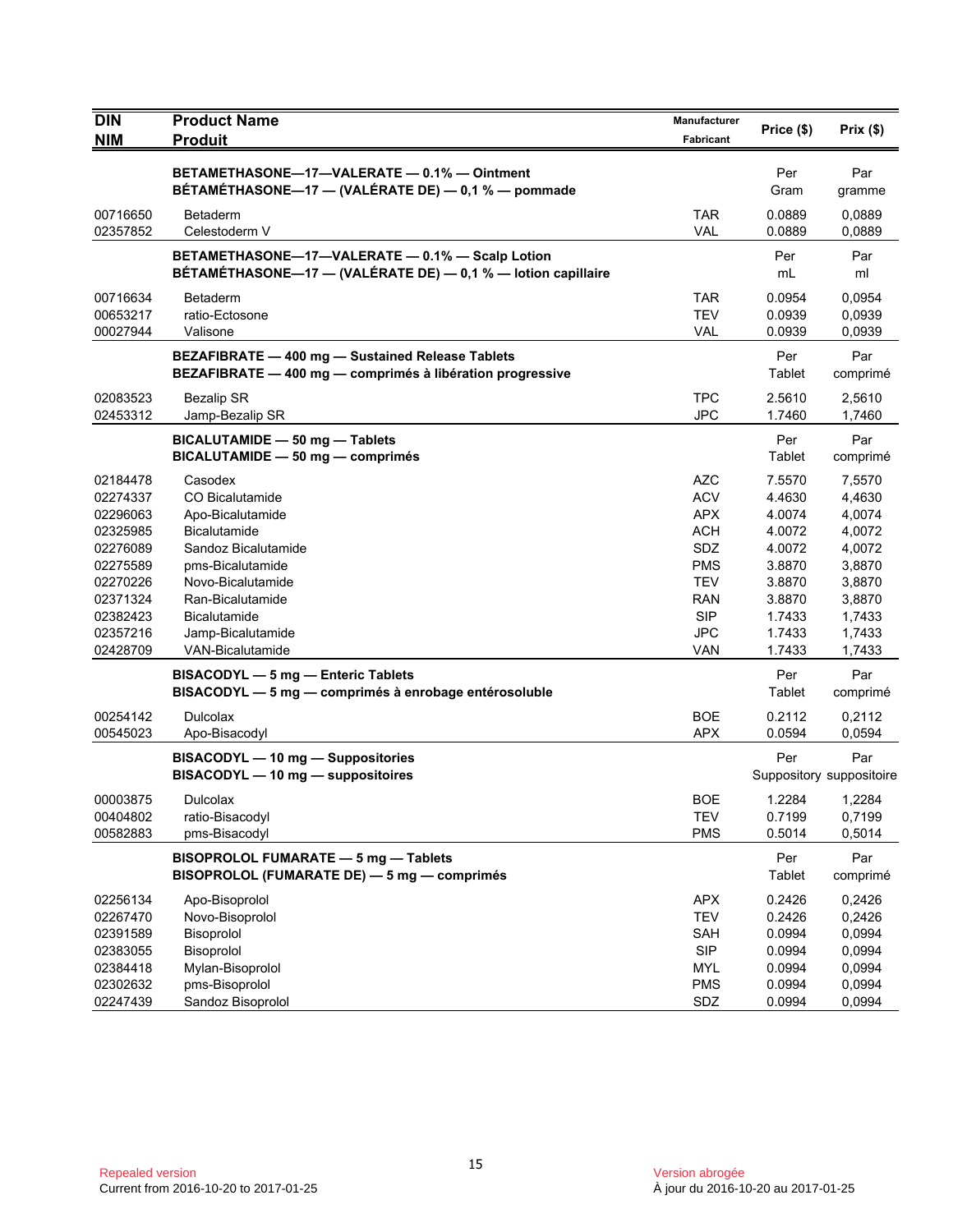| <b>DIN</b>                                               | <b>Product Name</b>                                                                                                                   | <b>Manufacturer</b>                                         | Price (\$)                                          | Prix(\$)                                            |
|----------------------------------------------------------|---------------------------------------------------------------------------------------------------------------------------------------|-------------------------------------------------------------|-----------------------------------------------------|-----------------------------------------------------|
| <b>NIM</b>                                               | <b>Produit</b>                                                                                                                        | Fabricant                                                   |                                                     |                                                     |
|                                                          | BISOPROLOL FUMARATE - 10 mg - Tablets<br>BISOPROLOL (FUMARATE DE) - 10 mg - comprimés                                                 |                                                             | Per<br>Tablet                                       | Par<br>comprimé                                     |
| 02256177<br>02267489<br>02391597<br>02383063             | Apo-Bisoprolol<br>Novo-Bisoprolol<br>Bisoprolol<br>Bisoprolol                                                                         | <b>APX</b><br><b>TEV</b><br>SAH<br><b>SIP</b>               | 0.4019<br>0.4019<br>0.1450<br>0.1450                | 0,4019<br>0,4019<br>0,1450<br>0,1450                |
| 02384426<br>02302640<br>02247440                         | Mylan-Bisoprolol<br>pms-Bisoprolol<br>Sandoz Bisoprolol                                                                               | MYL<br><b>PMS</b><br>SDZ                                    | 0.1450<br>0.1450<br>0.1450                          | 0,1450<br>0,1450<br>0,1450                          |
|                                                          | BOSENTAN - 62.5 mg - Tablets<br>BOSENTAN - 62.5 mg - comprimés                                                                        |                                                             | Per<br>Tablet                                       | Par<br>comprimé                                     |
| 02244981<br>02386194<br>02383497<br>02386275<br>02383012 | Tracleer<br><b>ACT Bosentan</b><br>Mylan Bosentan<br>Sandoz Bosentan<br>pms-Bosentan                                                  | <b>ACT</b><br><b>ACV</b><br>MYL<br>SDZ<br><b>PMS</b>        | 70.5965<br>22.4625<br>22.4625<br>22.4625<br>22.4500 | 70,5965<br>22,4625<br>22,4625<br>22,4625<br>22,4500 |
|                                                          | BOSENTAN - 125 mg - Tablets<br>BOSENTAN - 125 mg - comprimés                                                                          |                                                             | Per<br>Tablet                                       | Par<br>comprimé                                     |
| 02244982<br>02386208<br>02383500<br>02386283<br>02383020 | Tracleer<br><b>ACT Bosentan</b><br>Mylan Bosentan<br>Sandoz Bosentan<br>pms-Bosentan                                                  | <b>ACT</b><br><b>ACV</b><br><b>MYL</b><br>SDZ<br><b>PMS</b> | 70.5965<br>22.4625<br>22.4625<br>22.4625<br>22.4500 | 70,5965<br>22,4625<br>22,4625<br>22,4625<br>22,4500 |
|                                                          | BRIMONIDINE TARTRATE - 0.2 % - Ophthalmic Solution<br>BRIMONIDINE TARTRATE - 0.2 % - solution ophtalmique                             |                                                             | Per<br>mL                                           | Par<br>ml                                           |
| 02236876<br>02260077<br>02305429                         | Alphagan<br>Apo-Brimonidine<br>Sandoz Brimonidine                                                                                     | ALL<br><b>APX</b><br>SDZ                                    | 3.9020<br>2.0800<br>2.0800                          | 3,9020<br>2,0800<br>2,0800                          |
|                                                          | <b>BROMAZEPAM - 3 mg - Tablets</b><br>$BROMAZÉPAM - 3 mg - comprimés$                                                                 |                                                             | Per<br>Tablet                                       | Par<br>comprimé                                     |
| 00518123<br>02177161<br>02230584                         | Lectopam<br>Apo-Bromazepam<br>Novo-Bromazepam                                                                                         | <b>HLR</b><br><b>APX</b><br><b>TEV</b>                      | 0.1682<br>0.0970<br>0.0970                          | 0,1682<br>0,0970<br>0,0970                          |
|                                                          | <b>BROMAZEPAM - 6 mg - Tablets</b><br>BROMAZÉPAM - 6 mg - comprimés                                                                   |                                                             | Per<br>Tablet                                       | Par<br>comprimé                                     |
| 00518131<br>02177188<br>02230585                         | Lectopam<br>Apo-Bromazepam<br>Novo-Bromazepam                                                                                         | <b>HLR</b><br><b>APX</b><br><b>TEV</b>                      | 0.2458<br>0.1417<br>0.1417                          | 0,2458<br>0,1417<br>0,1417                          |
|                                                          | BUDESONIDE - 120 Dose - 64 mcg - Aqueous Nasal Spray<br>BUDÉSONIDE - 120 doses - 64 mcg - vaporisateur nasal pour<br>solution aqueuse |                                                             | Per<br>Dose                                         | Par<br>dose                                         |
| 02231923<br>02241003                                     | Rhinocort Aqua<br>Mylan-Budesonide AQ                                                                                                 | <b>AZC</b><br><b>MYL</b>                                    | 0.0983<br>0.0843                                    | 0,0983<br>0,0843                                    |
|                                                          | BUPRENORPHINE/NALOXONE - 2 mg/0.5 mg - Tablets<br>BUPRENORPHINE/NALOXONE - 2 mg/0,5 mg - comprimés                                    |                                                             | Per<br>Tablet                                       | Par<br>comprimé                                     |
| 02295695<br>02408090<br>02424851                         | Suboxone<br>Mylan-Buprenorphine/Naloxone<br>Teva-Buprenorphine/Naloxone                                                               | <b>RBP</b><br>MYL<br><b>TEV</b>                             | 2.9372<br>1.3350<br>1.3350                          | 2,9372<br>1,3350<br>1,3350                          |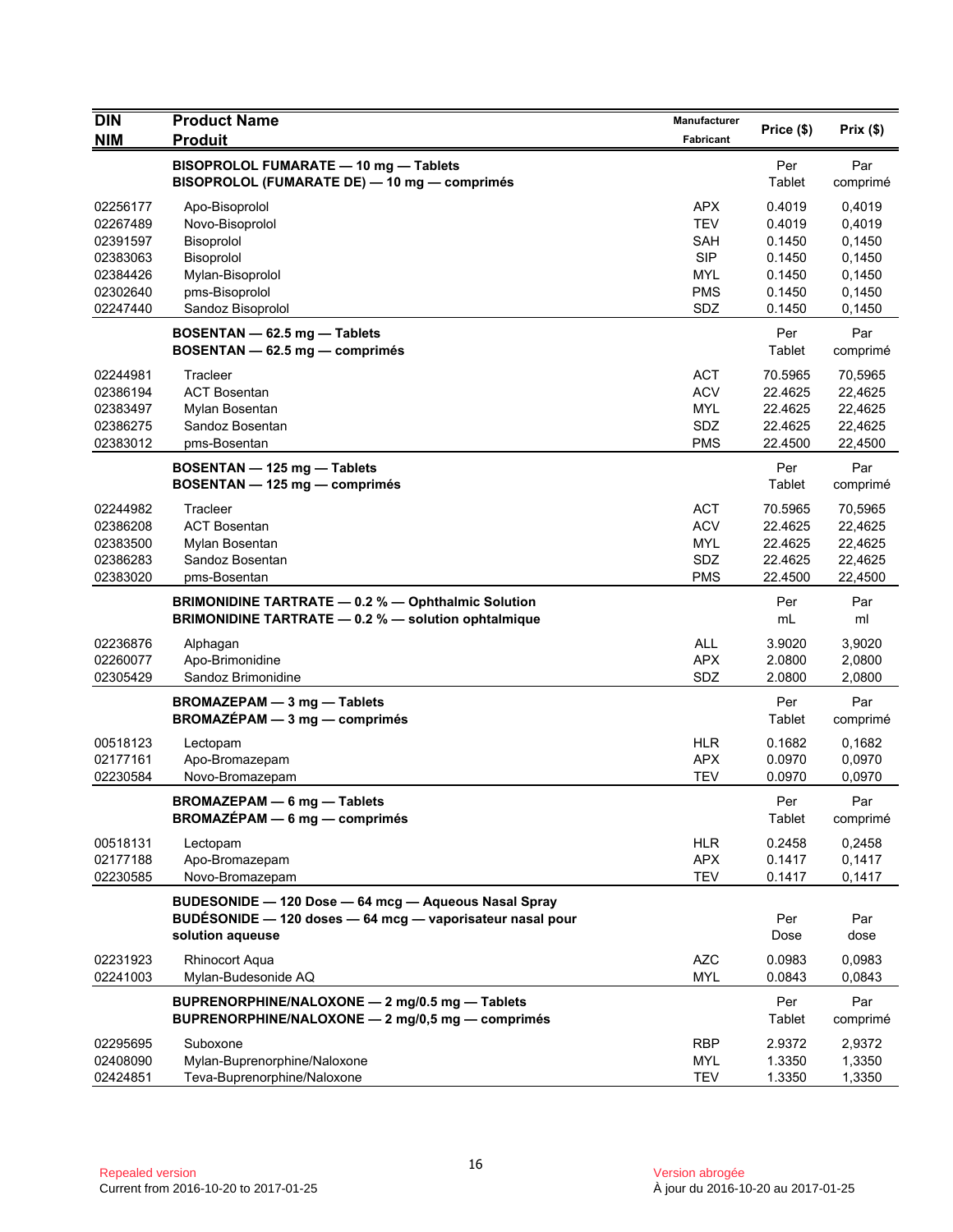| <b>DIN</b><br><b>NIM</b>                                 | <b>Product Name</b><br><b>Produit</b>                                                                                                            | <b>Manufacturer</b><br>Fabricant                            | Price (\$)                                     | Prix(\$)                                       |
|----------------------------------------------------------|--------------------------------------------------------------------------------------------------------------------------------------------------|-------------------------------------------------------------|------------------------------------------------|------------------------------------------------|
|                                                          | BUPRENORPHINE/NALOXONE - 8 mg/2 mg - Tablets<br>BUPRENORPHINE/NALOXONE - 8 mg/2 mg - comprimés                                                   |                                                             | Per<br>Tablet                                  | Par<br>comprimé                                |
| 02295709<br>02408104<br>02424878                         | Suboxone<br>Mylan-Buprenorphine/Naloxone<br>Teva-Buprenorphine/Naloxone                                                                          | <b>RBP</b><br><b>MYL</b><br><b>TEV</b>                      | 5.2043<br>2.3650<br>2.3650                     | 5,2043<br>2,3650<br>2,3650                     |
|                                                          | BUPROPION HCl - 150 mg - Extended Release Tablets<br><b>BUPROPION (CHLORHYDRATE DE) - 150 mg</b><br>- comprimés à libération prolongée           |                                                             | Per<br>Tablet                                  | Par<br>comprimé                                |
| 02275090<br>02382075<br>02439654                         | <b>Wellbutrin XL</b><br>Mylan-Bupropion XL<br><b>ACT Bupropion XL</b>                                                                            | <b>VAL</b><br><b>MYL</b><br><b>ACV</b>                      | 0.6438<br>0.4266<br>0.2926                     | 0,6438<br>0,4266<br>0,2926                     |
|                                                          | BUPROPION HCI-300 mg-Extended Release Tablets<br><b>BUPROPION (CHLORHYDRATE DE) - 300 mg</b><br>- comprimés à libération prolongée               |                                                             | Per<br>Tablet                                  | Par<br>comprimé                                |
| 02275104<br>02382083<br>02439662                         | <b>Wellbutrin XL</b><br>Mylan-Bupropion XL<br><b>ACT Bupropion XL</b>                                                                            | <b>VAL</b><br><b>MYL</b><br><b>ACV</b>                      | 1.2877<br>0.8532<br>0.5853                     | 1,2877<br>0,8532<br>0,5853                     |
|                                                          | <b>BUPROPION HCI - 100 mg - Sustained Release Tablets</b><br><b>BUPROPION (CHLORHYDRATE DE) - 100 mg</b><br>- comprimés à libération progressive |                                                             | Per<br>Tablet                                  | Par<br>comprimé                                |
| 02391562<br>02285657<br>02275074                         | <b>Bupropion SR</b><br>ratio-Bupropion SR<br>Sandoz Bupropion SR                                                                                 | SAH<br><b>TEV</b><br>SDZ                                    | 0.4106<br>0.4106<br>0.4106                     | 0,4106<br>0,4106<br>0,4106                     |
|                                                          | BUPROPION HCI - 150 mg - Sustained Release Tablets<br><b>BUPROPION (CHLORHYDRATE DE) - 150 mg</b><br>- comprimés à libération progressive        |                                                             | Per<br>Tablet                                  | Par<br>comprimé                                |
| 02237825<br>02285665<br>02391570<br>02260239<br>02275082 | <b>Wellbutrin SR</b><br>ratio-Bupropion SR<br><b>Bupropion SR</b><br>Novo-Bupropion SR<br>Sandoz Bupropion SR                                    | <b>BPC</b><br><b>TEV</b><br><b>SAH</b><br><b>TEV</b><br>SDZ | 1.0746<br>0.5544<br>0.5040<br>0.5040<br>0.5040 | 1,0746<br>0,5544<br>0,5040<br>0,5040<br>0,5040 |
|                                                          | <b>BUSPIRONE - 10 mg - Tablets</b><br>BUSPIRONE - 10 mg - comprimés                                                                              |                                                             | Per<br>Tablet                                  | Par<br>comprimé                                |
| 02232564<br>02237858<br>02211076<br>02231492<br>02230942 | Dom-Buspirone<br>ratio-Buspirone<br>Apo-Buspirone<br>Novo-Buspirone<br>pms-Buspirone                                                             | DOM<br><b>TEV</b><br><b>APX</b><br><b>TEV</b><br><b>PMS</b> | 0.7174<br>0.7174<br>0.7173<br>0.7173<br>0.6521 | 0,7174<br>0,7174<br>0,7173<br>0,7173<br>0,6521 |
|                                                          | CALCITRIOL - 0.25 mcg - Capsules<br>CALCITRIOL - 0,25 mcg - capsules                                                                             |                                                             | Per<br>Capsule                                 | Par<br>capsule                                 |
| 00481823<br>02431637                                     | Rocaltrol<br>Calcitriol-Odan                                                                                                                     | <b>HLR</b><br>ODN                                           | 0.7656<br>0.7023                               | 0,7656<br>0,7023                               |
|                                                          | CALCITRIOL - 0.5 mcg - Capsules<br>CALCITRIOL - 0,5 mcg - capsules                                                                               |                                                             | Per<br>Capsule                                 | Par<br>capsule                                 |
| 00481815<br>02431645                                     | Rocaltrol<br>Calcitriol-Odan                                                                                                                     | <b>HLR</b><br>ODN                                           | 1.2176<br>1.1168                               | 1,2176<br>1.1168                               |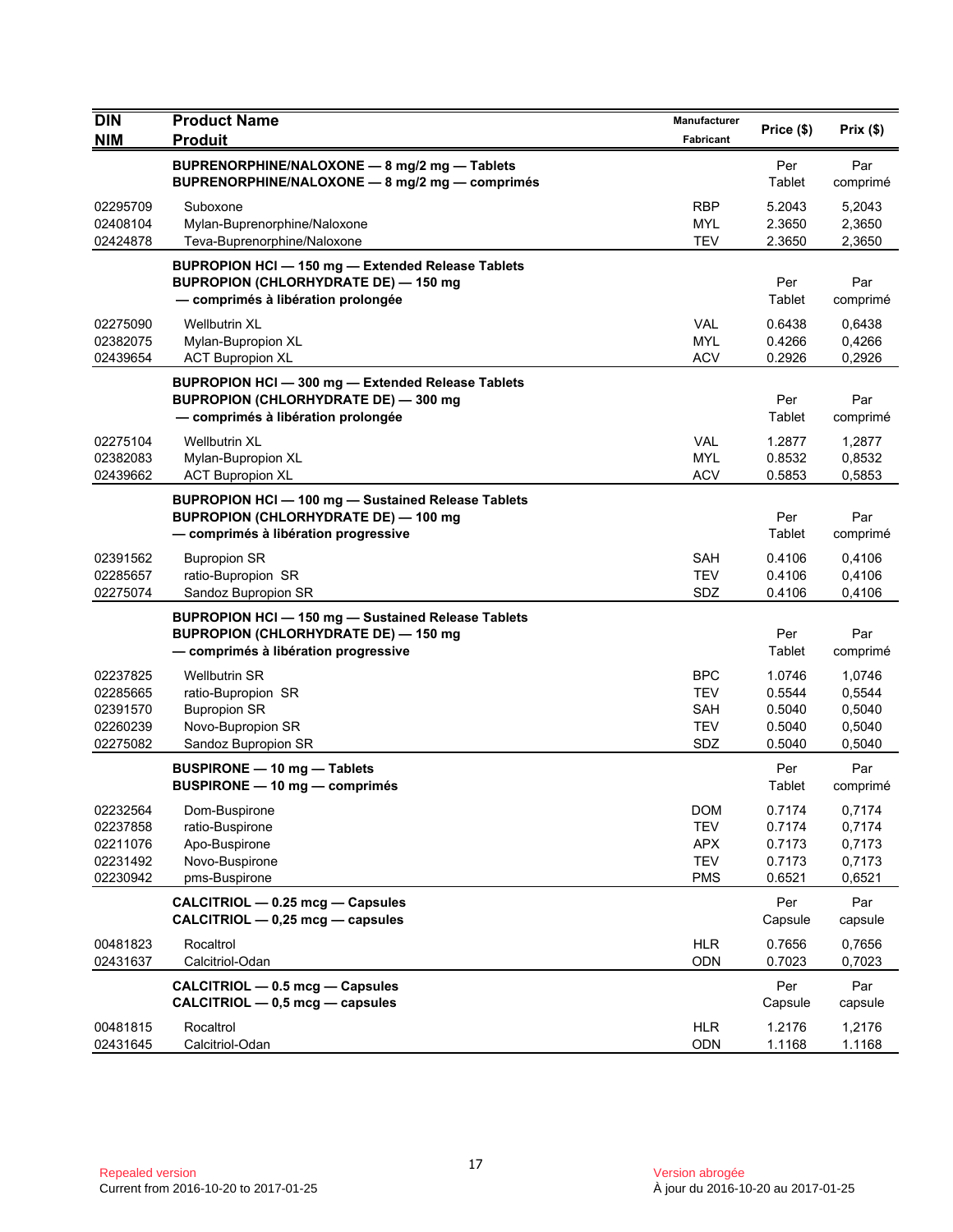| <b>NIM</b><br><b>Produit</b><br><b>Fabricant</b> | Price (\$) | Prix(\$) |
|--------------------------------------------------|------------|----------|
| CANDESARTAN - 4 mg - Tablets                     | Per        | Par      |
| CANDESARTAN — 4 mg — comprimés                   | Tablet     | comprimé |
| <b>AZC</b><br>02239090<br>Atacand                | 0.9757     | 0,9757   |
| 02379260<br>Candesartan<br><b>ACH</b>            | 0.2800     | 0,2800   |
| <b>ACV</b><br>02376520<br><b>ACT Candesartan</b> | 0.2380     | 0,2380   |
| 02379120<br><b>MYL</b><br>Mylan-Candesartan      | 0.2308     | 0,2308   |
| <b>RAN</b><br>02380684<br>Ran-Candesartan        | 0.2308     | 0,2308   |
| SDZ<br>02326957<br>Sandoz Candesartan            | 0.2308     | 0,2308   |
| <b>APX</b><br>02365340<br>Apo-Candesartan        | 0.1700     | 0,1700   |
| SAH<br>02388901<br>Candesartan                   | 0.1700     | 0,1700   |
| <b>SIP</b><br>02388693<br>Candesartan            | 0.1700     | 0,1700   |
| <b>JPC</b><br>02386496<br>Jamp-Candesartan       | 0.1700     | 0,1700   |
| 02391171<br><b>PMS</b><br>pms-Candesartan        | 0.1700     | 0,1700   |
| CANDESARTAN - 8 mg - Tablets                     | Per        | Par      |
| CANDESARTAN - 8 mg - comprimés                   | Tablet     | comprimé |
| 02239091<br>AZC<br>Atacand                       | 1.3237     |          |
| <b>ACV</b>                                       | 0.3990     | 1,3237   |
| 02376539<br><b>ACT Candesartan</b>               |            | 0,3990   |
| <b>MYL</b><br>02379139<br>Mylan-Candesartan      | 0.2932     | 0,2932   |
| <b>RAN</b><br>02380692<br>Ran-Candesartan        | 0.2932     | 0,2932   |
| 02326965<br>Sandoz Candesartan<br>SDZ            | 0.2932     | 0,2932   |
| <b>APX</b><br>02365359<br>Apo-Candesartan        | 0.2850     | 0,2850   |
| <b>ACH</b><br>02379279<br>Candesartan            | 0.2850     | 0,2850   |
| SAH<br>02388928<br>Candesartan                   | 0.2850     | 0,2850   |
| <b>SIP</b><br>02388707<br>Candesartan            | 0.2850     | 0,2850   |
| <b>JPC</b><br>02386518<br>Jamp-Candesartan       | 0.2850     | 0,2850   |
| <b>PMS</b><br>02391198<br>pms-Candesartan        | 0.2850     | 0,2850   |
| 02366312<br>TEV<br>Teva-Candesartan              | 0.2850     | 0,2850   |
| CANDESARTAN - 16 mg - Tablets                    | Per        | Par      |
| CANDESARTAN - 16 mg - comprimés                  | Tablet     | comprimé |
| 02239092<br><b>AZC</b><br>Atacand                | 1.3237     | 1,3237   |
| <b>ACV</b><br>02376547<br><b>ACT Candesartan</b> | 0.3990     | 0,3990   |
| 02379147<br>Mylan-Candesartan<br><b>MYL</b>      | 0.2932     | 0,2932   |
| 02380706<br>Ran-Candesartan<br><b>RAN</b>        | 0.2932     | 0,2932   |
| SDZ<br>02326973<br>Sandoz Candesartan            | 0.2932     | 0,2932   |
| <b>APX</b><br>02365367<br>Apo-Candesartan        | 0.2850     | 0,2850   |
| ACH<br>02379287<br>Candesartan                   | 0.2850     | 0,2850   |
| 02388936<br>SAH<br>Candesartan                   | 0.2850     | 0,2850   |
| <b>SIP</b><br>02388715<br>Candesartan            | 0.2850     | 0,2850   |
| <b>JPC</b><br>02386526<br>Jamp-Candesartan       | 0.2850     | 0,2850   |
| <b>PMS</b><br>02391201<br>pms-Candesartan        | 0.2850     | 0,2850   |
| TEV<br>02366320<br>Teva-Candesartan              | 0.2850     | 0,2850   |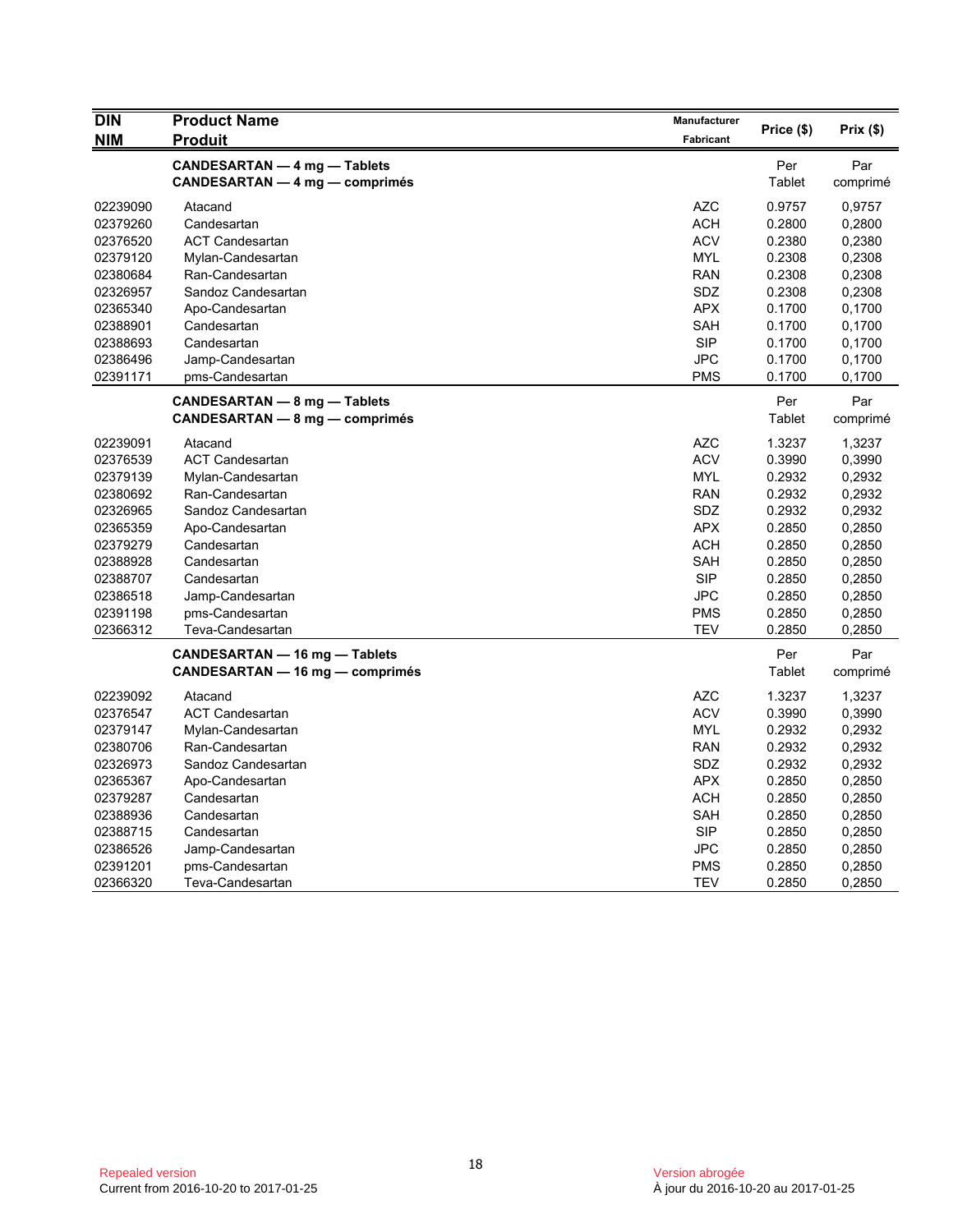| <b>DIN</b>           | <b>Product Name</b>                                         | <b>Manufacturer</b>      |                  | Prix(\$)         |
|----------------------|-------------------------------------------------------------|--------------------------|------------------|------------------|
| <b>NIM</b>           | <b>Produit</b>                                              | Fabricant                | Price (\$)       |                  |
|                      | CANDESARTAN - 32 mg - Tablets                               |                          | Per              | Par              |
|                      | CANDESARTAN - 32 mg - comprimés                             |                          | Tablet           | comprimé         |
| 02311658             | Atacand                                                     | <b>AZC</b>               | 1.3237           | 1,3237           |
| 02376555             | <b>ACT Candesartan</b>                                      | <b>ACV</b>               | 0.3990           | 0,3990           |
| 02366339             | Teva-Candesartan                                            | <b>TEV</b>               | 0.3870           | 0,3870           |
| 02379155             | Mylan-Candesartan                                           | <b>MYL</b>               | 0.2995           | 0,2995           |
| 02380714             | Ran-Candesartan                                             | <b>RAN</b>               | 0.2995           | 0,2995           |
| 02399105             | Apo-Candesartan                                             | <b>APX</b>               | 0.2850           | 0,2850           |
| 02379295             | Candesartan                                                 | <b>ACH</b>               | 0.2850           | 0,2850           |
| 02435845             | Candesartan                                                 | <b>SAH</b>               | 0.2850           | 0,2850           |
| 02386534             | Jamp-Candesartan                                            | <b>JPC</b>               | 0.2850           | 0,2850           |
| 02391228             | pms-Candesartan                                             | <b>PMS</b>               | 0.2850           | 0,2850           |
| 02417340             | Sandoz Candesartan                                          | SDZ                      | 0.2850           | 0,2850           |
| 02392267             | Sandoz Candesartan                                          | SDZ                      | 0.2850           | 0,2850           |
|                      | CANDESARTAN/HYDROCHLOROTHIAZIDE - 16 mg/12.5 mg - Tablets   |                          | Per              | Par              |
|                      | CANDESARTAN/HYDROCHLOROTHIAZIDE - 16 mg/12,5 mg - comprimés |                          | Tablet           | comprimé         |
| 02244021             | <b>Atacand Plus</b>                                         | <b>AZC</b>               | 1.3673           | 1,3673           |
| 02394804             | Candesartan/HCTZ                                            | <b>SAH</b>               | 0.3990           | 0,3990           |
| 02394812             | Candesartan/HCT                                             | <b>SIP</b>               | 0.3990           | 0,3990           |
| 02388650             | <b>ACT Candesartan/HCT</b>                                  | <b>ACV</b>               | 0.3990           | 0,3990           |
| 02374897             | Mylan-Candesartan HCTZ                                      | <b>MYL</b>               | 0.3990           | 0,3990           |
| 02395541             | Teva-Candesartan/HCTZ                                       | <b>TEV</b>               | 0.2994           | 0,2994           |
| 02367866             | Apo-Candesartan/HCTZ                                        | <b>APX</b>               | 0.2993           | 0.2993           |
| 02391295             | pms-Candesartan-HCTZ                                        | <b>PMS</b>               | 0.2993           | 0,2993           |
| 02327902             | Sandoz Candesartan Plus                                     | SDZ                      | 0.2993           | 0,2993           |
|                      | CAPECITABINE - 150 mg - Tablets                             |                          | Per              | Par              |
|                      | CAPECITABINE - 150 mg - comprimés                           |                          | Tablet           | comprimé         |
| 02238453             | Xeloda                                                      | <b>HLR</b>               | 2.0312           | 2,0312           |
| 02400022             | Teva-Capecitabine                                           | <b>TEV</b>               | 1.4640           | 1,4640           |
| 02421917             | Sandoz Capecitabine                                         | SDZ                      | 0.9150           | 0,9150           |
| 02426757             | ACH-Capecitabine                                            | <b>ACH</b>               | 0.4575           | 0.4575           |
|                      | CAPECITABINE - 500 mg - Tablets                             |                          | Per              | Par              |
|                      | CAPECITABINE - 500 mg - comprimés                           |                          | Tablet           | comprimé         |
| 02238454             | Xeloda                                                      | <b>HLR</b>               | 6.7705           | 6,7705           |
| 02400030             | Teva-Capecitabine                                           | <b>TEV</b>               | 4.8800           | 4,8800           |
| 02421925             | Sandoz Capecitabine                                         | SDZ                      | 3.0500           | 3,0500           |
| 02426765             | ACH-Capecitabine                                            | <b>ACH</b>               | 1.5250           | 1,5250           |
|                      | CAPTOPRIL - 12.5 mg - Tablets                               |                          | Per              | Par              |
|                      | CAPTOPRIL - 12,5 mg - comprimés                             |                          | Tablet           | comprimé         |
|                      |                                                             |                          |                  |                  |
| 00893595<br>01942964 | Apo-Capto<br>Novo-Captopril                                 | <b>APX</b><br><b>TEV</b> | 0.2332<br>0.2332 | 0,2332<br>0,2332 |
|                      |                                                             |                          |                  |                  |
|                      | CAPTOPRIL - 25 mg - Tablets                                 |                          | Per              | Par              |
|                      | CAPTOPRIL - 25 mg - comprimés                               |                          | Tablet           | comprimé         |
| 00893609             | Apo-Capto                                                   | <b>APX</b>               | 0.3300           | 0,3300           |
| 01942972             | Novo-Captopril                                              | <b>TEV</b>               | 0.3300           | 0,3300           |
|                      | CAPTOPRIL - 50 mg - Tablets                                 |                          | Per              | Par              |
|                      | CAPTOPRIL - 50 mg - comprimés                               |                          | Tablet           | comprimé         |
| 00893617             | Apo-Capto                                                   | <b>APX</b>               | 0.6149           | 0,6149           |
| 01942980             | Novo-Captopril                                              | <b>TEV</b>               | 0.6149           | 0,6149           |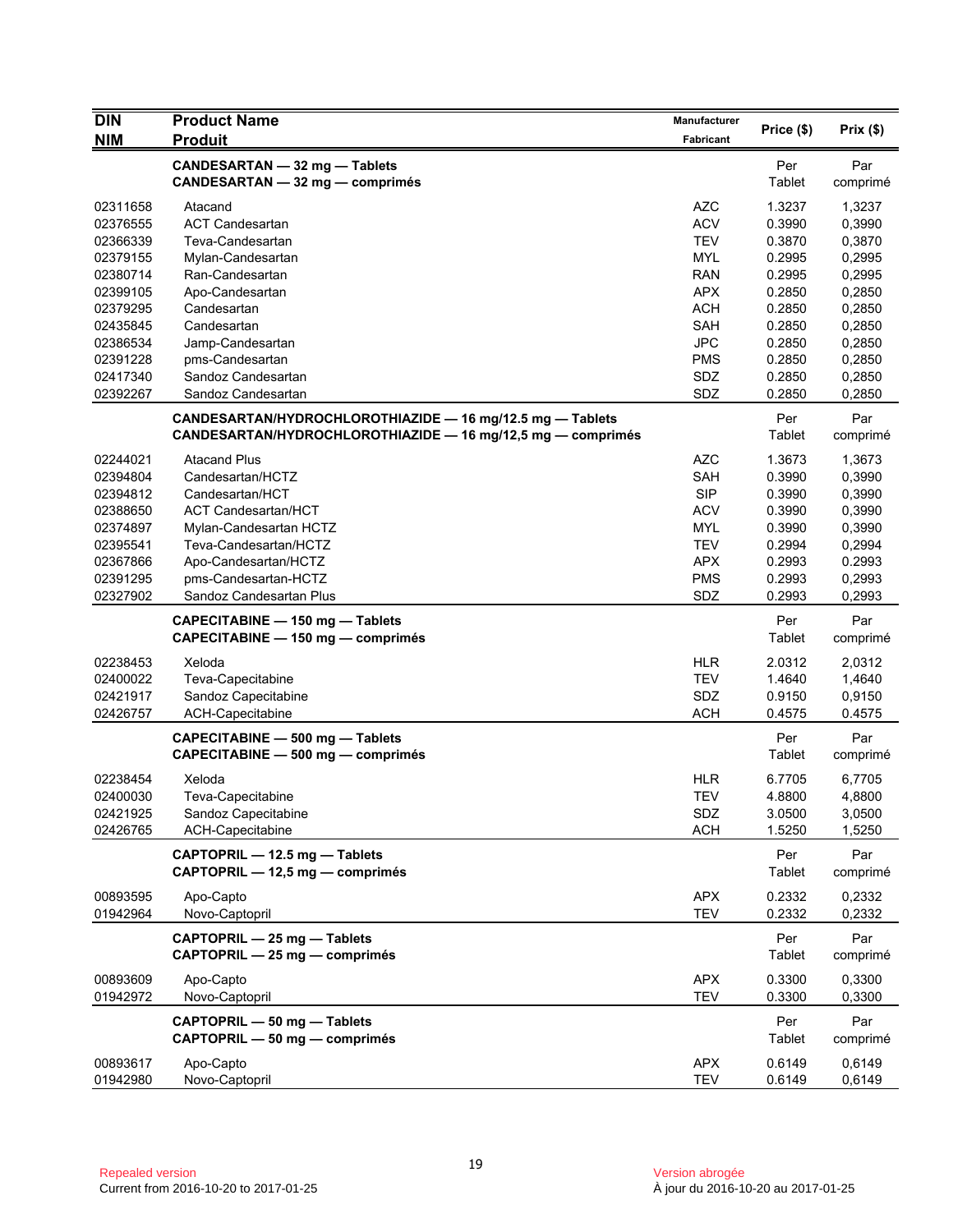| <b>DIN</b><br><b>NIM</b> | <b>Product Name</b><br><b>Produit</b>                                                                                    | Manufacturer<br>Fabricant | Price (\$)    | Prix(\$)        |
|--------------------------|--------------------------------------------------------------------------------------------------------------------------|---------------------------|---------------|-----------------|
|                          | CAPTOPRIL - 100 mg - Tablets<br>CAPTOPRIL - 100 mg - comprimés                                                           |                           | Per<br>Tablet | Par<br>comprimé |
| 00893625                 | Apo-Capto                                                                                                                | <b>APX</b>                | 1.1435        | 1,1435          |
| 02163594                 | Mylan-Captopril                                                                                                          | <b>MYL</b>                | 1.1435        | 1,1435          |
| 01942999                 | Novo-Captopril                                                                                                           | <b>TEV</b>                | 1.1435        | 1,1435          |
|                          | CARBAMAZEPINE - 100 mg - Chewable Tablets<br>CARBAMAZÉPINE - 100 mg - comprimés masticables                              |                           | Per<br>Tablet | Par<br>comprimé |
| 00369810                 | Tegretol                                                                                                                 | <b>NVT</b>                | 0.2166        | 0,2166          |
| 02244403                 | Taro-Carbamazepine                                                                                                       | <b>TAR</b>                | 0.1188        | 0,1188          |
| 02231542                 | pms-Carbamazepine                                                                                                        | <b>PMS</b>                | 0.0847        | 0,0847          |
|                          | CARBAMAZEPINE - 200 mg - Chewable Tablets<br>CARBAMAZÉPINE - 200 mg - comprimés masticables                              |                           | Per<br>Tablet | Par<br>comprimé |
| 00665088                 | Tegretol                                                                                                                 | <b>NVT</b>                | 0.4274        | 0,4274          |
| 02244404                 | Taro-Carbamazepine                                                                                                       | <b>TAR</b>                | 0.2354        | 0,2354          |
| 02231540                 | pms-Carbamazepine                                                                                                        | <b>TAR</b>                | 0.1672        | 0,1672          |
|                          | CARBAMAZEPINE - 100 mg/5 mL - Oral Suspension<br>CARBAMAZÉPINE - 100 mg/5 mL - suspension orale                          |                           | Per<br>mL     | Par<br>ml       |
| 02194333                 | Tegretol                                                                                                                 | <b>NVT</b>                | 0.1022        | 0,1022          |
| 02367394                 | Taro-Carbamazepine                                                                                                       | <b>TAR</b>                | 0.0582        | 0,0582          |
|                          | <b>CARBAMAZEPINE - 200 mg - Sustained Release Tablets</b><br>CARBAMAZÉPINE - 200 mg - comprimés à libération progressive |                           | Per<br>Tablet | Par<br>comprimé |
| 00773611                 | Tegretol CR/Tégrétol CR                                                                                                  | <b>NVT</b>                | 0.5306        | 0,5306          |
| 02241882                 | Mylan-Carbamazepine CR                                                                                                   | <b>MYL</b>                | 0.2075        | 0,2075          |
| 02231543                 | pms-Carbamazepine CR                                                                                                     | <b>PMS</b>                | 0.2075        | 0,2075          |
| 02261839                 | Sandoz Carbamazepine CR                                                                                                  | SDZ                       | 0.2075        | 0,2075          |
|                          | <b>CARBAMAZEPINE - 400 mg - Sustained Release Tablets</b><br>CARBAMAZÉPINE - 400 mg - comprimés à libération progressive |                           | Per<br>Tablet | Par<br>comprimé |
| 00755583                 | <b>Tegretol CR</b>                                                                                                       | <b>NVT</b>                | 1.0609        | 1,0609          |
| 02241883                 | Mylan-Carbamazepine CR                                                                                                   | <b>MYL</b>                | 0.4152        | 0,4152          |
| 02231544                 | pms-Carbamazepine CR                                                                                                     | <b>PMS</b>                | 0.4152        | 0,4152          |
| 02261847                 | Sandoz Carbamazepine CR                                                                                                  | SDZ                       | 0.4152        | 0,4152          |
|                          | CARBAMAZEPINE - 200 mg - Tablets<br>CARBAMAZÉPINE - 200 mg - comprimés                                                   |                           | Per<br>Tablet | Par<br>comprimé |
| 00010405                 | Tegretol                                                                                                                 | <b>NVT</b>                | 0.5262        | 0,5262          |
| 02407515                 | Taro-Carbamazepine                                                                                                       | <b>TAR</b>                | 0.2075        | 0,2075          |
| 00782718                 | Teva-Carbamaz                                                                                                            | <b>TEV</b>                | 0.2075        | 0,2075          |
|                          | CARVEDILOL - 3.125 mg - Tablets<br>CARVEDILOL - 3,125 mg - comprimés                                                     |                           | Per<br>Tablet | Par<br>comprimé |
| 02247933                 | Apo-Carvedilol                                                                                                           | <b>APX</b>                | 0.8801        | 0,8801          |
| 02252309                 | ratio-Carvedilol                                                                                                         | <b>TEV</b>                | 0.8801        | 0,8801          |
| 02268027                 | Ran-Carvedilol                                                                                                           | <b>RAN</b>                | 0.8001        | 0,8001          |
| 02418495                 | Auro-Carvedilol                                                                                                          | <b>AUP</b>                | 0.4728        | 0,4728          |
| 02364913                 | Carvedilol                                                                                                               | <b>SAH</b>                | 0.4728        | 0,4728          |
| 02368897                 | Jamp-Carvedilol                                                                                                          | <b>JPC</b>                | 0.4728        | 0,4728          |
| 02347512                 | Mylan-Carvedilol                                                                                                         | <b>MYL</b>                | 0.4728        | 0,4728          |
| 02245914                 | pms-Carvedilol                                                                                                           | <b>PMS</b>                | 0.4728        | 0,4728          |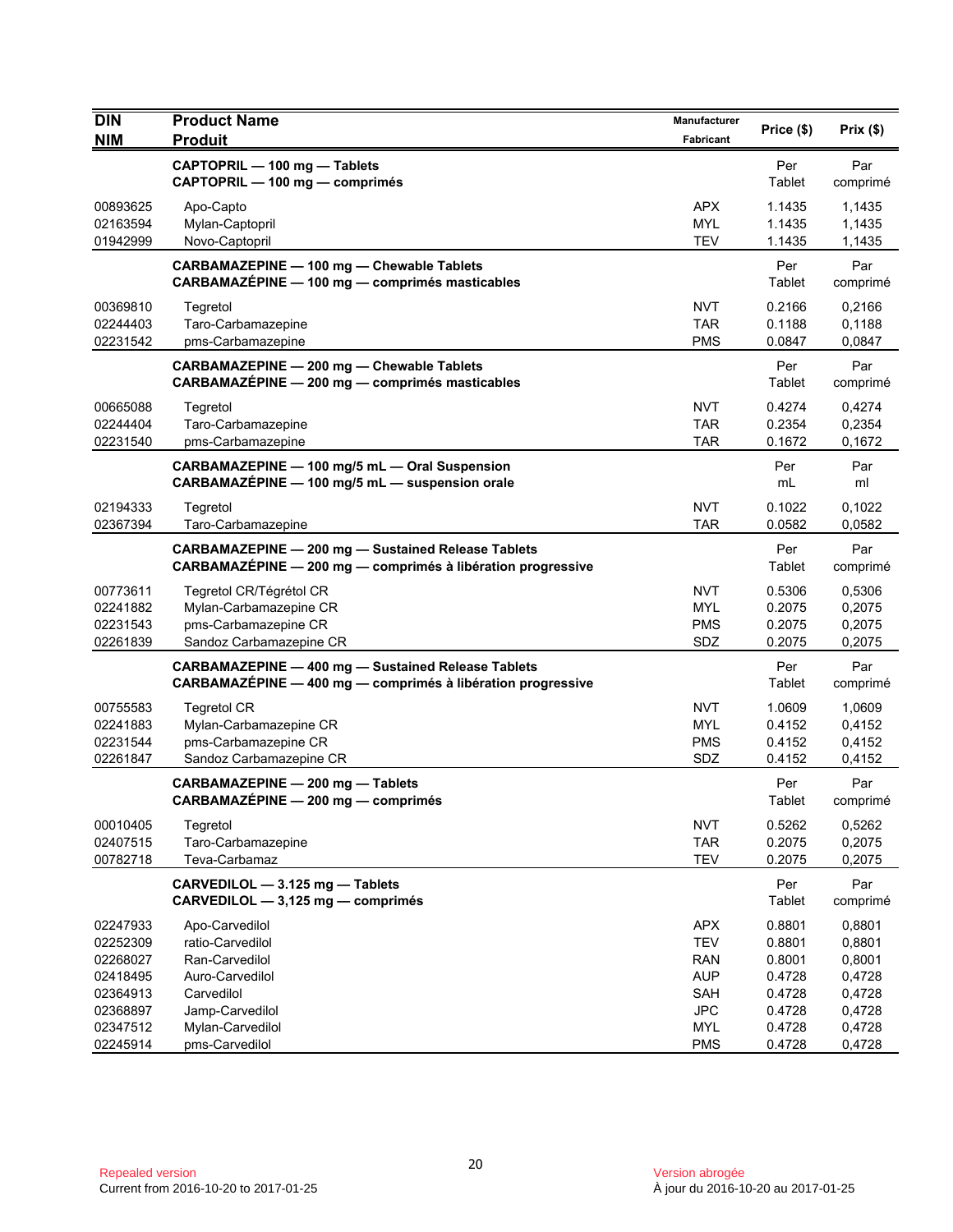| <b>DIN</b>                                                                                                                                               | <b>Product Name</b>                                                                                                                                                                                                                                                                                           | Manufacturer                                                                                                                                                         | Price (\$)                                                                                                                                      | Prix(\$)                                                                                                                                          |
|----------------------------------------------------------------------------------------------------------------------------------------------------------|---------------------------------------------------------------------------------------------------------------------------------------------------------------------------------------------------------------------------------------------------------------------------------------------------------------|----------------------------------------------------------------------------------------------------------------------------------------------------------------------|-------------------------------------------------------------------------------------------------------------------------------------------------|---------------------------------------------------------------------------------------------------------------------------------------------------|
| <b>NIM</b>                                                                                                                                               | <b>Produit</b>                                                                                                                                                                                                                                                                                                | Fabricant                                                                                                                                                            |                                                                                                                                                 |                                                                                                                                                   |
|                                                                                                                                                          | CARVEDILOL - 6.25 mg - Tablets<br>CARVEDILOL - 6,25 mg - comprimés                                                                                                                                                                                                                                            |                                                                                                                                                                      | Per<br>Tablet                                                                                                                                   | Par<br>comprimé                                                                                                                                   |
| 02247934<br>02252317<br>02268035<br>02418509<br>02364921<br>02368900<br>02347520<br>02245915<br>02247935<br>02252325<br>02268043<br>02418517<br>02364948 | Apo-Carvedilol<br>ratio-Carvedilol<br>Ran-Carvedilol<br>Auro-Carvedilol<br>Carvedilol<br>Jamp-Carvedilol<br>Mylan-Carvedilol<br>pms-Carvedilol<br>CARVEDILOL - 12.5 mg - Tablets<br>CARVEDILOL - 12,5 mg - comprimés<br>Apo-Carvedilol<br>ratio-Carvedilol<br>Ran-Carvedilol<br>Auro-Carvedilol<br>Carvedilol | APX<br><b>TEV</b><br><b>RAN</b><br><b>AUP</b><br><b>SAH</b><br><b>JPC</b><br><b>MYL</b><br><b>PMS</b><br>APX<br><b>TEV</b><br><b>RAN</b><br><b>AUP</b><br><b>SAH</b> | 0.8801<br>0.8801<br>0.8001<br>0.4728<br>0.4728<br>0.4728<br>0.4728<br>0.4728<br>Per<br>Tablet<br>0.8801<br>0.8801<br>0.8001<br>0.4728<br>0.4728 | 0,8801<br>0,8801<br>0,8001<br>0,4728<br>0,4728<br>0,4728<br>0,4728<br>0,4728<br>Par<br>comprimé<br>0,8801<br>0,8801<br>0,8001<br>0,4728<br>0,4728 |
| 02368919<br>02347555                                                                                                                                     | Jamp-Carvedilol<br>Mylan-Carvedilol                                                                                                                                                                                                                                                                           | <b>JPC</b><br><b>MYL</b>                                                                                                                                             | 0.4728<br>0.4728                                                                                                                                | 0,4728<br>0,4728                                                                                                                                  |
| 02245916                                                                                                                                                 | pms-Carvedilol                                                                                                                                                                                                                                                                                                | <b>PMS</b>                                                                                                                                                           | 0.4728                                                                                                                                          | 0,4728                                                                                                                                            |
|                                                                                                                                                          | CARVEDILOL - 25 mg - Tablets<br>CARVEDILOL - 25 mg - comprimés                                                                                                                                                                                                                                                |                                                                                                                                                                      | Per<br>Tablet                                                                                                                                   | Par<br>comprimé                                                                                                                                   |
| 02247936<br>02252333<br>02268051<br>02418525<br>02364956<br>02368927<br>02347571<br>02245917                                                             | Apo-Carvedilol<br>ratio-Carvedilol<br>Ran-Carvedilol<br>Auro-Carvedilol<br>Carvedilol<br>Jamp-Carvedilol<br>Mylan-Carvedilol<br>pms-Carvedilol                                                                                                                                                                | <b>APX</b><br><b>TEV</b><br>RAN<br><b>AUP</b><br>SAH<br><b>JPC</b><br><b>MYL</b><br><b>PMS</b>                                                                       | 0.8801<br>0.8801<br>0.8001<br>0.4728<br>0.4728<br>0.4728<br>0.4728<br>0.4728                                                                    | 0,8801<br>0,8801<br>0,8001<br>0,4728<br>0,4728<br>0,4728<br>0,4728<br>0,4728                                                                      |
|                                                                                                                                                          | CEFAZOLIN - 1 g - Powder for Injection<br>CEFAZOLIN - 1 g - poudre injectable                                                                                                                                                                                                                                 |                                                                                                                                                                      | Per<br>Vial                                                                                                                                     | Par<br>ampoule                                                                                                                                    |
| 02108127<br>02297205<br>02308959                                                                                                                         | Cefazolin for Injection<br>Cefazolin for Injection<br>Cefazolin for Injection                                                                                                                                                                                                                                 | TEV<br><b>APX</b><br>SDZ                                                                                                                                             | 6.3000<br>6.0000<br>6.0000                                                                                                                      | 6,3000<br>6,0000<br>6,0000                                                                                                                        |
|                                                                                                                                                          | CEFDROXIL-500 mg - Capsules<br>CEFDROXIL - 500 mg - capsules                                                                                                                                                                                                                                                  |                                                                                                                                                                      | Per<br>Capsule                                                                                                                                  | Par<br>capsule                                                                                                                                    |
| 02240774<br>02235134                                                                                                                                     | Apo-Cefdroxil<br>Novo-Cefdroxil                                                                                                                                                                                                                                                                               | <b>APX</b><br><b>TEV</b>                                                                                                                                             | 0.8421<br>0.8421                                                                                                                                | 0,8421<br>0,8421                                                                                                                                  |
|                                                                                                                                                          | CEFPROZIL - 125 mg/5 mL - Suspension<br>CEFPROZIL - 125 mg/5 mL - suspension                                                                                                                                                                                                                                  |                                                                                                                                                                      | Per<br>mL                                                                                                                                       | Par<br>ml                                                                                                                                         |
| 02163675<br>02329204                                                                                                                                     | Cefzil<br>Ran-Cefprozil                                                                                                                                                                                                                                                                                       | SQU<br><b>RAN</b>                                                                                                                                                    | 0.2195<br>0.1410                                                                                                                                | 0,2195<br>0,1410                                                                                                                                  |
|                                                                                                                                                          | CEFPROZIL - 250 mg/5 mL - Suspension<br>CEFPROZIL - 250 mg/5 mL - suspension                                                                                                                                                                                                                                  |                                                                                                                                                                      | Per<br>mL                                                                                                                                       | Par<br>ml                                                                                                                                         |
| 02163683<br>02293579                                                                                                                                     | Cefzil<br>Ran-Cefprozil                                                                                                                                                                                                                                                                                       | SQU<br><b>RAN</b>                                                                                                                                                    | 0.4389<br>0.2822                                                                                                                                | 0,4389<br>0,2822                                                                                                                                  |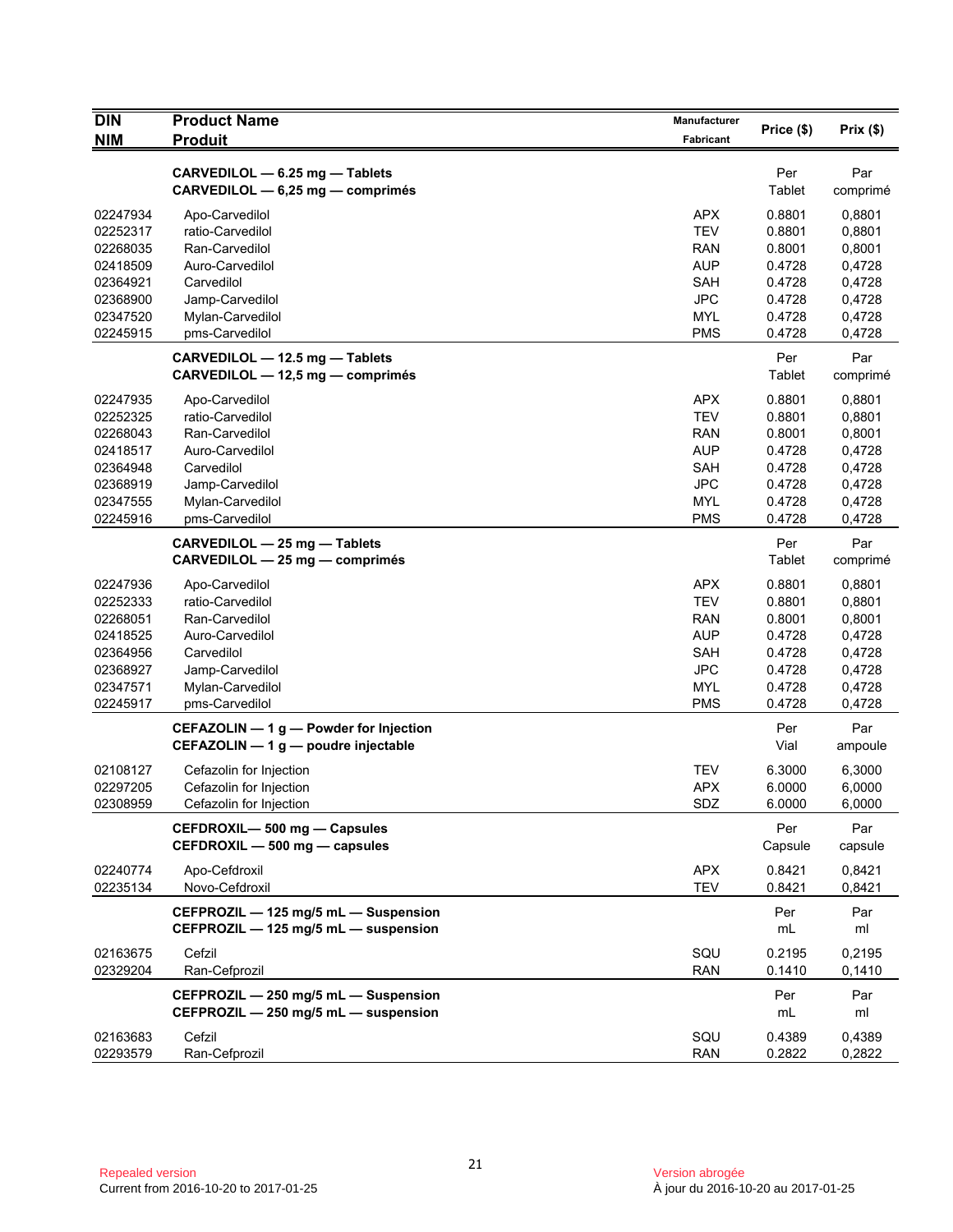| <b>DIN</b> | <b>Product Name</b>                                                   | Manufacturer     | Price (\$)    | Prix(\$)        |
|------------|-----------------------------------------------------------------------|------------------|---------------|-----------------|
| <b>NIM</b> | <b>Produit</b>                                                        | <b>Fabricant</b> |               |                 |
|            | CEFPROZIL - 250 mg - Tablets<br>CEFPROZIL - 250 mg - comprimés        |                  | Per<br>Tablet | Par<br>comprimé |
| 02163659   | Cefzil                                                                | SQU              | 2.2484        | 2,2484          |
| 02292998   | Apo-Cefprozil                                                         | <b>APX</b>       | 1.1329        | 1,1329          |
| 02347245   | Auro-Cefprozil                                                        | <b>AUP</b>       | 1.1329        | 1,1329          |
| 02293528   | Ran-Cefprozil                                                         | <b>RAN</b>       | 1.1329        | 1,1329          |
| 02302179   | Sandoz Cefprozil                                                      | SDZ              | 1.1329        | 1,1329          |
|            | CEFPROZIL - 500 mg - Tablets<br>CEFPROZIL - 500 mg - comprimés        |                  | Per<br>Tablet | Par<br>comprimé |
| 02163667   | Cefzil                                                                | SQU              | 4.4083        | 4,4083          |
| 02293005   | Apo-Cefprozil                                                         | <b>APX</b>       | 2.2214        | 2,2214          |
| 02347253   | Auro-Cefprozil                                                        | <b>AUP</b>       | 2.2214        | 2,2214          |
| 02293536   | Ran-Cefprozil                                                         | <b>RAN</b>       | 2.2214        | 2,2214          |
| 02302187   | Sandoz Cefprozil                                                      | SDZ              | 2.2214        | 2,2214          |
|            | CEFTRIAXONE - 1 g - Injection<br>CEFTRIAXONE - 1 g - injection        |                  | Per<br>mL     | Par<br>ml       |
| 00657417   | Rocephin                                                              | <b>HLR</b>       | 47.3080       | 47,3080         |
| 02292874   | Ceftriaxone                                                           | <b>APX</b>       | 23.8000       | 23,8000         |
| 02292270   | Sandoz Ceftriaxone                                                    | SDZ              | 23.8000       | 23,8000         |
|            | CEFTRIAXONE - 2 g - Injection<br><b>CEFTRIAXONE - 2 g - injection</b> |                  | Per<br>mL     | Par<br>ml       |
| 00657409   | Rocephin                                                              | <b>HLR</b>       | 72.4369       | 72,4369         |
| 02292882   | Ceftriaxone                                                           | <b>APX</b>       | 46.9000       | 46,9000         |
| 02292289   | Sandoz Ceftriaxone                                                    | SDZ              | 46.9000       | 46,9000         |
|            | CEFUROXIME - 250 mg - Tablets                                         |                  | Per           | Par             |
|            | CEFUROXIME - 250 mg - comprimés                                       |                  | Tablet        | comprimé        |
| 02212277   | Ceftin                                                                | <b>GSK</b>       | 1.8454        | 1,8454          |
| 02244393   | Apo-Cefuroxime                                                        | APX              | 1.0131        | 1,0131          |
| 02242656   | ratio-Cefuroxime                                                      | <b>TEV</b>       | 0.7237        | 0,7237          |
| 02344823   | Auro-Cefuroxime                                                       | <b>AUP</b>       | 0.7236        | 0,7236          |
|            | CEFUROXIME - 500 mg - Tablets                                         |                  | Per           | Par             |
|            | CEFUROXIME - 500 mg - comprimés                                       |                  | Tablet        | comprimé        |
| 02212285   | Ceftin                                                                | <b>GSK</b>       | 3.6555        | 3,6555          |
| 02244394   | Apo-Cefuroxime                                                        | <b>APX</b>       | 2.0071        | 2,0071          |
| 02242657   | ratio-Cefuroxime                                                      | <b>TEV</b>       | 1.4337        | 1,4337          |
| 02344831   | Auro-Cefuroxime                                                       | <b>AUP</b>       | 1.4336        | 1,4336          |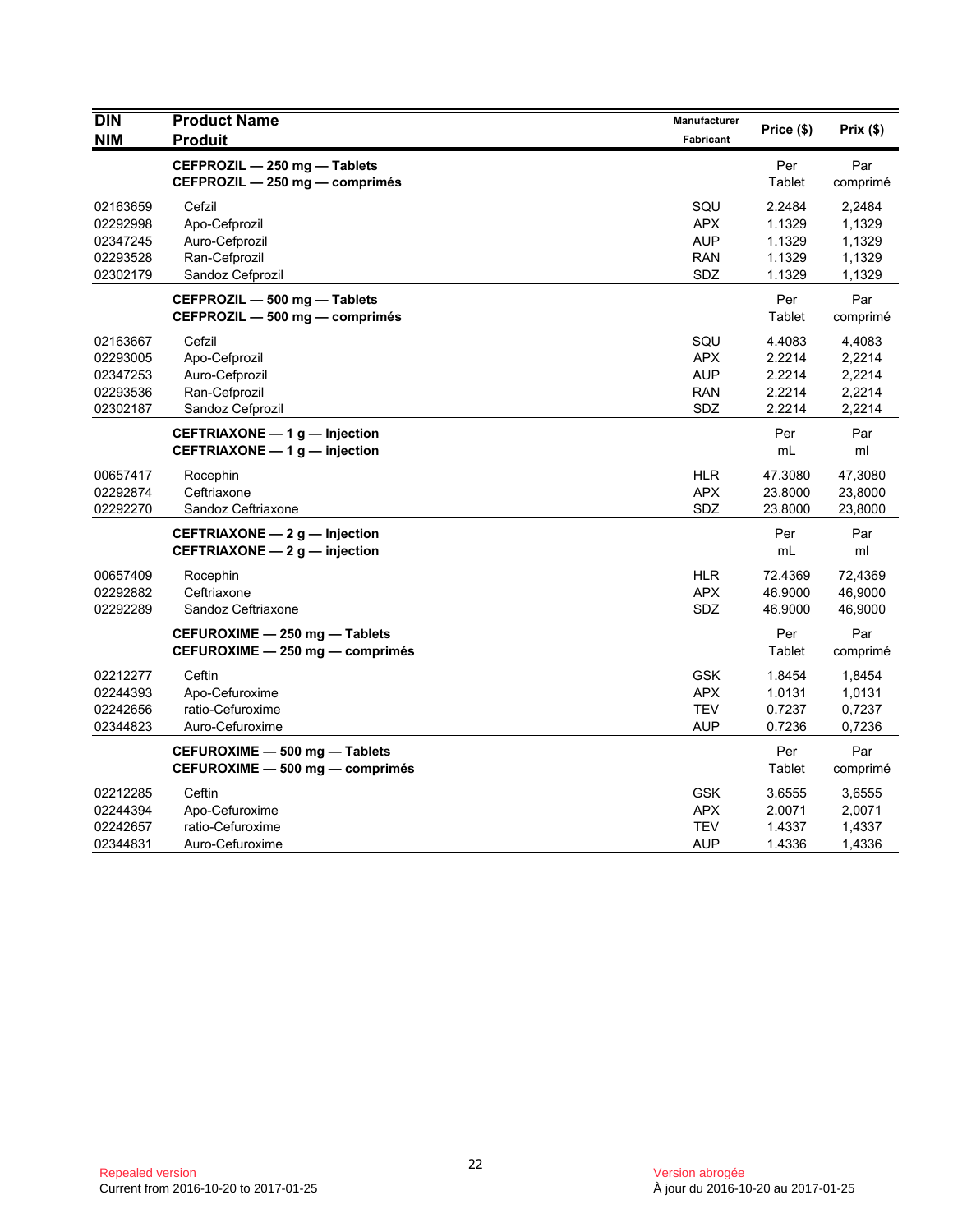| <b>DIN</b>           | <b>Product Name</b>                                       | Manufacturer      |                  |                  |
|----------------------|-----------------------------------------------------------|-------------------|------------------|------------------|
| <b>NIM</b>           | <b>Produit</b>                                            | Fabricant         | Price (\$)       | Prix(\$)         |
|                      | CELECOXIB - 100 mg - Capsules                             |                   | Per              | Par              |
|                      | CELECOXIB - 100 mg - capsules                             |                   | Capsule          | capsule          |
|                      |                                                           |                   |                  |                  |
| 02239941<br>02418932 | Celebrex                                                  | PFI<br><b>APX</b> | 0.7738<br>0.1759 | 0,7738           |
| 02429675             | Apo-Celecoxib<br>Celecoxib                                | <b>SIP</b>        | 0.1759           | 0,1759<br>0,1759 |
| 02436299             | Celecoxib                                                 | <b>SAH</b>        | 0.1759           | 0,1759           |
| 02420155             | <b>ACT Celecoxib</b>                                      | <b>ACV</b>        | 0.1759           | 0,1759           |
| 02426382             | Bio-Celecoxib                                             | <b>BMP</b>        | 0.1759           | 0,1759           |
| 02291975             | GD-Celecoxib                                              | <b>GEM</b>        | 0.1759           | 0,1759           |
| 02424533             | Jamp-Celecoxib                                            | <b>JPC</b>        | 0.1759           | 0,1759           |
| 02420058             | Mar-Celecoxib                                             | <b>MAR</b>        | 0.1759           | 0,1759           |
| 02412497             | Mint-Celecoxib                                            | <b>MPH</b>        | 0.1759           | 0,1759           |
| 02423278             | Mylan-Celecoxib                                           | <b>MYL</b>        | 0.1759           | 0,1759           |
| 02355442             | pms-Celecoxib                                             | <b>PMS</b>        | 0.1759           | 0,1759           |
| 02412373             | Ran-Celecoxib                                             | <b>RAN</b>        | 0.1759           | 0,1759           |
| 02321246             | Sandoz Celecoxib                                          | SDZ               | 0.1759           | 0,1759           |
| 02442639             | <b>SDZ Celecoxib</b>                                      | SDZ               | 0.1759           | 0,1759           |
| 02288915             | Teva-Celecoxib                                            | <b>TEV</b>        | 0.1759           | 0,1759           |
|                      |                                                           |                   |                  |                  |
|                      | CELECOXIB - 200 mg - Capsules                             |                   | Per              | Par              |
|                      | CELECOXIB - 200 mg - capsules                             |                   | Capsule          | capsule          |
| 02239942             | Celebrex                                                  | PFI               | 1.5479           | 1,5479           |
| 02418940             | Apo-Celecoxib                                             | <b>APX</b>        | 0.3518           | 0,3518           |
| 02429683             | Celebcoxib                                                | <b>SIP</b>        | 0.3518           | 0,3518           |
| 02436302             | Celebcoxib                                                | SAH               | 0.3518           | 0,3518           |
| 02420163             | <b>ACT Celecoxib</b>                                      | <b>ACV</b>        | 0.3518           | 0,3518           |
| 02426390             | Bio-Celecoxib                                             | <b>BMP</b>        | 0.3518           | 0,3518           |
| 02291983             | GD-Celecoxib                                              | <b>GEM</b>        | 0.3518           | 0,3518           |
| 02424541             | Jamp-Celecoxib                                            | <b>JPC</b>        | 0.3518           | 0,3518           |
| 02420066             | Mar-Celecoxib                                             | <b>MAR</b>        | 0.3518           | 0,3518           |
| 02412500             | Mint-Celecoxib                                            | <b>MPH</b>        | 0.3518           | 0,3518           |
| 02399881             | Mylan-Celecoxib                                           | <b>MYL</b>        | 0.3518           | 0,3518           |
| 02355450             | pms-Celecoxib                                             | <b>PMS</b>        | 0.3518           | 0,3518           |
| 02412381             | Ran-Celecoxib                                             | <b>RAN</b>        | 0.3518           | 0,3518           |
| 02321254             | Sandoz Celecoxib                                          | SDZ               | 0.3518           | 0,3518           |
| 02442647             | <b>SDZ Celecoxib</b>                                      | SDZ               | 0.3518           | 0,3518           |
| 02288923             | Teva-Celecoxib                                            | <b>TEV</b>        | 0.3518           | 0,3518           |
|                      | CEPHALEXIN - 250 mg - Tablets                             |                   | Per              | Par              |
|                      | CÉPHALEXINE - 250 mg - comprimés                          |                   | Tablet           | comprimé         |
| 00768723             | Apo-Cephalex                                              | <b>APX</b>        | 0.2250           | 0,2250           |
| 00583413             | Novo-Lexin                                                | <b>TEV</b>        | 0.2250           | 0,2250           |
|                      |                                                           |                   |                  |                  |
|                      | CEPHALEXIN - 500 mg - Tablets                             |                   | Per              | Par              |
|                      | CÉPHALEXINE - 500 mg - comprimés                          |                   | Tablet           | comprimé         |
| 00768715             | Apo-Cephalex                                              | <b>APX</b>        | 0.4500           | 0,4500           |
| 00583421             | Novo-Lexin                                                | <b>TEV</b>        | 0.4500           | 0,4500           |
|                      | CILAZAPRIL/HYDROCHLOROTHIAZIDE - 5 mg/12.5 mg - Tablets   |                   | Per              | Par              |
|                      | CILAZAPRIL/HYDROCHLOROTHIAZIDE - 5 mg/12,5 mg - comprimés |                   | Tablet           | comprimé         |
|                      |                                                           |                   |                  |                  |
| 02181479             | Inhibace Plus                                             | <b>HLR</b>        | 1.0975           | 1,.0975          |
| 02284987             | Apo-Cilazapril/HCTZ                                       | <b>APX</b>        | 0.6254           | 0,6254           |
| 02313731             | Novo-Cilazapril/HCTZ                                      | <b>NOP</b>        | 0.6254           | 0,6254           |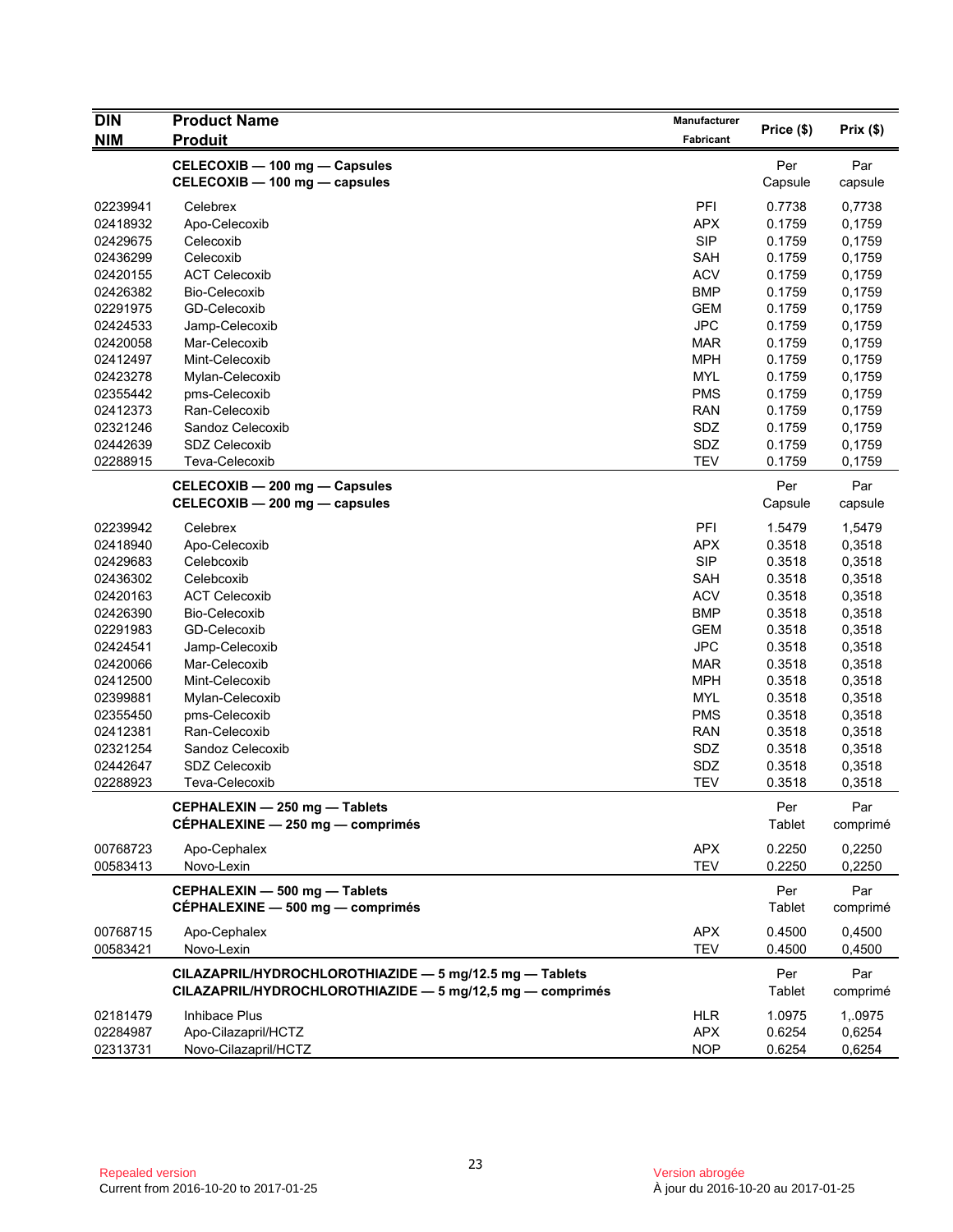| <b>DIN</b> | <b>Product Name</b>                                                                         | Manufacturer |               |                 |
|------------|---------------------------------------------------------------------------------------------|--------------|---------------|-----------------|
| <b>NIM</b> | <b>Produit</b>                                                                              | Fabricant    | Price (\$)    | Prix(\$)        |
|            | CILAZAPRIL MONOHYDRATE - 1 mg - Tablets<br>CILAZAPRIL MONOHYDRATE DE - 1 mg - comprimés     |              | Per<br>Tablet | Par<br>comprimé |
| 01911465   | Inhibace                                                                                    | <b>HLR</b>   | 0.7054        | 0,7054          |
| 02291134   | Apo-Cilazapril                                                                              | <b>APX</b>   | 0.3717        | 0,3717          |
| 02283778   | Mylan-Cilazapril                                                                            | MYL          | 0.3717        | 0,3717          |
| 02266350   | Novo-Cilazapril                                                                             | <b>TEV</b>   | 0.3717        | 0,3717          |
| 02280442   | pms-Cilazapril                                                                              | <b>PMS</b>   | 0.3717        | 0,3717          |
|            | CILAZAPRIL MONOHYDRATE - 2.5 mg - Tablets<br>CILAZAPRIL MONOHYDRATE DE - 2,5 mg - comprimés |              | Per<br>Tablet | Par<br>comprimé |
| 01911473   | Inhibace                                                                                    | <b>HLR</b>   | 0.8998        | 0,8998          |
| 02291142   | Apo-Cilazapril                                                                              | <b>APX</b>   | 0.4284        | 0,4284          |
| 02285215   | CO Cilazapril                                                                               | <b>ACV</b>   | 0.4284        | 0,4284          |
| 02283786   | Mylan-Cilazapril                                                                            | <b>MYL</b>   | 0.4284        | 0,4284          |
| 02266369   | Novo-Cilazapril                                                                             | <b>TEV</b>   | 0.4284        | 0,4284          |
| 02280450   | pms-Cilazapril                                                                              | <b>PMS</b>   | 0.4284        | 0,4284          |
|            | CILAZAPRIL MONOHYDRATE - 5 mg - Tablets<br>CILAZAPRIL MONOHYDRATE DE - 5 mg - comprimés     |              | Per<br>Tablet | Par<br>comprimé |
| 01911481   | Inhibace                                                                                    | <b>HLR</b>   | 1.0454        | 1,0454          |
| 02291150   | Apo-Cilazapril                                                                              | <b>APX</b>   | 0.4977        | 0,4977          |
| 02285223   | CO Cilazapril                                                                               | <b>ACV</b>   | 0.4977        | 0,4977          |
| 02283794   | Mylan-Cilazapril                                                                            | <b>MYL</b>   | 0.4977        | 0,4977          |
| 02266377   | Novo-Cilazapril                                                                             | <b>TEV</b>   | 0.4977        | 0,4977          |
| 02280469   | pms-Cilazapril                                                                              | <b>PMS</b>   | 0.4977        | 0,4977          |
|            | CIPROFLOXACIN - 0.3% - Ophthalmic Solution<br>CIPROFLOXACINE - 0,3 % - solution ophtalmique |              | Per<br>mL     | Par<br>ml       |
| 01945270   | Ciloxan                                                                                     | <b>ALC</b>   | 2.4640        | 2,4640          |
| 02387131   | Sandoz Ciprofloxacin                                                                        | SDZ          | 1.7600        | 1,7600          |
|            | CIPROFLOXACIN - 250 mg - Tablets<br>CIPROFLOXACINE - 250 mg - comprimés                     |              | Per<br>Tablet | Par<br>comprimé |
| 02155958   | Cipro                                                                                       | BAY          | 2.7488        | 2,7488          |
| 02247339   | CO Ciprofloxacin                                                                            | <b>ACV</b>   | 1.5392        | 1,5392          |
| 02266962   | Taro-Ciprofloxacin                                                                          | <b>TAR</b>   | 1.5392        | 1,5392          |
| 02229521   | Apo-Ciproflox                                                                               | <b>APX</b>   | 1.5391        | 1,5391          |
| 02303728   | Ran-Ciproflox                                                                               | <b>RAN</b>   | 1.3992        | 1,3992          |
| 02245647   | Mylan-Ciprofloxacin                                                                         | <b>MYL</b>   | 0.8400        | 0,8400          |
| 02161737   | Novo-Ciprofloxacin                                                                          | <b>TEV</b>   | 0.8400        | 0,8400          |
| 02246825   | ratio-Ciprofloxacin                                                                         | <b>TEV</b>   | 0.8400        | 0,8400          |
| 02423553   | Mint-Ciproflox                                                                              | <b>MPH</b>   | 0.6186        | 0,6186          |
| 02381907   | Auro-Ciprofloxacin                                                                          | <b>AUP</b>   | 0.6186        | 0,6186          |
| 02353318   | Ciprofloxacin                                                                               | SAH          | 0.6186        | 0,6186          |
| 02386119   | Ciprofloxacin                                                                               | <b>SIP</b>   | 0.6186        | 0,6186          |
| 02380358   | Jamp-Ciprofloxacin                                                                          | <b>JPC</b>   | 0.6186        | 0,6186          |
| 02379686   | Mar-Ciprofloxacin                                                                           | <b>MAR</b>   | 0.6186        | 0,6186          |
| 02317427   | Mint-Ciprofloxacin                                                                          | <b>MPH</b>   | 0.6186        | 0,6186          |
| 02248437   | pms-Ciprofloxacin                                                                           | <b>PMS</b>   | 0.6186        | 0,6186          |
| 02248756   | Sandoz Ciprofloxacin                                                                        | SDZ          | 0.6186        | 0,6186          |
| 02379627   | Septa-Ciprofloxacin                                                                         | <b>STP</b>   | 0.6186        | 0,6186          |
| 02426978   | VAN-Ciprofloxacin                                                                           | <b>VAP</b>   | 0.6186        | 0,6186          |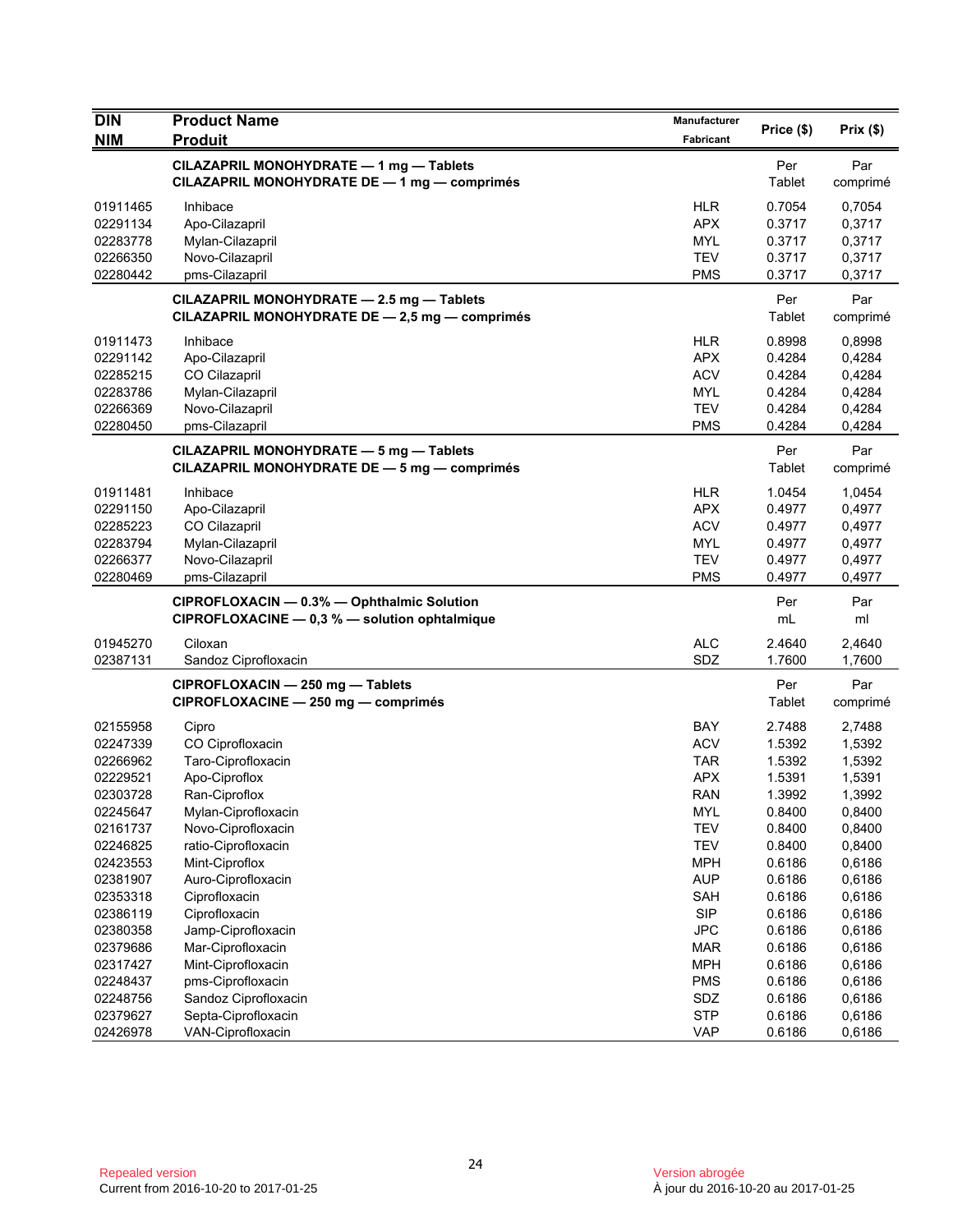| <b>DIN</b> | <b>Product Name</b>                 | Manufacturer | Price (\$) | Prix(\$) |
|------------|-------------------------------------|--------------|------------|----------|
| <b>NIM</b> | <b>Produit</b>                      | Fabricant    |            |          |
|            | CIPROFLOXACIN - 500 mg - Tablets    |              | Per        | Par      |
|            | CIPROFLOXACINE - 500 mg - comprimés |              | Tablet     | comprimé |
| 02155966   | Cipro                               | <b>BAY</b>   | 3.1014     | 3,1014   |
| 02266970   | Taro-Ciprofloxacin                  | <b>TAR</b>   | 1.7366     | 1,7366   |
| 02229522   | Apo-Ciproflox                       | APX          | 1.7365     | 1,7365   |
| 02247340   | CO Ciprofloxacin                    | <b>ACV</b>   | 1.7365     | 1,7365   |
| 02303736   | Ran-Ciproflox                       | <b>RAN</b>   | 1.5786     | 1,5786   |
| 02245648   | Mylan-Ciprofloxacin                 | <b>MYL</b>   | 0.9477     | 0,9477   |
| 02161745   | Novo-Ciprofloxacin                  | <b>TEV</b>   | 0.9477     | 0,9477   |
| 02423561   | Mint-Ciproflox                      | <b>MPH</b>   | 0.6979     | 0,6979   |
| 02381923   | Auro-Ciprofloxacin                  | <b>AUP</b>   | 0.6979     | 0,6979   |
| 02353326   | Ciprofloxacin                       | <b>SAH</b>   | 0.6979     | 0,6979   |
| 02386127   | Ciprofloxacin                       | <b>SIP</b>   | 0.6979     | 0,6979   |
| 02380366   | Jamp-Ciprofloxacin                  | <b>JPC</b>   | 0.6979     | 0,6979   |
| 02379694   | Mar-Ciprofloxacin                   | <b>MAR</b>   | 0.6979     | 0,6979   |
| 02317435   | Mint-Ciprofloxacin                  | <b>MPH</b>   | 0.6979     | 0,6979   |
| 02248438   | pms-Ciprofloxacin                   | <b>PMS</b>   | 0.6979     | 0,6979   |
| 02248757   | Sandoz Ciprofloxacin                | SDZ          | 0.6979     | 0,6979   |
| 02379635   | Septa-Ciprofloxacin                 | <b>STP</b>   | 0.6979     | 0,6979   |
| 02427001   | VAN-Ciprofloxacin                   | <b>VAP</b>   | 0.6979     | 0,6979   |
|            | CIPROFLOXACIN - 750 mg - Tablets    |              | Per        | Par      |
|            | CIPROFLOXACINE - 750 mg - comprimés |              | Tablet     | comprimé |
| 02155974   | Cipro                               | <b>BAY</b>   | 5.6793     | 5,6793   |
| 02247341   | CO Ciprofloxacin                    | <b>ACV</b>   | 3.2752     | 3,2752   |
| 02229523   | Apo-Ciproflox                       | APX          | 3.2751     | 3,2751   |
| 02303744   | Ran-Ciproflox                       | <b>RAN</b>   | 2.9774     | 2,9774   |
| 02245649   | Mylan-Ciprofloxacin                 | <b>MYL</b>   | 1.7354     | 1,7354   |
| 02161753   | Novo-Ciprofloxacin                  | <b>TEV</b>   | 1.7354     | 1,7354   |
| 02423588   | Mint-Ciproflox                      | <b>MPH</b>   | 1.2780     | 1,2780   |
| 02381931   | Auro-Ciprofloxacin                  | <b>AUP</b>   | 1.2780     | 1,2780   |
| 02353334   | Ciprofloxacin                       | <b>SAH</b>   | 1.2780     | 1,2780   |
| 02380374   | Jamp-Ciprofloxacin                  | <b>JPC</b>   | 1.2780     | 1,2780   |
| 02379708   | Mar-Ciprofloxacin                   | MAR          | 1.2780     | 1,2780   |
| 02317443   | Mint-Ciprofloxacin                  | <b>MPH</b>   | 1.2780     | 1,2780   |
| 02248439   | pms-Ciprofloxacin                   | <b>PMS</b>   | 1.2780     | 1,2780   |
| 02248758   | Sandoz Ciprofloxacin                | SDZ          | 1.2780     | 1,2780   |
| 02379643   | Septa-Ciprofloxacin                 | <b>STP</b>   | 1.2780     | 1,2780   |
| 02427028   | VAN-Ciprofloxacin                   | <b>VAP</b>   | 1.2780     | 1,2780   |
|            | CITALOPRAM - 10 mg - Tablets        |              | Per        | Par      |
|            | CITALOPRAM - 10 mg - comprimés      |              | Tablet     | comprimé |
| 02355248   | Accel-Citalopram                    | <b>ACC</b>   | 0.1432     | 0,1432   |
| 02387948   | Citalopram                          | <b>SIP</b>   | 0.1432     | 0,1432   |
| 02445719   | Citalopram                          | SAH          | 0.1432     | 0,1432   |
| 02370085   | Jamp-Citalopram                     | <b>JPC</b>   | 0.1432     | 0,1432   |
| 02430517   | Jamp-Citalopram                     | <b>JPC</b>   | 0.1432     | 0,1432   |
| 02371871   | Mar-Citalopram                      | <b>MAR</b>   | 0.1432     | 0,1432   |
| 02370077   | Mint-Citalopram                     | <b>MPH</b>   | 0.1432     | 0,1432   |
| 02429691   | Mint-Citalopram                     | <b>MPH</b>   | 0.1432     | 0,1432   |
| 02409003   | NAT-Citalopram                      | <b>NAT</b>   | 0.1432     | 0,1432   |
| 02270609   | pms-Citalopram                      | <b>PMS</b>   | 0.1432     | 0,1432   |
| 02431629   | Septa-Citalopram                    | <b>STP</b>   | 0.1432     | 0,1432   |
| 02312336   | Teva-Citalopram                     | <b>TEV</b>   | 0.1432     | 0,1432   |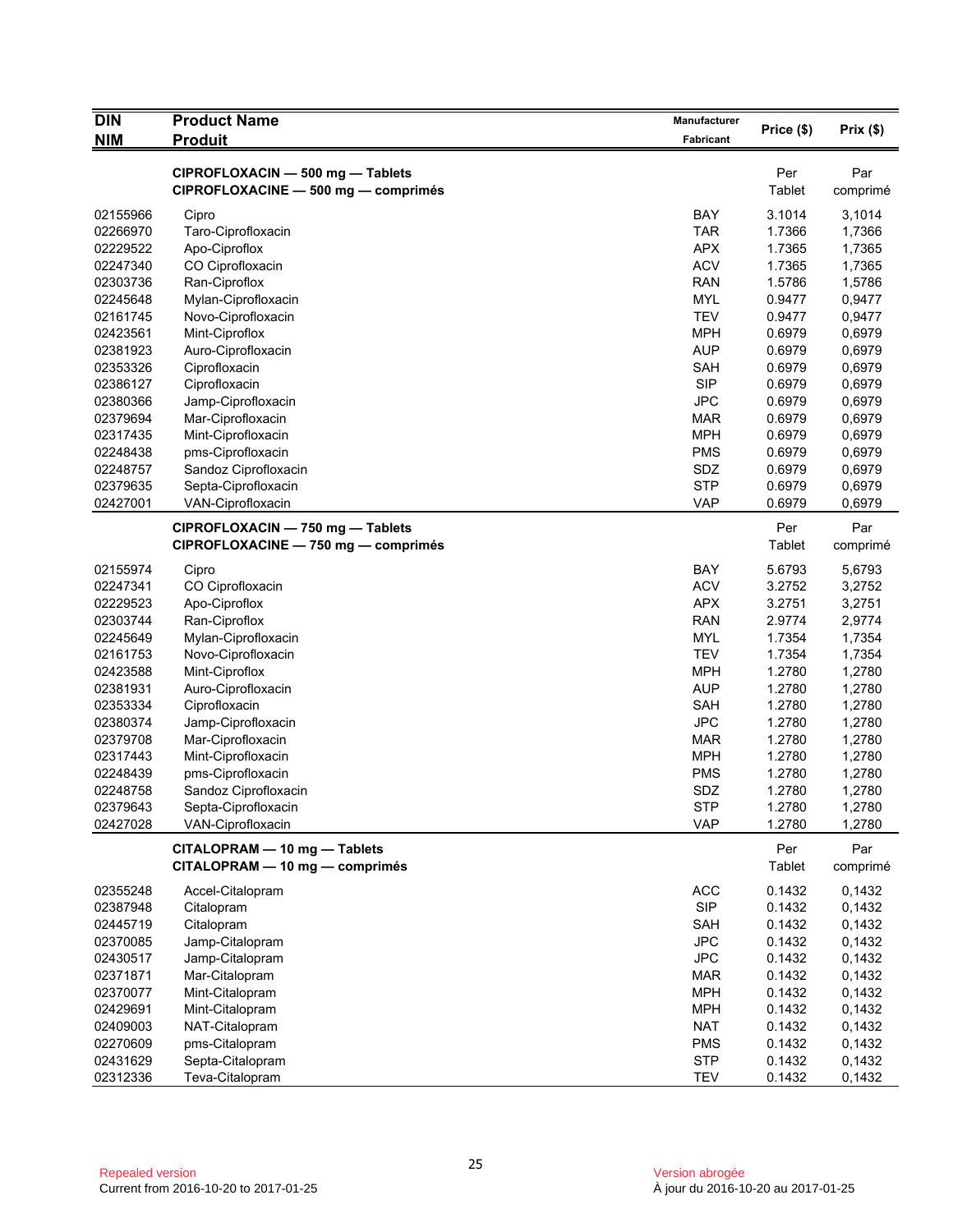| <b>DIN</b> | <b>Product Name</b>                                                                               | <b>Manufacturer</b> |            |           |
|------------|---------------------------------------------------------------------------------------------------|---------------------|------------|-----------|
| <b>NIM</b> | Produit                                                                                           | Fabricant           | Price (\$) | Prix(\$)  |
|            | CITALOPRAM - 20 mg - Tablets                                                                      |                     | Per        | Par       |
|            | CITALOPRAM - 20 mg - comprimés                                                                    |                     | Tablet     | comprimé  |
| 02239607   | Celexa                                                                                            | <b>LUD</b>          | 1.5300     | 1,5300    |
| 02355256   | Accel-Citalopram                                                                                  | <b>ACC</b>          | 0.2397     | 0,2397    |
| 02246056   | Apo-Citalopram                                                                                    | APX                 | 0.2397     | 0,2397    |
| 02275562   | Auro-Citalopram                                                                                   | <b>AUP</b>          | 0.2397     | 0,2397    |
| 02331950   | Citalopram                                                                                        | <b>RAN</b>          | 0.2397     | 0,2397    |
| 02353660   | Citalopram                                                                                        | SAH                 | 0.2397     | 0,2397    |
| 02397956   | Citalopram                                                                                        | <b>SIP</b>          | 0.2397     | 0,2397    |
| 02248050   | CO Citalopram                                                                                     | <b>ACV</b>          | 0.2397     | 0,2397    |
| 02313405   | Jamp-Citalopram                                                                                   | <b>JPC</b>          | 0.2397     | 0,2397    |
| 02430541   | Jamp-Citalopram                                                                                   | <b>JPC</b>          | 0.2397     | 0,2397    |
| 02371898   | Mar-Citalopram                                                                                    | <b>MAR</b>          | 0.2397     | 0,2397    |
| 02304686   | Mint-Citalopram                                                                                   | <b>MPH</b>          | 0.2397     | 0,2397    |
| 02429705   | Mint-Citalopram                                                                                   | <b>MPH</b>          | 0.2397     | 0,2397    |
| 02246594   | Mylan-Citalopram                                                                                  | <b>MYL</b>          | 0.2397     | 0,2397    |
| 02409011   | NAT-Citalopram                                                                                    | <b>NAT</b>          | 0.2397     | 0,2397    |
| 02248010   | pms-Citalopram                                                                                    | <b>PMS</b>          | 0.2397     | 0,2397    |
| 02285622   | Ran-Citalopram                                                                                    | <b>RAN</b>          | 0.2397     | 0,2397    |
| 02248170   | Sandoz Citalopram                                                                                 | SDZ                 | 0.2397     | 0,2397    |
| 02355272   | Septa-Citalopram                                                                                  | <b>STP</b>          | 0.2397     | 0,2397    |
| 02293218   | Teva-Citalopram                                                                                   | <b>TEV</b>          | 0.2397     | 0,2397    |
|            | CITALOPRAM - 40 mg - Tablets                                                                      |                     | Per        | Par       |
|            | CITALOPRAM - 40 mg - comprimés                                                                    |                     | Tablet     | comprimé  |
| 02239608   | Celexa                                                                                            | <b>LUD</b>          | 1.5301     | 1,5301    |
| 02355264   | Accel-Citalopram                                                                                  | <b>ACC</b>          | 0.2397     | 0,2397    |
| 02246057   | Apo-Citalopram                                                                                    | <b>APX</b>          | 0.2397     | 0,2397    |
| 02275570   | Auro-Citalopram                                                                                   | <b>AUP</b>          | 0.2397     | 0,2397    |
| 02331977   | Citalopram                                                                                        | <b>RAN</b>          | 0.2397     | 0,2397    |
| 02353679   | Citalopram                                                                                        | SAH                 | 0.2397     | 0,2397    |
| 02387964   | Citalopram                                                                                        | <b>SIP</b>          | 0.2397     | 0,2397    |
| 02248051   | CO Citalopram                                                                                     | <b>ACV</b>          | 0.2397     | 0,2397    |
| 02313413   | Jamp-Citalopram                                                                                   | <b>JPC</b>          | 0.2397     | 0,2397    |
| 02430568   | Jamp-Citalopram                                                                                   | <b>JPC</b>          | 0.2397     | 0,2397    |
| 02371901   | Mar-Citalopram                                                                                    | <b>MAR</b>          | 0.2397     | 0,2397    |
| 02304694   | Mint-Citalopram                                                                                   | <b>MPH</b>          | 0.2397     | 0,2397    |
| 02429713   | Mint-Citalopram                                                                                   | <b>MPH</b>          | 0.2397     | 0,2397    |
| 02246595   | Mylan-Citalopram                                                                                  | MYL                 | 0.2397     | 0,2397    |
| 02409038   | NAT-Citalopram                                                                                    | <b>NAT</b>          | 0.2397     | 0,2397    |
| 02248011   | pms-Citalopram                                                                                    | <b>PMS</b>          | 0.2397     | 0,2397    |
| 02285630   | Ran-Citalopram                                                                                    | <b>RAN</b>          | 0.2397     | 0,2397    |
| 02248171   | Sandoz Citalopram                                                                                 | SDZ                 | 0.2397     | 0,2397    |
| 02355280   | Septa-Citalopram                                                                                  | <b>STP</b>          | 0.2397     | 0,2397    |
| 02293226   | Teva-Citalopram                                                                                   | <b>TEV</b>          | 0.2397     | 0,2397    |
|            |                                                                                                   |                     |            |           |
|            | CLARITHROMYCIN - 125 mg/5 mL - Oral Suspension<br>CLARITHROMYCIN - 125 mg/5 mL - suspension orale |                     | Per<br>mL  | Par<br>ml |
|            |                                                                                                   |                     |            |           |
| 02146908   | <b>Biaxin</b>                                                                                     | ABB                 | 0.3280     | 0,3280    |
| 02390442   | Accel-Clarithromycin                                                                              | ACC                 | 0.2047     | 0,2047    |
| 02408988   | Clarithroymcin                                                                                    | SAH                 | 0.2047     | 0,2047    |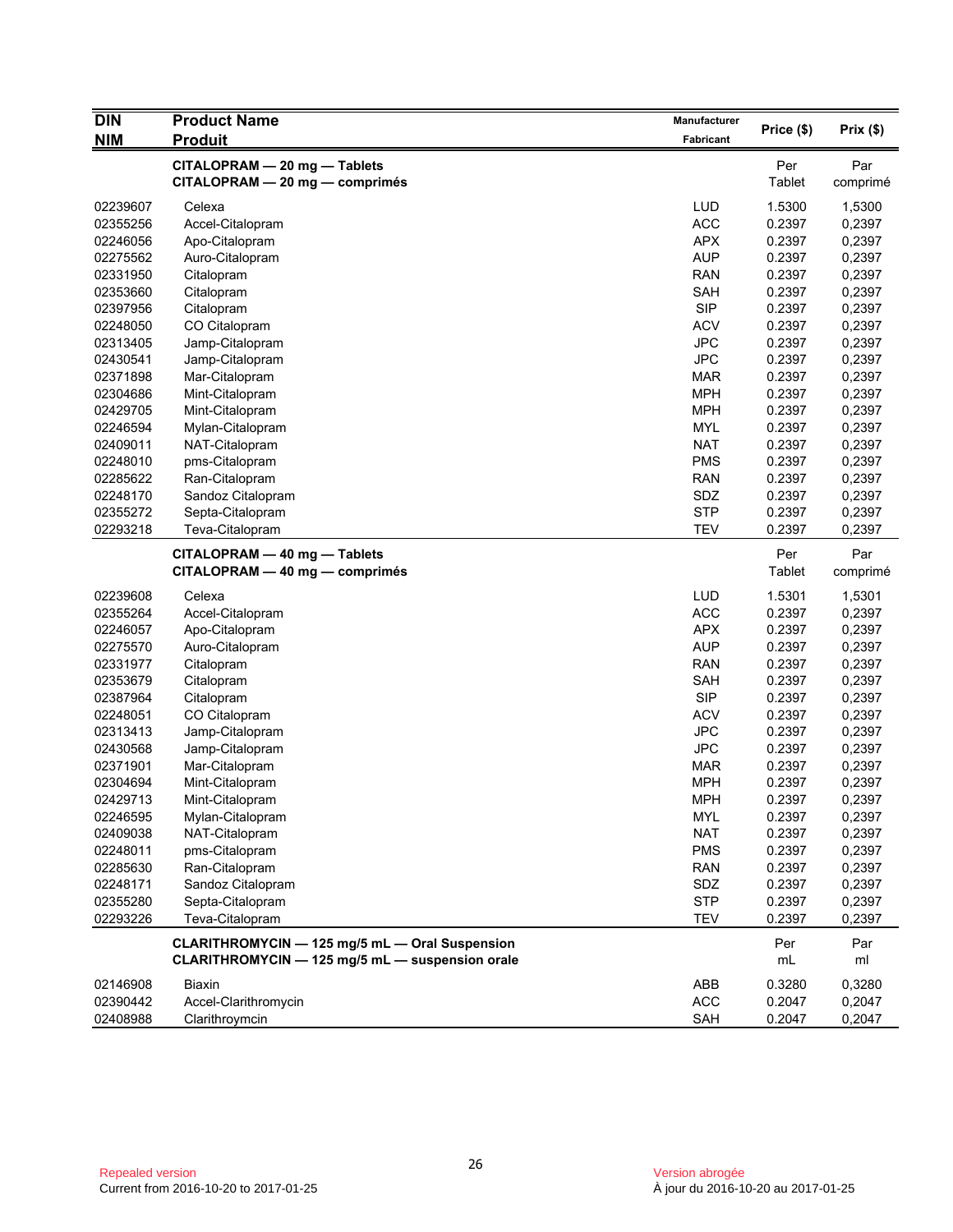| <b>DIN</b><br><b>NIM</b>                                                         | <b>Product Name</b><br><b>Produit</b>                                                                                                            | Manufacturer<br>Fabricant                                                               | Price (\$)                                                         | Prix(\$)                                                           |
|----------------------------------------------------------------------------------|--------------------------------------------------------------------------------------------------------------------------------------------------|-----------------------------------------------------------------------------------------|--------------------------------------------------------------------|--------------------------------------------------------------------|
|                                                                                  | CLARITHROMYCIN - 250 mg/5 mL - Oral Suspension<br>CLARITHROMYCIN - 250 mg/5 mL - suspension orale                                                |                                                                                         | Per<br>mL                                                          | Par<br>ml                                                          |
| 02244641<br>02390450<br>02408996                                                 | Biaxin<br>Accel-Clarithromycin<br>Clarithromycin                                                                                                 | ABB<br><b>ACC</b><br><b>SAH</b>                                                         | 0.6405<br>0.3998<br>0.3998                                         | 0,6405<br>0,3998<br>0,3998                                         |
|                                                                                  | <b>CLARITHROMYCIN - 250 mg - Tablets</b><br><b>CLARITHROMYCIN - 250 mg - comprimés</b>                                                           |                                                                                         | Per<br>Tablet                                                      | Par<br>comprimé                                                    |
| 01984853<br>02274744<br>02361426<br>02248856<br>02247573<br>02266539<br>02248804 | Biaxin<br>Apo-Clarithromycin<br>Ran-Clarithromycin<br>Mylan-Clarithromycin<br>pms-Clarithromycin<br>Sandoz Clarithromycin<br>Teva-Clarithromycin | <b>BGP</b><br><b>APX</b><br><b>RAN</b><br><b>MYL</b><br><b>PMS</b><br>SDZ<br><b>TEV</b> | 1.8517<br>1.0905<br>1.1005<br>1.0905<br>1.0905<br>1.0905<br>1.0905 | 1.8517<br>1.0905<br>1,1005<br>1,0905<br>1,0905<br>1,0905<br>1.0905 |
|                                                                                  | <b>CLARITHROMYCIN - 500 mg - Tablets</b><br><b>CLARITHROMYCIN - 500 mg - comprimés</b>                                                           |                                                                                         | Per<br>Tablet                                                      | Par<br>comprimé                                                    |
| 02126710<br>02274752<br>02248857<br>02247574<br>02266547<br>02248805<br>02361434 | Biaxin<br>Apo-Clarithromycin<br>Mylan-Clarithromycin<br>pms-Clarithromycin<br>Sandoz Clarithromycin<br>Teva-Clarithromycin<br>Ran-Clarithromycin | <b>BGP</b><br><b>APX</b><br><b>MYL</b><br><b>PMS</b><br>SDZ<br><b>TEV</b><br><b>RAN</b> | 3.6599<br>2.1909<br>2.1909<br>2.1909<br>2.1909<br>2.1909<br>1.6293 | 3,6599<br>2,1909<br>2,1909<br>2,1909<br>2,1909<br>2,1909<br>1,6293 |
|                                                                                  | <b>CLARITHROMYCIN - 500 mg - Tablets</b><br><b>CLARITHROMYCIN - 500 mg - comprimés</b>                                                           |                                                                                         | Per<br>Tablet                                                      | Par<br>comprimé                                                    |
| 02244756<br>02413345<br>02403196                                                 | <b>Biaxin XL</b><br>Apo-Clarithromycin XL<br>ACT-Clarithromycin XL                                                                               | ABB<br><b>APX</b><br><b>ACV</b>                                                         | 2.7659<br>1.8858<br>1.2572                                         | 2,7659<br>1,8858<br>1,2572                                         |
|                                                                                  | <b>CLINDAMYCIN - 1% - Topical Solution</b><br><b>CLINDAMYCINE - 1 % - solution d'actualité</b>                                                   |                                                                                         | Per<br>mL                                                          | Par<br>ml                                                          |
| 00582301<br>02266938                                                             | Dalacin T<br>Taro-Clindamycin                                                                                                                    | PFI<br><b>TAR</b>                                                                       | 0.5263<br>0.2613                                                   | 0,5263<br>0,2613                                                   |
|                                                                                  | <b>CLINDAMYCIN HCI - 150 mg - Capsules</b><br>CLINDAMYCINE (CHLORHYDRATE DE) — 150 mg — capsules                                                 |                                                                                         | Per<br>Capsule                                                     | Par<br>capsule                                                     |
| 00030570<br>02241709<br>02245232<br>02258331                                     | Dalacin C<br>Teva-Clindamycin<br>Apo-Clindamycin<br>Mylan-Clindamycin                                                                            | PFI<br><b>TEV</b><br><b>APX</b><br><b>MYL</b>                                           | 1.5007<br>0.5976<br>0.5380<br>0.4890                               | 1,5007<br>0,5976<br>0,5380<br>0,4890                               |
|                                                                                  | <b>CLINDAMYCIN HCI - 300 mg - Capsules</b><br>CLINDAMYCINE (CHLORHYDRATE DE) - 300 mg - capsules                                                 |                                                                                         | Per<br>Capsule                                                     | Par<br>capsule                                                     |
| 02182866<br>02241710<br>02245233<br>02258358                                     | Dalacin C<br>Novo-Clindamycin<br>Apo-Clindamycin<br>Mylan-Clindamycin                                                                            | PFI<br><b>TEV</b><br><b>APX</b><br><b>MYL</b>                                           | 3.0011<br>1.1954<br>1.0759<br>0.9780                               | 3,0011<br>1,1954<br>1,0759<br>0,9780                               |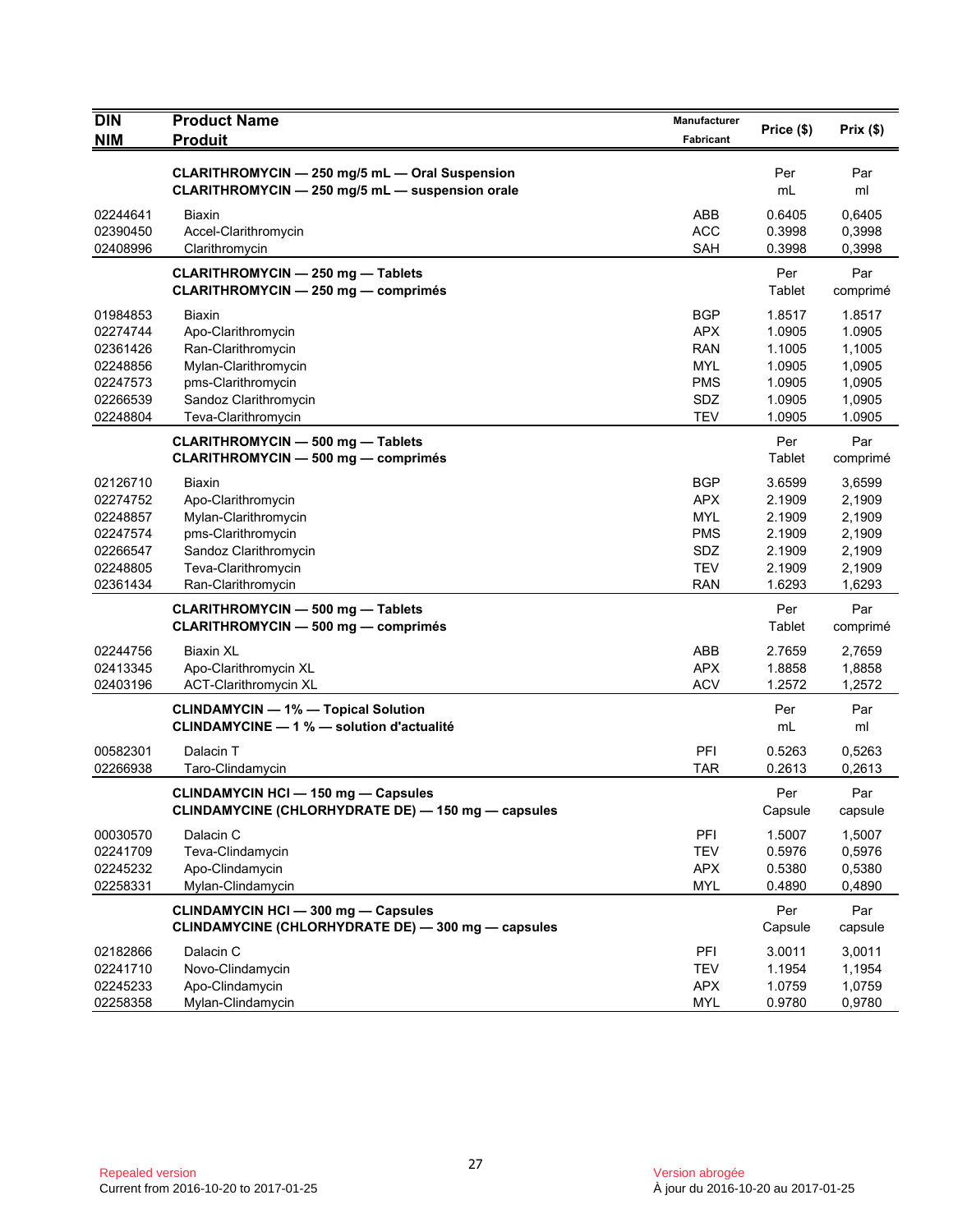| <b>DIN</b><br><b>NIM</b> | <b>Product Name</b><br><b>Produit</b>                          | Manufacturer<br>Fabricant | Price (\$)       | Prix(\$)         |
|--------------------------|----------------------------------------------------------------|---------------------------|------------------|------------------|
|                          | CLOBETASOL - 17 - PROPIONATE - 0.05% - Cream                   |                           | Per              | Par              |
|                          | CLOBÉTASOL -17 - (PROPIONATE DE) - 0,05 % - crème              |                           | Gram             | gramme           |
| 02213265                 | Dermovate                                                      | <b>TPT</b>                | 0.8334           | 0.8334           |
| 02093162                 | Novo-Clobetasol                                                | <b>TEV</b>                | 0.4475           | 0,4475           |
| 01910272                 | ratio-Clobetasol                                               | <b>TEV</b>                | 0.4475           | 0,4475           |
| 02245523                 | Taro-Clobetasol                                                | <b>TAR</b>                | 0.4474           | 0,4474           |
| 02024187<br>02309521     | Mylan-Clobetasol<br>pms-Clobetasol                             | <b>MYL</b><br><b>PMS</b>  | 0.4473<br>0.4473 | 0,4473<br>0,4473 |
|                          | CLOBETASOL - 17 - PROPIONATE - 0.05% - Ointment                |                           | Per              | Par              |
|                          | CLOBÉTASOL - 17 - (PROPIONATE DE) - 0,05 % - pommade           |                           | Gram             | gramme           |
| 02213273                 | Dermovate                                                      | <b>TPT</b>                | 0.8334           | 0,8334           |
| 02126192                 | Novo-Clobetasol                                                | <b>TEV</b>                | 0.4475           | 0,4475           |
| 01910280                 | ratio-Clobetasol                                               | <b>TEV</b>                | 0.4475           | 0,4475           |
| 02245524                 | Taro-Clobetasol                                                | <b>TAR</b>                | 0.4474           | 0,4474           |
| 02232193                 | pms-Clobetasol                                                 | <b>PMS</b>                | 0.4474           | 0,4474           |
| 02026767                 | Mylan-Clobetasol                                               | <b>MYL</b>                | 0.4068           | 0,4068           |
| 02309548                 | pms-Clobetasol                                                 | <b>PMS</b>                | 0.4068           | 0,4068           |
|                          | CLOBETASOL - 17 - PROPIONATE - 0.05% - Scalp Lotion            |                           | Per              | Par              |
|                          | CLOBÉTASOL - 17 - (PROPIONATE DE) - 0,05 % - lotion capillaire |                           | mL               | ml               |
| 02213281                 | Dermovate                                                      | <b>TPT</b>                | 0.8029           | 0,8029           |
| 02245522                 | Taro-Clobetasol                                                | <b>TAR</b>                | 0.3922           | 0,3922           |
| 02216213                 | Mylan-Clobetasol                                               | <b>MYL</b>                | 0.3922           | 0,3922           |
| 02232195                 | pms-Clobetasol                                                 | <b>PMS</b>                | 0.3922           | 0,3922           |
| 01910299                 | ratio-Clobetasol                                               | <b>TEV</b>                | 0.3922           | 0,3922           |
|                          | CLONAZEPAM - 0.5 mg - Tablets                                  |                           | Per              | Par              |
|                          | $CLONAZÉPAM - 0,5 mg - comprimés$                              |                           | Tablet           | comprimé         |
| 00382825                 | Rivotril                                                       | <b>HLR</b>                | 0.2435           | 0,2435           |
| 02177889                 | Apo-Clonazepam                                                 | <b>APX</b>                | 0.1283           | 0.1283           |
| 02270641                 | CO Clonazepam                                                  | <b>ACV</b>                | 0.1283           | 0.1283           |
| 02224100                 | Dom-Clonazepam-R                                               | <b>DOM</b>                | 0.1283           | 0.1283           |
| 02230950                 | Mylan-Clonazepam                                               | <b>MYL</b>                | 0.1283           | 0,1283           |
| 02239024                 | Novo-Clonazepam                                                | <b>TEV</b>                | 0.1283           | 0,1283           |
| 02048701                 | pms-Clonazepam                                                 | <b>PMS</b>                | 0.1283           | 0,1283           |
| 02207818                 | pms-Clonazepam-R                                               | <b>PMS</b>                | 0.1283           | 0,1283           |
|                          | CLONAZEPAM - 1 mg - Tablets                                    |                           | Per              | Par              |
|                          | CLONAZÉPAM - 1 mg - comprimés                                  |                           | Tablet           | comprimé         |
| 02270668                 | CO Clonazepam                                                  | <b>ACV</b>                | 0.2046           | 0,2046           |
| 02048728                 | pms-Clonazepam                                                 | <b>PMS</b>                | 0.2046           | 0,2046           |
| 02233982                 | Sandoz Clonazepam                                              | SDZ                       | 0.2046           | 0,2046           |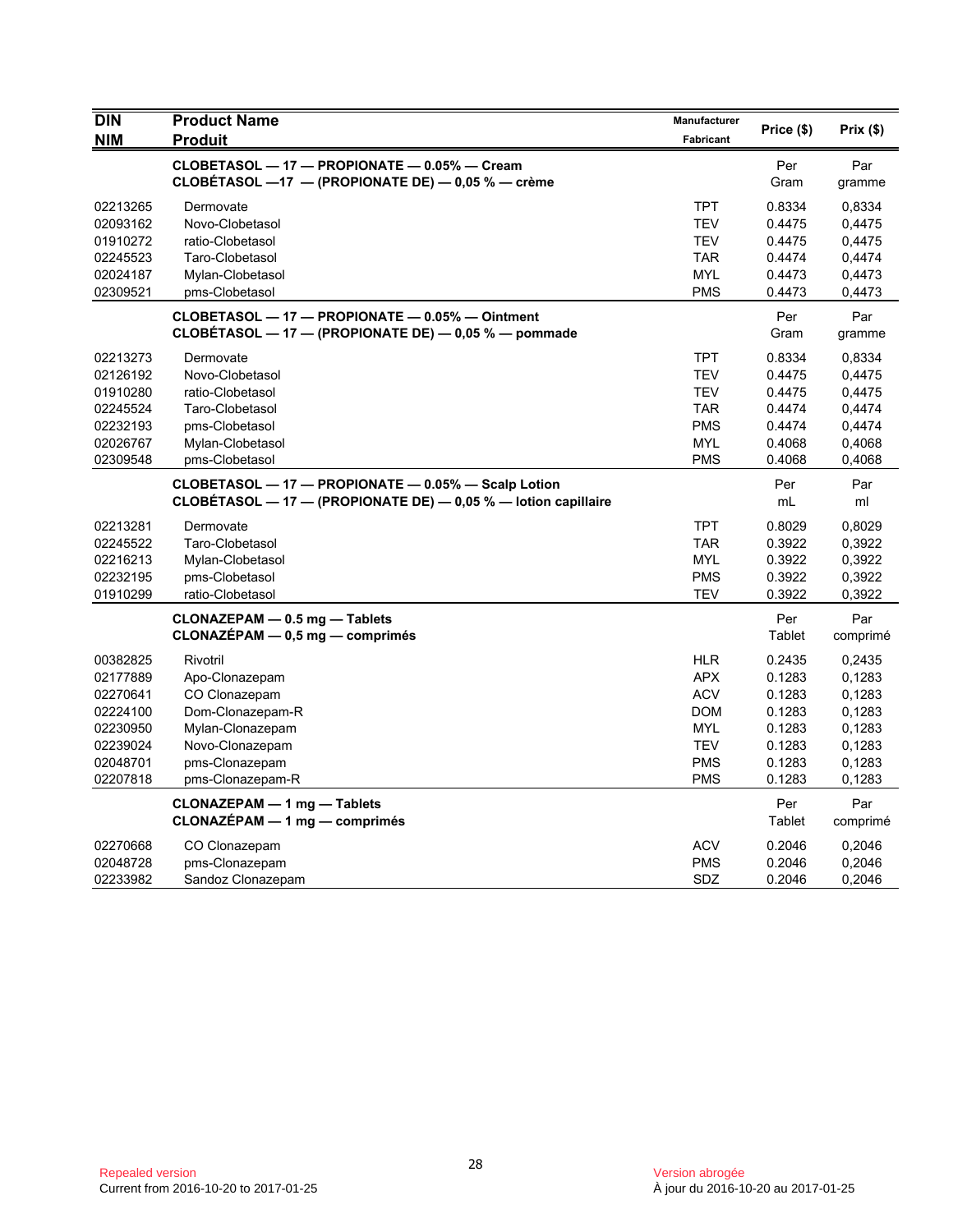| <b>DIN</b> | <b>Product Name</b>                                                             | Manufacturer | Price (\$)    | Prix(\$)        |
|------------|---------------------------------------------------------------------------------|--------------|---------------|-----------------|
| <b>NIM</b> | <b>Produit</b>                                                                  | Fabricant    |               |                 |
|            | CLONAZEPAM - 2 mg - Tablets<br>$CLONAZÉPAM - 2 mg - comprimés$                  |              | Per<br>Tablet | Par<br>comprimé |
| 00382841   | Rivotril                                                                        | <b>HLR</b>   | 0.4198        | 0,4198          |
| 02177897   | Apo-Clonazepam                                                                  | <b>APX</b>   | 0.2211        | 0,2211          |
| 02270676   | CO Clonazepam                                                                   | <b>ACV</b>   | 0.2211        | 0,2211          |
| 02131013   | Dom-Clonazepam                                                                  | <b>DOM</b>   | 0.2211        | 0,2211          |
| 02230951   | Mylan-Clonazepam                                                                | <b>MYL</b>   | 0.2211        | 0,2211          |
| 02239025   | Novo-Clonazepam                                                                 | <b>TEV</b>   | 0.2211        | 0,2211          |
| 02048736   | pms-Clonazepam                                                                  | <b>PMS</b>   | 0.2211        | 0,2211          |
|            | CLOPIDOGREL-75 mg - Tablets<br>CLOPIDOGREL - 75 mg - comprimés                  |              | Per<br>Tablet | Par<br>comprimé |
| 02238682   | Plavix                                                                          | <b>SAA</b>   | 2.9838        | 2,9838          |
| 02252767   | Apo-Clopidogrel                                                                 | <b>APX</b>   | 0.4735        | 0,4735          |
| 02416387   | Auro-Clopidogrel                                                                | <b>AUP</b>   | 0.4735        | 0,4735          |
| 02400553   | Clopidogrel                                                                     | <b>SAH</b>   | 0.4735        | 0,4735          |
| 02385813   | Clopidogrel                                                                     | <b>SIP</b>   | 0.4735        | 0,4735          |
| 02303027   | CO Clopidogrel                                                                  | <b>ACV</b>   | 0.4735        | 0,4735          |
| 02415550   | Jamp-Clopidogrel                                                                | <b>JPC</b>   | 0.4735        | 0,4735          |
| 02422255   | Mar-Clopidogrel                                                                 | <b>MAR</b>   | 0.4735        | 0,4735          |
| 02408910   | Mint-Clopidogrel                                                                | <b>MPH</b>   | 0.4735        | 0,4735          |
| 02351536   | Mylan-Clopidogrel                                                               | <b>MYL</b>   | 0.4735        | 0,4735          |
| 02348004   | pms-Clopidogrel                                                                 | <b>PMS</b>   | 0.4735        | 0,4735          |
| 02379813   | Ran-Clopidogrel                                                                 | <b>RAN</b>   | 0.4735        | 0,4735          |
| 02359316   | Sandoz Clopidogrel                                                              | SDZ          | 0.4735        | 0,4735          |
| 02293161   | Teva-Clopidogrel                                                                | <b>TEV</b>   | 0.4735        | 0,4735          |
|            | <b>CLOTRIMAZOLE - 1% - Topical Cream</b><br>CLOTRIMAZOLE - 1 % - crème topique  |              | Per<br>Gram   | Par<br>gramme   |
| 02150867   | Canesten                                                                        | <b>BAY</b>   | 0.3374        | 0,3374          |
| 00812382   | Clotrimaderm                                                                    | <b>TAR</b>   | 0.2233        | 0,2233          |
|            | <b>CLOTRIMAZOLE - 1% - Vaginal Cream</b><br>CLOTRIMAZOLE - 1 % - crème vaginale |              | Per<br>Gram   | Par<br>gramme   |
| 02150891   | Canesten                                                                        | <b>BAY</b>   | 0.2192        | 0,2192          |
| 00812366   | Clotrimaderm                                                                    | <b>TAR</b>   | 0.1994        | 0,1994          |
|            | <b>CLOTRIMAZOLE - 2% - Vaginal Cream</b><br>CLOTRIMAZOLE - 2 % - crème vaginale |              | Per<br>Gram   | Par<br>gramme   |
| 02150905   | Canesten                                                                        | BAY          | 0.4383        | 0,4383          |
| 00812374   | Clotrimaderm                                                                    | <b>TAR</b>   | 0.3987        | 0,3987          |
|            | CLOZAPINE - 25 mg - Tablets<br>CLOZAPINE - 25 mg - comprimés                    |              | Per<br>Tablet | Par<br>comprimé |
| 00894737   | Clozaril                                                                        | <b>NVT</b>   | 1.0362        | 1,0362          |
| 02247243   | Mylan-Clozapine                                                                 | <b>MYL</b>   | 0.6594        | 0,6594          |
| 02248034   | Apo-Clozapine                                                                   | <b>APX</b>   | 0.6594        | 0,6594          |
|            | CLOZAPINE - 100 mg - Tablets<br>CLOZAPINE - 100 mg - comprimés                  |              | Per<br>Tablet | Par<br>comprimé |
| 00894745   | Clozaril                                                                        | <b>NVT</b>   | 4.1558        | 4,1558          |
| 02247244   | Mylan-Clozapine                                                                 | <b>MYL</b>   | 2.6446        | 2,6446          |
| 02248035   | Apo-Clozapine                                                                   | <b>APX</b>   | 2.6446        | 2,6446          |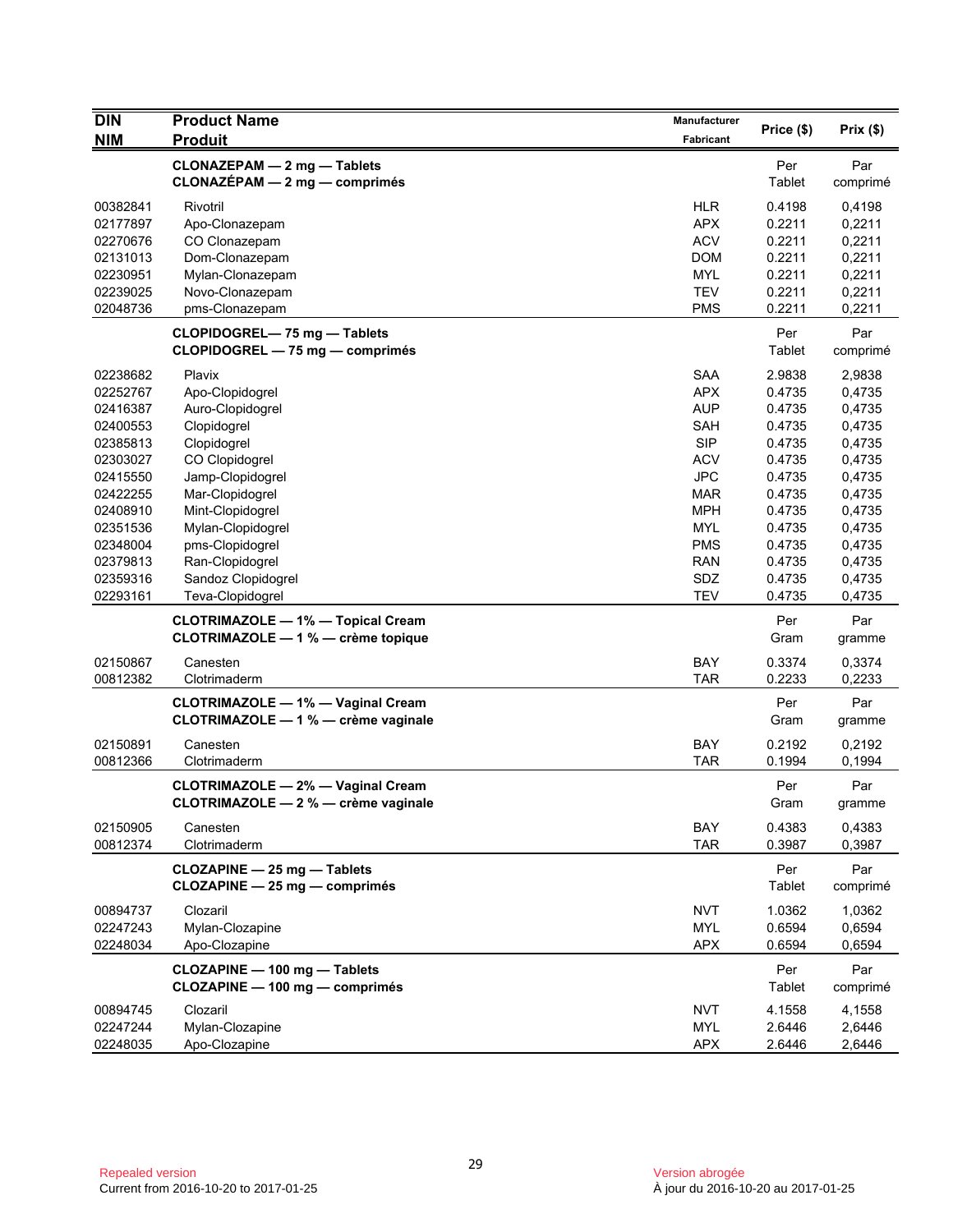| <b>Fabricant</b><br>CYANOCOBALAMIN - 1 mg/mL - Injection<br>Per<br>Par<br>CYANOCOBALAMINE - 1 mg/ml - injection<br>mL<br>ml<br>01987003<br><b>SMI</b><br>0.3063<br>0,3063<br>Cyanocobalamin/Cyanocobalamine<br><b>MYL</b><br>0.3063<br>02413795<br>Cyanocobalamin<br>0,3063<br>02420147<br>Jamp-Cyanocobalamin<br><b>JPC</b><br>0.3063<br>0,3063<br><b>CYCLOBENZAPRINE HCI - 10 mg - Tablets</b><br>Per<br>Par<br>CYCLOBENZAPRINE (CHLORHYDRATE DE) - 10 mg - comprimés<br>Tablet<br>comprimé<br><b>APX</b><br>0.4142<br>02177145<br>Apo-Cyclobenzaprine<br>0,4142<br>Dom-Cyclobenzaprine<br><b>DOM</b><br>0.4142<br>0,4142<br>02238633<br>Novo-Cycloprine<br><b>TEV</b><br>0.4142<br>0,4142<br>02080052<br>pms-Cyclobenzaprine<br><b>PMS</b><br>0.4142<br>0,4142<br>02212048<br>Auro-Cyclobenzaprine<br><b>AUP</b><br>0.3765<br>0,3765<br>02348853<br>02287064<br>Cyclobenzaprine<br><b>SAH</b><br>0.3765<br>0,3765<br><b>JPC</b><br>02357127<br>Jamp-Cyclobenzaprine<br>0.3765<br>0,3765<br>0.3765<br>0,3765<br>02231353<br>Mylan-Cyclobenzaprine<br>MYL<br>Per<br>Par<br>CYCLOSPORINE - 25 mg - Capsules<br>$CYCLOSPORINE - 25 mg - capsules$<br>Capsule<br>capsule<br><b>NVT</b><br>02150689<br>1.5950<br>Neoral<br>1,5950<br>SDZ<br>02247073<br>1.3050<br>1,3050<br>Sandoz Cyclosporine<br>Per<br>Par<br>CYCLOSPORINE - 50 mg - Capsules<br>CYCLOSPORINE - 50 mg - capsules<br>Capsule<br>capsule<br>02150662<br><b>NVT</b><br>3.1097<br>Neoral<br>3,1097<br>SDZ<br>02247074<br>2.5450<br>2,5450<br>Sandoz Cyclosporine<br>Per<br>Par<br>CYCLOSPORINE - 100 mg - Capsules<br>CYCLOSPORINE - 100 mg - capsules<br>Capsule<br>capsule<br><b>NVT</b><br>02150670<br>Neoral<br>6.2216<br>6,2216<br>02242821<br>SDZ<br>5.0900<br>5,0900<br>Sandoz Cyclosporine<br><b>DESMOPRESSIN ACETATE - 10 mcg - Spray</b><br>Per<br>Par<br>DESMOPRESSINE (ACÉTATE DE) - 10 mcg - vaporisateur<br>mL<br>ml<br>00836362<br><b>DDAVP</b><br><b>FEI</b><br>21.3928<br>21,3928<br>AAA<br>02242465<br>Desmopressin<br>15.5800<br>15,5800<br>DESMOPRESSIN ACETATE - 0.1 mg - Tablet<br>Per<br>Par<br>DESMOPRESSINE (ACÉTATE DE) - 0,1 mg - comprimés<br>Tablet<br>comprimé<br>00824305<br><b>DDAVP</b><br><b>FEI</b><br>1.4539<br>1,4539<br><b>TEV</b><br>02287730<br>Novo-Desmopressin<br>0.9913<br>0,9913<br>02284030<br><b>APX</b><br>0.9913<br>0,9913<br>Apo-Desmopressin<br>Per<br>Par<br>DESMOPRESSIN ACETATE - 0.2 mg - Tablet<br>DESMOPRESSINE (ACÉTATE DE) - 0,2 mg - comprimés<br>Tablet<br>comprimé<br><b>DDAVP</b><br>00824143<br><b>FEI</b><br>2.9077<br>2,9077<br>02287749<br><b>TEV</b><br>1.9826<br>1,9826<br>Novo-Desmopressin<br>Apo-Desmopressin<br><b>APX</b><br>1.9826<br>1,9826<br>02284049<br>DEXAMETHASONE - 0.5 mg - Tablets<br>Per<br>Par<br>DEXAMÉTHASONE - 0,5 mg - comprimés<br>Tablet<br>comprimé<br>02261081<br><b>APX</b><br>0.2167<br>0,2167<br>Apo-Dexamethasone<br><b>VAL</b><br>00295094<br>Dexasone<br>0.2168<br>0,2168<br><b>PMS</b><br>01964976<br>pms-Dexamethasone<br>0.2167<br>0,2167<br>02240684<br>ratio-Dexamethasone<br><b>TEV</b><br>0.2167<br>0,2167 | <b>DIN</b> | <b>Product Name</b> | <b>Manufacturer</b> | Price (\$) | Prix(\$) |
|------------------------------------------------------------------------------------------------------------------------------------------------------------------------------------------------------------------------------------------------------------------------------------------------------------------------------------------------------------------------------------------------------------------------------------------------------------------------------------------------------------------------------------------------------------------------------------------------------------------------------------------------------------------------------------------------------------------------------------------------------------------------------------------------------------------------------------------------------------------------------------------------------------------------------------------------------------------------------------------------------------------------------------------------------------------------------------------------------------------------------------------------------------------------------------------------------------------------------------------------------------------------------------------------------------------------------------------------------------------------------------------------------------------------------------------------------------------------------------------------------------------------------------------------------------------------------------------------------------------------------------------------------------------------------------------------------------------------------------------------------------------------------------------------------------------------------------------------------------------------------------------------------------------------------------------------------------------------------------------------------------------------------------------------------------------------------------------------------------------------------------------------------------------------------------------------------------------------------------------------------------------------------------------------------------------------------------------------------------------------------------------------------------------------------------------------------------------------------------------------------------------------------------------------------------------------------------------------------------------------------------------------------------------------------------------------------------------------------------------------------------------------------------------------------------------------------------------------------------------------------------------------------------------------------------------------------------------------------------------------------------------------------------------------------------------------------------|------------|---------------------|---------------------|------------|----------|
|                                                                                                                                                                                                                                                                                                                                                                                                                                                                                                                                                                                                                                                                                                                                                                                                                                                                                                                                                                                                                                                                                                                                                                                                                                                                                                                                                                                                                                                                                                                                                                                                                                                                                                                                                                                                                                                                                                                                                                                                                                                                                                                                                                                                                                                                                                                                                                                                                                                                                                                                                                                                                                                                                                                                                                                                                                                                                                                                                                                                                                                                                    | <b>NIM</b> | <b>Produit</b>      |                     |            |          |
|                                                                                                                                                                                                                                                                                                                                                                                                                                                                                                                                                                                                                                                                                                                                                                                                                                                                                                                                                                                                                                                                                                                                                                                                                                                                                                                                                                                                                                                                                                                                                                                                                                                                                                                                                                                                                                                                                                                                                                                                                                                                                                                                                                                                                                                                                                                                                                                                                                                                                                                                                                                                                                                                                                                                                                                                                                                                                                                                                                                                                                                                                    |            |                     |                     |            |          |
|                                                                                                                                                                                                                                                                                                                                                                                                                                                                                                                                                                                                                                                                                                                                                                                                                                                                                                                                                                                                                                                                                                                                                                                                                                                                                                                                                                                                                                                                                                                                                                                                                                                                                                                                                                                                                                                                                                                                                                                                                                                                                                                                                                                                                                                                                                                                                                                                                                                                                                                                                                                                                                                                                                                                                                                                                                                                                                                                                                                                                                                                                    |            |                     |                     |            |          |
|                                                                                                                                                                                                                                                                                                                                                                                                                                                                                                                                                                                                                                                                                                                                                                                                                                                                                                                                                                                                                                                                                                                                                                                                                                                                                                                                                                                                                                                                                                                                                                                                                                                                                                                                                                                                                                                                                                                                                                                                                                                                                                                                                                                                                                                                                                                                                                                                                                                                                                                                                                                                                                                                                                                                                                                                                                                                                                                                                                                                                                                                                    |            |                     |                     |            |          |
|                                                                                                                                                                                                                                                                                                                                                                                                                                                                                                                                                                                                                                                                                                                                                                                                                                                                                                                                                                                                                                                                                                                                                                                                                                                                                                                                                                                                                                                                                                                                                                                                                                                                                                                                                                                                                                                                                                                                                                                                                                                                                                                                                                                                                                                                                                                                                                                                                                                                                                                                                                                                                                                                                                                                                                                                                                                                                                                                                                                                                                                                                    |            |                     |                     |            |          |
|                                                                                                                                                                                                                                                                                                                                                                                                                                                                                                                                                                                                                                                                                                                                                                                                                                                                                                                                                                                                                                                                                                                                                                                                                                                                                                                                                                                                                                                                                                                                                                                                                                                                                                                                                                                                                                                                                                                                                                                                                                                                                                                                                                                                                                                                                                                                                                                                                                                                                                                                                                                                                                                                                                                                                                                                                                                                                                                                                                                                                                                                                    |            |                     |                     |            |          |
|                                                                                                                                                                                                                                                                                                                                                                                                                                                                                                                                                                                                                                                                                                                                                                                                                                                                                                                                                                                                                                                                                                                                                                                                                                                                                                                                                                                                                                                                                                                                                                                                                                                                                                                                                                                                                                                                                                                                                                                                                                                                                                                                                                                                                                                                                                                                                                                                                                                                                                                                                                                                                                                                                                                                                                                                                                                                                                                                                                                                                                                                                    |            |                     |                     |            |          |
|                                                                                                                                                                                                                                                                                                                                                                                                                                                                                                                                                                                                                                                                                                                                                                                                                                                                                                                                                                                                                                                                                                                                                                                                                                                                                                                                                                                                                                                                                                                                                                                                                                                                                                                                                                                                                                                                                                                                                                                                                                                                                                                                                                                                                                                                                                                                                                                                                                                                                                                                                                                                                                                                                                                                                                                                                                                                                                                                                                                                                                                                                    |            |                     |                     |            |          |
|                                                                                                                                                                                                                                                                                                                                                                                                                                                                                                                                                                                                                                                                                                                                                                                                                                                                                                                                                                                                                                                                                                                                                                                                                                                                                                                                                                                                                                                                                                                                                                                                                                                                                                                                                                                                                                                                                                                                                                                                                                                                                                                                                                                                                                                                                                                                                                                                                                                                                                                                                                                                                                                                                                                                                                                                                                                                                                                                                                                                                                                                                    |            |                     |                     |            |          |
|                                                                                                                                                                                                                                                                                                                                                                                                                                                                                                                                                                                                                                                                                                                                                                                                                                                                                                                                                                                                                                                                                                                                                                                                                                                                                                                                                                                                                                                                                                                                                                                                                                                                                                                                                                                                                                                                                                                                                                                                                                                                                                                                                                                                                                                                                                                                                                                                                                                                                                                                                                                                                                                                                                                                                                                                                                                                                                                                                                                                                                                                                    |            |                     |                     |            |          |
|                                                                                                                                                                                                                                                                                                                                                                                                                                                                                                                                                                                                                                                                                                                                                                                                                                                                                                                                                                                                                                                                                                                                                                                                                                                                                                                                                                                                                                                                                                                                                                                                                                                                                                                                                                                                                                                                                                                                                                                                                                                                                                                                                                                                                                                                                                                                                                                                                                                                                                                                                                                                                                                                                                                                                                                                                                                                                                                                                                                                                                                                                    |            |                     |                     |            |          |
|                                                                                                                                                                                                                                                                                                                                                                                                                                                                                                                                                                                                                                                                                                                                                                                                                                                                                                                                                                                                                                                                                                                                                                                                                                                                                                                                                                                                                                                                                                                                                                                                                                                                                                                                                                                                                                                                                                                                                                                                                                                                                                                                                                                                                                                                                                                                                                                                                                                                                                                                                                                                                                                                                                                                                                                                                                                                                                                                                                                                                                                                                    |            |                     |                     |            |          |
|                                                                                                                                                                                                                                                                                                                                                                                                                                                                                                                                                                                                                                                                                                                                                                                                                                                                                                                                                                                                                                                                                                                                                                                                                                                                                                                                                                                                                                                                                                                                                                                                                                                                                                                                                                                                                                                                                                                                                                                                                                                                                                                                                                                                                                                                                                                                                                                                                                                                                                                                                                                                                                                                                                                                                                                                                                                                                                                                                                                                                                                                                    |            |                     |                     |            |          |
|                                                                                                                                                                                                                                                                                                                                                                                                                                                                                                                                                                                                                                                                                                                                                                                                                                                                                                                                                                                                                                                                                                                                                                                                                                                                                                                                                                                                                                                                                                                                                                                                                                                                                                                                                                                                                                                                                                                                                                                                                                                                                                                                                                                                                                                                                                                                                                                                                                                                                                                                                                                                                                                                                                                                                                                                                                                                                                                                                                                                                                                                                    |            |                     |                     |            |          |
|                                                                                                                                                                                                                                                                                                                                                                                                                                                                                                                                                                                                                                                                                                                                                                                                                                                                                                                                                                                                                                                                                                                                                                                                                                                                                                                                                                                                                                                                                                                                                                                                                                                                                                                                                                                                                                                                                                                                                                                                                                                                                                                                                                                                                                                                                                                                                                                                                                                                                                                                                                                                                                                                                                                                                                                                                                                                                                                                                                                                                                                                                    |            |                     |                     |            |          |
|                                                                                                                                                                                                                                                                                                                                                                                                                                                                                                                                                                                                                                                                                                                                                                                                                                                                                                                                                                                                                                                                                                                                                                                                                                                                                                                                                                                                                                                                                                                                                                                                                                                                                                                                                                                                                                                                                                                                                                                                                                                                                                                                                                                                                                                                                                                                                                                                                                                                                                                                                                                                                                                                                                                                                                                                                                                                                                                                                                                                                                                                                    |            |                     |                     |            |          |
|                                                                                                                                                                                                                                                                                                                                                                                                                                                                                                                                                                                                                                                                                                                                                                                                                                                                                                                                                                                                                                                                                                                                                                                                                                                                                                                                                                                                                                                                                                                                                                                                                                                                                                                                                                                                                                                                                                                                                                                                                                                                                                                                                                                                                                                                                                                                                                                                                                                                                                                                                                                                                                                                                                                                                                                                                                                                                                                                                                                                                                                                                    |            |                     |                     |            |          |
|                                                                                                                                                                                                                                                                                                                                                                                                                                                                                                                                                                                                                                                                                                                                                                                                                                                                                                                                                                                                                                                                                                                                                                                                                                                                                                                                                                                                                                                                                                                                                                                                                                                                                                                                                                                                                                                                                                                                                                                                                                                                                                                                                                                                                                                                                                                                                                                                                                                                                                                                                                                                                                                                                                                                                                                                                                                                                                                                                                                                                                                                                    |            |                     |                     |            |          |
|                                                                                                                                                                                                                                                                                                                                                                                                                                                                                                                                                                                                                                                                                                                                                                                                                                                                                                                                                                                                                                                                                                                                                                                                                                                                                                                                                                                                                                                                                                                                                                                                                                                                                                                                                                                                                                                                                                                                                                                                                                                                                                                                                                                                                                                                                                                                                                                                                                                                                                                                                                                                                                                                                                                                                                                                                                                                                                                                                                                                                                                                                    |            |                     |                     |            |          |
|                                                                                                                                                                                                                                                                                                                                                                                                                                                                                                                                                                                                                                                                                                                                                                                                                                                                                                                                                                                                                                                                                                                                                                                                                                                                                                                                                                                                                                                                                                                                                                                                                                                                                                                                                                                                                                                                                                                                                                                                                                                                                                                                                                                                                                                                                                                                                                                                                                                                                                                                                                                                                                                                                                                                                                                                                                                                                                                                                                                                                                                                                    |            |                     |                     |            |          |
|                                                                                                                                                                                                                                                                                                                                                                                                                                                                                                                                                                                                                                                                                                                                                                                                                                                                                                                                                                                                                                                                                                                                                                                                                                                                                                                                                                                                                                                                                                                                                                                                                                                                                                                                                                                                                                                                                                                                                                                                                                                                                                                                                                                                                                                                                                                                                                                                                                                                                                                                                                                                                                                                                                                                                                                                                                                                                                                                                                                                                                                                                    |            |                     |                     |            |          |
|                                                                                                                                                                                                                                                                                                                                                                                                                                                                                                                                                                                                                                                                                                                                                                                                                                                                                                                                                                                                                                                                                                                                                                                                                                                                                                                                                                                                                                                                                                                                                                                                                                                                                                                                                                                                                                                                                                                                                                                                                                                                                                                                                                                                                                                                                                                                                                                                                                                                                                                                                                                                                                                                                                                                                                                                                                                                                                                                                                                                                                                                                    |            |                     |                     |            |          |
|                                                                                                                                                                                                                                                                                                                                                                                                                                                                                                                                                                                                                                                                                                                                                                                                                                                                                                                                                                                                                                                                                                                                                                                                                                                                                                                                                                                                                                                                                                                                                                                                                                                                                                                                                                                                                                                                                                                                                                                                                                                                                                                                                                                                                                                                                                                                                                                                                                                                                                                                                                                                                                                                                                                                                                                                                                                                                                                                                                                                                                                                                    |            |                     |                     |            |          |
|                                                                                                                                                                                                                                                                                                                                                                                                                                                                                                                                                                                                                                                                                                                                                                                                                                                                                                                                                                                                                                                                                                                                                                                                                                                                                                                                                                                                                                                                                                                                                                                                                                                                                                                                                                                                                                                                                                                                                                                                                                                                                                                                                                                                                                                                                                                                                                                                                                                                                                                                                                                                                                                                                                                                                                                                                                                                                                                                                                                                                                                                                    |            |                     |                     |            |          |
|                                                                                                                                                                                                                                                                                                                                                                                                                                                                                                                                                                                                                                                                                                                                                                                                                                                                                                                                                                                                                                                                                                                                                                                                                                                                                                                                                                                                                                                                                                                                                                                                                                                                                                                                                                                                                                                                                                                                                                                                                                                                                                                                                                                                                                                                                                                                                                                                                                                                                                                                                                                                                                                                                                                                                                                                                                                                                                                                                                                                                                                                                    |            |                     |                     |            |          |
|                                                                                                                                                                                                                                                                                                                                                                                                                                                                                                                                                                                                                                                                                                                                                                                                                                                                                                                                                                                                                                                                                                                                                                                                                                                                                                                                                                                                                                                                                                                                                                                                                                                                                                                                                                                                                                                                                                                                                                                                                                                                                                                                                                                                                                                                                                                                                                                                                                                                                                                                                                                                                                                                                                                                                                                                                                                                                                                                                                                                                                                                                    |            |                     |                     |            |          |
|                                                                                                                                                                                                                                                                                                                                                                                                                                                                                                                                                                                                                                                                                                                                                                                                                                                                                                                                                                                                                                                                                                                                                                                                                                                                                                                                                                                                                                                                                                                                                                                                                                                                                                                                                                                                                                                                                                                                                                                                                                                                                                                                                                                                                                                                                                                                                                                                                                                                                                                                                                                                                                                                                                                                                                                                                                                                                                                                                                                                                                                                                    |            |                     |                     |            |          |
|                                                                                                                                                                                                                                                                                                                                                                                                                                                                                                                                                                                                                                                                                                                                                                                                                                                                                                                                                                                                                                                                                                                                                                                                                                                                                                                                                                                                                                                                                                                                                                                                                                                                                                                                                                                                                                                                                                                                                                                                                                                                                                                                                                                                                                                                                                                                                                                                                                                                                                                                                                                                                                                                                                                                                                                                                                                                                                                                                                                                                                                                                    |            |                     |                     |            |          |
|                                                                                                                                                                                                                                                                                                                                                                                                                                                                                                                                                                                                                                                                                                                                                                                                                                                                                                                                                                                                                                                                                                                                                                                                                                                                                                                                                                                                                                                                                                                                                                                                                                                                                                                                                                                                                                                                                                                                                                                                                                                                                                                                                                                                                                                                                                                                                                                                                                                                                                                                                                                                                                                                                                                                                                                                                                                                                                                                                                                                                                                                                    |            |                     |                     |            |          |
|                                                                                                                                                                                                                                                                                                                                                                                                                                                                                                                                                                                                                                                                                                                                                                                                                                                                                                                                                                                                                                                                                                                                                                                                                                                                                                                                                                                                                                                                                                                                                                                                                                                                                                                                                                                                                                                                                                                                                                                                                                                                                                                                                                                                                                                                                                                                                                                                                                                                                                                                                                                                                                                                                                                                                                                                                                                                                                                                                                                                                                                                                    |            |                     |                     |            |          |
|                                                                                                                                                                                                                                                                                                                                                                                                                                                                                                                                                                                                                                                                                                                                                                                                                                                                                                                                                                                                                                                                                                                                                                                                                                                                                                                                                                                                                                                                                                                                                                                                                                                                                                                                                                                                                                                                                                                                                                                                                                                                                                                                                                                                                                                                                                                                                                                                                                                                                                                                                                                                                                                                                                                                                                                                                                                                                                                                                                                                                                                                                    |            |                     |                     |            |          |
|                                                                                                                                                                                                                                                                                                                                                                                                                                                                                                                                                                                                                                                                                                                                                                                                                                                                                                                                                                                                                                                                                                                                                                                                                                                                                                                                                                                                                                                                                                                                                                                                                                                                                                                                                                                                                                                                                                                                                                                                                                                                                                                                                                                                                                                                                                                                                                                                                                                                                                                                                                                                                                                                                                                                                                                                                                                                                                                                                                                                                                                                                    |            |                     |                     |            |          |
|                                                                                                                                                                                                                                                                                                                                                                                                                                                                                                                                                                                                                                                                                                                                                                                                                                                                                                                                                                                                                                                                                                                                                                                                                                                                                                                                                                                                                                                                                                                                                                                                                                                                                                                                                                                                                                                                                                                                                                                                                                                                                                                                                                                                                                                                                                                                                                                                                                                                                                                                                                                                                                                                                                                                                                                                                                                                                                                                                                                                                                                                                    |            |                     |                     |            |          |
|                                                                                                                                                                                                                                                                                                                                                                                                                                                                                                                                                                                                                                                                                                                                                                                                                                                                                                                                                                                                                                                                                                                                                                                                                                                                                                                                                                                                                                                                                                                                                                                                                                                                                                                                                                                                                                                                                                                                                                                                                                                                                                                                                                                                                                                                                                                                                                                                                                                                                                                                                                                                                                                                                                                                                                                                                                                                                                                                                                                                                                                                                    |            |                     |                     |            |          |
|                                                                                                                                                                                                                                                                                                                                                                                                                                                                                                                                                                                                                                                                                                                                                                                                                                                                                                                                                                                                                                                                                                                                                                                                                                                                                                                                                                                                                                                                                                                                                                                                                                                                                                                                                                                                                                                                                                                                                                                                                                                                                                                                                                                                                                                                                                                                                                                                                                                                                                                                                                                                                                                                                                                                                                                                                                                                                                                                                                                                                                                                                    |            |                     |                     |            |          |
|                                                                                                                                                                                                                                                                                                                                                                                                                                                                                                                                                                                                                                                                                                                                                                                                                                                                                                                                                                                                                                                                                                                                                                                                                                                                                                                                                                                                                                                                                                                                                                                                                                                                                                                                                                                                                                                                                                                                                                                                                                                                                                                                                                                                                                                                                                                                                                                                                                                                                                                                                                                                                                                                                                                                                                                                                                                                                                                                                                                                                                                                                    |            |                     |                     |            |          |
|                                                                                                                                                                                                                                                                                                                                                                                                                                                                                                                                                                                                                                                                                                                                                                                                                                                                                                                                                                                                                                                                                                                                                                                                                                                                                                                                                                                                                                                                                                                                                                                                                                                                                                                                                                                                                                                                                                                                                                                                                                                                                                                                                                                                                                                                                                                                                                                                                                                                                                                                                                                                                                                                                                                                                                                                                                                                                                                                                                                                                                                                                    |            |                     |                     |            |          |
|                                                                                                                                                                                                                                                                                                                                                                                                                                                                                                                                                                                                                                                                                                                                                                                                                                                                                                                                                                                                                                                                                                                                                                                                                                                                                                                                                                                                                                                                                                                                                                                                                                                                                                                                                                                                                                                                                                                                                                                                                                                                                                                                                                                                                                                                                                                                                                                                                                                                                                                                                                                                                                                                                                                                                                                                                                                                                                                                                                                                                                                                                    |            |                     |                     |            |          |
|                                                                                                                                                                                                                                                                                                                                                                                                                                                                                                                                                                                                                                                                                                                                                                                                                                                                                                                                                                                                                                                                                                                                                                                                                                                                                                                                                                                                                                                                                                                                                                                                                                                                                                                                                                                                                                                                                                                                                                                                                                                                                                                                                                                                                                                                                                                                                                                                                                                                                                                                                                                                                                                                                                                                                                                                                                                                                                                                                                                                                                                                                    |            |                     |                     |            |          |
|                                                                                                                                                                                                                                                                                                                                                                                                                                                                                                                                                                                                                                                                                                                                                                                                                                                                                                                                                                                                                                                                                                                                                                                                                                                                                                                                                                                                                                                                                                                                                                                                                                                                                                                                                                                                                                                                                                                                                                                                                                                                                                                                                                                                                                                                                                                                                                                                                                                                                                                                                                                                                                                                                                                                                                                                                                                                                                                                                                                                                                                                                    |            |                     |                     |            |          |
|                                                                                                                                                                                                                                                                                                                                                                                                                                                                                                                                                                                                                                                                                                                                                                                                                                                                                                                                                                                                                                                                                                                                                                                                                                                                                                                                                                                                                                                                                                                                                                                                                                                                                                                                                                                                                                                                                                                                                                                                                                                                                                                                                                                                                                                                                                                                                                                                                                                                                                                                                                                                                                                                                                                                                                                                                                                                                                                                                                                                                                                                                    |            |                     |                     |            |          |
|                                                                                                                                                                                                                                                                                                                                                                                                                                                                                                                                                                                                                                                                                                                                                                                                                                                                                                                                                                                                                                                                                                                                                                                                                                                                                                                                                                                                                                                                                                                                                                                                                                                                                                                                                                                                                                                                                                                                                                                                                                                                                                                                                                                                                                                                                                                                                                                                                                                                                                                                                                                                                                                                                                                                                                                                                                                                                                                                                                                                                                                                                    |            |                     |                     |            |          |
|                                                                                                                                                                                                                                                                                                                                                                                                                                                                                                                                                                                                                                                                                                                                                                                                                                                                                                                                                                                                                                                                                                                                                                                                                                                                                                                                                                                                                                                                                                                                                                                                                                                                                                                                                                                                                                                                                                                                                                                                                                                                                                                                                                                                                                                                                                                                                                                                                                                                                                                                                                                                                                                                                                                                                                                                                                                                                                                                                                                                                                                                                    |            |                     |                     |            |          |
|                                                                                                                                                                                                                                                                                                                                                                                                                                                                                                                                                                                                                                                                                                                                                                                                                                                                                                                                                                                                                                                                                                                                                                                                                                                                                                                                                                                                                                                                                                                                                                                                                                                                                                                                                                                                                                                                                                                                                                                                                                                                                                                                                                                                                                                                                                                                                                                                                                                                                                                                                                                                                                                                                                                                                                                                                                                                                                                                                                                                                                                                                    |            |                     |                     |            |          |
|                                                                                                                                                                                                                                                                                                                                                                                                                                                                                                                                                                                                                                                                                                                                                                                                                                                                                                                                                                                                                                                                                                                                                                                                                                                                                                                                                                                                                                                                                                                                                                                                                                                                                                                                                                                                                                                                                                                                                                                                                                                                                                                                                                                                                                                                                                                                                                                                                                                                                                                                                                                                                                                                                                                                                                                                                                                                                                                                                                                                                                                                                    |            |                     |                     |            |          |
|                                                                                                                                                                                                                                                                                                                                                                                                                                                                                                                                                                                                                                                                                                                                                                                                                                                                                                                                                                                                                                                                                                                                                                                                                                                                                                                                                                                                                                                                                                                                                                                                                                                                                                                                                                                                                                                                                                                                                                                                                                                                                                                                                                                                                                                                                                                                                                                                                                                                                                                                                                                                                                                                                                                                                                                                                                                                                                                                                                                                                                                                                    |            |                     |                     |            |          |
|                                                                                                                                                                                                                                                                                                                                                                                                                                                                                                                                                                                                                                                                                                                                                                                                                                                                                                                                                                                                                                                                                                                                                                                                                                                                                                                                                                                                                                                                                                                                                                                                                                                                                                                                                                                                                                                                                                                                                                                                                                                                                                                                                                                                                                                                                                                                                                                                                                                                                                                                                                                                                                                                                                                                                                                                                                                                                                                                                                                                                                                                                    |            |                     |                     |            |          |
|                                                                                                                                                                                                                                                                                                                                                                                                                                                                                                                                                                                                                                                                                                                                                                                                                                                                                                                                                                                                                                                                                                                                                                                                                                                                                                                                                                                                                                                                                                                                                                                                                                                                                                                                                                                                                                                                                                                                                                                                                                                                                                                                                                                                                                                                                                                                                                                                                                                                                                                                                                                                                                                                                                                                                                                                                                                                                                                                                                                                                                                                                    |            |                     |                     |            |          |
|                                                                                                                                                                                                                                                                                                                                                                                                                                                                                                                                                                                                                                                                                                                                                                                                                                                                                                                                                                                                                                                                                                                                                                                                                                                                                                                                                                                                                                                                                                                                                                                                                                                                                                                                                                                                                                                                                                                                                                                                                                                                                                                                                                                                                                                                                                                                                                                                                                                                                                                                                                                                                                                                                                                                                                                                                                                                                                                                                                                                                                                                                    |            |                     |                     |            |          |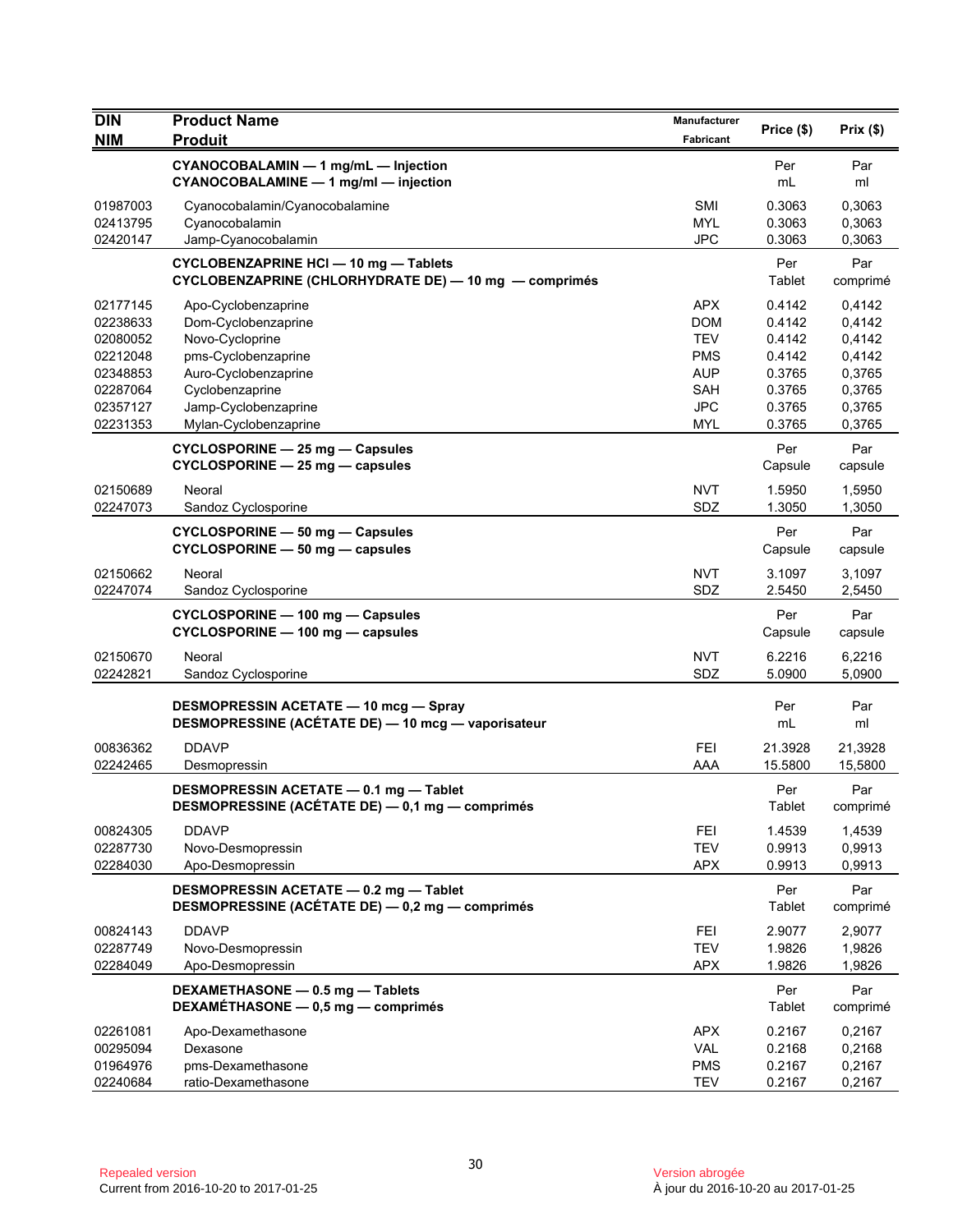| <b>DIN</b><br><b>NIM</b>                                             | <b>Product Name</b><br><b>Produit</b>                                                                                 | <b>Manufacturer</b><br>Fabricant                                   | Price (\$)                                               | Prix(\$)                                                 |
|----------------------------------------------------------------------|-----------------------------------------------------------------------------------------------------------------------|--------------------------------------------------------------------|----------------------------------------------------------|----------------------------------------------------------|
|                                                                      | DEXAMETHASONE - 4 mg - Tablets<br>DEXAMÉTHASONE - 4 mg - comprimés                                                    |                                                                    | Per<br>Tablet                                            | Par<br>comprimé                                          |
| 00489158<br>02250055<br>01964070<br>02240687                         | Dexasone<br>Apo-Dexamethasone<br>pms-Dexamethasone<br>ratio-Dexamethasone                                             | <b>VAL</b><br><b>APX</b><br><b>PMS</b><br><b>TEV</b>               | 0.8441<br>0.8440<br>0.8440<br>0.8440                     | 0,8441<br>0,8440<br>0,8440<br>0,8440                     |
|                                                                      | DEXTROAMPHETAMINE - 5 mg - Tablets<br>DEXTROAMPHETAMINE - 5 mg - comprimés                                            |                                                                    | Per<br>Tablet                                            | Par<br>comprimé                                          |
| 01924516<br>02443236                                                 | Dexedrine<br>Apo-Dextroamphetamine                                                                                    | <b>GSK</b><br><b>APX</b>                                           | 0.8003<br>0.5081                                         | 0,8003<br>0,5081                                         |
|                                                                      | DIAZEPAM - 2 mg - Tablets<br>$DIAZÉPAM - 2 mg - comprimés$                                                            |                                                                    | Per<br>Tablet                                            | Par<br>comprimé                                          |
| 02247490<br>00405329                                                 | pms-Diazepam<br>Apo-Diazepam                                                                                          | <b>PMS</b><br><b>APX</b>                                           | 0.0508<br>0.0508                                         | 0,0508<br>0,0508                                         |
|                                                                      | DIAZEPAM - 5 mg - Tablets<br>$DIAZÉPAM - 5 mg - comprimés$                                                            |                                                                    | Per<br>Tablet                                            | Par<br>comprimé                                          |
| 00013285<br>00013765<br>00362158<br>02247491                         | Valium<br>Vivol<br>Apo-Diazepam<br>pms-Diazepam                                                                       | <b>HLR</b><br><b>AXX</b><br><b>APX</b><br><b>PMS</b>               | 0.1746<br>0.0965<br>0.0715<br>0.0715                     | 0.1746<br>0,0965<br>0,0715<br>0,0715                     |
|                                                                      | DIAZEPAM - 10 mg - Tablets<br>DIAZÉPAM - 10 mg - comprimés                                                            |                                                                    | Per<br>Tablet                                            | Par<br>comprimé                                          |
| 00013293<br>00013773<br>00405337<br>02247492                         | Valium<br>Vivol<br>Apo-Diazepam<br>pms-Diazepam                                                                       | <b>HLR</b><br><b>AXX</b><br><b>APX</b><br><b>PMS</b>               | 0.1590<br>0.1582<br>0.0954<br>0.0954                     | 0,1590<br>0,1582<br>0,0954<br>0,0954                     |
|                                                                      | DICLOFENAC/MISOPROSTOL - 50 mg/200 mcg - Tablets<br>DICLOFÉNAC/MISOPROSTOL - 50 mg/200 mcg - comprimés                |                                                                    | Per<br>Tablet                                            | Par<br>comprimé                                          |
| 01917056<br>02397145<br>02341689                                     | Arthrotec<br>CO Diclo-Miso<br>GD-Diclofenac/Misoprostol                                                               | PFI<br><b>ACV</b><br><b>GEM</b>                                    | 0.7100<br>0.4541<br>0.3149                               | 0.7100<br>0,4541<br>0,3149                               |
|                                                                      | DICLOFENAC/MISOPROSTOL - 75 mg/200 mcg - Tablets<br>DICLOFÉNAC/MISOPROSTOL - 75 mg/200 mcg - comprimés                |                                                                    | Per<br>Tablet                                            | Par<br>comprimé                                          |
| 02229837<br>02397153<br>02341697                                     | Arthrotec<br>CO Diclo-Miso<br>GD-Diclofenac/Misoprostol                                                               | PFI<br><b>ACV</b><br><b>GEM</b>                                    | 0.9664<br>0.6179<br>0.4286                               | 0,9664<br>0,6179<br>0,4286                               |
|                                                                      | DICLOFENAC POTASSIUM - 50 mg - Tablets<br>DICLOFÉNAC POTASSIQUE - 50 mg - comprimés                                   |                                                                    | Per<br>Tablet                                            | Par<br>comprimé                                          |
| 00881635<br>02243433<br>02351684<br>02239753<br>02239355<br>02261774 | Voltaren Rapide<br>Apo-Diclo Rapide<br>Diclofenac K<br>pms-Diclofenac-K<br>Teva-Difenac-K<br>Sandoz Diclofenac Rapide | <b>NVT</b><br><b>APX</b><br>SAH<br><b>PMS</b><br><b>TEV</b><br>SDZ | 1.1294<br>0.4331<br>0.4331<br>0.4331<br>0.4331<br>0.4331 | 1,1294<br>0,4331<br>0,4331<br>0,4331<br>0,4331<br>0,4331 |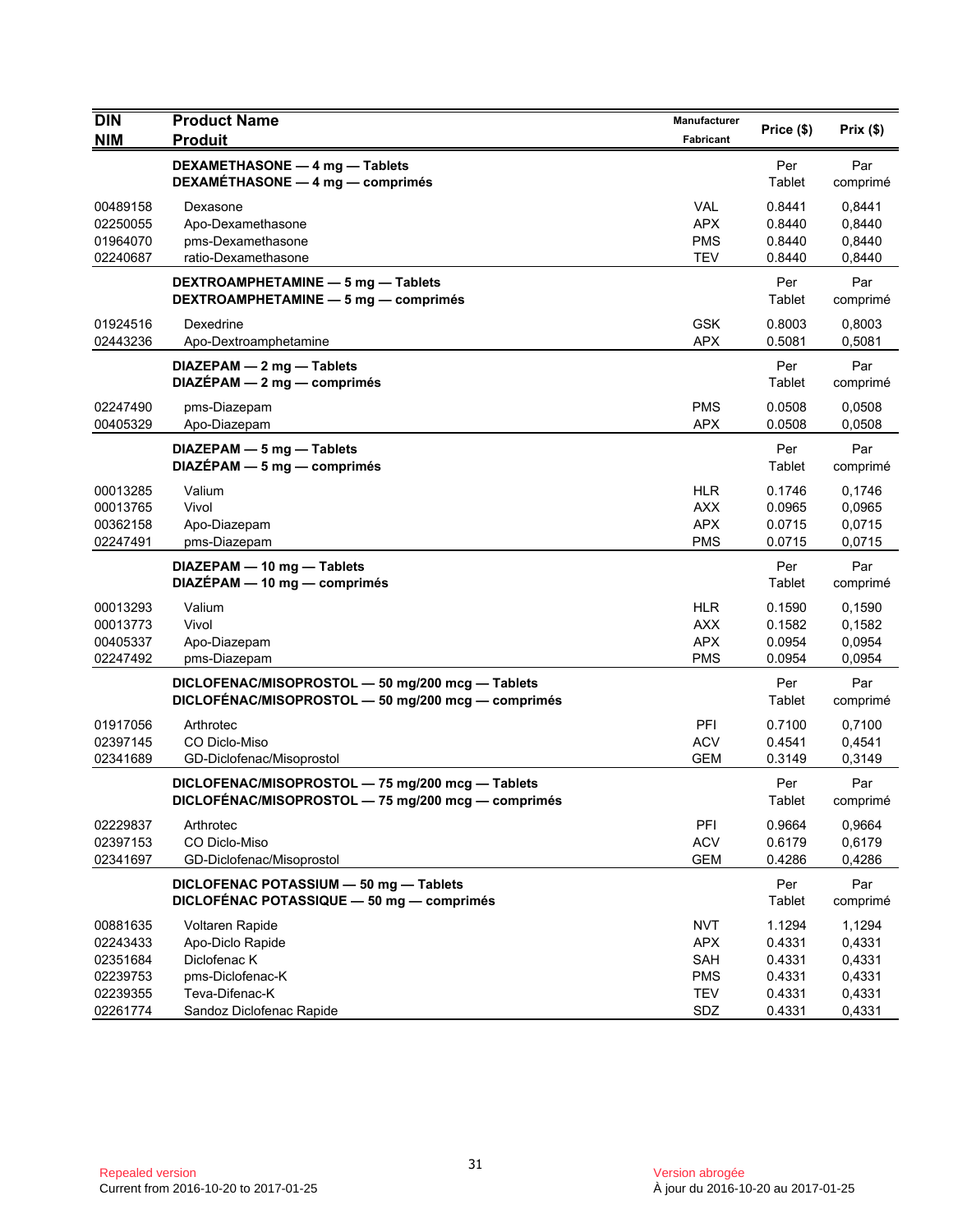| <b>DIN</b><br><b>NIM</b>                                                         | <b>Product Name</b><br><b>Produit</b>                                                                                                    | Manufacturer<br>Fabricant                                                               | Price (\$)                                                         | Prix(\$)                                                           |
|----------------------------------------------------------------------------------|------------------------------------------------------------------------------------------------------------------------------------------|-----------------------------------------------------------------------------------------|--------------------------------------------------------------------|--------------------------------------------------------------------|
|                                                                                  | DICLOFENAC SODIUM - 25 mg - Enteric Coated Tablets<br>DICLOFÉNAC SODIQUE - 25 mg - comprimés à enrobage entérosoluble                    |                                                                                         | Per<br>Tablet                                                      | Par<br>comprimé                                                    |
| 02231662<br>00839175<br>00808539<br>02302616<br>02261952                         | Dom-Diclofenac<br>Apo-Diclo<br>Novo-Difenac<br>pms-Diclofenac<br>Sandoz Diclofenac                                                       | <b>DOM</b><br><b>APX</b><br><b>TEV</b><br><b>PMS</b><br>SDZ                             | 0.2093<br>0.2092<br>0.2092<br>0.1902<br>0.1902                     | 0,2093<br>0,2092<br>0,2092<br>0,1902<br>0,1902                     |
|                                                                                  | DICLOFENAC SODIUM - 50 mg - Enteric Coated Tablets<br>DICLOFÉNAC SODIQUE - 50 mg - comprimés à enrobage entérosoluble                    |                                                                                         | Per<br>Tablet                                                      | Par<br>comprimé                                                    |
| 00514012<br>02231663<br>00808547<br>00839183<br>02352397<br>02302624<br>02261960 | Voltaren<br>Dom-Diclofenac<br>Novo-Difenac<br>Apo-Diclo<br>Diclofenac EC<br>pms-Diclofenac<br>Sandoz Diclofenac                          | <b>NVT</b><br><b>DOM</b><br><b>TEV</b><br><b>APX</b><br>SAH<br><b>PMS</b><br>SDZ        | 1.1779<br>0.4331<br>0.4331<br>0.4330<br>0.3937<br>0.3937<br>0.3937 | 1,1779<br>0,4331<br>0,4331<br>0,4330<br>0,3937<br>0,3937<br>0,3937 |
|                                                                                  | DICLOFENAC SODIUM - 0.1% - Ophthalmic Solution<br>DICLOFENIC SODIQUE - 0,1 % - solution ophtalmique                                      |                                                                                         | Per<br>mL                                                          | Par<br>ml                                                          |
| 01940414<br>02441020                                                             | Voltaren<br>Apo-Diclofenac                                                                                                               | <b>ALC</b><br><b>APX</b>                                                                | 3.9952<br>2.6565                                                   | 3,9952<br>2,6565                                                   |
|                                                                                  | DICLOFENAC SODIUM - 75 mg - Slow Release Tablets<br>DICLOFÉNAC SODIQUE - 75 mg - comprimés à libération progressive                      |                                                                                         | Per<br>Tablet                                                      | Par<br>comprimé                                                    |
| 00782459<br>02162814<br>02352400<br>02231664<br>02158582<br>02231504<br>02261901 | <b>Voltaren SR</b><br>Apo-Diclo SR<br>Diclofenac SR<br>Dom-Diclofenac SR<br>Novo-Difenac SR<br>pms-Diclofenac SR<br>Sandoz Diclofenac SR | <b>NVT</b><br><b>APX</b><br><b>SAH</b><br><b>DOM</b><br><b>TEV</b><br><b>PMS</b><br>SDZ | 1.3399<br>0.6280<br>0.6277<br>0.6277<br>0.6277<br>0.6277<br>0.6277 | 1,3399<br>0,6280<br>0,6277<br>0,6277<br>0,6277<br>0,6277<br>0,6277 |
|                                                                                  | DICLOFENAC SODIUM - 100 mg - Slow Release Tablets<br>DICLOFÉNAC SODIQUE - 100 mg - comprimés à libération progressive                    |                                                                                         | Per<br>Tablet                                                      | Par<br>comprimé                                                    |
| 00590827<br>02231665<br>02048698<br>02091194<br>02231505<br>02261944             | <b>Voltaren SR</b><br>Dom-Diclofenac SR<br>Novo-Difenac SR<br>Apo-Diclo SR<br>pms-Diclofenac SR<br>Sandoz Diclofenac SR                  | <b>NVT</b><br>DOM<br><b>TEV</b><br><b>APX</b><br><b>PMS</b><br>SDZ                      | 1.9100<br>0.8662<br>0.8661<br>0.8660<br>0.8660<br>0.8660           | 1,9100<br>0,8662<br>0,8661<br>0,8660<br>0,8660<br>0,8660           |
|                                                                                  | DICLOFENAC SODIUM - 50 mg - Suppositories<br>DICLOFÉNAC SODIQUE - 50 mg - suppositoires                                                  |                                                                                         | Per                                                                | Par<br>Suppository suppositoire                                    |
| 00632724<br>02231506<br>02261928                                                 | Voltaren<br>pms-Diclofenac<br>Sandoz Diclofenac                                                                                          | <b>NVT</b><br><b>PMS</b><br>SDZ                                                         | 1.7688<br>0.6861<br>0.6861                                         | 1,7688<br>0,6861<br>0,6861                                         |
|                                                                                  | DICYCLOMINE - 10 mg - Tablets<br>DICYCLOMINE - 10 mg - comprimés                                                                         |                                                                                         | Per<br>Tablet                                                      | Par<br>comprimé                                                    |
| 02103087<br>02391619                                                             | Bentylol<br>Jamp-Dicyclomine HCL                                                                                                         | <b>AXC</b><br><b>JPC</b>                                                                | 0.1434<br>0.1169                                                   | 0,1434<br>0,1169                                                   |
|                                                                                  | DICYCLOMINE - 20 mg - Tablets<br>DICYCLOMINE - 20 mg - comprimés                                                                         |                                                                                         | Per<br><b>Tablet</b>                                               | Par<br>comprimé                                                    |
| 02103095<br>02366088                                                             | Bentylol<br>Jamp-Dicyclomine HCL                                                                                                         | <b>AXC</b><br><b>JPC</b>                                                                | 0.2706<br>0.2207                                                   | 0,2706<br>0,2207                                                   |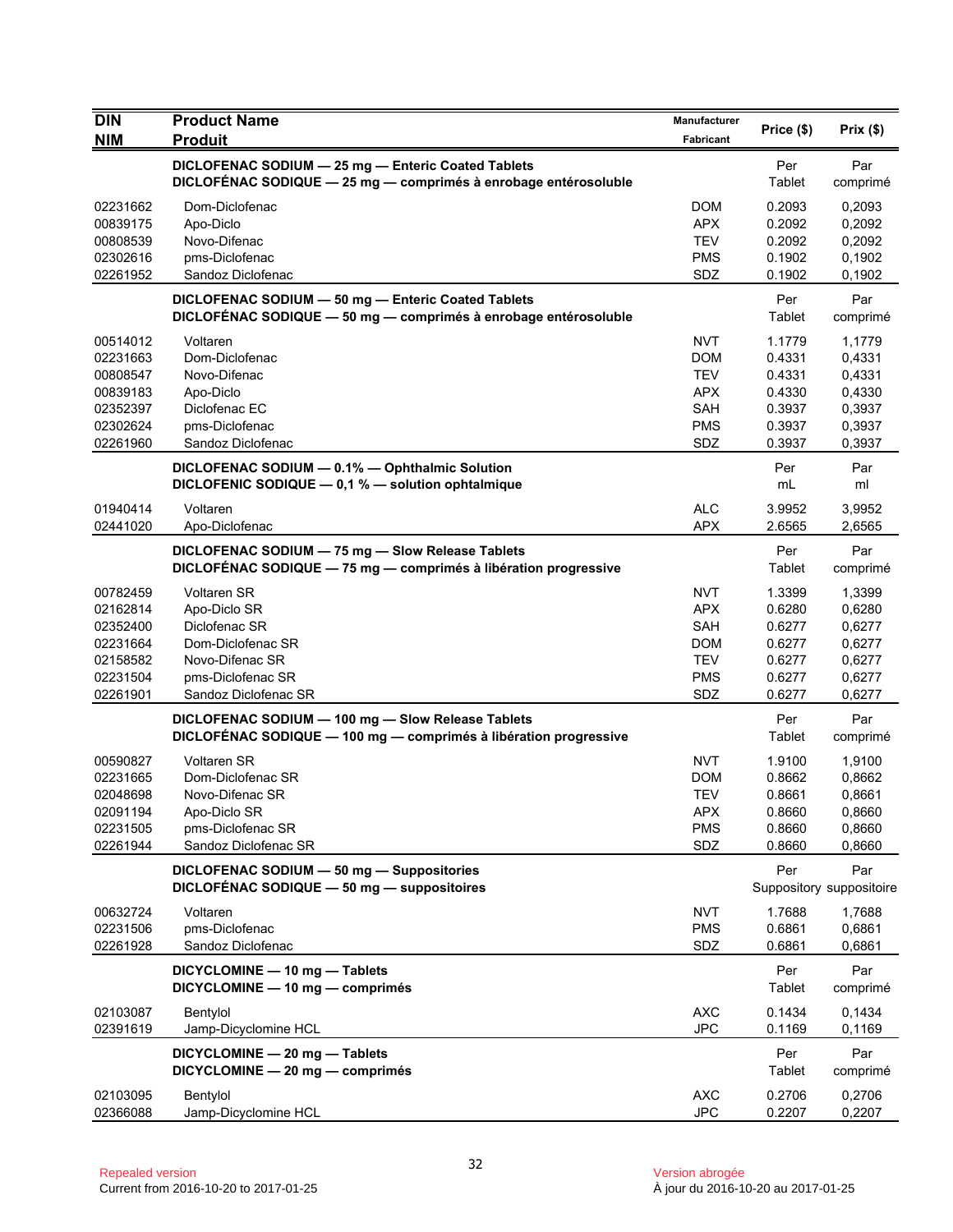| <b>DIN</b><br><b>NIM</b> | <b>Product Name</b><br><b>Produit</b>                                                                                 | <b>Manufacturer</b>      | Price (\$)       | Prix(\$)         |
|--------------------------|-----------------------------------------------------------------------------------------------------------------------|--------------------------|------------------|------------------|
|                          |                                                                                                                       | Fabricant                |                  |                  |
|                          | DILTIAZEM HCI - 120 mg - Controlled Delivery Capsules                                                                 |                          |                  |                  |
|                          | DILTIAZEM (CHLORHYDRATE DE) - 120 mg - capsules à libération<br>contrôlée                                             |                          | Per<br>Capsule   | Par<br>capsule   |
| 02097249                 | Cardizem CD                                                                                                           | <b>BPC</b>               | 1.7252           | 1,7252           |
| 02230997                 | Apo-Diltiaz CD                                                                                                        | <b>APX</b>               | 0.8823           | 0,8823           |
| 02242538                 | Novo-Diltazem CD                                                                                                      | <b>TEV</b>               | 0.8823           | 0,8823           |
| 02370611                 | CO Diltiazem CD                                                                                                       | <b>ACV</b>               | 0.4940           | 0,4940           |
| 02400421                 | Diltiazem CD                                                                                                          | SAH                      | 0.4940           | 0,4940           |
| 02243338                 | Sandoz Diltiazem CD                                                                                                   | SDZ                      | 0.4940           | 0,4940           |
|                          | DILTIAZEM HCI-180 mg-Controlled Delivery Capsules                                                                     |                          |                  |                  |
|                          | DILTIAZEM (CHLORHYDRATE DE) - 180 mg - capsules à libération                                                          |                          | Per              | Par              |
|                          | contrôlée                                                                                                             |                          | Capsule          | capsule          |
| 02097257                 | Cardizem CD                                                                                                           | <b>BPC</b>               | 2.2897           | 2,2897           |
| 02230998                 | Apo-Diltiaz CD                                                                                                        | <b>APX</b>               | 1.1711           | 1,1711           |
| 02242539                 | Novo-Diltazem CD<br>CO Diltiazem CD                                                                                   | <b>TEV</b>               | 1.1711           | 1,1711           |
| 02370638<br>02400448     | Diltiazem CD                                                                                                          | <b>ACV</b><br>SAH        | 0.6557<br>0.6557 | 0,6557<br>0,6557 |
| 02243339                 | Sandoz Diltiazem CD                                                                                                   | SDZ                      | 0.6557           | 0,6557           |
|                          |                                                                                                                       |                          |                  |                  |
|                          | DILTIAZEM HCI - 240 mg - Controlled Delivery Capsules<br>DILTIAZEM (CHLORHYDRATE DE) - 240 mg - capsules à libération |                          | Per              | Par              |
|                          | contrôlée                                                                                                             |                          | Capsule          | capsule          |
| 02097265                 | Cardizem CD                                                                                                           | <b>BPC</b>               | 3.0377           | 3,0377           |
| 02230999                 | Apo-Diltiaz CD                                                                                                        | <b>APX</b>               | 1.5533           | 1,5533           |
| 02242540                 | Novo-Diltazem CD                                                                                                      | <b>TEV</b>               | 1.5533           | 1,5533           |
| 02370646                 | CO Diltiazem CD                                                                                                       | <b>ACV</b>               | 0.8698           | 0,8698           |
| 02400456                 | Diltiazem CD                                                                                                          | SAH                      | 0.8698           | 0,8698           |
| 02243340                 | Sandoz Diltiazem CD                                                                                                   | SDZ                      | 0.8698           | 0,8698           |
|                          | DILTIAZEM HCI-300 mg-Controlled Delivery Capsules                                                                     |                          |                  |                  |
|                          | DILTIAZEM (CHLORHYDRATE DE) - 300 mg - capsules à libération<br>contrôlée                                             |                          | Per              | Par              |
|                          |                                                                                                                       |                          | Capsule          | capsule          |
| 02097273                 | Cardizem CD                                                                                                           | <b>BPC</b>               | 3.7971           | 3,7971           |
| 02229526                 | Apo-Diltiaz CD                                                                                                        | <b>APX</b>               | 1.9417           | 1,9417           |
| 02242541<br>02370654     | Novo-Diltazem CD<br>CO Diltiazem CD                                                                                   | <b>TEV</b><br><b>ACV</b> | 1.9417<br>1.0872 | 1,9417<br>1,0872 |
| 02400464                 | Diltiazem CD                                                                                                          | <b>SAH</b>               | 1.0872           | 1,0872           |
| 02243341                 | Sandoz Diltiazem CD                                                                                                   | SDZ                      | 1.0872           | 1,0872           |
|                          | DILTIAZEM HCI - 120 mg - Extended Release Capsules                                                                    |                          |                  |                  |
|                          | DILTIAZEM (CHLORHYDRATE DE) - 120 mg - tablettes prolongées                                                           |                          | Per              | Par              |
|                          | de relâchement                                                                                                        |                          | Tablet           | comprimé         |
| 02231150                 | Tiazac ER                                                                                                             | <b>BPC</b>               | 0.9852           | 0,9852           |
| 02271605                 | Novo-Diltiazem ER                                                                                                     | <b>TEV</b>               | 0.5094           | 0,5094           |
| 02370441                 | CO Diltiazem T                                                                                                        | <b>ACV</b>               | 0.2987           | 0,2987           |
| 02245918                 | Sandoz Diltiazem T                                                                                                    | SDZ                      | 0.2987           | 0,2987           |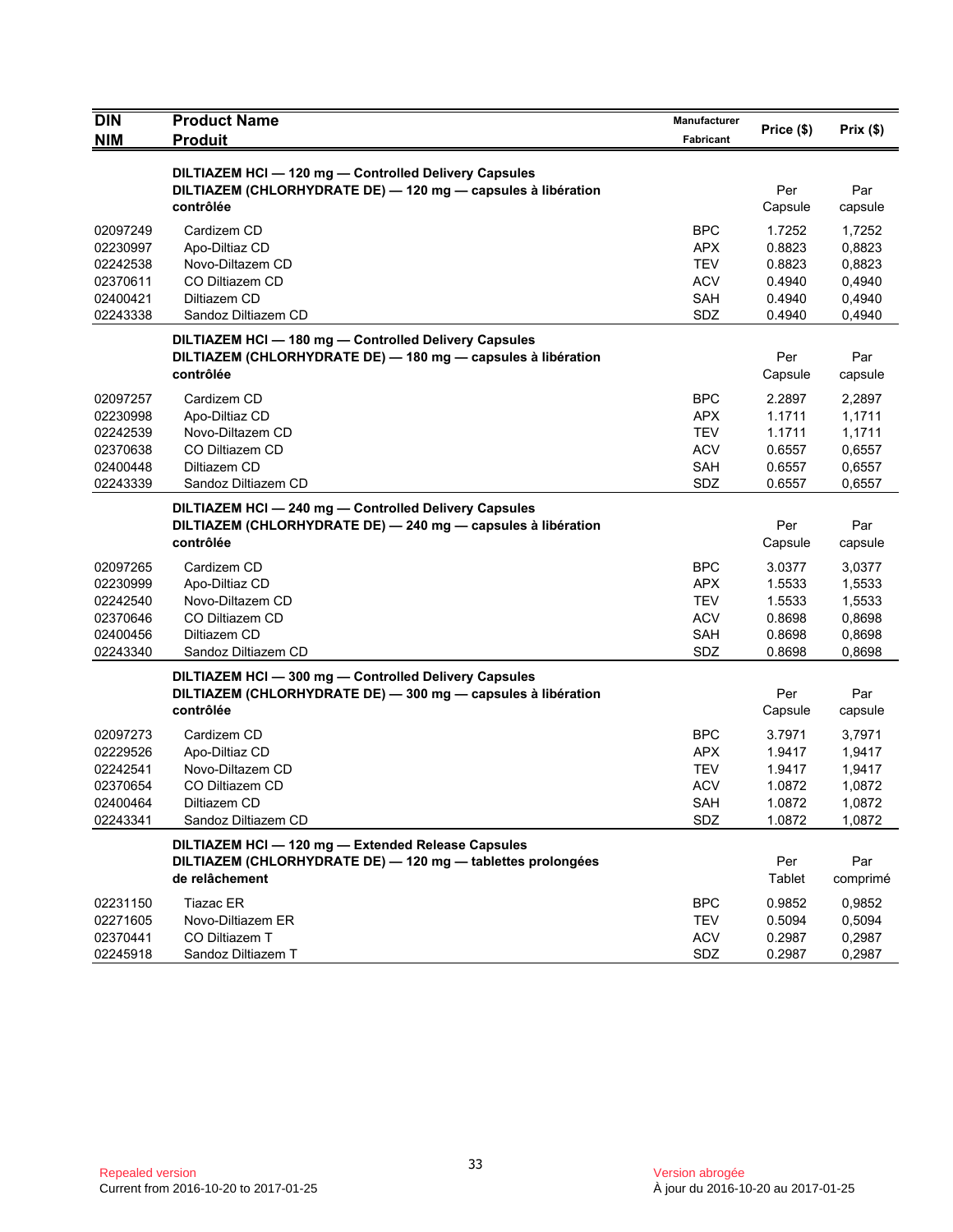| <b>DIN</b>                                   | <b>Product Name</b>                                                                                                                 | Manufacturer                                  | Price (\$)                           | Prix(\$)                             |
|----------------------------------------------|-------------------------------------------------------------------------------------------------------------------------------------|-----------------------------------------------|--------------------------------------|--------------------------------------|
| <b>NIM</b>                                   | <b>Produit</b>                                                                                                                      | Fabricant                                     |                                      |                                      |
|                                              | DILTIAZEM HCI-180 mg-Extended Release Capsules<br>DILTIAZEM (CHLORHYDRATE DE) - 180 mg - tablettes prolongées<br>de relâchement     |                                               | Per<br>Tablet                        | Par<br>comprimé                      |
| 02231151<br>02271613<br>02370492<br>02245919 | <b>Tiazac ER</b><br>Novo-Diltiazem ER<br>CO Diltiazem T<br>Sandoz Diltiazem T                                                       | <b>BPC</b><br>TEV<br><b>ACV</b><br>SDZ        | 1.3279<br>0.6761<br>0.4045<br>0.4045 | 1,3279<br>0,6761<br>0,4045<br>0,4045 |
|                                              | DILTIAZEM HCI - 240 mg - Extended Release Capsules<br>DILTIAZEM (CHLORHYDRATE DE) - 240 mg - tablettes prolongées<br>de relâchement |                                               | Per<br>Tablet                        | Par<br>comprimé                      |
| 02231152<br>02271621<br>02370506<br>02245920 | <b>Tiazac ER</b><br>Novo-Diltiazem ER<br>CO Diltiazem T<br>Sandoz Diltiazem T                                                       | <b>BPC</b><br><b>TEV</b><br><b>ACV</b><br>SDZ | 1.7612<br>0.8968<br>0.5365<br>0.5365 | 1,7612<br>0,8968<br>0,5365<br>0,5365 |
|                                              | DILTIAZEM HCI-300 mg-Extended Release Capsules<br>DILTIAZEM (CHLORHYDRATE DE) - 300 mg - tablettes prolongées<br>de relâchement     |                                               | Per<br>Tablet                        | Par<br>comprimé                      |
| 02231154<br>02271648<br>02370514<br>02245921 | <b>Tiazac ER</b><br>Novo-Diltiazem ER<br>CO Diltiazem T<br>Sandoz Diltiazem T                                                       | <b>BPC</b><br>TEV<br><b>ACV</b><br>SDZ        | 2.1690<br>1.1210<br>0.6607<br>0.6607 | 2.1690<br>1,1210<br>0,6607<br>0,6607 |
|                                              | DILTIAZEM HCI-360 mg-Extended Release Capsules<br>DILTIAZEM (CHLORHYDRATE DE) - 360 mg - tablettes prolongées<br>de relâchement     |                                               | Per<br>Tablet                        | Par<br>comprimé                      |
| 02231155<br>02271656<br>02370522<br>02245922 | <b>Tiazac ER</b><br>Novo-Diltiazem ER<br>CO Diltiazem T<br>Sandoz Diltiazem T                                                       | <b>BPC</b><br><b>TEV</b><br><b>ACV</b><br>SDZ | 2.6558<br>1.3522<br>0.8089<br>0.8089 | 2,6558<br>1,3522<br>0,8089<br>0,8089 |
|                                              | DILTIAZEM HCI - 30 mg - Tablets<br>DILTIAZEM (CHLORHYDRATE DE) - 30 mg - comprimés                                                  |                                               | Per<br>Tablet                        | Par<br>comprimé                      |
| 02097370<br>00771376<br>00862924             | Cardizem<br>Apo-Diltiaz<br>Novo-Diltazem                                                                                            | <b>BPC</b><br>APX<br><b>TEV</b>               | 0.4336<br>0.2283<br>0.2283           | 0,4336<br>0,2283<br>0,2283           |
|                                              | DILTIAZEM HCI - 60 mg - Tablets<br>DILTIAZEM (CHLORHYDRATE DE) - 60 mg - comprimés                                                  |                                               | Per<br>Tablet                        | Par<br>comprimé                      |
| 00771384<br>00862932                         | Apo-Diltiaz<br>Novo-Diltazem                                                                                                        | APX<br><b>TEV</b>                             | 0.4001<br>0.4001                     | 0,4001<br>0,4001                     |
|                                              | DIMENHYDRINATE - 50 mg - Tablets<br>DIMENHYDRINATE - 50 mg - comprimés                                                              |                                               | Per<br>Tablet                        | Par<br>comprimé                      |
| 00013803<br>00021423<br>00363766             | Gravol<br>Novo-Dimenate<br>Apo-Dimenhydrinate                                                                                       | <b>CDC</b><br><b>TEV</b><br><b>APX</b>        | 0.1412<br>0.0414<br>0.0248           | 0,1412<br>0,0414<br>0,0248           |
|                                              | DOCUSATE SODIUM - 20 mg/5 mL - Oral Liquid<br>DOCUSATE SODIQUE - 20 mg/5 ml - liquide oral                                          |                                               | Per<br>mL                            | Par<br>ml                            |
| 02086018<br>00703508<br>00870226             | Colace<br>pms-Docusate Sodium<br>ratio-Docusate Sodium                                                                              | <b>WSP</b><br><b>PMS</b><br><b>TEV</b>        | 0.0260<br>0.0279<br>0.0198           | 0,0260<br>0,0279<br>0,0198           |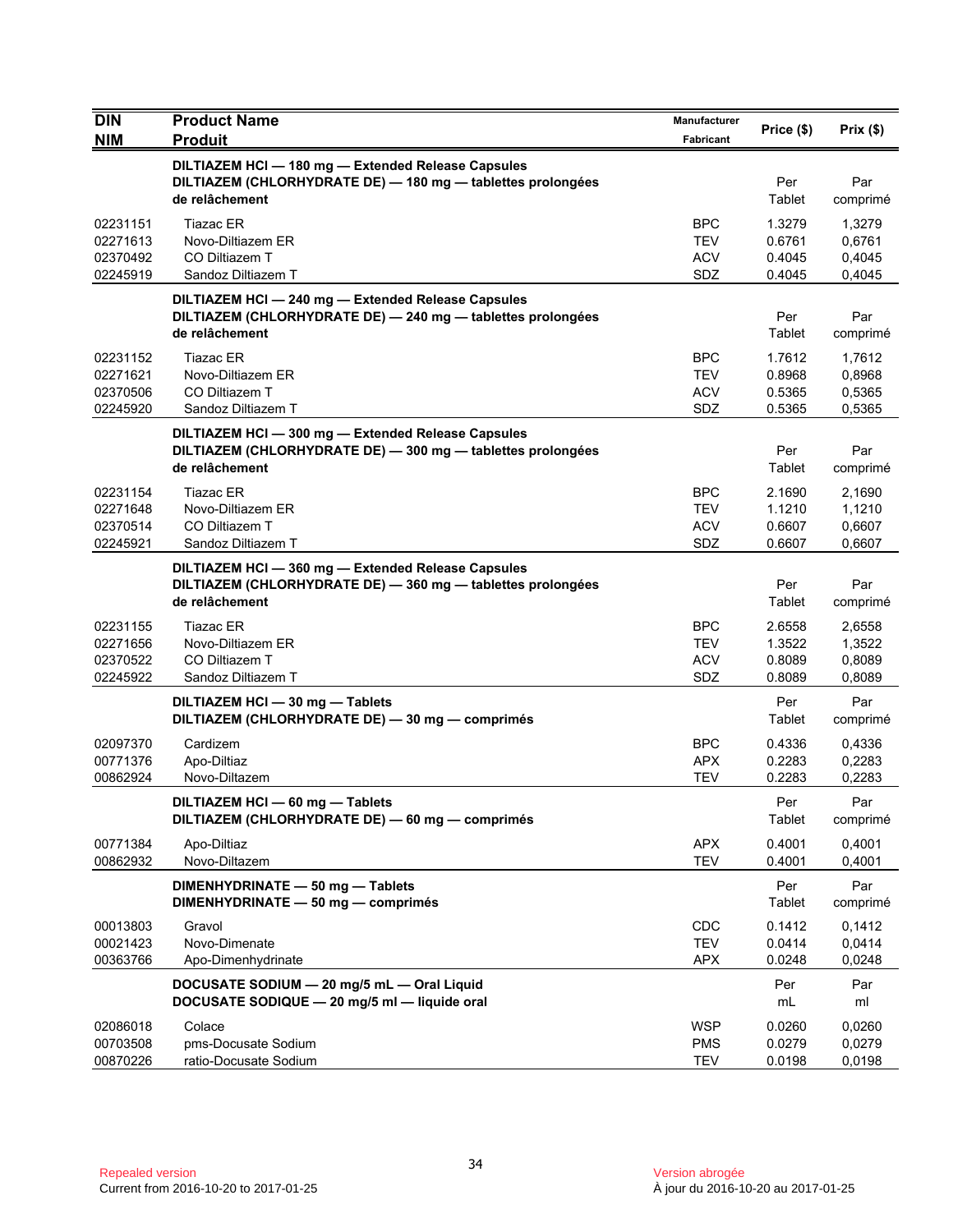| Price (\$)<br>Prix(\$)<br><b>NIM</b><br><b>Produit</b><br>Fabricant<br>DOMPERIDONE MALEATE - 10 mg - Tablets<br>Per<br>Par<br>DOMPÉRIDONE (MALÉATE DE) - 10 mg - comprimés<br>Tablet<br>comprimé<br><b>APX</b><br>0.1646<br>02103613<br>Apo-Domperidone<br>0,1646<br><b>DOM</b><br>02238315<br>Dom-Domperidone<br>0.1646<br>0,1646<br><b>RAN</b><br>02268078<br>Ran-Domperidone<br>0.1646<br>0,1646<br><b>MYL</b><br>02278669<br>Mylan-Domperidone<br>0.1446<br>0,1446<br>SAH<br>0,0594<br>02350440<br>Domperidone<br>0.0594<br><b>SIP</b><br>0,0594<br>02238341<br>Domperidone<br>0.0594<br><b>JPC</b><br>0,0594<br>02369206<br>Jamp-Domperidone<br>0.0594<br>02403870<br>Mar-Domperidone<br>MAR<br>0.0594<br>0,0594<br><b>PMS</b><br>02236466<br>pms-Domperidone<br>0.0594<br>0,0594<br>01912070<br><b>TEV</b><br>0,0594<br>ratio-Domperidone<br>0.0594<br>02157195<br><b>TEV</b><br>0.0594<br>Teva-Domperidone<br>0,0594 |  |
|-----------------------------------------------------------------------------------------------------------------------------------------------------------------------------------------------------------------------------------------------------------------------------------------------------------------------------------------------------------------------------------------------------------------------------------------------------------------------------------------------------------------------------------------------------------------------------------------------------------------------------------------------------------------------------------------------------------------------------------------------------------------------------------------------------------------------------------------------------------------------------------------------------------------------------|--|
|                                                                                                                                                                                                                                                                                                                                                                                                                                                                                                                                                                                                                                                                                                                                                                                                                                                                                                                             |  |
|                                                                                                                                                                                                                                                                                                                                                                                                                                                                                                                                                                                                                                                                                                                                                                                                                                                                                                                             |  |
|                                                                                                                                                                                                                                                                                                                                                                                                                                                                                                                                                                                                                                                                                                                                                                                                                                                                                                                             |  |
|                                                                                                                                                                                                                                                                                                                                                                                                                                                                                                                                                                                                                                                                                                                                                                                                                                                                                                                             |  |
|                                                                                                                                                                                                                                                                                                                                                                                                                                                                                                                                                                                                                                                                                                                                                                                                                                                                                                                             |  |
|                                                                                                                                                                                                                                                                                                                                                                                                                                                                                                                                                                                                                                                                                                                                                                                                                                                                                                                             |  |
|                                                                                                                                                                                                                                                                                                                                                                                                                                                                                                                                                                                                                                                                                                                                                                                                                                                                                                                             |  |
|                                                                                                                                                                                                                                                                                                                                                                                                                                                                                                                                                                                                                                                                                                                                                                                                                                                                                                                             |  |
|                                                                                                                                                                                                                                                                                                                                                                                                                                                                                                                                                                                                                                                                                                                                                                                                                                                                                                                             |  |
|                                                                                                                                                                                                                                                                                                                                                                                                                                                                                                                                                                                                                                                                                                                                                                                                                                                                                                                             |  |
|                                                                                                                                                                                                                                                                                                                                                                                                                                                                                                                                                                                                                                                                                                                                                                                                                                                                                                                             |  |
|                                                                                                                                                                                                                                                                                                                                                                                                                                                                                                                                                                                                                                                                                                                                                                                                                                                                                                                             |  |
|                                                                                                                                                                                                                                                                                                                                                                                                                                                                                                                                                                                                                                                                                                                                                                                                                                                                                                                             |  |
|                                                                                                                                                                                                                                                                                                                                                                                                                                                                                                                                                                                                                                                                                                                                                                                                                                                                                                                             |  |
|                                                                                                                                                                                                                                                                                                                                                                                                                                                                                                                                                                                                                                                                                                                                                                                                                                                                                                                             |  |
| Per<br>Par<br>DONEPEZIL - 5 mg - Tablets                                                                                                                                                                                                                                                                                                                                                                                                                                                                                                                                                                                                                                                                                                                                                                                                                                                                                    |  |
| Tablet<br>comprimé<br>DONEPEZIL $-5$ mg $-$ comprimes                                                                                                                                                                                                                                                                                                                                                                                                                                                                                                                                                                                                                                                                                                                                                                                                                                                                       |  |
| PFI<br>5.5914<br>02232043<br>5,5914<br>Aricept                                                                                                                                                                                                                                                                                                                                                                                                                                                                                                                                                                                                                                                                                                                                                                                                                                                                              |  |
| <b>ACT Donepezil</b><br><b>ACV</b><br>0,8255<br>02397595<br>0.8255                                                                                                                                                                                                                                                                                                                                                                                                                                                                                                                                                                                                                                                                                                                                                                                                                                                          |  |
| <b>APX</b><br>0,8255<br>02362260<br>Apo-Donepezil<br>0.8255                                                                                                                                                                                                                                                                                                                                                                                                                                                                                                                                                                                                                                                                                                                                                                                                                                                                 |  |
| <b>AUP</b><br>02400561<br>Auro-Donepezil<br>0.8255<br>0,8255                                                                                                                                                                                                                                                                                                                                                                                                                                                                                                                                                                                                                                                                                                                                                                                                                                                                |  |
| <b>BMP</b><br>0.8255<br>02412853<br><b>Bio-Donepezil</b><br>0,8255                                                                                                                                                                                                                                                                                                                                                                                                                                                                                                                                                                                                                                                                                                                                                                                                                                                          |  |
| <b>ACH</b><br>0.8255<br>0,8255<br>02402645<br>Donepezil                                                                                                                                                                                                                                                                                                                                                                                                                                                                                                                                                                                                                                                                                                                                                                                                                                                                     |  |
| <b>SIP</b><br>0.8255<br>0,8255<br>02420597<br>Donepezil                                                                                                                                                                                                                                                                                                                                                                                                                                                                                                                                                                                                                                                                                                                                                                                                                                                                     |  |
| <b>JPC</b><br>0.8255<br>0,8255<br>02416948<br>Jamp-Donepezil                                                                                                                                                                                                                                                                                                                                                                                                                                                                                                                                                                                                                                                                                                                                                                                                                                                                |  |
| <b>JPC</b><br>0.8255<br>0,8255<br>02404419<br>Jamp-Donepezil                                                                                                                                                                                                                                                                                                                                                                                                                                                                                                                                                                                                                                                                                                                                                                                                                                                                |  |
| <b>MAR</b><br>02402092<br>Mar-Donepezil<br>0.8255<br>0,8255                                                                                                                                                                                                                                                                                                                                                                                                                                                                                                                                                                                                                                                                                                                                                                                                                                                                 |  |
| <b>MYL</b><br>02359472<br>Mylan-Donepezil<br>0.8255<br>0,8255                                                                                                                                                                                                                                                                                                                                                                                                                                                                                                                                                                                                                                                                                                                                                                                                                                                               |  |
| <b>NAT</b><br>0.8255<br>0,8255<br>02439557<br>NAT-Donepezil                                                                                                                                                                                                                                                                                                                                                                                                                                                                                                                                                                                                                                                                                                                                                                                                                                                                 |  |
| <b>PMS</b><br>0.8255<br>0,8255<br>02322331<br>pms-Donepezil                                                                                                                                                                                                                                                                                                                                                                                                                                                                                                                                                                                                                                                                                                                                                                                                                                                                 |  |
| 0,8255<br>02381508<br>Ran-Donepezil<br>RAN<br>0.8255                                                                                                                                                                                                                                                                                                                                                                                                                                                                                                                                                                                                                                                                                                                                                                                                                                                                        |  |
| SDZ<br>02328666<br>Sandoz Donepezil<br>0.8255<br>0,8255                                                                                                                                                                                                                                                                                                                                                                                                                                                                                                                                                                                                                                                                                                                                                                                                                                                                     |  |
| <b>STP</b><br>0.8255<br>02428482<br>Septa-Donepezil<br>0,8255                                                                                                                                                                                                                                                                                                                                                                                                                                                                                                                                                                                                                                                                                                                                                                                                                                                               |  |
| Teva-Donepezil<br><b>TEV</b><br>0.8255<br>02340607<br>0,8255                                                                                                                                                                                                                                                                                                                                                                                                                                                                                                                                                                                                                                                                                                                                                                                                                                                                |  |
| <b>VAN</b><br>0.8255<br>02426943<br>VAN-Donepezil<br>0,8255                                                                                                                                                                                                                                                                                                                                                                                                                                                                                                                                                                                                                                                                                                                                                                                                                                                                 |  |
| Per<br>Par<br>DONEPEZIL - 10 mg - Tablets                                                                                                                                                                                                                                                                                                                                                                                                                                                                                                                                                                                                                                                                                                                                                                                                                                                                                   |  |
| DONEPEZIL - 10 mg - comprimés<br>Tablet<br>comprimé                                                                                                                                                                                                                                                                                                                                                                                                                                                                                                                                                                                                                                                                                                                                                                                                                                                                         |  |
| 02232044<br>PFI<br>5.5914<br>5,5914<br>Aricept                                                                                                                                                                                                                                                                                                                                                                                                                                                                                                                                                                                                                                                                                                                                                                                                                                                                              |  |
| <b>ACV</b><br>0.8255<br>0,8255<br>02397609<br><b>ACT Donepezil</b>                                                                                                                                                                                                                                                                                                                                                                                                                                                                                                                                                                                                                                                                                                                                                                                                                                                          |  |
| <b>APX</b><br>0,8255<br>02362279<br>Apo-Donepezil<br>0.8255                                                                                                                                                                                                                                                                                                                                                                                                                                                                                                                                                                                                                                                                                                                                                                                                                                                                 |  |
| <b>AUP</b><br>Auro-Donepezil<br>0.8255<br>0,8255<br>02400588                                                                                                                                                                                                                                                                                                                                                                                                                                                                                                                                                                                                                                                                                                                                                                                                                                                                |  |
| <b>BMP</b><br>02412861<br>Bio-Donepezil<br>0.8255<br>0,8255                                                                                                                                                                                                                                                                                                                                                                                                                                                                                                                                                                                                                                                                                                                                                                                                                                                                 |  |
| <b>ACH</b><br>02402653<br>Donepezil<br>0.8255<br>0,8255                                                                                                                                                                                                                                                                                                                                                                                                                                                                                                                                                                                                                                                                                                                                                                                                                                                                     |  |
| <b>SIP</b><br>0,8255<br>Donepezil<br>0.8255<br>02420600                                                                                                                                                                                                                                                                                                                                                                                                                                                                                                                                                                                                                                                                                                                                                                                                                                                                     |  |
| 02416956<br>Jamp-Donepezil<br><b>JPC</b><br>0.8255<br>0,8255                                                                                                                                                                                                                                                                                                                                                                                                                                                                                                                                                                                                                                                                                                                                                                                                                                                                |  |
| JPC<br>Jamp-Donepezil<br>0.8255<br>0,8255<br>02404427                                                                                                                                                                                                                                                                                                                                                                                                                                                                                                                                                                                                                                                                                                                                                                                                                                                                       |  |
| <b>MAR</b><br>0.8255<br>0,8255<br>02402106<br>Mar-Donepezil                                                                                                                                                                                                                                                                                                                                                                                                                                                                                                                                                                                                                                                                                                                                                                                                                                                                 |  |
| <b>MYL</b><br>02359480<br>Mylan-Donepezil<br>0.8255<br>0,8255                                                                                                                                                                                                                                                                                                                                                                                                                                                                                                                                                                                                                                                                                                                                                                                                                                                               |  |
| <b>NAT</b><br>0.8255<br>0,8255<br>02439565<br>NAT-Donepezil                                                                                                                                                                                                                                                                                                                                                                                                                                                                                                                                                                                                                                                                                                                                                                                                                                                                 |  |
| <b>PMS</b><br>0,8255<br>02322358<br>pms-Donepezil<br>0.8255                                                                                                                                                                                                                                                                                                                                                                                                                                                                                                                                                                                                                                                                                                                                                                                                                                                                 |  |
| 0,8255<br>02381516<br>Ran-Donepezil<br><b>RAN</b><br>0.8255                                                                                                                                                                                                                                                                                                                                                                                                                                                                                                                                                                                                                                                                                                                                                                                                                                                                 |  |
| 02328682<br>Sandoz Donepezil<br>SDZ<br>0.8255<br>0,8255                                                                                                                                                                                                                                                                                                                                                                                                                                                                                                                                                                                                                                                                                                                                                                                                                                                                     |  |
| <b>STP</b><br>02428490<br>0.8255<br>0,8255<br>Septa-Donepezil                                                                                                                                                                                                                                                                                                                                                                                                                                                                                                                                                                                                                                                                                                                                                                                                                                                               |  |
| <b>TEV</b><br>02340615<br>Teva-Donepezil<br>0.8255<br>0,8255                                                                                                                                                                                                                                                                                                                                                                                                                                                                                                                                                                                                                                                                                                                                                                                                                                                                |  |
| 02426951<br>VAN-Donepezil<br>VAN<br>0.8255<br>0,8255                                                                                                                                                                                                                                                                                                                                                                                                                                                                                                                                                                                                                                                                                                                                                                                                                                                                        |  |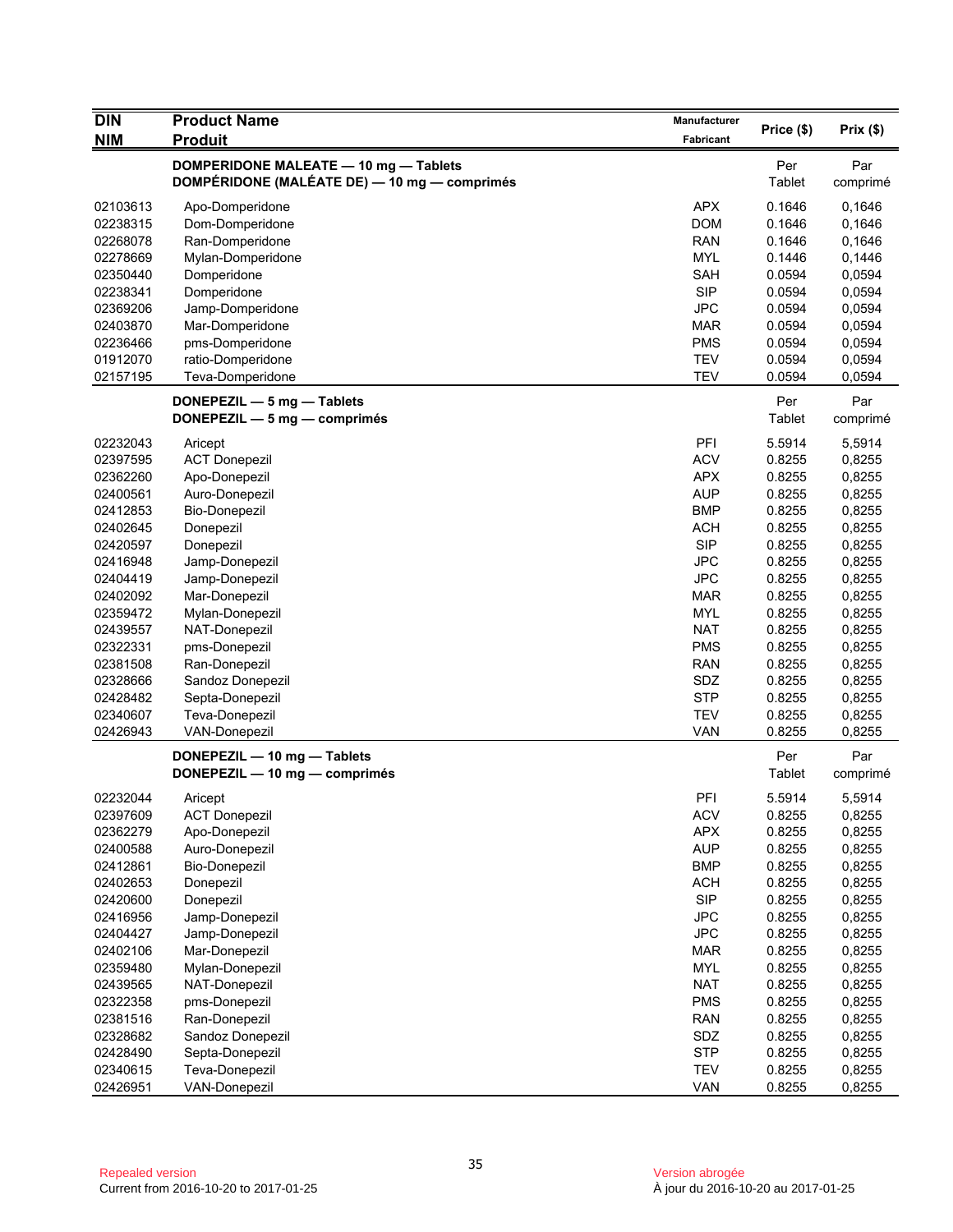| <b>DIN</b>           | <b>Product Name</b>                                                | Manufacturer      | Price (\$)       | Prix $(\$)$      |
|----------------------|--------------------------------------------------------------------|-------------------|------------------|------------------|
| <b>NIM</b>           | <b>Produit</b>                                                     | Fabricant         |                  |                  |
|                      | DORZOLAMIDE - 2% - Ophthalmic Solution                             |                   | Per              | Par              |
|                      | DORZOLAMIDE - 2 % - solution ophtalmique                           |                   | mL               | ml               |
| 02216205             | Trusopt                                                            | <b>MFX</b>        | 4.7770           | 4,7770           |
| 02316307             | Sandoz Dorzolamide                                                 | SDZ               | 3.1620           | 3,1620           |
|                      | DORZOLAMIDE/TIMOLOL MALEATE - 20 mg/5 mg/mL - Ophthalmic Solution  |                   | Per              | Par              |
|                      | DORZOLAMIDE/TIMOLOL MALEATE - 20 mg/5 mg/mL - solution ophtalmique |                   | mL               | ml               |
| 02240113             | Cosopt                                                             | <b>MFX</b>        | 7.5487           | 7,5487           |
| 02299615             | Apo-Dorzo/Timop                                                    | <b>APX</b>        | 2.5569           | 2,5569           |
| 02404389             | <b>ACT Dorzotimolol</b>                                            | <b>ACV</b>        | 1.9887           | 1,9887           |
| 02437686             | Med-Dorzolomide/Timolol                                            | <b>GMP</b>        | 1.9887           | 1.9887           |
| 02443090             | Mint-Dorzolomide/Timolol                                           | <b>MPH</b>        | 1.9887           | 1,9887           |
| 02442426             | pms-Dorzolomide/Timolol                                            | <b>PMS</b>        | 1.9887           | 1,9887           |
| 02344351<br>02320525 | Sandoz Dorzolamide/Timolol<br>Teva-Dorzotimol                      | SDZ<br><b>TEV</b> | 1.9887<br>1.9887 | 1,9887<br>1,9887 |
|                      |                                                                    |                   |                  |                  |
|                      | DOXAZOSIN MESYLATE - 1 mg - Tablets                                |                   | Per              | Par              |
|                      | DOXAZOSINE (MÉSYLATE DE) - 1 mg - comprimés                        |                   | Tablet           | comprimé         |
| 01958100             | Cardura-1                                                          | PFI               | 0.7246           | 0,7246           |
| 02240588             | Apo-Doxazosin                                                      | <b>APX</b>        | 0.3812           | 0,3812           |
| 02242728             | Novo-Doxazosin                                                     | <b>TEV</b>        | 0.3812           | 0,3812           |
| 02244527             | pms-Doxazosin                                                      | <b>PMS</b>        | 0.3812           | 0,3812           |
|                      | DOXAZOSIN MESYLATE - 2 mg - Tablets                                |                   | Per              | Par              |
|                      | DOXAZOSINE (MÉSYLATE DE) - 2 mg - comprimés                        |                   | Tablet           | comprimé         |
| 01958097             | Cardura-2                                                          | PFI               | 0.8692           | 0,8692           |
| 02240589             | Apo-Doxazosin                                                      | <b>APX</b>        | 0.4574           | 0,4574           |
| 02242729             | Novo-Doxazosin                                                     | <b>TEV</b>        | 0.4574           | 0,4574           |
| 02244528             | pms-Doxazosin                                                      | <b>PMS</b>        | 0.4574           | 0,4574           |
|                      | DOXAZOSIN MESYLATE - 4 mg - Tablets                                |                   | Per              | Par              |
|                      | DOXAZOSINE (MÉSYLATE DE) — 4 mg — comprimés                        |                   | Tablet           | comprimé         |
| 01958119             | Cardura-4                                                          | PFI               | 1.1302           | 1,1302           |
| 02240590             | Apo-Doxazosin                                                      | <b>APX</b>        | 0.5946           | 0,5946           |
| 02240500             | Mylan-Doxazosin                                                    | <b>MYL</b>        | 0.5946           | 0,5946           |
| 02242730             | Novo-Doxazosin                                                     |                   | 0.5946           | 0,5946           |
| 02244529             | pms-Doxazosin                                                      | <b>PMS</b>        | 0.5946           | 0,5946           |
|                      | DOXEPIN - 10 mg - Capsules                                         |                   | Per              | Par              |
|                      | DOXEPIN - 10 mg - capsules                                         |                   | Capsule          | capsule          |
| 00024325             | Sinequan                                                           | ERF               | 0.3766           | 0,3766           |
| 02049996             | Apo-Doxepin                                                        | <b>APX</b>        | 0.2397           | 0,2397           |
|                      |                                                                    |                   |                  |                  |
|                      | DOXEPIN - 25 mg - Capsules                                         |                   | Per              | Par              |
|                      | DOXEPIN $-$ 25 mg $-$ capsules                                     |                   | Capsule          | capsule          |
| 00024333             | Sineguan                                                           | <b>ERF</b>        | 0.4622           | 0,4622           |
| 02050005             | Apo-Doxepin                                                        | <b>APX</b>        | 0.2940           | 0,2940           |
|                      | DOXEPIN - 50 mg - Capsules                                         |                   | Per              | Par              |
|                      | DOXEPIN - 50 mg - capsules                                         |                   | Capsule          | capsule          |
| 00024341             | Sinequan                                                           | <b>ERF</b>        | 0.8573           | 0,8573           |
| 02050013             | Apo-Doxepin                                                        | <b>APX</b>        | 0.5455           | 0,5455           |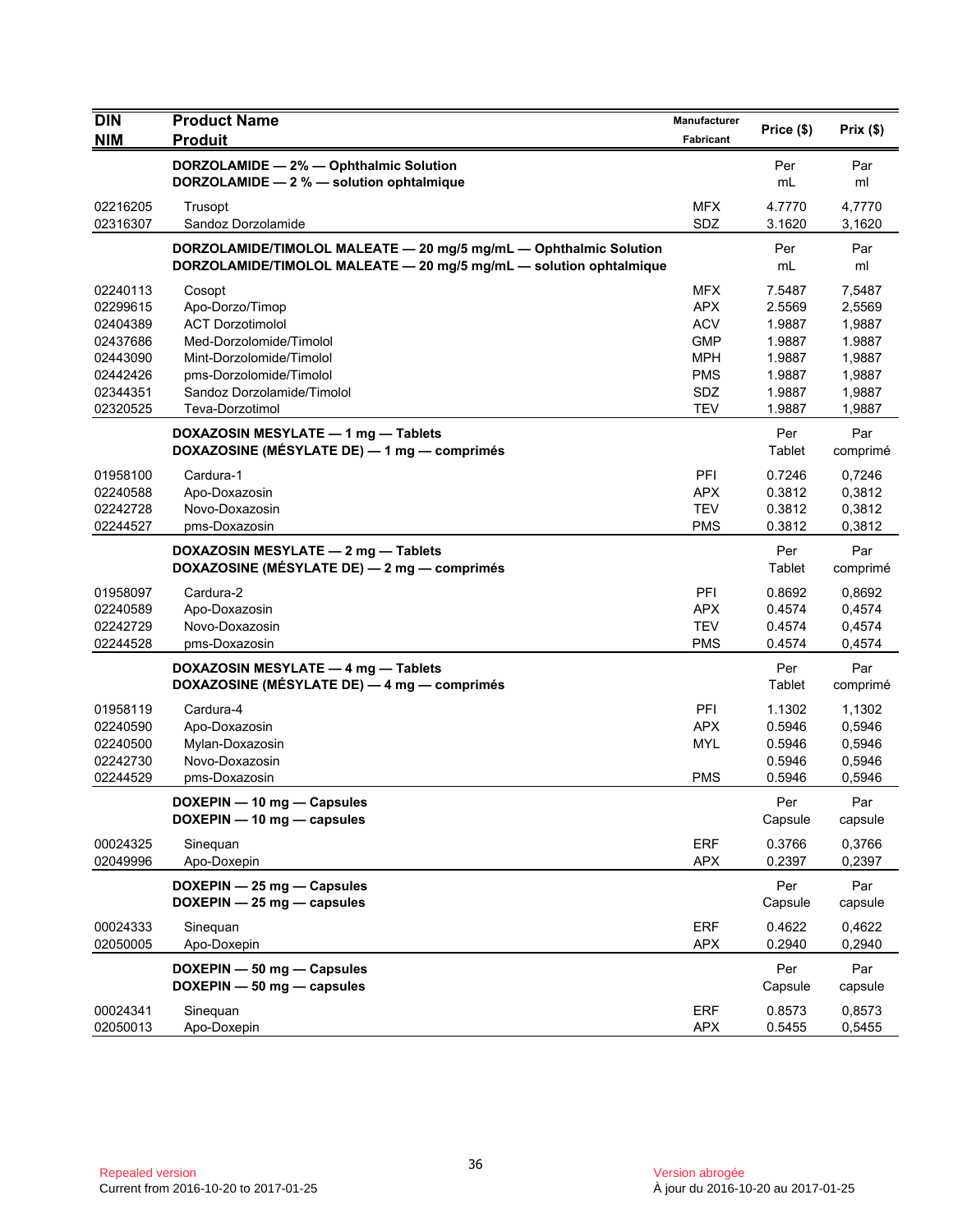| <b>DIN</b><br><b>NIM</b>                                                                                                                                                                                                                                 | <b>Product Name</b><br><b>Produit</b>                                                                                                                                                                                                                                                                                                                                                                                                          | Manufacturer<br>Fabricant                                                                                                                                                                                                                         | Price (\$)                                                                                                                                                                                                                       | Prix(\$)                                                                                                                                                                                                                         |
|----------------------------------------------------------------------------------------------------------------------------------------------------------------------------------------------------------------------------------------------------------|------------------------------------------------------------------------------------------------------------------------------------------------------------------------------------------------------------------------------------------------------------------------------------------------------------------------------------------------------------------------------------------------------------------------------------------------|---------------------------------------------------------------------------------------------------------------------------------------------------------------------------------------------------------------------------------------------------|----------------------------------------------------------------------------------------------------------------------------------------------------------------------------------------------------------------------------------|----------------------------------------------------------------------------------------------------------------------------------------------------------------------------------------------------------------------------------|
|                                                                                                                                                                                                                                                          | DOXYCYCLINE - 100 mg - Capsules<br>DOXYCYCLINE - 100 mg - capsules                                                                                                                                                                                                                                                                                                                                                                             |                                                                                                                                                                                                                                                   | Per<br>Capsule                                                                                                                                                                                                                   | Par<br>capsule                                                                                                                                                                                                                   |
| 00740713<br>00725250<br>00817120<br>02351234                                                                                                                                                                                                             | Apo-Doxy<br>Novo-Doxylin<br>Doxycin<br>Doxycycline                                                                                                                                                                                                                                                                                                                                                                                             | <b>APX</b><br><b>TEV</b><br>LRI<br>SAH                                                                                                                                                                                                            | 0.6446<br>0.6446<br>0.5860<br>0.5860                                                                                                                                                                                             | 0,6446<br>0,6446<br>0,5860<br>0,5860                                                                                                                                                                                             |
|                                                                                                                                                                                                                                                          | DOXYCYCLINE - 100 mg - Tablets<br>DOXYCYCLINE - 100 mg - comprimés                                                                                                                                                                                                                                                                                                                                                                             |                                                                                                                                                                                                                                                   | Per<br>Tablet                                                                                                                                                                                                                    | Par<br>comprimé                                                                                                                                                                                                                  |
| 00874256<br>02158574<br>02091232<br>00860751<br>02351242                                                                                                                                                                                                 | Apo-Doxy<br>Novo-Doxylin<br>ratio-Doxycycline<br>Doxycin<br>Doxycycline                                                                                                                                                                                                                                                                                                                                                                        | <b>APX</b><br><b>TEV</b><br><b>TEV</b><br>LRI<br><b>SAH</b>                                                                                                                                                                                       | 0.6446<br>0.6446<br>0.6446<br>0.5860<br>0.5860                                                                                                                                                                                   | 0,6446<br>0,6446<br>0,6446<br>0,5860<br>0,5860                                                                                                                                                                                   |
|                                                                                                                                                                                                                                                          | DULOXETINE - 30 mg - Capsules<br>DULOXETINE - 30 mg - capsules                                                                                                                                                                                                                                                                                                                                                                                 |                                                                                                                                                                                                                                                   | Per<br>Capsule                                                                                                                                                                                                                   | Par<br>capsule                                                                                                                                                                                                                   |
| 02301482<br>02440423<br>02436647<br>02437082<br>02451913<br>02446081<br>02438984<br>02429446<br>02439948<br>02453630<br>02438259<br>02301490<br>02440431<br>02436655<br>02437090<br>02451921<br>02446103<br>02438992<br>02429454<br>02439956<br>02453649 | Cymbalta<br>Apo-Duloxetine<br>Auro-Duloxetine<br>Duloxetine DR<br>Jamp-Duloxetine<br>Mar-Duloxetine<br>Mint-Duloxetine<br>pms-Duloxetine<br>Sandoz-Duloxetine<br>Duloxetine<br>Ran-Duloxetine<br>DULOXETINE - 60 mg - Capsules<br>DULOXETINE - 60 mg - capsules<br>Cymbalta<br>Apo-Duloxetine<br>Auro-Duloxetine<br>Duloxetine DR<br>Jamp-Duloxetine<br>Mar-Duloxetine<br>Mint-Duloxetine<br>pms-Duloxetine<br>Sandoz-Duloxetine<br>Duloxetine | LIL<br><b>APX</b><br><b>AUP</b><br><b>TEV</b><br><b>JPC</b><br><b>MAR</b><br><b>MPH</b><br><b>PMS</b><br>SDZ<br><b>SIP</b><br><b>RAN</b><br>LIL<br><b>APX</b><br>AUP<br>TEV<br><b>JPC</b><br>MAR<br><b>MPH</b><br><b>PMS</b><br>SDZ<br><b>SIP</b> | 2.1179<br>0.4814<br>0.4814<br>0.4814<br>0.4814<br>0.4814<br>0.4814<br>0.4814<br>0.4814<br>0.4814<br>0.4814<br>Per<br>Capsule<br>4.2986<br>0.9769<br>0.9769<br>0.9769<br>0.9769<br>0.9769<br>0.9769<br>0.9769<br>0.9769<br>0.9769 | 2,1179<br>0,4814<br>0,4814<br>0,4814<br>0,4814<br>0,4814<br>0,4814<br>0,4814<br>0,4814<br>0,4814<br>0,4814<br>Par<br>capsule<br>4,2986<br>0,9769<br>0,9769<br>0,9769<br>0,9769<br>0,9769<br>0,9769<br>0,9769<br>0,9769<br>0,9769 |
| 02438267                                                                                                                                                                                                                                                 | Ran-Duloxetine<br>DUTASTERIDE - 0.5 mg - Capsules<br>DUTASTERIDE - 0.5 mg - capsules                                                                                                                                                                                                                                                                                                                                                           | <b>RAN</b>                                                                                                                                                                                                                                        | 0.9769<br>Per<br>Capsule                                                                                                                                                                                                         | 0,9769<br>Par<br>capsule                                                                                                                                                                                                         |
| 02247813<br>02412691<br>02404206<br>02429012<br>02443058<br>02416298<br>02428873<br>02393220<br>02424444                                                                                                                                                 | Avodart<br>ACT-Dutasteride<br>Apo-Dutasteride<br>Dutasteride<br>Dutasteride<br>Med-Dutasteride<br>Mint-Dutasteride<br>pms-Dutasteride<br>Sandoz Dutasteride                                                                                                                                                                                                                                                                                    | <b>GSK</b><br><b>ACV</b><br><b>APX</b><br><b>SIP</b><br><b>SAH</b><br>MED<br><b>MPH</b><br><b>PMS</b><br>SDZ                                                                                                                                      | 1.8514<br>0.4205<br>0.4205<br>0.4205<br>0.4205<br>0.4205<br>0.4205<br>0.4205<br>0.4205                                                                                                                                           | 1,8514<br>0,4205<br>0,4205<br>0,4205<br>0,4205<br>0,4205<br>0,4205<br>0,4205<br>0,4205                                                                                                                                           |
| 02408287                                                                                                                                                                                                                                                 | Teva-Dutasteride                                                                                                                                                                                                                                                                                                                                                                                                                               | <b>TEV</b>                                                                                                                                                                                                                                        | 0.4205                                                                                                                                                                                                                           | 0,4205                                                                                                                                                                                                                           |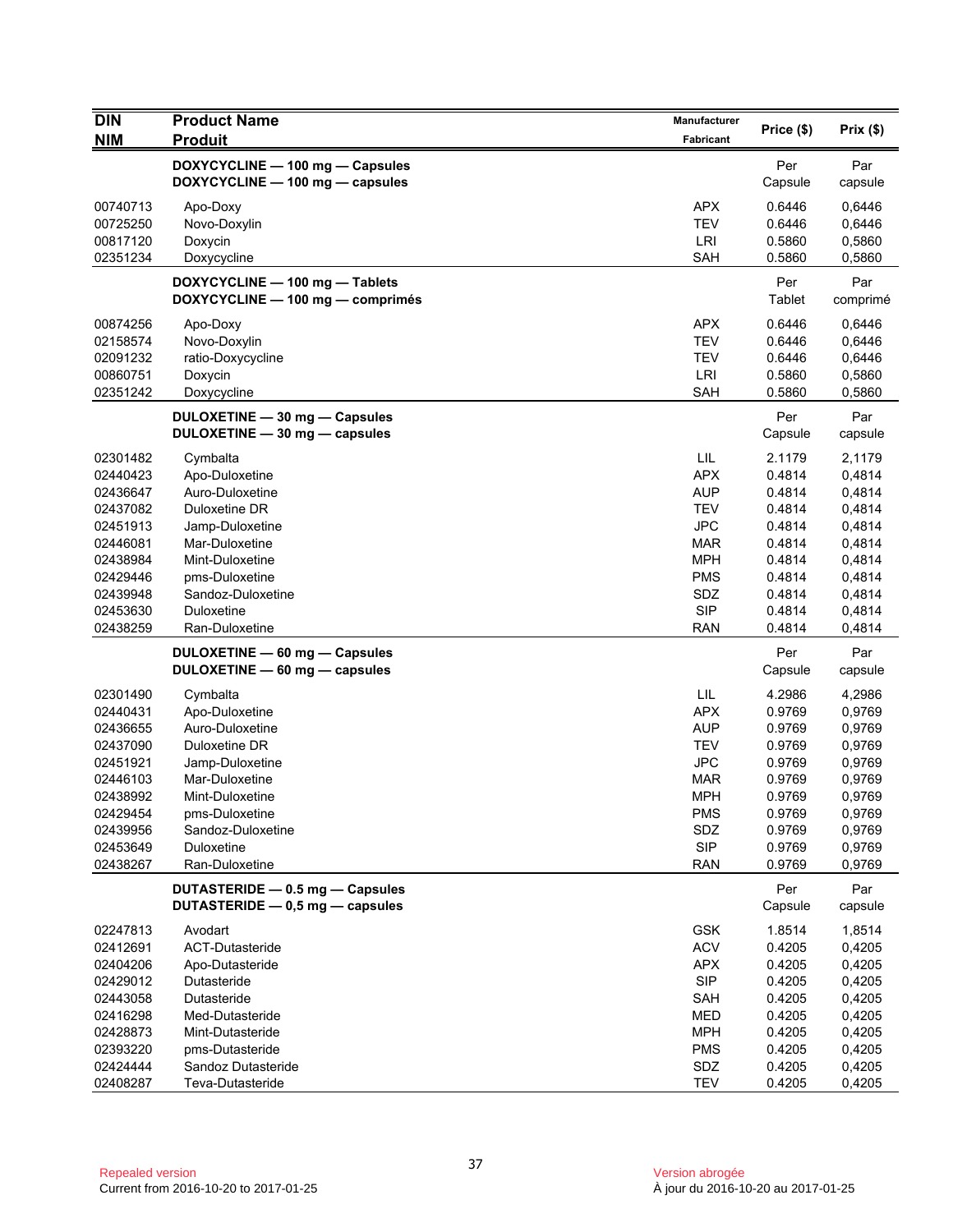| <b>DIN</b><br><b>NIM</b> | <b>Product Name</b><br><b>Produit</b>                          | <b>Manufacturer</b><br>Fabricant | Price (\$)    | Prix(\$)        |
|--------------------------|----------------------------------------------------------------|----------------------------------|---------------|-----------------|
|                          |                                                                |                                  |               |                 |
|                          | EFAVIRENZ - 600 mg - Tablets<br>EFAVIRENZ - 600 mg - comprimés |                                  | Per<br>Tablet | Par<br>comprimé |
| 02246045                 | Sustiva                                                        | SQU                              | 16.7336       | 16,7336         |
| 02381524                 | Mylan-Efavirenz                                                | <b>MYL</b>                       | 8.4984        | 8,4984          |
| 02389762                 | Teva-Efavinrez                                                 | <b>TEV</b>                       | 8.4984        | 8,4984          |
| 02418428                 | Auro-Efavirenz                                                 | <b>AUP</b>                       | 4.1833        | 4,1833          |
|                          | <b>ENALAPRIL - 2.5 mg - Tablets</b>                            |                                  | Per           | Par             |
|                          | $ENALAPRIL - 2,5 mg - comprimés$                               |                                  | Tablet        | comprimé        |
| 00851795                 | Vasotec                                                        | <b>MFX</b>                       | 1.0369        | 1,0369          |
| 02291878                 | <b>CO Enalapril</b>                                            | <b>ACV</b>                       | 0.5425        | 0,5425          |
| 02300680                 | Novo-Enalapril                                                 | <b>TEV</b>                       | 0.5425        | 0,5425          |
| 02352230                 | Ran-Enalapril                                                  | <b>RAN</b>                       | 0.5425        | 0,5425          |
| 02300117                 | Taro-Enalapril                                                 | TAR                              | 0.5425        | 0,5425          |
| 02020025                 | Apo-Enalapril                                                  | <b>APX</b>                       | 0.5325        | 0,5325          |
| 02400650                 | Enalapril                                                      | <b>SAH</b>                       | 0.5325        | 0,5325          |
| 02300036                 | Mylan-Enalapril                                                | <b>MYL</b>                       | 0.5325        | 0,5325          |
| 02300079                 | pms-Enalapril                                                  | <b>PMS</b>                       | 0.5325        | 0,5325          |
| 02299933                 | Sandoz Enalapril                                               | SDZ                              | 0.5325        | 0,5325          |
|                          | <b>ENALAPRIL - 5 mg - Tablets</b>                              |                                  | Per           | Par             |
|                          | $ENALAPRIL - 5 mg - comprimés$                                 |                                  | Tablet        | comprimé        |
| 00708879                 | Vasotec                                                        | <b>MFX</b>                       | 1.2264        | 1,2264          |
| 02291886                 | <b>CO Enalapril</b>                                            | <b>ACV</b>                       | 0.6418        | 0,6418          |
| 02233005                 | Novo-Enalapril                                                 | <b>TEV</b>                       | 0.6418        | 0,6418          |
| 02352249                 | Ran-Enalapril                                                  | <b>RAN</b>                       | 0.6418        | 0,6418          |
| 02300125                 | Taro-Enalapril                                                 | <b>TAR</b>                       | 0.6418        | 0,6418          |
| 02019884                 | Apo-Enalapril                                                  | <b>APX</b>                       | 0.6318        | 0,6318          |
| 02400669                 | Enalapril                                                      | <b>SAH</b>                       | 0.6318        | 0,6318          |
| 02300044                 | Mylan-Enalapril                                                | <b>MYL</b>                       | 0.6318        | 0,6318          |
| 02300087                 | pms-Enalapril                                                  | <b>PMS</b>                       | 0.6318        | 0,6318          |
| 02299941                 | Sandoz Enalapril                                               | SDZ                              | 0.6318        | 0,6318          |
|                          | <b>ENALAPRIL - 10 mg - Tablets</b>                             |                                  | Per           | Par             |
|                          | <b>ENALAPRIL - 10 mg - comprimés</b>                           |                                  | Tablet        | comprimé        |
| 00670901                 | Vasotec                                                        | <b>MFX</b>                       | 1.4736        | 1,4736          |
| 02291894                 | CO Enalapril                                                   | <b>ACV</b>                       | 0.7712        | 0,7712          |
| 02233006                 | Novo-Enalapril                                                 | <b>TEV</b>                       | 0.7712        | 0,7712          |
| 02352257                 | Ran-Enalapril                                                  | <b>RAN</b>                       | 0.7712        | 0,7712          |
| 02300133                 | Taro-Enalapril                                                 | <b>TAR</b>                       | 0.7712        | 0,7712          |
| 02019892                 | Apo-Enalapril                                                  | <b>APX</b>                       | 0.7612        | 0,7612          |
| 02400677                 | Enalapril                                                      | SAH                              | 0.7612        | 0.7612          |
| 02300052                 | Mylan-Enalapril                                                | <b>MYL</b>                       | 0.7612        | 0,7612          |
| 02300095                 | pms-Enalapril                                                  | <b>PMS</b>                       | 0.7612        | 0,7612          |
| 02299968                 | Sandoz Enalapril                                               | SDZ                              | 0.7612        | 0,7612          |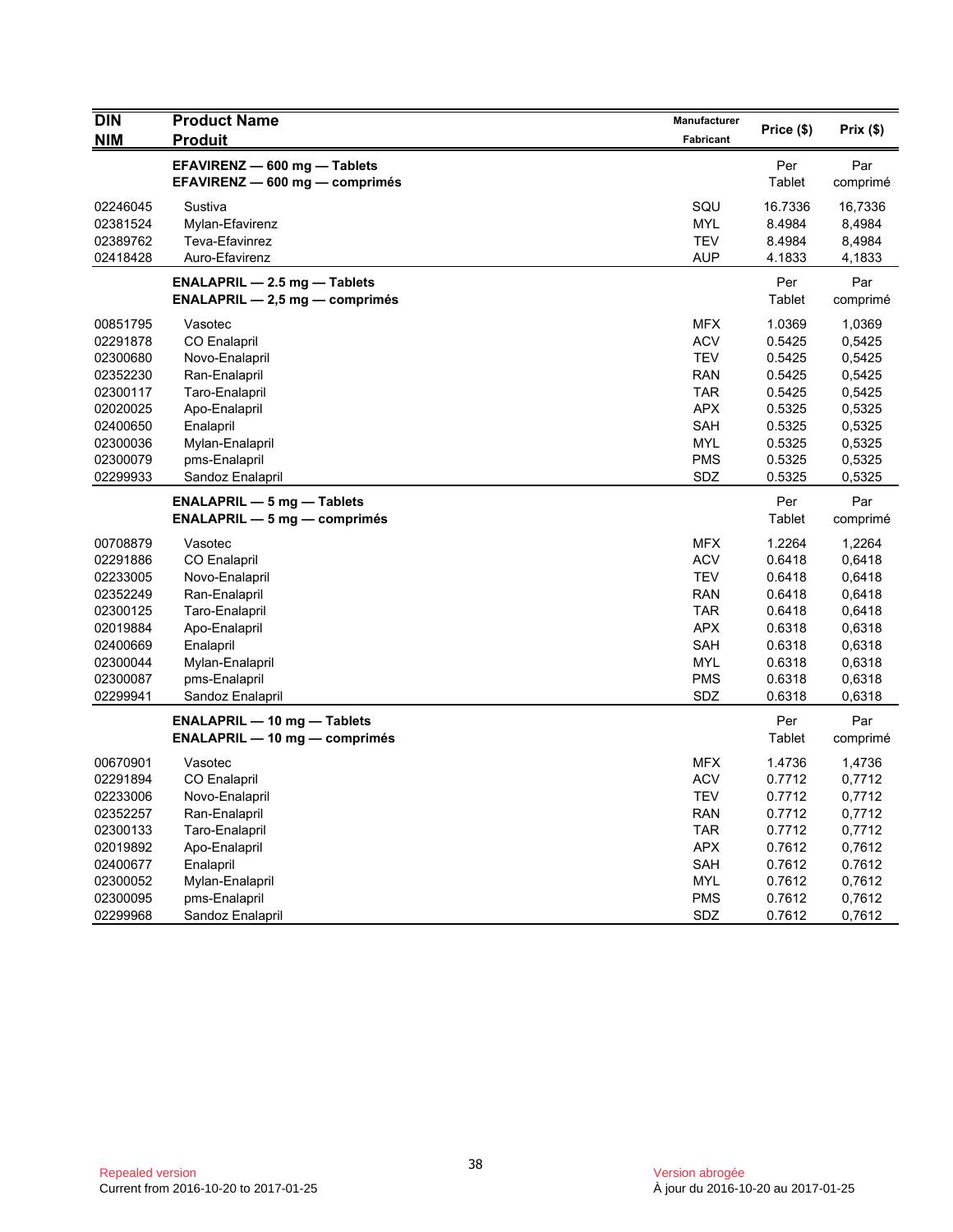| <b>NIM</b><br><b>Produit</b><br>Fabricant<br><b>ENALAPRIL - 20 mg - Tablets</b><br>Per<br>Par<br><b>ENALAPRIL - 20 mg - comprimés</b><br>Tablet<br>comprimé<br><b>MFX</b><br>00670928<br>Vasotec<br>1.7782<br>1,7782<br>02291908<br>CO Enalapril<br><b>ACV</b><br>0.9305<br>0,9305<br>0.9305<br>02233007<br><b>TEV</b><br>0,9305<br>Novo-Enalapril<br>02352265<br>Ran-Enalapril<br><b>RAN</b><br>0.9305<br>0,9305<br><b>TAR</b><br>02300141<br>Taro-Enalapril<br>0.9305<br>0,9305<br><b>APX</b><br>0,9205<br>02019906<br>Apo-Enalapril<br>0.9205<br>02400685<br>Enalapril<br><b>SAH</b><br>0.9205<br>0,9205<br>02300060<br>Mylan-Enalapril<br>MYL<br>0.9205<br>0,9205<br>02300109<br>pms-Enalapril<br><b>PMS</b><br>0.9205<br>0,9205<br>SDZ<br>02299976<br>Sandoz Enalapril<br>0.9205<br>0,9205<br>ENALAPRIL/HYDROCHLOROTHIAZIDE - 10 mg/25 mg - Tablets<br>Per<br>Par<br>Tablet<br>ENALAPRIL/HYDROCHLOROTHIAZIDE - 10 mg/25 mg - comprimés<br>comprimé<br>00657298<br>Vaseretic<br><b>MFX</b><br>1.4750<br>1,4750<br>02352931<br><b>APX</b><br>1.0741<br>Apo-Enalapril/HCTZ<br>1,0741<br>Per<br>Par<br><b>ENTACAPONE - 200 mg - Tablets</b><br><b>ENTACAPONE - 200 mg - comprimés</b><br>Tablet<br>comprimé<br><b>NVT</b><br>1.8141<br>02243763<br>Comtan<br>1,8141<br>02375559<br><b>TEV</b><br>0.5114<br>0,5114<br>Teva-Entacapone<br>0.4062<br>02390337<br>Mylan-Entacapone<br>MYL<br>0,4062<br>02380005<br>Sandoz Entacapone<br>SDZ<br>0.4062<br>0,4062<br>Per<br>Par<br><b>ENTECAVIR - 0.5 mg - Tablets</b><br>Tablet<br>$ENTER = 0.5$ mg - comprimés<br>comprimé<br>02282224<br>SQU<br>24.2000<br>24,2000<br><b>Baraclude</b><br>02396955<br><b>APX</b><br>Apo-Entecavir<br>11.0000<br>11,0000<br>02430576<br><b>PMS</b><br>pms-Entecavir<br>11.0000<br>11,000<br>Per<br>ERLOTINIB - 100 mg - Tablets<br>Par<br>Tablet<br>ERLOTINIB - 100 mg - comprimés<br>comprimé<br>02269015<br><b>HLR</b><br>52.8000<br>Tarceva<br>52,8000<br><b>TEV</b><br>02377705<br>Teva-Erlotinib<br>45.3333<br>45,3333<br>Per<br>ERLOTINIB - 150 mg - Tablets<br>Par<br>ERLOTINIB - 150 mg - comprimés<br>Tablet<br>comprimé<br><b>HLR</b><br>79.2000<br>79,2000<br>02269023<br>Tarceva<br>02377713<br><b>TEV</b><br>68.0000<br>Teva-Erlotinib<br>68,0000 | <b>DIN</b> | <b>Product Name</b> | <b>Manufacturer</b> | Price (\$) | Prix(\$) |
|---------------------------------------------------------------------------------------------------------------------------------------------------------------------------------------------------------------------------------------------------------------------------------------------------------------------------------------------------------------------------------------------------------------------------------------------------------------------------------------------------------------------------------------------------------------------------------------------------------------------------------------------------------------------------------------------------------------------------------------------------------------------------------------------------------------------------------------------------------------------------------------------------------------------------------------------------------------------------------------------------------------------------------------------------------------------------------------------------------------------------------------------------------------------------------------------------------------------------------------------------------------------------------------------------------------------------------------------------------------------------------------------------------------------------------------------------------------------------------------------------------------------------------------------------------------------------------------------------------------------------------------------------------------------------------------------------------------------------------------------------------------------------------------------------------------------------------------------------------------------------------------------------------------------------------------------------------------------------------------------------------------------------------------------------------------------------------------------------------------------------------------------------------------------------------------------------------------------------------------------|------------|---------------------|---------------------|------------|----------|
|                                                                                                                                                                                                                                                                                                                                                                                                                                                                                                                                                                                                                                                                                                                                                                                                                                                                                                                                                                                                                                                                                                                                                                                                                                                                                                                                                                                                                                                                                                                                                                                                                                                                                                                                                                                                                                                                                                                                                                                                                                                                                                                                                                                                                                             |            |                     |                     |            |          |
|                                                                                                                                                                                                                                                                                                                                                                                                                                                                                                                                                                                                                                                                                                                                                                                                                                                                                                                                                                                                                                                                                                                                                                                                                                                                                                                                                                                                                                                                                                                                                                                                                                                                                                                                                                                                                                                                                                                                                                                                                                                                                                                                                                                                                                             |            |                     |                     |            |          |
|                                                                                                                                                                                                                                                                                                                                                                                                                                                                                                                                                                                                                                                                                                                                                                                                                                                                                                                                                                                                                                                                                                                                                                                                                                                                                                                                                                                                                                                                                                                                                                                                                                                                                                                                                                                                                                                                                                                                                                                                                                                                                                                                                                                                                                             |            |                     |                     |            |          |
|                                                                                                                                                                                                                                                                                                                                                                                                                                                                                                                                                                                                                                                                                                                                                                                                                                                                                                                                                                                                                                                                                                                                                                                                                                                                                                                                                                                                                                                                                                                                                                                                                                                                                                                                                                                                                                                                                                                                                                                                                                                                                                                                                                                                                                             |            |                     |                     |            |          |
|                                                                                                                                                                                                                                                                                                                                                                                                                                                                                                                                                                                                                                                                                                                                                                                                                                                                                                                                                                                                                                                                                                                                                                                                                                                                                                                                                                                                                                                                                                                                                                                                                                                                                                                                                                                                                                                                                                                                                                                                                                                                                                                                                                                                                                             |            |                     |                     |            |          |
|                                                                                                                                                                                                                                                                                                                                                                                                                                                                                                                                                                                                                                                                                                                                                                                                                                                                                                                                                                                                                                                                                                                                                                                                                                                                                                                                                                                                                                                                                                                                                                                                                                                                                                                                                                                                                                                                                                                                                                                                                                                                                                                                                                                                                                             |            |                     |                     |            |          |
|                                                                                                                                                                                                                                                                                                                                                                                                                                                                                                                                                                                                                                                                                                                                                                                                                                                                                                                                                                                                                                                                                                                                                                                                                                                                                                                                                                                                                                                                                                                                                                                                                                                                                                                                                                                                                                                                                                                                                                                                                                                                                                                                                                                                                                             |            |                     |                     |            |          |
|                                                                                                                                                                                                                                                                                                                                                                                                                                                                                                                                                                                                                                                                                                                                                                                                                                                                                                                                                                                                                                                                                                                                                                                                                                                                                                                                                                                                                                                                                                                                                                                                                                                                                                                                                                                                                                                                                                                                                                                                                                                                                                                                                                                                                                             |            |                     |                     |            |          |
|                                                                                                                                                                                                                                                                                                                                                                                                                                                                                                                                                                                                                                                                                                                                                                                                                                                                                                                                                                                                                                                                                                                                                                                                                                                                                                                                                                                                                                                                                                                                                                                                                                                                                                                                                                                                                                                                                                                                                                                                                                                                                                                                                                                                                                             |            |                     |                     |            |          |
|                                                                                                                                                                                                                                                                                                                                                                                                                                                                                                                                                                                                                                                                                                                                                                                                                                                                                                                                                                                                                                                                                                                                                                                                                                                                                                                                                                                                                                                                                                                                                                                                                                                                                                                                                                                                                                                                                                                                                                                                                                                                                                                                                                                                                                             |            |                     |                     |            |          |
|                                                                                                                                                                                                                                                                                                                                                                                                                                                                                                                                                                                                                                                                                                                                                                                                                                                                                                                                                                                                                                                                                                                                                                                                                                                                                                                                                                                                                                                                                                                                                                                                                                                                                                                                                                                                                                                                                                                                                                                                                                                                                                                                                                                                                                             |            |                     |                     |            |          |
|                                                                                                                                                                                                                                                                                                                                                                                                                                                                                                                                                                                                                                                                                                                                                                                                                                                                                                                                                                                                                                                                                                                                                                                                                                                                                                                                                                                                                                                                                                                                                                                                                                                                                                                                                                                                                                                                                                                                                                                                                                                                                                                                                                                                                                             |            |                     |                     |            |          |
|                                                                                                                                                                                                                                                                                                                                                                                                                                                                                                                                                                                                                                                                                                                                                                                                                                                                                                                                                                                                                                                                                                                                                                                                                                                                                                                                                                                                                                                                                                                                                                                                                                                                                                                                                                                                                                                                                                                                                                                                                                                                                                                                                                                                                                             |            |                     |                     |            |          |
|                                                                                                                                                                                                                                                                                                                                                                                                                                                                                                                                                                                                                                                                                                                                                                                                                                                                                                                                                                                                                                                                                                                                                                                                                                                                                                                                                                                                                                                                                                                                                                                                                                                                                                                                                                                                                                                                                                                                                                                                                                                                                                                                                                                                                                             |            |                     |                     |            |          |
|                                                                                                                                                                                                                                                                                                                                                                                                                                                                                                                                                                                                                                                                                                                                                                                                                                                                                                                                                                                                                                                                                                                                                                                                                                                                                                                                                                                                                                                                                                                                                                                                                                                                                                                                                                                                                                                                                                                                                                                                                                                                                                                                                                                                                                             |            |                     |                     |            |          |
|                                                                                                                                                                                                                                                                                                                                                                                                                                                                                                                                                                                                                                                                                                                                                                                                                                                                                                                                                                                                                                                                                                                                                                                                                                                                                                                                                                                                                                                                                                                                                                                                                                                                                                                                                                                                                                                                                                                                                                                                                                                                                                                                                                                                                                             |            |                     |                     |            |          |
|                                                                                                                                                                                                                                                                                                                                                                                                                                                                                                                                                                                                                                                                                                                                                                                                                                                                                                                                                                                                                                                                                                                                                                                                                                                                                                                                                                                                                                                                                                                                                                                                                                                                                                                                                                                                                                                                                                                                                                                                                                                                                                                                                                                                                                             |            |                     |                     |            |          |
|                                                                                                                                                                                                                                                                                                                                                                                                                                                                                                                                                                                                                                                                                                                                                                                                                                                                                                                                                                                                                                                                                                                                                                                                                                                                                                                                                                                                                                                                                                                                                                                                                                                                                                                                                                                                                                                                                                                                                                                                                                                                                                                                                                                                                                             |            |                     |                     |            |          |
|                                                                                                                                                                                                                                                                                                                                                                                                                                                                                                                                                                                                                                                                                                                                                                                                                                                                                                                                                                                                                                                                                                                                                                                                                                                                                                                                                                                                                                                                                                                                                                                                                                                                                                                                                                                                                                                                                                                                                                                                                                                                                                                                                                                                                                             |            |                     |                     |            |          |
|                                                                                                                                                                                                                                                                                                                                                                                                                                                                                                                                                                                                                                                                                                                                                                                                                                                                                                                                                                                                                                                                                                                                                                                                                                                                                                                                                                                                                                                                                                                                                                                                                                                                                                                                                                                                                                                                                                                                                                                                                                                                                                                                                                                                                                             |            |                     |                     |            |          |
|                                                                                                                                                                                                                                                                                                                                                                                                                                                                                                                                                                                                                                                                                                                                                                                                                                                                                                                                                                                                                                                                                                                                                                                                                                                                                                                                                                                                                                                                                                                                                                                                                                                                                                                                                                                                                                                                                                                                                                                                                                                                                                                                                                                                                                             |            |                     |                     |            |          |
|                                                                                                                                                                                                                                                                                                                                                                                                                                                                                                                                                                                                                                                                                                                                                                                                                                                                                                                                                                                                                                                                                                                                                                                                                                                                                                                                                                                                                                                                                                                                                                                                                                                                                                                                                                                                                                                                                                                                                                                                                                                                                                                                                                                                                                             |            |                     |                     |            |          |
|                                                                                                                                                                                                                                                                                                                                                                                                                                                                                                                                                                                                                                                                                                                                                                                                                                                                                                                                                                                                                                                                                                                                                                                                                                                                                                                                                                                                                                                                                                                                                                                                                                                                                                                                                                                                                                                                                                                                                                                                                                                                                                                                                                                                                                             |            |                     |                     |            |          |
|                                                                                                                                                                                                                                                                                                                                                                                                                                                                                                                                                                                                                                                                                                                                                                                                                                                                                                                                                                                                                                                                                                                                                                                                                                                                                                                                                                                                                                                                                                                                                                                                                                                                                                                                                                                                                                                                                                                                                                                                                                                                                                                                                                                                                                             |            |                     |                     |            |          |
|                                                                                                                                                                                                                                                                                                                                                                                                                                                                                                                                                                                                                                                                                                                                                                                                                                                                                                                                                                                                                                                                                                                                                                                                                                                                                                                                                                                                                                                                                                                                                                                                                                                                                                                                                                                                                                                                                                                                                                                                                                                                                                                                                                                                                                             |            |                     |                     |            |          |
|                                                                                                                                                                                                                                                                                                                                                                                                                                                                                                                                                                                                                                                                                                                                                                                                                                                                                                                                                                                                                                                                                                                                                                                                                                                                                                                                                                                                                                                                                                                                                                                                                                                                                                                                                                                                                                                                                                                                                                                                                                                                                                                                                                                                                                             |            |                     |                     |            |          |
|                                                                                                                                                                                                                                                                                                                                                                                                                                                                                                                                                                                                                                                                                                                                                                                                                                                                                                                                                                                                                                                                                                                                                                                                                                                                                                                                                                                                                                                                                                                                                                                                                                                                                                                                                                                                                                                                                                                                                                                                                                                                                                                                                                                                                                             |            |                     |                     |            |          |
|                                                                                                                                                                                                                                                                                                                                                                                                                                                                                                                                                                                                                                                                                                                                                                                                                                                                                                                                                                                                                                                                                                                                                                                                                                                                                                                                                                                                                                                                                                                                                                                                                                                                                                                                                                                                                                                                                                                                                                                                                                                                                                                                                                                                                                             |            |                     |                     |            |          |
|                                                                                                                                                                                                                                                                                                                                                                                                                                                                                                                                                                                                                                                                                                                                                                                                                                                                                                                                                                                                                                                                                                                                                                                                                                                                                                                                                                                                                                                                                                                                                                                                                                                                                                                                                                                                                                                                                                                                                                                                                                                                                                                                                                                                                                             |            |                     |                     |            |          |
|                                                                                                                                                                                                                                                                                                                                                                                                                                                                                                                                                                                                                                                                                                                                                                                                                                                                                                                                                                                                                                                                                                                                                                                                                                                                                                                                                                                                                                                                                                                                                                                                                                                                                                                                                                                                                                                                                                                                                                                                                                                                                                                                                                                                                                             |            |                     |                     |            |          |
|                                                                                                                                                                                                                                                                                                                                                                                                                                                                                                                                                                                                                                                                                                                                                                                                                                                                                                                                                                                                                                                                                                                                                                                                                                                                                                                                                                                                                                                                                                                                                                                                                                                                                                                                                                                                                                                                                                                                                                                                                                                                                                                                                                                                                                             |            |                     |                     |            |          |
|                                                                                                                                                                                                                                                                                                                                                                                                                                                                                                                                                                                                                                                                                                                                                                                                                                                                                                                                                                                                                                                                                                                                                                                                                                                                                                                                                                                                                                                                                                                                                                                                                                                                                                                                                                                                                                                                                                                                                                                                                                                                                                                                                                                                                                             |            |                     |                     |            |          |
|                                                                                                                                                                                                                                                                                                                                                                                                                                                                                                                                                                                                                                                                                                                                                                                                                                                                                                                                                                                                                                                                                                                                                                                                                                                                                                                                                                                                                                                                                                                                                                                                                                                                                                                                                                                                                                                                                                                                                                                                                                                                                                                                                                                                                                             |            |                     |                     |            |          |
|                                                                                                                                                                                                                                                                                                                                                                                                                                                                                                                                                                                                                                                                                                                                                                                                                                                                                                                                                                                                                                                                                                                                                                                                                                                                                                                                                                                                                                                                                                                                                                                                                                                                                                                                                                                                                                                                                                                                                                                                                                                                                                                                                                                                                                             |            |                     |                     |            |          |
|                                                                                                                                                                                                                                                                                                                                                                                                                                                                                                                                                                                                                                                                                                                                                                                                                                                                                                                                                                                                                                                                                                                                                                                                                                                                                                                                                                                                                                                                                                                                                                                                                                                                                                                                                                                                                                                                                                                                                                                                                                                                                                                                                                                                                                             |            |                     |                     |            |          |
|                                                                                                                                                                                                                                                                                                                                                                                                                                                                                                                                                                                                                                                                                                                                                                                                                                                                                                                                                                                                                                                                                                                                                                                                                                                                                                                                                                                                                                                                                                                                                                                                                                                                                                                                                                                                                                                                                                                                                                                                                                                                                                                                                                                                                                             |            |                     |                     |            |          |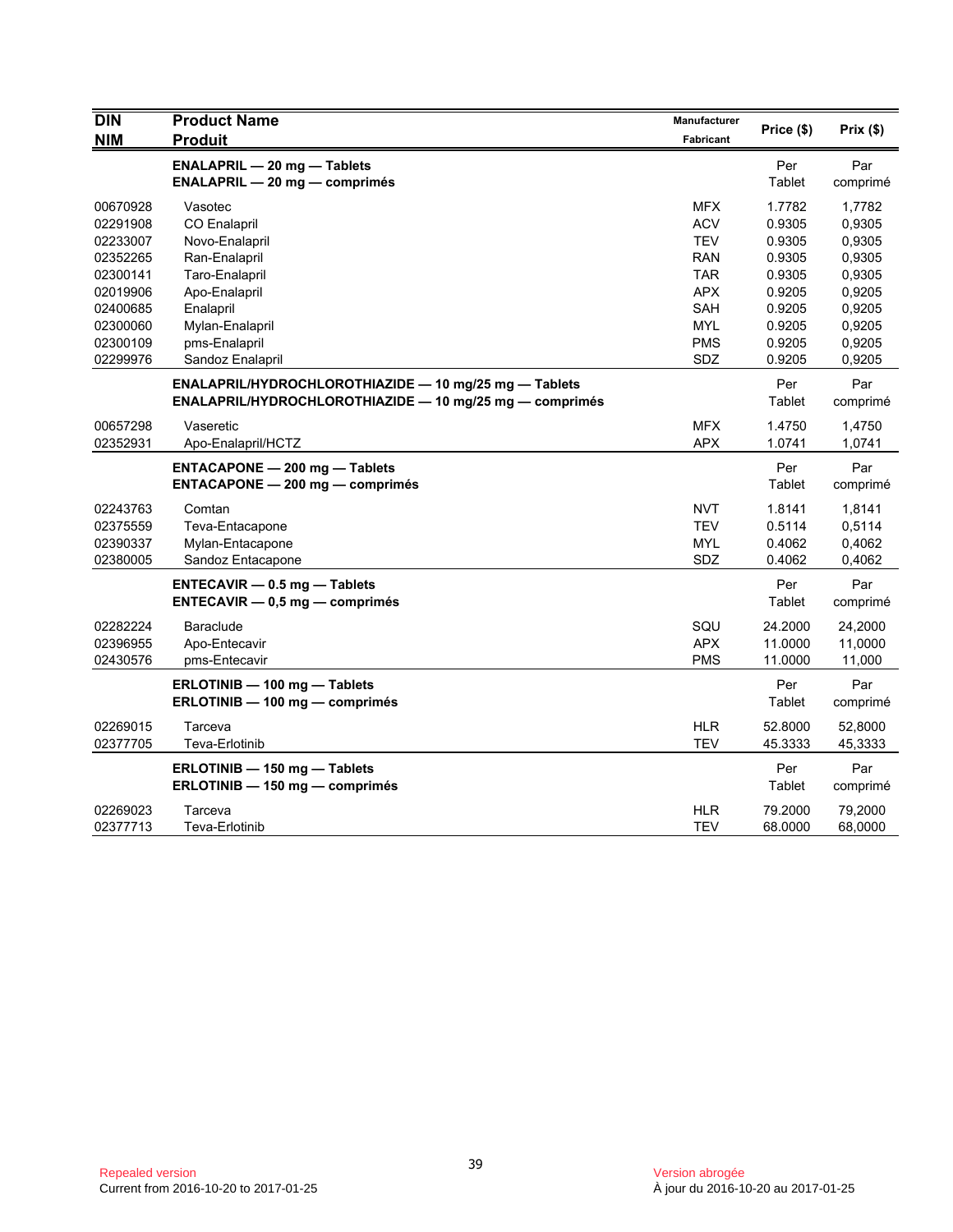| <b>DIN</b> | <b>Product Name</b>                     | Manufacturer |               |          |
|------------|-----------------------------------------|--------------|---------------|----------|
| <b>NIM</b> | <b>Produit</b>                          | Fabricant    | Price (\$)    | Prix(\$) |
|            | ESCITALOPRAM - 10 mg - Tablets          |              | Per           | Par      |
|            | <b>ESCITALOPRAM - 10 mg - comprimés</b> |              | Tablet        | comprimé |
| 02263238   | Cipralex                                | <b>LUD</b>   | 1.9745        | 1,9745   |
| 02295016   | Apo-Escitalopram                        | <b>APX</b>   | 0.4318        | 0,4318   |
| 02313561   | CO Escitalopram                         | <b>ACV</b>   | 0.4318        | 0,4318   |
| 02429039   | Escitalopram                            | <b>SIP</b>   | 0.4318        | 0,4318   |
| 02430118   | Escitalopram                            | <b>SAH</b>   | 0.4318        | 0,4318   |
| 02397358   | Escitalopram                            | <b>AUP</b>   | 0.4318        | 0,4318   |
| 02429780   | Jamp-Escitalopram                       | <b>JPC</b>   | 0.4318        | 0,4318   |
| 02423480   | Mar-Escitalopram                        | MAR          | 0.4318        | 0,4318   |
| 02407418   | Mint-Escitalopram                       | <b>MPH</b>   | 0.4318        | 0,4318   |
| 02309467   | Mylan-Escitalopram                      | <b>MYL</b>   | 0.4318        | 0,4318   |
| 02440296   | NAT-Escitalopram                        | <b>NAT</b>   | 0.4318        | 0,4318   |
| 02303949   | pms-Escitalopram                        | <b>PMS</b>   | 0.4318        | 0,4318   |
| 02385481   | Ran-Escitalopram                        | <b>RAN</b>   | 0.4318        | 0,4318   |
| 02364077   | Sandoz Escitalopram                     | SDZ          | 0.4318        | 0,4318   |
| 02318180   | Teva-Escitalopram                       | <b>TEV</b>   | 0.4318        | 0,4318   |
|            | <b>ESCITALOPRAM - 20 mg - Tablets</b>   |              | Per           | Par      |
|            | ESCITALOPRAM - 20 mg - comprimés        |              | Tablet        | comprimé |
| 02263254   | Cipralex                                | <b>LUD</b>   | 2.1021        | 2,1021   |
| 02295024   | Apo-Escitalopram                        | <b>APX</b>   | 0.4597        | 0,4597   |
| 02313588   | CO Escitalopram                         | <b>ACV</b>   | 0.4597        | 0,4597   |
| 02429047   | Escitalopram                            | <b>SIP</b>   | 0.4597        | 0,4597   |
| 02430126   | Escitalopram                            | <b>SAH</b>   | 0.4597        | 0,4597   |
| 02397374   | Escitalopram                            | AUP          | 0.4597        | 0,4597   |
| 02429799   | Jamp-Escitalopram                       | <b>JPC</b>   | 0.4597        | 0,4597   |
| 02423502   | Mar-Escitalopram                        | <b>MAR</b>   | 0.4597        | 0,4597   |
| 02407434   | Mint-Escitalopram                       | <b>MPH</b>   | 0.4597        | 0,4597   |
| 02309475   | Mylan-Escitalopram                      | <b>MYL</b>   | 0.4597        | 0,4597   |
| 02440318   | NAT-Escitalopram                        | <b>NAT</b>   | 0.4597        | 0,4597   |
| 02303965   | pms-Escitalopram                        | <b>PMS</b>   | 0.4597        | 0,4597   |
| 02385503   | Ran-Escitalopram                        | <b>RAN</b>   | 0.4597        | 0,4597   |
| 02364085   | Sandoz Escitalopram                     | SDZ          | 0.4597        | 0,4597   |
| 02318202   | Teva-Escitalopram                       | <b>TEV</b>   | 0.4597        | 0,4597   |
|            | ESOMEPRAZOLE - 40 mg - Tablets          |              | Per           | Par      |
|            | ESOMEPRAZOLE - 40 mg - comprimés        |              | <b>Tablet</b> | comprimé |
| 02244522   | Nexium                                  | <b>AZC</b>   | 2.4200        | 2,4200   |
| 02379171   | pms-Esomeprazole DR (capsules)          | <b>PMS</b>   | 1.4297        | 1,4297   |
| 02339102   | Apo-Esomeprazole                        | <b>APX</b>   | 0.5500        | 0,5500   |
| 02423863   | ACT-Esomeprazole                        | <b>ACV</b>   | 0.5500        | 0,5500   |
| 02431173   | Esomeprazole                            | <b>SAH</b>   | 0.5500        | 0,5500   |
| 02442507   | Esomeprazole                            | <b>SIP</b>   | 0.5500        | 0,5500   |
| 02383047   | Mylan-Esomeprazole                      | MYL          | 0.5500        | 0,5500   |
|            | ESTRADIOL-0.5 mg - Tablet               |              | Per           | Par      |
|            | ESTRADIOL-0.5 mg - comprimé             |              | Tablet        | comprimé |
| 02225190   | Estrace                                 | <b>APC</b>   | 0.1707        | 0,1707   |
| 02449048   | Lupin-Estradiol                         | <b>LPC</b>   | 0.1199        | 0,1199   |
|            | ESTRADIOL-1 mg - Tablet                 |              | Per           | Par      |
|            | ESTRADIOL-1 mg - comprimé               |              | Tablet        | comprimé |
| 02148587   | Estrace                                 | <b>APC</b>   | 0.3293        | 0,3293   |
| 02449056   | Lupin-Estradiol                         | <b>LPC</b>   | 0.2313        | 0,2313   |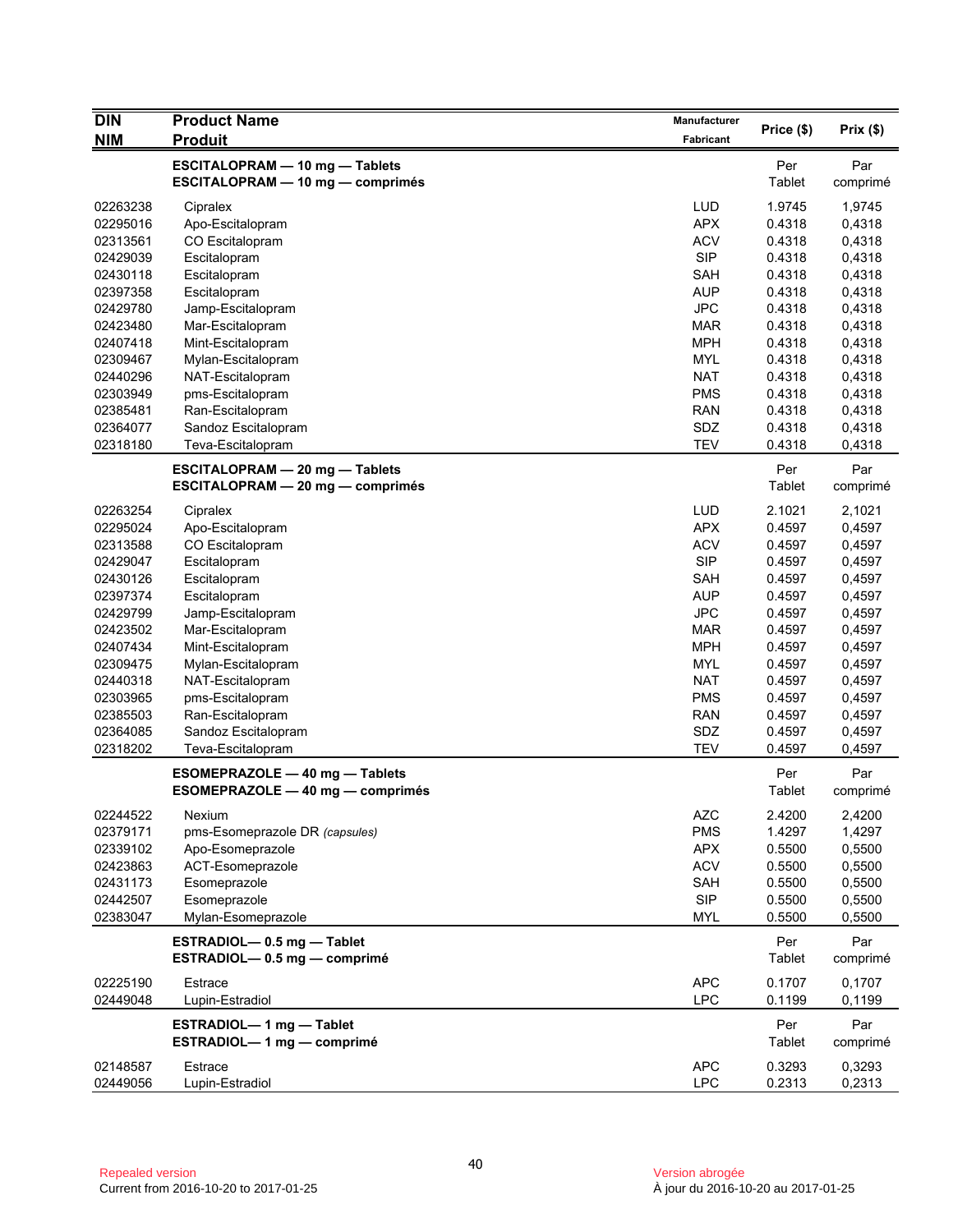| <b>DIN</b>           | <b>Product Name</b>                                                                         | Manufacturer             | Price (\$)       | Prix(\$)         |
|----------------------|---------------------------------------------------------------------------------------------|--------------------------|------------------|------------------|
| <b>NIM</b>           | <b>Produit</b>                                                                              | Fabricant                |                  |                  |
|                      | <b>ESTRADIOL-2 mg-Tablet</b>                                                                |                          | Per              | Par              |
|                      | ESTRADIOL-2 mg - comprimé                                                                   |                          | Tablet           | comprimé         |
| 02148595             | Estrace                                                                                     | <b>APC</b>               | 0.5813           | 0,5813           |
| 02449064             | Lupin-Estradiol                                                                             | <b>LPC</b>               | 0.4083           | 0,4083           |
|                      | ESTRADIOL-17B - 50 mcg - Transdermal Patch                                                  |                          | Per              | Par              |
|                      | ESTRADIOL-17B - 50 mcg - timbre transdermique                                               |                          | Patch            | timbre           |
| 02244000             | Estradot                                                                                    | <b>NVT</b>               | 3.2464           | 3,2464           |
| 02246967             | Sandoz Estradiol Derm                                                                       | SDZ                      | 2.4130           | 2,4130           |
|                      | ESTRADIOL-17B - 75 mcg - Transdermal Patch<br>ESTRADIOL-17B - 75 mcg - timbre transdermique |                          | Per<br>Patch     | Par<br>timbre    |
|                      |                                                                                             |                          |                  |                  |
| 02244001<br>02246968 | Estradot<br>Sandoz Estradiol Derm                                                           | <b>NVT</b><br>SDZ        | 3.4815<br>2.5875 | 3,4815<br>2,5875 |
|                      | ESTRADIOL-17B - 100 mcg - Transdermal Patch                                                 |                          | Per              | Par              |
|                      | ESTRADIOL-17B - 100 mcg - timbre transdermique                                              |                          | Patch            | timbre           |
| 02244002             | Estradot                                                                                    | <b>NVT</b>               | 3.6781           | 3.6781           |
| 02246969             | Sandoz Estradiol Derm                                                                       | SDZ                      | 2.7375           | 2,7375           |
|                      | ETHINYL ESTRADIOL/CYPROTERONE ACETATE - 0.035 mg/2 mg - Tablets                             |                          |                  |                  |
|                      | ETHINYL ESTRADIOL/ CYPROTÉRONE (ACÉTATE DE) - 0,035 mg/2 mg                                 |                          | Per              | Par              |
|                      | — comprimés                                                                                 |                          | Tablet           | comprimé         |
| 02233542             | Diane-35                                                                                    | <b>BAY</b>               | 1.8020           | 1,8020           |
| 02290308<br>02309556 | Cyestra-35<br>Novo-Cyproterone/Ethinyl Estradiol                                            | <b>PAL</b><br><b>TEV</b> | 1.2229<br>1.1114 | 1.2229<br>1,1114 |
|                      | ETHINYL ESTRADIOL/DESOGESTREL - 0.03 mg/0.15 mg - Tablet                                    |                          | Per              | Par              |
|                      | ETHINYL ESTRADIOL/DESOGESTREL - 0.03 mg/0,15 mg - comprimés                                 |                          | Tablet           | comprimé         |
| 02042487             | Marvelon 21                                                                                 | <b>ORG</b>               | 0.9886           | 0,9886           |
| 02317192             | Apri 21                                                                                     | <b>TEV</b>               | 0.5436           | 0,5436           |
| 02410249             | Mirvala 21                                                                                  | <b>APX</b>               | 0.5032           | 0,5032           |
| 02396491             | Freya 21                                                                                    | <b>MYL</b>               | 0.5032           | 0,5032           |
| 02420813             | Reclipsen 21                                                                                | <b>ACV</b>               | 0.5032           | 0,5032           |
|                      | ETHINYL ESTRADIOL/DESOGESTREL - 0.03 mg/0.15 mg - Tablet                                    |                          | Per              | Par              |
|                      | ETHINYL ESTRADIOL/DESOGESTREL - 0.03 mg/0,15 mg - comprimés                                 |                          | Tablet           | comprimé         |
| 02042479             | Marvelon 28                                                                                 | <b>ORG</b>               | 0.7414           | 0,7414           |
| 02317206<br>02410257 | Apri 28<br>Mirvala 28                                                                       | <b>TEV</b><br><b>APX</b> | 0.4077<br>0.3774 | 0,4077<br>0,3774 |
| 02396610             | Freya 28                                                                                    | <b>MYL</b>               | 0.3774           | 0,3774           |
| 02417464             | Reclipsen 28                                                                                | <b>ACV</b>               | 0.3774           | 0,3774           |
|                      | ETHINYL ESTRADIOL/LEVONORGESTREL - 0.03 mg/0.15 mg - Tablets                                |                          | Per              | Par              |
|                      | ETHINYL ESTRADIOL/LEVONORGESTREL - 0,03 mg/0,15 mg - comprimés                              |                          | Tablet           | comprimé         |
| 02042320             | Min Ovral                                                                                   | PFI                      | 0.8631           | 0,8631           |
| 02387085             | Ovima 21                                                                                    | <b>APX</b>               | 0.5075           | 0,5075           |
| 02295946             | Portia 21                                                                                   | <b>TEV</b>               | 0.5075           | 0,5075           |
|                      | ETHINYL ESTRADIOL/LEVONORGESTREL - 0.03 mg/0.15 mg - Tablets                                |                          | Per              | Par              |
|                      | ETHINYL ESTRADIOL/LEVONORGESTREL - 0,03 mg/0,15 mg - comprimés                              |                          | Tablet           | comprimé         |
| 02042339             | Min Ovral                                                                                   | PFI                      | 0.6474           | 0,6474           |
| 02387093<br>02295954 | Ovima 28<br>Portia 28                                                                       | <b>APX</b><br><b>TEV</b> | 0.3806<br>0.3806 | 0,3806<br>0,3806 |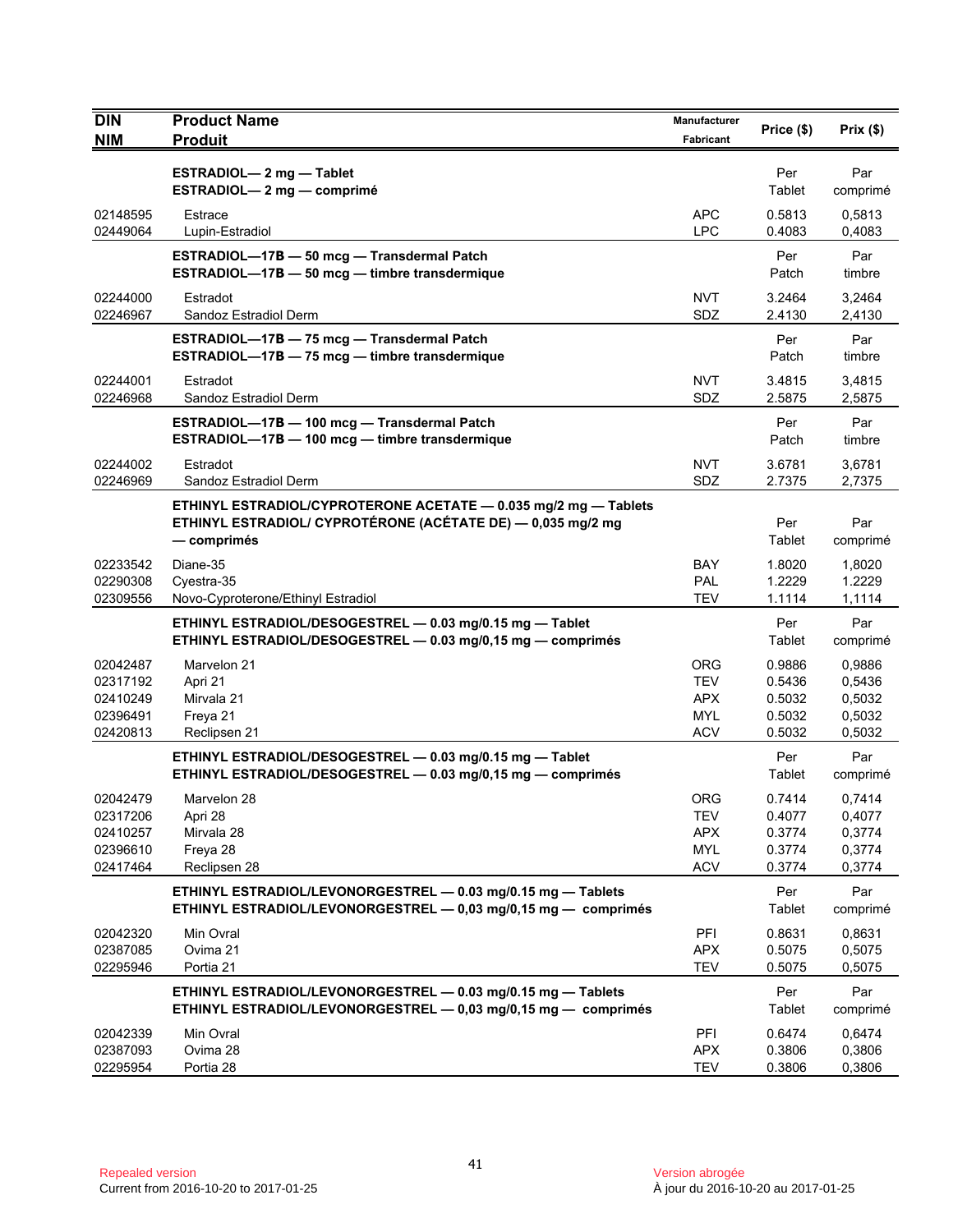| <b>DIN</b> | <b>Product Name</b>                                           |            |            |          |
|------------|---------------------------------------------------------------|------------|------------|----------|
| <b>NIM</b> | <b>Produit</b>                                                | Fabricant  | Price (\$) | Prix(\$) |
|            | ETHINYL ESTRADIOL/LEVONORGESTREL - 0.02 mg/0.1 mg - Tablets   |            | Per        | Par      |
|            | ETHINYL ESTRADIOL/LEVONORGESTREL - 0,02 mg/0,1 mg - comprimés |            | Tablet     | comprimé |
| 02236974   | Alesse                                                        | <b>PFI</b> | 0.8081     | 0.8081   |
| 02387875   | Alysena 21                                                    | <b>APX</b> | 0.4636     | 0,4636   |
| 02298538   | Aviane 21                                                     | <b>TEV</b> | 0.4636     | 0,4636   |
| 02388138   | ESME <sub>21</sub>                                            | <b>MYL</b> | 0.4636     | 0,4636   |
| 02401185   | Lutera 21                                                     | <b>ACV</b> | 0.4636     | 0,4636   |
|            | ETHINYL ESTRADIOL/LEVONORGESTREL - 0.02 mg/0.1 mg - Tablets   |            | Per        | Par      |
|            | ETHINYL ESTRADIOL/LEVONORGESTREL - 0,02 mg/0,1 mg - comprimés |            | Tablet     | comprimé |
| 02236975   | Alesse                                                        | PFI        | 0.6061     | 0.6061   |
| 02387883   | Alysena 28                                                    | <b>APX</b> | 0.3477     | 0,3477   |
| 02298546   | Aviane 28                                                     | <b>TEV</b> | 0.3477     | 0,3477   |
| 02388146   | ESME 28                                                       | <b>MYL</b> | 0.3477     | 0,3477   |
| 02401207   | Lutera 28                                                     | <b>ACV</b> | 0.3477     | 0,3477   |
|            | ETHINYL ESTRADIOL/NORGESTIMATE - 0.025 mg/0.18 mg,            |            |            |          |
|            | 0.025 mg/0.215 mg, 0.025 mg/0.250 mg - Tablets                |            |            |          |
|            | ETHINYL ESTRADIOL/NORGESTIMATE - 0,025 mg/0,18 mg,            |            | Per        | Par      |
|            | $0,025$ mg/0,215 mg, 0,025 mg/0,250 mg — comprimés            |            | Tablet     | comprimé |
| 02258560   | Tri-Cyclen Lo 21                                              | <b>JAN</b> | 0.8175     | 0.8175   |
| 02401967   | Tricira Lo 21                                                 | <b>APX</b> | 0.4511     | 0,4511   |
|            | ETHINYL ESTRADIOL/NORGESTIMATE - 0.025 mg/0.18 mg,            |            |            |          |
|            | 0.025 mg/0.215 mg, 0.025 mg/0.250 mg - Tablets                |            |            |          |
|            | ETHINYL ESTRADIOL/NORGESTIMATE - 0,025 mg/0,18 mg,            |            | Per        | Par      |
|            | 0,025 mg/0,215 mg, 0,025 mg/0,250 mg - comprimés              |            | Tablet     | comprimé |
| 02258587   | Tri-Cyclen Lo 28                                              | <b>JAN</b> | 0.6131     | 0,6131   |
| 02401975   | Tricira Lo 28                                                 | <b>APX</b> | 0.3383     | 0,3383   |
|            | <b>EXEMESTANE - 25 mg - Tablets</b>                           |            | Per        | Par      |
|            | <b>EXEMESTANE - 25 mg - comprimés</b>                         |            | Tablet     | comprimé |
| 02242705   | Aromasin                                                      | PFI        | 5.9231     | 5,9231   |
| 02390183   | <b>ACT Exemestane</b>                                         | <b>ACV</b> | 3.9008     | 3,9008   |
| 02407841   | Med-Exemestane                                                | <b>GMP</b> | 3.9008     | 3,9008   |
| 02408473   | Teva-Exemestane                                               | <b>TEV</b> | 3.9008     | 3,9008   |
| 02419726   | Apo-Exemestane                                                | <b>APX</b> | 1.3263     | 1,3263   |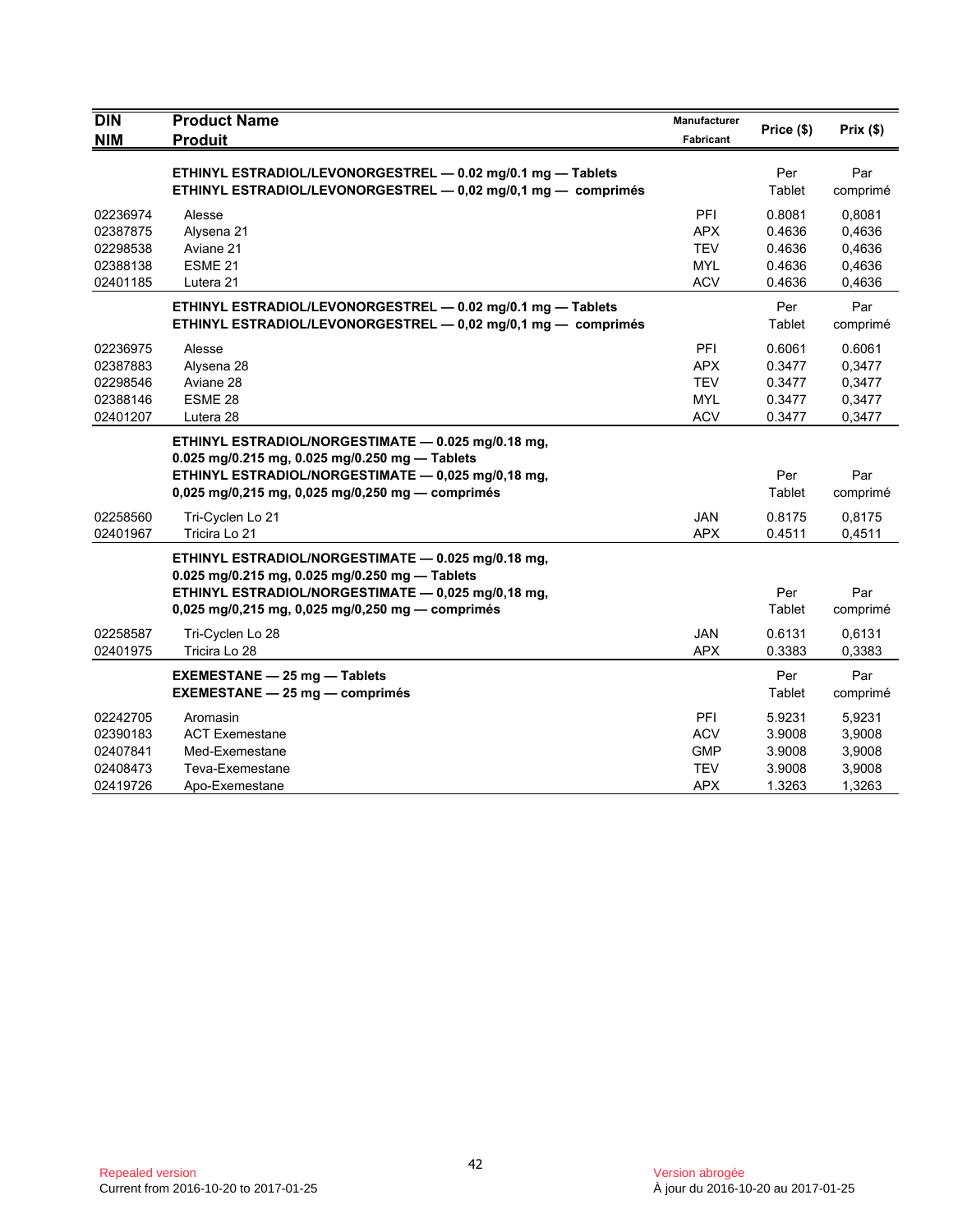| <b>DIN</b> | <b>Product Name</b>                                                       | <b>Manufacturer</b> | Price (\$)           | Prix(\$)        |
|------------|---------------------------------------------------------------------------|---------------------|----------------------|-----------------|
| <b>NIM</b> | <b>Produit</b>                                                            | Fabricant           |                      |                 |
|            | EZETIMIBE - 10 mg - Tablets<br>EZETIMIBE - 10 mg - comprimés              |                     | Per<br><b>Tablet</b> | Par<br>comprimé |
| 02247521   | Ezetrol                                                                   | <b>MFX</b>          | 2.0782               | 2,0782          |
| 02414716   | <b>ACT Ezetimibe</b>                                                      | <b>ACV</b>          | 0.3260               | 0,3260          |
| 02427826   | Apo-Ezetimibe                                                             | <b>APX</b>          | 0.3260               | 0,3260          |
| 02429659   | Ezetimibe                                                                 | <b>SIP</b>          | 0.3260               | 0,3260          |
| 02431300   | Ezetimibe                                                                 | <b>SAH</b>          | 0.3260               | 0,3260          |
| 02423235   | Jamp-Ezetimibe                                                            | <b>JPC</b>          | 0.3260               | 0,3260          |
| 02422662   | Mar-Ezetimibe                                                             | MAR                 | 0.3260               | 0,3260          |
| 02423243   | Mint-Ezetimibe                                                            | <b>MPH</b>          | 0.3260               | 0,3260          |
| 02378035   | Mylan-Ezetimibe                                                           | <b>MYL</b>          | 0.3260               | 0,3260          |
| 02416409   | pms-Ezetimibe                                                             | <b>PMS</b>          | 0.3260               | 0,3260          |
| 02419548   | Ran-Exetimibe                                                             | <b>RAN</b>          | 0.3260               | 0,3260          |
| 02416778   | Sandoz Ezetimibe                                                          | SDZ                 | 0.3260               | 0,3260          |
| 02354101   | Teva-Ezetimibe                                                            | <b>TEV</b>          | 0.3260               | 0,3260          |
|            | FAMCICLOVIR - 125 mg - Tablets<br>FAMCICLOVIR - 125 mg - comprimés        |                     | Per<br>Tablet        | Par<br>comprimé |
| 02229110   | Famvir                                                                    | <b>NVT</b>          | 3.4001               | 3,4001          |
| 02292025   | Apo-Famciclovir                                                           | <b>APX</b>          | 2.0240               | 2,0240          |
| 02305682   | <b>ACT Famciclovir</b>                                                    | <b>ACV</b>          | 2.0240               | 2,0240          |
| 02278081   | pms-Famciclovir                                                           | <b>PMS</b>          | 2.0240               | 2,0240          |
| 02278634   | Sandoz Famciclovir                                                        | SDZ                 | 2.0240               | 2,0240          |
|            | FAMCICLOVIR - 250 mg - Tablets<br>FAMCICLOVIR - 250 mg - comprimés        |                     | Per<br>Tablet        | Par<br>comprimé |
| 02229129   | Famvir                                                                    | <b>NVT</b>          | 4.6083               | 4,6083          |
| 02292041   | Apo-Famciclovir                                                           | <b>APX</b>          | 2.7200               | 2,7200          |
| 02305690   | <b>ACT Famciclovir</b>                                                    | <b>ACV</b>          | 2.7200               | 2,7200          |
| 02278103   | pms-Famciclovir                                                           | <b>PMS</b>          | 2.7200               | 2,7200          |
| 02278642   | Sandoz Famciclovir                                                        | SDZ                 | 2.7200               | 2,7200          |
|            | FAMCICLOVIR - 500 mg - Tablets<br><b>FAMCICLOVIR - 500 mg - comprimés</b> |                     | Per<br>Tablet        | Par<br>comprimé |
| 02177102   | Famvir                                                                    | <b>NVT</b>          | 8.0111               | 8,0111          |
| 02292068   | Apo-Famciclovir                                                           | <b>APX</b>          | 4.2280               | 4,2280          |
| 02305704   | <b>ACT Famciclovir</b>                                                    | <b>ACV</b>          | 4.2280               | 4,2280          |
| 02278111   | pms-Famciclovir                                                           | <b>PMS</b>          | 4.2280               | 4,2280          |
| 02278650   | Sandoz Famciclovir                                                        | SDZ                 | 4.2280               | 4,2280          |
|            | <b>FAMOTIDINE - 20 mg - Tablets</b><br>FAMOTIDINE - 20 mg - comprimés     |                     | Per<br><b>Tablet</b> | Par<br>comprimé |
| 00710121   | Pepcid                                                                    | <b>MFX</b>          | 1.2450               | 1,2450          |
| 01953842   | Apo-Famotidine                                                            | <b>APX</b>          | 0.6486               | 0,6486          |
| 02351102   | Famotidine                                                                | SAH                 | 0.6486               | 0,6486          |
| 02196018   | Mylan-Famotidine                                                          | MYL                 | 0.6486               | 0,6486          |
| 02022133   | Novo-Famotidine                                                           | <b>TEV</b>          | 0.6486               | 0,6486          |
|            | <b>FAMOTIDINE - 40 mg - Tablets</b>                                       |                     | Per                  | Par             |
|            | <b>FAMOTIDINE - 40 mg - comprimés</b>                                     |                     | Tablet               | comprimé        |
| 00710113   | Pepcid                                                                    | <b>MFX</b>          | 2.3001               | 2,3001          |
| 01953834   | Apo-Famotidine                                                            | <b>APX</b>          | 1.1673               | 1,1673          |
| 02351110   | Famotidine                                                                | SAH                 | 1.1673               | 1,1673          |
| 02196026   | Mylan-Famotidine                                                          | <b>MYL</b>          | 1.1673               | 1,1673          |
| 02022141   | Novo-Famotidine                                                           | <b>TEV</b>          | 1.1673               | 1,1673          |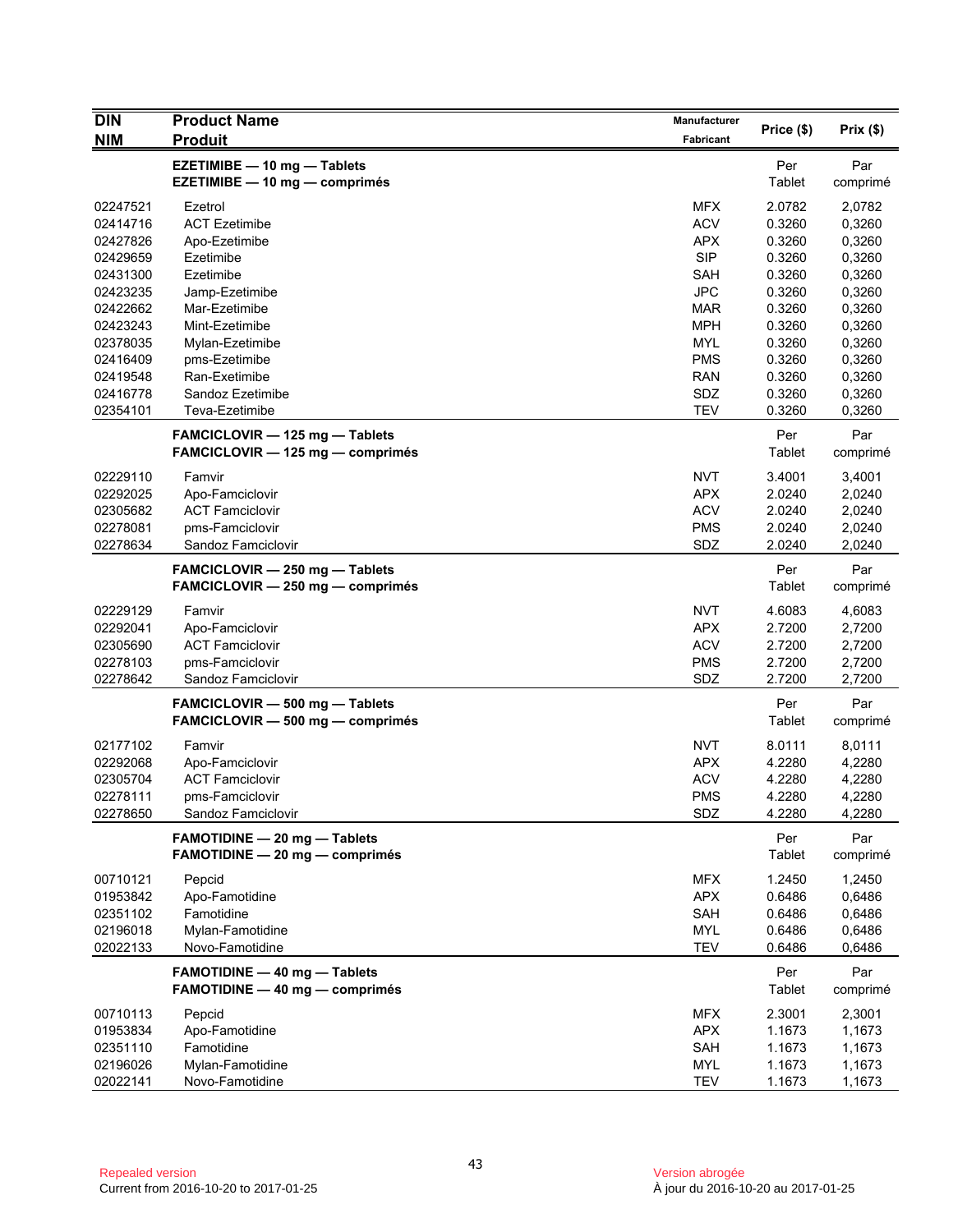| <b>DIN</b><br><b>NIM</b>                                 | <b>Product Name</b><br><b>Produit</b>                                                                                                          | Manufacturer<br>Fabricant                                   | Price (\$)                                     | Prix(\$)                                       |
|----------------------------------------------------------|------------------------------------------------------------------------------------------------------------------------------------------------|-------------------------------------------------------------|------------------------------------------------|------------------------------------------------|
|                                                          | FELODIPINE - 2.5 mg - Extended Release Tablets<br>FÉLODIPINE - 2,5 mg - comprimés à libération prolongée                                       |                                                             | Per<br><b>Tablet</b>                           | Par<br>comprimé                                |
| 02057778<br>02452367                                     | Plendil<br>Apo-Felodipine                                                                                                                      | <b>AZC</b><br><b>APX</b>                                    | 0.5940<br>0.4050                               | 0,5940<br>0,4050                               |
|                                                          | FELODIPINE - 5 mg - Extended Release Tablets<br>FÉLODIPINE - 5 mg - comprimés à libération prolongée                                           |                                                             | Per<br>Tablet                                  | Par<br>comprimé                                |
| 00851779<br>02280264<br>02452375                         | Plendil<br>Sandoz Felodipine<br>Apo-Felodipine                                                                                                 | <b>AZC</b><br>SDZ<br><b>APX</b>                             | 0.7689<br>0.5593<br>0.3565                     | 0,7689<br>0,5593<br>0,3565                     |
|                                                          | FELODIPINE - 10 mg - Extended Release Tablets<br>FÉLODIPINE - 10 mg - comprimés à libération prolongée                                         |                                                             | Per<br>Tablet                                  | Par<br>comprimé                                |
| 00851787<br>02280272<br>02452383                         | Plendil<br>Sandoz Felodipine<br>Apo-Felodipine                                                                                                 | <b>AZC</b><br>SDZ<br><b>APX</b>                             | 1.1770<br>0.8390<br>0.5350                     | 1,1770<br>0,8390<br>0,5350                     |
|                                                          | FENOFIBRATE - 200 mg - Capsules<br>FÉNOFIBRATE - 200 mg - capsules                                                                             |                                                             | Per<br>Capsule                                 | Par<br>capsule                                 |
| 02239864<br>02146959<br>02240210<br>02243552<br>02250039 | Apo-Feno-Micro<br>Lipidil-Micro<br>Mylan-Fenofibrate Micro<br>Novo-Fenofibrate Micronized/Novo-Fenofibrate (micronisé)<br>ratio-Fenofibrate MC | APX<br><b>FFR</b><br>MYL<br><b>TEV</b><br><b>TEV</b>        | 1.1979<br>1.1979<br>1.1979<br>1.1979<br>1.1979 | 1,1979<br>1,1979<br>1,1979<br>1,1979<br>1,1979 |
|                                                          | FENOFIBRATE - 100 mg - Tablets<br>FENOFIBRATE - 100 mg - comprimés                                                                             |                                                             | Per<br>Tablet                                  | Par<br>comprimé                                |
| 02241601<br>02246859<br>02356570<br>02289083<br>02288044 | Lipidil Supra<br>Apo-Feno Super<br>Fenofibrate-S<br>Novo-Fenofibrate-S<br>Sandoz Fenofibrate S                                                 | <b>FFR</b><br><b>APX</b><br><b>SAH</b><br><b>TEV</b><br>SDZ | 1.2243<br>0.8663<br>0.7877<br>0.7877<br>0.7877 | 1,2243<br>0,8663<br>0,7877<br>0,7877<br>0,7877 |
|                                                          | FENOFIBRATE - 160 mg - Tablets<br>FENOFIBRATE - 160 mg - comprimés                                                                             |                                                             | Per<br>Tablet                                  | Par<br>comprimé                                |
| 02241602<br>02246860<br>02288052                         | Lipidil Supra<br>Apo-Feno Super<br>Sandoz Fenofibrate S                                                                                        | <b>FFR</b><br><b>APX</b><br>SDZ                             | 1.4106<br>0.9317<br>0.8470                     | 1,4106<br>0,9317<br>0,8470                     |
|                                                          | FENOFIBRATE - 48 mg - Tablets<br>FENOFIBRATE - 48 mg - comprimés                                                                               |                                                             | Per<br>Tablet                                  | Par<br>comprimé                                |
| 02269074<br>02390698                                     | Lipidil EZ<br>Sandoz Fenofibrate E                                                                                                             | <b>BGP</b><br>SDZ                                           | 0.4716<br>0.3560                               | 0,4716<br>0,3560                               |
|                                                          | FENOFIBRATE - 145 mg - Tablets<br>FENOFIBRATE - 145 mg - comprimés                                                                             |                                                             | Per<br>Tablet                                  | Par<br>comprimé                                |
| 02269082<br>02390701                                     | Lipidil EZ<br>Sandoz Fenofibrate E                                                                                                             | <b>BGP</b><br>SDZ                                           | 1.2075<br>0.9113                               | 1,2075<br>0,9113                               |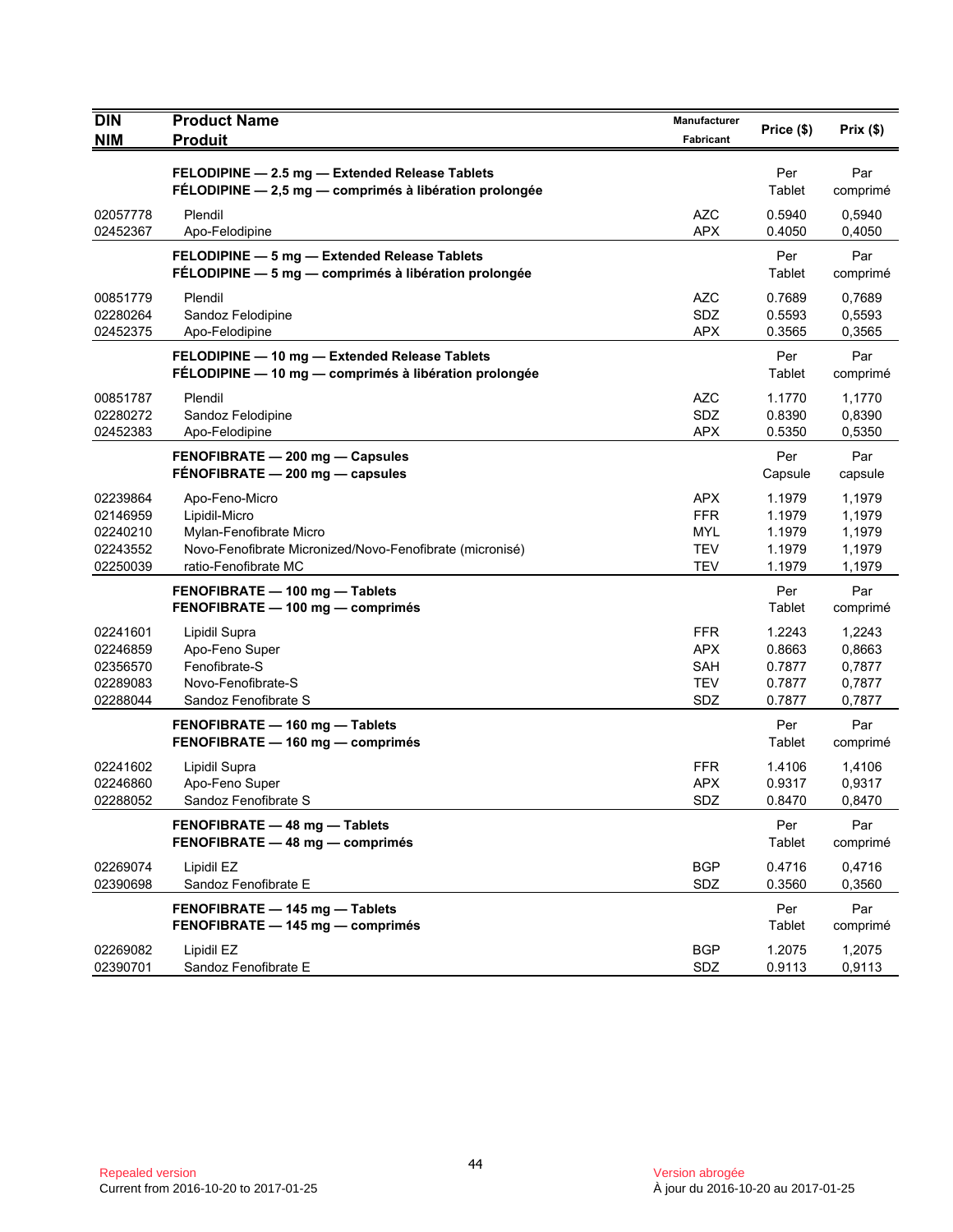| <b>DIN</b>                                                                                   | <b>Product Name</b>                                                                                                                                                | Manufacturer                                                                                          |                                                                                 |                                                                                 |
|----------------------------------------------------------------------------------------------|--------------------------------------------------------------------------------------------------------------------------------------------------------------------|-------------------------------------------------------------------------------------------------------|---------------------------------------------------------------------------------|---------------------------------------------------------------------------------|
| <b>NIM</b>                                                                                   | <b>Produit</b>                                                                                                                                                     | Fabricant                                                                                             | Price (\$)                                                                      | Prix(\$)                                                                        |
|                                                                                              | FENTANYL - 12 mcg - Transdermal Patch<br>FENTANYL - 12 mcg - timbre transdermique                                                                                  |                                                                                                       | Per<br>Patch                                                                    | Par<br>timbre                                                                   |
| 02330105<br>02327112<br>02386844<br>02396696<br>02341379<br>02311925                         | Ran-Fentanyl Matrix<br>Sandoz Fentanyl<br>CO Fentanyl<br>Mylan-Fentanyl Matrix<br>pms-Fentanyl MTX<br>Teva-Fentanyl                                                | <b>RAN</b><br>SDZ<br><b>ACV</b><br><b>MYL</b><br><b>PMS</b><br><b>TEV</b>                             | 3.1980<br>3.1980<br>2.2310<br>2.2300<br>2.2280<br>2.2280                        | 3,1980<br>3,1980<br>2,2310<br>2,2300<br>2,2280<br>2,2280                        |
|                                                                                              | FENTANYL - 25 mcg - Transdermal Patch<br>FENTANYL - 25 mcg - timbre transdermique                                                                                  |                                                                                                       | Per<br>Patch                                                                    | Par<br>timbre                                                                   |
| 02275813<br>02327120<br>02386852<br>02314630<br>02396718<br>02341387<br>02330113<br>02282941 | Duragesic MAT<br>Sandoz Fentanyl<br>CO Fentanyl<br>Apo-Fentanyl Matrix<br>Mylan-Fentanyl Matrix<br>pms-Fentanyl MTX<br>Ran-Fentanyl Matrix<br>Teva-Fentanyl        | <b>JAN</b><br>SDZ<br><b>ACV</b><br><b>APX</b><br><b>MYL</b><br><b>PMS</b><br><b>RAN</b><br><b>TEV</b> | 17.0786<br>5.9500<br>3.6582<br>3.6580<br>3.6580<br>3.6560<br>3.6580<br>3.6560   | 17,0786<br>5,9500<br>3,6582<br>3,6580<br>3,6580<br>3,6560<br>3,6580<br>3,6560   |
|                                                                                              | FENTANYL - 50 mcg - Transdermal Patch<br>FENTANYL - 50 mcg - timbre transdermique                                                                                  |                                                                                                       | Per<br>Patch                                                                    | Par<br>timbre                                                                   |
| 02275821<br>02330121<br>02327147<br>02314649<br>02386879<br>02396726<br>02341395<br>02282968 | Duragesic MAT<br>Ran-Fentanyl Matrix<br>Sandoz Fentanyl<br>Apo-Fentanyl Matrix<br>CO Fentanyl<br>Mylan-Fentanyl Matrix<br>pms-Fentanyl MTX<br>Teva-Fentanyl        | <b>JAN</b><br><b>RAN</b><br>SDZ<br><b>APX</b><br><b>ACV</b><br><b>MYL</b><br><b>PMS</b><br><b>TEV</b> | 32.1442<br>11.2000<br>11.2000<br>6.8840<br>6.8838<br>6.8838<br>6.8820<br>6.8820 | 32,1442<br>11,2000<br>11,2000<br>6,8840<br>6,8838<br>6,8838<br>6,8820<br>6,8820 |
|                                                                                              | FENTANYL - 75 mcg - Transdermal Patch<br>FENTANYL - 75 mcg - timbre transdermique                                                                                  |                                                                                                       | Per<br>Patch                                                                    | Par<br>timbre                                                                   |
| 02275848<br>02330148<br>02327155<br>02314657<br>02386887<br>02396734<br>02341409<br>02282976 | Duragesic MAT<br>Ran-Fentanyl Matrix<br>Sandoz Fentanyl<br>Apo-Fentanyl Matrix<br><b>CO Fentanyl</b><br>Mylan-Fentanyl Matrix<br>pms-Fentanyl MTX<br>Teva-Fentanyl | <b>JAN</b><br><b>RAN</b><br>SDZ<br><b>APX</b><br><b>ACV</b><br><b>MYL</b><br><b>PMS</b><br><b>TEV</b> | 45.2034<br>15.7500<br>15.7500<br>9.6820<br>9.6817<br>9.6817<br>9.6800<br>9.6800 | 45,2034<br>15,7500<br>15,7500<br>9,6820<br>9,6817<br>9,6817<br>9,6800<br>9,6800 |
|                                                                                              | FENTANYL - 100 mcg - Transdermal Patch<br>FENTANYL - 100 mcg - timbre transdermique                                                                                |                                                                                                       | Per<br>Patch                                                                    | Par<br>timbre                                                                   |
| 02275856<br>02330156<br>02327163<br>02314665<br>02386895<br>02396742                         | Duragesic MAT<br>Ran-Fentanyl Matrix<br>Sandoz Fentanyl<br>Apo-Fentanyl Matrix<br>CO Fentanyl<br>Mylan-Fentanyl Matrix                                             | JAN<br><b>RAN</b><br>SDZ<br><b>APX</b><br><b>ACV</b><br>MYL                                           | 56.2650<br>19.6000<br>19.6000<br>12.0520<br>12.0512<br>12.0512                  | 56.2650<br>19,6000<br>19,6000<br>12,0520<br>12,0512<br>12,0512                  |
| 02341417<br>02282984                                                                         | pms-Fentanyl MTX<br>Teva-Fentanyl                                                                                                                                  | <b>PMS</b><br><b>TEV</b>                                                                              | 12.0500<br>12.0500                                                              | 12,0500<br>12,0500                                                              |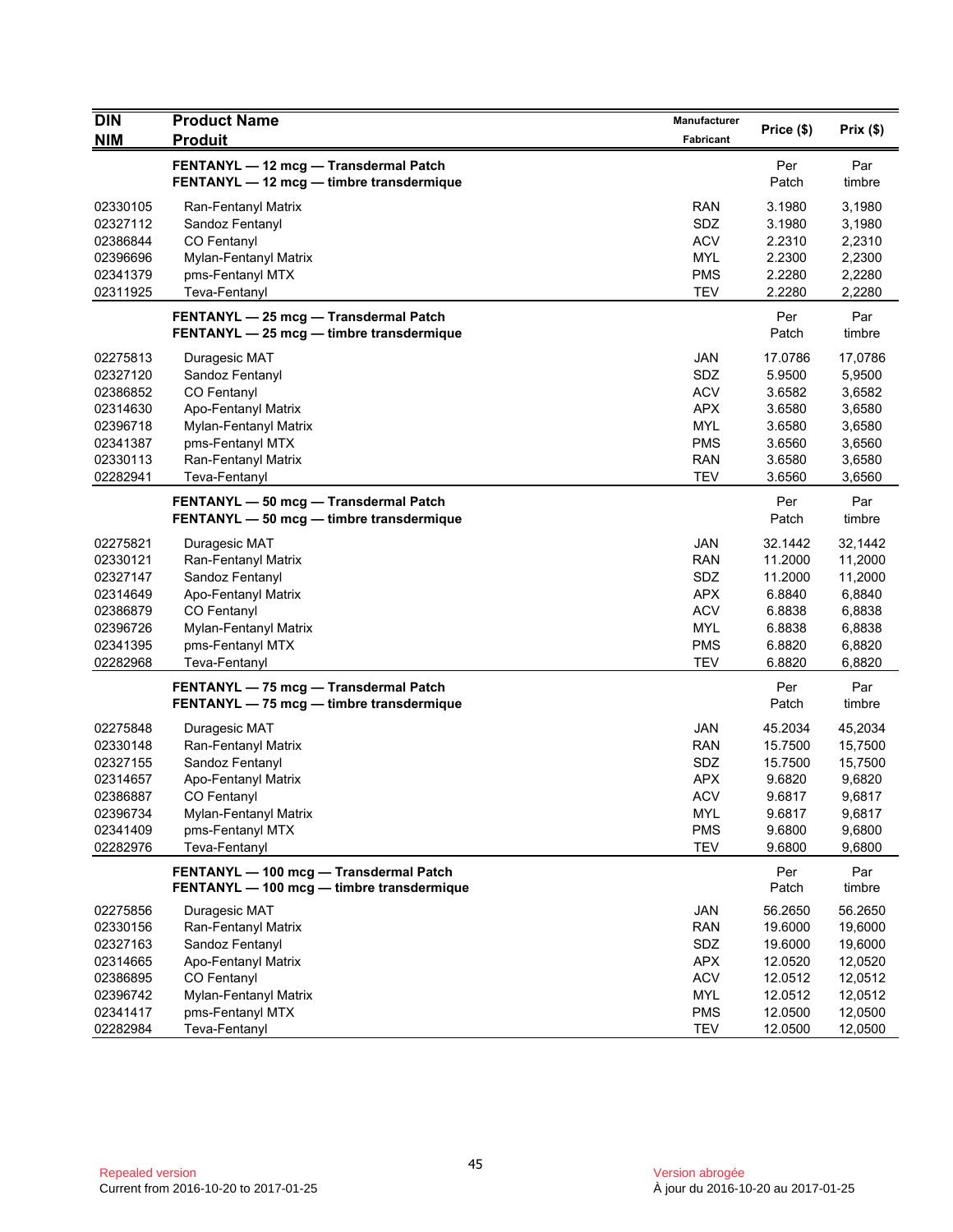| <b>DIN</b>                                                                                                                                   | <b>Product Name</b>                                                                                                                                                                                               | Manufacturer                                                                                                                                                  | Price (\$)                                                                                                           | Prix(\$)                                                                                                             |
|----------------------------------------------------------------------------------------------------------------------------------------------|-------------------------------------------------------------------------------------------------------------------------------------------------------------------------------------------------------------------|---------------------------------------------------------------------------------------------------------------------------------------------------------------|----------------------------------------------------------------------------------------------------------------------|----------------------------------------------------------------------------------------------------------------------|
| <b>NIM</b>                                                                                                                                   | <b>Produit</b>                                                                                                                                                                                                    | <b>Fabricant</b>                                                                                                                                              |                                                                                                                      |                                                                                                                      |
|                                                                                                                                              | FERROUS GLUCONATE - 300 mg - Tablets<br>FER (GLUCONATE DE) - 300 mg - comprimés                                                                                                                                   |                                                                                                                                                               | Per<br>Tablet                                                                                                        | Par<br>comprimé                                                                                                      |
| 00545031<br>00031097<br>80000435                                                                                                             | Apo-Ferrous Gluconate<br>Jamp-Ferrous Gluconate<br>Novo-Ferrogluc                                                                                                                                                 | <b>APX</b><br><b>JPC</b><br><b>TEV</b>                                                                                                                        | 0.0404<br>0.0254<br>0.0254                                                                                           | 0,0404<br>0,0254<br>0,0254                                                                                           |
|                                                                                                                                              | FINASTERIDE - 5 mg - Tablets<br>FINASTERIDE - 5 mg - comprimés                                                                                                                                                    |                                                                                                                                                               | Per<br>Tablet                                                                                                        | Par<br>comprimé                                                                                                      |
| 02010909<br>02354462<br>02348500<br>02365383<br>02405814<br>02355043<br>02445077<br>02447541<br>02357224<br>02389878<br>02356058<br>02310112 | Proscar<br>CO Finasteride<br>Novo-Finasteride<br>Apo-Finasteride<br>Auro-Finasteride<br>Finasteride<br>Finasteride<br>Finasteride<br>Jamp-Finasteride<br>Mint-Finasteride<br>Mylan-Finasteride<br>pms-Finasteride | <b>MSD</b><br><b>ACV</b><br><b>TEV</b><br><b>APX</b><br><b>AUP</b><br><b>ACH</b><br><b>SAH</b><br><b>SIP</b><br><b>JPC</b><br><b>MPH</b><br>MYL<br><b>PMS</b> | 2.4552<br>0.7412<br>0.5677<br>0.4633<br>0.4633<br>0.4633<br>0.4633<br>0.4633<br>0.4633<br>0.4633<br>0.4633<br>0.4633 | 2,4552<br>0,7412<br>0,5677<br>0,4633<br>0,4633<br>0,4633<br>0,4633<br>0,4633<br>0,4633<br>0,4633<br>0,4633<br>0,4633 |
| 02371820<br>02322579<br>02428741                                                                                                             | Ran-Finasteride<br>Sandoz Finasteride<br><b>VAN-Finasteride</b>                                                                                                                                                   | <b>RAN</b><br>SDZ<br><b>VAN</b>                                                                                                                               | 0.4633<br>0.4633<br>0.4633                                                                                           | 0,4633<br>0,4633<br>0,4633                                                                                           |
|                                                                                                                                              | FLUCONAZOLE - 50 mg - Tablets<br>FLUCONAZOLE - 50 mg - comprimés                                                                                                                                                  |                                                                                                                                                               | Per<br><b>Tablet</b>                                                                                                 | Par<br>comprimé                                                                                                      |
| 02237370<br>02236978<br>02249294<br>02281260<br>02245292<br>02245643                                                                         | Apo-Fluconazole<br>Novo-Fluconazole<br>Taro-Fluconazole<br><b>ACT Fluconazole</b><br>Mylan-Fluconazole<br>pms-Fluconazole                                                                                         | <b>APX</b><br><b>TEV</b><br><b>TAR</b><br><b>ACV</b><br><b>MYL</b><br><b>PMS</b>                                                                              | 3.4393<br>3.4393<br>3.4393<br>3.1266<br>3.1266<br>3.1266                                                             | 3,4393<br>3,4393<br>3,4393<br>3,1266<br>3,1266<br>3,1266                                                             |
|                                                                                                                                              | FLUCONAZOLE - 100 mg - Tablets<br>FLUCONAZOLE - 100 mg - comprimés                                                                                                                                                |                                                                                                                                                               | Per<br><b>Tablet</b>                                                                                                 | Par<br>comprimé                                                                                                      |
| 02237371<br>02249308<br>02236979<br>02281279<br>02245293<br>02245644                                                                         | Apo-Fluconazole<br>Taro-Fluconazole<br>Novo-Fluconazole<br><b>ACT Fluconazole</b><br>Mylan-Fluconazole<br>pms-Fluconazole                                                                                         | <b>APX</b><br><b>TAR</b><br><b>TEV</b><br><b>ACV</b><br><b>MYL</b><br><b>PMS</b>                                                                              | 6.1012<br>6.1012<br>6.1011<br>5.5466<br>5.5466<br>5.5466                                                             | 6,1012<br>6,1012<br>6,1011<br>5,5466<br>5,5466<br>5,5466                                                             |
|                                                                                                                                              | FLUOCINONIDE - 0.05% - Gel<br>FLUOCINONIDE - 0,05 % - gel                                                                                                                                                         |                                                                                                                                                               | Per<br>Gram                                                                                                          | Par<br>gramme                                                                                                        |
| 02161974<br>02236997                                                                                                                         | Lidex<br>Lyderm                                                                                                                                                                                                   | VAL<br><b>TPT</b>                                                                                                                                             | 0.3869<br>0.3762                                                                                                     | 0,3869<br>0,3762                                                                                                     |
|                                                                                                                                              | FLUOCINONIDE - 0.05% - Ointment<br>FLUOCINONIDE - 0,05 % - pommade                                                                                                                                                |                                                                                                                                                               | Per<br>Gram                                                                                                          | Par<br>gramme                                                                                                        |
| 02236996<br>02161966                                                                                                                         | Lyderm<br>Lidex                                                                                                                                                                                                   | <b>TPT</b><br>VAL                                                                                                                                             | 0.3707<br>0.3434                                                                                                     | 0,3707<br>0,3434                                                                                                     |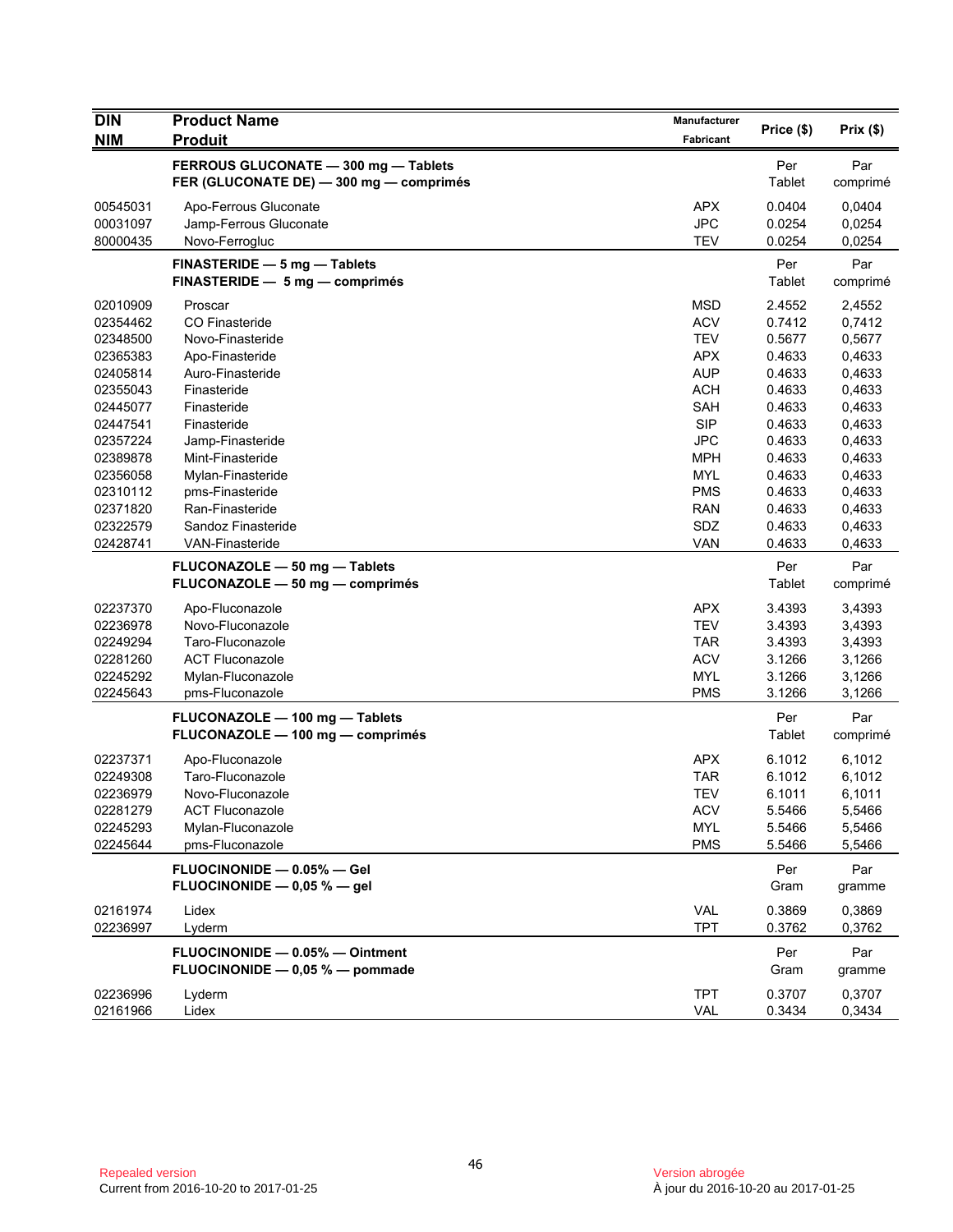| <b>DIN</b>           | <b>Product Name</b>                                                                                | Manufacturer             | Price (\$)       | Prix (\$)        |
|----------------------|----------------------------------------------------------------------------------------------------|--------------------------|------------------|------------------|
| <b>NIM</b>           | <b>Produit</b>                                                                                     | Fabricant                |                  |                  |
|                      | FLUOCINONIDE - 0.05% - Topical Cream<br>FLUOCINONIDE - 0,05 % - crème topique                      |                          | Per<br>Gram      | Par<br>gramme    |
| 00716863<br>02161923 | Lyderm<br>Lidex                                                                                    | <b>TPT</b><br><b>VAL</b> | 0.5075<br>0.2765 | 0,5075<br>0,2765 |
|                      | FLUOROMETHOLONE - 0.1% - Ophthalmic Suspension<br>FLUOROMÉTHOLONE - 0,1 % - suspension ophtalmique |                          | Per<br>mL        | Par<br>ml        |
|                      |                                                                                                    |                          |                  |                  |
| 00247855<br>00432814 | FML 0.1%/FML 0,1 %<br>Sandoz Fluorometholone                                                       | <b>ALL</b><br>SDZ        | 3.5332<br>1.7880 | 3,5332<br>1,7880 |
|                      | FLUOXETINE - 10 mg - Capsules<br>FLUOXETINE - 10 mg - capsules                                     |                          | Per<br>Capsule   | Par<br>capsule   |
| 02018985             | Prozac                                                                                             | LIL                      | 2.0801           | 2,0801           |
| 02177617             | Dom-Fluoxetine                                                                                     | <b>DOM</b>               | 1.2951           | 1,2951           |
| 02242177             | CO Fluoxetine                                                                                      | <b>ACV</b>               | 1.2951           | 1,2951           |
| 02216353             | Apo-Fluoxetine                                                                                     | <b>APX</b>               | 1.2950           | 1,2950           |
| 02216582             | Teva-Fluoxetine                                                                                    | <b>TEV</b>               | 1.2950           | 1,2950           |
| 02237813             | Mylan-Fluoxetine                                                                                   | MYL                      | 0.8650           | 0,8650           |
| 02385627             | Auro-Fluoxetine                                                                                    | <b>AUP</b>               | 0.4595           | 0,4595           |
| 02448424<br>02286068 | <b>Bio-Fluoxetine</b><br>Fluoxetine                                                                | <b>BMP</b><br>SAH        | 0.4595<br>0.4595 | 0,4595           |
| 02374447             | Fluoxetine                                                                                         | <b>SIP</b>               | 0.4595           | 0,4595<br>0,4595 |
| 02393441             | Fluoxetine                                                                                         | <b>ACH</b>               | 0.4595           | 0,4595           |
| 02401894             | Jamp-Fluoxetine                                                                                    | <b>JPC</b>               | 0.4595           | 0,4595           |
| 02392909             | Mar-Fluoxetine                                                                                     | <b>MAR</b>               | 0.4595           | 0,4595           |
| 02380560             | Mint-Fluoxetine                                                                                    | <b>MPH</b>               | 0.4595           | 0,4595           |
| 02177579             | pms-Fluoxetine                                                                                     | <b>PMS</b>               | 0.4595           | 0,4595           |
| 02405695             | Ran-Fluoxetine                                                                                     | <b>RAN</b>               | 0.4595           | 0,4595           |
| 02243486             | Sandoz Fluoxetine                                                                                  | SDZ                      | 0.4595           | 0,4595           |
| 02432412             | <b>VAN-Fluoxetine</b>                                                                              | <b>VAN</b>               | 0.4595           | 0,4595           |
|                      | FLUOXETINE - 20 mg - Capsules                                                                      |                          | Per              | Par              |
|                      | FLUOXÉTINE - 20 mg - capsules                                                                      |                          | Capsule          | capsule          |
| 00636622             | Prozac                                                                                             | LIL                      | 2.0801           | 2,0801           |
| 02242178             | CO Fluoxetine                                                                                      | <b>ACV</b>               | 1.1124           | 1,1124           |
| 02216361             | Apo-Fluoxetine                                                                                     | <b>APX</b>               | 1.1123           | 1,1123           |
| 02237814             | Mylan-Fluoxetine                                                                                   | <b>MYL</b>               | 0.6116           | 0,6116           |
| 02216590             | Teva-Fluoxetine                                                                                    | <b>TEV</b>               | 0.6116           | 0,6116           |
| 02385635             | Auro-Fluoxetine                                                                                    | <b>AUP</b>               | 0.4598           | 0,4598           |
| 02286076             | Fluoxetine                                                                                         | SAH                      | 0.4598           | 0,4598           |
| 02374455             | Fluoxetine                                                                                         | SIP                      | 0.4598           | 0,4598           |
| 02383241             | Fluoxetine                                                                                         | <b>ACH</b>               | 0.4598           | 0,4598           |
| 02448432<br>02386402 | Fluoxetine<br>Jamp-Fluoxetine                                                                      | <b>BMP</b><br><b>JPC</b> | 0.4598<br>0.4598 | 0,4598<br>0,4598 |
| 02392917             | Mar-Fluoxetine                                                                                     | <b>MAR</b>               | 0.4598           | 0,4598           |
| 02380579             | Mint-Fluoxetine                                                                                    | <b>MPH</b>               | 0.4598           | 0,4598           |
| 02177587             | pms-Fluoxetine                                                                                     | <b>PMS</b>               | 0.4598           | 0,4598           |
| 02405709             | Ran-Fluoxetine                                                                                     | <b>RAN</b>               | 0.4598           | 0,4598           |
| 02243487             | Sandoz Fluoxetine                                                                                  | SDZ                      | 0.4598           | 0,4598           |
| 02432420             | <b>VAN-Fluoxetine</b>                                                                              | <b>VAN</b>               | 0.4598           | 0,4598           |
|                      | FLURBIPROFEN - 50 mg - Tablets                                                                     |                          | Per              | Par              |
|                      | FLURBIPROFÈNE - 50 mg - comprimés                                                                  |                          | <b>Tablet</b>    | comprimé         |
| 00647942             | Ansaid                                                                                             | PFI                      | 0.5653           | 0,5653           |
| 01912046             | Apo-Flurbiprofen                                                                                   | <b>APX</b>               | 0.2820           | 0,2820           |
| 02100509             | Novo-Flurprofen                                                                                    | <b>TEV</b>               | 0.2820           | 0,2820           |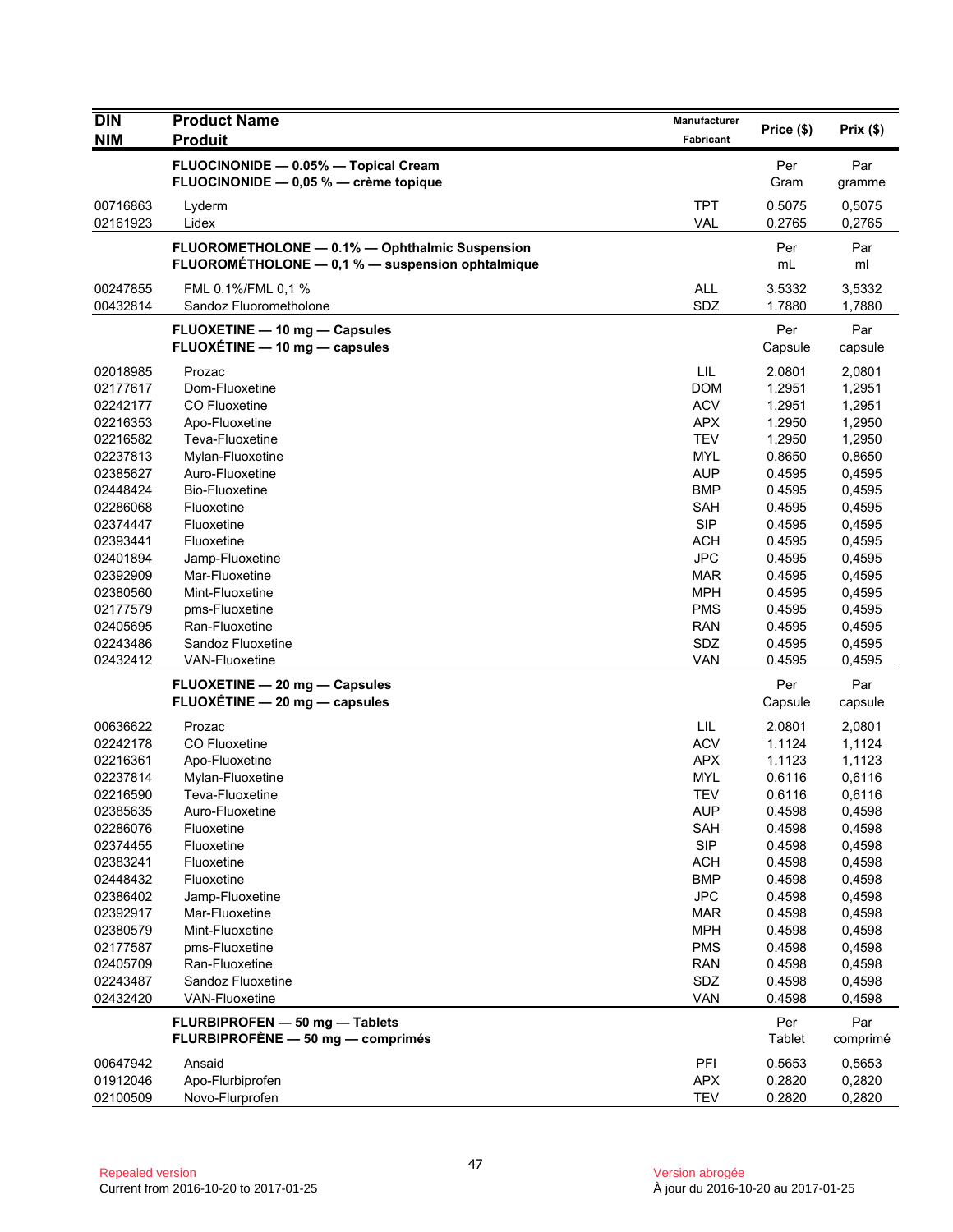| <b>DIN</b><br><b>NIM</b>                     | <b>Product Name</b><br><b>Produit</b>                                                                 | Manufacturer<br>Fabricant                     | Price (\$)                           | Prix(\$)                             |
|----------------------------------------------|-------------------------------------------------------------------------------------------------------|-----------------------------------------------|--------------------------------------|--------------------------------------|
|                                              | FLURBIPROFEN - 100 mg - Tablets<br>FLURBIPROFÈNE - 100 mg - comprimés                                 |                                               | Per<br>Tablet                        | Par<br>comprimé                      |
| 00600792<br>00675199<br>01912038<br>02100517 | Ansaid<br>ratio-Flurbiprofen<br>Apo-Flurbiprofen<br>Novo-Flurprofen                                   | PFI<br><b>TEV</b><br><b>APX</b><br><b>TEV</b> | 0.7401<br>0.5170<br>0.3859<br>0.3859 | 0,7401<br>0,5170<br>0,3859<br>0,3859 |
|                                              | FLUTICASONE - 120 dose - 50 mcg - Nasal Spray<br>FLUTICASONE - 120 dose - 50 mcg - vaporisateur nasal |                                               | Per<br>dose                          | Par<br>dose                          |
| 02213672<br>02294745<br>02296071             | Flonase<br>Apo-Fluticasone<br>ratio-Fluticasone                                                       | <b>GSK</b><br><b>APX</b><br><b>TEV</b>        | 0.2807<br>0.1831<br>0.1831           | 0,2807<br>0,1831<br>0,1831           |
|                                              | <b>FLUVASTATIN - 20 mg - Capsules</b><br>FLUVASTATIN - 20 mg - capsules                               |                                               | Per<br>Capsule                       | Par<br>capsule                       |
| 02061562<br>02299224<br>02400235             | Lescol<br>Teva-Fluvastatin<br>Sandoz Fluvastatin                                                      | <b>NVT</b><br><b>TEV</b><br>SDZ               | 1.0094<br>0.7048<br>0.4561           | 1,0094<br>0,7048<br>0,4561           |
|                                              | FLUVASTATIN - 40 mg - Capsules<br>FLUVASTATIN - 40 mg - capsules                                      |                                               | Per<br>Capsule                       | Par<br>capsule                       |
| 02061570<br>02299232<br>02400243             | Lescol<br>Teva-Fluvastatin<br>Sandoz Fluvastatin                                                      | <b>NVT</b><br><b>TEV</b><br>SDZ               | 1.4185<br>0.9896<br>0.6386           | 1,4185<br>0,9896<br>0,6386           |
|                                              | FLUVOXAMINE MALEATE - 50 mg - Tablets<br>FLUVOXAMINE (MALÉATE DE) - 50 mg - comprimés                 |                                               | Per<br>Tablet                        | Par<br>comprimé                      |
| 01919342<br>02231329<br>02255529             | Luvox<br>Apo-Fluvoxamine<br>CO Fluvoxamine                                                            | <b>BGP</b><br><b>APX</b><br><b>ACV</b>        | 1.0344<br>0.5447<br>0.5447           | 1,0344<br>0,5447<br>0,5447           |
|                                              | FLUVOXAMINE MALEATE - 100 mg - Tablets<br>FLUVOXAMINE (MALÉATE DE) — 100 mg — comprimés               |                                               | Per<br>Tablet                        | Par<br>comprimé                      |
| 01919369<br>02231330<br>02255537<br>02239954 | Luvox<br>Apo-Fluvoxamine<br>CO Fluvoxamine<br>Novo-Fluvoxamine                                        | <b>BGP</b><br><b>APX</b><br><b>ACV</b><br>TEV | 1.8601<br>0.9792<br>0.9792<br>0.9792 | 1,8601<br>0,9792<br>0,9792<br>0,9792 |
|                                              | FONDAPARINUX - 2.5 mg/0.5 mL - Injection<br>FONDAPARINUX $-2,5$ mg/0,5 mL $-$ injection               |                                               | Per<br>Syringe                       | Par<br>seringue                      |
| 02245531<br>02406853                         | Arixtra<br>Fondaparinux                                                                               | <b>GSK</b><br><b>DRL</b>                      | 17.5917<br>11.1944                   | 17,5917<br>11,1944                   |
|                                              | FONDAPARINUX - 7.5 mg/0.6 mL - Injection<br>FONDAPARINUX - 7,5 mg/0,6 mL - injection                  |                                               | Per<br>Syringe                       | Par<br>seringue                      |
| 02258056<br>02406896                         | Arixtra<br>Fondaparinux                                                                               | <b>GSK</b><br><b>DRL</b>                      | 28.4987<br>18.1400                   | 28,4987<br>18,1400                   |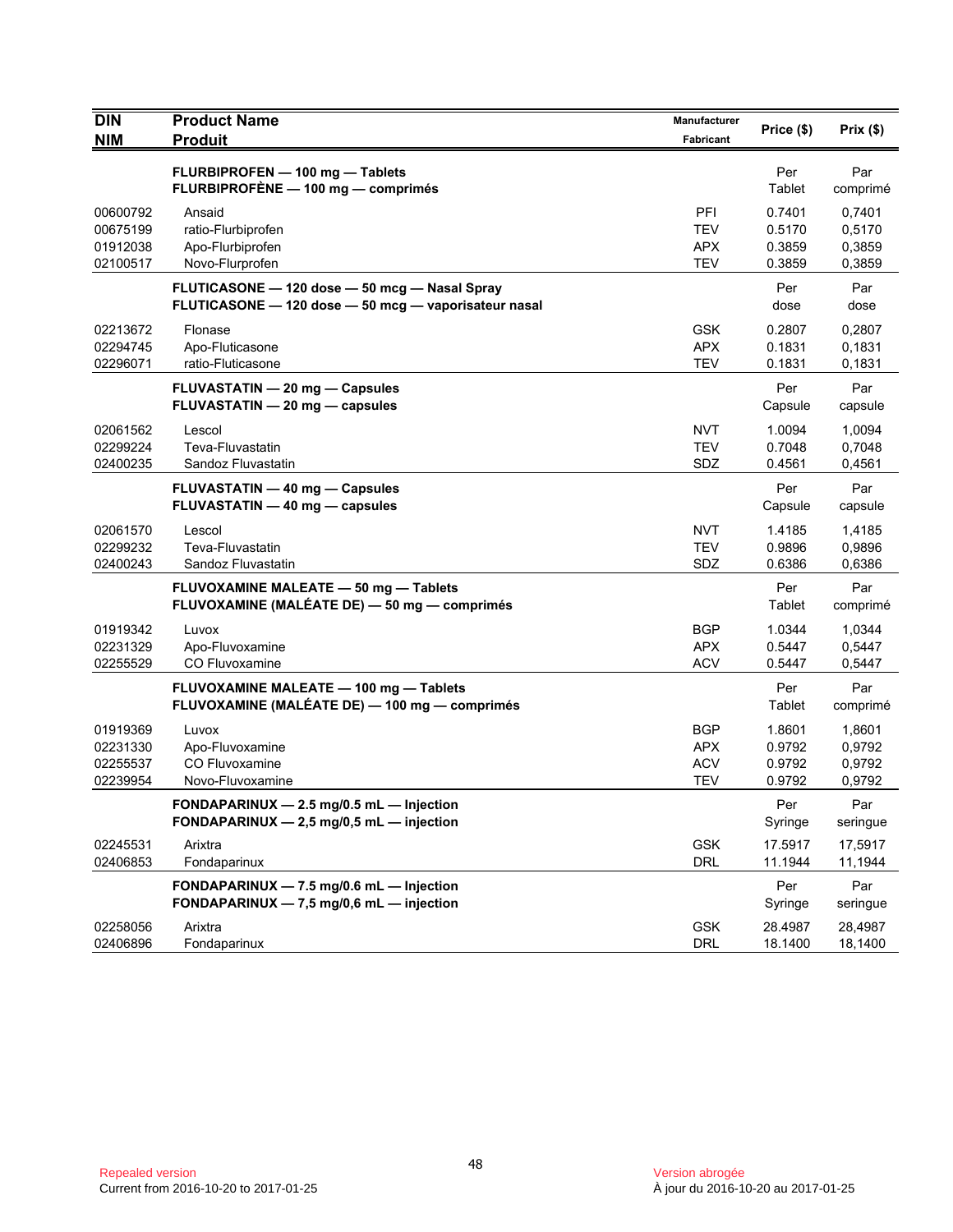| <b>DIN</b>                                               | <b>Product Name</b>                                                                                                                                                                                                                    | <b>Manufacturer</b>                                         | Price (\$)                                               | Prix(\$)                                                   |
|----------------------------------------------------------|----------------------------------------------------------------------------------------------------------------------------------------------------------------------------------------------------------------------------------------|-------------------------------------------------------------|----------------------------------------------------------|------------------------------------------------------------|
| <b>NIM</b>                                               | <b>Produit</b>                                                                                                                                                                                                                         | Fabricant                                                   |                                                          |                                                            |
|                                                          | FOSINOPRIL SODIUM - 10 mg - Tablets<br>FOSINOPRIL SODIQUE - 10 mg - comprimés                                                                                                                                                          |                                                             | Per<br>Tablet                                            | Par<br>comprimé                                            |
| 02247802<br>02294524<br>02266008<br>02331004             | Teva-Fosinopril<br>Ran-Fosinopril<br>Apo-Fosinopril<br>Jamp-Fosinopril                                                                                                                                                                 | <b>TEV</b><br><b>RAN</b><br><b>APX</b><br><b>JPC</b>        | 0.6083<br>0.4977<br>0.4878<br>0.4390                     | 0.6083<br>0.4977<br>0,4878<br>0,4390                       |
| 02262401                                                 | Mylan-Fosinopril<br>FOSINOPRIL SODIUM - 20 mg - Tablets                                                                                                                                                                                | <b>MYL</b>                                                  | 0.4390<br>Per                                            | 0,4390<br>Par                                              |
| 02247803<br>02294532<br>02266016<br>02331012<br>02262428 | FOSINOPRIL SODIQUE - 20 mg - comprimés<br>Teva-Fosinopril<br>Ran-Fosinopril<br>Apo-Fosinopril<br>Jamp-Fosinopril<br>Mylan-Fosinopril                                                                                                   | <b>TEV</b><br><b>RAN</b><br><b>APX</b><br><b>JPC</b><br>MYL | Tablet<br>0.7315<br>0.5985<br>0.5866<br>0.5279<br>0.5279 | comprimé<br>0,7315<br>0,5985<br>0,5866<br>0,5279<br>0,5279 |
|                                                          | FRAMYCETIN SULFATE/ESCULIN/HYDROCORTISONE/DIBUCAINE HCI<br>$-$ 10 mg/10 mg/5 mg/5 mg $-$ Ointment<br>FRAMYCÉTINE (SULFATE DE)/ESCULINE/HYDROCORTISONE/<br>DIBUCAÏNE (CHLORHYDRATE DE) - 10 mg/10 mg/5 mg/5 mg/ - pommade               |                                                             | Per<br>Gram                                              | Par<br>gramme                                              |
| 02223252<br>02247322<br>02242527                         | Proctosedyl<br>Proctol<br>Sandoz Proctomyxin HC                                                                                                                                                                                        | <b>AXC</b><br><b>ODN</b><br>SDZ                             | 1.0656<br>0.5960<br>0.5960                               | 1,0656<br>0,5960<br>0,5960                                 |
|                                                          | <b>FRAMYCETIN SULFATE/ESCULIN/HYDROCORTISONE/DIBUCAINE HCI</b><br>- 10 mg/10 mg/5 mg/5 mg - Suppositories<br>FRAMYCÉTINE (SULFATE DE)/ESCULINE/HYDROCORTISONE/<br>DIBUCAÏNE (CHLORHYDRATE DE) - 10 mg/10 mg/5 mg/5 mg/ - suppositoires |                                                             | Per                                                      | Par<br>Suppository suppositoire                            |
| 02223260<br>02247882<br>02242528                         | Proctosedyl<br>Proctol<br>Sandoz Proctomyxin HC                                                                                                                                                                                        | <b>AXC</b><br>ODN<br>SDZ                                    | 1.3320<br>0.7925<br>0.7925                               | 1,3320<br>0,7925<br>0,7925                                 |
|                                                          | FUROSEMIDE - 20 mg - Tablets<br>FUROSÉMIDE - 20 mg - comprimés                                                                                                                                                                         |                                                             | Per<br>Tablet                                            | Par<br>comprimé                                            |
| 00337730<br>02247493<br>00396788<br>02351420             | Novosemide<br>pms-Furosemide<br>Apo-Furosemide<br>Furosemide                                                                                                                                                                           | <b>TEV</b><br><b>PMS</b><br><b>APX</b><br>SAH               | 0.0490<br>0.0446<br>0.0445<br>0.0445                     | 0,0490<br>0.0446<br>0,0445<br>0,0445                       |
|                                                          | FUROSEMIDE - 40 mg - Tablets<br>FUROSÉMIDE - 40 mg - comprimés                                                                                                                                                                         |                                                             | Per<br>Tablet                                            | Par<br>comprimé                                            |
| 00362166<br>02351439<br>00337749                         | Apo-Furosemide<br>Furosemide<br>Novosemide                                                                                                                                                                                             | <b>APX</b><br>SAH<br><b>TEV</b>                             | 0.0746<br>0.0746<br>0.0746                               | 0,0746<br>0,0746<br>0,0746                                 |
|                                                          | FUROSEMIDE - 80 mg - Tablets<br>FUROSÉMIDE - 80 mg - comprimés                                                                                                                                                                         |                                                             | Per<br>Tablet                                            | Par<br>comprimé                                            |
| 00707570<br>02351447<br>00765953                         | Apo-Furosemide<br>Furosemide<br>Novosemide                                                                                                                                                                                             | <b>APX</b><br>SAH<br><b>TEV</b>                             | 0.1342<br>0.1342<br>0.1342                               | 0,1342<br>0,1342<br>0,1342                                 |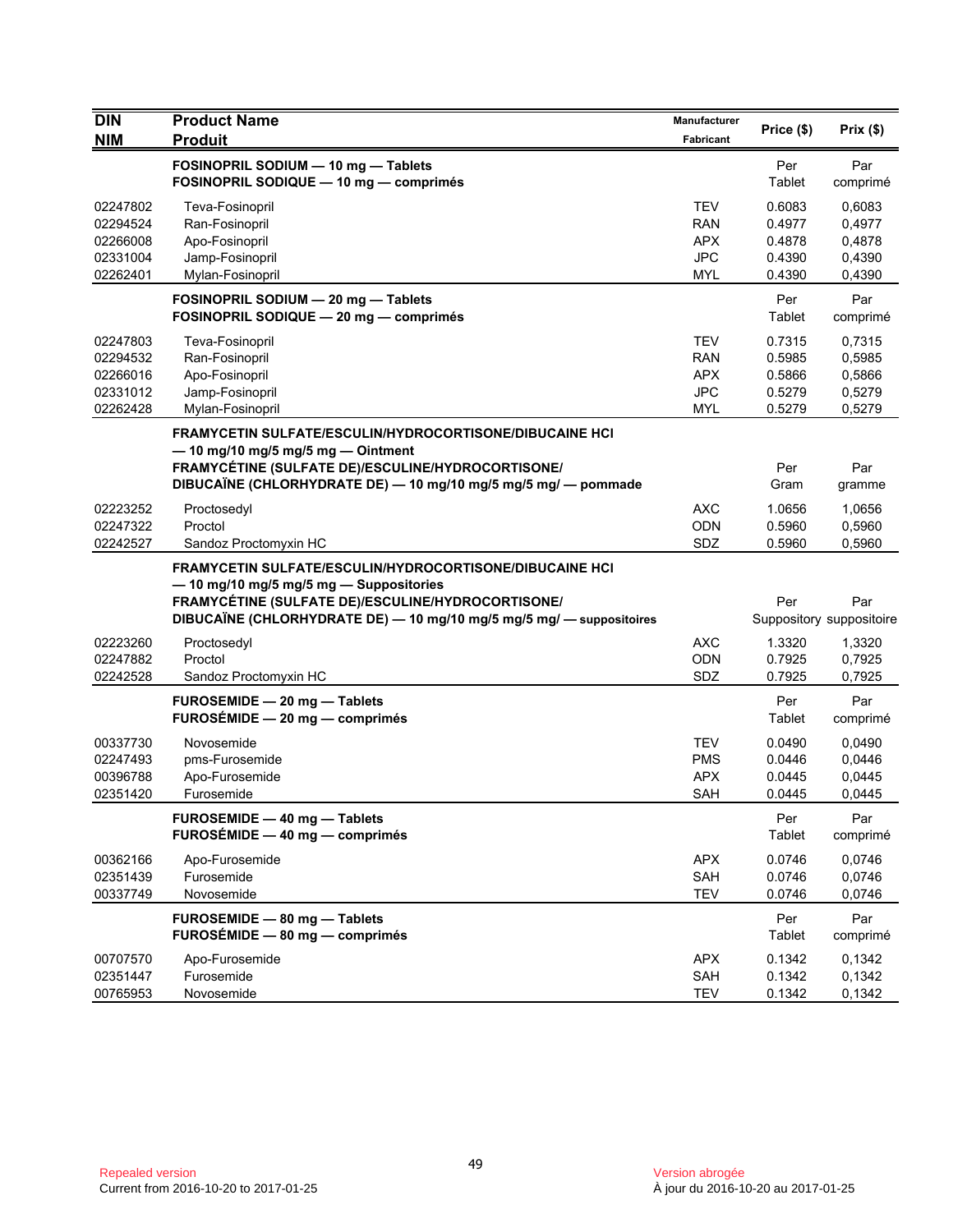| <b>DIN</b>           | <b>Product Name</b>                                               | Manufacturer             |                  |                  |
|----------------------|-------------------------------------------------------------------|--------------------------|------------------|------------------|
| NIM                  | <b>Produit</b>                                                    | Fabricant                | Price (\$)       | Prix(\$)         |
|                      | GABAPENTIN - 100 mg - Capsules<br>GABAPENTINE - 100 mg - capsules |                          | Per<br>Capsule   | Par<br>capsule   |
| 02084260             | Neurontin                                                         | PFI                      | 0.4943           | 0,4943           |
| 02244304             | Apo-Gabapentin                                                    | <b>APX</b>               | 0.0749           | 0,0749           |
| 02321203             | Auro-Gabapentin                                                   | <b>AUP</b>               | 0.0749           | 0,0749           |
| 02256142             | CO Gabapentin                                                     | <b>ACV</b>               | 0.0749           | 0,0749           |
| 02353245             | Gabapentin                                                        | <b>SAH</b>               | 0.0749           | 0,0749           |
| 02246314             | Gabapentin                                                        | <b>SIP</b>               | 0.0749           | 0,0749           |
| 02416840             | Gabapentin                                                        | <b>ACH</b>               | 0.0749           | 0,0749           |
| 02285819             | GD-Gabapentin                                                     | <b>GEM</b>               | 0.0749           | 0,0749           |
| 02361469             | Jamp-Gabapentin                                                   | <b>JPC</b>               | 0.0749           | 0,0749           |
| 02391473             | Mar-Gabapentin                                                    | <b>MAR</b>               | 0.0749           | 0,0749           |
| 02248259             | Mylan-Gabapentin                                                  | <b>MYL</b>               | 0.0749           | 0,0749           |
| 02243446             | pms-Gabapentin                                                    | <b>PMS</b>               | 0.0749           | 0,0749           |
| 02319055             | Ran-Gabapentin                                                    | <b>RAN</b>               | 0.0749           | 0,0749           |
| 02244513             | Teva-Gabapentin                                                   | <b>TEV</b>               | 0.0749           | 0,0749           |
| 02431408             | VAN-Gabapentin                                                    | <b>VAN</b>               | 0.0749           | 0,0749           |
|                      | GABAPENTIN - 300 mg - Capsules<br>GABAPENTINE - 300 mg - capsules |                          | Per<br>Capsule   | Par<br>capsule   |
|                      |                                                                   |                          |                  |                  |
| 02084279             | Neurontin                                                         | PFI<br><b>APX</b>        | 1.2026           | 1,2026           |
| 02244305<br>02321211 | Apo-Gabapentin                                                    |                          | 0.1821           | 0,1821           |
|                      | Auro-Gabapentin                                                   | <b>AUP</b>               | 0.1821           | 0,1821           |
| 02256150             | CO Gabapentin                                                     | <b>ACV</b>               | 0.1821           | 0,1821           |
| 02353253             | Gabapentin                                                        | <b>SAH</b>               | 0.1821           | 0,1821           |
| 02246315             | Gabapentin                                                        | <b>SIP</b>               | 0.1821           | 0,1821           |
| 02416859             | Gabapentin                                                        | <b>ACH</b>               | 0.1821           | 0,1821           |
| 02285827             | GD-Gabapentin                                                     | <b>GEM</b><br><b>JPC</b> | 0.1821<br>0.1821 | 0,1821           |
| 02361485             | Jamp-Gabapentin                                                   | <b>MAR</b>               | 0.1821           | 0,1821           |
| 02391481<br>02248260 | Mar-Gabapentin                                                    | <b>MYL</b>               | 0.1821           | 0,1821<br>0,1821 |
| 02243447             | Mylan-Gabapentin                                                  | <b>PMS</b>               | 0.1821           | 0,1821           |
| 02319063             | pms-Gabapentin                                                    | <b>RAN</b>               | 0.1821           | 0,1821           |
| 02260891             | Ran-Gabapentin<br>ratio-Gabapentin                                | <b>TEV</b>               | 0.1821           | 0,1821           |
| 02244514             | Teva-Gabapentin                                                   | <b>TEV</b>               | 0.1821           | 0,1821           |
| 02431416             | VAN-Gabapentin                                                    | <b>VAN</b>               | 0.1821           | 0,1821           |
|                      | GABAPENTIN - 400 mg - Capsules                                    |                          | Per              | Par              |
|                      | GABAPENTINE - 400 mg - capsules                                   |                          | Capsule          | capsule          |
| 02084287             | Neurontin                                                         | PFI                      | 1.4331           | 1,4331           |
| 02244306             | Apo-Gabapentin                                                    | <b>APX</b>               | 0.2171           | 0,2171           |
| 02321238             | Auro-Gabapentin                                                   | <b>AUP</b>               | 0.2171           | 0,2171           |
| 02256169             | CO Gabapentin                                                     | <b>ACV</b>               | 0.2171           | 0,2171           |
| 02353261             | Gabapentin                                                        | SAH                      | 0.2171           | 0,2171           |
| 02246316             | Gabapentin                                                        | <b>SIP</b>               | 0.2171           | 0,2171           |
| 02416867             | Gabapentin                                                        | <b>ACH</b>               | 0.2171           | 0,2171           |
| 02285835             | GD-Gabapentin                                                     | <b>GEM</b>               | 0.2171           | 0,2171           |
| 02361493             | Jamp-Gabapentin                                                   | <b>JPC</b>               | 0.2171           | 0,2171           |
| 02391503             | Mar-Gabapentin                                                    | <b>MAR</b>               | 0.2171           | 0,2171           |
| 02248261             | Mylan-Gabapentin                                                  | <b>MYL</b>               | 0.2171           | 0,2171           |
| 02243448             | pms-Gabapentin                                                    | <b>PMS</b>               | 0.2171           | 0,2171           |
| 02319071             | Ran-Gabapentin                                                    | <b>RAN</b>               | 0.2171           | 0,2171           |
| 02244515             | Teva-Gabapentin                                                   | <b>TEV</b>               | 0.2171           | 0,2171           |
| 02431424             | VAN-Gabapentin                                                    | VAN                      | 0.2171           | 0,2171           |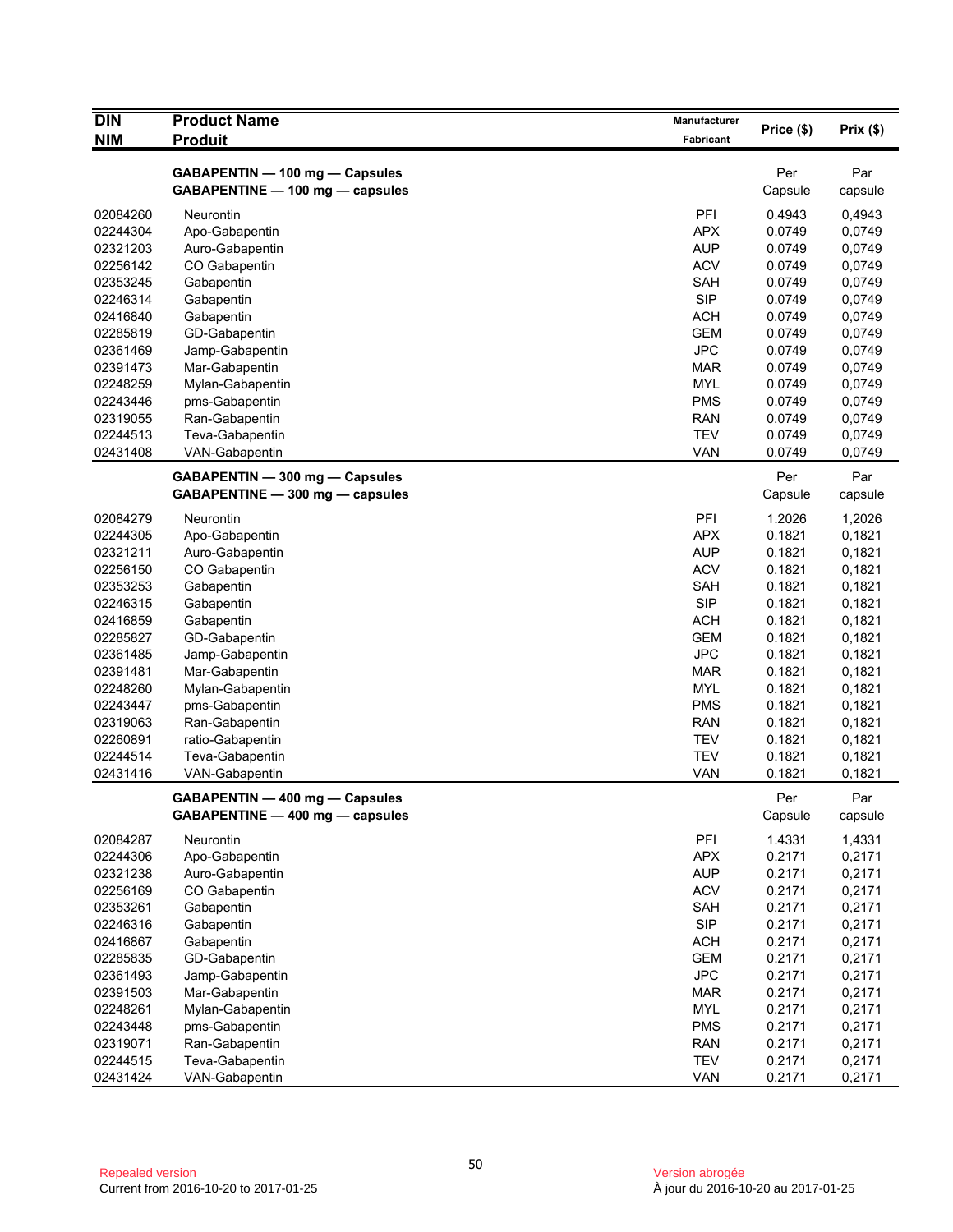| <b>DIN</b> | <b>Product Name</b>                   | Manufacturer     |            |          |
|------------|---------------------------------------|------------------|------------|----------|
| <b>NIM</b> | <b>Produit</b>                        | <b>Fabricant</b> | Price (\$) | Prix(\$) |
|            |                                       |                  |            |          |
|            | GABAPENTIN - 600 mg - Tablets         |                  | Per        | Par      |
|            | GABAPENTINE - 600 mg - comprimés      |                  | Tablet     | comprimé |
| 02239717   | Neurontin                             | PFI              | 2.1496     | 2,1496   |
| 02293358   | Apo-Gabapentin                        | <b>APX</b>       | 0.3256     | 0,3256   |
| 02431289   | Gabapentin                            | SAH              | 0.3256     | 0,3256   |
| 02388200   | Gabapentin                            | <b>SIP</b>       | 0.3256     | 0,3256   |
| 02392526   | Gabapentin                            | <b>ACH</b>       | 0.3256     | 0,3256   |
| 02410990   | Gabapentin                            | <b>GLM</b>       | 0.3256     | 0,3256   |
| 02285843   | GD-Gabapentin                         | <b>GEM</b>       | 0.3256     | 0,3256   |
| 02402289   | Jamp-Gabapentin                       | <b>JPC</b>       | 0.3256     | 0,3256   |
| 02397471   | Mylan-Gabapentin                      | <b>MYL</b>       | 0.3256     | 0,3256   |
| 02255898   | pms-Gabapentin                        | <b>PMS</b>       | 0.3256     | 0,3256   |
| 02248457   | Teva-Gabapentin                       | TEV              | 0.3256     | 0,3256   |
| 02432544   | VAN-Gabapentin                        | <b>VAN</b>       | 0.3256     | 0,3256   |
|            | <b>GALANTAMINE - 8 mg - Capsules</b>  |                  | Per        | Par      |
|            | GALANTAMINE - 8 mg - capsules         |                  | Capsule    | capsule  |
| 02266717   | <b>Reminyl ER</b>                     | <b>JAN</b>       | 5.6540     | 5,6540   |
| 02339439   | Mylan-Galantamine ER                  | <b>MYL</b>       | 1.7451     | 1,7451   |
| 02425157   | Auro-Galantamine ER                   | <b>AUP</b>       | 1.2465     | 1,2465   |
| 02443015   | Galantamine ER                        | SAH              | 1.2465     | 1,2465   |
| 02420821   | Mar-Galantamine ER                    | MAR              | 1.2465     | 1,2465   |
| 02316943   | <b>PAT-Galantamine ER</b>             | <b>PAT</b>       | 1.2465     | 1,2465   |
| 02398370   | pms-Galantamine ER                    | <b>PMS</b>       | 1.2465     | 1,2465   |
|            | <b>GALANTAMINE - 16 mg - Capsules</b> |                  | Per        | Par      |
|            | GALANTAMINE - 16 mg - capsules        |                  | Capsule    | capsule  |
| 02266725   | Reminyl ER                            | <b>JAN</b>       | 5.6540     | 5,6540   |
| 02339447   | Mylan-Galantamine ER                  | MYL              | 1.7451     | 1,7451   |
| 02425165   | Auro-Galantamine                      | <b>AUP</b>       | 1.2465     | 1,2465   |
| 02443023   | Galantamine ER                        | SAH              | 1.2465     | 1,2465   |
| 02420848   | Mar-Galantamine ER                    | MAR              | 1.2465     | 1,2465   |
| 02316951   | <b>PAT-Galantamine ER</b>             | <b>PAT</b>       | 1.2465     | 1,2465   |
| 02398389   | pms-Galantamine ER                    | <b>PMS</b>       | 1.2465     | 1,2465   |
|            | <b>GALANTAMINE - 24 mg - Capsules</b> |                  | Per        | Par      |
|            | GALANTAMINE - 24 mg - capsules        |                  | Capsule    | capsule  |
| 02266733   | <b>Reminyl ER</b>                     | JAN              | 5.6540     | 5,6540   |
| 02339455   | Mylan-Galantamine ER                  | MYL              | 1.7451     | 1,7451   |
| 02425173   | Auro-Galantamine                      | <b>AUP</b>       | 1.2465     | 1,2465   |
| 02443031   | Galantamine ER                        | SAH              | 1.2465     | 1,2465   |
| 02420856   | Mar-Galantamine ER                    | <b>MAR</b>       | 1.2465     | 1,2465   |
| 02316978   | PAT-Galantamine ER                    | PAT              | 1.2465     | 1,2465   |
| 02398397   | pms-Galantamine ER                    | <b>PMS</b>       | 1.2465     | 1,2465   |
|            | GEMFIBROZIL - 300 mg - Capsules       |                  | Per        | Par      |
|            | GEMFIBROZIL - 300 mg - capsules       |                  | Capsule    | capsule  |
| 02239951   | pms-Gemfibrozil                       | <b>PMS</b>       | 0.3261     | 0,3261   |
| 01979574   | Apo-Gemfibrozil                       | <b>APX</b>       | 0.3260     | 0,3260   |
| 02185407   | Mylan-Gemfibrozil                     | <b>MYL</b>       | 0.3260     | 0,3260   |
| 02241704   | Novo-Gemfibrozil                      | <b>TEV</b>       | 0.3260     | 0,3260   |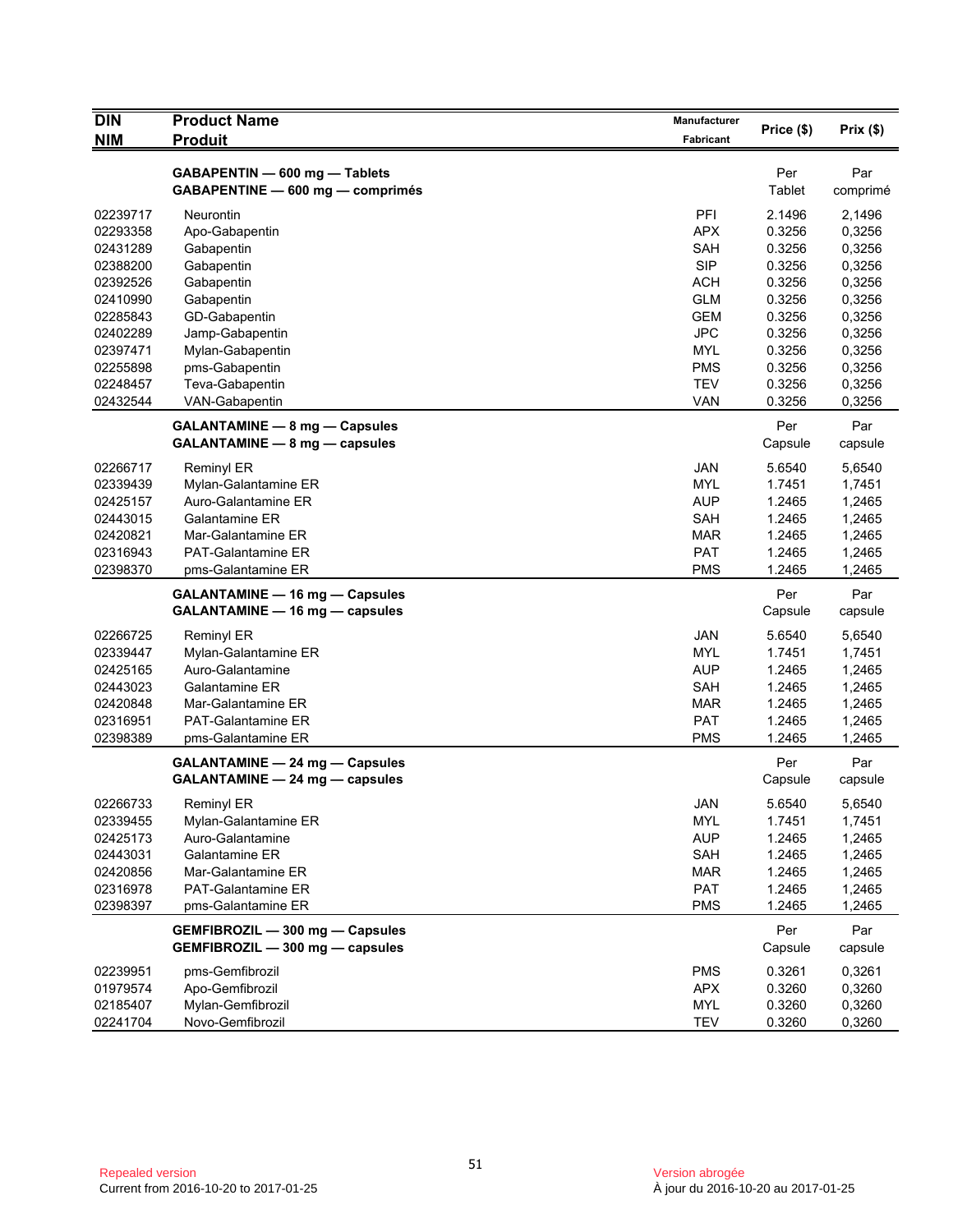| <b>DIN</b><br><b>NIM</b>                                             | <b>Product Name</b><br><b>Produit</b>                                                                      | <b>Manufacturer</b><br>Fabricant                                                 | Price (\$)                                               | Prix (\$)                                                |
|----------------------------------------------------------------------|------------------------------------------------------------------------------------------------------------|----------------------------------------------------------------------------------|----------------------------------------------------------|----------------------------------------------------------|
|                                                                      | GEMFIBROZIL - 600 mg - Tablets<br>GEMFIBROZIL - 600 mg - comprimés                                         |                                                                                  | Per<br>Tablet                                            | Par<br>comprimé                                          |
| 01979582<br>02230580<br>02230476<br>02142074                         | Apo-Gemfibrozil<br>Dom-Gemfibrozil<br>Mylan-Gemfibrozil<br>Novo-Gemfibrozil                                | <b>APX</b><br><b>DOM</b><br>MYL<br><b>TEV</b>                                    | 0.8272<br>0.8272<br>0.8272<br>0.8272                     | 0,8272<br>0,8272<br>0,8272<br>0,8272                     |
|                                                                      | GLICLAZIDE - 30 mg - Tablets<br>GLICLAZIDE - 30 mg - comprimés                                             |                                                                                  | Per<br>Tablet                                            | Par<br>comprimé                                          |
| 02242987<br>02297795<br>02423286<br>02429764<br>02438658             | Diamicron MR<br>Apo-Gliclazide MR<br>Mint-Gliclazide MR<br><b>ACT-Gliclazide MR</b><br>Mylan-Gliclazide MR | <b>SEV</b><br><b>APX</b><br><b>MPH</b><br><b>ACV</b><br>MYL                      | 0.1547<br>0.1546<br>0.1405<br>0.0931<br>0.0931           | 0,1547<br>0,1546<br>0,1405<br>0,0931<br>0,0931           |
|                                                                      | GLICLAZIDE - 60 mg - Tablets<br>GLICLAZIDE - 60 mg - comprimés                                             |                                                                                  | Per<br>Tablet                                            | Par<br>comprimé                                          |
| 02356422<br>02407124                                                 | Diamicron MR<br>Apo-Gliclazide MR                                                                          | <b>SEV</b><br><b>APX</b>                                                         | 0.2781<br>0.2150                                         | 0,2781<br>0,2150                                         |
|                                                                      | GLICLAZIDE - 80 mg - Tablets<br>GLICLAZIDE - 80 mg - comprimés                                             |                                                                                  | Per<br>Tablet                                            | Par<br>comprimé                                          |
| 00765996<br>02155850<br>02245247<br>02238103<br>02287072<br>02229519 | Diamicron<br>ratio-Gliclazide<br>Apo-Gliclazide<br>Novo-Gliclazide<br>Gliclazide<br>Mylan-Gliclazide       | <b>SEV</b><br><b>TEV</b><br><b>APX</b><br><b>TEV</b><br><b>SAH</b><br><b>MYL</b> | 0.4098<br>0.3073<br>0.3070<br>0.3069<br>0.2790<br>0.2790 | 0,4098<br>0,3073<br>0,3070<br>0,3069<br>0,2790<br>0,2790 |
|                                                                      | <b>GLIMEPIRIDE - 1 mg - Tablets</b><br>GLIMEPIRIDE - 1 mg - comprimés                                      |                                                                                  | Per<br>Tablet                                            | Par<br>comprimé                                          |
| 02245272<br>02273101<br>02295377<br>02273756<br>02269589             | Amaryl<br>ratio-Glimepiride<br>Apo-Glimepiride<br>Novo-Glimepiride<br>Sandoz Glimerpiride                  | <b>AVE</b><br><b>TEV</b><br><b>APX</b><br><b>TEV</b><br>SDZ                      | 1.0340<br>0.5390<br>0.4900<br>0.4851<br>0.4851           | 1,0340<br>0,5390<br>0,4900<br>0,4851<br>0,4851           |
|                                                                      | <b>GLIMEPIRIDE - 2 mg - Tablets</b><br>GLIMEPIRIDE — 2 mg — comprimés                                      |                                                                                  | Per<br>Tablet                                            | Par<br>comprimé                                          |
| 02245273<br>02273128<br>02295385<br>02273764<br>02269597             | Amaryl<br>ratio-Glimepiride<br>Apo-Glimepiride<br>Novo-Glimepiride<br>Sandoz Glimerpiride                  | AVE<br><b>TEV</b><br><b>APX</b><br><b>TEV</b><br>SDZ                             | 1.1253<br>0.5390<br>0.4900<br>0.4851<br>0.4851           | 1,1253<br>0,5390<br>0,4900<br>0,4851<br>0,4851           |
|                                                                      | <b>GLIMEPIRIDE - 4 mg - Tablets</b><br>$GLIMEPIRIDE - 4 mg - comprimés$                                    |                                                                                  | Per<br>Tablet                                            | Par<br>comprimé                                          |
| 02245274<br>02273136<br>02295393<br>02273772<br>02269619             | Amaryl<br>ratio-Glimepiride<br>Apo-Glimepiride<br>Novo-Glimepiride<br>Sandoz Glimerpiride                  | AVE<br><b>TEV</b><br><b>APX</b><br><b>TEV</b><br>SDZ                             | 1.2045<br>0.5390<br>0.4900<br>0.4851<br>0.4851           | 1,2045<br>0,5390<br>0,4900<br>0,4851<br>0,4851           |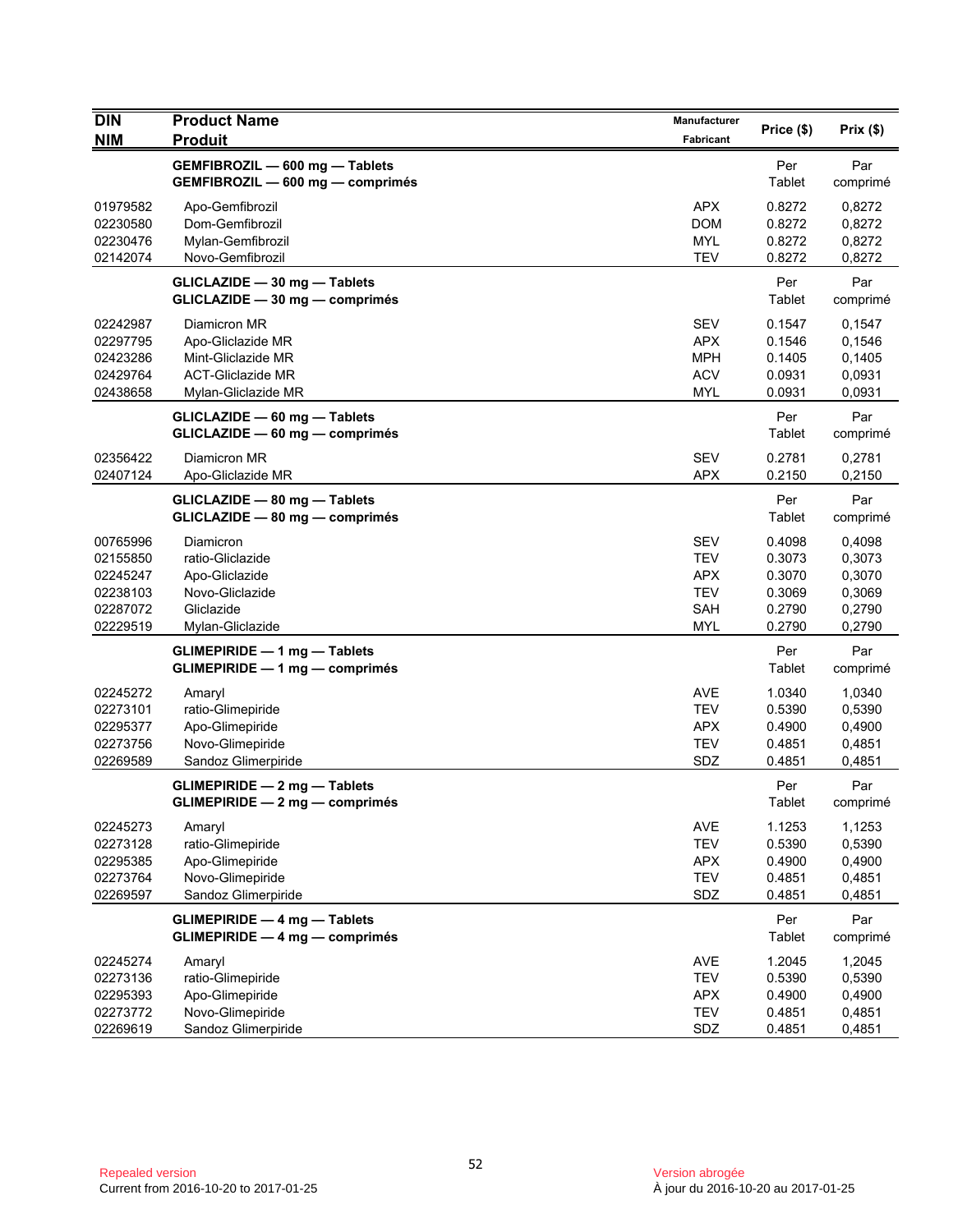| <b>DIN</b><br><b>NIM</b>                                                         | <b>Product Name</b><br><b>Produit</b>                                                                    | Manufacturer<br>Fabricant                                                        | Price (\$)                                                         | Prix(\$)                                                           |
|----------------------------------------------------------------------------------|----------------------------------------------------------------------------------------------------------|----------------------------------------------------------------------------------|--------------------------------------------------------------------|--------------------------------------------------------------------|
|                                                                                  | GLYBURIDE - 2.5 mg - Tablets<br>$GLYBURIDE - 2,5 mg - comprimés$                                         |                                                                                  | Per<br>Tablet                                                      | Par<br>comprimé                                                    |
| 02224550<br>01913654<br>02350459<br>01913670<br>02248008                         | Diabeta<br>Apo-Glyburide<br>Glyburide<br>Teva-Glyburide<br>Sandoz Glyburide                              | <b>SAA</b><br><b>APX</b><br>SAH<br><b>TEV</b><br>SDZ                             | 0.1551<br>0.0432<br>0.0432<br>0.0432<br>0.0432                     | 0,1551<br>0,0432<br>0,0432<br>0,0432<br>0,0432                     |
|                                                                                  | <b>GLYBURIDE - 5 mg - Tablets</b><br>GLYBURIDE - 5 mg - comprimés                                        |                                                                                  | Per<br>Tablet                                                      | Par<br>comprimé                                                    |
| 02224569<br>00720941<br>02236734<br>01913662<br>02350467<br>01913689<br>02248009 | Diabeta<br>Euglucon<br>pms-Glyburide<br>Apo-Glyburide<br>Glyburide<br>Teva-Glyburide<br>Sandoz Glyburide | <b>SAA</b><br><b>PMS</b><br><b>PMS</b><br><b>APX</b><br>SAH<br><b>TEV</b><br>SDZ | 0.2783<br>0.0752<br>0.0752<br>0.0751<br>0.0751<br>0.0751<br>0.0751 | 0,2783<br>0,0752<br>0,0752<br>0,0751<br>0,0751<br>0,0751<br>0,0751 |
|                                                                                  | <b>GRANISETRON - 1 mg - Tablets</b><br><b>GRANISETRON — 1 mg — comprimés</b>                             |                                                                                  | Per<br>Tablet                                                      | Par<br>comprimé                                                    |
| 02308894<br>02452359                                                             | Granisetron<br>NAT-Granisetron                                                                           | AAA<br><b>NAT</b>                                                                | 18.8100<br>9.0000                                                  | 18,8100<br>9,0000                                                  |
|                                                                                  | HALOPERIDOL - 5 mg/mL - Injection<br>HALOPERIDOL - 5 mg/mL - injection                                   |                                                                                  | Per<br>mL                                                          | Par<br>ml                                                          |
| 00808652<br>02366010                                                             | Haloperidol<br>Haloperidol                                                                               | SDZ<br><b>OMA</b>                                                                | 4.8300<br>4.8300                                                   | 4,8300<br>4,8300                                                   |
|                                                                                  | HYDROCHLOROTHIAZIDE - 12.5 mg - Tablets<br>HYDROCHLOROTHIAZIDE - 12,5 mg - comprimés                     |                                                                                  | Per<br>Tablet                                                      | Par<br>comprimé                                                    |
| 02327856<br>02274086                                                             | Apo-Hydro<br>pms-Hydrochlorothiazide                                                                     | <b>APX</b><br><b>PMS</b>                                                         | 0.0323<br>0.0323                                                   | 0,0323<br>0,0323                                                   |
|                                                                                  | HYDROCHLOROTHIAZIDE - 25 mg - Tablets<br>HYDROCHLOROTHIAZIDE - 25 mg - comprimés                         |                                                                                  | Per<br>Tablet                                                      | Par<br>comprimé                                                    |
| 00326844<br>02247386<br>02360594<br>00021474                                     | Apo-Hydro<br>pms-Hydrochlorothiazide<br>Hydrochlorothiazide<br>Teva-Hydrochlorothiazide                  | <b>APX</b><br><b>PMS</b><br><b>SAH</b><br>TEV                                    | 0.0523<br>0.0523<br>0.0474<br>0.0474                               | 0,0523<br>0,0523<br>0,0474<br>0,0474                               |
|                                                                                  | HYDROCHLOROTHIAZIDE - 50 mg - Tablets<br>HYDROCHLOROTHIAZIDE - 50 mg - comprimés                         |                                                                                  | Per<br>Tablet                                                      | Par<br>comprimé                                                    |
| 02247387<br>00312800<br>02360608<br>00021482                                     | pms-Hydrochlorothiazide<br>Apo-Hydro<br>Hydrochlorothiazide<br>Teva-Hydrochlorothiazide                  | <b>PMS</b><br><b>APX</b><br>SAH<br><b>TEV</b>                                    | 0.0726<br>0.0650<br>0.0649<br>0.0649                               | 0,0726<br>0,0650<br>0,0649<br>0,0649                               |
|                                                                                  | HYDROMORPHONE HCI - 1 mg/mL - Oral Liquid<br>HYDROMORPHONE (CHLORHYDRATE D') - 1 mg/ml - liquide oral    |                                                                                  | Per<br>mL                                                          | Par<br>ml                                                          |
| 00786535<br>01916386                                                             | Dilaudid<br>pms-Hydromorphone                                                                            | <b>PFR</b><br><b>PMS</b>                                                         | 0.0871<br>0.0813                                                   | 0,0871<br>0,0813                                                   |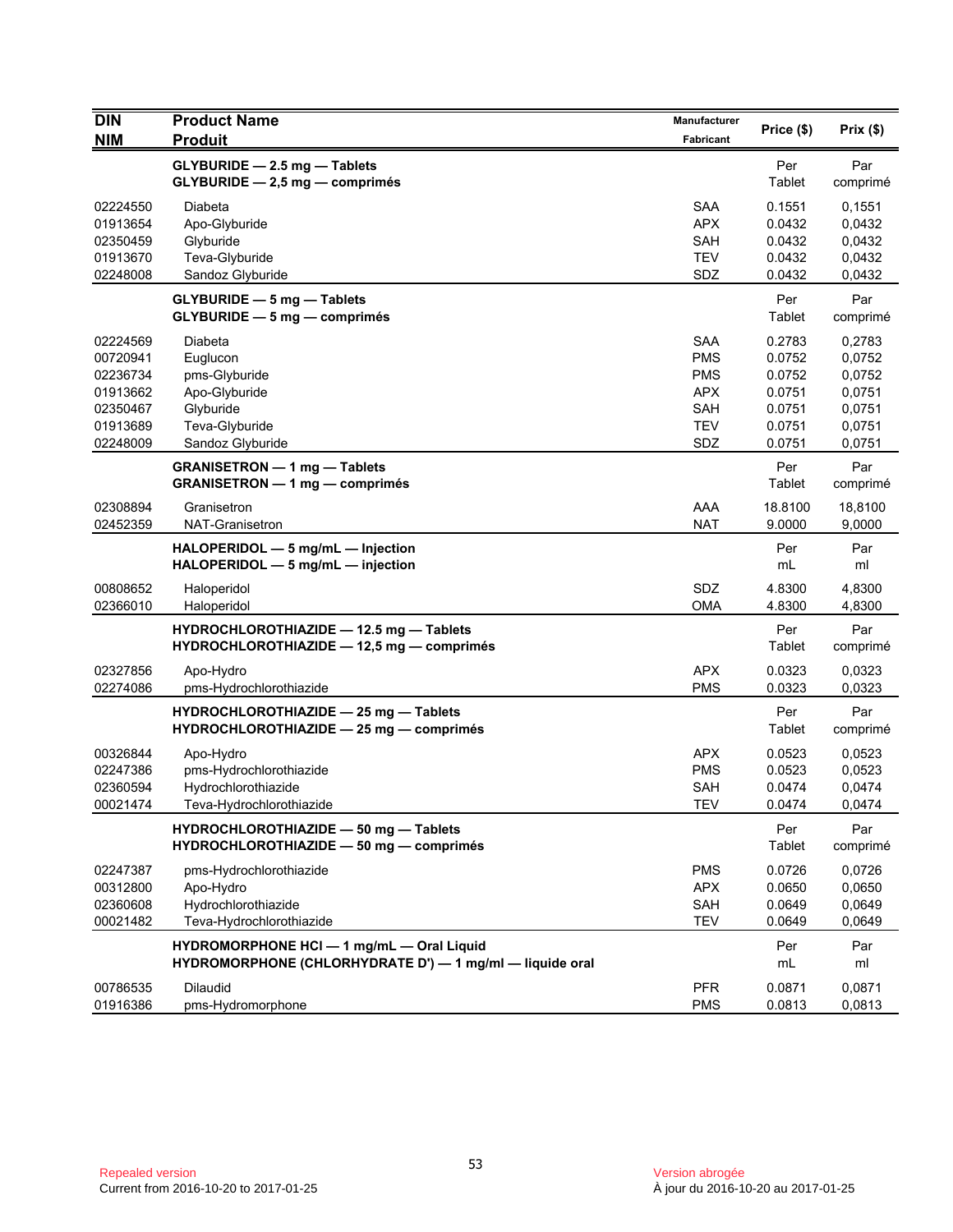| <b>DIN</b>                                               | <b>Product Name</b>                                                                                   | Manufacturer                                                       | Price (\$)                                      | Prix (\$)                                       |
|----------------------------------------------------------|-------------------------------------------------------------------------------------------------------|--------------------------------------------------------------------|-------------------------------------------------|-------------------------------------------------|
| <b>NIM</b>                                               | <b>Produit</b>                                                                                        | Fabricant                                                          |                                                 |                                                 |
|                                                          | HYDROMORPHONE HCI - 1 mg - Tablets<br>HYDROMORPHONE (CHLORHYDRATE D') - 1 mg - comprimés              |                                                                    | Per<br>Tablet                                   | Par<br>comprimé                                 |
| 00705438<br>00885444<br>02364115<br>02319403             | <b>Dilaudid</b><br>pms-Hydromorphone<br>Apo-Hydromorphone<br>Teva-Hydromorphone                       | <b>PFR</b><br><b>PMS</b><br><b>APX</b><br><b>TEV</b>               | 0.1055<br>0.0959<br>0.0950<br>0.0950            | 0,1055<br>0,0959<br>0,0950<br>0,0950            |
|                                                          | <b>HYDROMORPHONE HCI - 2 mg - Tablets</b><br>HYDROMORPHONE (CHLORHYDRATE D') - 2 mg - comprimés       |                                                                    | Per<br>Tablet                                   | Par<br>comprimé                                 |
| 00125083<br>00885436<br>02364123<br>02319411             | <b>Dilaudid</b><br>pms-Hydromorphone<br>Apo-Hydromorphone<br>Teva-Hydromorphone                       | <b>PFR</b><br><b>PMS</b><br><b>APX</b><br><b>TEV</b>               | 0.1559<br>0.1417<br>0.1416<br>0.1416            | 0,1559<br>0,1417<br>0,1416<br>0,1416            |
|                                                          | <b>HYDROMORPHONE HCI - 4 mg - Tablets</b><br>HYDROMORPHONE (CHLORHYDRATE D') - 4 mg - comprimés       |                                                                    | Per<br>Tablet                                   | Par<br>comprimé                                 |
| 00125121<br>02364131<br>00885401<br>02319438             | Dilaudid<br>Apo-Hydromorphone<br>pms-Hydromorphone<br>Teva-Hydromorphone                              | <b>PFR</b><br><b>APX</b><br><b>PMS</b><br><b>TEV</b>               | 0.2464<br>0.2240<br>0.2240<br>0.2240            | 0,2464<br>0,2240<br>0,2240<br>0,2240            |
|                                                          | <b>HYDROMORPHONE HCI - 8 mg - Tablets</b><br>HYDROMORPHONE (CHLORHYDRATE D') - 8 mg - comprimés       |                                                                    | Per<br>Tablet                                   | Par<br>comprimé                                 |
| 00786543<br>02364158<br>00885428<br>02319446             | Dilaudid<br>Apo-Hydromorphone<br>pms-Hydromorphone<br>Teva-Hydromorphone                              | <b>PFR</b><br><b>APX</b><br><b>PMS</b><br><b>TEV</b>               | 0.3881<br>0.3528<br>0.3528<br>0.3528            | 0,3881<br>0,3528<br>0,3528<br>0,3528            |
|                                                          | HYDROXYCHLOROQUINE SULFATE - 200 mg - Tablets<br>HYDROXYCHLOROQUINE (SULFATE D') - 200 mg - comprimés |                                                                    | Per<br>Tablet                                   | Par<br>comprimé                                 |
| 02017709<br>02246691<br>02424991<br>02252600             | Plaquenil<br>Apo-Hydroxyquine<br>Mint-Hydroxychloroquine<br>Mylan-Hydroxychloroquine                  | <b>SAA</b><br><b>APX</b><br><b>MPH</b><br>MYL                      | 0.6933<br>0.3301<br>0.3301<br>0.3301            | 0,6933<br>0,3301<br>0,3301<br>0,3301            |
|                                                          | HYDROXYUREA - 500 mg - Capsules<br>HYDROXYURÉE - 500 mg - capsules                                    |                                                                    | Per<br>Capsule                                  | Par<br>capsule                                  |
| 00465283<br>02242920                                     | Hydrea<br>Mylan-Hydroxyurea                                                                           | SQU<br>MYL                                                         | 1.1224<br>1.1223                                | 1,1224<br>1,1223                                |
|                                                          | IBUPROFEN - 600 mg - Tablets<br>IBUPROFEN - 600 mg - comprimés                                        |                                                                    | Per<br>Tablet                                   | Par<br>comprimé                                 |
| 00585114<br>00629359                                     | Apo-Ibuprofen<br>Novo-Profen                                                                          | <b>APX</b><br><b>TEV</b>                                           | 0.1313<br>0.0465                                | 0,1313<br>0,0465                                |
|                                                          | IMATINIB - 100 mg - Tablets<br>IMATINIB - 100 mg - comprimés                                          |                                                                    | Per<br>Tablet                                   | Par<br>comprimé                                 |
| 02253275<br>02355337<br>02399806<br>02397285<br>02431114 | Gleevec<br>Apo-Imatinib<br>Teva-Imatinib<br>CO Imatinib<br>pms-Imatinib                               | <b>NVT</b><br><b>APX</b><br><b>TEV</b><br><b>ACV</b><br><b>PMS</b> | 31.8275<br>6.8187<br>6.8187<br>6.8186<br>6.8186 | 31,8275<br>6,8187<br>6,8187<br>6,8186<br>6.8186 |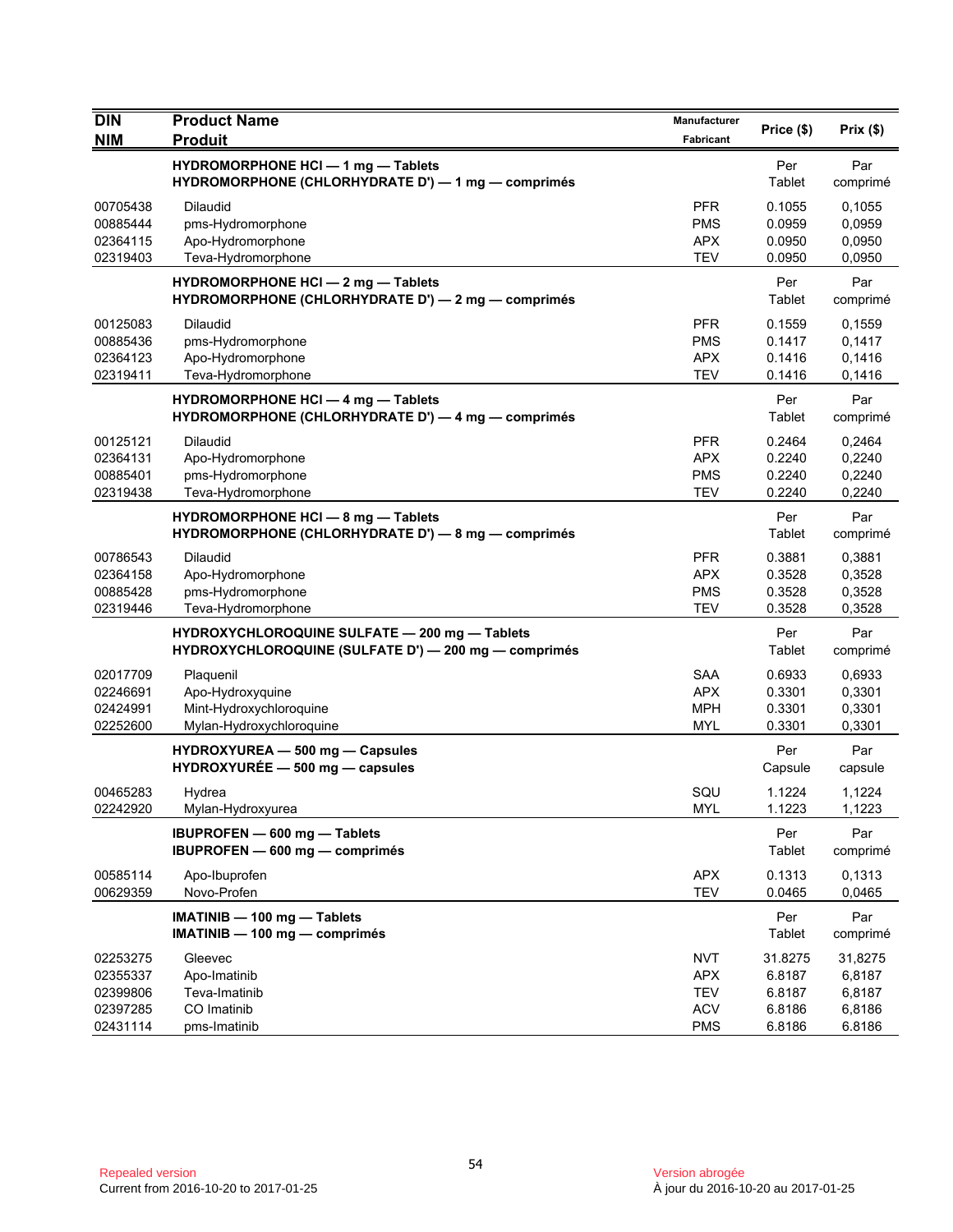| <b>DIN</b> | <b>Product Name</b>                                              | <b>Manufacturer</b> |            |                          |
|------------|------------------------------------------------------------------|---------------------|------------|--------------------------|
| <b>NIM</b> | <b>Produit</b>                                                   | Fabricant           | Price (\$) | Prix(\$)                 |
|            | IMATINIB - 400 mg - Tablets                                      |                     | Per        | Par                      |
|            | $IMATINIB - 400 mg - comprimés$                                  |                     | Tablet     | comprimé                 |
| 02253283   | Gleevec                                                          | <b>NVT</b>          | 127.3030   | 127,3030                 |
| 02399814   | Teva-Imatinib                                                    | <b>TEV</b>          | 27.2744    | 27,2744                  |
| 02355345   | Apo-Imatinib                                                     | <b>APX</b>          | 27.2743    | 27,2743                  |
| 02397293   | CO Imatinib                                                      | <b>ACV</b>          | 27.2743    | 27,2743                  |
| 02431122   | pms-Imatinib                                                     | <b>PMS</b>          | 27.2743    | 27,2743                  |
|            | INDAPAMIDE $-$ 1.25 mg $-$ Tablets                               |                     | Per        | Par                      |
|            | INDAPAMIDE $-$ 1,25 mg $-$ comprimés                             |                     | Tablet     | comprimé                 |
| 02179709   | Lozide                                                           | <b>SEV</b>          | 0.3278     | 0,3278                   |
| 02245246   | Apo-Indapamide                                                   | <b>APX</b>          | 0.2065     | 0,2065                   |
| 02239913   | Dom-Indapamide                                                   | <b>DOM</b>          | 0.2065     | 0,2065                   |
| 02240067   | Mylan-Inapamide                                                  | <b>MYL</b>          | 0.2065     | 0,2065                   |
| 02227339   | ratio-Indapamide                                                 | <b>TEV</b>          | 0.2065     | 0,2065                   |
| 02445824   | Indapamide                                                       | <b>SAH</b>          | 0.0745     | 0,0745                   |
| 02373904   | Jamp-Indapamide                                                  | <b>JPC</b>          | 0.0745     | 0,0745                   |
| 02239619   | pms-Indapamide                                                   | <b>PMS</b>          | 0.0745     | 0,0745                   |
|            | INDAPAMIDE $-2.5$ mg $-$ Tablets                                 |                     | Per        | Par                      |
|            | INDAPAMIDE $-2.5$ mg $-$ comprimes                               |                     | Tablet     | comprimé                 |
| 00564966   | Lozide                                                           | <b>SER</b>          | 0.5361     | 0,5361                   |
| 02223678   | Apo-Indapamide                                                   | <b>APX</b>          | 0.3276     | 0,3276                   |
| 02239917   | Dom-Indapamide                                                   | <b>DOM</b>          | 0.3275     | 0,3275                   |
| 02153483   | Mylan-Indapamide                                                 | MYL                 | 0.3275     | 0,3275                   |
| 02231184   | Novo-Indapamide                                                  | <b>TEV</b>          | 0.3275     | 0,3275                   |
| 02049341   | ratio-Indapamide                                                 | <b>TEV</b>          | 0.3275     | 0,3275                   |
| 02373912   | Jamp-Indapamide                                                  | <b>JPC</b>          | 0.1218     | 0,1218                   |
| 02239620   | pms-Indapamide                                                   | <b>PMS</b>          | 0.1218     | 0,1218                   |
| 02445832   | Indapamide                                                       | <b>SAH</b>          | 0.1182     | 0,1182                   |
|            | INDOMETHACIN - 100 mg - Suppositories                            |                     | Per        | Par                      |
|            | <b>INDOMÉTHACINE - 100 mg - suppositoires</b>                    |                     |            | Suppository suppositoire |
| 01934139   | ratio-Indomethacin                                               | <b>TEV</b>          | 0.9812     | 0,9812                   |
| 02231800   | Sandoz Indomethacin                                              | SDZ                 | 0.9812     | 0,9812                   |
|            | <b>IPRATROPIUM BROMIDE - 250 mcg/mL - Inhalation Solution</b>    |                     | Per        | Par                      |
|            | IPRATROPIUM (BROMURE D') - 250 mcg/ml - solution pour inhalation |                     | mL         | ml                       |
| 02210479   | Novo-Ipramide                                                    | <b>TEV</b>          | 0.7235     | 0,7235                   |
| 02126222   | Apo-Ipravent                                                     | <b>APX</b>          | 0.6083     | 0,6083                   |
| 02239131   | Mylan-Ipratropium                                                | MYL                 | 0.6083     | 0,6083                   |
| 02231136   | pms-Ipratropium                                                  | <b>PMS</b>          | 0.6083     | 0,6083                   |
| 02097141   | ratio-Ipratropium                                                | <b>TEV</b>          | 0.6083     | 0,6083                   |
|            | IPRATROPIUM BROMIDE - 250 mcg/mL - Unit Dose Vial                |                     | Per        | Par                      |
|            | IPRATROPIUM (BROMURE D') - 250 mcg/ml - ampoule monodose         |                     | mL         | ml                       |
| 02216221   | Teva-Ipratropium Sterinebs                                       | <b>TEV</b>          | 0.8305     | 0,8305                   |
| 02231244   | pms-Ipratropium (1 mL)/pms-Ipratropium (1 ml)                    | <b>PMS</b>          | 0.8305     | 0,8305                   |
| 02231245   | pms-Ipratropium (2 mL)/pms-Ipratropium (2 ml)                    | <b>PMS</b>          | 0.8305     | 0,8305                   |
|            | <b>IPRATROPIUM BROMIDE - 0.03% - Nasal Spray</b>                 |                     | Per        | Par                      |
|            | IPRATROPIUM (BROMURE D') - 0,03 % - vaporisateur nasal           |                     | mL         | ml                       |
| 02163705   | Atrovent                                                         | <b>BOE</b>          | 1.1251     | 1,1251                   |
| 02239627   | pms-Ipratropium                                                  | <b>PMS</b>          | 0.8701     | 0,8701                   |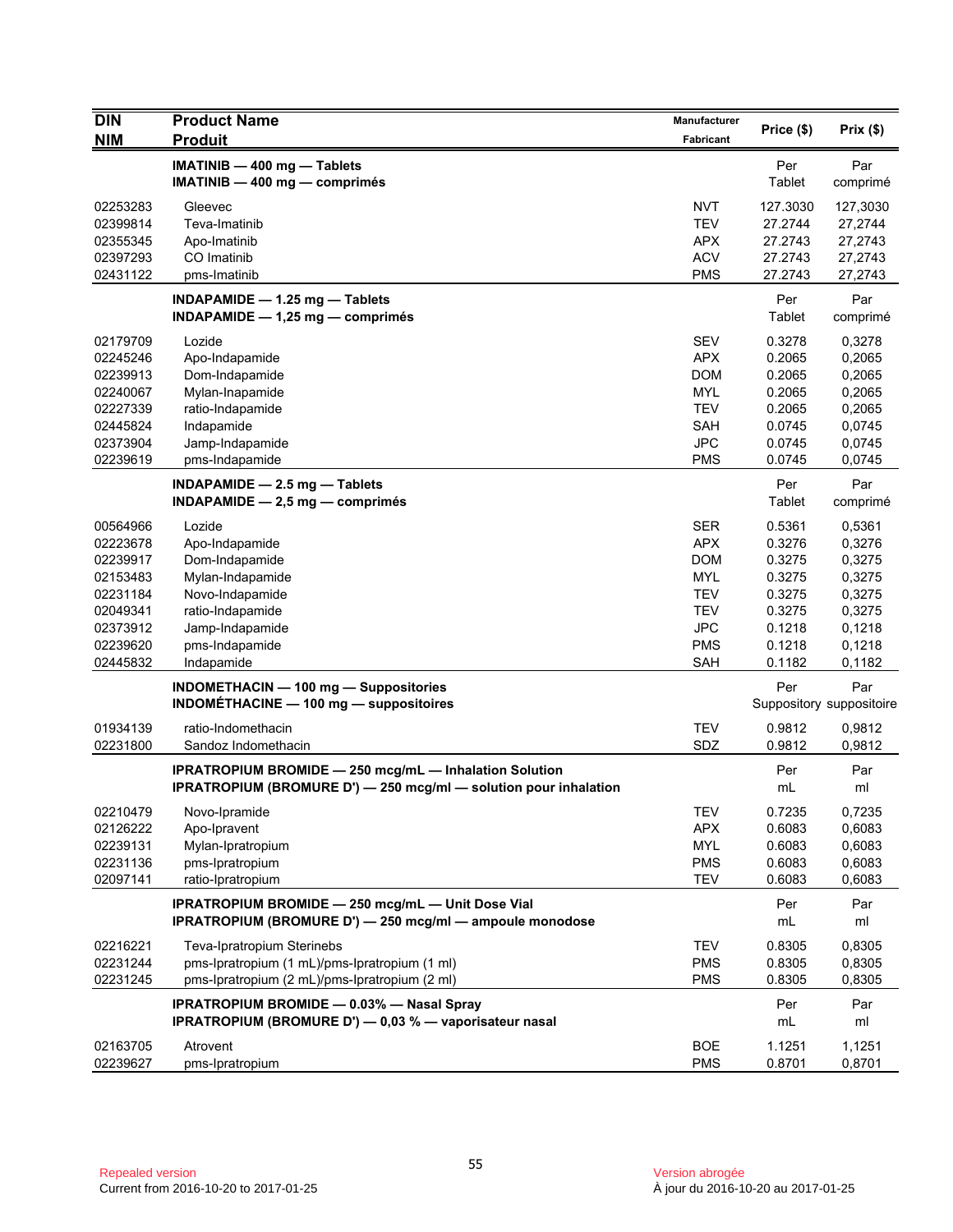| <b>DIN</b> | <b>Product Name</b>                                                | Manufacturer     | Price (\$) | Prix(\$) |
|------------|--------------------------------------------------------------------|------------------|------------|----------|
| <b>NIM</b> | <b>Produit</b>                                                     | <b>Fabricant</b> |            |          |
|            | <b>IPRATROPIUM BROMIDE - 0.06% - Nasal Spray</b>                   |                  | Per        | Par      |
|            | IPRATROPIUM (BROMURE D') - 0,06 % - vaporisateur nasal             |                  | mL         | ml       |
| 02163713   | Atrovent                                                           | <b>BOE</b>       | 2.2502     | 2,2502   |
| 02246084   | Ipravent                                                           | AAA              | 1.6394     | 1,6394   |
|            | IPRATROPIUM BROMIDE/SALBUTAMOL - 0.2 mg/1 mg/mL - Unit Dose Vial   |                  | Per        | Par      |
|            | IPRATROPIUM BROMIDE/SALBUTAMOL - 0,2 mg/1 mg/ml - ampoule monodose |                  | mL         | ml       |
| 02231675   | <b>Combivent UDV</b>                                               | <b>BOE</b>       | 0.6832     | 0,6832   |
| 02272695   | Teva-Combo Sterinebs                                               | <b>TEV</b>       | 0.3700     | 0,3700   |
|            | <b>IRBESARTAN - 75 mg - Tablets</b>                                |                  | Per        | Par      |
|            | IRBESARTAN - 75 mg - comprimés                                     |                  | Tablet     | comprimé |
| 02237923   | Avapro                                                             | <b>SAA</b>       | 1.3939     | 1,3939   |
| 02328070   | <b>ACT Irbesartan</b>                                              | <b>ACV</b>       | 0.4839     | 0,4839   |
| 02316390   | ratio-Irbesartan                                                   | <b>TEV</b>       | 0.4839     | 0,4839   |
| 02386968   | Apo-Irbesartan                                                     | <b>APX</b>       | 0.4234     | 0,4234   |
| 02406098   | Auro-Irbesartan                                                    | <b>AUP</b>       | 0.3073     | 0,3073   |
| 02372347   | Irbesartan                                                         | <b>SAH</b>       | 0.3073     | 0,3073   |
| 02385287   | Irbesartan                                                         | <b>SIP</b>       | 0.3073     | 0,3073   |
| 02347296   | Mylan-Irbesartan                                                   | <b>MYL</b>       | 0.3073     | 0,3073   |
| 02406810   | Ran-Irbesartan                                                     | <b>RAN</b>       | 0.3073     | 0,3073   |
| 02418193   | Jamp-Irbesartan                                                    | <b>JPC</b>       | 0.3025     | 0,3025   |
| 02422980   | Mint-Irbesartan                                                    | <b>MPH</b>       | 0.3025     | 0,3025   |
| 02317060   | pms-Irbesartan                                                     | <b>PMS</b>       | 0.3025     | 0,3025   |
| 02328461   | Sandoz Irbesartan                                                  | SDZ              | 0.3025     | 0,3025   |
| 02427087   | VAN-Irbesartan                                                     | <b>VAN</b>       | 0.3025     | 0,3025   |
|            | IRBESARTAN - 150 mg - Tablets                                      |                  | Per        | Par      |
|            | $IRBESARTAN - 150 mg - comprimés$                                  |                  | Tablet     | comprimé |
| 02237924   | Avapro                                                             | <b>SAA</b>       | 1.3939     | 1,3939   |
| 02328089   | <b>ACT Irbesartan</b>                                              | <b>ACV</b>       | 0.4839     | 0,4839   |
| 02406101   | Auro-Irbesartan                                                    | <b>AUP</b>       | 0.3073     | 0,3073   |
| 02372371   | Irbesartan                                                         | <b>SAH</b>       | 0.3073     | 0,3073   |
| 02385295   | Irbesartan                                                         | <b>SIP</b>       | 0.3073     | 0,3073   |
| 02347318   | Mylan-Irbesartan                                                   | <b>MYL</b>       | 0.3073     | 0,3073   |
| 02406829   | Ran-Irbesartan                                                     | <b>RAN</b>       | 0.3073     | 0,3073   |
| 02386976   | Apo-Irbesartan                                                     | <b>APX</b>       | 0.3025     | 0,3025   |
| 02418207   | Jamp-Irbesartan                                                    | <b>JPC</b>       | 0.3025     | 0,3025   |
| 02422999   | Mint-Irbesartan                                                    | MPH              | 0.3025     | 0,3025   |
| 02317079   | pms-Irbesartan                                                     | <b>PMS</b>       | 0.3025     | 0,3025   |
| 02316404   | ratio-Irbesartan                                                   | <b>TEV</b>       | 0.3025     | 0,3025   |
| 02328488   | Sandoz Irbesartan                                                  | SDZ              | 0.3025     | 0,3025   |
| 02427095   | VAN-Irbesartan                                                     | <b>VAN</b>       | 0.3025     | 0,3025   |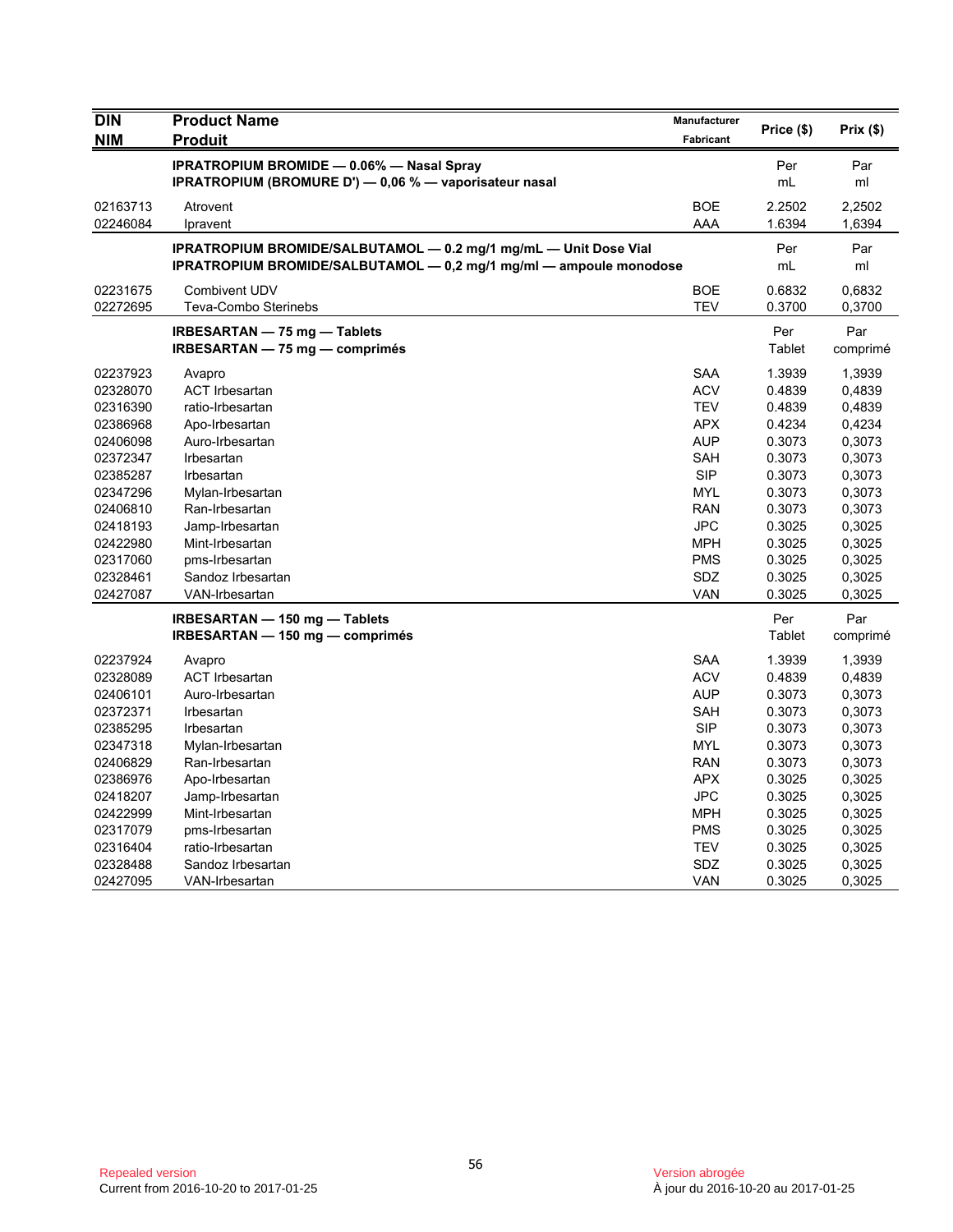| <b>DIN</b> | <b>Product Name</b>                                         | <b>Manufacturer</b> | Price (\$)    | Prix(\$) |
|------------|-------------------------------------------------------------|---------------------|---------------|----------|
| <b>NIM</b> | <b>Produit</b>                                              | Fabricant           |               |          |
|            | IRBESARTAN - 300 mg - Tablets                               |                     | Per           | Par      |
|            | IRBESARTAN - 300 mg - comprimés                             |                     | <b>Tablet</b> | comprimé |
| 02237925   | Avapro                                                      | <b>SAA</b>          | 1.3939        | 1,3939   |
| 02328100   | <b>ACT Irbesartan</b>                                       | <b>ACV</b>          | 0.4839        | 0,4839   |
| 02406128   | Auro-Irbesartan                                             | <b>AUP</b>          | 0.3073        | 0,3073   |
| 02372398   | Irbesartan                                                  | <b>SAH</b>          | 0.3073        | 0,3073   |
| 02385309   | Irbesartan                                                  | <b>SIP</b>          | 0.3073        | 0,3073   |
| 02347326   | Mylan-Irbesartan                                            | <b>MYL</b>          | 0.3073        | 0,3073   |
| 02406837   | Ran-Irbesartan                                              | <b>RAN</b>          | 0.3073        | 0,3073   |
| 02386984   | Apo-Irbesartan                                              | <b>APX</b>          | 0.3025        | 0,3025   |
| 02418215   | Jamp-Irbesartan                                             | <b>JPC</b>          | 0.3025        | 0,3025   |
| 02423006   | Mint-Irbesartan                                             | <b>MPH</b>          | 0.3025        | 0,3025   |
| 02317087   | pms-Irbesartan                                              | <b>PMS</b>          | 0.3025        | 0,3025   |
| 02316412   | ratio-Irbesartan                                            | <b>TEV</b>          | 0.3025        | 0,3025   |
| 02328496   | Sandoz Irbesartan                                           | SDZ                 | 0.3025        | 0,3025   |
| 02427109   | VAN-Irbesartan                                              | <b>VAN</b>          | 0.3025        | 0,3025   |
|            | IRBESARTAN/HYDROCHLOROTHIAZIDE - 150 mg/12.5 mg - Tablets   |                     | Per           | Par      |
|            | IRBESARTAN/HYDROCHLOROTHIAZIDE - 150 mg/12,5 mg - comprimés |                     | Tablet        | comprimé |
|            |                                                             |                     |               |          |
| 02241818   | Avalide                                                     | <b>SAA</b>          | 1.3939        | 1,3939   |
| 02357399   | <b>ACT Irbesartan/HCT</b>                                   | <b>ACV</b>          | 0.4839        | 0,4839   |
| 02363208   | Ran-Irbesartan/HCTZ                                         | <b>RAN</b>          | 0.4839        | 0,4839   |
| 02372886   | Irbesartan/HCTZ                                             | <b>SAH</b>          | 0.3073        | 0,3073   |
| 02385317   | <b>Irbesartan HCT</b>                                       | <b>SIP</b>          | 0.3073        | 0,3073   |
| 02392992   | Mint-Irbesartan/HCTZ                                        | <b>MPH</b>          | 0.3073        | 0,3073   |
| 02387646   | Apo-Irbesartan/HCTZ                                         | <b>APX</b>          | 0.3025        | 0,3025   |
| 02330512   | ratio-Irbesartan/HCTZ                                       | <b>TEV</b>          | 0.3025        | 0,3025   |
| 02418223   | Jamp-Irbesartan/HCTZ                                        | <b>JPC</b>          | 0.3024        | 0,3024   |
| 02328518   | pms-Irbesartan-HCTZ                                         | <b>PMS</b>          | 0.3024        | 0,3024   |
| 02337428   | Sandoz Irbesartan HCTZ                                      | SDZ                 | 0.3024        | 0,3024   |
| 02316013   | Teva-Irbesartan/HCTZ                                        | <b>TEV</b>          | 0.3024        | 0,3024   |
|            | IRBESARTAN/HYDROCHLOROTHIAZIDE - 300 mg/12.5 mg - Tablets   |                     | Per           | Par      |
|            | IRBESARTAN/HYDROCHLOROTHIAZIDE - 300 mg/12,5 mg - comprimés |                     | Tablet        | comprimé |
| 02241819   | Avalide                                                     | <b>SAA</b>          | 1.3939        | 1,3939   |
| 02357402   | <b>ACT Irbesartan/HCT</b>                                   | <b>ACV</b>          | 0.4839        | 0,4839   |
| 02363216   | Ran-Irbesartan/HCTZ                                         | <b>RAN</b>          | 0.4839        | 0,4839   |
| 02316021   | Teva-Irbesartan/HCTZ                                        | <b>TEV</b>          | 0.4839        | 0,4839   |
| 02372894   | Irbesartan/HCTZ                                             | <b>SAH</b>          | 0.3073        | 0,3073   |
| 02385325   | Irbesartan HCT                                              | <b>SIP</b>          | 0.3073        | 0,3073   |
| 02393018   | Mint-Irbesartan/HCTZ                                        | <b>MPH</b>          | 0.3073        | 0,3073   |
| 02387654   | Apo-Irbesartan/HCTZ                                         | <b>APX</b>          | 0.3024        | 0,3024   |
| 02418231   | Jamp-Irbesartan/HCTZ                                        | <b>JPC</b>          | 0.3024        | 0,3024   |
| 02328526   | pms-Irbesartan-HCTZ                                         | <b>PMS</b>          | 0.3024        | 0,3024   |
| 02330520   | ratio-Irbesartan/HCTZ                                       | <b>TEV</b>          | 0.3024        | 0,3024   |
| 02337436   | Sandoz Irbesartan HCTZ                                      | SDZ                 | 0.3024        | 0,3024   |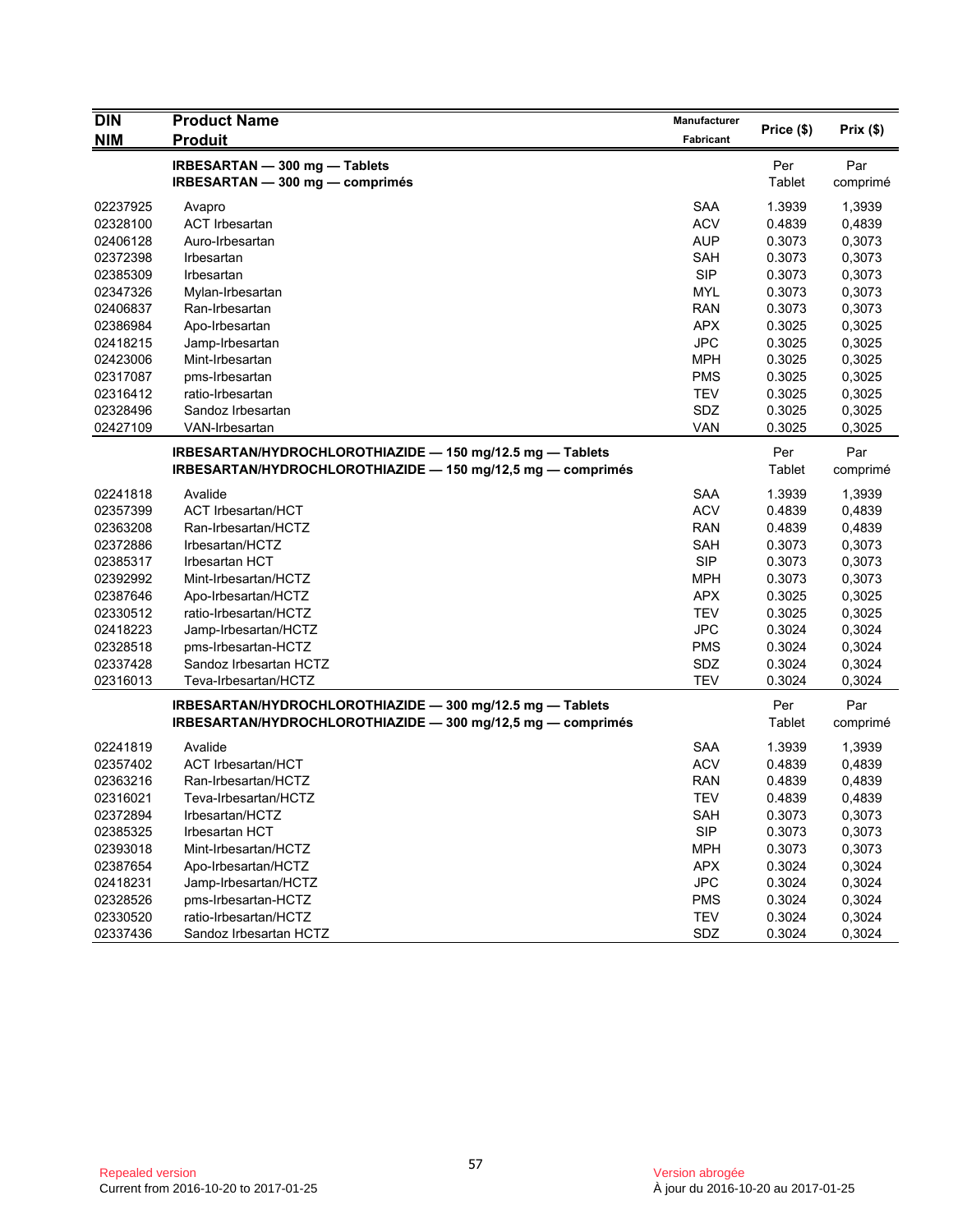| <b>DIN</b> | <b>Product Name</b>                                        | Manufacturer | Price (\$) | Prix(\$) |
|------------|------------------------------------------------------------|--------------|------------|----------|
| <b>NIM</b> | <b>Produit</b>                                             | Fabricant    |            |          |
|            | IRBESARTAN/HYDROCHLOROTHIAZIDE - 300 mg/25 mg - Tablets    |              | Per        | Par      |
|            | IRBESARTAN/HYDROCHLOROTHIAZIDE - 300 mg/25 mg - comprimés  |              | Tablet     | comprimé |
| 02280213   | Avalide                                                    | SQU          | 1.3506     | 1,3506   |
| 02357410   | <b>ACT Irbesartan/HCT</b>                                  | <b>ACV</b>   | 0.4806     | 0.4806   |
| 02363224   | Ran-Irbesartan/HCTZ                                        | <b>RAN</b>   | 0.4806     | 0.4806   |
| 02316048   | Teva-Irbesartan/HCTZ                                       | <b>TEV</b>   | 0.4806     | 0.4806   |
| 02372908   | Irbesartan/HCTZ                                            | SAH          | 0.3052     | 0,3052   |
| 02385333   | <b>Irbesartan HCT</b>                                      | <b>SIP</b>   | 0.3052     | 0,3052   |
| 02393026   | Mint-Irbesartan/HCTZ                                       | MPH          | 0.3052     | 0,3052   |
| 02328534   | pms-Irbesartan-HCTZ                                        | <b>PMS</b>   | 0.3052     | 0,3052   |
| 02337444   | Sandoz Irbesartan HCTZ                                     | SDZ          | 0.3052     | 0,3052   |
| 02387662   | Apo-Irbesartan/HCTZ                                        | <b>APX</b>   | 0.3024     | 0,3024   |
| 02418258   | Jamp-Irbesartan/HCTZ                                       | <b>JPC</b>   | 0.3024     | 0,3024   |
| 02330539   | ratio-Irbesartan/HCTZ                                      | <b>TEV</b>   | 0.3024     | 0,3024   |
|            | ISOSORBIDE-5-MONOHYDRATE - 60 mg - Tablets                 |              | Per        | Par      |
|            | ISOSORBIDE-5-MONOHYDRATE - 60 mg - comprimés               |              | Tablet     | comprimé |
| 02126559   | Imdur                                                      | <b>AZC</b>   | 0.8085     | 0,8085   |
| 02272830   | Apo-ISMN                                                   | <b>APX</b>   | 0.5445     | 0,5445   |
| 02301288   | pms-ISMN                                                   | <b>PMS</b>   | 0.4950     | 0,4950   |
|            | <b>ISOTRENTOIN - 40 mg - Capsules</b>                      |              | Per        | Par      |
|            | <b>ISOTRENTOIN - 40 mg - capsules</b>                      |              | Capsule    | capsule  |
| 00582352   | Accutane                                                   | <b>HLR</b>   | 2.1091     | 2,1091   |
| 02257963   | Clarus                                                     | <b>MYL</b>   | 2.0904     | 2,0904   |
|            | KETOCONAZOLE - 200 mg - Tablets                            |              | Per        | Par      |
|            | KÉTOCONAZOLE - 200 mg - comprimés                          |              | Tablet     | comprimé |
| 02237235   | Apo-Ketoconazole                                           | <b>APX</b>   | 1.3019     | 1,3019   |
| 02231061   | Novo-Ketoconazole                                          | <b>TEV</b>   | 1.3019     | 1,3019   |
|            |                                                            |              |            |          |
|            | KETOROLAC TROMETHAMINE - 0.5% - Ophthalmic Solution        |              | Per        | Par      |
|            | KÉTOROLAC (TROMÉTHAMINE DE) - 0,5 % - solution ophtalmique |              | mL         | ml       |
| 01968300   | Acular                                                     | <b>ALL</b>   | 3.9204     | 3,9204   |
| 02245821   | Ketorolac                                                  | AAA          | 2.8556     | 2,8556   |
|            | KETOROLAC TROMETHAMINE - 10 mg - Tablets                   |              | Per        | Par      |
|            | KÉTOROLAC (TROMÉTHAMINE DE) — 10 mg — comprimés            |              | Tablet     | comprimé |
| 02162660   | Toradol                                                    | ATN          | 0.7615     | 0,7615   |
| 02229080   | Ketorolac                                                  | AAA          | 0.5711     | 0,5711   |
|            | LACTULOSE - 667 mg/mL - Oral Liquid                        |              | Per        | Par      |
|            | LACTULOSE - 667 mg/ml - liquide oral                       |              | mL         | ml       |
| 02242814   | Apo-Lactulose                                              | APX          | 0.0160     | 0,0160   |
| 00854409   | ratio-Lactulose                                            | <b>TEV</b>   | 0.0160     | 0,0160   |
| 02247383   | Euro-LAC                                                   | <b>PMS</b>   | 0.0145     | 0,0145   |
| 02295881   | Jamp-Lactulose                                             | <b>JPC</b>   | 0.0145     | 0,0145   |
| 02412268   | Lactulose                                                  | SAH          | 0.0145     | 0,0145   |
| 00703486   | pms-Lactulose                                              | <b>PMS</b>   | 0.0145     | 0,0145   |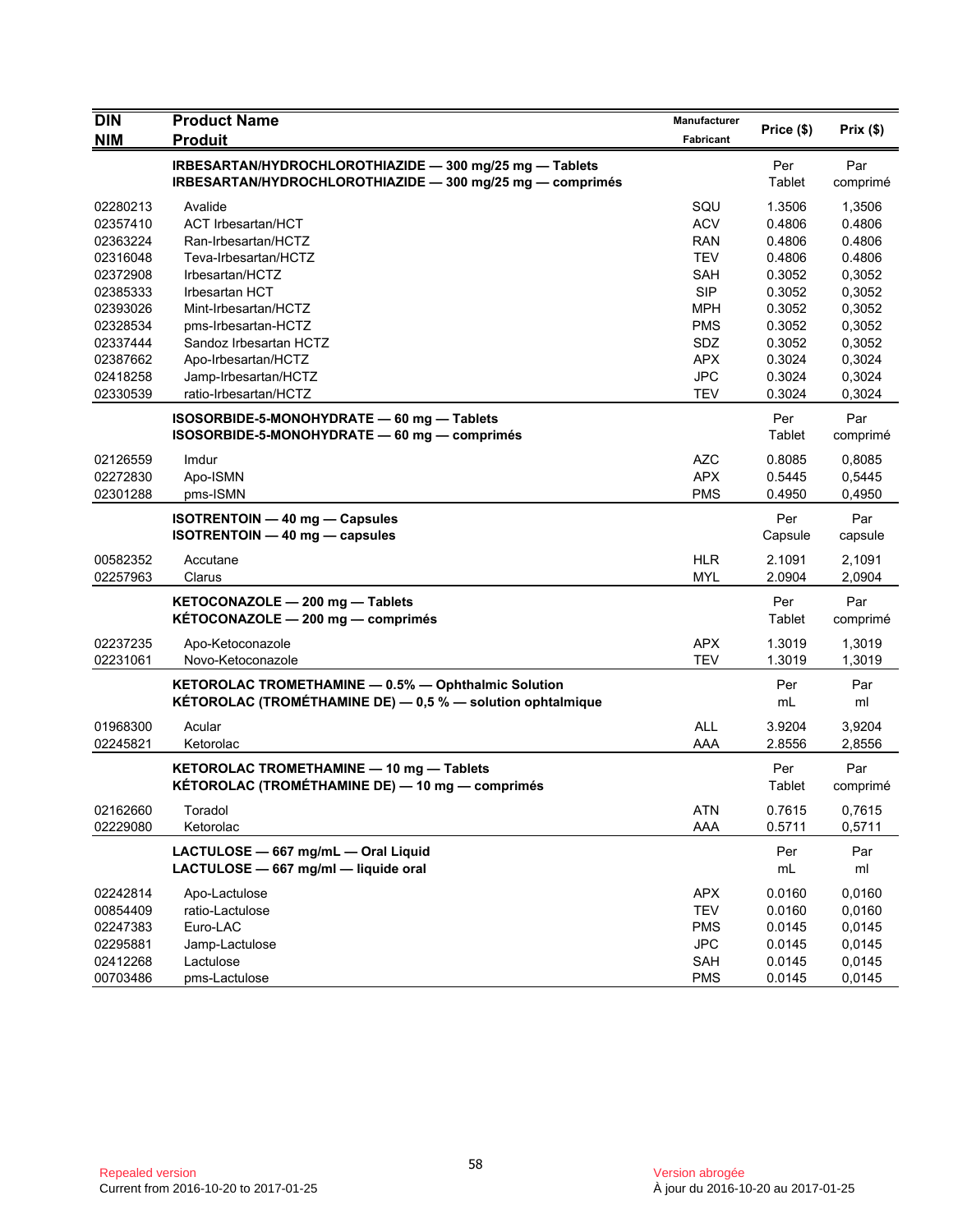| <b>DIN</b><br><b>NIM</b>                                                         | <b>Product Name</b><br><b>Produit</b>                                                                                      | Manufacturer<br>Fabricant                                                               | Price (\$)                                                         | Prix(\$)                                                           |
|----------------------------------------------------------------------------------|----------------------------------------------------------------------------------------------------------------------------|-----------------------------------------------------------------------------------------|--------------------------------------------------------------------|--------------------------------------------------------------------|
|                                                                                  | LAMIVUDINE - 100 mg - Tablets<br>LAMIVUDINE - 100 mg - comprimés                                                           |                                                                                         | Per<br>Tablet                                                      | Par<br>comprimé                                                    |
| 02239193<br>02393239                                                             | Heptovir<br>Apo-Lamivudine HBV                                                                                             | <b>GSK</b><br><b>APX</b>                                                                | 5.1798<br>3.5316                                                   | 5,1798<br>3,5316                                                   |
|                                                                                  | LAMIVUDINE - 150 mg - Tablets<br>LAMIVUDINE - 150 mg - comprimés                                                           |                                                                                         | Per<br>Tablet                                                      | Par<br>comprimé                                                    |
| 02192683<br>02369052                                                             | 3TC<br>Apo-Lamivudine                                                                                                      | VII<br><b>APX</b>                                                                       | 5.5557<br>3.6269                                                   | 5,5557<br>3,6269                                                   |
|                                                                                  | LAMIVUDINE - 300 mg - Tablets<br>LAMIVUDINE - 300 mg - comprimés                                                           |                                                                                         | Per<br>Tablet                                                      | Par<br>comprimé                                                    |
| 02247825<br>02369060                                                             | 3TC<br>Apo-Lamivudine                                                                                                      | VII<br><b>APX</b>                                                                       | 11.1114<br>7.2538                                                  | 11,1114<br>7,2538                                                  |
|                                                                                  | LAMIVUDINE/ZIDOVUDINE - 150 mg/300 mg - Tablets<br>LAMIVUDINE/ZIDOVUDINE - 150 mg/300 mg - comprimés                       |                                                                                         | Per<br>Tablet                                                      | Par<br>comprimé                                                    |
| 02239213<br>02375540<br>02387247<br>02414414                                     | Combivir<br>Apo-Lamivudine/Zidovudine<br>Teva-Lamivudine/Zidovudine<br>Auro-Lamivudine/Zidovudine                          | VII<br><b>APX</b><br><b>TEV</b><br><b>AUP</b>                                           | 11.9955<br>4.1765<br>4.1765<br>2.6103                              | 11,9955<br>4,1765<br>4,1765<br>2,6103                              |
|                                                                                  | LAMOTRIGINE - 25 mg - Tablets<br>LAMOTRIGINE $-25$ mg $-$ comprimés                                                        |                                                                                         | Per<br>Tablet                                                      | Par<br>comprimé                                                    |
| 02142082<br>02245208<br>02381354<br>02343010<br>02265494<br>02248232<br>02246897 | Lamictal<br>Apo-Lamotrigine<br>Auro-Lamotrigine<br>Lamotrigine<br>Mylan-Lamotrigine<br>Teva-Lamotrigine<br>pms-Lamotrigine | <b>GSK</b><br><b>APX</b><br><b>AUP</b><br>SAH<br>MYL<br><b>TEV</b><br><b>PMS</b>        | 0.4266<br>0.2297<br>0.2297<br>0.2297<br>0.2297<br>0.2297<br>0.2297 | 0,4266<br>0,2297<br>0,2297<br>0,2297<br>0,2297<br>0,2297<br>0,2297 |
|                                                                                  | LAMOTRIGINE - 100 mg - Tablets<br>LAMOTRIGINE - 100 mg - comprimés                                                         |                                                                                         | Per<br>Tablet                                                      | Par<br>comprimé                                                    |
| 02142104<br>02245209<br>02381362<br>02343029<br>02265508<br>02248233<br>02246898 | Lamictal<br>Apo-Lamotrigine<br>Auro-Lamotrigine<br>Lamotrigine<br>Mylan-Lamotrigine<br>Teva-Lamotrigine<br>pms-Lamotrigine | <b>GSK</b><br><b>APX</b><br><b>AUP</b><br>SAH<br>MYL<br><b>TEV</b><br><b>PMS</b>        | 1.7032<br>0.9189<br>0.9189<br>0.9189<br>0.9189<br>0.9189<br>0.9189 | 1,7032<br>0,9189<br>0,9189<br>0,9189<br>0,9189<br>0,9189<br>0,9189 |
|                                                                                  | LAMOTRIGINE - 150 mg - Tablets<br>LAMOTRIGINE - 150 mg - comprimés                                                         |                                                                                         | Per<br>Tablet                                                      | Par<br>comprimé                                                    |
| 02142112<br>02248234<br>02245210<br>02381370<br>02343037<br>02265516<br>02246899 | Lamictal<br>Teva-Lamotrigine<br>Apo-Lamotrigine<br>Auro-Lamotrigine<br>Lamotrigine<br>Mylan-Lamotrigine<br>pms-Lamotrigine | <b>GSK</b><br><b>TEV</b><br><b>APX</b><br><b>AUP</b><br>SAH<br><b>MYL</b><br><b>PMS</b> | 2.5100<br>1.3784<br>1.3783<br>1.3783<br>1.3783<br>1.3783<br>1.3783 | 2,5100<br>1,3784<br>1,3783<br>1,3783<br>1,3783<br>1,3783<br>1,3783 |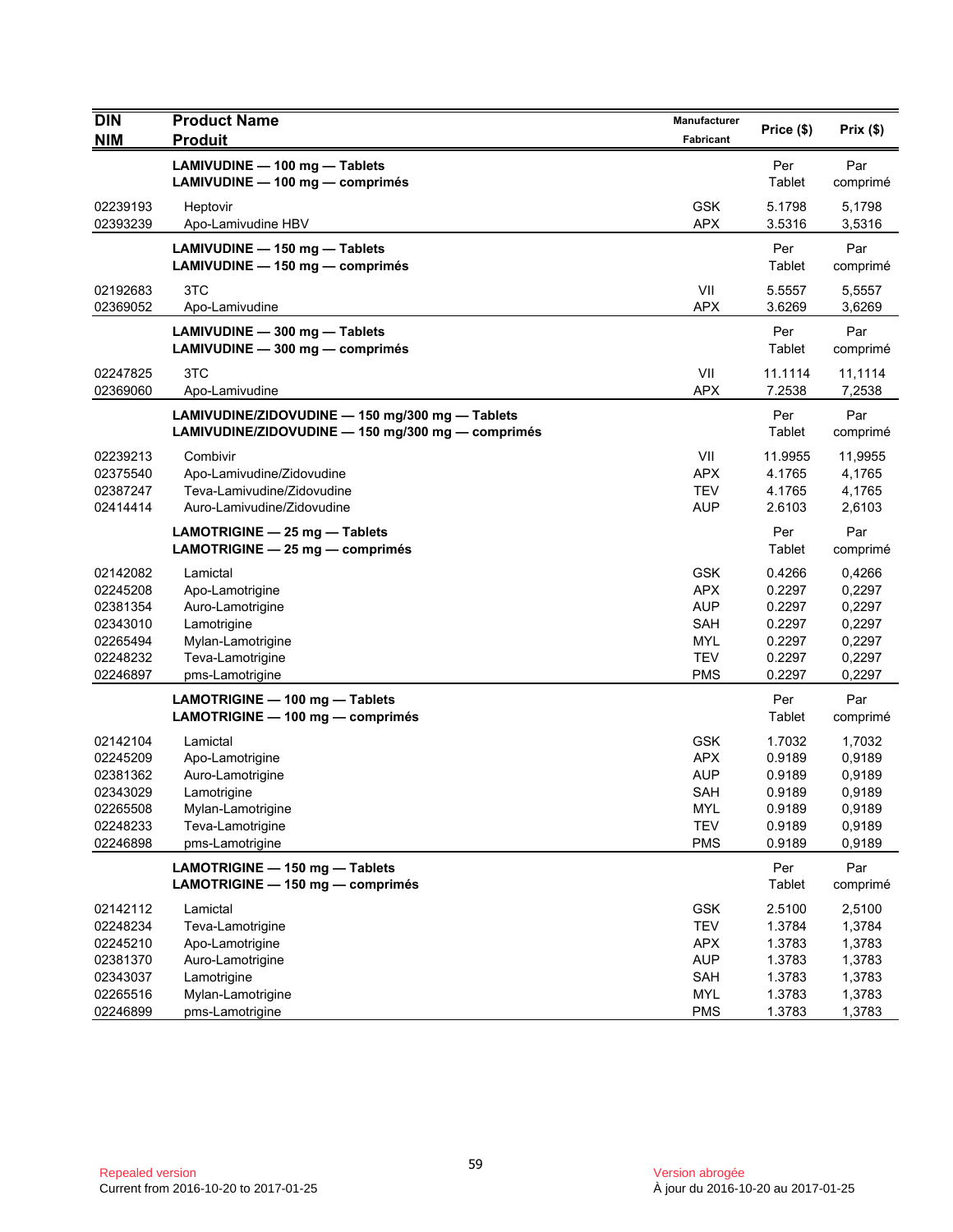| <b>DIN</b> | <b>Product Name</b>                                                 | <b>Manufacturer</b> |            | Prix $(\$)$ |
|------------|---------------------------------------------------------------------|---------------------|------------|-------------|
| <b>NIM</b> | <b>Produit</b>                                                      | Fabricant           | Price (\$) |             |
|            | LANSOPRAZOLE-15 mg - Capsules                                       |                     | Per        | Par         |
|            | LANSOPRAZOLE $-$ 15 mg $-$ capsules                                 |                     | Capsule    | capsule     |
|            |                                                                     |                     |            |             |
| 02165503   | Prevacid                                                            | <b>TAK</b>          | 2.2000     | 2,2000      |
| 02357682   | Lansoprazole                                                        | SAH                 | 0.7000     | 0,7000      |
| 02353830   | Mylan-Lansoprazole                                                  | <b>MYL</b>          | 0.7000     | 0,7000      |
| 02402610   | Ran-Lansoprazole                                                    | <b>RAN</b>          | 0.7000     | 0,7000      |
| 02293811   | Apo-Lansoprazole                                                    | <b>APX</b>          | 0.5000     | 0,5000      |
| 02433001   | Lansoprazole                                                        | <b>PMS</b>          | 0.5000     | 0,5000      |
| 02280515   | Novo-Lansoprazole DR                                                | <b>TEV</b>          | 0.5000     | 0,5000      |
| 02395258   | pms-Lansoprazole                                                    | PMS                 | 0.5000     | 0,5000      |
| 02385643   | Sandoz Lansoprazole                                                 | SDZ                 | 0.5000     | 0,5000      |
|            | LANSOPRAZOLE-30 mg - Capsules                                       |                     | Per        | Par         |
|            | LANSOPRAZOLE $-$ 30 mg $-$ capsules                                 |                     | Capsule    | capsule     |
| 02165511   | Prevacid                                                            | <b>TAK</b>          | 2.2000     | 2,2000      |
| 02357690   | Lansoprazole                                                        | SAH                 | 0.7000     | 0,7000      |
| 02353849   | Mylan-Lansoprazole                                                  | <b>MYL</b>          | 0.7000     | 0,7000      |
| 02402629   | Ran-Lansoprazole                                                    | <b>RAN</b>          | 0.7000     | 0,7000      |
| 02293838   | Apo-Lansoprazole                                                    | <b>APX</b>          | 0.5000     | 0,5000      |
| 02433028   | Lansoprazole                                                        | <b>PMS</b>          | 0.5000     | 0,5000      |
| 02410389   | Lansoprazole                                                        | <b>SIP</b>          | 0.5000     | 0,5000      |
| 02280523   | Novo-Lansoprazole DR                                                | <b>TEV</b>          | 0.5000     | 0,5000      |
| 02395266   | pms-Lansoprazole                                                    | <b>PMS</b>          | 0.5000     | 0,5000      |
| 02385651   | Sandoz Lansoprazole                                                 | SDZ                 | 0.5000     | 0,5000      |
|            |                                                                     |                     |            |             |
|            | LATANOPROST - 0.005% - Ophthalmic Solution                          |                     | Per        | Par         |
|            | LATANOPROST $-$ 0,005 % $-$ solution ophtalmique                    |                     | mL         | ml          |
| 02231493   | Xalatan                                                             | PFI                 | 12.6625    | 12,6625     |
| 02296527   | Apo-Latanoprost                                                     | <b>APX</b>          | 3.7856     | 3,7856      |
| 02254786   | CO Latanoprost                                                      | <b>ACV</b>          | 3.6335     | 3,6335      |
| 02373041   | GD-Latanoprost                                                      | <b>GEM</b>          | 3.6335     | 3,6335      |
| 02426935   | Med-Latanoprost                                                     | <b>GMP</b>          | 3.6335     | 3,6335      |
| 02317125   | pms-Latanoprost                                                     | <b>PMS</b>          | 3.6335     | 3,6335      |
| 02367335   | Sandoz Latanoprost                                                  | SDZ                 | 3.6335     | 3,6335      |
|            | LATANOPROST/TIMOLOL MALEATE - 50 mcg/5 mg/mL - Ophthalmic Solution  |                     | Per        | Par         |
|            | LATANOPROST/TIMOLOL MALEATE - 50 mcg/5 mg/mL - solution ophtalmique |                     | mL         | ml          |
|            |                                                                     |                     |            |             |
| 02246619   | Xalacom                                                             | PFI                 | 14.3302    | 14,3302     |
| 02436256   | ACT-Latanoprost/Timolol                                             | <b>ACT</b>          | 4.4268     | 4,4268      |
| 02414155   | Apo-Latanoprost/Timop                                               | <b>APX</b>          | 4.4268     | 4,4268      |
| 02373068   | GD-Latanoprost/Timolol                                              | <b>GEM</b>          | 4.4268     | 4,4268      |
| 02394685   | Sandoz Latanoprost/Timolol                                          | SDZ                 | 4.4268     | 4,4268      |
|            | LEFLUNOMIDE - 10 mg - Tablets                                       |                     | Per        | Par         |
|            | LEFLUNOMIDE - 10 mg - comprimés                                     |                     | Tablet     | comprimé    |
| 02241888   | Arava                                                               | SAA                 | 12.1745    | 12,1745     |
| 02256495   | Apo-Leflunomide                                                     | <b>APX</b>          | 6.6458     | 6,6458      |
| 02351668   | Leflunomide                                                         | SAH                 | 6.0417     | 6,0417      |
| 02319225   | Mylan-Leflunomide                                                   | <b>MYL</b>          | 6.0417     | 6,0417      |
| 02261251   | Novo-Leflunomide                                                    | <b>TEV</b>          | 6.0417     | 6,0417      |
| 02288265   | pms-Leflunomide                                                     | <b>PMS</b>          | 6.0417     | 6,0417      |
| 02283964   | Sandoz Leflunomide                                                  | SDZ                 | 6.0417     | 6,0417      |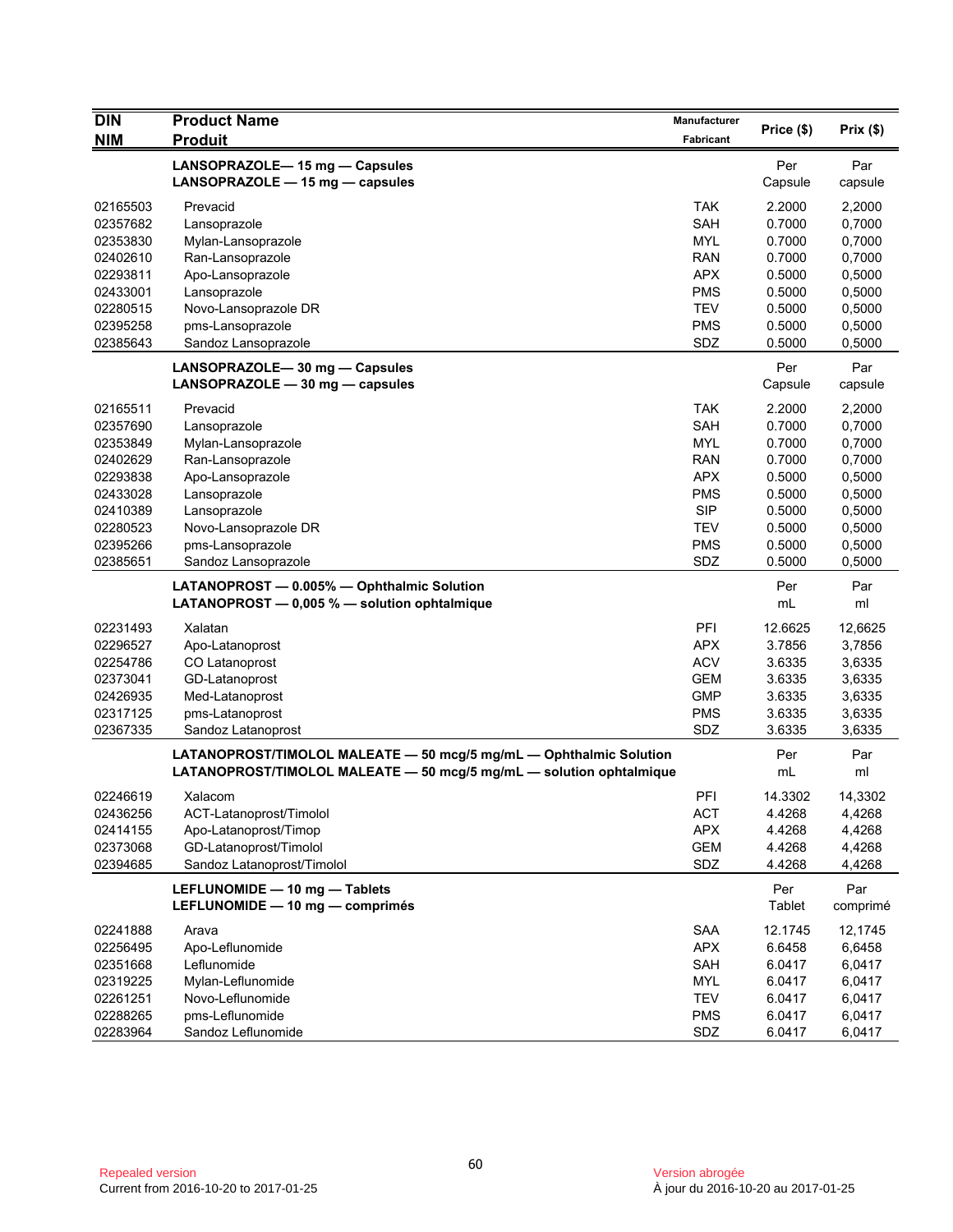| <b>DIN</b>           | <b>Product Name</b>                | <b>Manufacturer</b> |               |                 |
|----------------------|------------------------------------|---------------------|---------------|-----------------|
| <b>NIM</b>           | <b>Produit</b>                     | Fabricant           | Price (\$)    | Prix(\$)        |
|                      | LEFLUNOMIDE - 20 mg - Tablets      |                     |               |                 |
|                      | LEFLUNOMIDE - 20 mg - comprimés    |                     | Per<br>Tablet | Par<br>comprimé |
|                      |                                    |                     |               |                 |
| 02241889             | Arava                              | <b>SAA</b>          | 12.1745       | 12,1745         |
| 02256509             | Apo-Leflunomide                    | <b>APX</b>          | 6.6458        | 6,6458          |
| 02351676             | Leflunomide                        | <b>SAH</b>          | 6.0417        | 6,0417          |
| 02319233             | Mylan-Leflunomide                  | <b>MYL</b>          | 6.0417        | 6,0417          |
| 02261278             | Novo-Leflunomide                   | <b>TEV</b>          | 6.0417        | 6,0417          |
| 02288273             | pms-Leflunomide                    | <b>PMS</b>          | 6.0417        | 6,0417          |
| 02283972             | Sandoz Leflunomide                 | SDZ                 | 6.0417        | 6,0417          |
|                      | LETROZOLE $-$ 2.5 mg $-$ Tablets   |                     | Per           | Par             |
|                      | LETROZOLE $-$ 2,5 mg $-$ comprimés |                     | <b>Tablet</b> | comprimé        |
| 02231384             | Femara                             | <b>NVT</b>          | 7.7165        | 7,7165          |
| 02338459             | Letrozole                          | <b>ACH</b>          | 1.3780        | 1,3780          |
| 02348969             | Letrozole                          | <b>ACV</b>          | 2.7560        | 2,7560          |
| 02322315             | Med-Letrozole                      | <b>GMP</b>          | 2.7560        | 2,7560          |
| 02344815             | Sandoz Letrozole                   | SDZ                 | 2.0662        | 2,0662          |
| 02372169             | MYL-Letrozole                      | <b>MYL</b>          | 2.0042        | 2,0042          |
| 02372282             | Ran-Letrozole                      | <b>RAN</b>          | 2.0042        | 2,0042          |
| 02358514             | Apo-Letrozole                      | <b>APX</b>          | 1.3780        | 1,3780          |
| 02404400             | Auro-Letrozole                     | <b>AUP</b>          | 1.3780        | 1,3780          |
| 02373009             | Jamp-Letrozole                     | <b>JPC</b>          | 1.3780        | 1,3780          |
| 02347997             | Letrozole                          | <b>TEV</b>          | 1.3780        | 1,3780          |
| 02373424             | Mar-Letrozole                      | <b>MAR</b>          | 1.3780        | 1,3780          |
| 02421585             | NAT-Letrozole                      | <b>NAT</b>          | 1.3780        | 1,3780          |
| 02309114             | pms-Letrozole                      | <b>PMS</b>          | 1.3780        | 1,3780          |
| 02343657             | Teva-Letrozole                     | <b>TEV</b>          | 1.3780        | 1,3780          |
| 02428156             | <b>VAN-Letrozole</b>               | <b>VAN</b>          | 1.3780        | 1,3780          |
| 02378213             | Zinda-Letrozole                    | ZIN                 | 1.3780        | 1,3780          |
|                      | LEVETIRACETAM - 250 mg - Tablets   |                     | Per           | Par             |
|                      | LEVETIRACETAM - 250 mg - comprimés |                     | Tablet        | comprimé        |
|                      |                                    |                     |               |                 |
| 02247027             | Keppra                             | <b>UCB</b>          | 1.8955        | 1,8955          |
| 02285924             | Apo-Levetiracetam                  | <b>APX</b>          | 1.2293        | 1,2293          |
| 02274183             | CO Levetiracetam                   | <b>ACV</b>          | 1.2293        | 1,2293          |
| 02396106             | Ran-Levetiracetam                  | RAN                 | 1.1175        | 1,1175          |
| 02375249             | Auro-Levetiracetam                 | <b>AUP</b>          | 0.8000        | 0,8000          |
| 02403005<br>02399776 | Jamp-Levetiracetam                 | <b>JPC</b>          | 0.8000        | 0,8000          |
| 02353342             | Levetiracetam<br>Levetiracetam     | <b>ACH</b>          | 0.8000        | 0,8000          |
| 02296101             |                                    | SAH                 | 0.8000        | 0,8000          |
|                      | pms-Levetiracetam                  | <b>PMS</b>          | 0.8000        | 0,8000          |
|                      | LEVETIRACETAM - 500 mg - Tablets   |                     | Per           | Par             |
|                      | LEVETIRACETAM - 500 mg - comprimés |                     | Tablet        | comprimé        |
| 02247028             | Keppra                             | <b>UCB</b>          | 2.3316        | 2,3316          |
| 02285932             | Apo-Levetiracetam                  | <b>APX</b>          | 1.5015        | 1,5015          |
| 02274191             | CO Levetiracetam                   | <b>ACV</b>          | 1.5015        | 1,5015          |
| 02396114             | Ran-Levetiracetam                  | <b>RAN</b>          | 1.3650        | 1,3650          |
| 02375257             | Auro-Levetiracetam                 | <b>AUP</b>          | 0.9750        | 0,9750          |
| 02403021             | Jamp-Levetiracetam                 | <b>JPC</b>          | 0.9750        | 0,9750          |
| 02399784             | Levetiracetam                      | <b>ACH</b>          | 0.9750        | 0,9750          |
| 02353350             | Levetiracetam                      | SAH                 | 0.9750        | 0,9750          |
| 02296128             | pms-Levetiracetam                  | <b>PMS</b>          | 0.9750        | 0,9750          |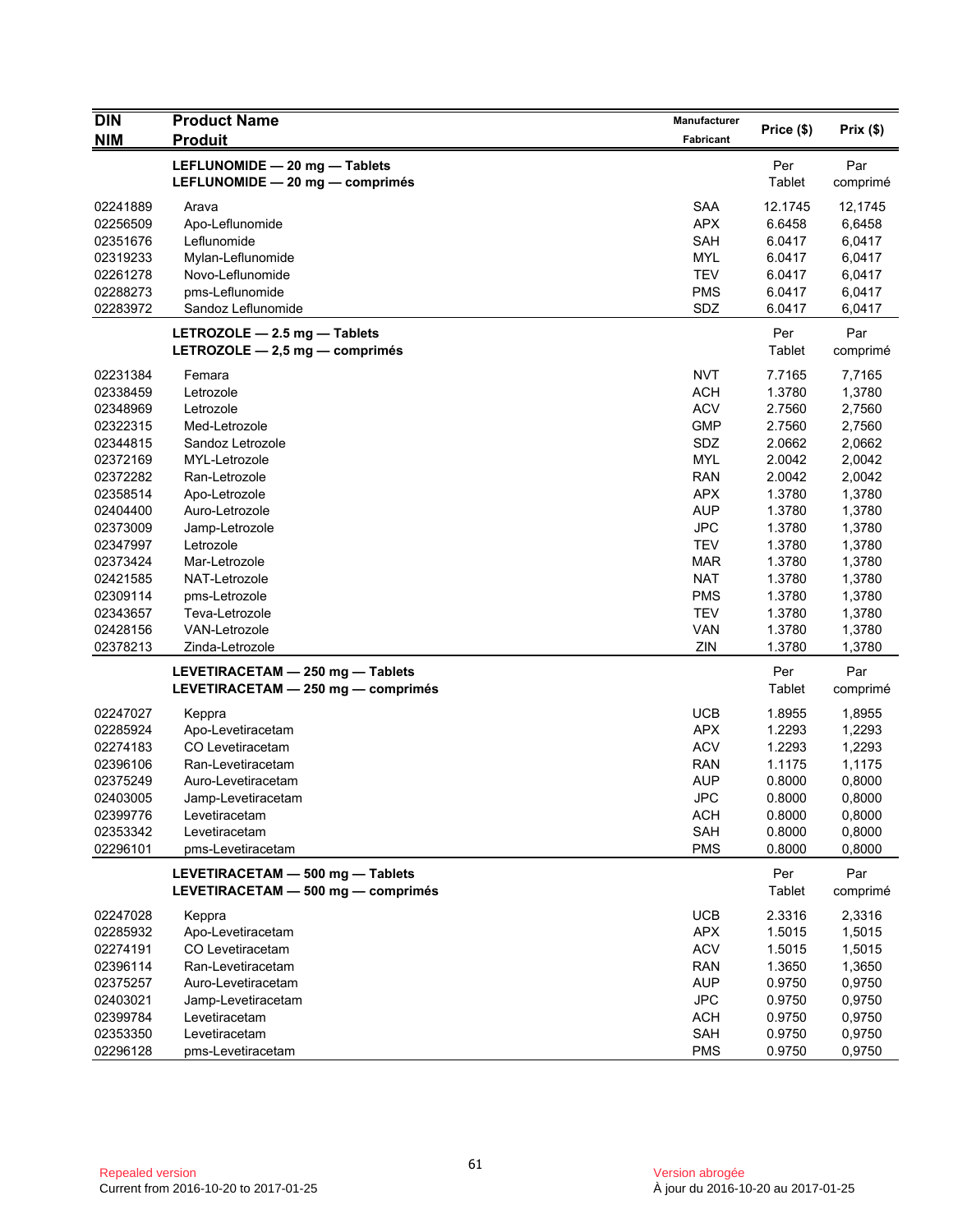| <b>DIN</b>                                                                       | <b>Product Name</b>                                                                                                       | <b>Manufacturer</b>                                                              | Price (\$)                                               | Prix(\$)                                                 |
|----------------------------------------------------------------------------------|---------------------------------------------------------------------------------------------------------------------------|----------------------------------------------------------------------------------|----------------------------------------------------------|----------------------------------------------------------|
| <b>NIM</b>                                                                       | <b>Produit</b>                                                                                                            | <b>Fabricant</b>                                                                 |                                                          |                                                          |
|                                                                                  | LEVETIRACETAM - 750 mg - Tablets<br>LEVETIRACETAM - 750 mg - comprimés                                                    |                                                                                  | Per<br>Tablet                                            | Par<br>comprimé                                          |
| 02247029<br>02285940<br>02274205<br>02396122<br>02375265<br>02403048<br>02399792 | Keppra<br>Apo-Levetiracetam<br>CO Levetiracetam<br>Ran-Levetiracetam<br>Auro-Levetiracetam<br>Jamp-Levetiracetam          | <b>UCB</b><br><b>APX</b><br><b>ACV</b><br><b>RAN</b><br><b>AUP</b><br><b>JPC</b> | 3.2292<br>2.1368<br>2.1368<br>1.9425<br>1.3500<br>1.3500 | 3,2292<br>2,1368<br>2,1368<br>1,9425<br>1,3500<br>1,3500 |
| 02353369<br>02296136                                                             | Levetiracetam<br>Levetiracetam<br>pms-Levetiracetam                                                                       | ACH<br><b>SAH</b><br><b>PMS</b>                                                  | 1.3500<br>1.3500<br>1.3500                               | 1,3500<br>1,3500<br>1,3500                               |
|                                                                                  | LEVODOPA/CARBIDOPA - 100 mg/10 mg - Tablets<br>LÉVODOPA/CARBIDOPA — 100 mg/10 mg — comprimés                              |                                                                                  | Per<br>Tablet                                            | Par<br>comprimé                                          |
| 00355658<br>02244494<br>02195933                                                 | Sinemet<br>Novo-Levocarbidopa<br>Apo-Levocarb                                                                             | <b>MFX</b><br><b>TEV</b><br><b>APX</b>                                           | 0.6320<br>0.2783<br>0.2602                               | 0,6320<br>0,2783<br>0,2602                               |
|                                                                                  | LEVODOPA/CARBIDOPA - 100 mg/25 mg - Tablets<br>LÉVODOPA/CARBIDOPA - 100 mg/25 mg - comprimés                              |                                                                                  | Per<br>Tablet                                            | Par<br>comprimé                                          |
| 00513997<br>02244495<br>02195941                                                 | Sinemet<br>Novo-Levocarbidopa<br>Apo-Levocarb                                                                             | <b>MFX</b><br><b>TEV</b><br><b>APX</b>                                           | 0.9436<br>0.4164<br>0.3885                               | 0,9436<br>0,4164<br>0,3885                               |
|                                                                                  | LEVODOPA/CARBIDOPA - 250 mg/25 mg - Tablets<br>LÉVODOPA/CARBIDOPA - 250 mg/25 mg - comprimés                              |                                                                                  | Per<br>Tablet                                            | Par<br>comprimé                                          |
| 00328219<br>02126184<br>02244496<br>02195968                                     | Sinemet<br>ratio-Levodopa/Carbidopa<br>Novo-Levocarbidopa<br>Apo-Levocarb                                                 | <b>MFX</b><br><b>TEV</b><br><b>TEV</b><br><b>APX</b>                             | 1.0534<br>0.5500<br>0.4648<br>0.4337                     | 1,0534<br>0,5500<br>0,4648<br>0,4337                     |
|                                                                                  | LEVODOPA/CARBIDOPA - 100 mg/25 mg - Tablets<br>LÉVODOPA/CARBIDOPA - 100 mg/25 mg - comprimés                              |                                                                                  | Per<br>Tablet                                            | Par<br>comprimé                                          |
| 02028786<br>02272873<br>02421488                                                 | Sinemet CR<br>Apo-Levocarb CR<br>pms-Levocarb CR                                                                          | <b>MFX</b><br><b>APX</b><br><b>PMS</b>                                           | 0.9728<br>0.3857<br>0.3857                               | 0,9728<br>0,3857<br>0,3857                               |
|                                                                                  | LEVODOPA/CARBIDOPA - 200 mg/50 mg - Tablets<br>LÉVODOPA/CARBIDOPA - 200 mg/50 mg - comprimés                              |                                                                                  | Per<br>Tablet                                            | Par<br>comprimé                                          |
| 00870935<br>02245211<br>02421496                                                 | Sinemet CR<br>Apo-Levocarb CR<br>pms-Levocarb CR                                                                          | <b>MFX</b><br><b>APX</b><br><b>PMS</b>                                           | 1.7945<br>1.1000<br>0.7115                               | 1,7945<br>1,1000<br>0,7115                               |
|                                                                                  | LEVOFLOXACIN - 250 mg - Tablets<br>LEVOFLOXACIN - 250 mg - comprimés                                                      |                                                                                  | Per<br>Tablet                                            | Par<br>comprimé                                          |
| 02284707<br>02315424<br>02313979<br>02248262<br>02284677<br>02298635             | Apo-Levofloxacin<br>CO Levofloxacin<br>Mylan-Levofloxacin<br>Novo-Levofloxacin<br>pms-Levofloxacin<br>Sandoz Levofloxacin | <b>APX</b><br><b>ACV</b><br><b>MYL</b><br><b>TEV</b><br><b>PMS</b><br>SDZ        | 3.1080<br>3.1080<br>3.1080<br>3.1080<br>3.1080<br>3.1080 | 3,1080<br>3,1080<br>3,1080<br>3,1080<br>3,1080<br>3,1080 |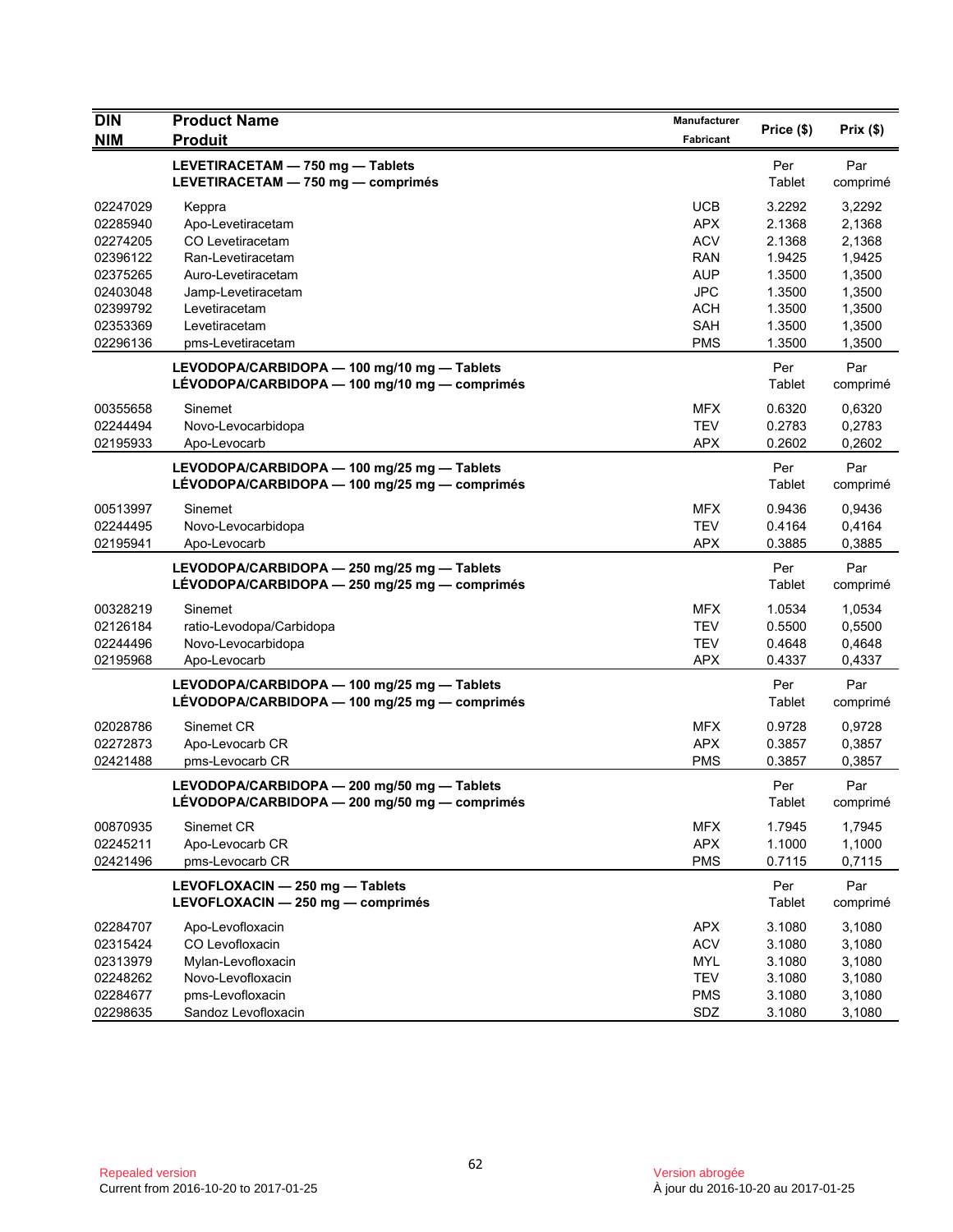| <b>DIN</b><br><b>NIM</b> | <b>Product Name</b><br><b>Produit</b>                                | Manufacturer<br>Fabricant | Price (\$)    | Prix(\$)        |
|--------------------------|----------------------------------------------------------------------|---------------------------|---------------|-----------------|
|                          |                                                                      |                           |               |                 |
|                          | LEVOFLOXACIN - 500 mg - Tablets<br>LEVOFLOXACIN - 500 mg - comprimés |                           | Per<br>Tablet | Par<br>comprimé |
| 02284715                 | Apo-Levofloxacin                                                     | APX                       | 3.5070        | 3,5070          |
| 02315432                 | CO Levofloxacin                                                      | <b>ACV</b>                | 3.5070        | 3,5070          |
| 02313987                 | Mylan-Levofloxacin                                                   | <b>MYL</b>                | 3.5070        | 3,5070          |
| 02248263                 | Novo-Levofloxacin                                                    | <b>TEV</b>                | 3.5070        | 3,5070          |
| 02284685                 | pms-Levofloxacin                                                     | <b>PMS</b>                | 3.5070        | 3,5070          |
| 02298643                 | Sandoz Levofloxacin                                                  | SDZ                       | 3.5070        | 3,5070          |
|                          | LINEZOLID - 600 mg - Tablets                                         |                           | Per           | Par             |
|                          | $LINEZOLID - 600 mg - comprimés$                                     |                           | Tablet        | comprimé        |
| 02243684                 | Zyxoxam                                                              | PFI                       | 83.2727       | 83,2727         |
| 02426552                 | Apo-Linezolid                                                        | <b>APX</b>                | 38.6083       | 38,6083         |
| 02422689                 | Sandoz Linezolid                                                     | SDZ                       | 38.6082       | 38,6082         |
|                          | LISINOPRIL - 5 mg - Tablets                                          |                           | Per           | Par             |
|                          | $LISINOPRIL - 5 mg - comprimés$                                      |                           | Tablet        | comprimé        |
| 00839388                 | Prinivil                                                             | <b>MFX</b>                | 0.7211        | 0,7211          |
| 02049333                 | Zestril                                                              | <b>AZC</b>                | 0.6347        | 0,6347          |
| 02217481                 | Apo-Lisinopril                                                       | <b>APX</b>                | 0.5927        | 0,5927          |
| 02271443                 | CO Lisinopril                                                        | <b>ACV</b>                | 0.5388        | 0,5388          |
| 02285061                 | Teva-Lisinopril (Type P)                                             | <b>TEV</b>                | 0.5388        | 0,5388          |
| 02285118                 | Novo-Lisinopril (Type Z)                                             | <b>TEV</b>                | 0.5388        | 0,5388          |
| 02294230                 | Ran-Lisinopril                                                       | <b>RAN</b>                | 0.5388        | 0,5388          |
| 02256797                 | ratio-Lisinopril P                                                   | <b>TEV</b>                | 0.5388        | 0,5388          |
| 02394472                 | Auro-Lisinopril                                                      | <b>AUP</b>                | 0.4849        | 0,4849          |
| 02361531                 | Jamp-Lisinopril                                                      | <b>JPC</b>                | 0.4849        | 0,4849          |
| 02274833                 | Mylan-Lisinopril                                                     | <b>MYL</b>                | 0.4849        | 0,4849          |
| 02292203                 | pms-Lisinopril                                                       | <b>PMS</b>                | 0.4849        | 0,4849          |
| 02289199                 | Sandoz Lisinopril                                                    | SDZ                       | 0.4849        | 0,4849          |
|                          | $LISINOPRIL - 10 mg - Tables$                                        |                           | Per           | Par             |
|                          | LISINOPRIL - 10 mg - comprimés                                       |                           | Tablet        | comprimé        |
| 00839396                 | Prinivil                                                             | MFX                       | 0.9012        | 0,9012          |
| 02049376                 | Zestril                                                              | <b>AZC</b>                | 0.7629        | 0,7629          |
| 02217503                 | Apo-Lisinopril                                                       | <b>APX</b>                | 0.7121        | 0,7121          |
| 02271451                 | <b>CO Lisinopril</b>                                                 | <b>ACV</b>                | 0.6474        | 0,6474          |
| 02285088                 | Teva-Lisinopril (Type P)                                             | TEV                       | 0.6474        | 0,6474          |
| 02285126                 | Novo-Lisinopril (Type Z)                                             | <b>TEV</b>                | 0.6474        | 0,6474          |
| 02294249                 | Ran-Lisinopril                                                       | <b>RAN</b>                | 0.6474        | 0,6474          |
| 02394480                 | Auro-Lisinopril                                                      | <b>AUP</b>                | 0.5827        | 0,5827          |
| 02361558                 | Jamp-Lisinopril                                                      | <b>JPC</b>                | 0.5827        | 0,5827          |
| 02274841                 | Mylan-Lisinopril                                                     | MYL                       | 0.5827        | 0,5827          |
| 02292211                 | pms-Lisinopril                                                       | <b>PMS</b>                | 0.5827        | 0,5827          |
| 02289202                 | Sandoz Lisinopril                                                    | SDZ                       | 0.5827        | 0,5827          |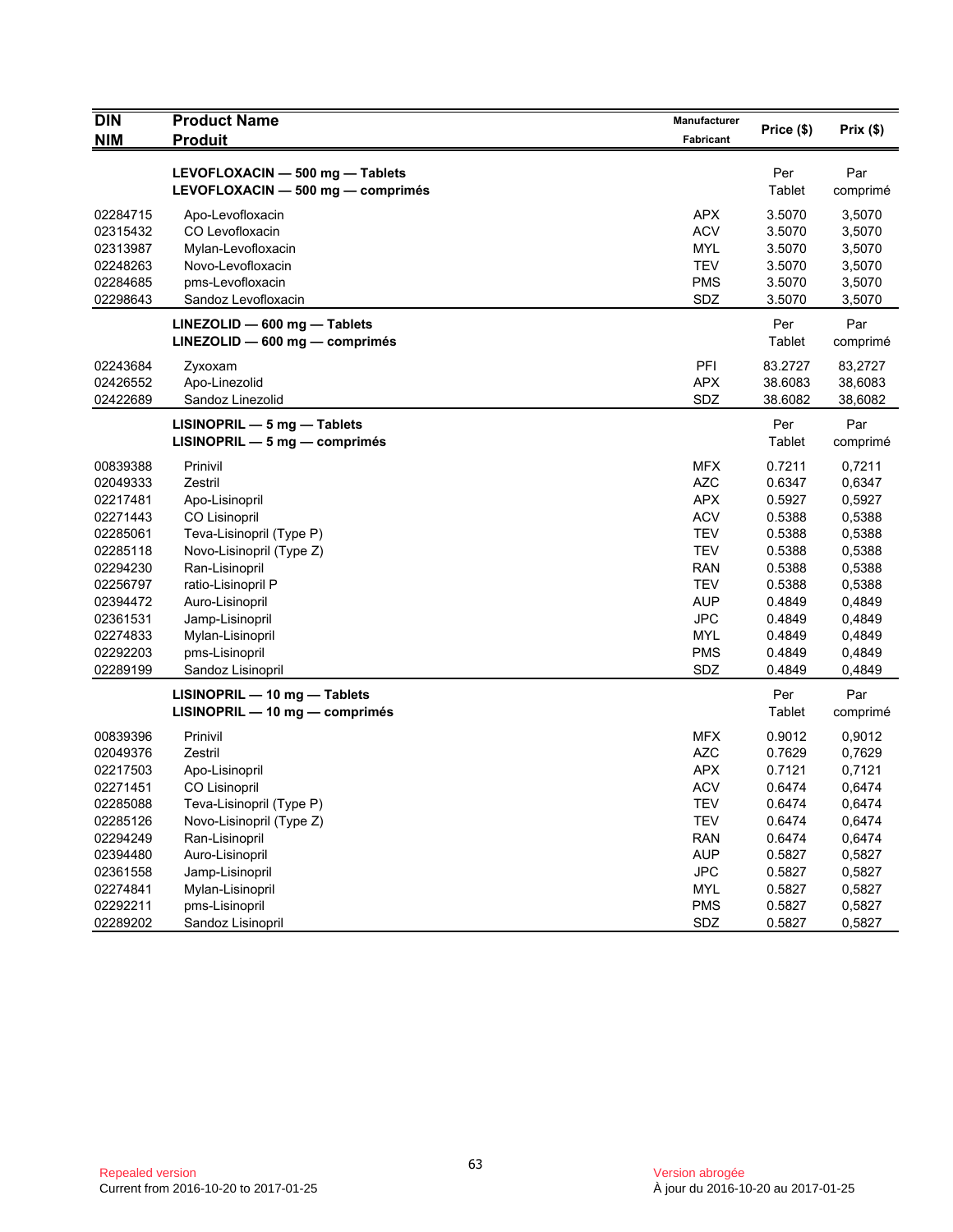| <b>DIN</b>           | <b>Product Name</b>                                        | <b>Manufacturer</b>      | Price (\$)       | Prix(\$)         |
|----------------------|------------------------------------------------------------|--------------------------|------------------|------------------|
| <b>NIM</b>           | <b>Produit</b>                                             | Fabricant                |                  |                  |
|                      | $LISINOPRIL - 20 mg - Tables$                              |                          | Per              | Par              |
|                      | LISINOPRIL - 20 mg - comprimés                             |                          | Tablet           | comprimé         |
| 00839418             | Prinivil                                                   | <b>MFX</b>               | 1.0834           | 1,0834           |
| 02049384             | Zestril                                                    | <b>AZC</b>               | 0.9163           | 0,9163           |
| 02217511             | Apo-Lisinopril                                             | <b>APX</b>               | 0.8557           | 0,8557           |
| 02271478             | CO Lisinopril                                              | <b>ACV</b>               | 0.7779           | 0,7779           |
| 02285096             | Teva-Lisinopril (Type P)                                   | <b>TEV</b>               | 0.7779           | 0,7779           |
| 02285134             | Novo-Lisinopril (Type Z)                                   | <b>TEV</b>               | 0.7779           | 0,7779           |
| 02294257             | Ran-Lisinopril                                             | <b>RAN</b>               | 0.7779           | 0,7779           |
| 02394499             | Auro-Lisinopril                                            | <b>AUP</b>               | 0.7001           | 0,7001           |
| 02361566             | Jamp-Lisinopril                                            | <b>JPC</b><br><b>MYL</b> | 0.7001<br>0.7001 | 0,7001           |
| 02274868<br>02292238 | Mylan-Lisinopril<br>pms-Lisinopril                         | <b>PMS</b>               | 0.7001           | 0,7001<br>0,7001 |
| 02289229             | Sandoz Lisinopril                                          | SDZ                      | 0.7001           | 0,7001           |
|                      |                                                            |                          |                  |                  |
|                      | LISINOPRIL/HYDROCHLOROTHIAZIDE - 10 mg/12.5 mg - Tablets   |                          | Per              | Par              |
|                      | LISINOPRIL/HYDROCHLOROTHIAZIDE - 10 mg/12,5 mg - comprimés |                          | Tablet           | comprimé         |
| 02103729             | Zestoretic                                                 | <b>AZC</b>               | 0.9818           | 0,9818           |
| 02108194             | Prinzide                                                   | <b>MFX</b>               | 0.8171           | 0,8171           |
| 02362945             | Lisinopril/HCTZ                                            | SAH                      | 0.5835           | 0,5835           |
| 02301768             | Novo-Lisinopril/HCTZ (Type Z)                              | <b>TEV</b>               | 0.5835           | 0,5835           |
| 02302136             | Novo-Lisinopril/HCTZ (Type P)                              | <b>TEV</b>               | 0.5835           | 0,5835           |
| 02302365             | Sandoz Lisinopril HCT                                      | SDZ                      | 0.5835           | 0.5835           |
|                      | LISINOPRIL/HYDROCHLOROTHIAZIDE - 20 mg/12.5 mg - Tablets   |                          | Per              | Par              |
|                      | LISINOPRIL/HYDROCHLOROTHIAZIDE - 20 mg/12,5 mg - comprimés |                          | Tablet           | comprimé         |
| 02045737             | Zestoretic                                                 | <b>AZC</b>               | 1.1798           | 1,1798           |
| 00884413             | Prinzide                                                   | <b>MFX</b>               | 1.0416           | 1,0416           |
| 02362953             | Lisinopril/HCTZ                                            | SAH                      | 0.7011           | 0,7011           |
| 02301776             | Teva-Lisinopril/HCTZ (Type Z)                              | <b>TEV</b>               | 0.7011           | 0,7011           |
| 02302144             | Novo-Lisinopril/HCTZ (Type P)                              | <b>TEV</b>               | 0.7011           | 0,7011           |
| 02302373             | Sandoz Lisinopril HCT                                      | SDZ                      | 0.7011           | 0,7011           |
|                      | LISINOPRIL/HYDROCHLOROTHIAZIDE - 20 mg/25 mg - Tablets     |                          | Per              | Par              |
|                      | LISINOPRIL/HYDROCHLOROTHIAZIDE - 20 mg/25 mg - comprimés   |                          | Tablet           | comprimé         |
| 02045729             | Zestoretic                                                 | <b>AZC</b>               | 1.1798           | 1,1798           |
| 02362961             | Lisinopril/HCTZ                                            | <b>SAH</b>               | 0.7011           | 0,7011           |
| 02301784             | Novo-Lisinopril/HCTZ (Type Z)                              | <b>TEV</b>               | 0.7011           | 0,7011           |
| 02302152             | Novo-Lisinopril/HCTZ (Type P)                              | TEV                      | 0.7011           | 0,7011           |
| 02302381             | Sandoz Lisnopril HCT                                       | SDZ                      | 0.7011           | 0,7011           |
|                      | LITHIUM CARBONATE - 150 mg - Capsules                      |                          | Per              | Par              |
|                      | LITHIUM (CARBONATE DE) - 150 mg - capsules                 |                          | Capsule          | capsule          |
| 00461733             | Carbolith                                                  | VAL                      | 0.1352           | 0,1352           |
| 02242837             | Apo-Lithium Carbonate                                      | <b>APX</b>               | 0.0667           | 0,0667           |
| 02216132             | pms-Lithium Carbonate                                      | <b>PMS</b>               | 0.0667           | 0,0667           |
|                      | LITHIUM CARBONATE - 150 mg - Capsules                      |                          | Per              | Par              |
|                      | LITHIUM (CARBONATE DE) - 150 mg - capsules                 |                          | Capsule          | capsule          |
|                      |                                                            |                          |                  |                  |
| 02013231             | Lithane                                                    | ERF                      | 0.1510           | 0,1510           |
| 02242837             | Apo-Lithium Carbonate                                      | <b>APX</b>               | 0.0667           | 0,0667           |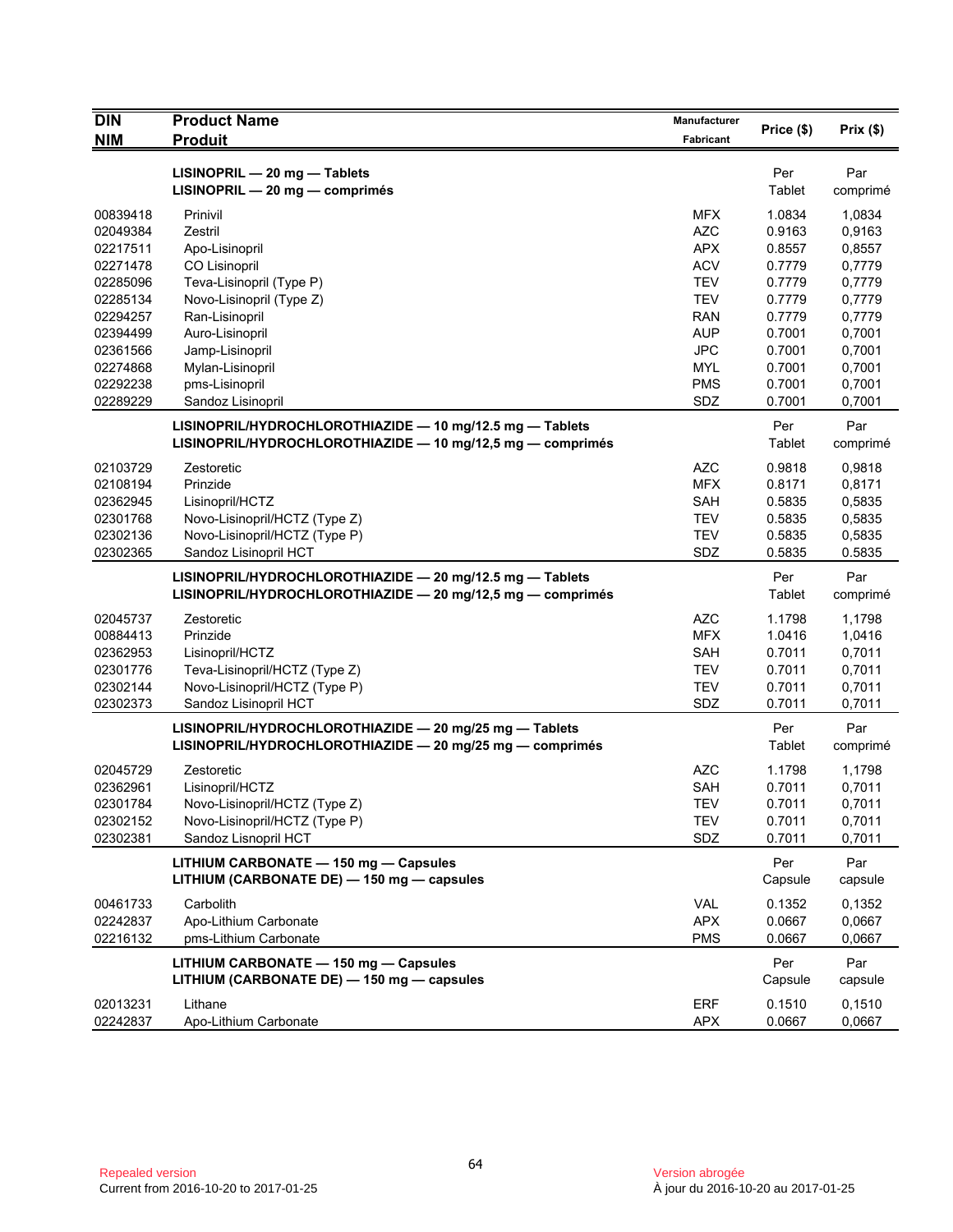| <b>DIN</b>           | <b>Product Name</b>                                                                 | Manufacturer<br>Fabricant | Price (\$)       | Prix(\$)         |
|----------------------|-------------------------------------------------------------------------------------|---------------------------|------------------|------------------|
| <b>NIM</b>           | <b>Produit</b><br>LITHIUM CARBONATE - 300 mg - Capsules                             |                           | Per              | Par              |
|                      | LITHIUM (CARBONATE DE) - 300 mg - capsules                                          |                           | Capsule          | capsule          |
| 00236683             | Carbolith                                                                           | VAL                       | 0.1051           | 0,1051           |
| 02242838<br>02216140 | Apo-Lithium Carbonate<br>pms-Lithium Carbonate                                      | <b>APX</b><br><b>PMS</b>  | 0.0657<br>0.0657 | 0,0657<br>0,0657 |
|                      | LITHIUM CARBONATE - 300 mg - Capsules                                               |                           | Per              | Par              |
|                      | LITHIUM (CARBONATE DE) - 300 mg - capsules                                          |                           | Capsule          | capsule          |
| 00406775             | Lithane                                                                             | <b>ERF</b>                | 0.1488           | 0,1488           |
| 02242838             | Apo-Lithium Carbonate                                                               | <b>APX</b>                | 0.0657           | 0,0657           |
|                      | LITHIUM CARBONATE - 600 mg - Capsules<br>LITHIUM (CARBONATE DE) - 600 mg - capsules |                           | Per<br>Capsule   | Par<br>capsule   |
| 02011239             | Carbolith                                                                           | <b>VAL</b>                | 0.2016           | 0,2016           |
| 02216159             | pms-Lithium Carbonate                                                               | <b>PMS</b>                | 0.1785           | 0,1785           |
|                      | LOPERAMIDE $-2$ mg $-$ Tablets<br>LOPÉRAMIDE $-2$ mg $-$ comprimés                  |                           | Per<br>Tablet    | Par<br>comprimé  |
| 02183862             | Imodium                                                                             | <b>MCL</b>                | 0.5184           | 0,5184           |
| 02212005<br>02132591 | Apo-Loperamide<br>Novo-Loperamide                                                   | <b>APX</b><br><b>TEV</b>  | 0.2713<br>0.2713 | 0,2713           |
| 02256452             | Jamp-Loperamide                                                                     | <b>JPC</b>                | 0.2600           | 0,2713<br>0,2600 |
| 02228351             | pms-Loperamide                                                                      | <b>PMS</b>                | 0.2600           | 0,2600           |
|                      | LORATADINE - 10 mg - Tablets                                                        |                           | Per              | Par              |
|                      | LORATADINE - 10 mg - comprimés                                                      |                           | Tablet           | comprimé         |
| 00782696<br>02243880 | Claritin<br>Apo-Loratadine                                                          | <b>SCH</b><br>APX         | 0.9192<br>0.6895 | 0,9192<br>0,6895 |
|                      | LORAZEPAM - 0.5 mg - Oral Tablets                                                   |                           | Per              | Par              |
|                      | LORAZÉPAM - 0,5 mg - comprimés oraux                                                |                           | Tablet           | comprimé         |
| 02041413             | Ativan                                                                              | PFI                       | 0.0420           | 0,0420           |
| 00655740             | Apo-Lorazepam                                                                       | <b>APX</b>                | 0.0395           | 0.0395           |
| 02351072<br>00711101 | Lorazepam<br>Novo-Lorazem                                                           | SAH<br><b>TEV</b>         | 0.0359<br>0.0359 | 0,0395<br>0.0359 |
| 00728187             | pms-Lorazepam                                                                       | <b>PMS</b>                | 0.0359           | 0,0359           |
|                      | LORAZEPAM - 2 mg - Oral Tablets                                                     |                           | Per              | Par              |
|                      | $LORAZEPAM - 2 mg - comprimés oraux$                                                |                           | Tablet           | comprimé         |
| 02041448             | Ativan                                                                              | PFI                       | 0.0818           | 0,0818           |
| 00655767             | Apo-Lorazepam                                                                       | <b>APX</b>                | 0.0769           | 0,0769           |
| 02351099<br>00637750 | Lorazepam<br>Novo-Lorazem                                                           | SAH<br><b>TEV</b>         | 0.0699<br>0.0699 | 0,0699<br>0,0699 |
| 00728209             | pms-Lorazepam                                                                       | <b>PMS</b>                | 0.0699           | 0,0699           |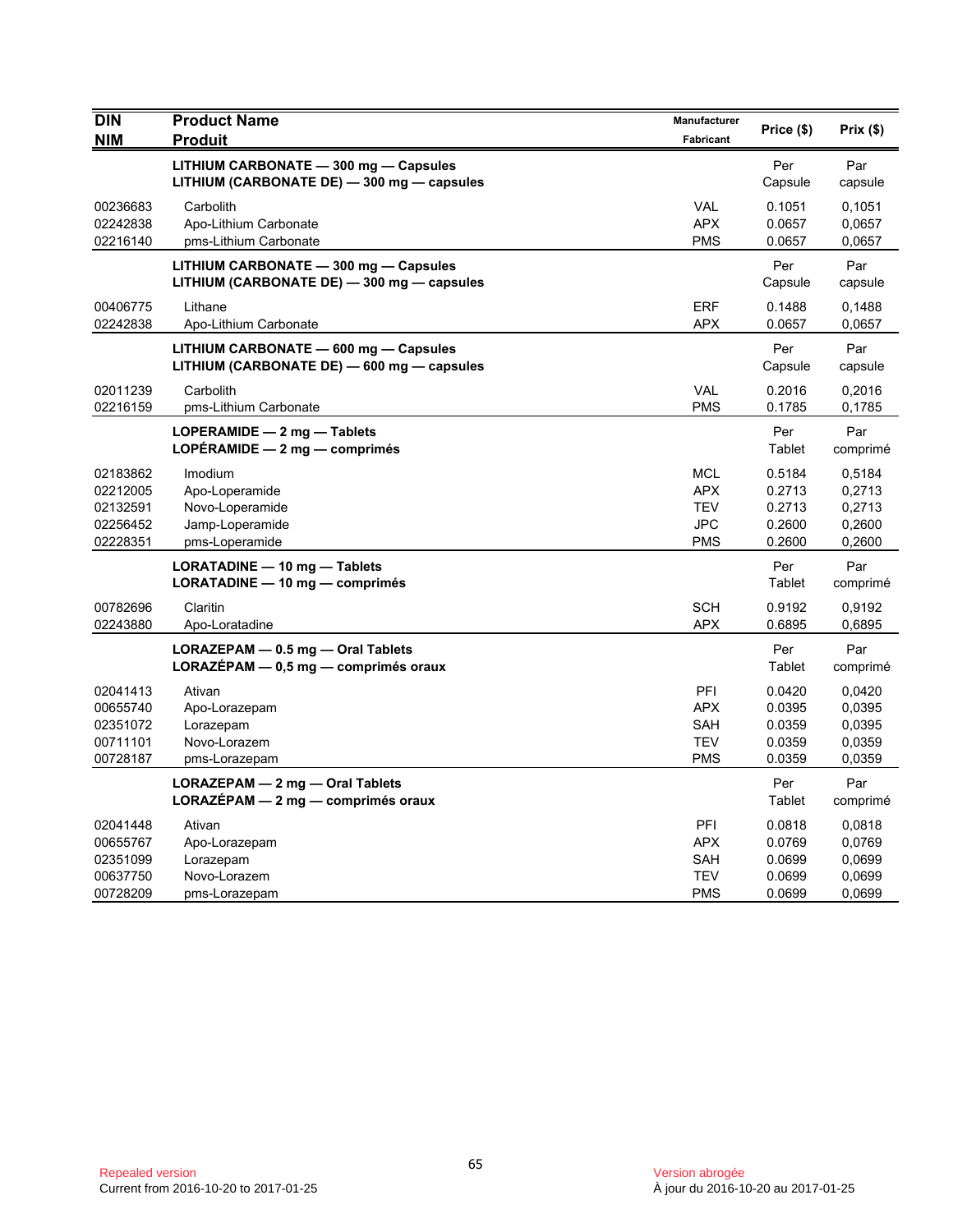| <b>DIN</b>           | <b>Product Name</b>                                                        | Manufacturer             | Price (\$)       | Prix(\$)         |
|----------------------|----------------------------------------------------------------------------|--------------------------|------------------|------------------|
| <b>NIM</b>           | <b>Produit</b>                                                             | Fabricant                |                  |                  |
|                      | LORAZEPAM - 0.5 mg - Tablets<br>LORAZÉPAM - 0,5 mg - comprimés sublinguale |                          | Per<br>Tablet    | Par<br>comprimé  |
| 02041456<br>02410745 | Ativan<br>Apo-Lorazepam Sublingual                                         | PFI<br><b>APX</b>        | 0.1278<br>0.0875 | 0,1278<br>0,0875 |
|                      | LORAZEPAM - 1 mg - Tablets<br>LORAZÉPAM - 1 mg - comprimés sublinguale     |                          | Per<br>Tablet    | Par<br>comprimé  |
| 02041464<br>02410753 | Ativan<br>Apo-Lorazepam Sublingual                                         | PFI<br><b>APX</b>        | 0.1606<br>0.1100 | 0.1606<br>0,1100 |
|                      | LORAZEPAM - 2 mg - Tablets<br>LORAZÉPAM - 2 mg - comprimés sublinguale     |                          | Per<br>Tablet    | Par<br>comprimé  |
| 02041472<br>02410761 | Ativan<br>Apo-Lorazepam Sublingual                                         | PFI<br><b>APX</b>        | 0.2496<br>0.1711 | 0,2496<br>0,1711 |
|                      | LOSARTAN - 25 mg - Tablets<br>LOSARTAN - 25 mg - comprimés                 |                          | Per<br>Tablet    | Par<br>comprimé  |
| 02182815<br>02379058 | Cozaar<br>Apo-Losartan                                                     | <b>MFX</b><br><b>APX</b> | 1.6832<br>0.4375 | 1,6832<br>0,4375 |
| 02354829             | CO Losartan                                                                | <b>ACV</b>               | 0.4375           | 0,4375           |
| 02388863             | Losartan                                                                   | <b>SAH</b>               | 0.4375           | 0,4375           |
| 02403323             | Auro-Losartan                                                              | <b>AUP</b>               | 0.3148           | 0,3148           |
| 02388790             | Losartan                                                                   | <b>SIP</b>               | 0.3148           | 0,3148           |
| 02368277             | Mylan-Losartan                                                             | <b>MYL</b>               | 0.3148           | 0,3148           |
| 02309750             | pms-Losartan                                                               | <b>PMS</b>               | 0.3148           | 0,3148           |
| 02404451             | Ran-Losartan                                                               | <b>RAN</b>               | 0.3148           | 0,3148           |
| 02313332             | Sandoz Losartan                                                            | SDZ                      | 0.3148           | 0,3148           |
| 02398834             | Jamp-Losartan                                                              | <b>JPC</b>               | 0.3147           | 0,3147           |
| 02405733             | Mint-Losartan                                                              | MPH                      | 0.3147           | 0,3147           |
| 02380838             | Teva-Losartan                                                              | <b>TEV</b>               | 0.3147           | 0,3147           |
| 02426595             | VAN-Losartan                                                               | <b>VAN</b>               | 0.3147           | 0,3147           |
| 02445964             | Losartan                                                                   | <b>BMP</b>               | 0.2321           | 0,2321           |
| 02424967             | Septa-Losartan                                                             | <b>STP</b>               | 0.1961           | 0,1961           |
|                      | $LOSARTAN - 50$ mg $-$ Tablets                                             |                          | Per              | Par              |
|                      | LOSARTAN - 50 mg - comprimés                                               |                          | Tablet           | comprimé         |
| 02182874             | Cozaar                                                                     | <b>MFX</b>               | 1.6832           | 1,6832           |
| 02353504             | Apo-Losartan                                                               | <b>APX</b>               | 0.4375           | 0,4375           |
| 02354837             | CO Losartan                                                                | <b>ACV</b>               | 0.4375           | 0,4375           |
| 02388871             | Losartan                                                                   | SAH                      | 0.4375           | 0,4375           |
| 02403331             | Auro-Losartan                                                              | <b>AUP</b>               | 0.3148           | 0,3148           |
| 02388804             | Losartan                                                                   | <b>SIP</b>               | 0.3148           | 0,3148           |
| 02368285             | Mylan-Losartan                                                             | MYL                      | 0.3148           | 0,3148           |
| 02309769             | pms-Losartan                                                               | <b>PMS</b>               | 0.3148           | 0,3148           |
| 02404478             | Ran-Losartan                                                               | <b>RAN</b>               | 0.3148           | 0,3148           |
| 02313340             | Sandoz Losartan                                                            | SDZ                      | 0.3148           | 0,3148           |
| 02398842             | Jamp-Losartan                                                              | <b>JPC</b>               | 0.3147           | 0,3147           |
| 02405741             | Mint-Losartan                                                              | <b>MPH</b>               | 0.3147           | 0,3147           |
| 02357968             | Teva-Losartan                                                              | <b>TEV</b>               | 0.3147           | 0,3147           |
| 02426609             | VAN-Losartan                                                               | VAN                      | 0.3147           | 0,3147           |
| 02445972             | Bio-Losartan                                                               | <b>BMP</b>               | 0.2321           | 0,2321           |
| 02424975             | Septa-Losartan                                                             | <b>STP</b>               | 0.1961           | 0,1961           |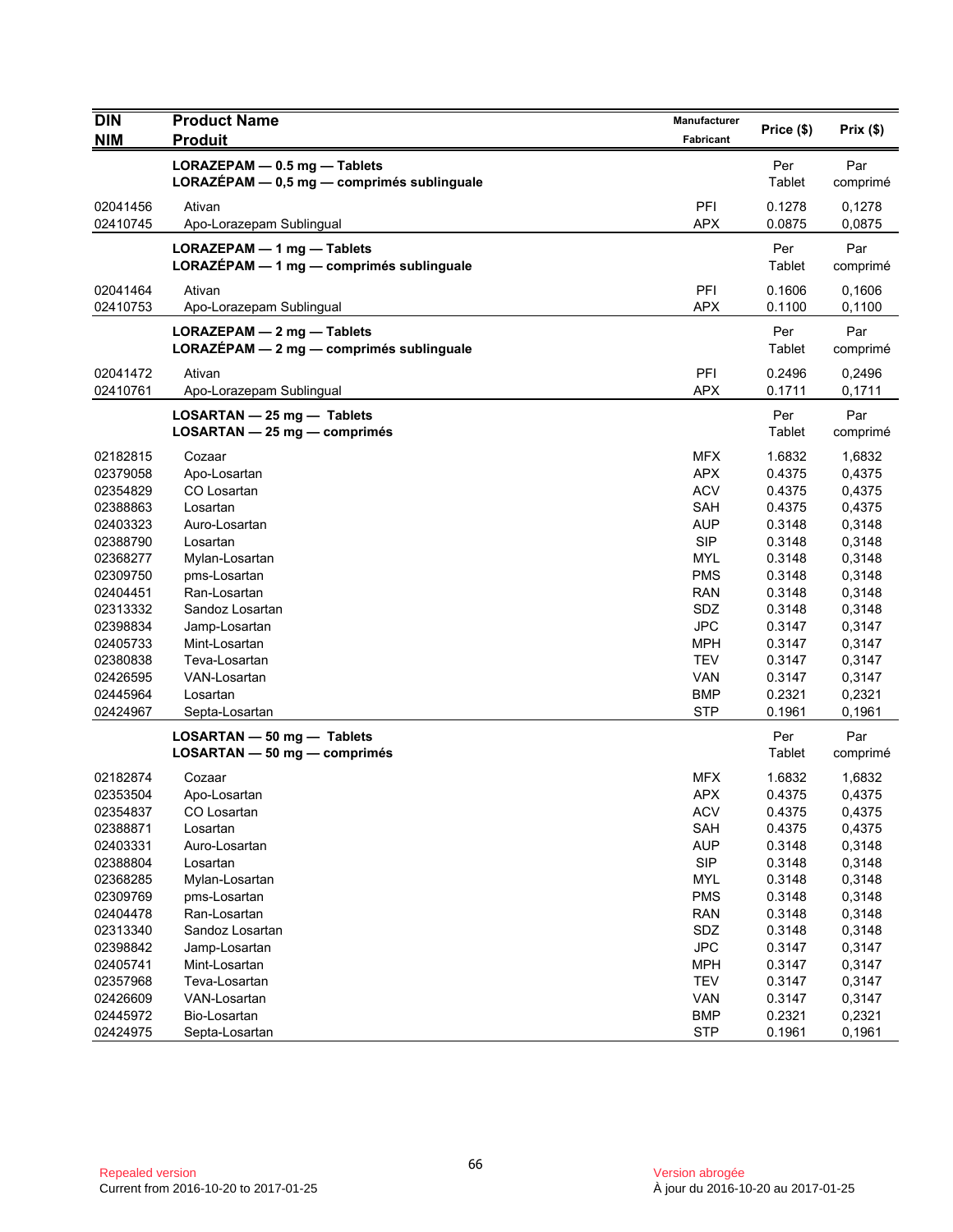| <b>DIN</b><br><b>NIM</b> | <b>Product Name</b><br><b>Produit</b>                        | Manufacturer<br>Fabricant | Price (\$)    | Prix (\$)       |
|--------------------------|--------------------------------------------------------------|---------------------------|---------------|-----------------|
|                          |                                                              |                           |               |                 |
|                          | LOSARTAN - 100 mg - Tablets<br>LOSARTAN - 100 mg - comprimés |                           | Per<br>Tablet | Par<br>comprimé |
| 02182882                 | Cozaar                                                       | <b>MFX</b>                | 1.6832        | 1,6832          |
| 02353512                 | Apo-Losartan                                                 | <b>APX</b>                | 0.4375        | 0,4375          |
| 02354845                 | CO Losartan                                                  | <b>ACV</b>                | 0.4375        | 0,4375          |
| 02388898                 | Losartan                                                     | SAH                       | 0.4375        | 0,4375          |
| 02403358                 | Auro-Losartan                                                | <b>AUP</b>                | 0.3148        | 0,3148          |
| 02388812                 | Losartan                                                     | <b>SIP</b>                | 0.3148        | 0,3148          |
| 02368293                 | Mylan-Losartan                                               | MYL                       | 0.3148        | 0,3148          |
| 02309777                 | pms-Losartan                                                 | <b>PMS</b>                | 0.3148        | 0,3148          |
| 02404486                 | Ran-Losartan                                                 | <b>RAN</b>                | 0.3148        | 0,3148          |
| 02398850                 | Jamp-Losartan                                                | <b>JPC</b>                | 0.3147        | 0,3147          |
| 02405768                 | Mint-Losartan                                                | <b>MPH</b>                | 0.3147        | 0,3147          |
| 02313359                 | Sandoz Losartan                                              | SDZ                       | 0.3147        | 0,3147          |
| 02357976                 | Teva-Losartan                                                | <b>TEV</b>                | 0.3147        | 0,3147          |
| 02426617                 | VAN-Losartan                                                 | VAN                       | 0.3147        | 0,3147          |
| 02445980                 | Losartan                                                     | <b>BMP</b>                | 0.2321        | 0,2321          |
| 02424983                 | Septa-Losartan                                               | <b>STP</b>                | 0.1961        | 0,1961          |
|                          | LOSARTAN/HYDROCHLOROTHIAZIDE - 50/12.5 mg - Tablets          |                           | Per           | Par             |
|                          | LOSARTAN/HYDROCHLOROTHIAZIDE - 50/12,5 mg - comprimés        |                           | Tablet        | comprimé        |
| 02230047                 | Hyzaar                                                       | <b>MFX</b>                | 1.6832        | 1,6832          |
| 02388251                 | CO Losartan/HCT                                              | <b>ACV</b>                | 0.4375        | 0,4375          |
| 02358263                 | Teva-Losartan HCTZ                                           | <b>TEV</b>                | 0.4375        | 0,4375          |
| 02389657                 | Mint-Losartan/HCTZ                                           | <b>MPH</b>                | 0.3148        | 0,3148          |
| 02378078                 | Mylan-Losartan HCTZ                                          | MYL                       | 0.3148        | 0,3148          |
| 02371235                 | Apo-Losartan HCTZ                                            | <b>APX</b>                | 0.3147        | 0,3147          |
| 02408244                 | Jamp-Losartan HCTZ                                           | <b>JPC</b>                | 0.3147        | 0,3147          |
| 02388960                 | Losartan HCT                                                 | <b>SIP</b>                | 0.3147        | 0,3147          |
| 02427648                 | Losartan/HCTZ                                                | SAH                       | 0.3147        | 0,3147          |
| 02392224                 | pms-Losartan-HCTZ                                            | <b>PMS</b>                | 0.3147        | 0,3147          |
| 02313375                 | Sandoz Losartan HCTZ                                         | SDZ                       | 0.3147        | 0,3147          |
|                          | LOSARTAN/HYDROCHLOROTHIAZIDE - 100/12.5 mg - Tablets         |                           | Per           | Par             |
|                          | LOSARTAN/HYDROCHLOROTHIAZIDE - 100/12,5 mg - comprimés       |                           | Tablet        | comprimé        |
| 02297841                 | Hyzaar                                                       | <b>MFX</b>                | 1.6478        | 1,6478          |
| 02377144                 | Teva-Losartan HCTZ                                           | <b>TEV</b>                | 0.4248        | 0,4248          |
| 02388278                 | CO Losartan/HCT                                              | <b>ACV</b>                | 0.4247        | 0,4247          |
| 02371243                 | Apo-Losartan HCTZ                                            | APX                       | 0.3082        | 0,3082          |
| 02388979                 | Losartan HCT                                                 | <b>SIP</b>                | 0.3082        | 0,3082          |
| 02427656                 | Losartan/HCTZ                                                | SAH                       | 0.3082        | 0,3082          |
| 02389665                 | Mint-Losartan/HCTZ                                           | <b>MPH</b>                | 0.3082        | 0,3082          |
| 02378086                 | Mylan-Losartan HCTZ                                          | <b>MYL</b>                | 0.3082        | 0,3082          |
| 02392232                 | pms-Losartan-HCTZ                                            | <b>PMS</b>                | 0.3082        | 0,3082          |
| 02362449                 | Sandoz Losartan HCTZ                                         | SDZ                       | 0.3082        | 0,3082          |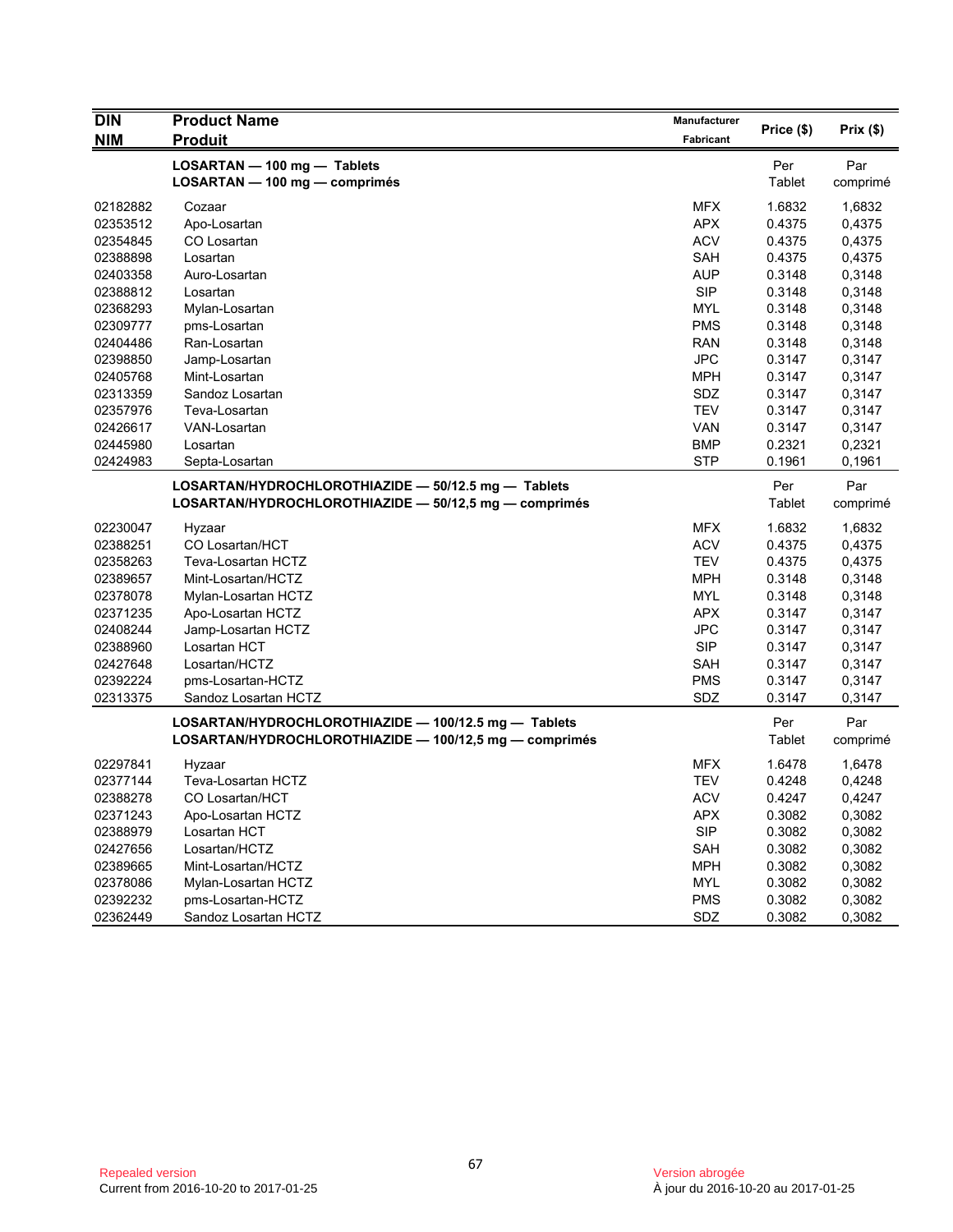| <b>DIN</b> | <b>Product Name</b>                                                                                        | <b>Manufacturer</b> |               |          |
|------------|------------------------------------------------------------------------------------------------------------|---------------------|---------------|----------|
| <b>NIM</b> | <b>Produit</b>                                                                                             | <b>Fabricant</b>    | Price (\$)    | Prix(\$) |
|            |                                                                                                            |                     |               |          |
|            | LOSARTAN/HYDROCHLOROTHIAZIDE - 100/25 mg - Tablets<br>LOSARTAN/HYDROCHLOROTHIAZIDE - 100/25 mg - comprimés |                     | Per<br>Tablet | Par      |
|            |                                                                                                            |                     |               | comprimé |
| 02241007   | Hyzaar DS                                                                                                  | MFX                 | 1.6832        | 1,6832   |
| 02388286   | CO Losartan/HCT                                                                                            | <b>ACV</b>          | 0.4375        | 0,4375   |
| 02377152   | Teva-Losartan HCTZ                                                                                         | <b>TEV</b>          | 0.4375        | 0,4375   |
| 02389673   | Mint-Losartan/HCTZ                                                                                         | <b>MPH</b>          | 0.3148        | 0,3148   |
| 02378094   | Mylan-Losartan HCTZ                                                                                        | <b>MYL</b>          | 0.3148        | 0,3148   |
| 02313383   | Sandoz Losartan HCTZ                                                                                       | SDZ                 | 0.3148        | 0,3148   |
| 02371251   | Apo-Losartan HCTZ                                                                                          | <b>APX</b>          | 0.3147        | 0,3147   |
| 02408252   | Jamp-Losartan HCTZ                                                                                         | <b>JPC</b>          | 0.3147        | 0,3147   |
| 02388987   | Losartan HCT                                                                                               | <b>SIP</b>          | 0.3147        | 0,3147   |
| 02427664   | Losartan/HCTZ                                                                                              | <b>SAH</b>          | 0.3147        | 0,3147   |
| 02392240   | pms-Losartan-HCTZ                                                                                          | <b>PMS</b>          | 0.3147        | 0,3147   |
|            | LOVASTATIN - 20 mg - Tablets                                                                               |                     | Per           | Par      |
|            | LOVASTATINE - 20 mg - comprimés                                                                            |                     | Tablet        | comprimé |
| 00795860   | Mevacor                                                                                                    | <b>MFX</b>          | 2.3862        | 2,3862   |
| 02267969   | Ran-Lovastatin                                                                                             | <b>RAN</b>          | 1.3197        | 1,3197   |
| 02220172   | Apo-Lovastatin                                                                                             | <b>APX</b>          | 1.1998        | 1,1998   |
| 02248572   | CO Lovastatin                                                                                              | <b>ACV</b>          | 1.1998        | 1,1998   |
| 02243127   | Mylan-Lovastatin                                                                                           | <b>MYL</b>          | 1.1998        | 1,1998   |
| 02353229   | Lovastatin                                                                                                 | SAH                 | 1.1997        | 1,1997   |
| 02246542   | Novo-Lovastatin                                                                                            | <b>TEV</b>          | 1.1997        | 1,1997   |
| 02246013   | pms-Lovastatin                                                                                             | <b>PMS</b>          | 1.1997        | 1,1997   |
|            | LOVASTATIN - 40 mg - Tablets                                                                               |                     | Per           | Par      |
|            | LOVASTATINE - 40 mg - comprimés                                                                            |                     | Tablet        | comprimé |
|            |                                                                                                            |                     |               |          |
| 00795852   | Mevacor                                                                                                    | <b>MFX</b>          | 4.3586        | 4,3586   |
| 02267977   | Ran-Lovastatin                                                                                             | <b>RAN</b>          | 2.4342        | 2,4342   |
| 02220180   | Apo-Lovastatin                                                                                             | <b>APX</b>          | 2.2129        | 2,2129   |
| 02248573   | CO Lovastatin                                                                                              | <b>ACV</b>          | 2.2129        | 2,2129   |
| 02353237   | Lovastatin                                                                                                 | <b>SAH</b>          | 2.2129        | 2,2129   |
| 02243129   | Mylan-Lovastatin                                                                                           | <b>MYL</b>          | 2.2129        | 2,2129   |
| 02246543   | Novo-Lovastatin                                                                                            | <b>TEV</b>          | 2.2129        | 2,2129   |
| 02246014   | pms-Lovastatin                                                                                             | <b>PMS</b>          | 2.2129        | 2,2129   |
|            | MEDROXYPROGESTERONE ACETATE - 2.5 mg - Tablets                                                             |                     | Per           | Par      |
|            | MÉDROXYPROGESTÉRONE (ACÉTATE DE) - 2,5 mg - comprimés                                                      |                     | Tablet        | comprimé |
| 00708917   | Provera                                                                                                    | PFI                 | 0.2364        | 0,2364   |
| 02244726   | Apo-Medroxy                                                                                                | <b>APX</b>          | 0.0873        | 0,0873   |
| 02221284   | Novo-Medrone                                                                                               | <b>TE</b>           | 0.0873        | 0,0873   |
|            | MEDROXYPROGESTERONE ACETATE - 5 mg - Tablets                                                               |                     | Per           | Par      |
|            | MÉDROXYPROGESTÉRONE (ACÉTATE DE) — 5 mg — comprimés                                                        |                     | Tablet        | comprimé |
| 00030937   | Provera                                                                                                    | PFI                 | 0.4670        | 0,4670   |
| 02221292   | Novo-Medrone                                                                                               | <b>TEV</b>          | 0.1726        | 0,1726   |
| 02244727   | Apo-Medroxy                                                                                                | <b>APX</b>          | 0.1725        | 0,1725   |
|            | MEDROXYPROGESTERONE ACETATE - 10 mg - Tablets                                                              |                     | Per           | Par      |
|            | MÉDROXYPROGESTÉRONE (ACÉTATE DE) - 10 mg - comprimés                                                       |                     | Tablet        | comprimé |
| 00729973   | Provera                                                                                                    | PFI                 | 0.9477        | 0,9477   |
| 02277298   | Apo-Medroxy                                                                                                | <b>APX</b>          | 0.3486        | 0,3486   |
| 02221306   | Novo-Medrone                                                                                               | <b>TEV</b>          | 0.3486        | 0,3486   |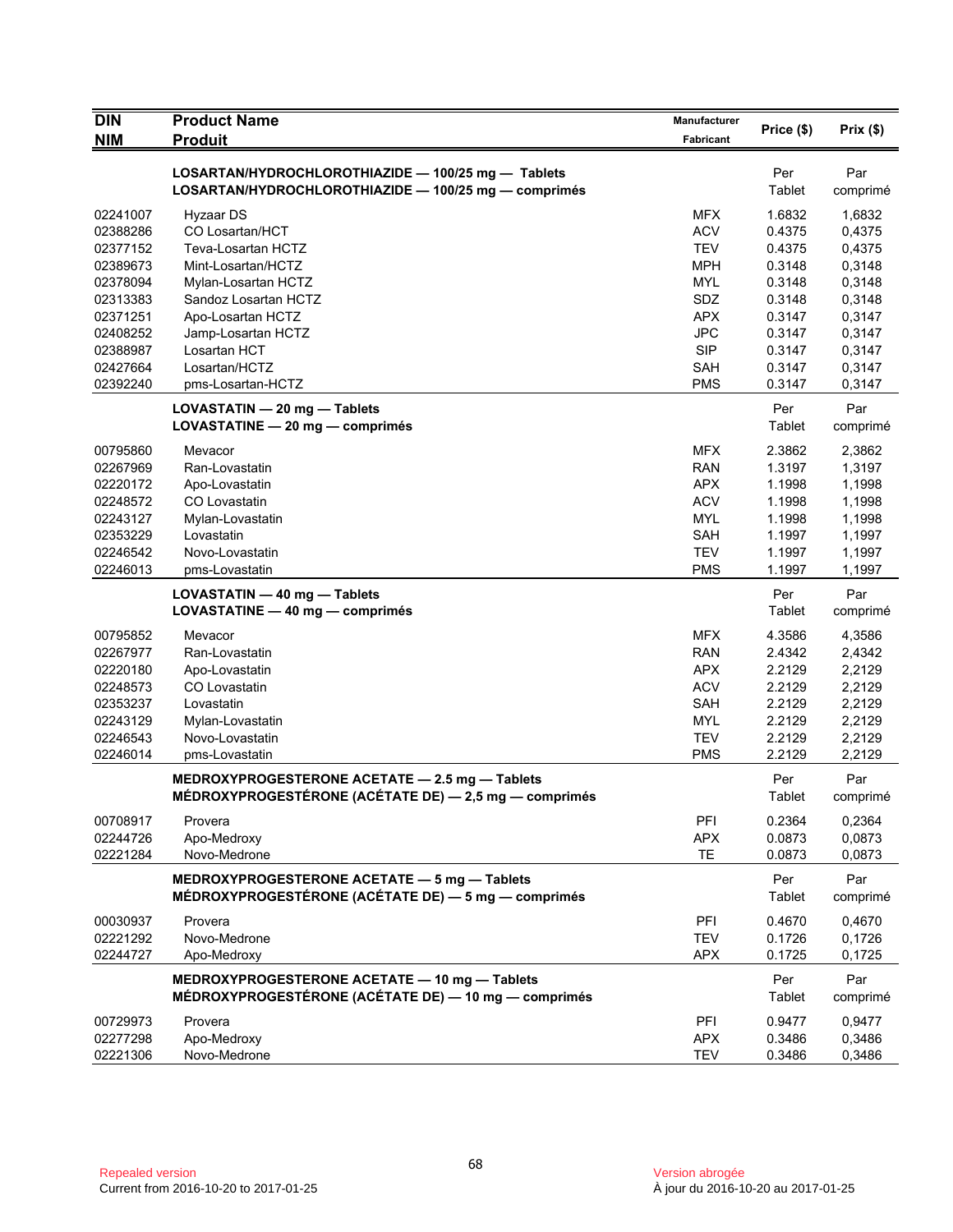| <b>DIN</b> | <b>Product Name</b>                               | <b>Manufacturer</b> | Price (\$) | Prix (\$) |
|------------|---------------------------------------------------|---------------------|------------|-----------|
| <b>NIM</b> | <b>Produit</b>                                    | Fabricant           |            |           |
|            | MELOXICAM - 7.5 mg - Tablets                      |                     | Per        | Par       |
|            | $MÉLOXICAM - 7,5 mg - comprimés$                  |                     | Tablet     | comprimé  |
| 02242785   | Mobicox                                           | <b>BOE</b>          | 0.9077     | 0,9077    |
| 02248973   | Apo-Meloxicam                                     | <b>APX</b>          | 0.5405     | 0,5405    |
| 02390884   | Auro-Meloxicam                                    | <b>AUP</b>          | 0.5405     | 0,5405    |
| 02250012   | <b>ACT Meloxicam</b>                              | <b>ACV</b>          | 0.5405     | 0,5405    |
| 02353148   | Meloxicam                                         | <b>SAH</b>          | 0.5405     | 0,5405    |
| 02255987   | Mylan-Meloxicam                                   | <b>MYL</b>          | 0.5405     | 0,5405    |
| 02258315   | Novo-Meloxicam                                    | <b>TEV</b>          | 0.5405     | 0,5405    |
| 02248267   | pms-Meloxicam                                     | <b>PMS</b>          | 0.5405     | 0,5405    |
| 02247889   | ratio-Meloxicam                                   | <b>TEV</b>          | 0.5405     | 0,5405    |
|            | $MELOXICAM - 15 mg - Tables$                      |                     | Per        | Par       |
|            | $MÉLOXICAM - 15 mg - comprimés$                   |                     | Tablet     | comprimé  |
| 02242786   | Mobicox                                           | <b>BOE</b>          | 1.0473     | 1,0473    |
| 02248974   | Apo-Meloxicam                                     | <b>APX</b>          | 0.6237     | 0,6237    |
| 02390892   | Auro-Meloxicam                                    | <b>AUP</b>          | 0.6237     | 0,6237    |
| 02250020   | <b>ACT Meloxicam</b>                              | <b>ACV</b>          | 0.6237     | 0,6237    |
| 02353156   | Meloxicam                                         | <b>SAH</b>          | 0.6237     | 0,6237    |
| 02255995   | Mylan-Meloxicam                                   | <b>MYL</b>          | 0.6237     | 0,6237    |
| 02258323   | Teva-Meloxicam                                    | <b>TEV</b>          | 0.6237     | 0,6237    |
| 02248268   | pms-Meloxicam                                     | <b>PMS</b>          | 0.6237     | 0,6237    |
| 02248031   | ratio-Meloxicam                                   | <b>TEV</b>          | 0.6237     | 0,6237    |
|            | MERCAPTOPURINE - 50 mg - Tablets                  |                     | Per        | Par       |
|            | MERCAPTOPURINE $-$ 50 mg $-$ comprimes            |                     | Tablet     | comprimé  |
| 00004723   | Purinethol                                        | <b>TEV</b>          | 5.4028     | 5,4028    |
| 02415275   | Mercaptipurine                                    | <b>SMI</b>          | 2.8610     | 2,8610    |
|            | MESALAZINE - 400 mg - Tablets                     |                     | Per        | Par       |
|            | $MESALAZINE - 400 mg - comprimés$                 |                     | Tablet     | comprimé  |
| 01997580   | Asacol                                            | <b>WCI</b>          | 0.6157     | 0,6157    |
| 02171929   | Novo-5-ASA                                        | <b>TEV</b>          | 0.4624     | 0,4624    |
|            | METFORMIN HCI - 500 mg - Tablets                  |                     | Per        | Par       |
|            | METFORMINE (CHLORHYDRATE DE) - 500 mg - comprimés |                     | Tablet     | comprimé  |
| 02099233   | Glucophage                                        | <b>SAA</b>          | 0.2988     | 0,2988    |
| 02229516   | Glycon                                            | <b>VAL</b>          | 0.1338     | 0,1338    |
| 02167786   | Apo-Metformin                                     | <b>APX</b>          | 0.0444     | 0,0444    |
| 02257726   | <b>ACT Metformin</b>                              | <b>ACV</b>          | 0.0444     | 0,0444    |
| 02438275   | Auro-Metformin                                    | <b>AUP</b>          | 0.0444     | 0,0444    |
| 02380722   | Jamp-Metformin Blackberry                         | <b>JPC</b>          | 0.0444     | 0,0444    |
| 02380196   | Jamp-Metformin                                    | <b>JPC</b>          | 0.0444     | 0,0444    |
| 02378620   | Mar-Metformin                                     | MAR                 | 0.0444     | 0,0444    |
| 02353377   | Metformin                                         | <b>SAH</b>          | 0.0444     | 0,0444    |
| 02385341   | Metformin                                         | <b>SIP</b>          | 0.0444     | 0,0444    |
| 02388766   | Mint-Metformin                                    | <b>MPH</b>          | 0.0444     | 0,0444    |
| 02148765   | Mylan-Metformin                                   | <b>MYL</b>          | 0.0444     | 0,0444    |
| 02223562   | pms-Metformin                                     | <b>PMS</b>          | 0.0444     | 0,0444    |
| 02269031   | Ran-Metformin                                     | <b>RAN</b>          | 0.0444     | 0,0444    |
| 02242974   | ratio-Metformin                                   | <b>TEV</b>          | 0.0444     | 0,0444    |
| 02246820   | Sandoz Metformin FC                               | SDZ                 | 0.0444     | 0,0444    |
| 02379767   | Septa-Metformin                                   | <b>STP</b>          | 0.0444     | 0,0444    |
| 02045710   | Teva-Metformin                                    | <b>TEV</b>          | 0.0444     | 0,0444    |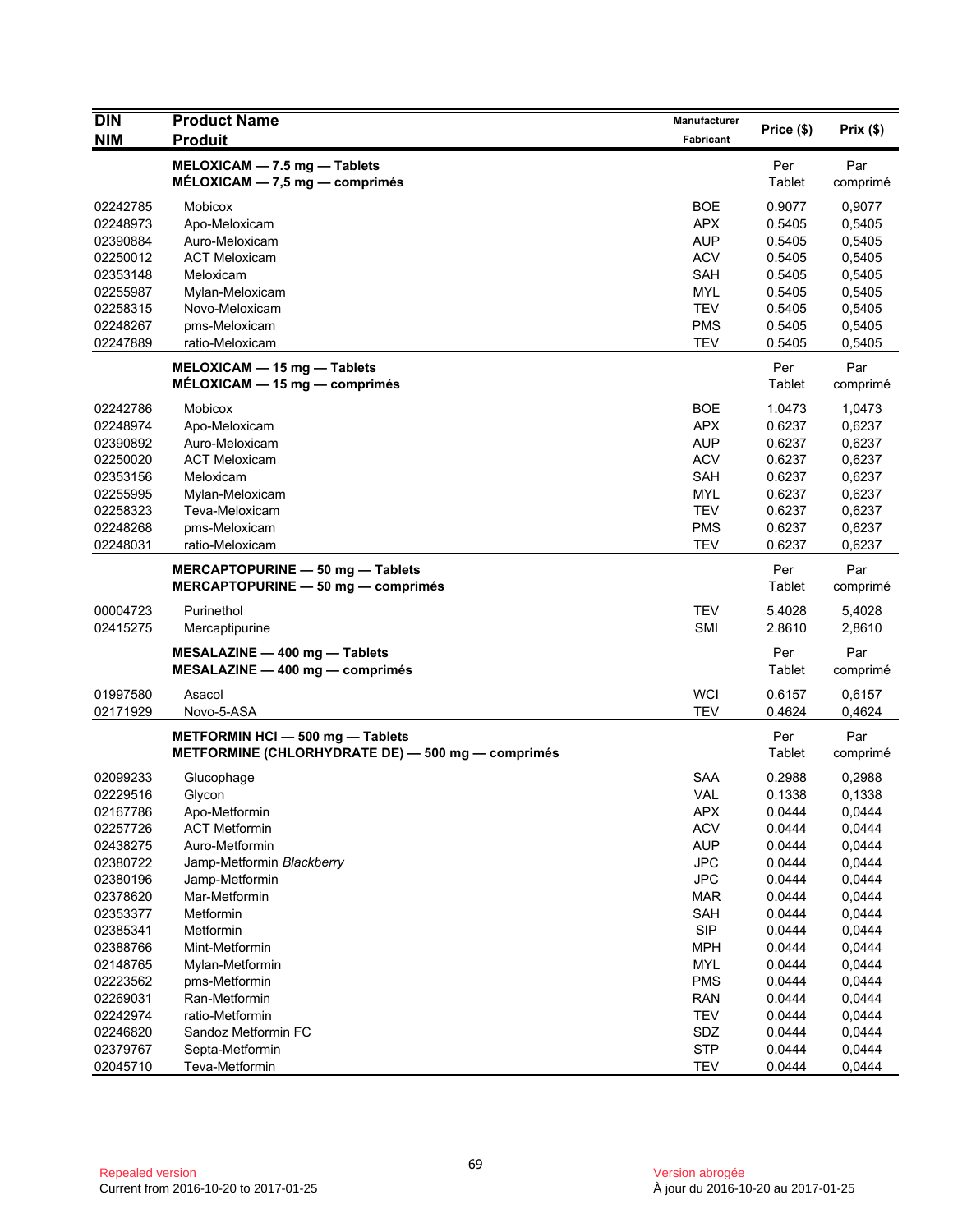| <b>DIN</b>           | <b>Product Name</b>                                                         | <b>Manufacturer</b>      | Price (\$)       | Prix(\$)         |
|----------------------|-----------------------------------------------------------------------------|--------------------------|------------------|------------------|
| <b>NIM</b>           | <b>Produit</b>                                                              | Fabricant                |                  |                  |
|                      | METFORMIN HCI - 850 mg - Tablets                                            |                          | Per              | Par              |
|                      | METFORMINE (CHLORHYDRATE DE) - 850 mg - comprimés                           |                          | Tablet           | comprimé         |
| 02162849             | Glucophage                                                                  | <b>SAA</b>               | 0.4041           | 0,4041           |
| 02229785             | Apo-Metformin                                                               | <b>APX</b>               | 0.0610           | 0,0610           |
| 02257734             | <b>ACT Metformin</b>                                                        | <b>ACV</b>               | 0.0610           | 0,0610           |
| 02438283             | Auro-Metformin                                                              | <b>AUP</b>               | 0.0610           | 0,0610           |
| 02380730             | Jamp-Metformin Blackberry                                                   | <b>JPC</b>               | 0.0610           | 0,0610           |
| 02380218             | Jamp-Metformin                                                              | <b>JPC</b>               | 0.0610           | 0,0610           |
| 02378639             | Mar-Metformin                                                               | <b>MAR</b>               | 0.0610           | 0,0610           |
| 02353385             | <b>Metformin</b>                                                            | <b>SAH</b>               | 0.0610           | 0,0610           |
| 02385368<br>02388774 | Metformin                                                                   | <b>SIP</b><br><b>MPH</b> | 0.0610<br>0.0610 | 0,0610           |
| 02229656             | Mint-Metformin<br>Mylan-Metformin                                           | <b>MYL</b>               | 0.0610           | 0,0610<br>0,0610 |
| 02242589             | pms-Metformin                                                               | <b>PMS</b>               | 0.0610           | 0,0610           |
| 02269058             | Ran-Metformin                                                               | <b>RAN</b>               | 0.0610           | 0,0610           |
| 02242931             | ratio-Metformin                                                             | <b>TEV</b>               | 0.0610           | 0,0610           |
| 02246821             | Sandoz Metformin FC                                                         | SDZ                      | 0.0610           | 0,0610           |
| 02379775             | Septa-Metformin                                                             | <b>STP</b>               | 0.0610           | 0,0610           |
| 02230475             | Teva-Metformin                                                              | <b>TEV</b>               | 0.0610           | 0,0610           |
|                      |                                                                             |                          |                  |                  |
|                      | METHOTREXATE $-$ 2.5 mg $-$ Tablets<br>MÉTHOTREXATE $-2.5$ mg $-$ comprimés |                          | Per<br>Tablet    | Par<br>comprimé  |
|                      |                                                                             |                          |                  |                  |
| 02170698             | Methotrexate/Méthotrexate                                                   | <b>PMS</b>               | 0.6958           | 0,6958           |
| 02182963             | Apo-Methotrexate                                                            | <b>APX</b>               | 0.6958           | 0,6958           |
| 02244798             | ratio-Methotrexate                                                          | <b>TEV</b>               | 0.6958           | 0,6958           |
|                      | METHYLPHENIDATE - 5 mg - Tablets                                            |                          | Per              | Par              |
|                      | MÉTHYLPHÉNIDATE $-5$ mg $-$ comprimés                                       |                          | Tablet           | comprimé         |
| 02234749             | pms-Methylphenidate                                                         | <b>PMS</b>               | 0.1042           | 0,1042           |
| 02273950             | Apo-Methylphenidate                                                         | <b>APX</b>               | 0.0947           | 0,0947           |
|                      | METHYLPHENIDATE - 10 mg - Tablets                                           |                          | Per              | Par              |
|                      | MÉTHYLPHÉNIDATE - 10 mg - comprimés                                         |                          | Tablet           | comprimé         |
|                      | Ritalin                                                                     | <b>NVT</b>               |                  |                  |
| 00005606<br>02249324 | Apo-Methylphenidate                                                         | <b>APX</b>               | 0.4587<br>0.1749 | 0,4587<br>0,1749 |
| 00584991             | pms-Methylphenidate                                                         | <b>PMS</b>               | 0.1749           | 0,1749           |
|                      |                                                                             |                          |                  |                  |
|                      | METHYLPHENIDATE - 20 mg - Tablets                                           |                          | Per              | Par              |
|                      | $MÉTHYLPHÉNIDATE - 20 mg - comprimés$                                       |                          | Tablet           | comprimé         |
| 00005614             | Ritalin                                                                     | <b>NVT</b>               | 0.7780           | 0,7780           |
| 02249332             | Apo-Methylphenidate                                                         | <b>APX</b>               | 0.3890           | 0,3890           |
| 00585009             | pms-Methylphenidate                                                         | <b>PMS</b>               | 0.3890           | 0,3890           |
|                      | METHYLPHENIDATE - 18 mg - Tablets                                           |                          | Per              | Par              |
|                      | MÉTHYLPHÉNIDATE - 18 mg - comprimés                                         |                          | Tablet           | comprimé         |
| 02247732             | Concerta                                                                    | JAN                      | 2.4076           | 2,4076           |
| 02315068             | Novo-Methylphenidate ER-C                                                   | <b>TEV</b>               | 1.4276           | 1,4276           |
| 02413728             | pms-Methylphenidate ER                                                      | <b>PMS</b>               | 1.0493           | 1,0493           |
| 02452731             | Apo-Methylphenidate ER                                                      | <b>APX</b>               | 0.5246           | 0,5246           |
|                      |                                                                             |                          |                  |                  |
|                      | METHYLPHENIDATE - 27 mg - Tablets                                           |                          | Per              | Par              |
|                      | MÉTHYLPHÉNIDATE - 27 mg - comprimés                                         |                          | Tablet           | comprimé         |
| 02250241             | Concerta                                                                    | <b>JAN</b>               | 2.7785           | 2,7785           |
| 02315076             | Novo-Methylphenidate ER-C                                                   | <b>TEV</b>               | 1.6475           | 1,6475           |
| 02413736             | pms-Methylphenidate ER                                                      | <b>PMS</b>               | 1.2109           | 1,2109           |
| 02452758             | Apo-Methylphenidate ER                                                      | <b>APX</b>               | 0.6055           | 0,6055           |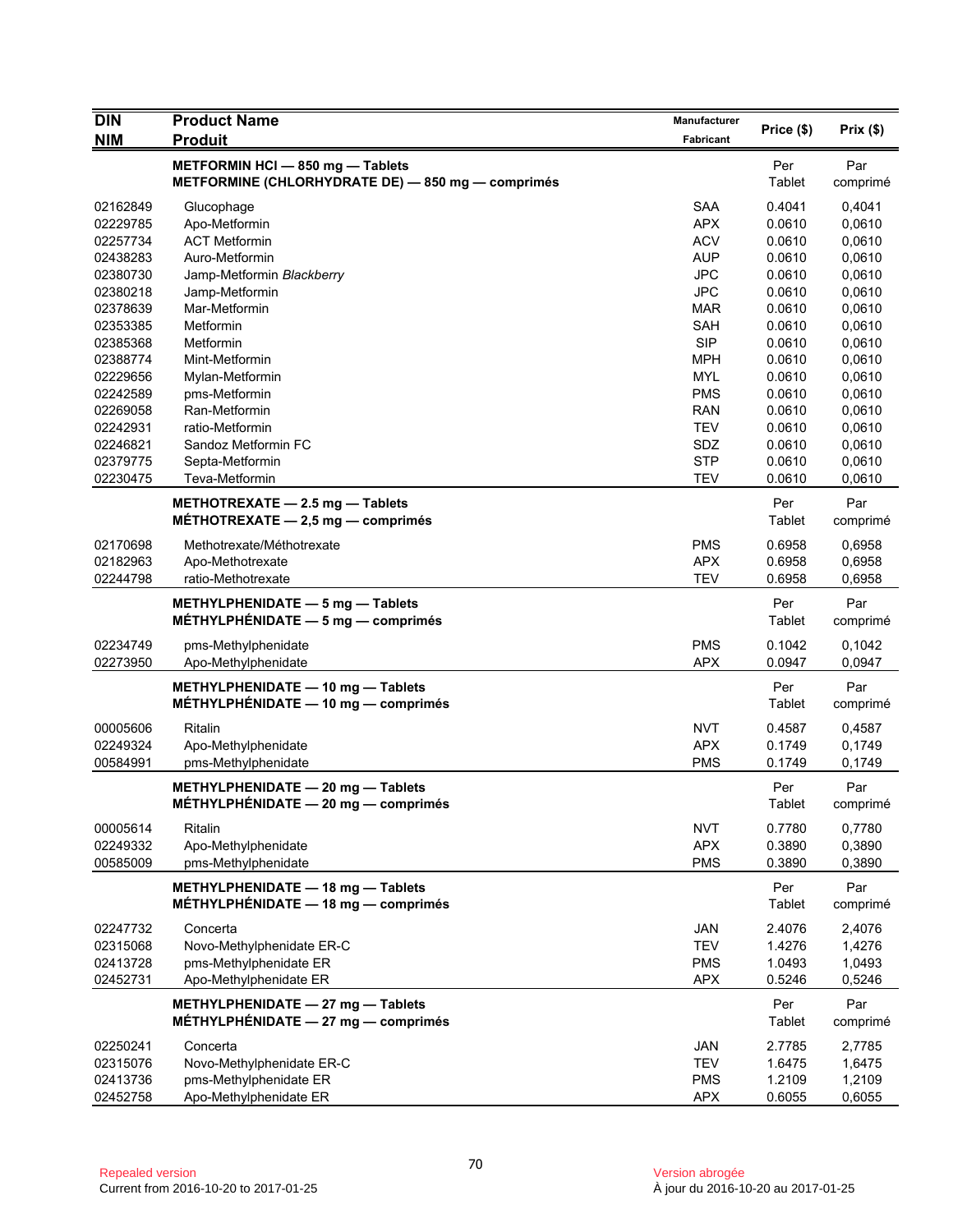| <b>DIN</b><br><b>NIM</b> | <b>Product Name</b><br><b>Produit</b>                                                                               | Manufacturer<br><b>Fabricant</b> | Price (\$)           | Prix(\$)        |
|--------------------------|---------------------------------------------------------------------------------------------------------------------|----------------------------------|----------------------|-----------------|
|                          | METHYLPHENIDATE - 36 mg - Tablets<br>$MÉTHYLPHÉNIDATE - 36 mg - comprimés$                                          |                                  | Per<br><b>Tablet</b> | Par<br>comprimé |
| 02247733                 | Concerta                                                                                                            | <b>JAN</b>                       | 3.1495               | 3,1495          |
| 02315084                 | Novo-Methylphenidate ER-C                                                                                           | <b>TEV</b>                       | 1.8674               | 1,8674          |
| 02413744                 | pms-Methylphenidate ER                                                                                              | <b>PMS</b>                       | 1.3726               | 1,3726          |
| 02452766                 | Apo-Methylphenidate ER                                                                                              | <b>APX</b>                       | 0.6863               | 0,6863          |
|                          | METHYLPHENIDATE - 54 mg - Tablets<br>MÉTHYLPHÉNIDATE $-$ 54 mg $-$ comprimés                                        |                                  | Per<br>Tablet        | Par<br>comprimé |
| 02247734                 | Concerta                                                                                                            | <b>JAN</b>                       | 3.8911               | 3,8911          |
| 02315092                 | Novo-Methylphenidate ER-C                                                                                           | <b>TEV</b>                       | 2.3072               | 2,3072          |
| 02413752                 | pms-Methylphenidate ER                                                                                              | <b>PMS</b>                       | 1.6958               | 1,6958          |
| 02330377                 | Apo-Methylphenidate ER                                                                                              | <b>APX</b>                       | 0.8479               | 0,8479          |
|                          | METHYLPHENIDATE - 20 mg - Sustained Release Tablets<br>MÉTHYLPHÉNIDATE - 20 mg - comprimés à libération progressive |                                  | Per<br>Tablet        | Par<br>comprimé |
| 00632775                 | <b>Ritalin SR</b>                                                                                                   | <b>NVT</b>                       | 0.7814               | 0,7814          |
| 02266687                 | Apo-Methylphenidate SR                                                                                              | <b>APX</b>                       | 0.4229               | 0,4229          |
| 02320312                 | Sandoz Methylphenidate SR                                                                                           | SDZ                              | 0.4229               | 0,4229          |
|                          | METOPROLOL TARTRATE - 25 mg - Tablets<br>MÉTOPROLOL (TARTRATE DE) — 25 mg — comprimés                               |                                  | Per<br>Tablet        | Par<br>comprimé |
| 02246010                 | Apo-Metoprolol                                                                                                      | <b>APX</b>                       | 0.0707               | 0,0707          |
| 02261898                 | Novo-Metoprol                                                                                                       | <b>TEV</b>                       | 0.0707               | 0,0707          |
| 02248855                 | pms-Metoprolol-L                                                                                                    | <b>PMS</b>                       | 0.0707               | 0,0707          |
| 02356813                 | Jamp-Metoprolol-L                                                                                                   | <b>JPC</b>                       | 0.0643               | 0,0643          |
| 02442116                 | Metoprolol-L                                                                                                        | <b>SIP</b>                       | 0.0643               | 0,0643          |
|                          | METOPROLOL TARTRATE - 50 mg - Tablets<br>MÉTOPROLOL (TARTRATE DE) — 50 mg — comprimés                               |                                  | Per<br>Tablet        | Par<br>comprimé |
| 00397423                 | Lopresor                                                                                                            | <b>NVT</b>                       | 0.3786               | 0,3786          |
| 00618632                 | Apo-Metoprolol                                                                                                      | <b>APX</b>                       | 0.1348               | 0,1348          |
| 00749354                 | Apo-Metoprolol (Type L)                                                                                             | <b>APX</b>                       | 0.1348               | 0.1348          |
| 02172550                 | Dom-Metoprolol-B                                                                                                    | <b>DOM</b>                       | 0.1348               | 0,1348          |
| 02231121                 | Dom-Metoprolol-L                                                                                                    | <b>DOM</b>                       | 0.1348               | 0.1348          |
| 00648035                 | Teva-Metoprol                                                                                                       | <b>TEV</b>                       | 0.1348               | 0,1348          |
| 00842648                 | Teva-Metoprol (uncoated)/Novo-Metoprol (non enrobé)                                                                 | <b>TEV</b>                       | 0.1348               | 0,1348          |
| 02145413                 | pms-Metoprolol-B                                                                                                    | <b>PMS</b>                       | 0.1348               | 0,1348          |
| 02174545                 | Mylan-Metoprolol (Type L)                                                                                           | <b>MYL</b>                       | 0.1225               | 0,1225          |
| 02247875                 | Sandoz Metoprolol                                                                                                   | SDZ                              | 0.1225               | 0,1225          |
| 02356821                 | Jamp-Metroprolol-L                                                                                                  | <b>JPC</b>                       | 0.0639               | 0,0639          |
| 02350394                 | Metoprolol                                                                                                          | <b>SAH</b>                       | 0.0639               | 0,0639          |
| 02442124                 | Metoprolol-L                                                                                                        | <b>SIP</b>                       | 0.0639               | 0,0639          |
| 02230803                 | pms-Metoprolol-L                                                                                                    | <b>PMS</b>                       | 0.0639               | 0,0639          |
| 02354187                 | Sandoz Metoprolol (Type L)                                                                                          | <b>SDZ</b>                       | 0.0639               | 0,0639          |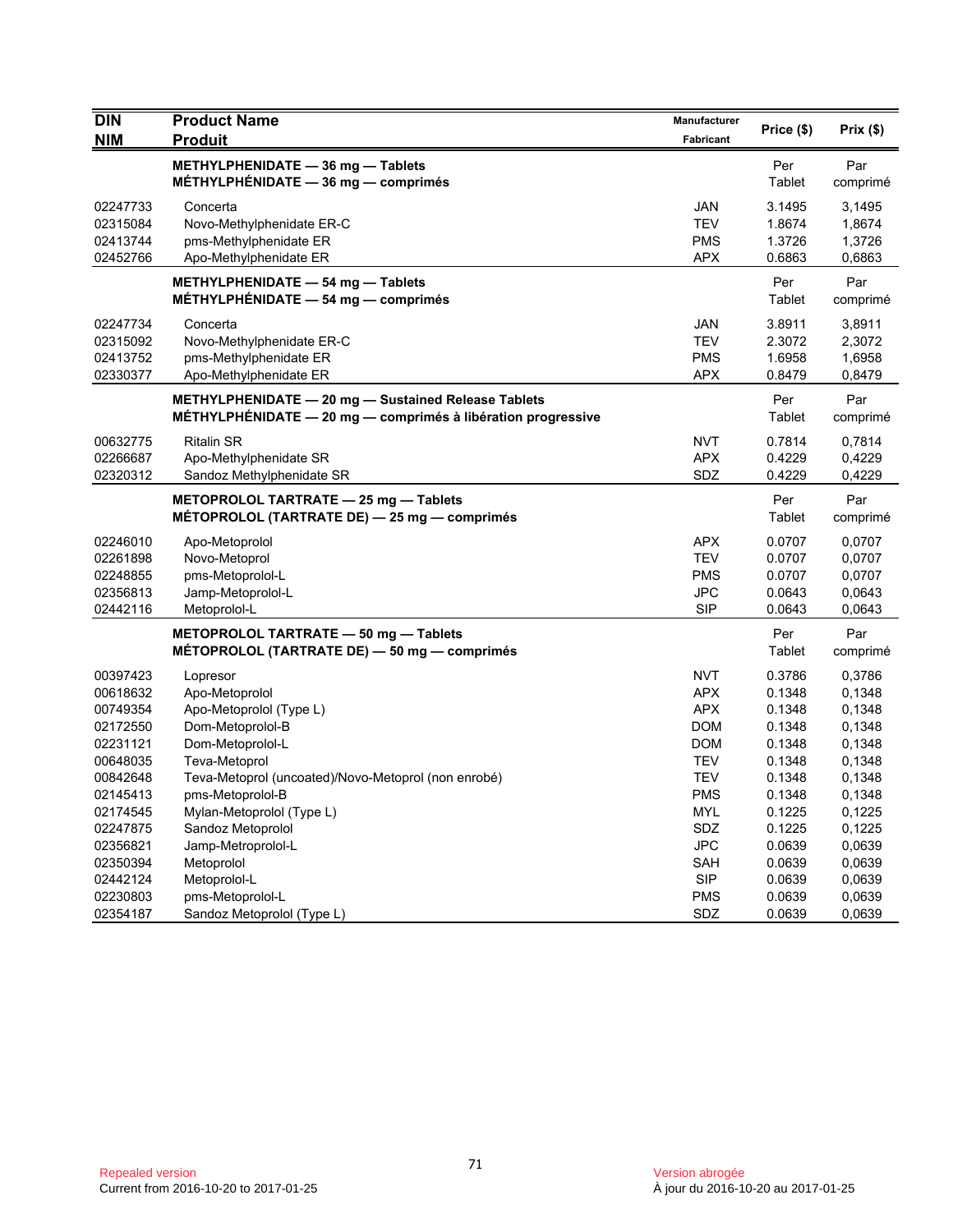| <b>DIN</b>           | <b>Product Name</b>                                                                      | Manufacturer             |                  | Prix $(\$)$      |
|----------------------|------------------------------------------------------------------------------------------|--------------------------|------------------|------------------|
| <b>NIM</b>           | <b>Produit</b>                                                                           | Fabricant                | Price (\$)       |                  |
|                      | METOPROLOL TARTRATE - 100 mg - Tablets<br>MÉTOPROLOL (TARTRATE DE) — 100 mg — comprimés  |                          | Per<br>Tablet    | Par<br>comprimé  |
| 00397431             | Lopresor                                                                                 | <b>NVT</b>               | 0.7766           | 0,7766           |
| 02172569             | Dom-Metoprolol-B                                                                         | <b>DOM</b>               | 0.2446           | 0,2446           |
| 02231122             | Dom-Metoprolol-L                                                                         | <b>DOM</b>               | 0.2446           | 0,2446           |
| 02145421             | pms-Metoprolol-B                                                                         | <b>PMS</b>               | 0.2446           | 0,2446           |
| 00618640             | Apo-Metoprolol                                                                           | <b>APX</b>               | 0.2445           | 0,2445           |
| 00751170             | Apo-Metoprolol (Type L)                                                                  | <b>APX</b>               | 0.2445           | 0,2445           |
| 00648043             | Teva-Metoprol                                                                            | <b>TEV</b>               | 0.2445           | 0,2445           |
| 00842656             | Novo-Metoprol (uncoated)/Novo-Metoprol (non enrobé)                                      | <b>TEV</b>               | 0.2445           | 0,2445           |
| 02174553             | Mylan-Metoprolol (Type L)                                                                | <b>MYL</b>               | 0.2223           | 0,2223           |
| 02247876             | Sandoz Metoprolol                                                                        | SDZ                      | 0.2223           | 0,2223           |
| 02356848             | Jamp-Metroprolol-L                                                                       | <b>JPC</b>               | 0.1394           | 0,1394           |
| 02350408             | Metroprolol                                                                              | <b>SAH</b>               | 0.1394           | 0,1394           |
| 02442132             | Metroprolol-L                                                                            | <b>SIP</b>               | 0.1394           | 0,1394           |
| 02230804             | pms-Metoprolol-L                                                                         | <b>PMS</b>               | 0.1394           | 0,1394           |
| 02354195             | Sandoz Metoprolol (Type L)                                                               | SDZ                      | 0.1394           | 0,1394           |
|                      | METOPROLOL TARTRATE - 100 mg - Tablets                                                   |                          | Per              | Par              |
|                      | MÉTOPROLOL (TARTRATE DE) — 100 mg — comprimés                                            |                          | Tablet           | comprimé         |
| 00658855             | Lopressor SR                                                                             | <b>NVT</b>               | 0.4240           | 0,4240           |
| 02285169             | Apo-Metoprolol SR                                                                        | <b>APX</b>               | 0.2021           | 0,2021           |
| 02303396             | Sandoz Metoprolol SR                                                                     | SDZ                      | 0.2021           | 0,2021           |
|                      | METOPROLOL TARTRATE - 200 mg - Tablets<br>MÉTOPROLOL (TARTRATE DE) - 200 mg - comprimés  |                          | Per<br>Tablet    | Par<br>comprimé  |
|                      |                                                                                          |                          |                  |                  |
|                      |                                                                                          |                          |                  |                  |
| 00534560             | Lopressor SR                                                                             | <b>NVT</b>               | 0.7695           | 0,7695           |
| 02285177             | Apo-Metoprolol SR                                                                        | <b>APX</b>               | 0.3668           | 0,3668           |
| 02303418             | Sandoz Metoprolol SR<br>MINOCYCLINE HCI - 50 mg - Capsules                               | SDZ                      | 0.3668<br>Per    | 0,3668<br>Par    |
|                      | MINOCYCLINE (CHLORHYDRATE DE) - 50 mg - capsules                                         |                          | Capsule          | capsule          |
| 01914138             | ratio-Minocycline                                                                        | <b>TEV</b>               | 0.5889           | 0,5889           |
| 02084090             | Apo-Minocycline                                                                          | <b>APX</b>               | 0.5885           | 0,5885           |
| 02108143             | Novo-Minocycline                                                                         | <b>TEV</b>               | 0.5885           | 0,5885           |
| 02239238             | pms-Minocycline                                                                          | <b>PMS</b>               | 0.5885           | 0,5885           |
| 02287226             | Minocycline                                                                              | <b>SAH</b>               | 0.5350           | 0,5350           |
| 02230735             | Mylan-Minocycline                                                                        | MYL                      | 0.5350           | 0,5350           |
| 02294419             | pms-Minocycline                                                                          | <b>PMS</b>               | 0.5350           | 0,5350           |
| 02237313             | Sandoz Minocycline                                                                       | SDZ                      | 0.5350           | 0,5350           |
|                      | MINOCYCLINE HCI - 100 mg - Capsules<br>MINOCYCLINE (CHLORHYDRATE DE) - 100 mg - capsules |                          | Per<br>Capsule   | Par<br>capsule   |
|                      |                                                                                          |                          |                  |                  |
| 02239239             | pms-Minocycline                                                                          | <b>PMS</b>               | 1.1366           | 1,1366           |
| 02084104             | Apo-Minocycline                                                                          | <b>APX</b>               | 1.1365           | 1,1365           |
| 02108151             | Novo-Minocycline                                                                         | TEV                      | 1.1365           | 1,1365           |
| 02287234             | Minocycline                                                                              | SAH                      | 1.0332           | 1,0332           |
| 02230736<br>02294427 | Mylan-Minocycline<br>pms-Minocycline                                                     | <b>MYL</b><br><b>PMS</b> | 1.0332<br>1.0332 | 1,0332<br>1,0332 |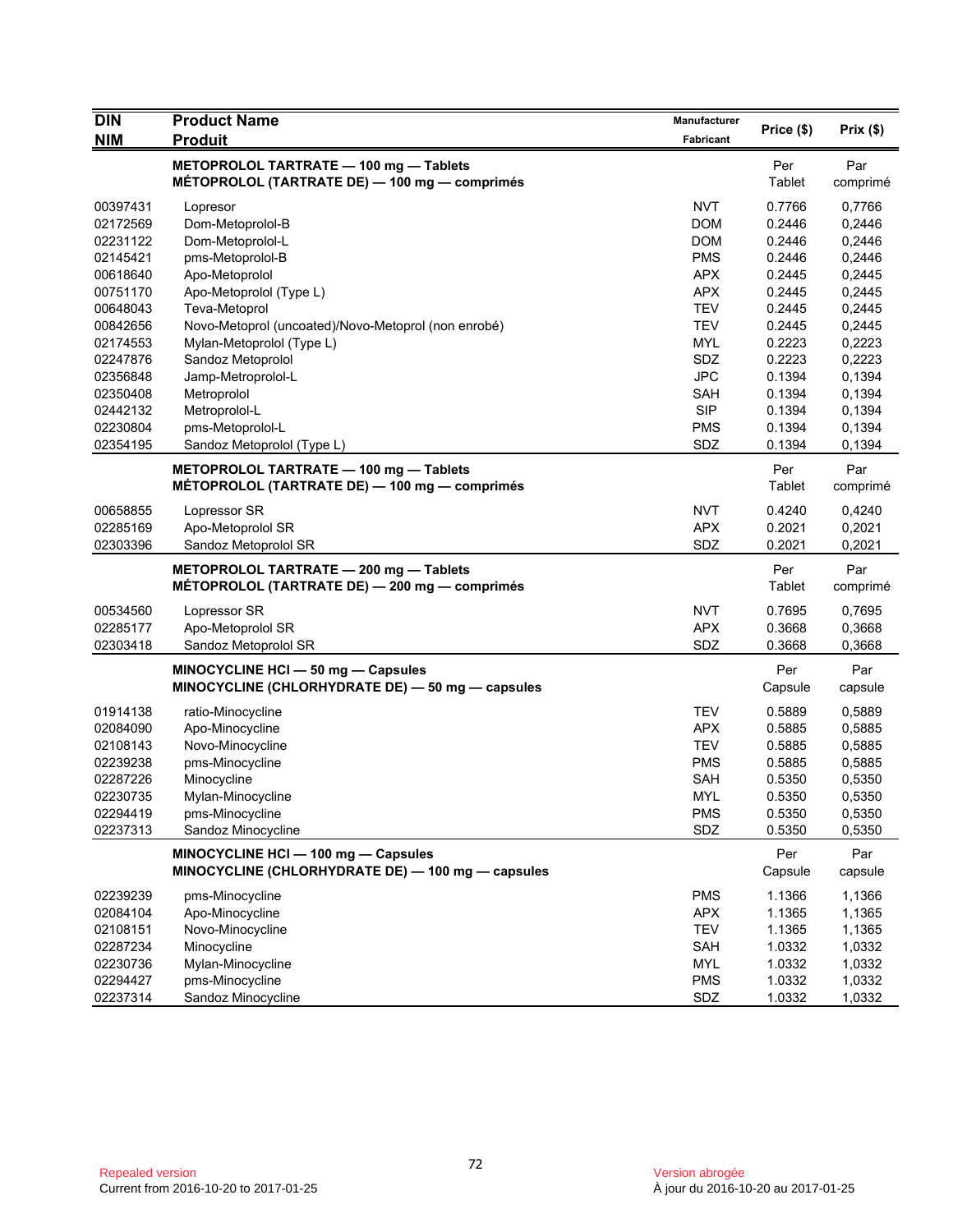| <b>DIN</b>           | <b>Product Name</b>                                 | Manufacturer             | Price (\$)       | Prix(\$)         |
|----------------------|-----------------------------------------------------|--------------------------|------------------|------------------|
| <b>NIM</b>           | <b>Produit</b>                                      | Fabricant                |                  |                  |
|                      | MIRTAZAPINE - 15 mg - Tablets                       |                          | Per              | Par              |
|                      | MIRTAZAPINE - 15 mg - comprimés                     |                          | Tablet           | comprimé         |
| 02273942             | pms-Mirtazapine                                     | <b>PMS</b>               | 0.4125           | 0,4125           |
| 02286610             | Apo-Mirtazapine                                     | <b>APX</b>               | 0.4125           | 0.4125           |
| 02411695             | Auro-Mirtazapine                                    | <b>AUP</b>               | 0.4125           | 0.4125           |
| 02250594             | Sandoz Mirtazapine                                  | SDZ                      | 0.4125           | 0,4125           |
|                      | MIRTAZAPINE - 30 mg - Tablets                       |                          | Per              | Par              |
|                      | MIRTAZAPINE $-30$ mg $-$ comprimés                  |                          | Tablet           | comprimé         |
| 02243910             | Remeron                                             | <b>SRP</b>               | 1.8103           | 1,8103           |
| 02259354             | Novo-Mirtazapine                                    | <b>TEV</b>               | 0.8593           | 0,8593           |
| 02286629             | Apo-Mirtazapine                                     | <b>APX</b>               | 0.8580           | 0,8580           |
| 02411709             | Auro-Mirtazapine                                    | <b>AUP</b>               | 0.8580           | 0,8580           |
| 02274361<br>02370689 | CO Mirtazapine<br>Mirtazapine                       | <b>ACV</b><br><b>SAH</b> | 0.8580<br>0.8580 | 0,8580<br>0,8580 |
| 02256118             | Mylan-Mirtazapine                                   | <b>MYL</b>               | 0.8580           | 0,8580           |
| 02248762             | pms-Mirtazapine                                     | <b>PMS</b>               | 0.8580           | 0,8580           |
| 02250608             | Sandoz Mirtazapine                                  | SDZ                      | 0.8580           | 0,8580           |
|                      | MIRTAZAPINE - 15 mg - Orally Disintegrating Tablets |                          | Per              | Par              |
|                      | MIRTAZAPINE - 15 mg - comprimés à dissolution orale |                          | Tablet           | comprimé         |
| 02248542             | Remeron RD                                          | <b>SRP</b>               | 0.5272           | 0,5272           |
| 02279894             | Novo-Mirtazapine OD                                 | <b>TEV</b>               | 0.3003           | 0,3003           |
| 02299801             | Auro-Mirtazapine OD                                 | AUP                      | 0.2106           | 0,2106           |
|                      | MIRTAZAPINE - 30 mg - Orally Disintegrating Tablets |                          | Per              | Par              |
|                      | MIRTAZAPINE - 30 mg - comprimés à dissolution orale |                          | Tablet           | comprimé         |
| 02248543             | <b>Remeron RD</b>                                   | <b>SRP</b>               | 1.0538           | 1,0538           |
| 02279908             | Novo-Mirtazapine OD                                 | <b>TEV</b>               | 0.6006           | 0,6006           |
| 02299828             | Auro-Mirtazapine OD                                 | <b>AUP</b>               | 0.5897           | 0,5897           |
|                      | MIRTAZAPINE - 45 mg - Orally Disintegrating Tablets |                          | Per              | Par              |
|                      | MIRTAZAPINE - 45 mg - comprimés à dissolution orale |                          | Tablet           | comprimé         |
| 02248544             | <b>Remeron RD</b>                                   | <b>SRP</b>               | 1.5811           | 1,5811           |
| 02279916             | Novo-Mirtazapine OD                                 | <b>TEV</b>               | 0.9009           | 0,9009           |
| 02299836             | Auro-Mirtazapine OD                                 | <b>AUP</b>               | 0.6318           | 0,6318           |
|                      | MOCLOBEMIDE - 150 mg - Tablets                      |                          | Per              | Par              |
|                      | MOCLOBÉMIDE - 150 mg - comprimés                    |                          | Tablet           | comprimé         |
| 00899356             | Manerix                                             | <b>MEA</b>               | 0.7273           | 0,7273           |
| 02218410             | ratio-Moclobemide                                   | <b>TEV</b>               | 0.4785           | 0,4785           |
| 02232150             | Apo-Moclobemide                                     | <b>APX</b>               | 0.4019           | 0,4019           |
| 02239747             | Novo-Moclobemide                                    | <b>TEV</b>               | 0.4019           | 0,4019           |
|                      | MOCLOBEMIDE - 300 mg - Tablets                      |                          | Per              | Par              |
|                      | $MOCLOBÉMIDE - 300 mg - comprimés$                  |                          | Tablet           | comprimé         |
| 02166747             | Manerix                                             | <b>MEA</b>               | 1.4284           | 1,4284           |
| 02240456             | Apo-Moclobemide                                     | <b>APX</b>               | 0.7894           | 0,7894           |
| 02239748             | Novo-Moclobemide                                    | <b>TEV</b>               | 0.7894           | 0,7894           |
|                      | MODAFINIL - 100 mg - Tablets                        |                          | Per              | Par              |
|                      | $MODAFINIL - 100 mg - comprimés$                    |                          | Tablet           | comprimé         |
| 02239665             | Alertec                                             | SHI                      | 1.5078           | 1,5078           |
| 02285398             | Apo-Modafinil                                       | <b>APX</b>               | 1.0200           | 1,0200           |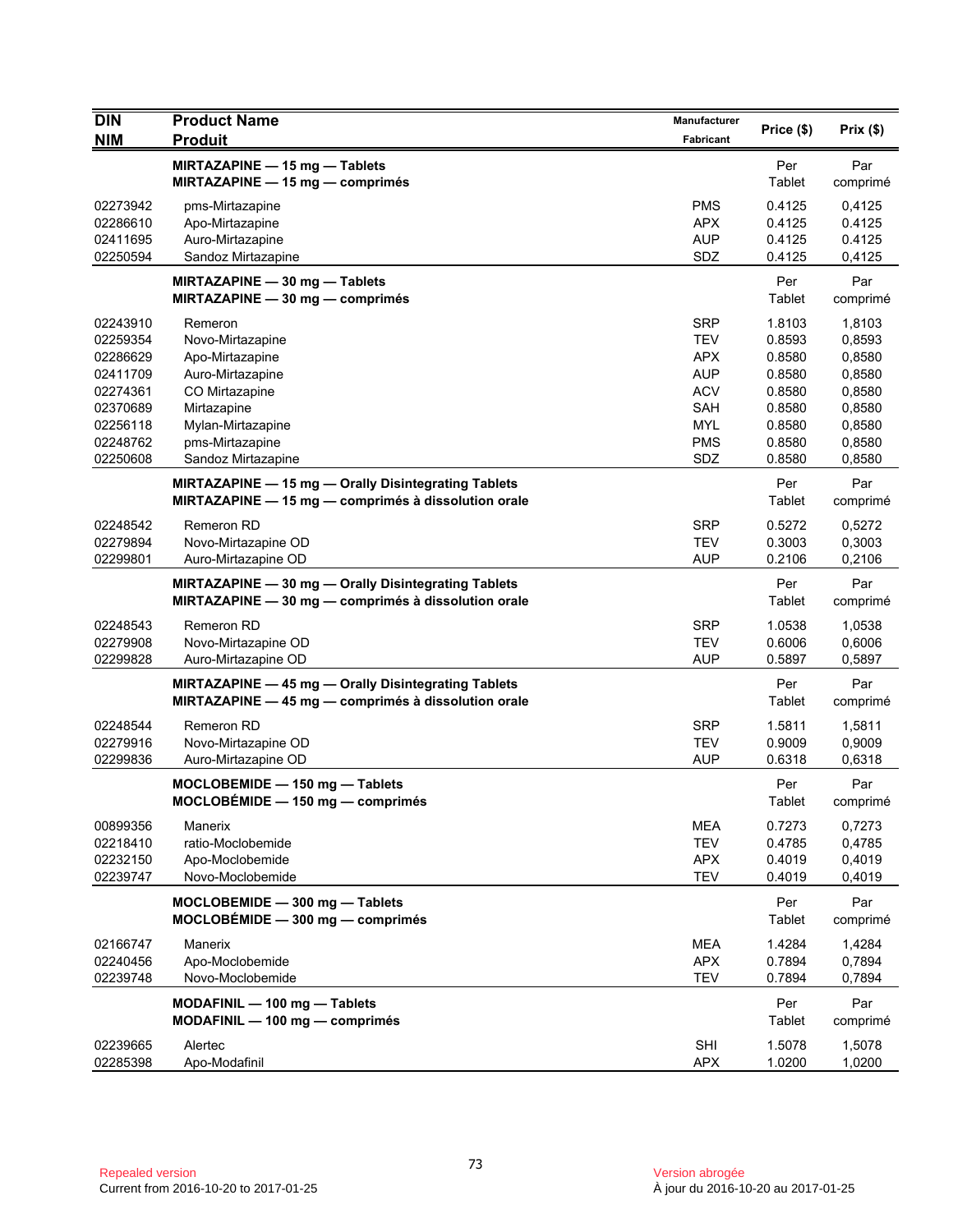| <b>DIN</b><br><b>NIM</b> | <b>Product Name</b><br><b>Produit</b>                                                                                             | Manufacturer<br><b>Fabricant</b> | Price (\$)       | Prix(\$)         |
|--------------------------|-----------------------------------------------------------------------------------------------------------------------------------|----------------------------------|------------------|------------------|
|                          |                                                                                                                                   |                                  |                  |                  |
|                          | <b>MOMETASONE FUROATE - 0.1% - Topical Cream</b><br><b>MOMÉTASONE (FUROATE DE)</b> $-$ 0,1 % $-$ crème topique                    |                                  | Per<br>gram      | Par<br>gramme    |
| 00851744                 | Elocom                                                                                                                            | <b>SCH</b>                       | 0.7817           | 0,7817           |
| 02367157                 | Taro-Mometasone                                                                                                                   | <b>TAR</b>                       | 0.5658           | 0,5658           |
|                          | <b>MOMETASONE FUROATE - 0.1% - Topical Lotion</b><br>MOMÉTASONE (FUROATE DE) - 0,1 % - lotion topique                             |                                  | Per<br>mL        | Par<br>ml        |
| 00871095<br>02266385     | Elocom<br>Taro-Mometasone                                                                                                         | <b>SCH</b><br><b>TAR</b>         | 0.5557<br>0.3359 | 0,5557<br>0,3359 |
|                          | <b>MOMETASONE FUROATE - 0.1% - Topical Ointment</b><br>MOMÉTASONE (FUROATE DE) - 0,1 % - pommade topique                          |                                  | Per<br>gram      | Par<br>gramme    |
| 00851736                 | Elocom                                                                                                                            | <b>SCH</b>                       | 0.7763           | 0,7763           |
| 02248130                 | ratio-Mometasone                                                                                                                  | <b>TEV</b>                       | 0.6013           | 0,6013           |
|                          | MOMETASONE - 140 dose - 50 mcg - Aqueous Nasal Spray<br>MOMETASONE - 140 dose - 50 mcg - vaporisateur nasal pour solution aqueuse |                                  | Per<br>Dose      | Par<br>dose      |
| 02238465                 | Nasonex                                                                                                                           | <b>MFX</b>                       | 0.2364           | 0,2364           |
| 02403587                 | Apo-Mometasone                                                                                                                    | <b>APX</b>                       | 0.1549           | 0,1549           |
|                          | <b>MONTELUKAST - 4 mg - Granules</b><br>MONTELUKAST $-$ 4 mg $-$ grains                                                           |                                  | Per<br>Sachet    | Par<br>sachet    |
|                          |                                                                                                                                   |                                  |                  |                  |
| 02247997<br>02358611     | Singulair<br>Sandoz Montelukast                                                                                                   | <b>MFX</b><br>SDZ                | 1.7004<br>1.3440 | 1,7004<br>1,3440 |
|                          |                                                                                                                                   |                                  |                  |                  |
|                          | MONTELUKAST - 4 mg - Tablets<br>MONTELUKAST - 4 mg - comprimés                                                                    |                                  | Per<br>Tablet    | Par<br>comprimé  |
| 02243602                 | Singulair                                                                                                                         | <b>MFX</b>                       | 1.7004           | 1,7004           |
| 02377608                 | Apo-Montelukast                                                                                                                   | <b>APX</b>                       | 0.5044           | 0,5044           |
| 02408627                 | Mint-Montelukast                                                                                                                  | <b>MPH</b>                       | 0.5044           | 0,5044           |
| 02379317                 | Montelukast                                                                                                                       | SAH                              | 0.5044           | 0,5044           |
| 02380749                 | Mylan-Montelukast                                                                                                                 | MYL                              | 0.5044           | 0,5044           |
| 02330385                 | Sandoz Montelukast                                                                                                                | SDZ                              | 0.5044           | 0,5044           |
| 02402793                 | Ran-Montelukast                                                                                                                   | <b>RAN</b>                       | 0.5044           | 0,5044           |
| 02355507                 | Teva-Montelukast                                                                                                                  | TEV                              | 0.3647           | 0,3647           |
| 02422867                 | Auro-Montelukast                                                                                                                  | AUP                              | 0.3646           | 0,3646           |
| 02399865                 | Mar-Montelukast                                                                                                                   | MAR                              | 0.3646           | 0,3646           |
| 02382458                 | Montelukast                                                                                                                       | <b>SIP</b>                       | 0.3646           | 0,3646           |
| 02354977                 | pms-Montelukast                                                                                                                   | <b>PMS</b>                       | 0.3646           | 0,3646           |
|                          | MONTELUKAST - 5 mg - Tablets                                                                                                      |                                  | Per              | Par              |
|                          | $MONTELUKAST - 5 mg - comprimés$                                                                                                  |                                  | Tablet           | comprimé         |
| 02238216                 | Singulair                                                                                                                         | <b>MFX</b>                       | 1.8832           | 1,8832           |
| 02377616                 | Apo-Montelukast                                                                                                                   | <b>APX</b>                       | 0.5565           | 0,5565           |
| 02422875                 | Auro-Montelukast                                                                                                                  | <b>AUP</b>                       | 0.5565           | 0,5565           |
| 02399873                 | Mar-Montelukast                                                                                                                   | <b>MAR</b>                       | 0.5565           | 0,5565           |
| 02408635                 | Mint-Mintelukast                                                                                                                  | <b>MPH</b>                       | 0.5565           | 0,5565           |
| 02379325                 | Montelukast                                                                                                                       | SAH                              | 0.5565           | 0,5565           |
| 02382466                 | Montelukast                                                                                                                       | <b>SIP</b>                       | 0.5565           | 0,5565           |
| 02380757                 | Mylan-Montelukast                                                                                                                 | MYL                              | 0.5565           | 0,5565           |
| 02354985                 | pms-Montelukast                                                                                                                   | <b>PMS</b>                       | 0.5565           | 0,5565           |
| 02330393                 | Sandoz Montelukast                                                                                                                | SDZ                              | 0.5565           | 0,5565           |
| 02402807                 | Ran-Montelukast                                                                                                                   | <b>RAN</b>                       | 0.5565           | 0,5565           |
| 02355515                 | Teva-Montelukast                                                                                                                  | <b>TEV</b>                       | 0.5565           | 0,5565           |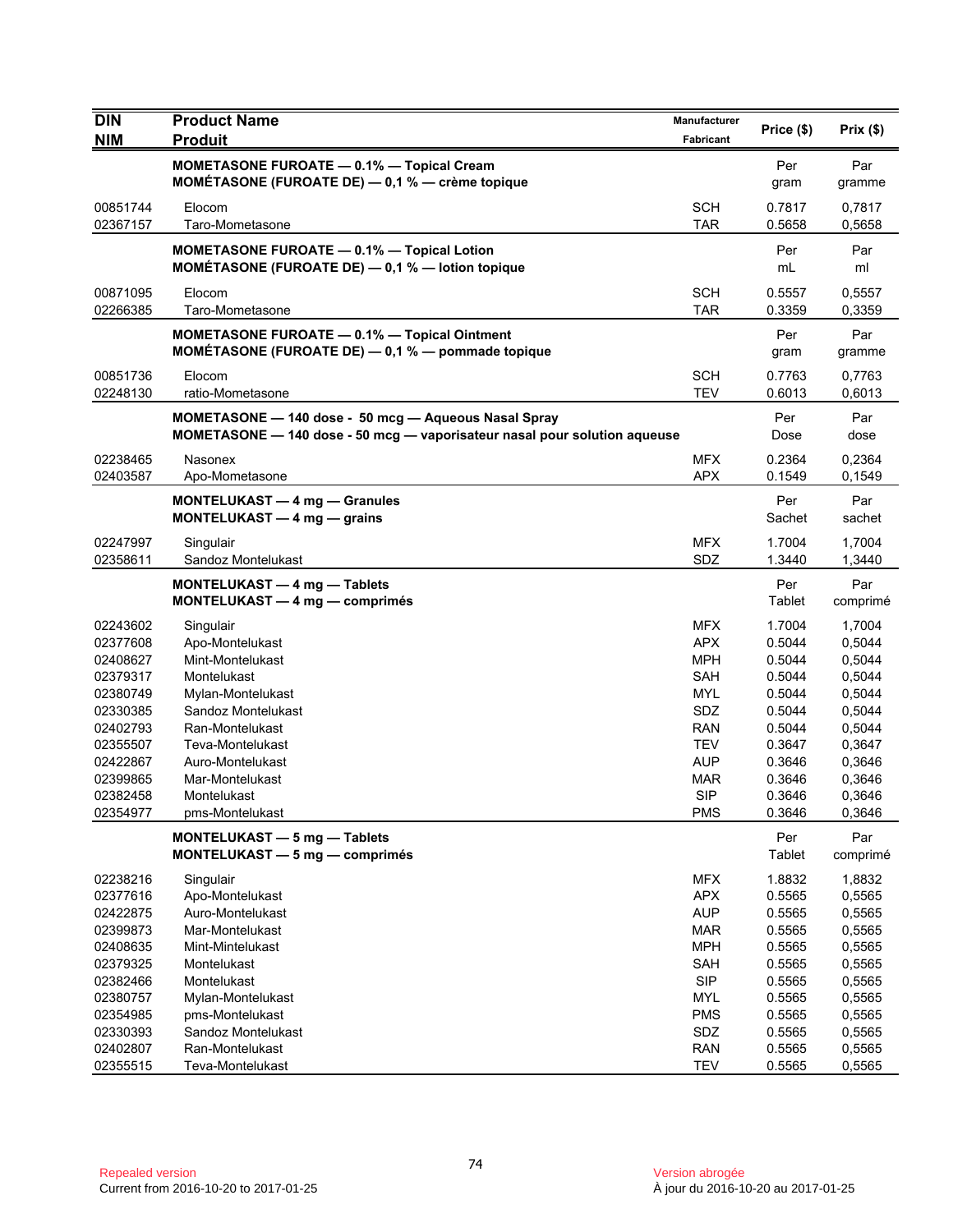| <b>DIN</b>           | <b>Product Name</b>                                                                                                               | <b>Manufacturer</b>      | Price (\$)           | Prix(\$)         |
|----------------------|-----------------------------------------------------------------------------------------------------------------------------------|--------------------------|----------------------|------------------|
| <b>NIM</b>           | <b>Produit</b>                                                                                                                    | Fabricant                |                      |                  |
|                      | MONTELUKAST - 10 mg - Tablets<br>MONTELUKAST - 10 mg - comprimés                                                                  |                          | Per<br>Tablet        | Par<br>comprimé  |
| 02238217             | Singulair                                                                                                                         | MFX                      | 2.7548               | 2,7548           |
| 02374609             | Apo-Montelukast                                                                                                                   | <b>APX</b>               | 0.8195               | 0,8195           |
| 02401274             | Auro-Montelukast                                                                                                                  | <b>AUP</b>               | 0.8195               | 0,8195           |
| 02391422             | Jamp-Montelukast                                                                                                                  | <b>JPC</b>               | 0.8195               | 0,8195           |
| 02399997             | Mar-Montelukast                                                                                                                   | MAR                      | 0.8195               | 0,8195           |
| 02408643             | Mint-Montelukast                                                                                                                  | <b>MPH</b>               | 0.8195               | 0,8195           |
| 02379333             | Montelukast                                                                                                                       | <b>SAH</b>               | 0.8195               | 0,8195           |
| 02382474             | Montelukast                                                                                                                       | <b>SIP</b>               | 0.8195               | 0,8195           |
| 02379236             | Montelukast                                                                                                                       | <b>ACH</b>               | 0.8195               | 0,8195           |
| 02368226             | Mylan-Montelukast                                                                                                                 | MYL                      | 0.8195               | 0,8195           |
| 02373947             | pms-Montelukast                                                                                                                   | <b>PMS</b>               | 0.8195               | 0,8195           |
| 02328593             | Sandoz Montelukast                                                                                                                | SDZ                      | 0.8195               | 0,8195           |
| 02389517             | Ran-Montelukast                                                                                                                   | <b>RAN</b>               | 0.8195               | 0,8195           |
| 02355523             | Teva-Montelukast                                                                                                                  | <b>TEV</b>               | 0.8195               | 0,8195           |
|                      | MORPHINE - 20 mg/mL - Oral Liquid<br>$MORPHINE - 20$ mg/ml - liquide oral                                                         |                          | Per<br>mL            | Par<br>ml        |
| 00621935<br>00690791 | Statex<br>ratio-Morphine                                                                                                          | <b>PMS</b><br><b>TEV</b> | 0.5588<br>0.5478     | 0,5588<br>0,5478 |
|                      |                                                                                                                                   |                          |                      |                  |
|                      | <b>MORPHINE SULFATE - 5 mg - Tablets</b><br>MORPHINE (SULFATE DE) - 5 mg - comprimés                                              |                          | Per<br>Tablet        | Par<br>comprimé  |
| 02009773             | M.O.S. Sulfate 5                                                                                                                  | <b>VAL</b>               | 0.1412               | 0,1412           |
| 02014203             | <b>MS IR</b>                                                                                                                      | <b>PFR</b>               | 0.1364               | 0,1364           |
| 00594652             | <b>Statex</b>                                                                                                                     | PAL                      | 0.1210               | 0,1210           |
|                      | MORPHINE SULFATE - 10 mg - Tablets<br>MORPHINE (SULFATE DE) - 10 mg - comprimés                                                   |                          | Per<br><b>Tablet</b> | Par<br>comprimé  |
| 02014211             | <b>MS IR</b>                                                                                                                      | <b>PFR</b>               | 0.2123               | 0,2123           |
| 00594644             | Statex                                                                                                                            | PAL                      | 0.1870               | 0,1870           |
|                      | <b>MORPHINE SULFATE - 15 mg - Sustained Release Tablets</b><br>MORPHINE (SULFATE DE) - 15 mg - comprimés à libération progressive |                          | Per<br>Tablet        | Par<br>comprimé  |
|                      |                                                                                                                                   |                          |                      |                  |
| 02015439             | <b>MS Contin SRT</b>                                                                                                              | <b>PFR</b>               | 0.7876               | 0,7876           |
| 02350815             | Morphine SR                                                                                                                       | <b>SAH</b>               | 0.3751               | 0,3751           |
| 02302764             | Novo-Morphine SR                                                                                                                  | TEV                      | 0.3751               | 0,3751           |
| 02244790             | Sandoz Morphine SR                                                                                                                | SDZ                      | 0.3751               | 0,3751           |
|                      | MORPHINE SULFATE - 30 mg - Sustained Release Tablets<br>MORPHINE (SULFATE DE) - 30 mg - comprimés à libération progressive        |                          | Per<br>Tablet        | Par<br>comprimé  |
| 02014297             | MS Contin SRT                                                                                                                     | <b>PFR</b>               | 1.1913               | 1,1913           |
| 02350890             | Morphine SR                                                                                                                       | <b>SAH</b>               | 0.5664               | 0,5664           |
| 02302772             | Novo-Morphine SR                                                                                                                  | <b>TEV</b>               | 0.5664               | 0,5664           |
| 02244791             | Sandoz Morphine SR                                                                                                                | SDZ                      | 0.5664               | 0,5664           |
|                      | MORPHINE SULFATE - 60 mg - Sustained Release Tablets<br>MORPHINE (SULFATE DE) - 60 mg - comprimés à libération progressive        |                          | Per<br>Tablet        | Par<br>comprimé  |
| 02014300             | <b>MS Contin SRT</b>                                                                                                              | <b>PFR</b>               | 2.0988               | 2,0988           |
| 02350912             | Morphine SR                                                                                                                       | SAH                      | 0.9984               | 0,9984           |
| 02302780             | Novo-Morphine SR                                                                                                                  | <b>TEV</b>               | 0.9984               | 0,9984           |
| 02244792             | Sandoz Morphine SR                                                                                                                | SDZ                      | 0.9984               | 0,9984           |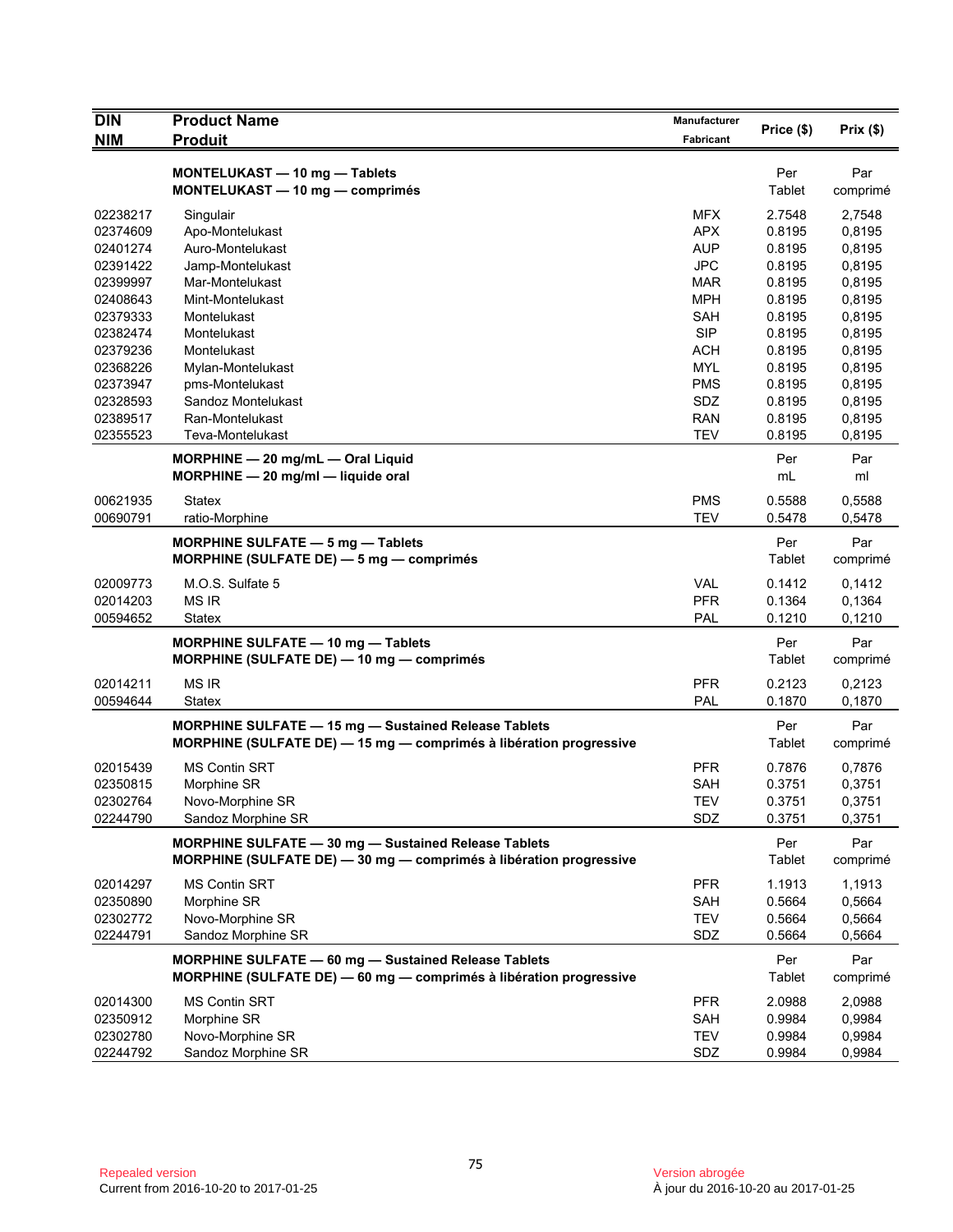| <b>DIN</b><br><b>NIM</b> | <b>Product Name</b><br><b>Produit</b>                                                                                            | Manufacturer<br>Fabricant | Price (\$)       | Prix(\$)         |
|--------------------------|----------------------------------------------------------------------------------------------------------------------------------|---------------------------|------------------|------------------|
|                          | MORPHINE SULFATE - 100 mg - Sustained Release Tablets                                                                            |                           | Per              | Par              |
|                          | <b>MORPHINE (SULFATE DE) — 100 mg — comprimés à libération progressive</b>                                                       |                           | Tablet           | comprimé         |
| 02014319                 | <b>MS Contin</b>                                                                                                                 | <b>PFR</b>                | 3.2010           | 3,2010           |
| 02302799                 | Novo-Morphine SR                                                                                                                 | <b>TEV</b>                | 2.4600           | 2,4600           |
|                          | MORPHINE SULFATE - 200 mg - Sustained Release Tablets<br>MORPHINE (SULFATE DE) $-$ 200 mg $-$ comprimés à libération progressive |                           | Per<br>Tablet    | Par<br>comprimé  |
| 02014327<br>02302802     | <b>MS Contin</b><br>Novo-Morphine SR                                                                                             | <b>PFR</b><br><b>TEV</b>  | 5.9521<br>4.5738 | 5,9521<br>4,5738 |
|                          | MOXIFLOXACIN - 400 mg - Tablets<br>MOXIFLOXACIN - 400 mg - comprimés                                                             |                           | Per<br>Tablet    | Par<br>comprimé  |
| 02242965                 | Avelox                                                                                                                           | <b>BAY</b>                | 6.7012           | 6,7012           |
| 02432242                 | Auro-Moxifloxacin                                                                                                                | <b>AUP</b>                | 1.5230           | 1,5230           |
| 02404923                 | Apo-Moxifloxacin                                                                                                                 | <b>APX</b>                | 1.5230           | 1,5230           |
| 02443929                 | Jamp-Moxifloxacin                                                                                                                | <b>JPC</b>                | 1.5230           | 1,5230           |
| 02447061<br>02447053     | Jamp-Moxifloxacin                                                                                                                | <b>JPC</b>                | 1.5230           | 1,5230           |
| 02375702                 | Mar-Moxifloxacin<br>Teva-Moxifloxacin                                                                                            | <b>MAR</b><br><b>TEV</b>  | 1.5230<br>1.5230 | 1,5230<br>1,5230 |
|                          | MYCOPHENOLATE MOFETIL - 250 mg - Capsules<br>MYCOPHENOLATE MOFETIL - 250 mg - capsules                                           |                           | Per<br>Capsule   | Par<br>capsule   |
| 02192748                 | Cellcept                                                                                                                         | <b>HLR</b>                | 2.2887           | 2,2887           |
| 02371154                 | Mylan-Mycophenolate                                                                                                              | MYL                       | 0.6856           | 0,6856           |
| 02352559                 | Apo-Mycophenolate                                                                                                                | <b>APX</b>                | 0.5155           | 0,5155           |
| 02386399                 | Jamp-Mycophenolate                                                                                                               | <b>JPC</b>                | 0.5155           | 0,5155           |
| 02383780                 | Mycophenolate                                                                                                                    | <b>ACH</b>                | 0.5155           | 0,5155           |
| 02320630                 | Sandoz Mycophenolate                                                                                                             | SDZ                       | 0.5155           | 0,5155           |
| 02364883                 | Teva-Mycophenolate                                                                                                               | <b>TEV</b>                | 0.5155           | 0,5155           |
| 02433680                 | VAN-Mycophenolate                                                                                                                | VAN                       | 0.5155           | 0,5155           |
|                          | MYCOPHENOLATE MOFETIL - 500 mg - Tablets<br>MYCOPHENOLATE MOFETIL - 500 mg - comprimés                                           |                           | Per<br>Tablet    | Par<br>comprimé  |
| 02237484                 | Cellcept                                                                                                                         | <b>HLR</b>                | 4.5774           | 4,5774           |
| 02379996                 | CO Mycophenolate                                                                                                                 | <b>ACV</b>                | 1.4434           | 1,4434           |
| 02370549                 | Mylan-Mycophenolate                                                                                                              | <b>MYL</b>                | 1.3712           | 1,3712           |
| 02352567                 | Apo-Mycophenolate                                                                                                                | <b>APX</b>                | 1.0310           | 1,0310           |
| 02380382                 | Jamp-Mycophenolate                                                                                                               | <b>JPC</b>                | 1.0310           | 1,0310           |
| 02378574                 | Mycophenolate                                                                                                                    | <b>ACH</b>                | 1.0310           | 1.0310           |
| 02313855                 | Sandoz Mycophenolate                                                                                                             | SDZ                       | 1.0310           | 1.0310           |
| 02348675                 | Teva-Mycophenolate                                                                                                               | <b>TEV</b>                | 1.0310           | 1.0310           |
| 02432625                 | VAN-Mycophenolate                                                                                                                | VAN                       | 1.0310           | 1.0310           |
|                          | MYCOPHENOLIC SODIUM - 180 mg - Tablets<br>MYCOPHENOLIC SODIUM - 180 mg - comprimés                                               |                           | Per<br>Tablet    | Par<br>comprimé  |
| 02264560                 | Myfortic                                                                                                                         | <b>NVT</b>                | 2.1975           | 2,1975           |
| 02372738                 | Apo-Mycophenolic Acid                                                                                                            | <b>APX</b>                | 1.4983           | 1,4983           |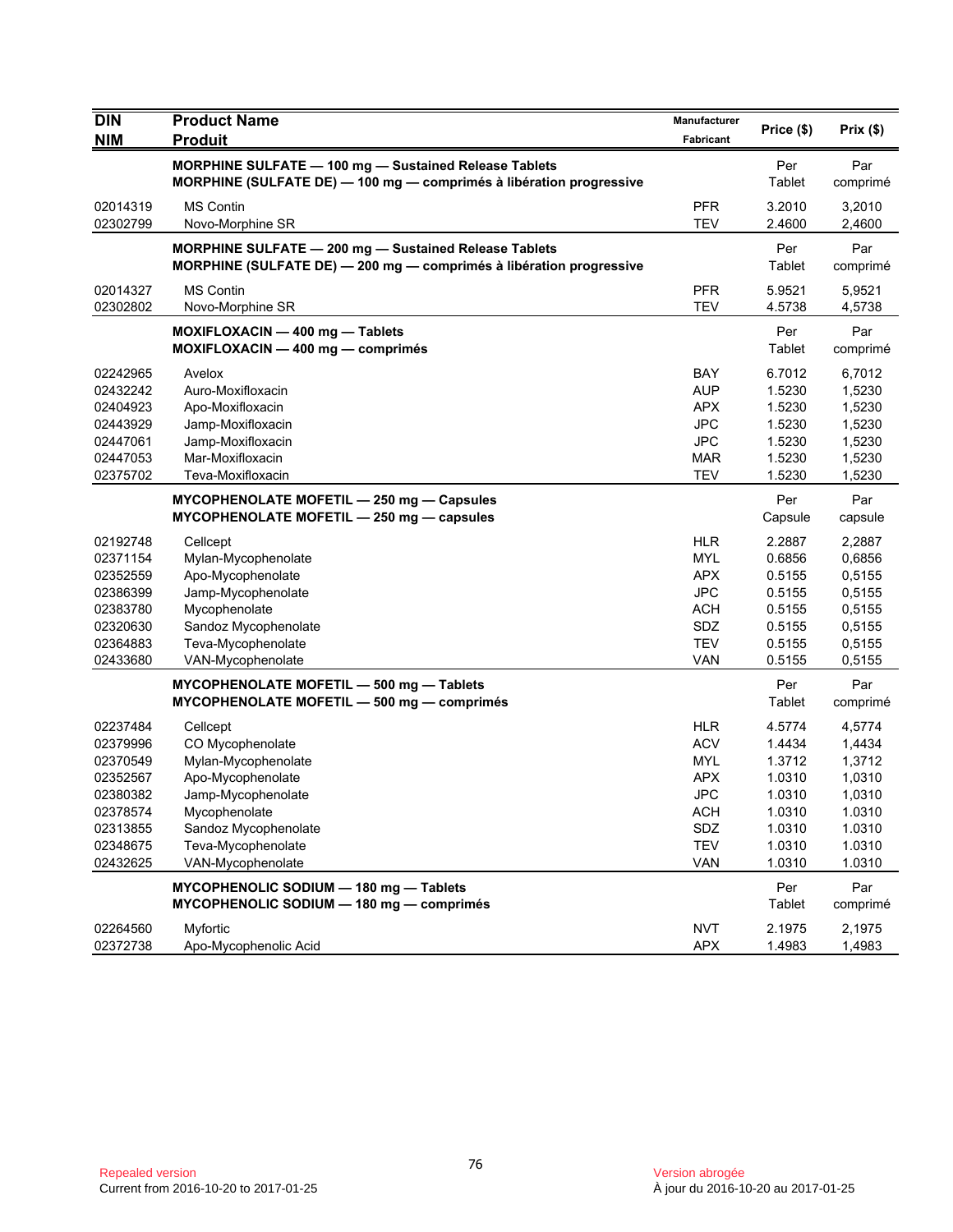| <b>DIN</b>                                                           | <b>Product Name</b>                                                                                          | Manufacturer                                                                     | Price (\$)                                               | Prix (\$)                                                |
|----------------------------------------------------------------------|--------------------------------------------------------------------------------------------------------------|----------------------------------------------------------------------------------|----------------------------------------------------------|----------------------------------------------------------|
| <b>NIM</b>                                                           | <b>Produit</b>                                                                                               | Fabricant                                                                        |                                                          |                                                          |
|                                                                      | MYCOPHENOLIC SODIUM - 360 mg - Tablets<br>MYCOPHENOLIC SODIUM - 360 mg - comprimés                           |                                                                                  | Per<br>Tablet                                            | Par<br>comprimé                                          |
| 02264579<br>02372746                                                 | Myfortic<br>Apo-Mycophenolic Acid                                                                            | <b>NVT</b><br><b>APX</b>                                                         | 4.3949<br>2.9965                                         | 4,3949<br>2,9965                                         |
|                                                                      | NABUMETONE - 500 mg - Tablets<br>NABUMÉTONE - 500 mg - comprimés                                             |                                                                                  | Per<br>Tablet                                            | Par<br>comprimé                                          |
| 02238639<br>02244563<br>02240867                                     | Apo-Nabumetone<br>Mylan-Nabumetone<br>Novo-Nabumetone                                                        | <b>APX</b><br><b>MYL</b><br><b>TEV</b>                                           | 0.5528<br>0.5528<br>0.5528                               | 0,5528<br>0,5528<br>0,5528                               |
|                                                                      | NALTREXONE - 50 mg - Tablets<br>NALTREXONE - 50 mg - comprimés                                               |                                                                                  | Per<br>Tablet                                            | Par<br>comprimé                                          |
| 02213826<br>02444275                                                 | Revia<br>Apo-Naltrexone                                                                                      | <b>TEV</b><br><b>APX</b>                                                         | 9.4504<br>4.7728                                         | 9,4504<br>4,7728                                         |
|                                                                      | NAPHAZOLINE HCI - 0.1% - Ophthalmic Solution<br>NAPHAZOLINE (CHLORHYDRATE DE) - 0,1 % - solution ophtalmique |                                                                                  | Per<br>mL                                                | Par<br>ml                                                |
| 00001147<br>00390283                                                 | Albalon<br>Naphcon Forte                                                                                     | <b>ALL</b><br><b>ALC</b>                                                         | 0.6336<br>0.4232                                         | 0,6336<br>0,4232                                         |
|                                                                      | NAPROXEN - 250 mg - Enteric Coated Tablets<br>NAPROXEN - 250 mg - comprimés à enrobage entérosoluble         |                                                                                  | Per<br>Tablet                                            | Par<br>comprimé                                          |
| 02162792<br>02246699<br>02350785<br>02243312                         | Naprosyn E<br>Apo-Naproxen EC<br>Naproxen EC<br>Novo-Naprox EC                                               | <b>HLR</b><br><b>APX</b><br><b>SAH</b><br><b>TEV</b>                             | 0.4592<br>0.3119<br>0.3119<br>0.3119                     | 0,4592<br>0,3119<br>0,3119<br>0,3119                     |
|                                                                      | NAPROXEN - 375 mg - Enteric Coated Tablets<br>NAPROXEN - 375 mg - comprimés à enrobage entérosoluble         |                                                                                  | Per<br>Tablet                                            | Par<br>comprimé                                          |
| 02162415<br>02243313<br>02246700<br>02243432<br>02350793<br>02294702 | Naprosyn E<br>Teva-Naprox EC<br>Apo-Naproxen EC<br>Mylan-Naproxen EC<br>Naproxen EC<br>pms-Naproxen EC       | <b>ATN</b><br><b>TEV</b><br><b>APX</b><br><b>MYL</b><br><b>SAH</b><br><b>PMS</b> | 0.6731<br>0.4055<br>0.4043<br>0.3675<br>0.3675<br>0.3675 | 0,6731<br>0,4055<br>0,4043<br>0,3675<br>0,3675<br>0,3675 |
|                                                                      | NAPROXEN - 500 mg - Enteric Coated Tablets<br>NAPROXEN - 500 mg - comprimés à enrobage entérosoluble         |                                                                                  | Per<br>Tablet                                            | Par<br>comprimé                                          |
| 02162423<br>02246701<br>02243314<br>02241024<br>02350807<br>02294710 | Naprosyn E<br>Apo-Naproxen EC<br>Novo-Naprox EC<br>Mylan-Naproxen EC<br>Naproxen EC<br>pms-Naproxen EC       | <b>ATN</b><br><b>APX</b><br><b>TEV</b><br><b>MYL</b><br>SAH<br><b>PMS</b>        | 1.2143<br>0.7583<br>0.7583<br>0.6894<br>0.6894<br>0.6894 | 1,2143<br>0,7583<br>0,7583<br>0,6894<br>0,6894<br>0,6894 |
|                                                                      | NAPROXEN - 250 mg - Tablets<br>NAPROXEN - 250 mg - comprimés                                                 |                                                                                  | Per<br>Tablet                                            | Par<br>comprimé                                          |
| 00522651<br>02350750<br>00565350                                     | Apo-Naproxen<br>Naproxen<br>Teva-Naprox                                                                      | <b>APX</b><br>SAH<br><b>TEV</b>                                                  | 0.1175<br>0.1175<br>0.1175                               | 0,1175<br>0,1175<br>0,1175                               |
|                                                                      | NAPROXEN - 375 mg - Tablets<br>NAPROXEN - 375 mg - comprimés                                                 |                                                                                  | Per<br>Tablet                                            | Par<br>comprimé                                          |
| 00600806<br>02350769<br>00627097                                     | Apo-Naproxen<br>Naproxen<br>Teva-Naprox                                                                      | <b>APX</b><br>SAH<br><b>TEV</b>                                                  | 0.1604<br>0.1604<br>0.1604                               | 0,1604<br>0,1604<br>0,1604                               |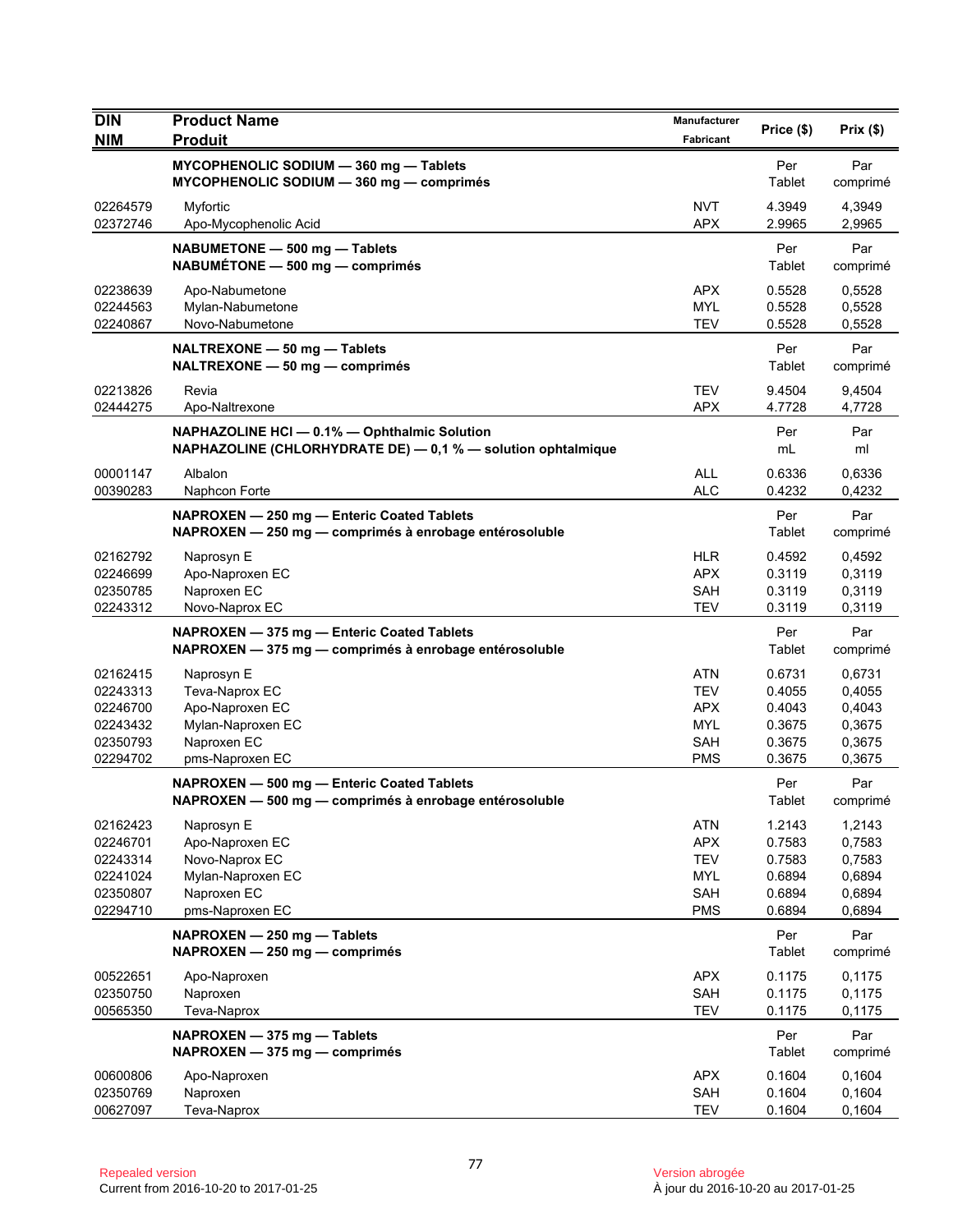| <b>DIN</b>           | <b>Product Name</b>                                                                                     | Manufacturer             | Price (\$)       | Prix(\$)         |
|----------------------|---------------------------------------------------------------------------------------------------------|--------------------------|------------------|------------------|
| <b>NIM</b>           | <b>Produit</b>                                                                                          | Fabricant                |                  |                  |
|                      | NAPROXEN - 500 mg - Tablets                                                                             |                          | Per              | Par              |
|                      | NAPROXEN - 500 mg - comprimés                                                                           |                          | Tablet           | comprimé         |
| 00592277             | Apo-Naproxen                                                                                            | <b>APX</b>               | 0.2321           | 0,2321           |
| 02350777             | Naproxen                                                                                                | SAH                      | 0.2321           | 0,2321           |
| 00589861             | Teva-Naprox                                                                                             | <b>TEV</b>               | 0.2321           | 0,2321           |
|                      | NAPROXEN SODIUM - 275 mg - Tablets                                                                      |                          | Per              | Par              |
|                      | NAPROXEN SODIQUE - 275 mg - comprimés                                                                   |                          | Tablet           | comprimé         |
| 02162725             | Anaprox                                                                                                 | <b>ATN</b>               | 0.7666           | 0,7666           |
| 00784354             | Apo-Napro-Na                                                                                            | <b>APX</b>               | 0.3764           | 0,3764           |
| 02351013             | Naproxen Sodium                                                                                         | <b>SAH</b>               | 0.3764           | 0,3764           |
| 00778389             | Teva-Naprox Sodium                                                                                      | <b>TEV</b>               | 0.3764           | 0,3764           |
|                      | NAPROXEN SODIUM - 550 mg - Tablets                                                                      |                          | Per              | Par              |
|                      | NAPROXEN SODIQUE - 550 mg - comprimés                                                                   |                          | Tablet           | comprimé         |
| 02162717             | Anaprox DS                                                                                              | <b>ATN</b>               | 1.4760           | 1,4760           |
| 01940309             | Apo-Napro-Na DS                                                                                         | <b>APX</b>               | 0.7334           | 0,7334           |
| 02351021             | Naproxen Sodium DS                                                                                      | <b>SAH</b>               | 0.7334           | 0,7334           |
| 02026600             | Teva-Naprox Sodium DS                                                                                   | <b>TEV</b>               | 0.7334           | 0,7334           |
|                      | NEOMYCIN/GRAMICIDIN/NYSTATIN/TRIAMCINOLONE - 2.5 mg/0.25 mg/                                            |                          |                  |                  |
|                      | 100,000 U/1 mg per g - Topical Cream                                                                    |                          | Per              | Par              |
|                      | NÉOMYCINE/GRAMICIDINE/NYSTATINE/TRIAMCINOLONE - 2,5 mg/<br>0,25 mg/100 000 U/1 mg par g - crème topique |                          | Gram             | gramme           |
|                      |                                                                                                         |                          |                  |                  |
| 00717002<br>00550507 | Viaderm KC<br>ratio-Triacomb                                                                            | <b>TAR</b><br><b>TEV</b> | 0.4327<br>0.4301 | 0,4327<br>0,4301 |
|                      |                                                                                                         |                          |                  |                  |
|                      | NEVIRAPINE - 200 mg - Tablets<br>NEVIRAPINE - 200 mg - comprimés                                        |                          | Per<br>Tablet    | Par<br>comprimé  |
|                      |                                                                                                         |                          |                  |                  |
| 02238748             | Viramune                                                                                                | <b>BOE</b><br><b>MYL</b> | 5.5952<br>1.7085 | 5,5952<br>1.7085 |
| 02387727<br>02318601 | Mylan-Nevirapine<br>Auro-Nevirapine                                                                     | <b>AUP</b>               | 1.2347           | 1,2347           |
| 02405776             | pms-Nevirapine                                                                                          | <b>PMS</b>               | 1.2347           | 1,2347           |
| 02352893             | Teva-Nevirapine                                                                                         | <b>TEV</b>               | 1.2347           | 1,2347           |
|                      | NEVIRAPINE - 400 mg - Tablets                                                                           |                          | Per              | Par              |
|                      | NEVIRAPINE - 400 mg - comprimés                                                                         |                          | Tablet           | comprimé         |
|                      |                                                                                                         | <b>BOE</b>               |                  |                  |
| 02367289<br>02427931 | Viramune XR<br>Apo-Nevirapine XR                                                                        | <b>APX</b>               | 2.7974<br>1.8519 | 2,7974<br>1,8519 |
|                      |                                                                                                         |                          |                  |                  |
|                      | NIFEDIPINE - 30 mg - Extended Release Tablets<br>NIFÉDIPINE - 30 mg - comprimés à libération prolongée  |                          | Per<br>Tablet    | Par<br>comprimé  |
|                      |                                                                                                         |                          |                  |                  |
| 02155907<br>02349167 | <b>Adalat XL</b><br>Mylan-Nifedipine Extended Release                                                   | BAY<br><b>MYL</b>        | 0.6171<br>0.6171 | 0,6171<br>0,6171 |
|                      |                                                                                                         |                          |                  |                  |
|                      | NIFEDIPINE - 60 mg - Extended Release Tablets                                                           |                          | Per              | Par              |
|                      | NIFÉDIPINE $-60$ mg $-$ comprimés à libération prolongée                                                |                          | Tablet           | comprimé         |
| 02155990             | <b>Adalat XL</b>                                                                                        | <b>BAY</b>               | 1.0312           | 1,0312           |
| 02321149             | Mylan-Nifedipine Extended Release                                                                       | <b>MYL</b>               | 1.0312           | 1,0312           |
|                      | NITROGLYCERIN - 0.2 mg/Hour - Patch                                                                     |                          | Per              | Par              |
|                      | $NITROGLYCÉRINE - 0,2 mg/heure - timbre$                                                                |                          | Patch            | timbre           |
| 01911910             | Nitro-Dur 0.2                                                                                           | <b>MFX</b>               | 0.7504           | 0,7504           |
| 02407442             | Mylan-Nitro Patch 0.2                                                                                   | MYL                      | 0.4686           | 0,4686           |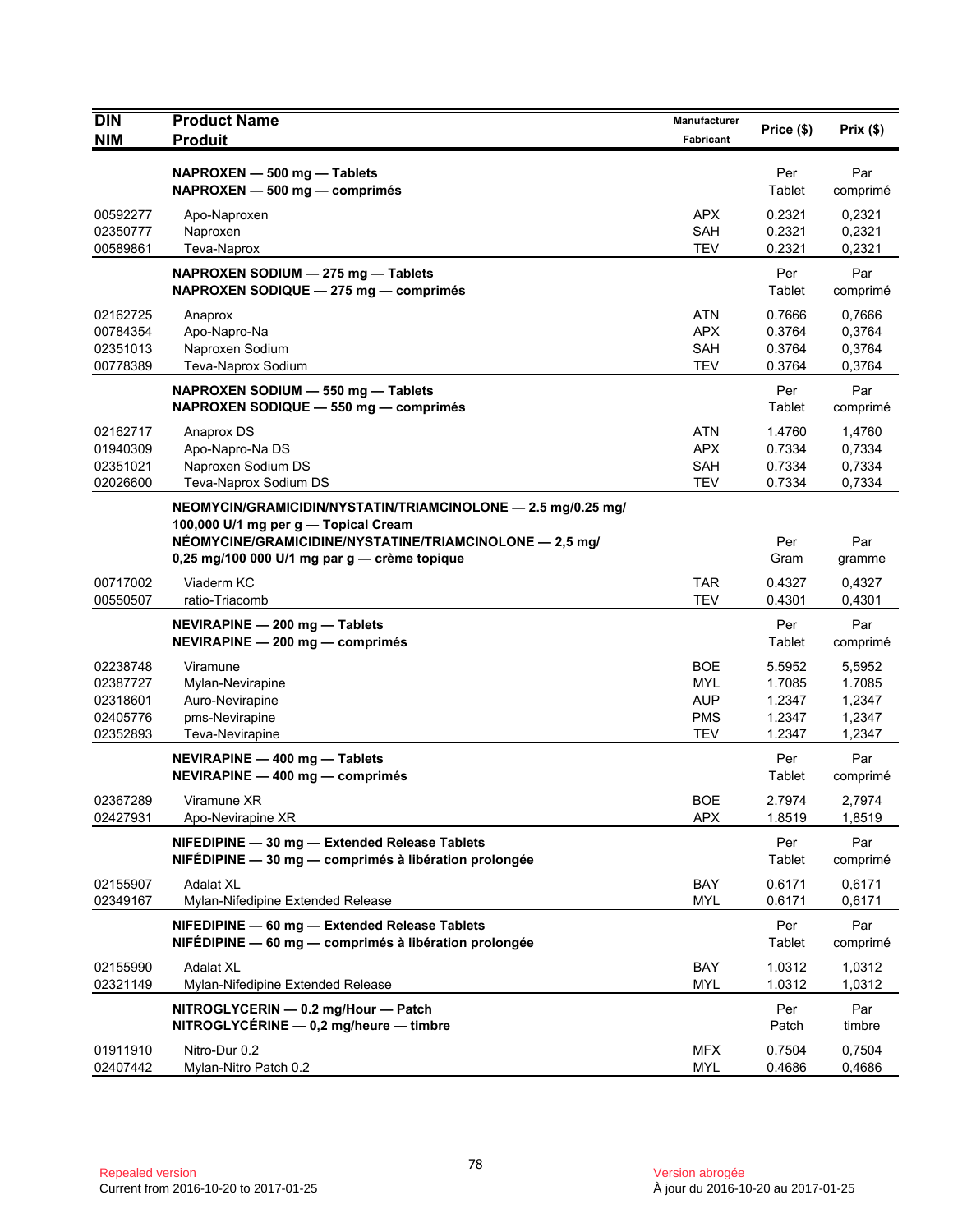| <b>DIN</b><br><b>NIM</b>                     | <b>Product Name</b><br><b>Produit</b>                                                                                     | Manufacturer<br>Fabricant                            | Price (\$)                           | Prix(\$)                             |
|----------------------------------------------|---------------------------------------------------------------------------------------------------------------------------|------------------------------------------------------|--------------------------------------|--------------------------------------|
|                                              | NITROGLYCERIN - 0.4 mg/Hour - Patch<br>$NITROGLYCÉRINE - 0,4 mg/heure - timbre$                                           |                                                      | Per<br>Patch                         | Par<br>timbre                        |
| 01911902<br>02407450                         | Nitro-Dur 0.4<br>Mylan-Nitro Patch 0.4                                                                                    | <b>MFX</b><br><b>MYL</b>                             | 0.8475<br>0.5292                     | 0,8475<br>0,5292                     |
|                                              | NITROGLYCERIN - 0.6 mg/Hour - Patch<br>NITROGLYCÉRINE - 0,6 mg/heure - timbre                                             |                                                      | Per<br>Patch                         | Par<br>timbre                        |
| 01911929<br>02407469                         | Nitro-Dur 0.6<br>Mylan-Nitro Patch 0.6                                                                                    | <b>MFX</b><br><b>MYL</b>                             | 0.8475<br>0.5292                     | 0,8475<br>0,5292                     |
|                                              | NITROGLYCERIN - 0.8 mg/Hour - Patch<br>NITROGLYCÉRINE - 0,8 mg/heure - timbre                                             |                                                      | Per<br>Patch                         | Par<br>timbre                        |
| 02011271<br>02407477                         | Nitro-Dur 0.8<br>Mylan-Nitro Patch 0.8                                                                                    | <b>MFX</b><br>MYL                                    | 1.4698<br>0.9178                     | 1,4698<br>0,9178                     |
|                                              | NITROGLYCERIN - 200 Dose - 0.4 mg/Dose - Sublingual Spray<br>NITROGLYCÉRINE - 200 doses - 0,4 mg/dose - pompe sublinguale |                                                      | Per<br>Dose                          | Par<br>dose                          |
| 02231441<br>02238998<br>02393433             | Nitrolingual Pumpspray/Nitrolingual, pompe<br>Rho-Nitro Pumpspray/Rho-Nitro, pompe<br>Apo-Nitroglycerin Pumpspray         | <b>SAA</b><br>SDZ<br><b>APX</b>                      | 0.0839<br>0.0465<br>0.0423           | 0,0839<br>0,0465<br>0,0423           |
|                                              | NORETHINDRONE - 0.35 mg - Tablets<br>NORETHINDRONE - 0,35 mg - comprimés                                                  |                                                      | Per<br>Tablet                        | Par<br>comprimé                      |
| 00037605<br>02410303<br>02441306             | Micronor<br>Movisse<br>Jencycla                                                                                           | <b>JAN</b><br><b>MYL</b><br><b>LPC</b>               | 0.9067<br>0.3925<br>0.3925           | 0,9067<br>0,3925<br>0,3925           |
|                                              | NORFLOXACIN - 400 mg - Tablets<br>NORFLOXACINE - 400 mg - comprimés                                                       |                                                      | Per<br>Tablet                        | Par<br>comprimé                      |
| 02237682<br>02229524<br>02269627<br>02246596 | Novo-Norfloxacin<br>Apo-Norflox<br>CO Norfloxacin<br>pms-Norfloxacin                                                      | <b>TEV</b><br><b>APX</b><br><b>ACV</b><br><b>PMS</b> | 1.6783<br>1.5088<br>1.5088<br>1.5088 | 1,6783<br>1,5088<br>1,5088<br>1,5088 |
|                                              | NYSTATIN - 100,000 U/g - Topical Cream<br>NYSTATINE - 100 000 U/g - crème topique                                         |                                                      | Per<br>Gram                          | Par<br>gramme                        |
| 00716871<br>02194236                         | Nyaderm<br>ratio-Nystatin                                                                                                 | TAR<br><b>TEV</b>                                    | 0.1577<br>0.0770                     | 0,1577<br>0,0770                     |
|                                              | <b>OCTREOTIDE ACETATE - 50 mcg/mL - Injection</b><br>OCTRÉOTIDE (ACÉTATE D') - 50 mcg/ml - injection                      |                                                      | Per<br>mL                            | Par<br>ml                            |
| 02248639<br>00839191                         | Octreotide Acetate Omega<br>Sandostatin                                                                                   | <b>OMA</b><br><b>NVT</b>                             | 6.5460<br>5.8784                     | 6,5460<br>5,8784                     |
|                                              | OCTREOTIDE ACETATE - 100 mcg/mL - Injection<br>OCTRÉOTIDE (ACÉTATE D') - 100 mcg/ml - injection                           |                                                      | Per<br>mL                            | Par<br>ml                            |
| 02248640<br>00839205                         | Octreotide Acetate Omega<br>Sandostatin                                                                                   | <b>OMA</b><br><b>NVT</b>                             | 12.3200<br>11.0968                   | 12,3200<br>11,0968                   |
|                                              | OCTREOTIDE ACETATE - 200 mcg/mL - Injection<br>OCTRÉOTIDE (ACÉTATE D') - 200 mcg/ml - injection                           |                                                      | Per<br>mL                            | Par<br>ml                            |
| 02248642<br>02049392                         | Octreotide Acetate Omega<br>Sandostatin                                                                                   | <b>OMA</b><br><b>NVT</b>                             | 25.2000<br>21.3466                   | 25,2000<br>21,3466                   |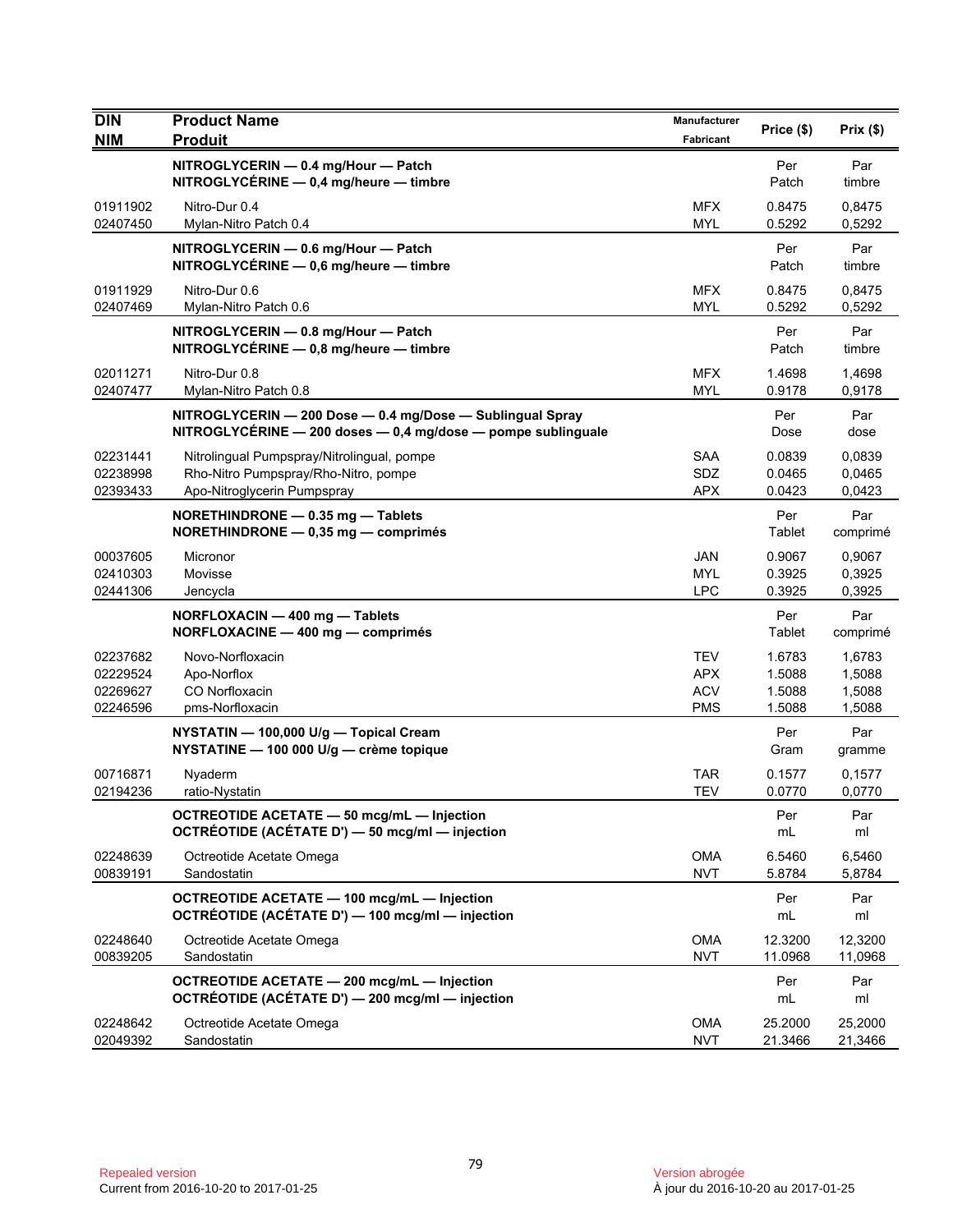| <b>DIN</b> | <b>Product Name</b>                                | Manufacturer     | Price (\$) | Prix(\$) |
|------------|----------------------------------------------------|------------------|------------|----------|
| <b>NIM</b> | <b>Produit</b>                                     | <b>Fabricant</b> |            |          |
|            | <b>OCTREOTIDE ACETATE - 500 mcg/mL - Injection</b> |                  | Per        | Par      |
|            | OCTRÉOTIDE (ACÉTATE D') - 500 mcg/ml - injection   |                  | mL         | ml       |
| 02248641   | Octreotide Acetate Omega                           | <b>OMA</b>       | 57.5300    | 57,5300  |
| 00839213   | Sandostatin                                        | <b>NVT</b>       | 52.1554    | 52,1554  |
| 02413213   | Ocphyl                                             | PPI              | 17.0500    | 17,0500  |
|            | OLANZAPINE - 2.5 mg - Tablets                      |                  | Per        | Par      |
|            | OLANZAPINE - 2,5 mg - comprimés                    |                  | Tablet     | comprimé |
| 02229250   | Zyprexa                                            | LIL              | 1.9946     | 1,9946   |
| 02281791   | Apo-Olanzapine                                     | <b>APX</b>       | 0.3189     | 0,3189   |
| 02325659   | <b>ACT Olanzapine</b>                              | <b>ACV</b>       | 0.3189     | 0,3189   |
| 02417243   | Jamp-Olanzapine FC                                 | <b>JPC</b>       | 0.3189     | 0,3189   |
| 02421232   | Mar-Olanzapine                                     | <b>MAR</b>       | 0.3189     | 0,3189   |
| 02337878   | Mylan-Olanzapine                                   | <b>MYL</b>       | 0.3189     | 0,3189   |
| 02372819   | Olanzapine                                         | <b>SAH</b>       | 0.3189     | 0,3189   |
| 02385864   | Olanzapine                                         | <b>SIP</b>       | 0.3189     | 0,3189   |
| 02303116   | pms-Olanzapine                                     | <b>PMS</b>       | 0.3189     | 0,3189   |
| 02403064   | Ran-Olanzapine                                     | <b>RAN</b>       | 0.3189     | 0,3189   |
| 02310341   | Sandoz Olanzapine                                  | SDZ              | 0.3189     | 0,3189   |
| 02276712   | Teva-Olanzapine                                    | <b>TEV</b>       | 0.3189     | 0,3189   |
| 02428008   | VAN-Olanzapine                                     | <b>VAN</b>       | 0.3189     | 0,3189   |
|            | <b>OLANZAPINE - 5 mg - Tablets</b>                 |                  | Per        | Par      |
|            | <b>OLANZAPINE - 5 mg - comprimés</b>               |                  | Tablet     | comprimé |
| 02229269   | Zyprexa                                            | LIL              | 3.9895     | 3,9895   |
| 02281805   | Apo-Olanzapine                                     | <b>APX</b>       | 0.6379     | 0,6379   |
| 02325667   | <b>ACT Olanzapine</b>                              | <b>ACV</b>       | 0.6379     | 0,6379   |
| 02417251   | Jamp-Olanzapine FC                                 | <b>JPC</b>       | 0.6379     | 0,6379   |
| 02421240   | Mar-Olanzapine                                     | MAR              | 0.6379     | 0,6379   |
| 02337886   | Mylan-Olanzapine                                   | <b>MYL</b>       | 0.6379     | 0,6379   |
| 02372827   | Olanzapine                                         | <b>SAH</b>       | 0.6379     | 0,6379   |
| 02385872   | Olanzapine                                         | <b>SIP</b>       | 0.6379     | 0,6379   |
| 02303159   | pms-Olanzapine                                     | <b>PMS</b>       | 0.6379     | 0,6379   |
| 02310368   | Sandoz Olanzapine                                  | SDZ              | 0.6379     | 0,6379   |
| 02403072   | Ran-Olanzapine                                     | <b>RAN</b>       | 0.6379     | 0,6379   |
| 02276720   | Teva-Olanzapine                                    | <b>TEV</b>       | 0.6379     | 0,6379   |
| 02428016   | VAN-Olanzapine                                     | <b>VAN</b>       | 0.6379     | 0,6379   |
|            | OLANZAPINE - 7.5 mg - Tablets                      |                  | Per        | Par      |
|            | OLANZAPINE - 7,5 mg - comprimés                    |                  | Tablet     | comprimé |
| 02229277   | Zyprexa                                            | LIL              | 5.9840     | 5,9840   |
| 02281813   | Apo-Olanzapine                                     | APX              | 0.9568     | 0,9568   |
| 02325675   | <b>ACT Olanzapine</b>                              | <b>ACV</b>       | 0.9568     | 0,9568   |
| 02417278   | Jamp-Olanzpaine FC                                 | <b>JPC</b>       | 0.9568     | 0,9568   |
| 02421259   | Mar-Olanzapine                                     | <b>MAR</b>       | 0.9568     | 0,9568   |
| 02337894   | Mylan-Olanzapine                                   | <b>MYL</b>       | 0.9568     | 0,9568   |
| 02372835   | Olanzapine                                         | SAH              | 0.9568     | 0,9568   |
| 02385880   | Olanzapine                                         | <b>SIP</b>       | 0.9568     | 0,9568   |
| 02303167   | pms-Olanzapine                                     | <b>PMS</b>       | 0.9568     | 0,9568   |
| 02403080   | Ran-Olanzapine                                     | <b>RAN</b>       | 0.9568     | 0,9568   |
| 02310376   | Sandoz Olanzapine                                  | SDZ              | 0.9568     | 0,9568   |
| 02276739   | Teva-Olanzapine                                    | <b>TEV</b>       | 0.9568     | 0,9568   |
| 02428024   | VAN-Olanzapine                                     | VAN              | 0.9568     | 0,9568   |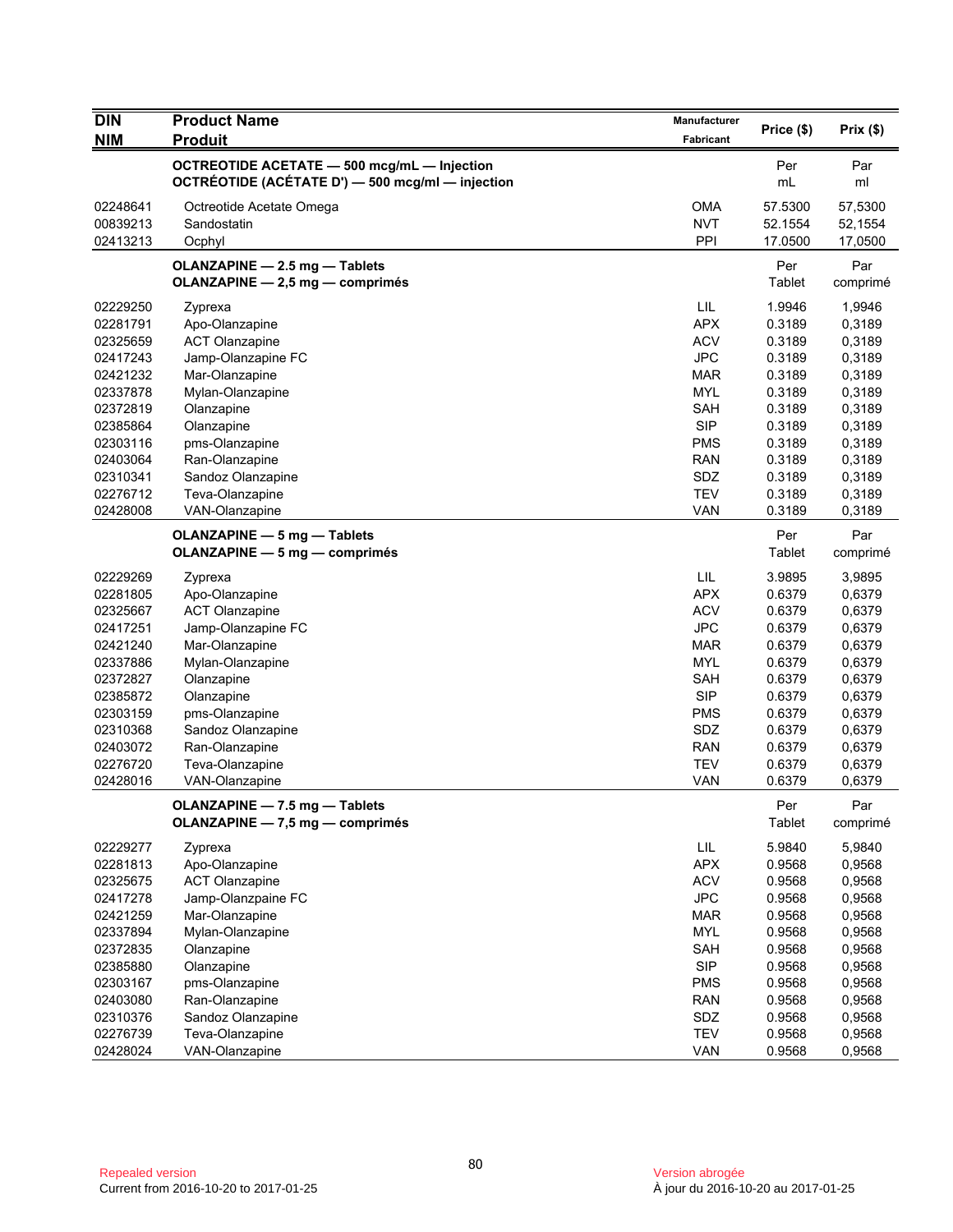| <b>DIN</b> | <b>Product Name</b>                                      | Manufacturer | Price (\$)    | Prix(\$) |
|------------|----------------------------------------------------------|--------------|---------------|----------|
| <b>NIM</b> | <b>Produit</b>                                           | Fabricant    |               |          |
|            | <b>OLANZAPINE - 10 mg - Tablets</b>                      |              | Per           | Par      |
|            | OLANZAPINE - 10 mg - comprimés                           |              | <b>Tablet</b> | comprimé |
| 02229285   | Zyprexa                                                  | LIL          | 7.9790        | 7,9790   |
| 02281821   | Apo-Olanzapine                                           | <b>APX</b>   | 1.2758        | 1,2758   |
| 02325683   | <b>ACT Olanzapine</b>                                    | <b>ACV</b>   | 1.2758        | 1,2758   |
| 02417286   | Jamp-Olanzapine FC                                       | <b>JPC</b>   | 1.2758        | 1,2758   |
| 02421267   | Mar-Olanzapine                                           | MAR          | 1.2758        | 1,2758   |
| 02337908   | Mylan-Olanzapine                                         | <b>MYL</b>   | 1.2758        | 1,2758   |
| 02372843   | Olanzapine                                               | <b>SAH</b>   | 1.2758        | 1,2758   |
| 02385899   | Olanzapine                                               | <b>SIP</b>   | 1.2758        | 1,2758   |
| 02303175   | pms-Olanzapine                                           | <b>PMS</b>   | 1.2758        | 1,2758   |
| 02403099   | Ran-Olanzapine                                           | <b>RAN</b>   | 1.2758        | 1,2758   |
| 02310384   | Sandoz Olanzapine                                        | SDZ          | 1.2758        | 1,2758   |
| 02276747   | Teva-Olanzapine                                          | <b>TEV</b>   | 1.2758        | 1,2758   |
| 02428032   | VAN-Olanzapine                                           | <b>VAN</b>   | 1.2758        | 1,2758   |
|            | <b>OLANZAPINE - 15 mg - Tablets</b>                      |              | Per           | Par      |
|            | OLANZAPINE - 15 mg - comprimés                           |              | Tablet        | comprimé |
| 02238850   | Zyprexa                                                  | LIL          | 11.9684       | 11,9684  |
| 02281848   | Apo-Olanzapine                                           | <b>APX</b>   | 1.9136        | 1,9136   |
| 02325691   | <b>ACT Olanzapine</b>                                    | <b>ACV</b>   | 1.9136        | 1,9136   |
| 02417294   | Jamp-Olanzapine FC                                       | <b>JPC</b>   | 1.9136        | 1,9136   |
| 02421275   | Mar-Olanzapine                                           | <b>MAR</b>   | 1.9136        | 1,9136   |
| 02337916   | Mylan-Olanzapine                                         | <b>MYL</b>   | 1.9136        | 1,9136   |
| 02372851   | Olanzapine                                               | <b>SAH</b>   | 1.9136        | 1,9136   |
| 02385902   | Olanzapine                                               | <b>SIP</b>   | 1.9136        | 1,9136   |
| 02303183   | pms-Olanzapine                                           | <b>PMS</b>   | 1.9136        | 1,9136   |
| 02310392   | Sandoz Olanzapine                                        | SDZ          | 1.9136        | 1,9136   |
| 02403102   | Ran-Olanzapine                                           | <b>RAN</b>   | 1.9136        | 1,9136   |
| 02276755   | Teva-Olanzapine                                          | <b>TEV</b>   | 1.9136        | 1,9136   |
| 02428040   | VAN-Olanzapine                                           | <b>VAN</b>   | 1.9136        | 1,9136   |
|            | <b>OLANZAPINE - 5 mg - Orally Disintigrating Tablets</b> |              | Per           | Par      |
|            | OLANZAPINE - 5 mg - comprimés à dissolution orale        |              | Tablet        | comprimé |
| 02243086   | Zyprexa Zydis                                            | LIL          | 3.9675        | 3,9675   |
| 02360616   | Apo-Olanzapine ODT                                       | <b>APX</b>   | 0.6434        | 0,6434   |
| 02327562   | <b>ACT Olanzapine ODT</b>                                | <b>ACV</b>   | 0.6434        | 0,6434   |
| 02406624   | Jamp-Olanzapine ODT                                      | <b>JPC</b>   | 0.6434        | 0,6434   |
| 02389088   | Mar-Olanzapine ODT                                       | MAR          | 0.6434        | 0,6434   |
| 02436965   | Mint-Olanzapine ODT                                      | <b>MPH</b>   | 0.6434        | 0,6434   |
| 02382709   | Mylan-Olanzapine ODT                                     | <b>MYL</b>   | 0.6434        | 0,6434   |
| 02321343   | Novo-Olanzapine OD                                       | TEV          | 0.6434        | 0,6434   |
| 02352974   | Olanzapine ODT                                           | SAH          | 0.6434        | 0,6434   |
| 02343665   | Olanzapine ODT                                           | <b>SIP</b>   | 0.6434        | 0,6434   |
| 02303191   | pms-Olanzapine ODT                                       | <b>PMS</b>   | 0.6434        | 0,6434   |
| 02414090   | Ran-Olanzapine ODT                                       | <b>RAN</b>   | 0.6434        | 0,6434   |
| 02327775   | Sandoz Olanzapine ODT                                    | SDZ          | 0.6434        | 0,6434   |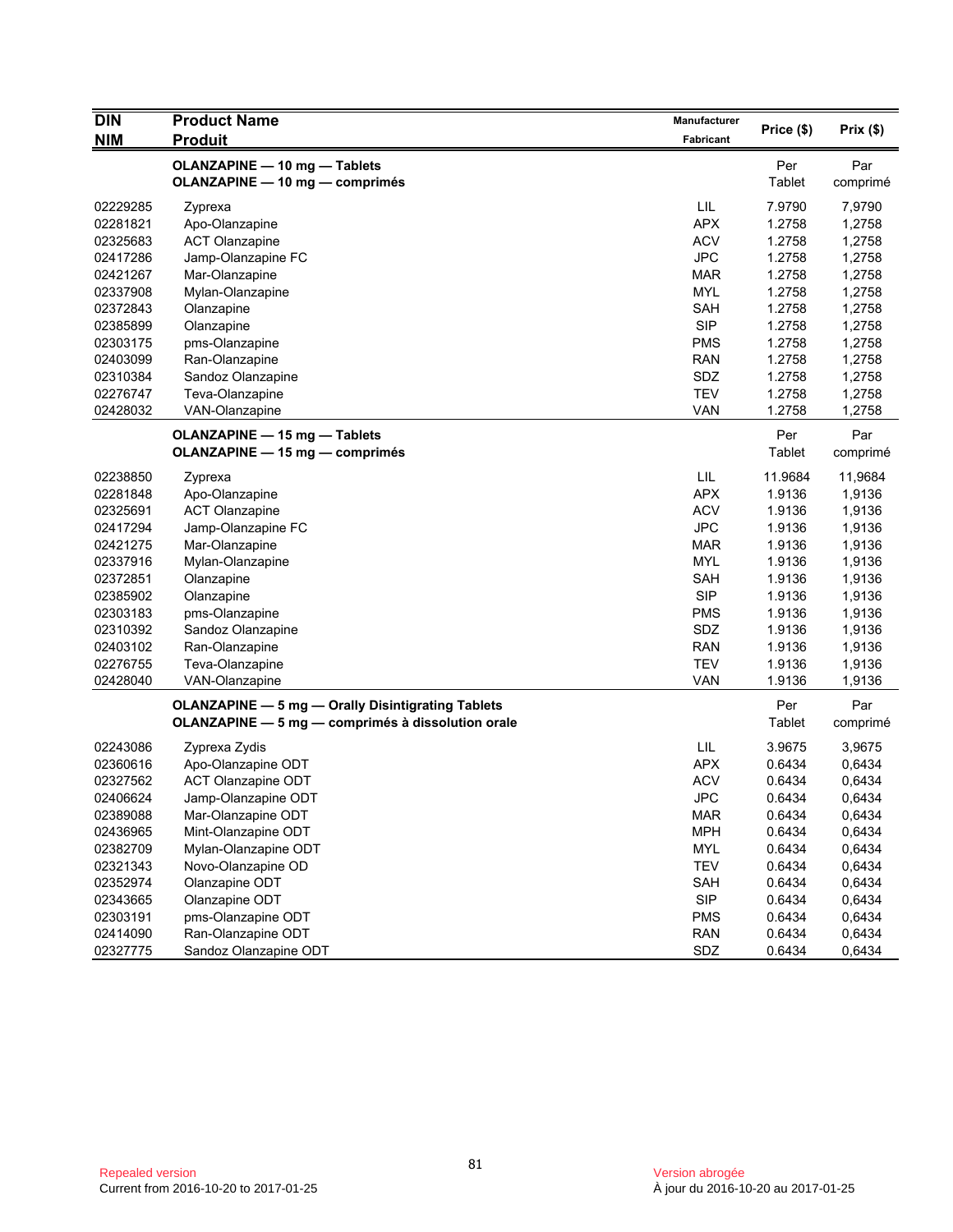| <b>DIN</b>           | <b>Product Name</b>                                       | Manufacturer |               |          |
|----------------------|-----------------------------------------------------------|--------------|---------------|----------|
| <b>NIM</b>           | <b>Produit</b>                                            | Fabricant    | Price (\$)    | Prix(\$) |
|                      | <b>OLANZAPINE - 10 mg - Orally Disintigrating Tablets</b> |              | Per           | Par      |
|                      | OLANZAPINE - 10 mg - comprimés à dissolution orale        |              | <b>Tablet</b> | comprimé |
| 02243087             | Zyprexa Zydis                                             | LIL          | 7.9279        | 7.9279   |
| 02360624             | Apo-Olanzapine ODT                                        | <b>APX</b>   | 1.2857        | 1,2857   |
| 02327570             | ACT Olanzapine ODT                                        | <b>ACV</b>   | 1.2857        | 1,2857   |
| 02406632             | Jamp-Olanzapine ODT                                       | <b>JPC</b>   | 1.2857        | 1,2857   |
| 02389096             | Mar-Olanzapine ODT                                        | <b>MAR</b>   | 1.2857        | 1,2857   |
| 02436973             | Mint-Olanzapine ODT                                       | <b>MPH</b>   | 1.2857        | 1,2857   |
| 02382717             | Mylan-Olanzapine ODT                                      | <b>MYL</b>   | 1.2857        | 1,2857   |
| 02321351             | Novo-Olanzapine OD                                        | <b>NOP</b>   | 1.2857        | 1,2857   |
| 02352982             | Olanzapine ODT                                            | SAH          | 1.2857        |          |
| 02343673             |                                                           | <b>SIP</b>   |               | 1,2857   |
| 02303205             | Olanzapine ODT                                            |              | 1.2857        | 1,2857   |
|                      | pms-Olanzapine ODT                                        | <b>PMS</b>   | 1.2857        | 1,2857   |
| 02414104             | Ran-Olanzapine ODT                                        | <b>RAN</b>   | 1.2857        | 1,2857   |
| 02327783             | Sandoz Olanzapine ODT                                     | SDZ          | 1.2857        | 1,2857   |
|                      | <b>OLANZAPINE - 15 mg - Orally Disintigrating Tablets</b> |              | Per           | Par      |
|                      | OLANZAPINE - 15 mg - comprimés à dissolution orale        |              | <b>Tablet</b> | comprimé |
| 02243088             | Zyprexa Zydis                                             | LIL          | 11.7822       | 11,7822  |
| 02360632             | Apo-Olanzapine ODT                                        | <b>APX</b>   | 1.9280        | 1,9280   |
| 02327589             | ACT Olanzapine ODT                                        | <b>ACV</b>   | 1.9280        | 1,9280   |
| 02406640             | Jamp-Olanzapine ODT                                       | <b>JPC</b>   | 1.9280        | 1,9280   |
| 02389118             | Mar-Olanzapine ODT                                        | <b>MAR</b>   | 1.9280        | 1,9280   |
| 02436981             | Mint-Olanzapine ODT                                       | <b>MPH</b>   | 1.9280        | 1,9280   |
| 02382725             | Mylan-Olanzapine ODT                                      | <b>MYL</b>   | 1.9280        | 1,9280   |
| 02321378             | Novo-Olanzapine OD                                        | <b>NOP</b>   | 1.9280        | 1,9280   |
| 02352990             | Olanzapine ODT                                            | SAH          | 1.9280        | 1,9280   |
| 02343681             | Olanzapine ODT                                            | <b>SIP</b>   | 1.9280        | 1,9280   |
| 02303213             | pms-Olanzapine ODT                                        | <b>PMS</b>   | 1.9280        | 1,9280   |
| 02414112             | Ran-Olanzapine ODT                                        | <b>RAN</b>   | 1.9280        | 1,9280   |
| 02327791             | Sandoz Olanzapine ODT                                     | SDZ          | 1.9280        | 1,9280   |
|                      | OMEPRAZOLE - 20 mg - Capsules                             |              | Per           | Par      |
|                      | OMÉPRAZOLE - 20 mg - capsules                             |              | Capsule       | capsule  |
| 02190915             | Losec - Tablets/comprimés                                 | <b>AZC</b>   | 2.6202        | 2,6202   |
| 00846503             | Losec                                                     | <b>AZC</b>   | 1.2452        | 1,2452   |
| 02245058             | Apo-Omeprazole                                            | <b>APX</b>   | 0.4117        | 0,4117   |
| 02420198             | Jamp-Omeprazole DR                                        | <b>JPC</b>   | 0.4117        | 0,4117   |
| 02329433             | Mylan-Omeprazole                                          | <b>MYL</b>   | 0.4117        | 0,4117   |
| 02439549             | NAT-Omeprazole DR                                         | <b>NAT</b>   | 0.4117        | 0,4117   |
| 02416549             | Omeprazole                                                | <b>ACH</b>   | 0.4117        | 0,4117   |
| 02348691             | Omeprazole                                                | SAH          | 0.4117        | 0,4117   |
| 02411857             | Omeprazole-20                                             | <b>SIP</b>   | 0.4117        | 0,4117   |
| 02320851             | pms-Omperazole                                            | <b>PMS</b>   | 0.4117        | 0,4117   |
| 02310260             | pms-Omperazole DR - Tablets/comprimés                     | <b>PMS</b>   | 0.4117        | 0,4117   |
| 02403617             | Ran-Omeprazole                                            | <b>RAN</b>   | 0.4117        |          |
|                      |                                                           |              |               | 0,4117   |
| 02374870             | Ran-Omeprazole - Tablets/comprimés                        | <b>RAN</b>   | 0.4117        | 0,4117   |
| 02260867<br>02296446 | ratio-Omeprazole - Tablets/comprimés                      | <b>TEV</b>   | 0.4117        | 0,4117   |
|                      | Sandoz Omeprazole                                         | SDZ          | 0.4117        | 0,4117   |
| 02295415             | Teva-Omperazole - Tablets/comprimés                       | <b>TEV</b>   | 0.4117        | 0,4117   |
| 02432404             | VAN-Omeprazole                                            | <b>VAN</b>   | 0.4117        | 0,4117   |
|                      | ONDANSETRON - 4 mg - Orally Disintegrating Tablets        |              | Per           | Par      |
|                      | ONDANSETRON - 4 mg - comprimés à dissolution orale        |              | <b>Tablet</b> | comprimé |
| 02239372             | Zofran ODT                                                | <b>NVT</b>   | 14.8291       | 14,8291  |
| 02444674             | Sandoz Ondansetron                                        | SDZ          | 3.2720        | 3,2720   |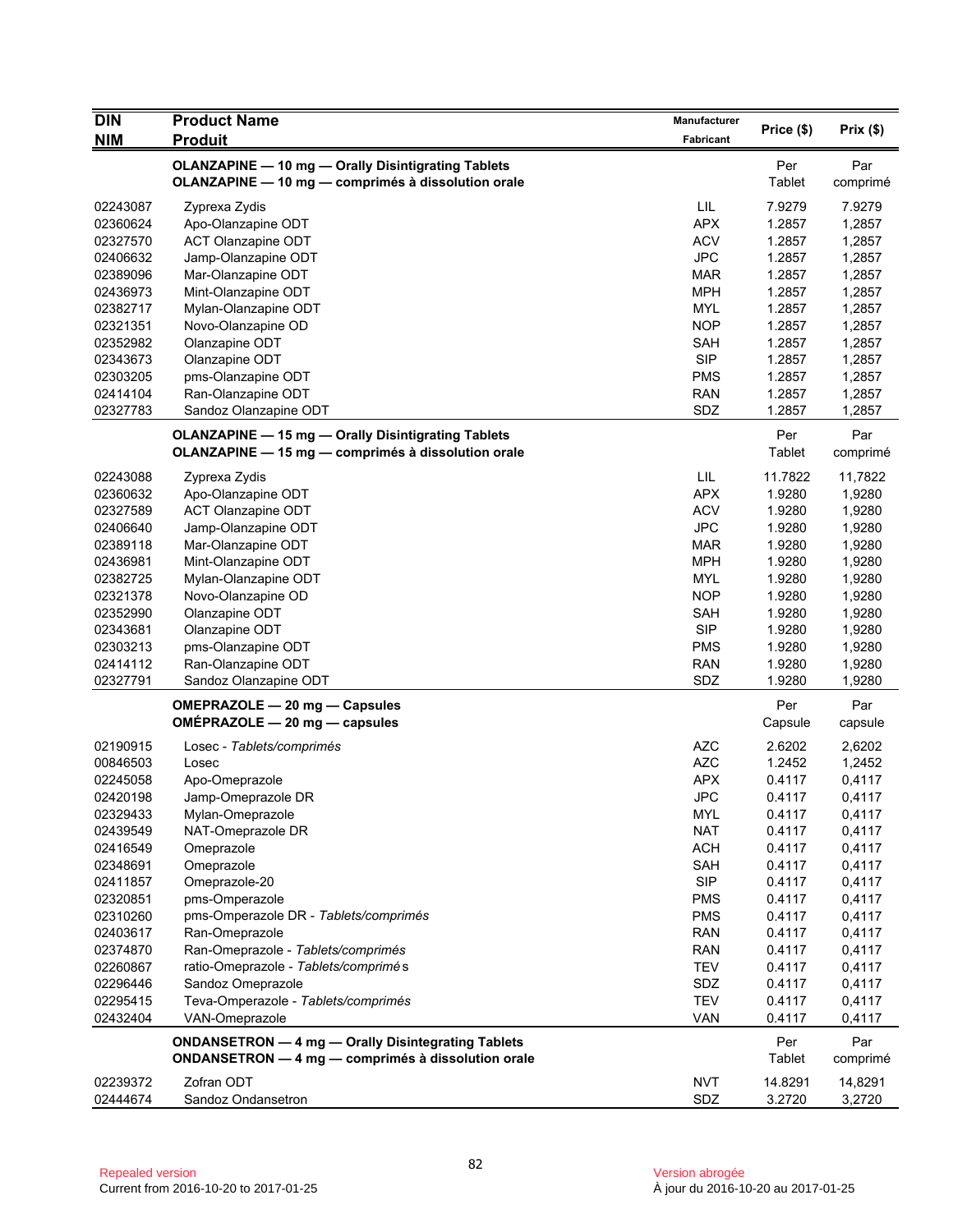| <b>DIN</b>           | <b>Product Name</b>                                                                                      | <b>Manufacturer</b> | Price (\$)       | Prix(\$)         |
|----------------------|----------------------------------------------------------------------------------------------------------|---------------------|------------------|------------------|
| <b>NIM</b>           | <b>Produit</b>                                                                                           | Fabricant           |                  |                  |
|                      | ONDANSETRON - 8 mg - Orally Disintegrating Tablets<br>ONDANSETRON - 8 mg - comprimés à dissolution orale |                     | Per<br>Tablet    | Par<br>comprimé  |
| 02239373             | Zofran ODT                                                                                               | <b>NVT</b>          | 22.6281          | 22,6281          |
| 02444682             | Sandoz Ondansetron                                                                                       | SDZ                 | 4.9930           | 4,9930           |
|                      | ONDANSETRON - 4 mg - Tablets<br>ONDANSETRON - 4 mg - comprimés                                           |                     | Per<br>Tablet    | Par<br>comprimé  |
| 02213567             | Zofran                                                                                                   | <b>NVT</b>          | 15.4066          | 15,4066          |
|                      | CO Ondansetron                                                                                           | <b>ACV</b>          | 5.3592           |                  |
| 02296349             | Mint-Ondansetron                                                                                         | <b>MPH</b>          | 5.3592           | 5,3592<br>5,3592 |
| 02305259<br>02288184 |                                                                                                          | <b>APX</b>          |                  |                  |
| 02297868             | Apo-Ondansetron                                                                                          | <b>MYL</b>          | 5.3590           | 5,3590           |
|                      | Mylan-Ondansetron                                                                                        |                     | 5.3390           | 5,3390           |
| 02312247             | Ran-Ondansetron                                                                                          | <b>RAN</b>          | 5.3390           | 5,3390           |
| 02274310<br>02264056 | Sandoz Ondansetron                                                                                       | SDZ<br><b>TEV</b>   | 5.3390           | 5,3390           |
| 02313685             | Novo-Ondansetron                                                                                         | <b>JPC</b>          | 3.3500<br>3.3495 | 3,3500           |
|                      | Jamp-Ondansetron                                                                                         |                     | 3.3495           | 3,3495           |
| 02371731             | Mar-Ondansetron                                                                                          | <b>MAR</b>          |                  | 3,3495           |
| 02417839             | NAT-Ondansetron                                                                                          | <b>NAT</b>          | 3.3495           | 3,3494           |
| 02421402             | Ondansetron                                                                                              | <b>SAH</b>          | 3.3495           | 3.3495           |
| 02258188             | pms-Ondansetron                                                                                          | <b>PMS</b>          | 3.3495           | 3,3495           |
|                      | ONDANSETRON - 8 mg - Tablets                                                                             |                     | Per              | Par              |
|                      | ONDANSETRON - 8 mg - comprimés                                                                           |                     | Tablet           | comprimé         |
| 02213575             | Zofran                                                                                                   | <b>NVT</b>          | 23.5103          | 23,5103          |
| 02288192             | Apo-Ondansetron                                                                                          | <b>APX</b>          | 8.1780           | 8,1780           |
| 02296357             | CO Ondansetron                                                                                           | <b>ACV</b>          | 8.1776           | 8,1776           |
| 02305267             | Mint-Ondansetron                                                                                         | <b>MPH</b>          | 8.1776           | 8,1776           |
| 02297876             | Mylan-Ondansetron                                                                                        | <b>MYL</b>          | 8.1576           | 8,1576           |
| 02312255             | Ran-Ondansetron                                                                                          | <b>RAN</b>          | 8.1576           | 8,1576           |
| 02274329             | Sandoz Ondansetron                                                                                       | SDZ                 | 8.1576           | 8,1576           |
| 02313693             | Jamp-Ondansetron                                                                                         | <b>JPC</b>          | 5.1110           | 5,1110           |
| 02371758             | Mar-Ondansetron                                                                                          | <b>MAR</b>          | 5.1110           | 5,1110           |
| 02417847             | NAT-Ondansetron                                                                                          | <b>NAT</b>          | 5.1110           | 5,1110           |
| 02421410             | Ondansetron                                                                                              | <b>SAH</b>          | 5.1110           | 5,1110           |
| 02258196             | pms-Ondansetron                                                                                          | <b>PMS</b>          | 5.1110           | 5,1110           |
| 02264064             | Teva-Ondansetron                                                                                         | <b>TEV</b>          | 5.1110           | 5,1110           |
|                      | ONDANSETRON - 4 mg/5 mL - Oral Solution                                                                  |                     | Per              | Par              |
|                      | ONDANSETRON - 4 mg/5 mL - solution orale                                                                 |                     | mL               | ml               |
| 02229639             | Zofran                                                                                                   | <b>NVT</b>          | 2.3507           | 2,3507           |
| 02291967             | Ondansetron                                                                                              | AAA                 | 1.7120           | 1,7120           |
|                      | OXCARBAZEPINE - 150 mg - Tablets<br>OXCARBAZEPINE - 150 mg - comprimés                                   |                     | Per<br>Tablet    | Par<br>comprimé  |
| 02242067             | Trileptal                                                                                                | <b>NVT</b>          | 0.9106           | 0,9106           |
| 02284294             | Apo-Oxcarbazepine                                                                                        | <b>APX</b>          | 0.6209           | 0,6209           |
|                      |                                                                                                          |                     |                  |                  |
|                      | OXCARBAZEPINE - 300 mg - Tablets<br>OXCARBAZEPINE - 300 mg - comprimés                                   |                     | Per<br>Tablet    | Par<br>comprimé  |
| 02284308             | Apo-Oxcarbazepine                                                                                        | <b>APX</b>          | 1.2414           | 1,2414           |
| 02242068             | Trileptal                                                                                                | <b>NVT</b>          | 1.0312           | 1,0312           |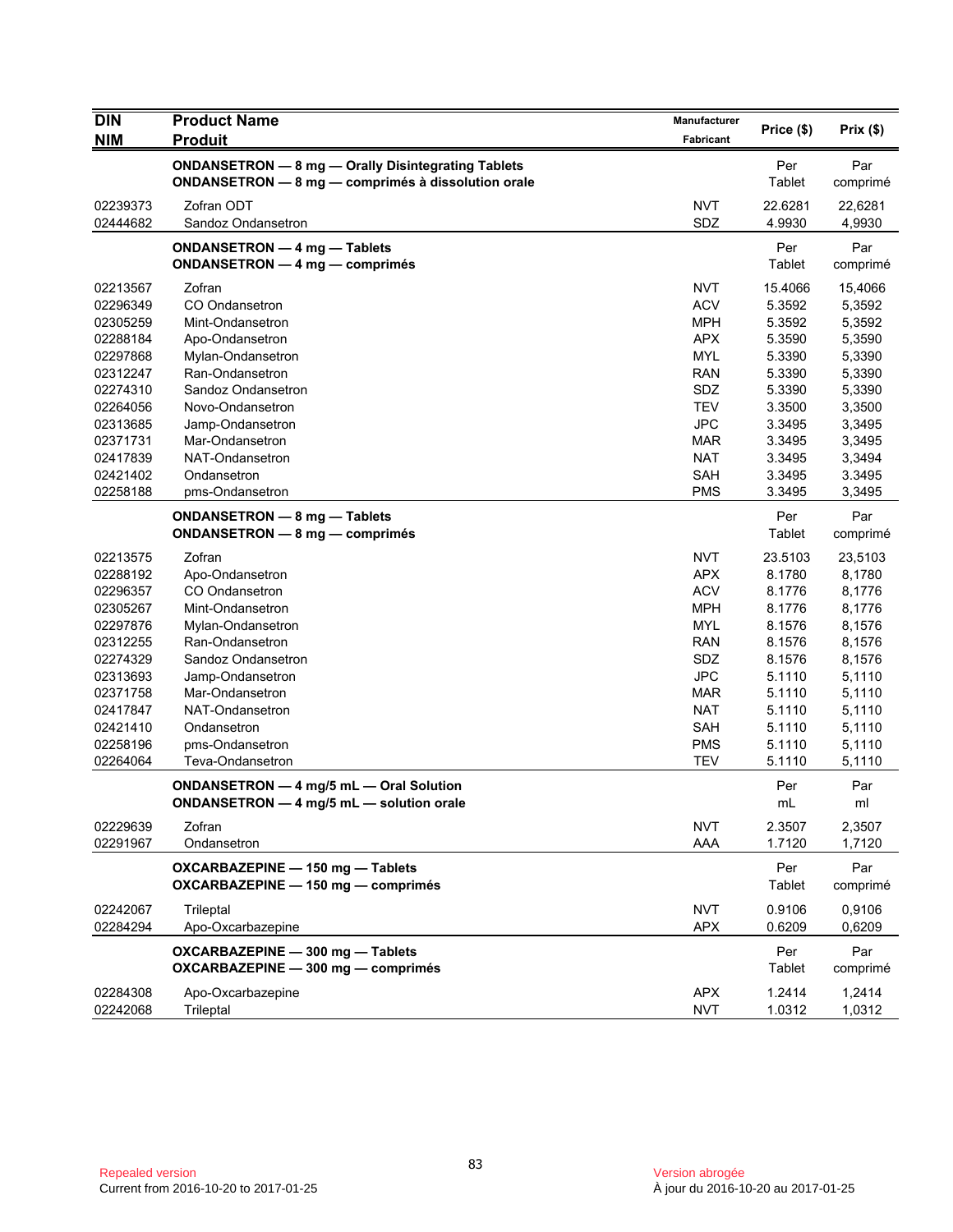| <b>DIN</b>                                                                       | <b>Product Name</b>                                                                                                            | <b>Manufacturer</b>                                                                            | Price (\$)                                                         | Prix(\$)                                                           |
|----------------------------------------------------------------------------------|--------------------------------------------------------------------------------------------------------------------------------|------------------------------------------------------------------------------------------------|--------------------------------------------------------------------|--------------------------------------------------------------------|
| <b>NIM</b>                                                                       | <b>Produit</b>                                                                                                                 | Fabricant                                                                                      |                                                                    |                                                                    |
|                                                                                  | OXCARBAZEPINE - 600 mg - Tablets<br>OXCARBAZEPINE - 600 mg - comprimés                                                         |                                                                                                | Per<br>Tablet                                                      | Par<br>comprimé                                                    |
| 02284316<br>02242069                                                             | Apo-Oxcarbazepine<br>Trileptal                                                                                                 | <b>APX</b><br><b>NVT</b>                                                                       | 2.4826<br>2.0626                                                   | 2,4826<br>2,0626                                                   |
|                                                                                  | OXYBUTYNIN CHLORIDE - 5 mg - Tablets<br>OXYBUTYNINE (CHLORURE D') - 5 mg - comprimés                                           |                                                                                                | Per<br>Tablet                                                      | Par<br>comprimé                                                    |
| 02163543<br>02230800<br>02230394<br>02220059<br>02350238<br>02240550             | Apo-Oxybutynin<br>Mylan-Oxybutynin<br>Novo-Oxybutynin<br>Oxybutyn<br>Oxybutynin<br>pms-Oxybutynin                              | <b>APX</b><br>MYL<br><b>TEV</b><br>VAL<br>SAH<br><b>PMS</b>                                    | 0.2735<br>0.2734<br>0.2734<br>0.2734<br>0.2734<br>0.2734           | 0,2735<br>0,2734<br>0,2734<br>0,2734<br>0,2734<br>0,2734           |
|                                                                                  | OXYCODONE HCI - 5 mg - Tablets<br>OXYCODONE (CHLORHYDRATE D') - 5 mg - comprimés                                               |                                                                                                | Per<br>Tablet                                                      | Par<br>comprimé                                                    |
| 02231934<br>02319977                                                             | $Oxy-IR$<br>pms-Oxycodone                                                                                                      | <b>PFR</b><br><b>PMS</b>                                                                       | 0.2987<br>0.1776                                                   | 0,2987<br>0,1776                                                   |
|                                                                                  | OXYCODONE HCI - 10 mg - Tablets<br>OXYCODONE (CHLORHYDRATE D') - 10 mg - comprimés                                             |                                                                                                | Per<br>Tablet                                                      | Par<br>comprimé                                                    |
| 02240131<br>02319985                                                             | Oxy-IR<br>pms-Oxycodone                                                                                                        | <b>PFR</b><br><b>PMS</b>                                                                       | 0.4411<br>0.2760                                                   | 0,4411<br>0,2760                                                   |
|                                                                                  | OXYCODONE HCI - 20 mg - Tablets<br>OXYCODONE (CHLORHYDRATE D') - 20 mg - comprimés                                             |                                                                                                | Per<br>Tablet                                                      | Par<br>comprimé                                                    |
| 02240132<br>02319993<br>02262983                                                 | Oxy-IR<br>pms-Oxycodone<br>Supeudol                                                                                            | <b>PFR</b><br><b>PMS</b><br>SDZ                                                                | 0.7667<br>0.4358<br>0.4358                                         | 0,7667<br>0,4358<br>0,4358                                         |
|                                                                                  | OXYCODONE HCI/ACETAMINOPHEN - 5 mg/325 mg - Tablets<br>OXYCODONE (CHLORHYDRATE D')/ACÉTAMINOPHÈNE - 5 mg/325 mg -<br>comprimés |                                                                                                | Per<br>Tablet                                                      | Par<br>comprimé                                                    |
| 01916475<br>01916548<br>02324628<br>02361361<br>02307898<br>00608165             | Percocet<br>Endocet<br>Apo-Oxycodone/Acet<br>Oxycodone/Acet<br>Sandoz Oxycodone/Acetaminophen<br>ratio-Oxycocet                | SQU<br>SQU<br><b>APX</b><br>SAH<br>SDZ<br><b>TEV</b>                                           | 0.9873<br>0.1414<br>0.1285<br>0.1285<br>0.1285<br>0.1285           | 0,9873<br>0,1414<br>0,1285<br>0,1285<br>0,1285<br>0,1285           |
|                                                                                  | PANTOPRAZOLE - 20 mg - Tablets<br>PANTOPRAZOLE - 20 mg - comprimés                                                             |                                                                                                | Per<br>Tablet                                                      | Par<br>comprimé                                                    |
| 02241804<br>02292912<br>02408414<br>02385740<br>02428172<br>02305038<br>02308681 | Pantoloc<br>Apo-Pantoprazole<br>Jamp-Pantoprazole<br>Pantoprazole<br>Pantoprazole-20<br>Ran-Pantoprazole<br>ratio-Pantoprazole | <b>TAK</b><br><b>APX</b><br><b>JPC</b><br><b>SIP</b><br><b>SIP</b><br><b>RAN</b><br><b>TEV</b> | 1.9839<br>0.3246<br>0.3246<br>0.3246<br>0.3246<br>0.3246<br>0.3246 | 1,9839<br>0,3246<br>0,3246<br>0,3246<br>0,3246<br>0,3246<br>0,3246 |
| 02301075<br>02285479                                                             | Sandoz Pantoprazole<br>Teva-Pantoprazole                                                                                       | SDZ<br><b>TEV</b>                                                                              | 0.3246<br>0.3246                                                   | 0,3246<br>0,3246                                                   |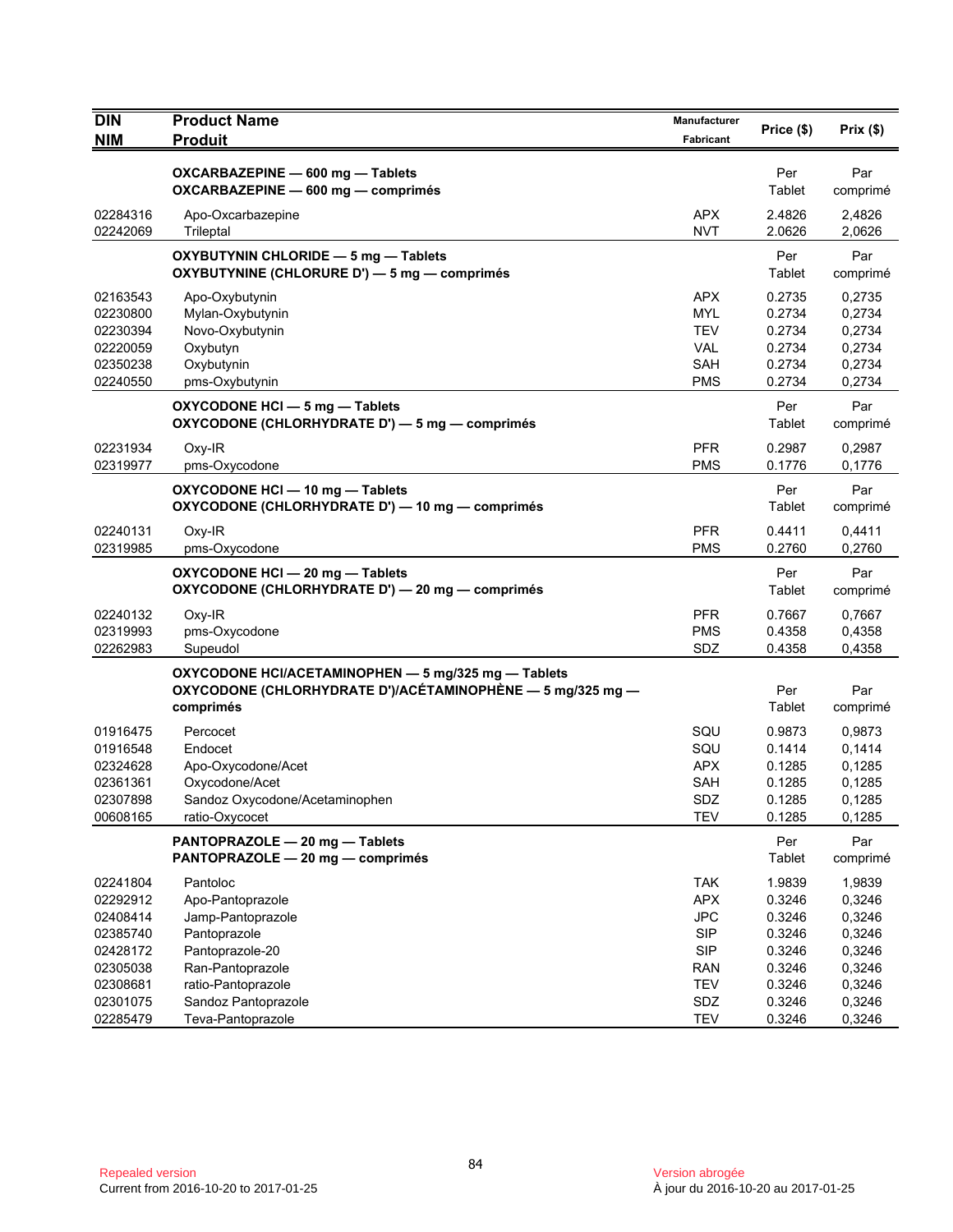| <b>DIN</b> | <b>Product Name</b>                                                                  | Manufacturer | Price (\$)    | Prix(\$)        |
|------------|--------------------------------------------------------------------------------------|--------------|---------------|-----------------|
| <b>NIM</b> | <b>Produit</b>                                                                       | Fabricant    |               |                 |
|            |                                                                                      |              |               |                 |
|            | PANTOPRAZOLE - 40 mg - Tablets<br>PANTOPRAZOLE - 40 mg - comprimés                   |              | Per<br>Tablet | Par<br>comprimé |
|            |                                                                                      |              |               |                 |
| 02229453   | Pantoloc                                                                             | <b>TAK</b>   | 2.2884        | 2,2884          |
| 02292920   | Apo-Pantoprazole                                                                     | <b>APX</b>   | 0.3628        | 0,3628          |
| 02415208   | Auro-Pantoprazole                                                                    | <b>AUP</b>   | 0.3628        | 0,3628          |
| 02300486   | CO Pantoprazole                                                                      | <b>ACV</b>   | 0.3628        | 0,3628          |
| 02357054   | Jamp-Pantoprazole                                                                    | <b>JPC</b>   | 0.3628        | 0,3628          |
| 02416565   | Mar-Pantoprazole                                                                     | <b>MAR</b>   | 0.3628        | 0,3628          |
| 02417448   | Mint-Pantoprazole                                                                    | <b>MPH</b>   | 0.3628        | 0,3628          |
| 02299585   | Mylan-Pantoprazole                                                                   | <b>MYL</b>   | 0.3628        | 0,3628          |
| 02370808   | Pantoprazole                                                                         | SAH          | 0.3628        | 0,3628          |
| 02385759   | Pantoprazole                                                                         | <b>SIP</b>   | 0.3628        | 0,3628          |
| 02437945   | Pantoprazole                                                                         | <b>PMS</b>   | 0.3628        | 0,3628          |
| 02428180   | Pantoprazole-40                                                                      | <b>SIP</b>   | 0.3628        | 0,3628          |
| 02307871   | pms-Pantoprazole                                                                     | <b>PMS</b>   | 0.3628        | 0,3628          |
| 02305046   | Ran-Pantoprazole                                                                     | <b>RAN</b>   | 0.3628        | 0,3628          |
| 02301083   | Sandoz Pantoprazole                                                                  | SDZ          | 0.3628        | 0,3628          |
| 02285487   | Teva-Pantoprazole                                                                    | <b>TEV</b>   | 0.3628        | 0,3628          |
|            | PAROXETINE HCI - 10 mg - Tablets                                                     |              | Per           | Par             |
|            | PAROXÉTINE (CHLORHYDRATE DE) — 10 mg — comprimés                                     |              | Tablet        | comprimé        |
| 02027887   | Paxil                                                                                | <b>GSK</b>   | 1.8612        | 1,8612          |
| 02240907   | Apo-Paroxetine                                                                       | <b>APX</b>   | 1.1475        | 1,1475          |
| 02262746   | <b>ACT Paroxetine</b>                                                                | <b>ACV</b>   | 1.1473        | 1,1473          |
| 02383276   | Auro-Paroxetine                                                                      | <b>AUP</b>   | 0.9387        | 0,9387          |
| 02248012   | Mylan-Paroxetine                                                                     | <b>MYL</b>   | 0.9387        | 0,9387          |
| 02282844   | Paroxetine                                                                           | <b>SAH</b>   | 0.9387        | 0,9387          |
| 02411946   | Mar-Paroxetine                                                                       | <b>MAR</b>   | 0.5612        | 0,5612          |
| 02248556   | Teva-Paroxetine                                                                      | <b>TEV</b>   | 0.5614        | 0,5614          |
| 02368862   | Jamp-Paroxetine                                                                      | <b>JPC</b>   | 0.5612        | 0,5612          |
| 02421372   | Mint-Paroxetine                                                                      | <b>MPH</b>   | 0.5612        | 0,5612          |
| 02247750   | pms-Paroxetine                                                                       | <b>PMS</b>   | 0.5612        | 0,5612          |
| 02431777   | Sandoz Paroxetine                                                                    | SDZ          | 0.5612        | 0,5612          |
| 02269422   | Sandoz Paroxetine                                                                    | SDZ          | 0.5612        | 0,5612          |
|            | PAROXETINE HCI - 20 mg - Tablets<br>PAROXÉTINE (CHLORHYDRATE DE) - 20 mg - comprimés |              | Per<br>Tablet | Par<br>comprimé |
| 01940481   | Paxil                                                                                | GSK          | 1.9862        | 1,9862          |
| 02240908   | Apo-Paroxetine                                                                       | <b>APX</b>   | 1.1019        | 1,1019          |
| 02262754   | <b>ACT Paroxetine</b>                                                                | <b>ACV</b>   | 1.1019        | 1,1019          |
| 02383284   | Auro-Paroxetine                                                                      | <b>AUP</b>   | 0.6320        | 0,6320          |
| 02248013   | Mylan-Paroxetine                                                                     | <b>MYL</b>   | 0.6320        | 0,6320          |
| 02282852   | Paroxetine                                                                           | <b>SAH</b>   | 0.6320        | 0,6320          |
| 02248557   | Teva-Paroxetine                                                                      | <b>TEV</b>   | 0.4514        | 0,4514          |
| 02368870   | Jamp-Paroxetine                                                                      | <b>JPC</b>   | 0.4513        | 0,4513          |
| 02411954   | Mar-Paroxetine                                                                       | <b>MAR</b>   | 0.4513        | 0,4513          |
| 02421380   | Mint-Paroxetine                                                                      | <b>MPH</b>   | 0.4513        | 0,4513          |
| 02247751   | pms-Paroxetine                                                                       | <b>PMS</b>   | 0.4513        | 0,4513          |
| 02431785   | Sandoz Paroxetine                                                                    | SDZ          | 0.4513        |                 |
| 02269430   | Sandoz Paroxetine                                                                    | SDZ          | 0.4513        | 0,4513          |
|            |                                                                                      |              |               |                 |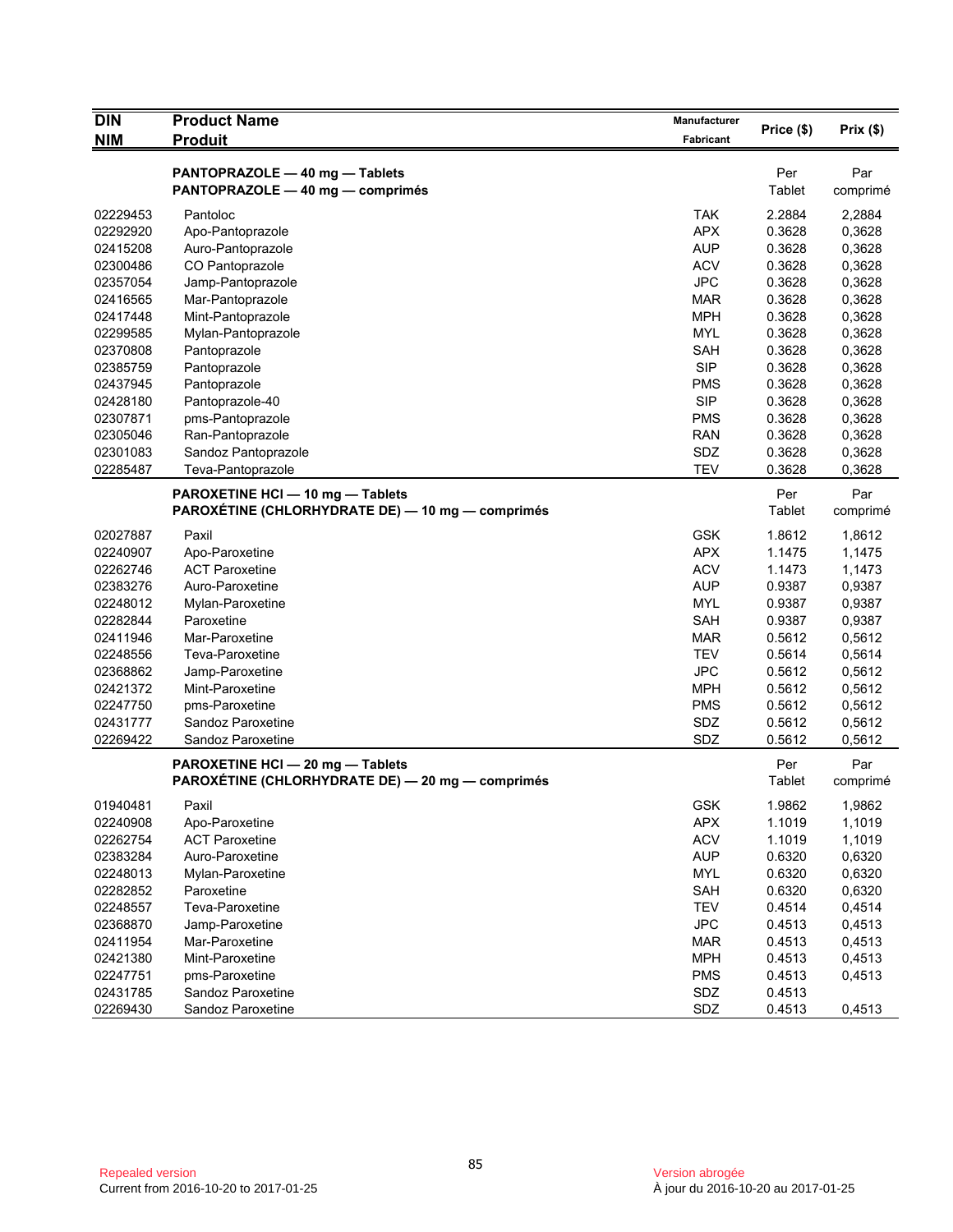| <b>DIN</b>           | <b>Product Name</b>                                                                  | <b>Manufacturer</b> | Price (\$)       | Prix(\$) |
|----------------------|--------------------------------------------------------------------------------------|---------------------|------------------|----------|
| <b>NIM</b>           | <b>Produit</b>                                                                       | <b>Fabricant</b>    |                  |          |
|                      |                                                                                      |                     |                  |          |
|                      | PAROXETINE HCI - 30 mg - Tablets<br>PAROXÉTINE (CHLORHYDRATE DE) — 30 mg — comprimés |                     | Per<br>Tablet    | Par      |
|                      |                                                                                      |                     |                  | comprimé |
| 01940473             | Paxil                                                                                | <b>GSK</b>          | 2.1102           | 2,1102   |
| 02240909             | Apo-Paroxetine                                                                       | <b>APX</b>          | 1.1712           | 1,1712   |
| 02262762             | <b>ACT Paroxetine</b>                                                                | <b>ACV</b>          | 1.1712           | 1,1712   |
| 02383292             | Auro-Paroxetine                                                                      | <b>AUP</b>          | 0.6714           | 0,6714   |
| 02248014             | Mylan-Paroxetine                                                                     | <b>MYL</b>          | 0.6714           | 0,6714   |
| 02282860             | Paroxetine                                                                           | <b>SAH</b>          | 0.6714           | 0,6714   |
| 02248558             | Teva-Paroxetine                                                                      | <b>TEV</b>          | 0.4797           | 0,4797   |
| 02368889             | Jamp-Paroxetine                                                                      | <b>JPC</b>          | 0.4796           | 0,4796   |
| 02411962             | Mar-Paroxetine                                                                       | <b>MAR</b>          | 0.4796           | 0,4796   |
| 02421399             | Mint-Paroxetine                                                                      | <b>MPH</b>          | 0.4796           | 0,4796   |
| 02247752             | pms-Paroxetine                                                                       | <b>PMS</b>          | 0.4796           | 0,4796   |
| 02431793             | Sandoz Paroxetine                                                                    | <b>SDZ</b>          | 0.4796           | 0,4796   |
| 02269449             | Sandoz Paroxetine                                                                    | SDZ                 | 0.4796           | 0,4796   |
|                      | PHENYTOIN - 25 mg/mL - Oral Liquid                                                   |                     | Per              | Par      |
|                      | PHENYTOIN - 25 mg/mL - liquide oral                                                  |                     | mL               | ml       |
|                      |                                                                                      |                     |                  |          |
| 00023450<br>02250896 | Dilantin                                                                             | PFI<br><b>TAR</b>   | 0.0533<br>0.0371 | 0.0533   |
|                      | Taro-Phenytoin                                                                       |                     |                  | 0,0371   |
|                      | PINDOLOL - 5 mg - Tablets                                                            |                     | Per              | Par      |
|                      | PINDOLOL - 5 mg - comprimés                                                          |                     | Tablet           | comprimé |
| 00417270             | Visken                                                                               | <b>TPC</b>          | 0.7182           | 0,7182   |
| 02231650             | Dom-Pindolol                                                                         | <b>DOM</b>          | 0.2512           | 0,2512   |
| 02231536             | pms-Pindolol                                                                         | <b>PMS</b>          | 0.2512           | 0,2512   |
| 00755877             | Apo-Pindol                                                                           | <b>APX</b>          | 0.2511           | 0,2511   |
| 00869007             | Novo-Pindol                                                                          | <b>TEV</b>          | 0.2511           | 0,2511   |
|                      | PINDOLOL - 10 mg - Tablets                                                           |                     | Per              | Par      |
|                      | PINDOLOL - 10 mg - comprimés                                                         |                     | Tablet           | comprimé |
|                      |                                                                                      |                     |                  |          |
| 00443174             | Visken                                                                               | <b>TPC</b>          | 1.2262           | 1,2262   |
| 00755885             | Apo-Pindol                                                                           | <b>APX</b>          | 0.4362           | 0,4362   |
| 02238046             | Dom-Pindolol                                                                         | <b>DOM</b>          | 0.4362           | 0,4362   |
| 00869015             | Novo-Pindol                                                                          | <b>TEV</b>          | 0.4362           | 0,4362   |
| 02231537             | pms-Pindolol                                                                         | <b>PMS</b>          | 0.4362           | 0,4362   |
|                      | PINDOLOL - 15 mg - Tablets                                                           |                     | Per              | Par      |
|                      | PINDOLOL - 15 mg - comprimés                                                         |                     | Tablet           | comprimé |
| 00417289             | Visken                                                                               | <b>TPC</b>          | 1.7789           | 1,7789   |
| 00755893             | Apo-Pindol                                                                           | <b>APX</b>          | 0.6408           | 0,6408   |
| 00869023             | Novo-Pindol                                                                          | <b>TEV</b>          | 0.6408           | 0,6408   |
| 02231539             | pms-Pindolol                                                                         | <b>PMS</b>          | 0.6408           | 0,6408   |
| 02261804             | Sandoz Pindolol                                                                      | SDZ                 | 0.6408           | 0,6408   |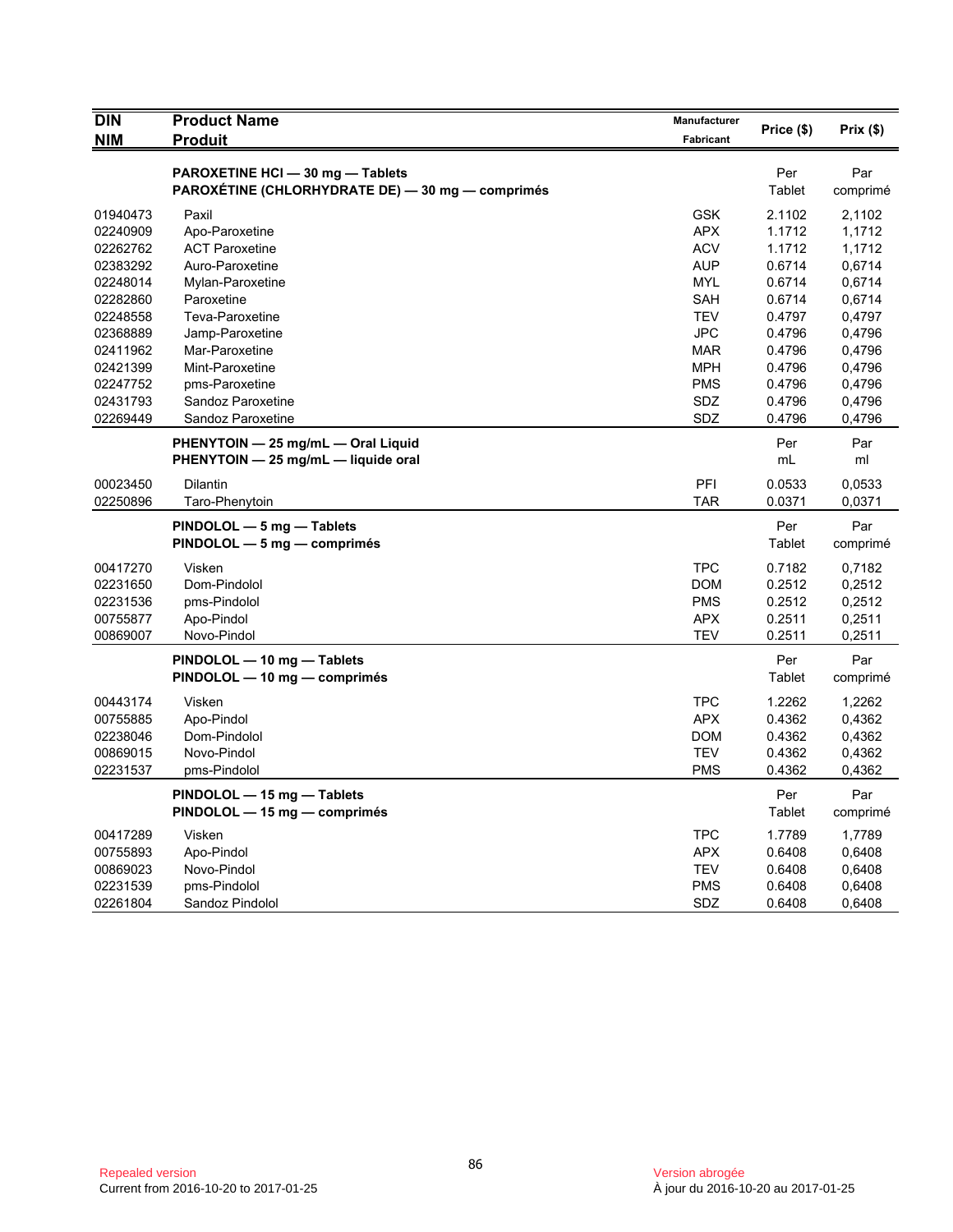| <b>DIN</b> | <b>Product Name</b>                                                | Manufacturer |                  |                 |
|------------|--------------------------------------------------------------------|--------------|------------------|-----------------|
| <b>NIM</b> | <b>Produit</b>                                                     | Fabricant    | Price (\$)       | Prix(\$)        |
|            | PIOGLITAZONE - 15 mg - Tablets<br>PIOGLITAZONE - 15 mg - comprimés |              | Per<br>Tablet    | Par<br>comprimé |
| 02242572   | Actos                                                              | <b>TAK</b>   | 2.7577           | 2,7577          |
| 02302861   | CO Pioglitazone                                                    | <b>ACV</b>   | 1.5716           | 1,5716          |
| 02274914   | Novo-Pioglitazone                                                  | <b>TEV</b>   | 1.5716           | 1,5716          |
| 02301423   | ratio-Pioglitazone                                                 | <b>TEV</b>   | 1.5716           | 1,5716          |
| 02302942   | Apo-Pioglitazone                                                   | <b>APX</b>   | 0.9295           | 0,9295          |
| 02298279   | Mylan-Pioglitazone                                                 | <b>MYL</b>   | 0.8133           | 0,8133          |
| 02375850   | Ran-Pioglitazone                                                   | <b>RAN</b>   | 0.6274           | 0,6274          |
| 02303442   | Accel-Pioglitazone                                                 | <b>ACC</b>   | 0.5809           | 0,5809          |
| 02384906   | Auro-Pioglitazone                                                  | <b>AUP</b>   | 0.5809           | 0,5809          |
| 02397307   | Jamp-Pioglitazone                                                  | <b>JPC</b>   | 0.5809           | 0,5809          |
| 02326477   | Mint-Pioglitazone                                                  | <b>MPH</b>   | 0.5809           | 0,5809          |
| 02391600   | Pioglitazone                                                       | <b>ACH</b>   | 0.5809           | 0,5809          |
| 02303124   | pms-Pioglitazone                                                   | <b>PMS</b>   | 0.5809           | 0,5809          |
| 02297906   | Sandoz Pioglitazone                                                | SDZ          | 0.5809           | 0,5809          |
| 02434121   | VAN-Pioglitazone                                                   | <b>VAN</b>   | 0.5809           | 0,5809          |
|            | PIOGLITAZONE - 30 mg - Tablets<br>PIOGLITAZONE - 30 mg - comprimés |              | Per<br>Tablet    | Par<br>comprimé |
| 02242573   | Actos                                                              | <b>TAK</b>   | 3.8637           | 3,8637          |
| 02302888   | CO Pioglitazone                                                    | <b>ACV</b>   | 2.2017           | 2,2017          |
| 02274922   | Novo-Pioglitazone                                                  | <b>TEV</b>   | 2.2017           | 2,2017          |
| 02301431   | ratio-Pioglitazone                                                 | <b>TEV</b>   | 2.2017           | 2,2017          |
| 02302950   | Apo-Pioglitazone                                                   | <b>APX</b>   | 1.3022           | 1,3022          |
| 02298287   | Mylan-Pioglitazone                                                 | <b>MYL</b>   | 1.0824           | 1,0824          |
| 02375869   | Ran-Pioglitazone                                                   | <b>RAN</b>   | 0.8790           | 0,8790          |
| 02303450   | Accel-Pioglitazone                                                 | <b>ACC</b>   | 0.8139           | 0,8139          |
| 02384914   | Auro-Pioglitazone                                                  | <b>AUP</b>   | 0.8139           | 0,8139          |
| 02365529   | Jamp-Pioglitazone                                                  | <b>JPC</b>   | 0.8139           | 0,8139          |
| 02326485   | Mint-Pioglitazone                                                  | <b>MPH</b>   | 0.8139           | 0,8139          |
| 02339587   | Pioglitazone                                                       | <b>ACH</b>   | 0.8139           | 0,8139          |
| 02303132   |                                                                    | <b>PMS</b>   | 0.8139           | 0,8139          |
| 02297914   | pms-Pioglitazone<br>Sandoz Pioglitazone                            | SDZ          |                  | 0,8139          |
| 02434148   | VAN-Pioglitazone                                                   | <b>VAN</b>   | 0.8139<br>0.8139 | 0,8139          |
|            |                                                                    |              |                  |                 |
|            | PIOGLITAZONE - 45 mg - Tablets<br>PIOGLITAZONE — 45 mg — comprimés |              | Per<br>Tablet    | Par<br>comprimé |
| 02242574   | Actos                                                              | <b>TAK</b>   | 5.7981           | 5,7981          |
| 02302896   | CO Pioglitazone                                                    | <b>ACV</b>   | 3.3105           | 3,3105          |
| 02274930   | Novo-Pioglitazone                                                  | <b>TEV</b>   | 3.3105           | 3,3105          |
| 02301458   | ratio-Pioglitazone                                                 | <b>TEV</b>   | 3.3105           | 3,3105          |
| 02302977   | Apo-Pioglitazone                                                   | <b>APX</b>   | 1.9580           | 1,9580          |
| 02298295   | Mylan-Pioglitazone                                                 | <b>MYL</b>   | 1.6275           | 1,6275          |
| 02375877   | Ran-Pioglitazone                                                   | <b>RAN</b>   | 1.3216           | 1,3216          |
| 02303469   | Accel-Pioglitazone                                                 | <b>ACC</b>   | 1.2237           | 1,2237          |
| 02384922   | Auro-Pioglitazone                                                  | <b>AUP</b>   | 1.2237           | 1,2237          |
| 02365537   | Jamp-Pioglitazone                                                  | <b>JPC</b>   | 1.2237           | 1,2237          |
| 02326493   | Mint-Pioglitazone                                                  | <b>MPH</b>   | 1.2237           | 1,2237          |
| 02339595   | Pioglitazone                                                       | <b>ACH</b>   | 1.2237           | 1,2237          |
| 02303140   | pms-Pioglitazone                                                   | <b>PMS</b>   | 1.2237           | 1,2237          |
| 02297922   | Sandoz Pioglitazone                                                | SDZ          | 1.2237           | 1,2237          |
| 02434156   | VAN-Pioglitazone                                                   | VAN          | 1.2237           | 1,2237          |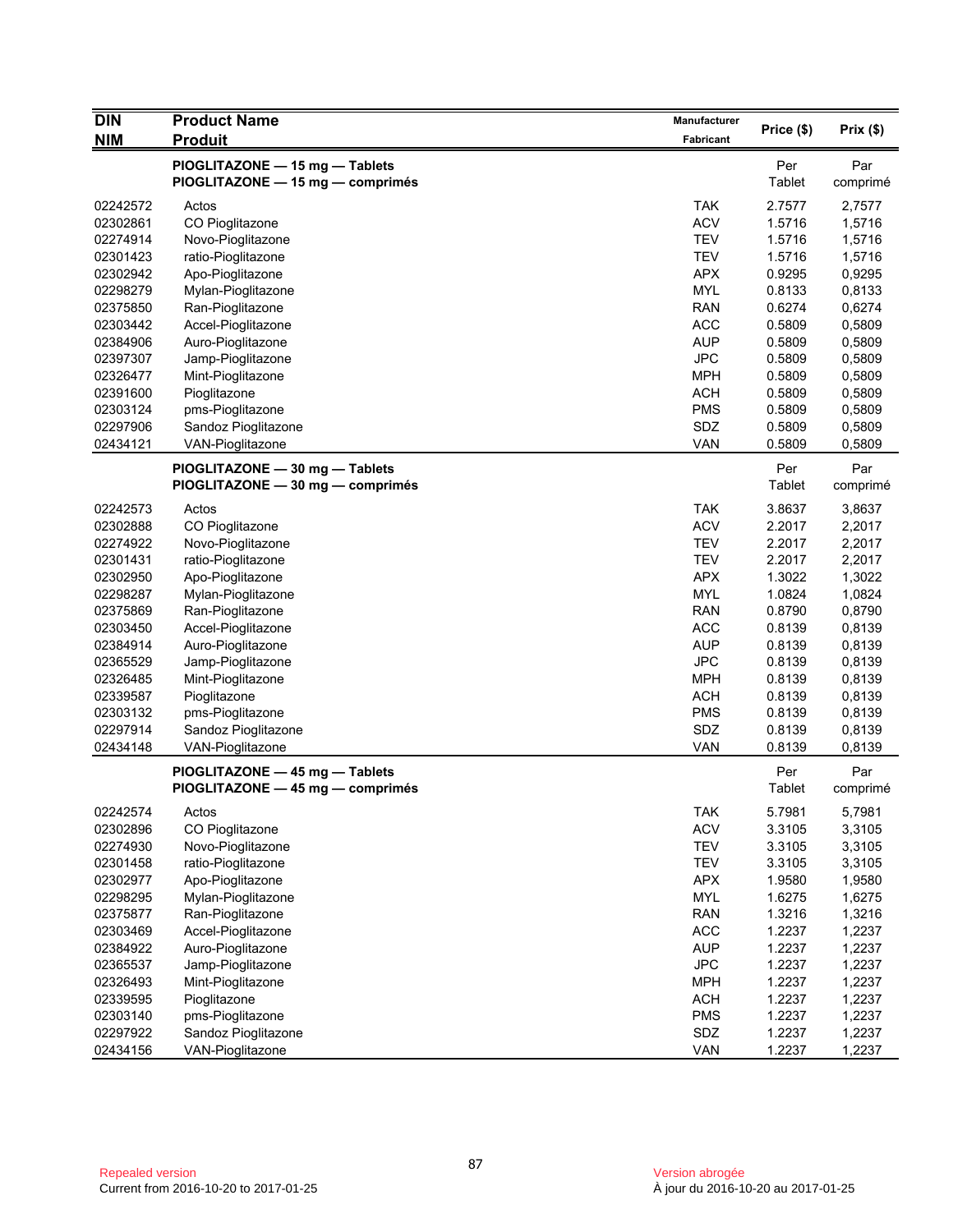| <b>DIN</b><br><b>NIM</b> | <b>Product Name</b><br><b>Produit</b>                                | Manufacturer<br>Fabricant | Price (\$)       | Prix(\$)         |
|--------------------------|----------------------------------------------------------------------|---------------------------|------------------|------------------|
|                          | PIROXICAM - 10 mg - Capsules                                         |                           | Per              | Par              |
|                          | PIROXICAM - 10 mg - capsules                                         |                           | Capsule          | capsule          |
| 00642886                 | Apo-Piroxicam                                                        | <b>APX</b>                | 0.4426           | 0,4426           |
| 00695718                 | Novo-Pirocam                                                         | <b>TEV</b>                | 0.4426           | 0,4426           |
|                          | PIROXICAM - 20 mg - Capsules                                         |                           | Per              | Par              |
|                          | PIROXICAM - 20 mg - capsules                                         |                           | Capsule          | capsule          |
| 00642894<br>00695696     | Apo-Piroxicam<br>Novo-Pirocam                                        | <b>APX</b><br><b>TEV</b>  | 0.7422<br>0.7422 | 0,7422<br>0,7422 |
|                          |                                                                      |                           |                  |                  |
|                          | PRAMIPEXOLE - 0.25 mg - Tablets<br>PRAMIPEXOLE - 0,25 mg - comprimés |                           | Per<br>Tablet    | Par<br>comprimé  |
| 02237145                 | Mirapex                                                              | <b>BOE</b>                | 1.2277           | 1,2277           |
| 02269309                 | Teva-Pramipexole                                                     | <b>TEV</b>                | 0.6930           | 0,6930           |
| 02292378                 | Apo-Pramipexole                                                      | <b>APX</b>                | 0.4541           | 0,4541           |
| 02297302                 | ACT-Pramipexole                                                      | <b>ACV</b>                | 0.4541           | 0,4541           |
| 02376350                 | Mylan-Pramipexole                                                    | <b>MYL</b>                | 0.3679           | 0,3679           |
| 02290111                 | pms-Pramipexole                                                      | <b>PMS</b>                | 0.3679           | 0,3679           |
| 02315262                 | Sandoz Pramipexole                                                   | SDZ                       | 0.3679           | 0,3679           |
|                          | PRAMIPEXOLE - 0.5 mg - Tablets<br>PRAMIPEXOLE - 0,5 mg - comprimés   |                           | Per<br>Tablet    | Par<br>comprimé  |
| 02241594                 |                                                                      | <b>BOE</b>                | 2.4555           | 2,4555           |
| 02269317                 | Mirapex<br>Teva-Pramipexole                                          | <b>TEV</b>                | 1.3860           | 1,3860           |
| 02292386                 | Apo-Pramipexole                                                      | <b>APX</b>                | 1.1355           | 1,1355           |
| 02297310                 | ACT-Pramipexole                                                      | <b>ACV</b>                | 1.1355           | 1,1355           |
| 02376369                 | Mylan-Pramipexole                                                    | <b>MYL</b>                | 1.0514           | 1,0514           |
| 02290138                 | pms-Pramipexole                                                      | <b>PMS</b>                | 1.0514           | 1,0514           |
| 02315270                 | Sandoz Pramipexole                                                   | SDZ                       | 1.0514           | 1,0514           |
|                          | PRAMIPEXOLE - 1 mg - Tablets                                         |                           | Per              | Par              |
|                          | PRAMIPEXOLE - 1 mg - comprimés                                       |                           | Tablet           | comprimé         |
| 02237146                 | Mirapex                                                              | <b>BOE</b>                | 2.4555           | 2,4555           |
| 02269325                 | Teva-Pramipexole                                                     | <b>TEV</b>                | 1.3860           | 1,3860           |
| 02292394                 | Apo-Pramipexole                                                      | <b>APX</b>                | 0.9084           | 0,9084           |
| 02297329                 | ACT-Pramipexole                                                      | <b>ACV</b>                | 0.9084           | 0,9084           |
| 02376377                 | Mylan-Pramipexole                                                    | <b>MYL</b>                | 0.7360           | 0,7360           |
| 02290146                 | pms-Pramipexole                                                      | <b>PMS</b>                | 0.7360           | 0,7360           |
| 02315289                 | Sandoz Pramipexole                                                   | SDZ                       | 0.7360           | 0,7360           |
|                          | PRAMIPEXOLE - 1.5 mg - Tablets<br>PRAMIPEXOLE - 1,5 mg - comprimés   |                           | Per<br>Tablet    | Par<br>comprimé  |
| 02237147                 | Mirapex                                                              | <b>BOE</b>                | 2.4555           | 2,4555           |
| 02269333                 | Teva-Pramipexole                                                     | <b>TEV</b>                | 1.3860           | 1,3860           |
| 02292408                 | Apo-Pramipexole                                                      | <b>APX</b>                | 0.9084           | 0,9084           |
| 02297337                 | ACT-Pramipexole                                                      | <b>ACV</b>                | 0.9084           | 0,9084           |
| 02376385                 | Mylan-Pramipexole                                                    | <b>MYL</b>                | 0.7360           | 0,7360           |
| 02290154                 | pms-Pramipexole                                                      | <b>PMS</b>                | 0.7360           | 0,7360           |
| 02315297                 | Sandoz Pramipexole                                                   | SDZ                       | 0.7360           | 0,7360           |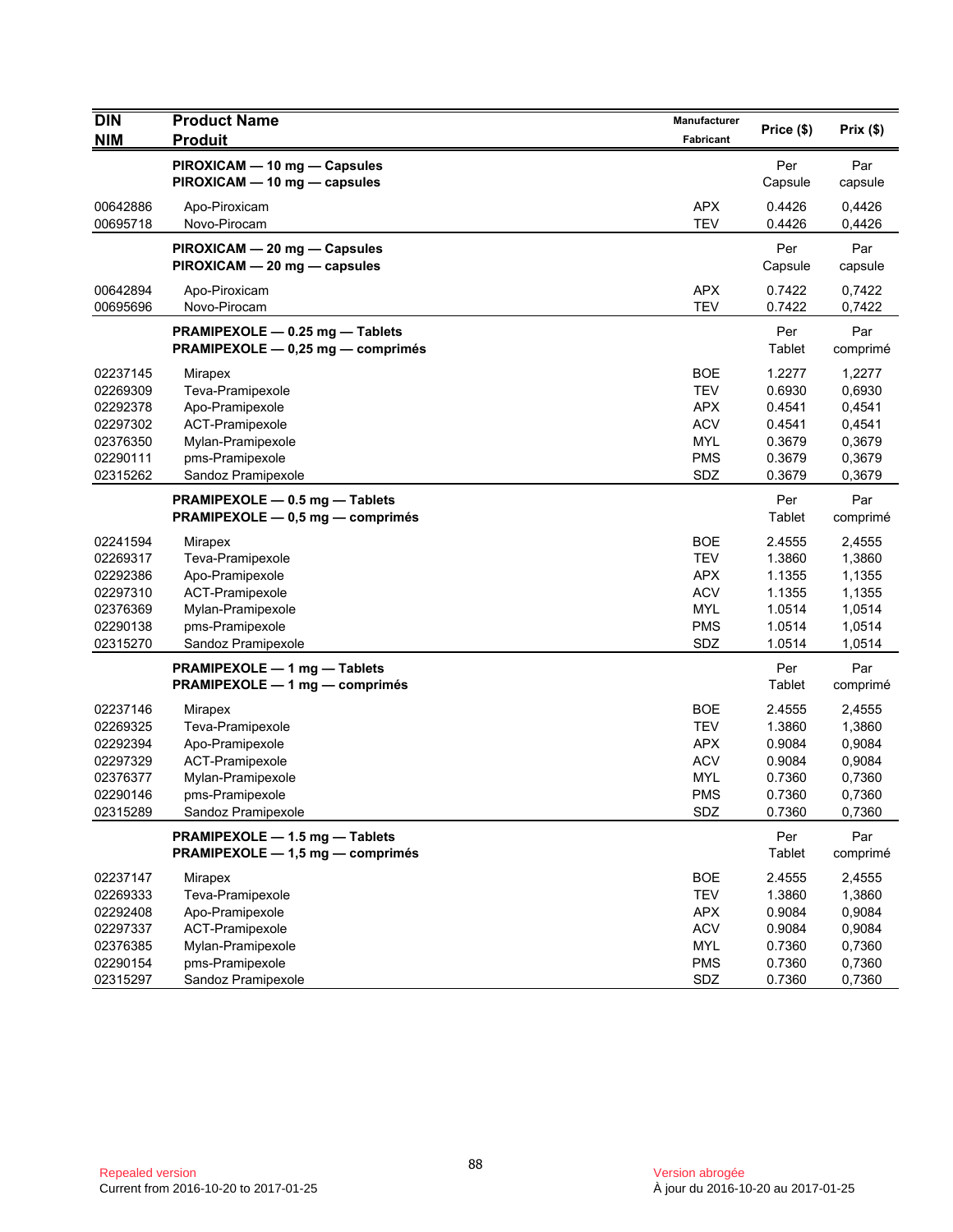| <b>DIN</b>                                                                                                                                   | <b>Product Name</b>                                                                                                                                                                                                                           | Manufacturer                                                                                                                             | Price (\$)                                                                                                           | Prix(\$)                                                                                                             |
|----------------------------------------------------------------------------------------------------------------------------------------------|-----------------------------------------------------------------------------------------------------------------------------------------------------------------------------------------------------------------------------------------------|------------------------------------------------------------------------------------------------------------------------------------------|----------------------------------------------------------------------------------------------------------------------|----------------------------------------------------------------------------------------------------------------------|
| <b>NIM</b>                                                                                                                                   | <b>Produit</b>                                                                                                                                                                                                                                | <b>Fabricant</b>                                                                                                                         |                                                                                                                      |                                                                                                                      |
|                                                                                                                                              | <b>PRAMOXINE HCI/HYDROCORTISONE ACETATE/ZINC SULFATE —</b><br>10 mg/5 mg/5 mg per g — Ointment<br>PRAMOXINE HCI/HYDROCORTISONE (ACETATE D')/ZINC (SULFATE DE) -<br>10 mg/5 mg/5 mg per g — pommade                                            |                                                                                                                                          | Per<br>Gram                                                                                                          | Par<br>gramme                                                                                                        |
| 00505781<br>02234466                                                                                                                         | Anugesic HC<br>Proctodan-HC                                                                                                                                                                                                                   | <b>MCL</b><br>ODN                                                                                                                        | 1.1440<br>0.8834                                                                                                     | 1,1440<br>0,8834                                                                                                     |
|                                                                                                                                              | <b>PRAMOXINE HCI/ZINC SULFATE MONOHYDRATE/</b><br>HYDROCORTISONE ACETATE - 20 mg/10 mg/10 mg - Suppositories<br>PRAMOXINE (CHLORHYDRATE DE)/ZINC (SULFATE MONOHYDRATÉ DE)/<br>HYDROCORTISONE (ACÉTATE D') - 20 mg/10 mg/10 mg - suppositoires |                                                                                                                                          | Per                                                                                                                  | Par<br>Suppository suppositoire                                                                                      |
| 00476242<br>02240851<br>02242797                                                                                                             | Anugesic HC<br>Proctodan-HC<br>Sandoz Anuzinc HC Plus                                                                                                                                                                                         | <b>MCL</b><br><b>ODN</b><br>SDZ                                                                                                          | 1.4300<br>1.1042<br>1.1042                                                                                           | 1,4300<br>1,1042<br>1,1042                                                                                           |
|                                                                                                                                              | PRAVASTATIN SODIUM - 10 mg - Tablets<br><b>PRAVASTATINE SODIQUE - 10 mg - comprimés</b>                                                                                                                                                       |                                                                                                                                          | Per<br>Tablet                                                                                                        | Par<br>comprimé                                                                                                      |
| 02243506<br>02248182<br>02247008<br>00893749<br>02284421<br>02257092<br>02330954<br>02317451<br>02247655<br>02356546<br>02389703<br>02247856 | Apo-Pravastatin<br><b>ACT Pravastatin</b><br>Teva-Pravastatin<br>Pravachol<br>Ran-Pravastatin<br>Mylan-Pravastatin<br>Jamp-Pravastatin<br>Mint-Pravastatin<br>pms-Pravastatin<br>Pravastatin<br>Pravastatin<br>Sandoz Pravastatin             | APX<br><b>ACV</b><br><b>TEV</b><br>SQU<br><b>RAN</b><br><b>MYL</b><br><b>JPC</b><br><b>MPH</b><br><b>PMS</b><br>SAH<br><b>SIP</b><br>SDZ | 1.0483<br>1.0483<br>1.0483<br>1.0483<br>0.9530<br>0.5103<br>0.4050<br>0.4050<br>0.4050<br>0.4050<br>0.4050<br>0.4050 | 1,0483<br>1,0483<br>1,0483<br>1,0483<br>0,9530<br>0,5103<br>0,4050<br>0,4050<br>0,4050<br>0,4050<br>0,4050<br>0,4050 |
|                                                                                                                                              | PRAVASTATIN SODIUM - 20 mg - Tablets<br><b>PRAVASTATINE SODIQUE - 20 mg - comprimés</b>                                                                                                                                                       |                                                                                                                                          | Per<br>Tablet                                                                                                        | Par<br>comprimé                                                                                                      |
| 02248183<br>00893757<br>02243507<br>02247009<br>02257106<br>02317478<br>02247656<br>02356554<br>02389738<br>02247857                         | <b>ACT Pravastatin</b><br>Pravachol<br>Apo-Pravastatin<br>Teva-Pravastatin<br>Mylan-Pravastatin<br>Mint-Pravastatin<br>pms-Pravastatin<br>Pravastatin<br>Pravastatin<br>Sandoz Pravastatin                                                    | <b>ACV</b><br>SQU<br><b>APX</b><br><b>TEV</b><br>MYL<br><b>MPH</b><br><b>PMS</b><br>SAH<br><b>SIP</b><br><b>SDZ</b>                      | 1.2368<br>1.2368<br>1.2367<br>1.2367<br>0.6020<br>0.4778<br>0.4778<br>0.4778<br>0.4778<br>0.4778                     | 1,2368<br>1,2368<br>1,2367<br>1,2367<br>0,6020<br>0,4778<br>0,4778<br>0,4778<br>0,4778<br>0,4778                     |
| 02330962<br>02284448                                                                                                                         | Jamp-Pravastatin<br>Ran-Pravastatin                                                                                                                                                                                                           | <b>JPC</b><br><b>RAN</b>                                                                                                                 | 0.4777<br>0.4777                                                                                                     | 0,4777<br>0,4777                                                                                                     |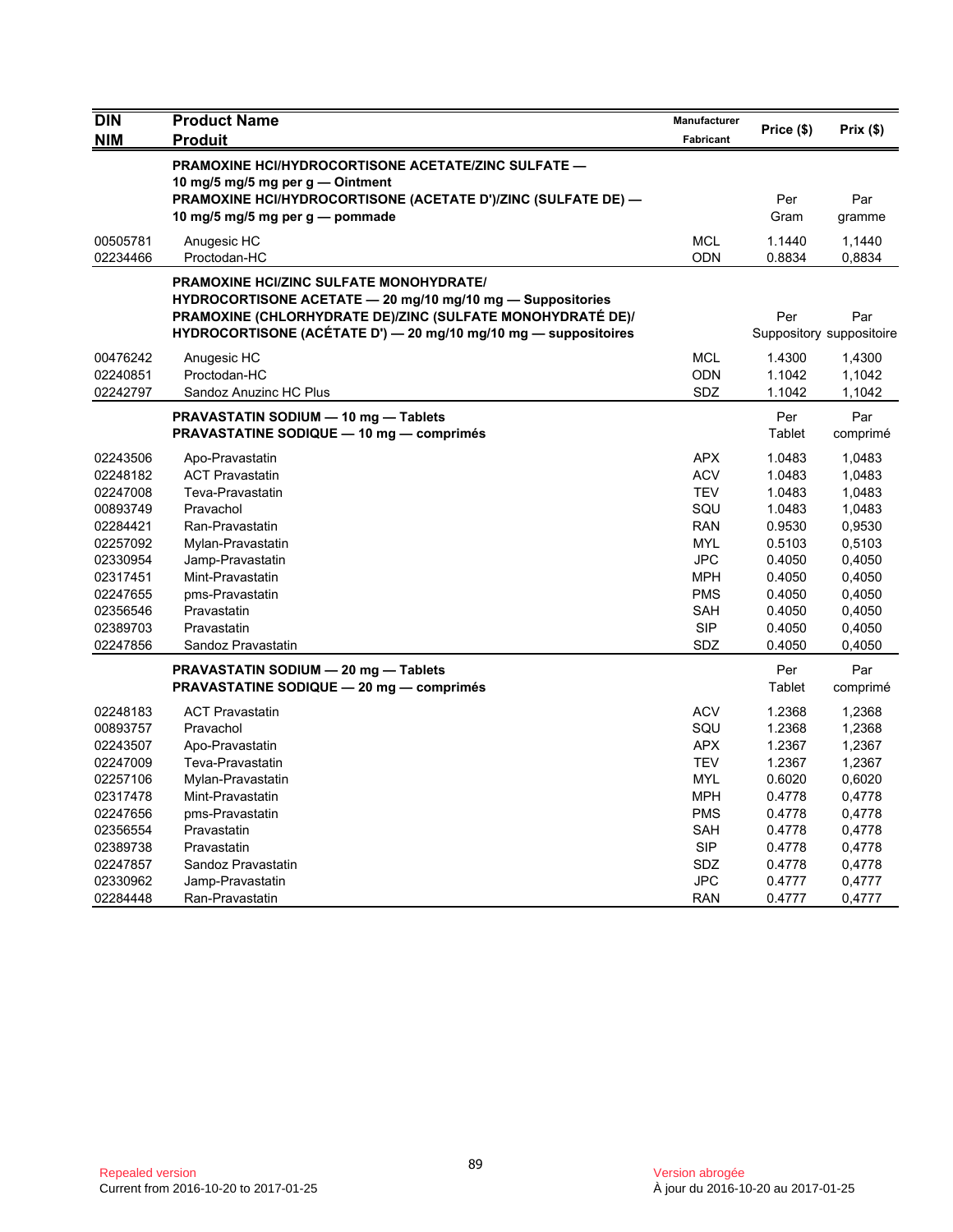| <b>DIN</b>           | <b>Product Name</b>                                                                                                  | Manufacturer             | Price (\$)       | Prix(\$)         |
|----------------------|----------------------------------------------------------------------------------------------------------------------|--------------------------|------------------|------------------|
| <b>NIM</b>           | <b>Produit</b>                                                                                                       | <b>Fabricant</b>         |                  |                  |
|                      | PRAVASTATIN SODIUM - 40 mg - Tablets<br><b>PRAVASTATINE SODIQUE - 40 mg - comprimés</b>                              |                          | Per<br>Tablet    | Par<br>comprimé  |
| 02248184             | <b>ACT Pravastatin</b>                                                                                               | <b>ACV</b>               | 1.4898           | 1,4898           |
| 02222051             | Pravachol                                                                                                            | SQU                      | 1.4898           | 1,4898           |
| 02243508             | Apo-Pravastatin                                                                                                      | <b>APX</b>               | 1.4897           | 1,4897           |
| 02247010             | Teva-Pravastatin                                                                                                     | <b>TEV</b>               | 1.4897           | 1,4897           |
| 02284456             | Ran-Pravastatin                                                                                                      | <b>RAN</b>               | 1.3544           | 1,3544           |
| 02257114             | Mylan-Pravastatin                                                                                                    | <b>MYL</b>               | 0.7251           | 0,7251           |
| 02247858             | Sandoz Pravastatin                                                                                                   | SDZ                      | 0.7251           | 0,7251           |
| 02330970             | Jamp-Pravastatin                                                                                                     | <b>JPC</b>               | 0.5755           | 0,5755           |
| 02317486             | Mint-Pravastatin                                                                                                     | <b>MPH</b>               | 0.5755           | 0,5755           |
| 02247657             | pms-Pravastatin                                                                                                      | <b>PMS</b>               | 0.5755           | 0,5755           |
| 02356562             | Pravastatin                                                                                                          | SAH                      | 0.5755           | 0,5755           |
| 02389746             | Pravastatin                                                                                                          | <b>SIP</b>               | 0.5755           | 0,5755           |
|                      | PRAZOSIN - 1 mg - Tablets<br>PRAZOSINE - 1 mg - comprimés                                                            |                          | Per<br>Tablet    | Par<br>comprimé  |
| 00882801             | Apo-Prazo                                                                                                            | <b>APX</b>               | 0.2743           | 0,2743           |
| 01934198             | Novo-Prazin                                                                                                          | <b>TEV</b>               | 0.2634           | 0,2634           |
|                      | PRAZOSIN - 2 mg - Tablets<br>PRAZOSINE - 2 mg - comprimés                                                            |                          | Per<br>Tablet    | Par<br>comprimé  |
| 00882828             | Apo-Prazo                                                                                                            | <b>APX</b>               | 0.3725           | 0,3725           |
| 01934201             | Novo-Prazin                                                                                                          | <b>TEV</b>               | 0.3572           | 0,3572           |
|                      | PRAZOSIN - 5 mg - Tablets<br>PRAZOSINE - 5 mg - comprimés                                                            |                          | Per<br>Tablet    | Par<br>comprimé  |
| 00882836<br>01934228 | Apo-Prazo<br>Novo-Prazin                                                                                             | <b>APX</b><br><b>TEV</b> | 0.5121<br>0.4911 | 0,5121<br>0,4911 |
|                      | <b>PREDNISOLONE ACETATE - 1% - Ophthalmic Suspension</b><br>PREDNISOLONE (ACÉTATE DE) - 1 % - suspension ophtalmique |                          | Per<br>mL        | Par<br>ml        |
| 00301175             | Pred-Forte                                                                                                           | <b>ALL</b>               | 5.8168           | 5,8168           |
| 00700401             | ratio-Prednisolone                                                                                                   | <b>TEV</b>               | 1.9400           | 1,9400           |
| 01916203             | Sandoz Prednisolone                                                                                                  | SDZ                      | 1.9400           | 1,9400           |
|                      | <b>PREDNISONE — 5 mg — Tablets</b><br>PREDNISONE - 5 mg - comprimés                                                  |                          | Per<br>Tablet    | Par<br>comprimé  |
|                      |                                                                                                                      |                          |                  |                  |
| 00021695<br>00312770 | Novo-Prednisone<br>Apo-Prednisone                                                                                    | <b>TEV</b><br><b>APX</b> | 0.0700<br>0.0401 | 0,0700<br>0,0401 |
|                      | PREDNISONE - 50 mg - Tablets<br>PREDNISONE - 50 mg - comprimés                                                       |                          | Per<br>Tablet    | Par<br>comprimé  |
| 00232378<br>00550957 | Novo-Prednisone<br>Apo-Prednisone                                                                                    | <b>TEV</b><br><b>APX</b> | 0.1900<br>0.1735 | 0,1900<br>0,1735 |
|                      | PROGESTERONE - 100 mg - Capsules<br>PROGESTERONE - 100 mg - capsules                                                 |                          | Per<br>Capsule   | Par<br>capsule   |
| 02166704<br>02439913 | Prometrium<br>Teva-Progesterone                                                                                      | <b>SCH</b><br><b>TEV</b> | 1.7550<br>1.2790 | 1,7550<br>1,2790 |
|                      | PROPAFENONE HCI - 150 mg - Tablets<br>PROPAFÉNONE (CHLORHYDRATE DE) - 150 mg - comprimés                             |                          | Per<br>Tablet    | Par<br>comprimé  |
| 00603708             | Rythmol                                                                                                              | <b>BFP</b>               | 1.3669           | 1,3669           |
| 02245372             | Mylan-Propafenone                                                                                                    | MYL                      | 0.4275           | 0,4275           |
| 02294559             | pms-Propafenone                                                                                                      | <b>PMS</b>               | 0.4275           | 0,4275           |
| 02343053             | Propafenone                                                                                                          | SAH                      | 0.4275           | 0,4275           |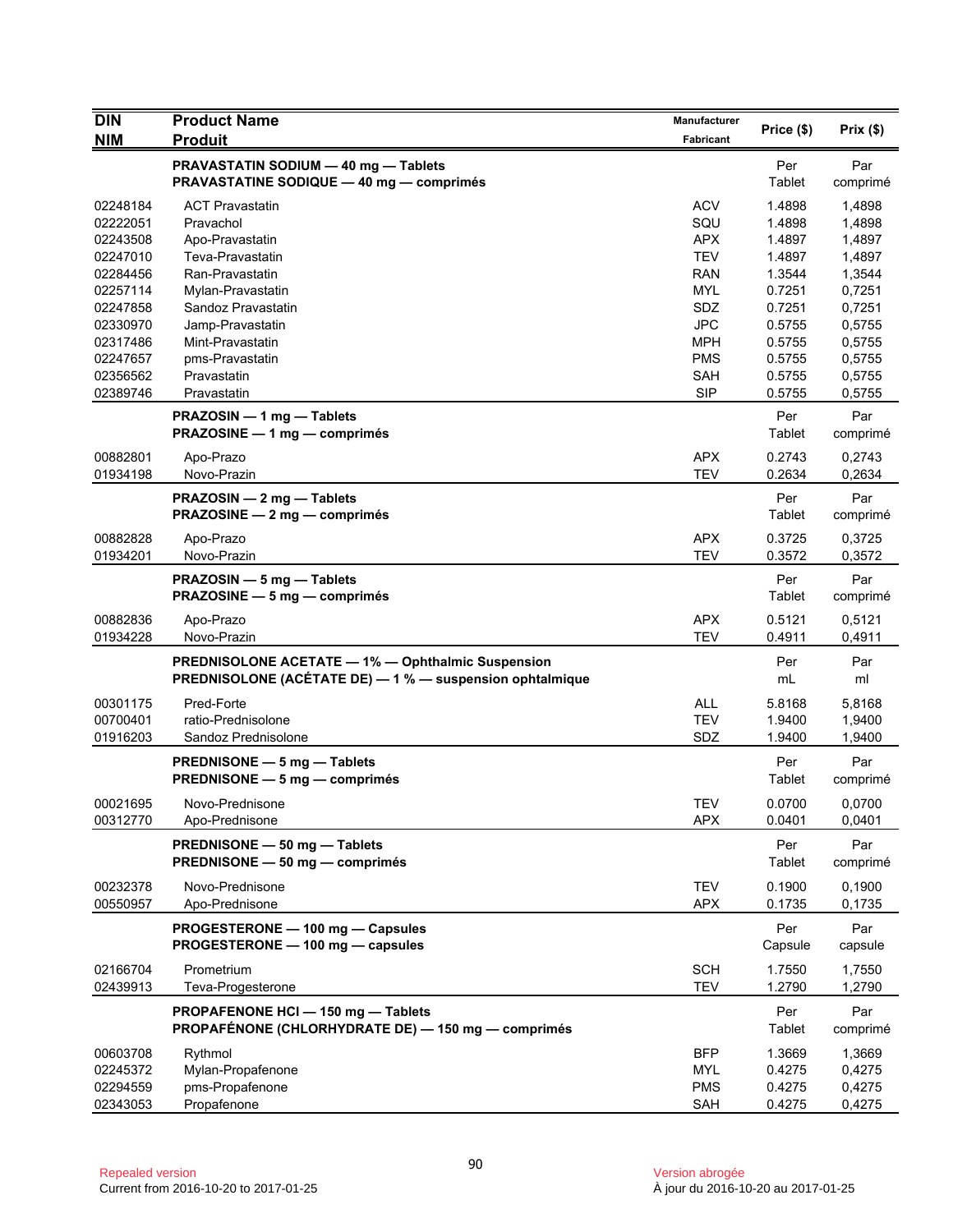| <b>DIN</b> | <b>Product Name</b>                                                                      | <b>Manufacturer</b> |                      | Prix(\$)        |
|------------|------------------------------------------------------------------------------------------|---------------------|----------------------|-----------------|
| <b>NIM</b> | <b>Produit</b>                                                                           | Fabricant           | Price (\$)           |                 |
|            | PROPAFENONE HCI - 300 mg - Tablets<br>PROPAFÉNONE (CHLORHYDRATE DE) - 300 mg - comprimés |                     | Per<br>Tablet        | Par<br>comprimé |
| 00603716   | Rythmol                                                                                  | <b>BGP</b>          | 2.4093               | 2,4093          |
| 02245373   | Mylan-Propafenone                                                                        | MYL                 | 0.7537               | 0,7537          |
| 02294575   | pms-Propafenone                                                                          | <b>PMS</b>          | 0.7537               | 0,7537          |
| 02343061   | Propafenone                                                                              | <b>SAH</b>          | 0.7537               | 0,7537          |
|            | $QUETIAPINE - 25 mg - Tables$<br>QUETIAPINE - 25 mg - comprimés                          |                     | Per<br>Tablet        | Par<br>comprimé |
| 02236951   | Seroquel                                                                                 | <b>AZC</b>          | 0.5715               | 0,5715          |
| 02313901   | Apo-Quetiapine                                                                           | <b>APX</b>          | 0.0889               | 0,0889          |
| 02316080   | <b>ACT Quetiapine</b>                                                                    | <b>ACV</b>          | 0.0889               | 0,0889          |
| 02390205   | Auro-Quetiapine                                                                          | AUP                 | 0.0889               | 0,0889          |
| 02447193   | <b>Bio-Quetiapine</b>                                                                    | <b>BMP</b>          | 0.0889               | 0,0889          |
| 02330415   | Jamp-Quetiapine                                                                          | <b>JPC</b>          | 0.0889               | 0,0889          |
| 02399822   | Mar-Quetiapine                                                                           | MAR                 | 0.0889               | 0,0889          |
| 02438003   | Mint-Quetiapine                                                                          | <b>MPH</b>          | 0.0889               | 0,0889          |
| 02307804   | Mylan-Quetiapine                                                                         | <b>MYL</b>          | 0.0889               | 0,0889          |
| 02439158   | NAT-Quetiapine                                                                           | <b>NAT</b>          | 0.0889               | 0,0889          |
| 02284235   | Novo-Quetiapine                                                                          | <b>TEV</b>          | 0.0889               | 0,0889          |
| 02296551   | pms-Quetiapine                                                                           | <b>PMS</b>          | 0.0889               | 0,0889          |
| 02387794   | Quetiapine                                                                               | <b>ACH</b>          | 0.0889               | 0,0889          |
| 02353164   | Quetiapine                                                                               | <b>SAH</b>          | 0.0889               | 0,0889          |
| 02317893   | Quetiapine                                                                               | <b>SIP</b>          | 0.0889               | 0,0889          |
| 02397099   | Ran-Quetiapine                                                                           | <b>RAN</b>          | 0.0889               | 0,0889          |
| 02313995   | Sandoz Quetiapine                                                                        | SDZ                 | 0.0889               | 0,0889          |
| 02434024   | <b>VAN-Quetiapine</b>                                                                    | <b>VAN</b>          | 0.0889               | 0,0889          |
|            | QUETIAPINE - 100 mg - Tablets<br>QUETIAPINE - 100 mg - comprimés                         |                     | Per<br><b>Tablet</b> | Par<br>comprimé |
| 02236952   | Seroquel                                                                                 | <b>AZC</b>          | 1.5246               | 1,5246          |
| 02313928   | Apo-Quetiapine                                                                           | <b>APX</b>          | 0.2372               | 0,2372          |
| 02316099   | <b>ACT Quetiapine</b>                                                                    | <b>ACV</b>          | 0.2372               | 0,2372          |
| 02390213   | Auro-Quetiapine                                                                          | <b>AUP</b>          | 0.2372               | 0,2372          |
| 02447207   | <b>Bio-Quetiapine</b>                                                                    | <b>BMP</b>          | 0.2372               | 0,2372          |
| 02330423   | Jamp-Quetiapine                                                                          | <b>JPC</b>          | 0.2372               | 0,2372          |
| 02399830   | Mar-Quetiapine                                                                           | MAR                 | 0.2372               | 0,2372          |
| 02438011   | Mint-Quetiapine                                                                          | <b>MPH</b>          | 0.2372               | 0,2372          |
| 02307812   | Mylan-Quetiapine                                                                         | MYL                 | 0.2372               | 0,2372          |
| 02439166   | NAT-Quetiapine                                                                           | <b>NAT</b>          | 0.2372               | 0,2372          |
| 02284243   | Novo-Quetiapine                                                                          | <b>TEV</b>          | 0.2372               | 0,2372          |
| 02296578   | pms-Quetiapine                                                                           | <b>PMS</b>          | 0.2372               | 0,2372          |
| 02387808   | Quetiapine                                                                               | <b>ACH</b>          | 0.2372               | 0,2372          |
| 02353172   | Quetiapine                                                                               | SAH                 | 0.2372               | 0,2372          |
| 02317907   | Quetiapine                                                                               | <b>SIP</b>          | 0.2372               | 0,2372          |
| 02397102   | Ran-Quetiapine                                                                           | <b>RAN</b>          | 0.2372               | 0,2372          |
| 02314002   | Sandoz Quetiapine                                                                        | SDZ                 | 0.2372               | 0,2372          |
| 02434032   | VAN-Quetiapine                                                                           | <b>VAN</b>          | 0.2372               | 0,2372          |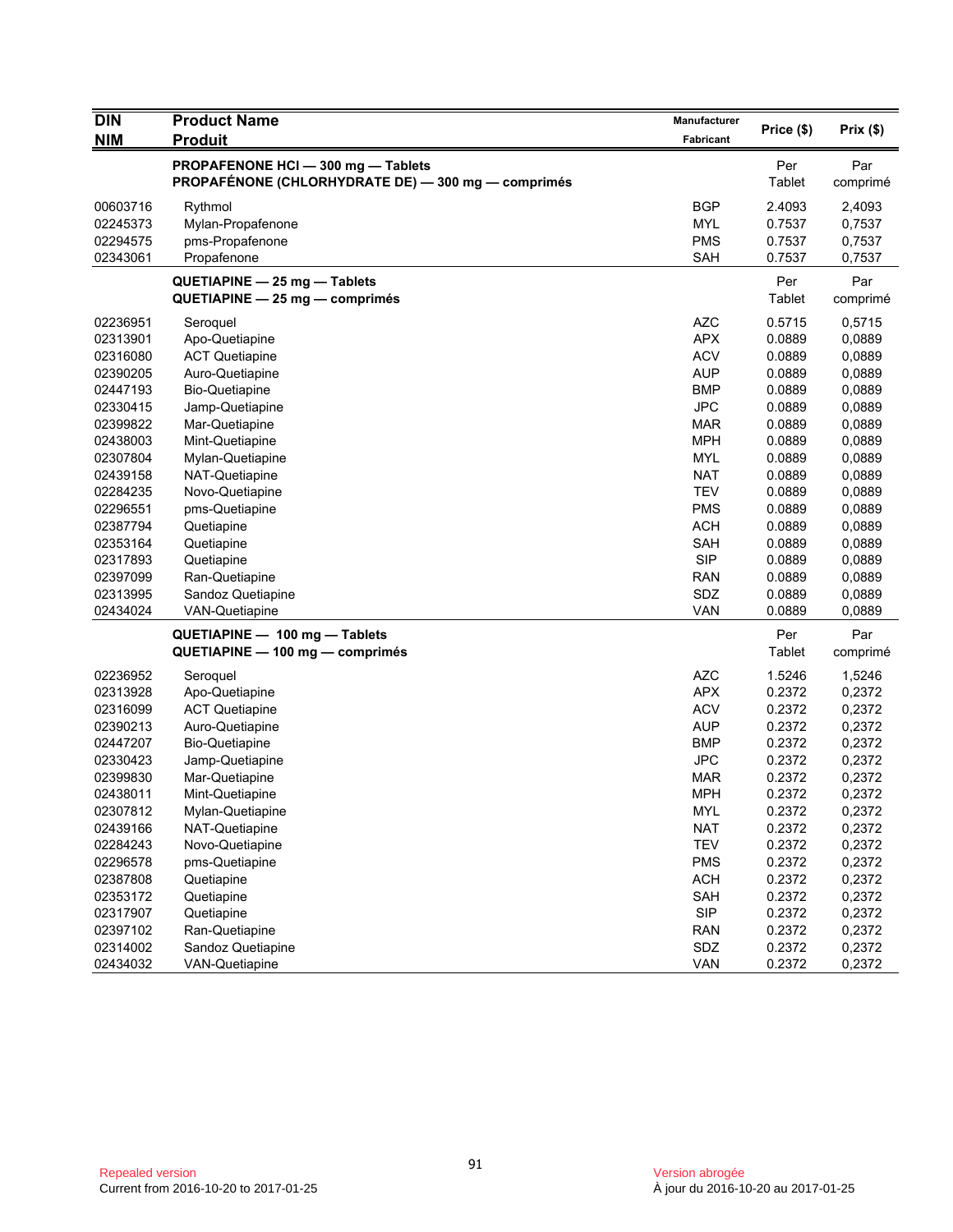| <b>DIN</b> | <b>Product Name</b>                                    | <b>Manufacturer</b> | Price (\$) | Prix(\$) |
|------------|--------------------------------------------------------|---------------------|------------|----------|
| NIM        | <b>Produit</b>                                         | Fabricant           |            |          |
|            | QUETIAPINE - 200 mg - Tablets                          |                     | Per        | Par      |
|            | QUETIAPINE - 200 mg - comprimés                        |                     | Tablet     | comprimé |
| 02236953   | Seroquel                                               | <b>AZC</b>          | 3.0613     | 3,0613   |
| 02313936   | Apo-Quetiapine                                         | <b>APX</b>          | 0.4764     | 0,4764   |
| 02316110   | <b>ACT Quetiapine</b>                                  | <b>ACV</b>          | 0.4764     | 0,4764   |
| 02390248   | Auro-Quetiapine                                        | <b>AUP</b>          | 0.4764     | 0,4764   |
| 02447223   | <b>Bio-Quetiapine</b>                                  | <b>BMP</b>          | 0.4764     | 0,4764   |
| 02330458   | Jamp-Quetiapine                                        | <b>JPC</b>          | 0.4764     | 0,4764   |
| 02399849   | Mar-Quetiapine                                         | <b>MAR</b>          | 0.4764     | 0,4764   |
| 02438046   | Mint-Quetiapine                                        | <b>MPH</b>          | 0.4764     | 0,4764   |
| 02307839   | Mylan-Quetiapine                                       | <b>MYL</b>          | 0.4764     | 0,4764   |
| 02439182   | NAT-Quetiapine                                         | <b>NAT</b>          | 0.4764     | 0,4764   |
| 02284278   | Novo-Quetiapine                                        | <b>TEV</b>          | 0.4764     | 0,4764   |
| 02296594   | pms-Quetiapine                                         | <b>PMS</b>          | 0.4764     | 0,4764   |
| 02317923   | Quetiapine                                             | <b>SIP</b>          | 0.4764     | 0,4764   |
| 02387824   | Quetiapine                                             | <b>ACH</b>          | 0.4764     | 0,4764   |
| 02353199   | Quetiapine                                             | <b>SAH</b>          | 0.4764     | 0,4764   |
| 02397110   | Ran-Quetiapine                                         | <b>RAN</b>          | 0.4764     | 0,4764   |
| 02314010   | Sandoz Quetiapine                                      | SDZ                 | 0.4764     | 0,4764   |
| 02434040   | <b>VAN-Quetiapine</b>                                  | VAN                 | 0.4764     | 0,4764   |
|            | QUETIAPINE - 300 mg - Tablets                          |                     | Per        | Par      |
|            | QUETIAPINE - 300 mg - comprimés                        |                     | Tablet     | comprimé |
| 02244107   | Seroquel                                               | <b>AZC</b>          | 4.4671     | 4,4671   |
| 02313944   | Apo-Quetiapine                                         | <b>APX</b>          | 0.6953     | 0,6953   |
| 02316129   | <b>ACT Quetiapine</b>                                  | <b>ACV</b>          | 0.6953     | 0,6953   |
| 02390256   | Auro-Quetiapine                                        | <b>AUP</b>          | 0.6953     | 0,6953   |
| 02447258   | <b>Bio-Quetiapine</b>                                  | <b>BMP</b>          | 0.6953     | 0,6953   |
| 02330466   | Jamp-Quetiapine                                        | <b>JPC</b>          | 0.6953     | 0,6953   |
| 02399857   | Mar-Quetiapine                                         | <b>MAR</b>          | 0.6953     | 0,6953   |
| 02438054   | Mint-Quetiapine                                        | <b>MPH</b>          | 0.6953     | 0,6953   |
| 02307847   | Mylan-Quetiapine                                       | <b>MYL</b>          | 0.6953     | 0,6953   |
| 02439190   | NAT-Quetiapine                                         | <b>NAT</b>          | 0.6953     | 0,6953   |
| 02284286   | Novo-Quetiapine                                        | <b>TEV</b>          | 0.6953     | 0,6953   |
| 02296608   | pms-Quetiapine                                         | <b>PMS</b>          | 0.6953     | 0,6953   |
| 02387832   | Quetiapine                                             | <b>ACH</b>          | 0.6953     | 0,6953   |
| 02353202   | Quetiapine                                             | <b>SAH</b>          | 0.6953     | 0,6953   |
| 02317931   | Quetiapine                                             | <b>SIP</b>          | 0.6953     | 0,6953   |
| 02397129   | Ran-Quetiapine                                         | <b>RAN</b>          | 0.6953     | 0,6953   |
| 02314029   | Sandoz Quetiapine                                      | SDZ                 | 0.6953     | 0,6953   |
| 02434059   | <b>VAN-Quetiapine</b>                                  | <b>VAN</b>          | 0.6953     | 0,6953   |
|            | QUETIAPINE - 50 mg - Extended Release Tablets          |                     | Per        | Par      |
|            | QUETIAPINE - 50 mg - comprimés à libération prolongée  |                     | Tablet     | comprimé |
| 02300184   | Seroquel XR                                            | <b>AZC</b>          | 1.1004     | 1,1004   |
| 02395444   | Teva-Quetiapine XR                                     | <b>TEV</b>          | 0.7406     | 0,7406   |
| 02407671   | Sandoz Quetiapine XRT                                  | SDZ                 | 0.4938     | 0,4938   |
|            | QUETIAPINE - 150 mg - Extended Release Tablets         |                     | Per        | Par      |
|            | QUETIAPINE - 150 mg - comprimés à libération prolongée |                     | Tablet     | comprimé |
| 02321513   | Seroquel XR                                            | <b>AZC</b>          | 2.1672     | 2,1672   |
| 02395452   | Teva-Quetiapine XR                                     | <b>TEV</b>          | 1.4588     | 1,4588   |
| 02407698   | Sandoz Quetiapine XRT                                  | SDZ                 | 0.9725     | 0,9725   |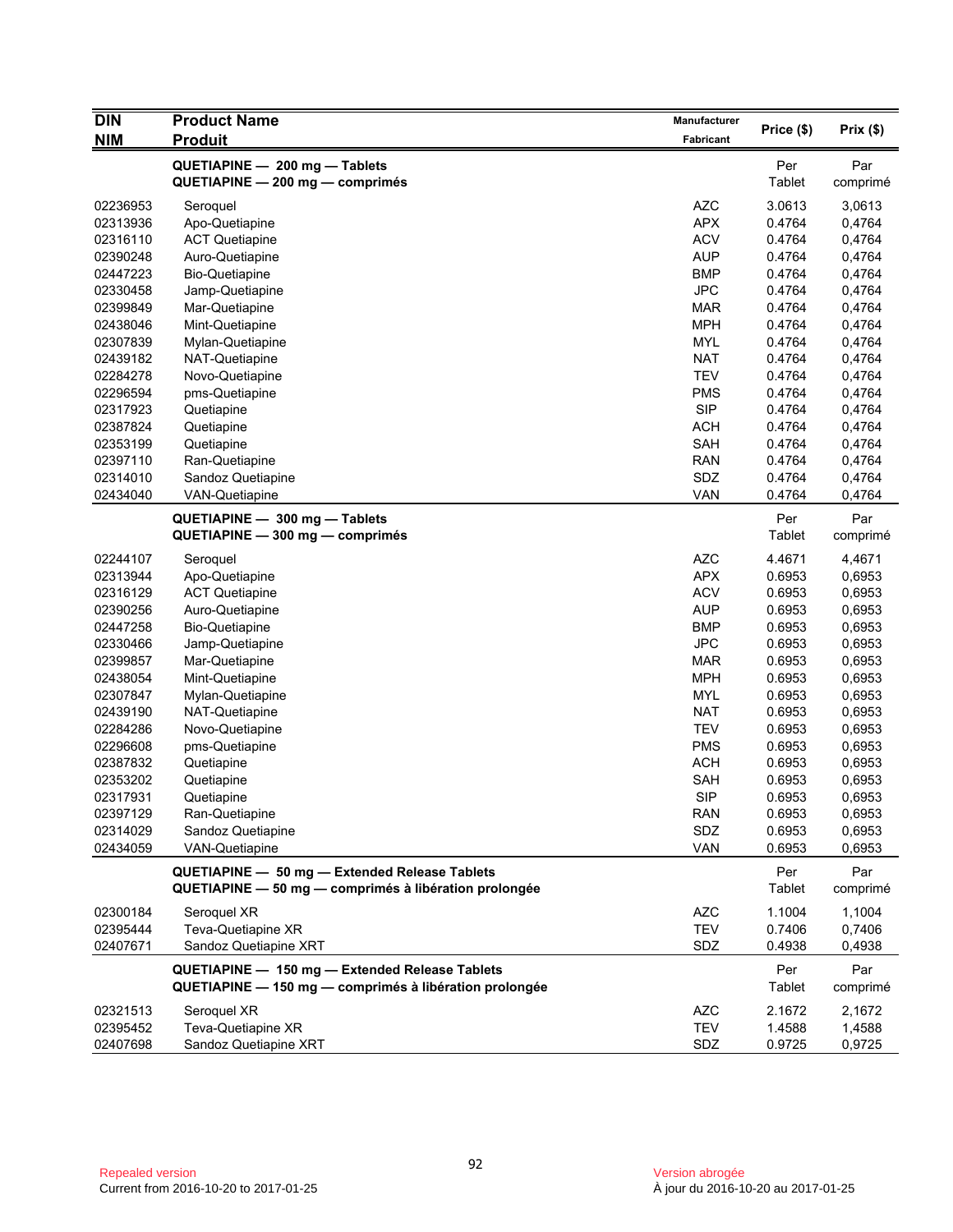| <b>DIN</b>           | <b>Product Name</b>                                                                                                  | Manufacturer             | Price (\$)       | Prix(\$)         |
|----------------------|----------------------------------------------------------------------------------------------------------------------|--------------------------|------------------|------------------|
| <b>NIM</b>           | <b>Produit</b>                                                                                                       | Fabricant                |                  |                  |
|                      | QUETIAPINE - 200 mg - Extended Release Tablets<br>QUETIAPINE - 200 mg - comprimés à libération prolongée             |                          | Per<br>Tablet    | Par<br>comprimé  |
| 02300192             | Seroquel XR                                                                                                          | AZC                      | 2.9306           | 2,9306           |
| 02395460             | Teva-Quetiapine XR                                                                                                   | <b>TEV</b>               | 1.9725           | 1,9725           |
| 02407701             | Sandoz Quetiapine XRT                                                                                                | SDZ                      | 1.3150           | 1,3150           |
|                      | QUETIAPINE - 300 mg - Extended Release Tablets<br>QUETIAPINE - 300 mg - comprimés à libération prolongée             |                          | Per<br>Tablet    | Par<br>comprimé  |
| 02300206             | Seroquel XR                                                                                                          | <b>AZC</b>               | 4.3012           | 4,3012           |
| 02395479<br>02407728 | Teva-Quetiapine XR                                                                                                   | <b>TEV</b><br>SDZ        | 2.8950<br>1.9300 | 2,8950<br>1,9300 |
|                      | Sandoz Quetiapine XRT                                                                                                |                          |                  |                  |
|                      | QUETIAPINE - 400 mg - Extended Release Tablets<br>QUETIAPINE - 400 mg - comprimés à libération prolongée             |                          | Per<br>Tablet    | Par<br>comprimé  |
| 02300214             | Seroquel XR                                                                                                          | <b>AZC</b>               | 5.8388           | 5,8388           |
| 02395487<br>02407736 | Teva-Quetiapine XR<br>Sandoz Quetiapine XRT                                                                          | <b>TEV</b><br>SDZ        | 3.9300<br>2.6200 | 3,9300<br>2,6200 |
|                      | QUINAPRIL - 5 mg - Tablets                                                                                           |                          | Per              | Par              |
|                      | $QUINAPRIL - 5 mg - comprimés$                                                                                       |                          | Tablet           | comprimé         |
| 01947664             | Accupril                                                                                                             | PFI                      | 1.0466           | 1,0466           |
| 02248499             | Apo-Quinapril                                                                                                        | <b>APX</b>               | 0.2321           | 0,2321           |
| 02290987             | <b>GD-Quinapril</b>                                                                                                  | <b>GEM</b>               | 0.2321           | 0,2321           |
|                      | QUINAPRIL - 10 mg - Tablets<br>QUINAPRIL — 10 mg — comprimés                                                         |                          | Per<br>Tablet    | Par<br>comprimé  |
| 01947672             | Accupril                                                                                                             | <b>PFI</b>               | 1.0466           | 1,0466           |
| 02248500<br>02290995 | Apo-Quinapril<br><b>GD-Quinapril</b>                                                                                 | <b>APX</b><br><b>GEM</b> | 0.2321<br>0.2321 | 0,2321<br>0,2321 |
|                      | QUINAPRIL - 20 mg - Tablets                                                                                          |                          | Per              | Par              |
|                      | QUINAPRIL - 20 mg - comprimés                                                                                        |                          | Tablet           | comprimé         |
| 01947680             | Accupril                                                                                                             | PFI                      | 1.0466           | 1,0466           |
| 02248501<br>02291002 | Apo-Quinapril<br>GD-Quinapril                                                                                        | <b>APX</b><br><b>GEM</b> | 0.2321<br>0.2321 | 0,2321<br>0,2321 |
|                      | QUINAPRIL - 40 mg - Tablets<br>QUINAPRIL - 40 mg - comprimés                                                         |                          | Per<br>Tablet    | Par              |
|                      |                                                                                                                      | PFI                      |                  | comprimé         |
| 01947699<br>02248502 | Accupril<br>Apo-Quinapril                                                                                            | <b>APX</b>               | 1.0466<br>0.2321 | 1,0466<br>0,2321 |
| 02291010             | GD-Quinapril                                                                                                         | <b>GEM</b>               | 0.2321           | 0,2321           |
|                      | QUINAPRIL/HYDROCHLOROTHIAZIDE - 10 mg/12.5 mg - Tablets<br>QUINAPRIL/HYDROCHLOROTHIAZIDE - 10 mg/12,5 mg - comprimés |                          | Per<br>Tablet    | Par<br>comprimé  |
| 02237367             | Accuretic                                                                                                            | PFI                      | 1.0415           | 1,0415           |
| 02408767             | Apo-Quinapril/HCTZ                                                                                                   | <b>APX</b>               | 0.6865           | 0,6865           |
|                      | QUINAPRIL/HYDROCHLOROTHIAZIDE - 20 mg/12.5 mg - Tablets<br>QUINAPRIL/HYDROCHLOROTHIAZIDE - 20 mg/12,5 mg - comprimés |                          | Per<br>Tablet    | Par<br>comprimé  |
| 02237368<br>02408775 | Accuretic<br>Apo-Quinapril/HCTZ                                                                                      | <b>PFI</b><br><b>APX</b> | 1.0415<br>0.6865 | 1.0415<br>0,6865 |
|                      | QUINAPRIL/HYDROCHLOROTHIAZIDE - 20 mg/25 mg - Tablets<br>QUINAPRIL/HYDROCHLOROTHIAZIDE - 20 mg/25 mg - comprimés     |                          | Per<br>Tablet    | Par<br>comprimé  |
| 02237369<br>02408783 | Accuretic<br>Apo-Quinapril/HCTZ                                                                                      | PFI<br><b>APX</b>        | 0.9973<br>0.6512 | 0,9973<br>0,6512 |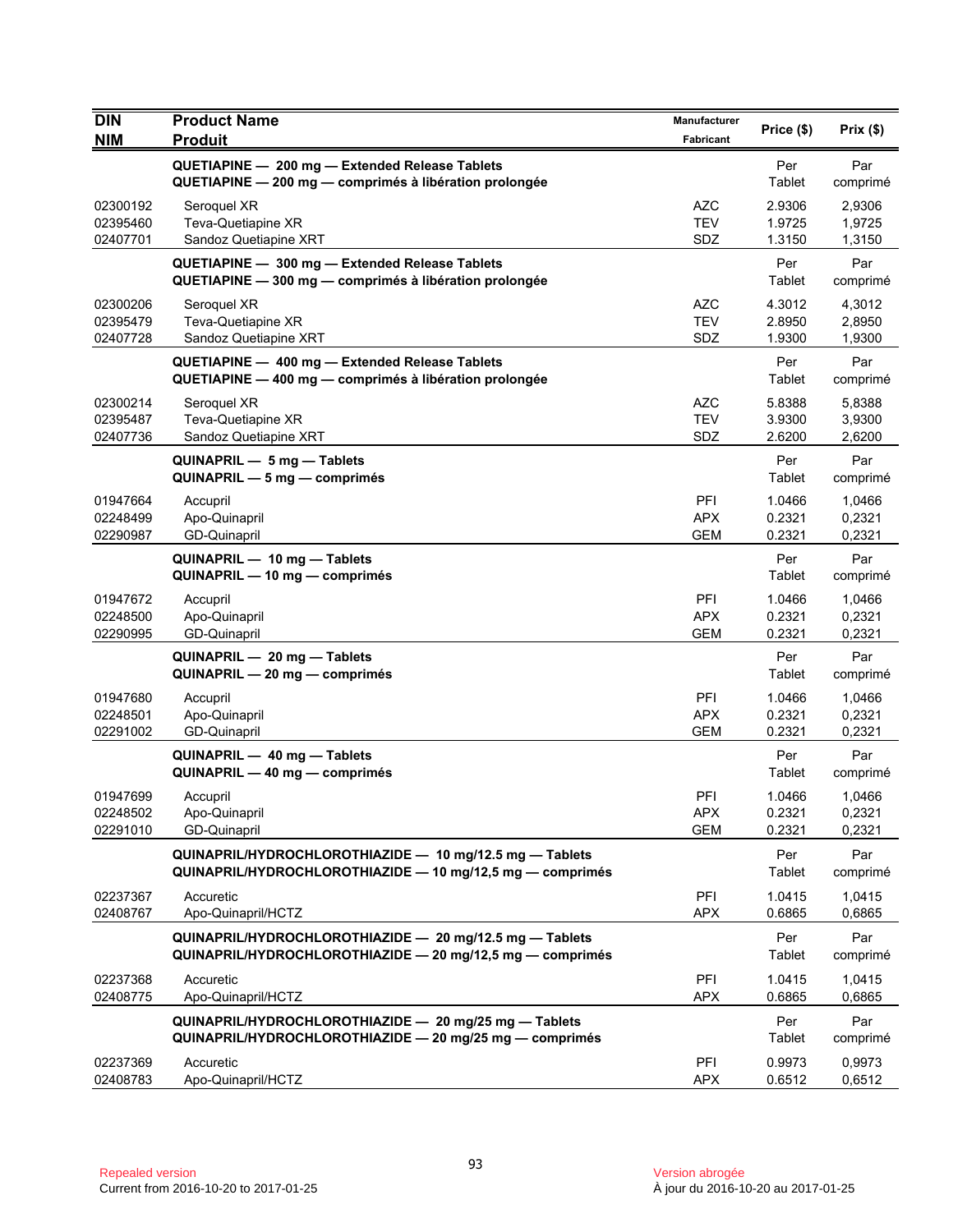| <b>DIN</b>           | <b>Product Name</b>                                                             | Manufacturer             | Price (\$)       | Prix(\$)         |
|----------------------|---------------------------------------------------------------------------------|--------------------------|------------------|------------------|
| <b>NIM</b>           | <b>Produit</b>                                                                  | <b>Fabricant</b>         |                  |                  |
|                      | QUININE SULFATE - 200 mg - Capsules<br>QUININE (SULFATE DE) — 200 mg — capsules |                          | Per<br>Capsule   | Par<br>capsule   |
| 00021008             | Novo-Quinine                                                                    | <b>TEV</b>               | 0.2800           | 0,2800           |
| 02254514             | Apo-Quinine                                                                     | <b>APX</b>               | 0.2629           | 0,2629           |
| 02445190             | Jamp-Quinine                                                                    | <b>JPC</b>               | 0.2390           | 0,2390           |
| 00695440             | Quinine-Odan                                                                    | ODN                      | 0.2390           | 0,2390           |
|                      | QUININE SULFATE - 300 mg - Capsules                                             |                          | Per              | Par              |
|                      | QUININE (SULFATE DE) - 300 mg - capsules                                        |                          | Capsule          | capsule          |
| 00021016             | Novo-Quinine                                                                    | <b>TEV</b>               | 0.4364           | 0,4364           |
| 02254522             | Apo-Quinine                                                                     | <b>APX</b>               | 0.4125           | 0,4125           |
| 02445204             | Jamp-Quinine                                                                    | <b>JPC</b>               | 0.3750           | 0,3750           |
| 00695459             | Quinine-Odan                                                                    | <b>ODN</b>               | 0.3750           | 0,3750           |
|                      | RABEPRAZOLE - 10 mg - Tablets                                                   |                          | Per              | Par              |
|                      | RABEPRAZOLE - 10 mg - comprimés                                                 |                          | Tablet           | comprimé         |
| 02243796             | Pariet                                                                          | JAN                      | 0.9501           | 0,9501           |
| 02345579             | Apo-Rabeprazole                                                                 | <b>APX</b>               | 0.1204           | 0,1204           |
| 02408392             | Mylan-Rabeprazole                                                               | <b>MYL</b>               | 0.1204           | 0,1204           |
| 02310805             | pms-Rabeprazole EC                                                              | <b>PMS</b>               | 0.1204           | 0,1204           |
| 02356511             | Rabeprazole                                                                     | <b>SAH</b>               | 0.1204           | 0,1204           |
| 02385449             | Rabeprazole                                                                     | <b>SIP</b>               | 0.1204           | 0,1204           |
| 02298074             | Ran-Rabeprazole                                                                 | <b>RAN</b>               | 0.1204           | 0,1204           |
| 02314177             | Sandoz Rabeprazole                                                              | SDZ                      | 0.1204           | 0,1204           |
| 02296632             | Teva-Rabeprazole EC                                                             | TEV                      | 0.1204           | 0,1204           |
|                      | RABEPRAZOLE - 20 mg - Tablets                                                   |                          | Per              | Par              |
|                      | $RABEPRAZOLE - 20 mg - comprimés$                                               |                          | Tablet           | comprimé         |
| 02243797             | Pariet                                                                          | <b>JAN</b>               | 1.9004           | 1,9004           |
| 02345587             | Apo-Rabeprazole                                                                 | <b>APX</b>               | 0.2408           | 0,2408           |
| 02408406             | Mylan-Rabeprazole                                                               | <b>MYL</b>               | 0.2408           | 0,2408           |
| 02310813             | pms-Rabeprazole EC                                                              | <b>PMS</b>               | 0.2408           | 0,2408           |
| 02356538             | Rabeprazole                                                                     | <b>SAH</b>               | 0.2408           | 0,2408           |
| 02385457<br>02298082 | Rabeprazole<br>Ran-Rabeprazole                                                  | <b>SIP</b><br><b>RAN</b> | 0.2408<br>0.2408 | 0,2408<br>0,2408 |
| 02314185             | Sandoz Rabeprazole                                                              | <b>SDZ</b>               | 0.2408           | 0,2408           |
| 02296640             | Teva-Rabeprazole EC                                                             | <b>TEV</b>               | 0.2408           | 0,2408           |
|                      | RALOXIFENE - 60 mg - Tablets                                                    |                          | Per              | Par              |
|                      | RALOXIFENE - 60 mg - comprimés                                                  |                          | Tablet           | comprimé         |
| 02239028             | Evista                                                                          | LIL                      | 2.0684           | 2,0684           |
| 02279215             | Apo-Raloxifene                                                                  | <b>APX</b>               | 1.1038           | 1,1038           |
| 02358840             | <b>CO Raloxifene</b>                                                            | <b>ACV</b>               | 0.4583           | 0,4583           |
| 02312298             | Novo-Raloxifene                                                                 | <b>TEV</b>               | 0.4583           | 0,4583           |
| 02358921             | pms-Raloxifene                                                                  | <b>PMS</b>               | 0.4583           | 0,4583           |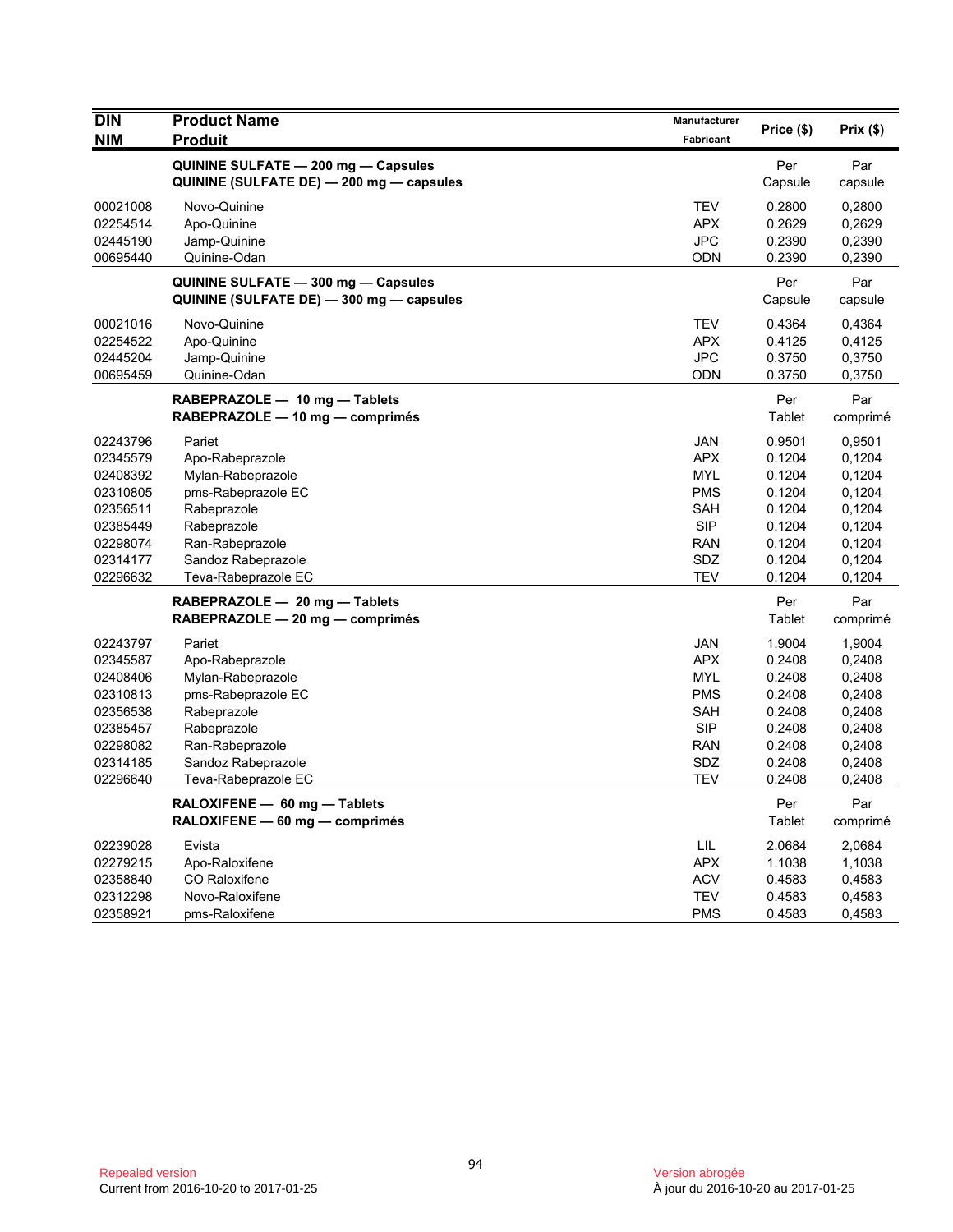| <b>DIN</b>           | <b>Product Name</b>               | Manufacturer             |                  |                  |
|----------------------|-----------------------------------|--------------------------|------------------|------------------|
| <b>NIM</b>           | <b>Produit</b>                    | Fabricant                | Price (\$)       | Prix(\$)         |
|                      | RAMIPRIL - 1.25 mg - Capsules     |                          | Per              | Par              |
|                      | RAMIPRIL $-$ 1,25 mg $-$ capsules |                          | Capsule          | capsule          |
|                      |                                   |                          |                  |                  |
| 02221829<br>02251515 | Altace                            | <b>SAA</b><br><b>APX</b> | 0.8126<br>0.1274 | 0,8126<br>0.1274 |
| 02387387             | Apo-Ramipril<br>Auro-Ramipril     | <b>AUP</b>               | 0.1274           | 0.1274           |
| 02295482             | CO Ramipril                       | <b>ACV</b>               | 0.1274           | 0.1274           |
| 02331101             | Jamp Ramipril                     | <b>JPC</b>               | 0.1274           | 0,1274           |
| 02420457             | Mar-Ramipril                      | MAR                      | 0.1274           | 0,1274           |
| 02301148             |                                   | <b>MYL</b>               | 0.1274           | 0.1274           |
| 02295369             | Mylan-Ramipril<br>pms-Ramipril    | <b>PMS</b>               | 0.1274           | 0.1274           |
| 02332299             | Ramipril                          | <b>RAN</b>               | 0.1274           | 0,1274           |
| 02308363             | Ramipril                          | <b>SIP</b>               | 0.1274           | 0,1274           |
| 02310503             | Ran-Ramipril                      | <b>RAN</b>               | 0.1274           | 0.1274           |
| 02291398             | Sandoz Ramipril Tablets/comprimés | SDZ                      | 0.1274           | 0.1274           |
|                      |                                   |                          |                  |                  |
|                      | RAMIPRIL - 2.5 mg - Capsules      |                          | Per              | Par              |
|                      | RAMIPRIL $-2,5$ mg $-$ capsules   |                          | Capsule          | capsule          |
| 02221837             | Altace                            | SAA                      | 0.9141           | 0,9141           |
| 02251531             | Apo-Ramipril                      | <b>APX</b>               | 0.1470           | 0,1470           |
| 02387395             | Auro-Ramipril                     | <b>AUP</b>               | 0.1470           | 0,1470           |
| 02295490             | CO Ramipril                       | <b>ACV</b>               | 0.1470           | 0,1470           |
| 02331128             | Jamp-Ramipril                     | <b>JPC</b>               | 0.1470           | 0,1470           |
| 02420465             | Mar-Ramipril                      | <b>MAR</b>               | 0.1470           | 0,1470           |
| 02421305             | Mint-Ramipril                     | <b>MPH</b>               | 0.1470           | 0,1470           |
| 02301156             | Mylan-Ramipril                    | <b>MYL</b>               | 0.1470           | 0,1470           |
| 02247917             | pms-Ramipril                      | <b>PMS</b>               | 0.1470           | 0,1470           |
| 02332302             | Ramipril                          | <b>RAN</b>               | 0.1470           | 0,1470           |
| 02374846             | Ramipril                          | SAH                      | 0.1470           | 0,1470           |
| 02287927             | Ramipril                          | <b>SIP</b>               | 0.1470           | 0,1470           |
| 02411563             | Ramipril-2.5                      | <b>SIP</b>               | 0.1470           | 0,1470           |
| 02310511             | Ran-Ramipril                      | <b>RAN</b>               | 0.1470           | 0,1470           |
| 02291401             | Sandoz Ramipril Tablets/comprimés | SDZ                      | 0.1470           | 0,1470           |
| 02247945             | Teva-Ramipril                     | TEV                      | 0.1470           | 0,1470           |
|                      | RAMIPRIL - 5 mg - Capsules        |                          | Per              | Par              |
|                      | RAMIPRIL $-5$ mg $-$ capsules     |                          | Capsule          | capsule          |
| 02221845             | Altace                            | <b>SAA</b>               | 0.9380           | 0,9380           |
| 02251574             | Apo-Ramipril                      | <b>APX</b>               | 0.1470           | 0,1470           |
| 02387409             | Auro-Ramipril                     | <b>AUP</b>               | 0.1470           | 0,1470           |
| 02295504             | CO Ramipril                       | <b>ACV</b>               | 0.1470           | 0,1470           |
| 02331136             | Jamp-Ramipril                     | <b>JPC</b>               | 0.1470           | 0,1470           |
| 02420473             | Mar-Ramipril                      | <b>MAR</b>               | 0.1470           | 0,1470           |
| 02421313             | Mint-Ramipril                     | <b>MPH</b>               | 0.1470           | 0,1470           |
| 02301164             | Mylan-Ramipril                    | <b>MYL</b>               | 0.1470           | 0,1470           |
| 02247918             | pms-Ramipril                      | <b>PMS</b>               | 0.1470           | 0,1470           |
| 02332310             | Ramipril                          | <b>RAN</b>               | 0.1470           | 0,1470           |
| 02374854             | Ramipril                          | SAH                      | 0.1470           | 0,1470           |
| 02287935             | Ramipril                          | <b>SIP</b>               | 0.1470           | 0,1470           |
| 02411571             | Ramipril-5                        | <b>SIP</b>               | 0.1470           | 0,1470           |
| 02310538             | Ran-Ramipril                      | <b>RAN</b>               | 0.1470           | 0,1470           |
| 02291428             | Sandoz Ramipril Tablets/comprimés | SDZ                      | 0.1470           | 0,1470           |
| 02247946             | Teva-Ramipril                     | <b>TEV</b>               | 0.1470           | 0,1470           |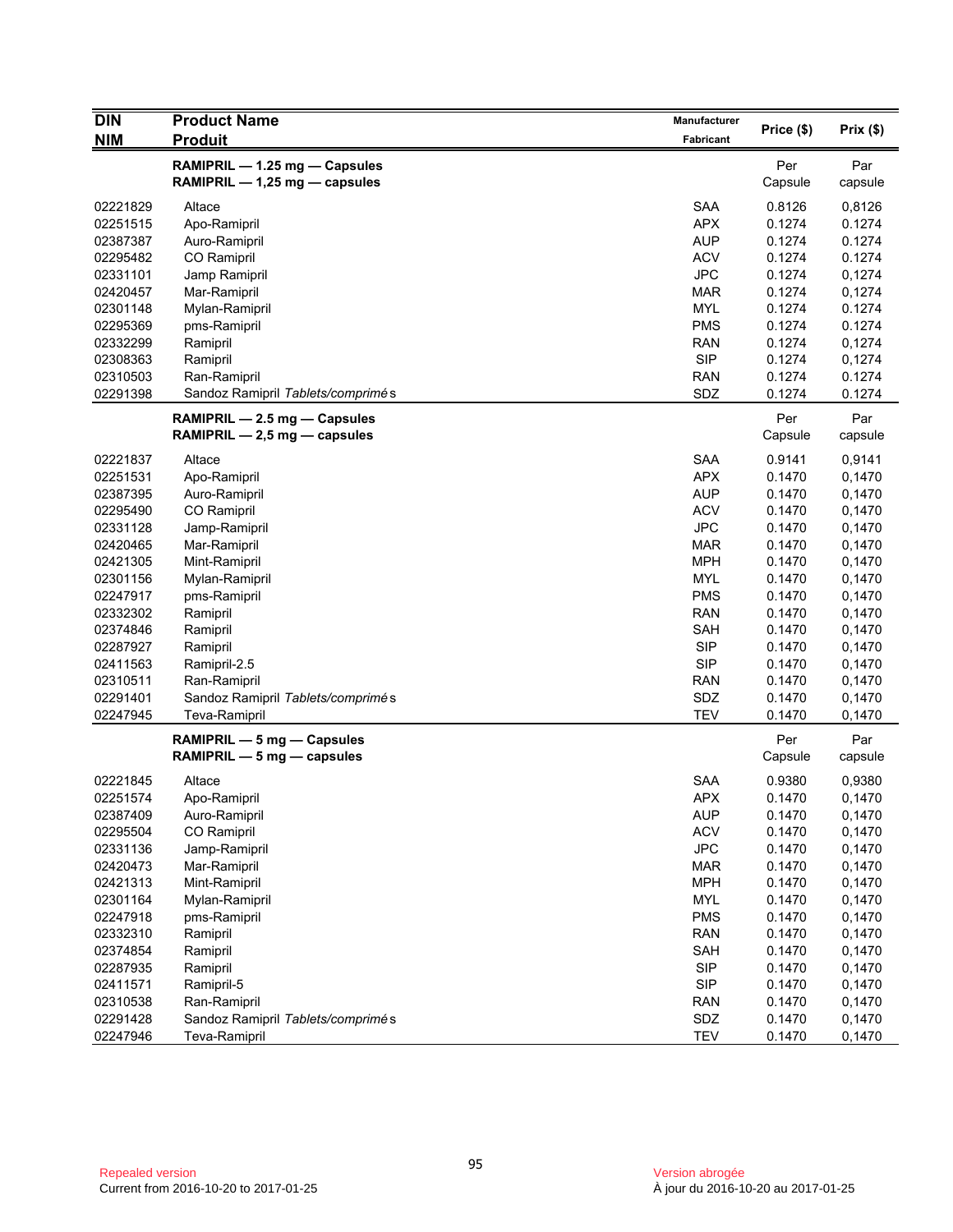| <b>DIN</b> | <b>Product Name</b>                                                                    | Manufacturer | Price (\$)       | Prix $(\$)$ |
|------------|----------------------------------------------------------------------------------------|--------------|------------------|-------------|
| <b>NIM</b> | <b>Produit</b>                                                                         | Fabricant    |                  |             |
|            | RAMIPRIL - 10 mg - Capsules                                                            |              | Per              | Par         |
|            | RAMIPRIL - 10 mg - capsules                                                            |              | Capsule          | capsule     |
|            |                                                                                        |              |                  |             |
| 02221853   | Altace                                                                                 | <b>SAA</b>   | 1.1884<br>0.1862 | 1,1884      |
| 02251582   | Apo-Ramipril                                                                           | <b>APX</b>   |                  | 0,1862      |
| 02387417   | Auro-Ramipril                                                                          | <b>AUP</b>   | 0.1862           | 0,1862      |
| 02295512   | CO Ramipril                                                                            | <b>ACV</b>   | 0.1862           | 0,1862      |
| 02331144   | Jamp-Ramipril                                                                          | <b>JPC</b>   | 0.1862           | 0,1862      |
| 02420481   | Mar-Ramipril                                                                           | MAR          | 0.1862           | 0,1862      |
| 02421321   | Mint-Ramipril                                                                          | <b>MPH</b>   | 0.1862           | 0,1862      |
| 02301172   | Mylan-Ramipril                                                                         | <b>MYL</b>   | 0.1862           | 0,1862      |
| 02247919   | pms-Ramipril                                                                           | <b>PMS</b>   | 0.1862           | 0,1862      |
| 02332329   | Ramipril                                                                               | <b>RAN</b>   | 0.1862           | 0,1862      |
| 02374862   | Ramipril                                                                               | <b>SAH</b>   | 0.1862           | 0,1862      |
| 02287943   | Ramipril                                                                               | <b>SIP</b>   | 0.1862           | 0,1862      |
| 02411598   | Ramipril-10                                                                            | <b>SIP</b>   | 0.1862           | 0,1862      |
| 02310546   | Ran-Ramipril                                                                           | <b>RAN</b>   | 0.1862           | 0,1862      |
| 02291436   | Sandoz Ramipril Tablets/comprimés                                                      | SDZ          | 0.1862           | 0,1862      |
| 02247947   | <b>Teva-Ramipril</b>                                                                   | <b>TEV</b>   | 0.1862           | 0,1862      |
|            | RAMIPRIL - 15 mg - Capsules                                                            |              | Per              | Par         |
|            | RAMIPRIL - 15 mg - capsules                                                            |              | Capsule          | capsule     |
|            |                                                                                        |              |                  |             |
| 02281112   | Altace                                                                                 | <b>SAA</b>   | 1.3112           | 1,3112      |
| 02420503   | Mar-Ramipril                                                                           | <b>MAR</b>   | 0.8550           | 0,8550      |
| 02421348   | Mint-Ramipril                                                                          | <b>MPH</b>   | 0.8550           | 0,8550      |
| 02325381   | Apo-Ramipril                                                                           | <b>APX</b>   | 0.8550           | 0,8550      |
|            | RANITIDINE HCI - 15 mg/mL - Oral Solution                                              |              | Per              | Par         |
|            | RANITIDINE (CHLORHYDRATE DE) - 15 mg/ml - solution orale                               |              | mL               | ml          |
| 02280833   | Apo-Ranitidine                                                                         | <b>APX</b>   | 0.1480           | 0,1480      |
| 02242940   | Novo-Ranidine                                                                          | <b>TEV</b>   | 0.1480           | 0,1480      |
|            |                                                                                        |              | Per              | Par         |
|            | RANITIDINE HCI - 150 mg - Tablets<br>RANITIDINE (CHLORHYDRATE DE) - 150 mg - comprimés |              | Tablet           | comprimé    |
|            |                                                                                        |              |                  |             |
| 02248570   | <b>CO</b> Ranitidine                                                                   | <b>ACV</b>   | 0.4446           | 0,4446      |
| 00828564   | Novo-Ranidine                                                                          | <b>TEV</b>   | 0.4446           | 0,4446      |
| 02336480   | Ran-Ranitidine                                                                         | <b>RAN</b>   | 0.1980           | 0,1980      |
| 02212331   | Zantac                                                                                 | <b>GSK</b>   | 0.1980           | 0,1980      |
| 00733059   | Apo-Ranitidine                                                                         | <b>APX</b>   | 0.1909           | 0,1909      |
| 02207761   | Mylan-Ranitidine                                                                       | <b>MYL</b>   | 0.1908           | 0,1908      |
| 02242453   | pms-Ranitidine                                                                         | <b>PMS</b>   | 0.1800           | 0,1800      |
| 02353016   | Ranitidine                                                                             | SAH          | 0.1800           | 0,1800      |
| 02385953   | Ranitidine                                                                             | <b>SIP</b>   | 0.1800           | 0,1800      |
| 02243229   | Sandoz Ranitidine                                                                      | SDZ          | 0.1800           | 0,1800      |
|            | RANITIDINE HCI - 300 mg - Tablets                                                      |              | Per              | Par         |
|            | RANITIDINE (CHLORHYDRATE DE) - 300 mg - comprimés                                      |              | <b>Tablet</b>    | comprimé    |
|            |                                                                                        |              |                  |             |
| 02248571   | <b>CO</b> Ranitidine                                                                   | <b>ACV</b>   | 0.8566           | 0,8566      |
| 00828556   | Novo-Ranidine                                                                          | <b>TEV</b>   | 0.8566           | 0,8566      |
| 02336502   | Ran-Ranitidine                                                                         | <b>RAN</b>   | 0.3960           | 0,3960      |
| 02212358   | Zantac                                                                                 | <b>GSK</b>   | 0.3960           | 0,3960      |
| 00733067   | Apo-Ranitidine                                                                         | <b>APX</b>   | 0.3817           | 0,3817      |
| 02207788   | Mylan-Ranitidine                                                                       | MYL          | 0.3816           | 0,3816      |
| 02242454   | pms-Ranitidine                                                                         | <b>PMS</b>   | 0.3600           | 0,3600      |
| 02353024   | Ranitidine                                                                             | SAH          | 0.3600           | 0,3600      |
| 02385961   | Ranitidine                                                                             | <b>SIP</b>   | 0.3600           | 0,3600      |
| 02243230   | Sandoz Ranitidine                                                                      | SDZ          | 0.3600           | 0,3600      |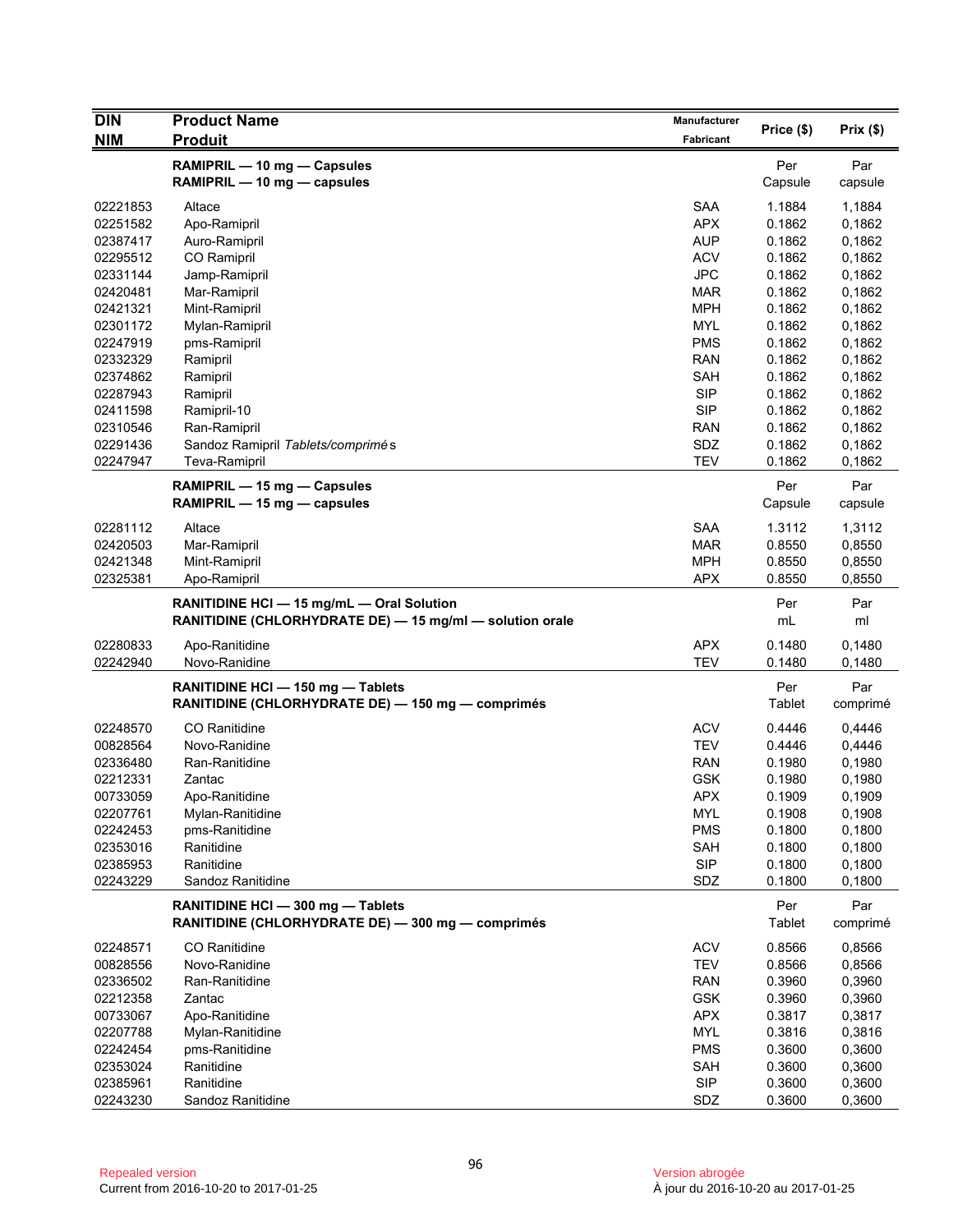| <b>DIN</b><br><b>NIM</b>                                             | <b>Product Name</b><br><b>Produit</b>                                                                       | Manufacturer<br>Fabricant                                                 | Price (\$)                                               | Prix(\$)                                                 |
|----------------------------------------------------------------------|-------------------------------------------------------------------------------------------------------------|---------------------------------------------------------------------------|----------------------------------------------------------|----------------------------------------------------------|
|                                                                      |                                                                                                             |                                                                           |                                                          |                                                          |
|                                                                      | REPAGLINIDE - 0.5 mg - Tablets<br>REPAGLINIDE $-$ 0,5 mg $-$ comprimes                                      |                                                                           | Per<br>Tablet                                            | Par<br>comprimé                                          |
| 02239924<br>02321475<br>02357453<br>02355663<br>02354926<br>02424258 | Gluconorm<br>CO Repaglinide<br>Sandoz Repaglinide<br>Apo-Repaglinide<br>pms-Repaglinide<br>Auro-Repaglinide | <b>NOO</b><br><b>ACV</b><br>SDZ<br><b>APX</b><br><b>PMS</b><br><b>AUP</b> | 0.3615<br>0.1339<br>0.1042<br>0.0996<br>0.0996<br>0.0808 | 0,3615<br>0,1339<br>0,1042<br>0,0996<br>0,0996<br>0,0808 |
|                                                                      | REPAGLINIDE - 1 mg - Tablets<br>$REPAGLINIDE - 1 mg - comprimés$                                            |                                                                           | Per<br>Tablet                                            | Par<br>comprimé                                          |
| 02239925<br>02321483<br>02357461<br>02355671<br>02354934<br>02424266 | Gluconorm<br>CO Repaglinide<br>Sandoz Repaglinide<br>Apo-Repaglinide<br>pms-Repaglinide<br>Auro-Repaglinide | <b>NOO</b><br><b>ACV</b><br>SDZ<br><b>APX</b><br><b>PMS</b><br><b>AUP</b> | 0.3759<br>0.1392<br>0.1083<br>0.1036<br>0.1036<br>0.0840 | 0,3759<br>0,1392<br>0,1083<br>0,1036<br>0,1036<br>0,0840 |
|                                                                      | REPAGLINIDE - 2 mg - Tablets<br>REPAGLINIDE $-2$ mg $-$ comprimes                                           |                                                                           | Per<br>Tablet                                            | Par<br>comprimé                                          |
| 02239926<br>02321491<br>02357488<br>02355698<br>02354942<br>02424274 | Gluconorm<br>CO Repaglinide<br>Sandoz Repaglinide<br>Apo-Repaglinide<br>pms-Repaglinide<br>Auro-Repaglinide | <b>NOO</b><br><b>ACV</b><br>SDZ<br><b>APX</b><br><b>PMS</b><br><b>AUP</b> | 0.3905<br>0.1540<br>0.1125<br>0.1075<br>0.1075<br>0.0873 | 0,3905<br>0,1540<br>0,1125<br>0,1075<br>0,1075<br>0,0873 |
|                                                                      | RIFAMPIN - 150 mg - Capsules<br>$RIFAMPINE - 150$ mg $-$ capsules                                           |                                                                           | Per<br>Capsule                                           | Par<br>capsule                                           |
| 02091887<br>00393444                                                 | Rifadin<br>Rofact                                                                                           | <b>SAA</b><br>VAL                                                         | 0.9235<br>0.7251                                         | 0,9235<br>0,7251                                         |
|                                                                      | RIFAMPIN - 300 mg - Capsules<br>$RIFAMPINE - 300 mg - capsules$                                             |                                                                           | Per<br>Capsule                                           | Par<br>capsule                                           |
| 02092808<br>00343617                                                 | Rifadin<br>Rofact                                                                                           | <b>SAA</b><br><b>VAL</b>                                                  | 1.4533<br>1.1412                                         | 1,4533<br>1,1412                                         |
|                                                                      | RILUZOLE - 50 mg - Tablets<br>RILUZOLE - 50 mg - comprimés                                                  |                                                                           | Per<br>Tablet                                            | Par<br>comprimé                                          |
| 02242763<br>02352583<br>02390299                                     | Rilutek<br>Apo-Riluzole<br>Mylan-Riluzole                                                                   | <b>SAA</b><br><b>APX</b><br><b>MYL</b>                                    | 11.0597<br>3.4361<br>3.4361                              | 11,0597<br>3,4361<br>3,4361                              |
|                                                                      | RISEDRONATE - 5 mg - Tablet<br>$RISEDRONATE - 5 mg - comprimés$                                             |                                                                           | Per<br>Tablet                                            | Par<br>comprimé                                          |
| 02242518<br>02298376                                                 | Actonel<br>Novo-Risedronate                                                                                 | <b>PGP</b><br><b>TEV</b>                                                  | 2.1277<br>1.5483                                         | 2,1277<br>1,5483                                         |
|                                                                      | RISEDRONATE - 30 mg - Tablet<br>RISEDRONATE - 30 mg - comprimés                                             |                                                                           | Per<br>Tablet                                            | Par<br>comprimé                                          |
| 02239146<br>02298384                                                 | Actonel<br>Novo-Risedronate                                                                                 | <b>PGP</b><br><b>TEV</b>                                                  | 13.7887<br>10.0300                                       | 13,7887<br>10,0300                                       |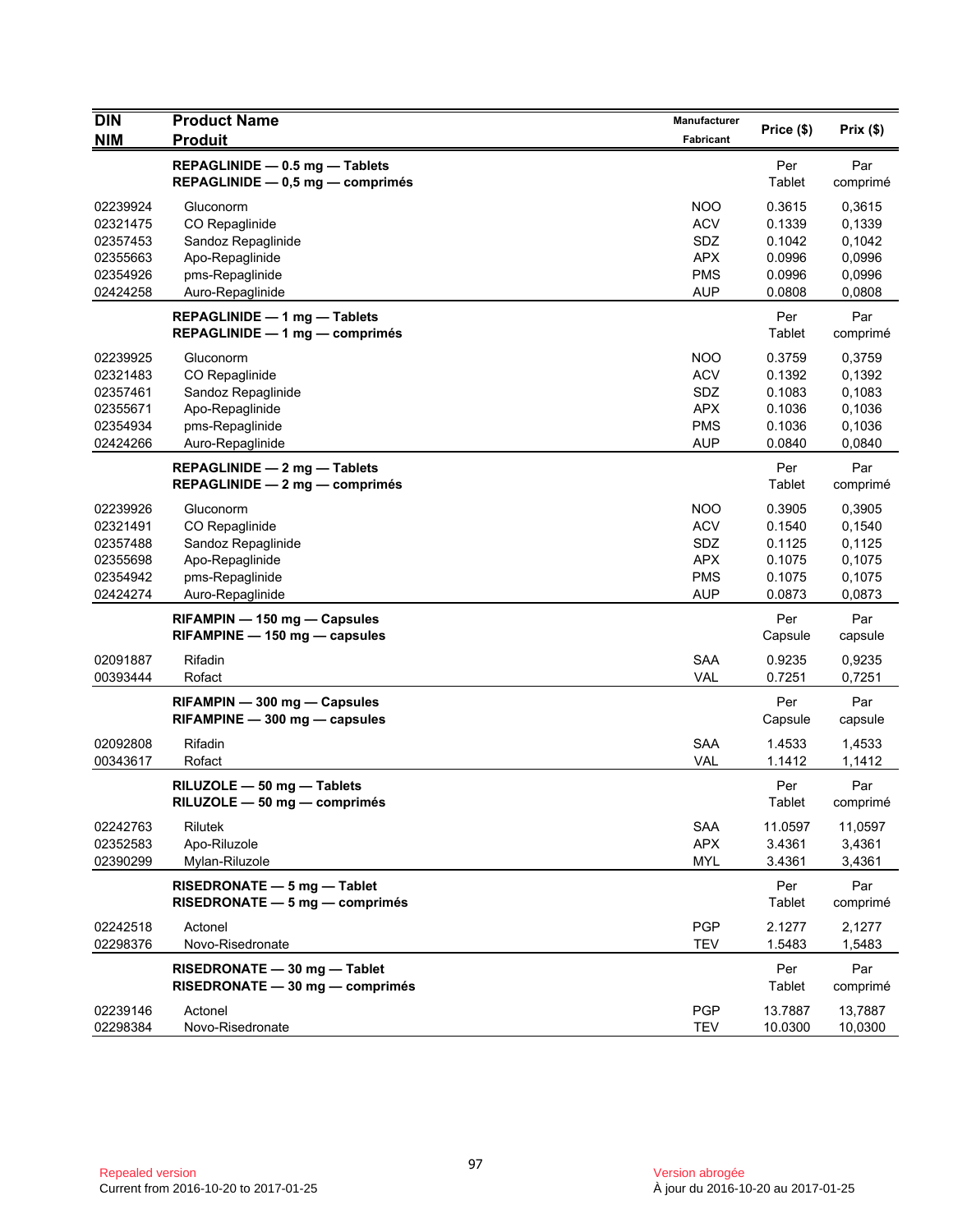| <b>DIN</b> | <b>Product Name</b>                                                                                      | Manufacturer | Price (\$) | Prix (\$) |
|------------|----------------------------------------------------------------------------------------------------------|--------------|------------|-----------|
| <b>NIM</b> | <b>Produit</b>                                                                                           | Fabricant    |            |           |
|            | RISEDRONATE - 35 mg - Tablet                                                                             |              | Per        | Par       |
|            | RISEDRONATE - 35 mg - comprimés                                                                          |              | Tablet     | comprimé  |
| 02246896   | Actonel                                                                                                  | <b>PGP</b>   | 11.9873    | 11,9873   |
| 02357984   | Mylan-Risedronate                                                                                        | <b>MYL</b>   | 2.4875     | 2,4875    |
| 02370255   | Risedronate                                                                                              | SAH          | 2.4875     | 2.4875    |
| 02302209   | pms-Risedronate                                                                                          | <b>PMS</b>   | 2.4287     | 2,4287    |
| 02411407   | Risedronate-35                                                                                           | <b>SIP</b>   | 2.4287     | 2,4287    |
| 02353687   | Apo-Risedronate                                                                                          | APX          | 2.4275     | 2,4275    |
| 02406306   | Auro-Risedronate                                                                                         | <b>AUP</b>   | 2.4275     | 2,4275    |
| 02368552   | Jamp-Risedronate                                                                                         | <b>JPC</b>   | 2.4275     | 2,4275    |
| 02298392   | Novo-Risedronate                                                                                         | <b>TEV</b>   | 2.4275     | 2,4275    |
| 02327295   | Sandoz Risedronate                                                                                       | SDZ          | 2.4275     | 2,4275    |
|            | RISPERIDONE - 1 mg/mL - Oral Solution                                                                    |              |            |           |
|            | RISPERIDONE - 1 mg/ml - solution orale                                                                   |              | Per mL     | Par ml    |
| 02236950   | Risperdal                                                                                                | <b>JAN</b>   | 1.5576     | 1,5576    |
| 02280396   | Apo-Risperidone                                                                                          | <b>APX</b>   | 0.7080     | 0,7080    |
| 02279266   | pms-Risperidone                                                                                          | <b>PMS</b>   | 0.7080     | 0,7080    |
|            | RISPERIDONE - 0.5 mg - Orally Disintegrating Tablets                                                     |              | Per        | Par       |
|            | RISPERIDONE - 0,5 mg - comprimés à dissolution orale                                                     |              | Tablet     | comprimé  |
| 02247704   | Risperdal M-Tab                                                                                          | <b>JAN</b>   | 0.9020     | 0,9020    |
| 02413485   | Mylan-Risperidone ODT                                                                                    | <b>MYL</b>   | 0.5588     | 0,5588    |
|            | RISPERIDONE - 1 mg - Orally Disintegrating Tablets                                                       |              | Per        | Par       |
|            | RISPERIDONE - 1 mg - comprimés à dissolution orale                                                       |              | Tablet     | comprimé  |
| 02247705   | Risperdal M-Tab                                                                                          | <b>JAN</b>   | 1.2458     | 1,2458    |
| 02413493   | Mylan-Risperidone ODT                                                                                    | MYL          | 0.7725     | 0,7725    |
| 02291789   | pms-Risperidone ODT                                                                                      | <b>PMS</b>   | 0.7725     | 0,7725    |
|            | RISPERIDONE - 2 mg - Orally Disintegrating Tablets                                                       |              | Per        | Par       |
|            | RISPERIDONE - 2 mg - comprimés à dissolution orale                                                       |              | Tablet     | comprimé  |
| 02247706   | Risperdal M-Tab                                                                                          | <b>JAN</b>   | 2.4640     | 2,4640    |
| 02413507   | Mylan-Risperidone ODT                                                                                    | <b>MYL</b>   | 1.5280     | 1,5280    |
| 02291797   | pms-Risperidone ODT                                                                                      | <b>PMS</b>   | 1.5280     | 1,5280    |
|            |                                                                                                          |              | Per        | Par       |
|            | RISPERIDONE - 3 mg - Orally Disintegrating Tablets<br>RISPERIDONE - 3 mg - comprimés à dissolution orale |              | Tablet     | comprimé  |
|            |                                                                                                          |              |            |           |
| 02268086   | Risperdal M-Tab                                                                                          | JAN          | 3.6960     | 3,6960    |
| 02413515   | Mylan-Risperidone ODT                                                                                    | <b>MYL</b>   | 2.2913     | 2,2913    |
| 02370697   | pms-Risperidone ODT                                                                                      | <b>PMS</b>   | 2.2913     | 2,2913    |
|            | RISPERIDONE - 4 mg - Orally Disintegrating Tablets                                                       |              | Per        | Par       |
|            | RISPERIDONE - 4 mg - comprimés à dissolution orale                                                       |              | Tablet     | comprimé  |
| 02268094   | Risperdal M-Tab                                                                                          | JAN          | 4.9445     | 4,9445    |
| 02370700   | pms-Risperidone ODT                                                                                      | <b>PMS</b>   | 3.0638     | 3,0638    |
| 02413523   | Mylan-Risperidone ODT                                                                                    | <b>MYL</b>   | 3.0638     | 3,0638    |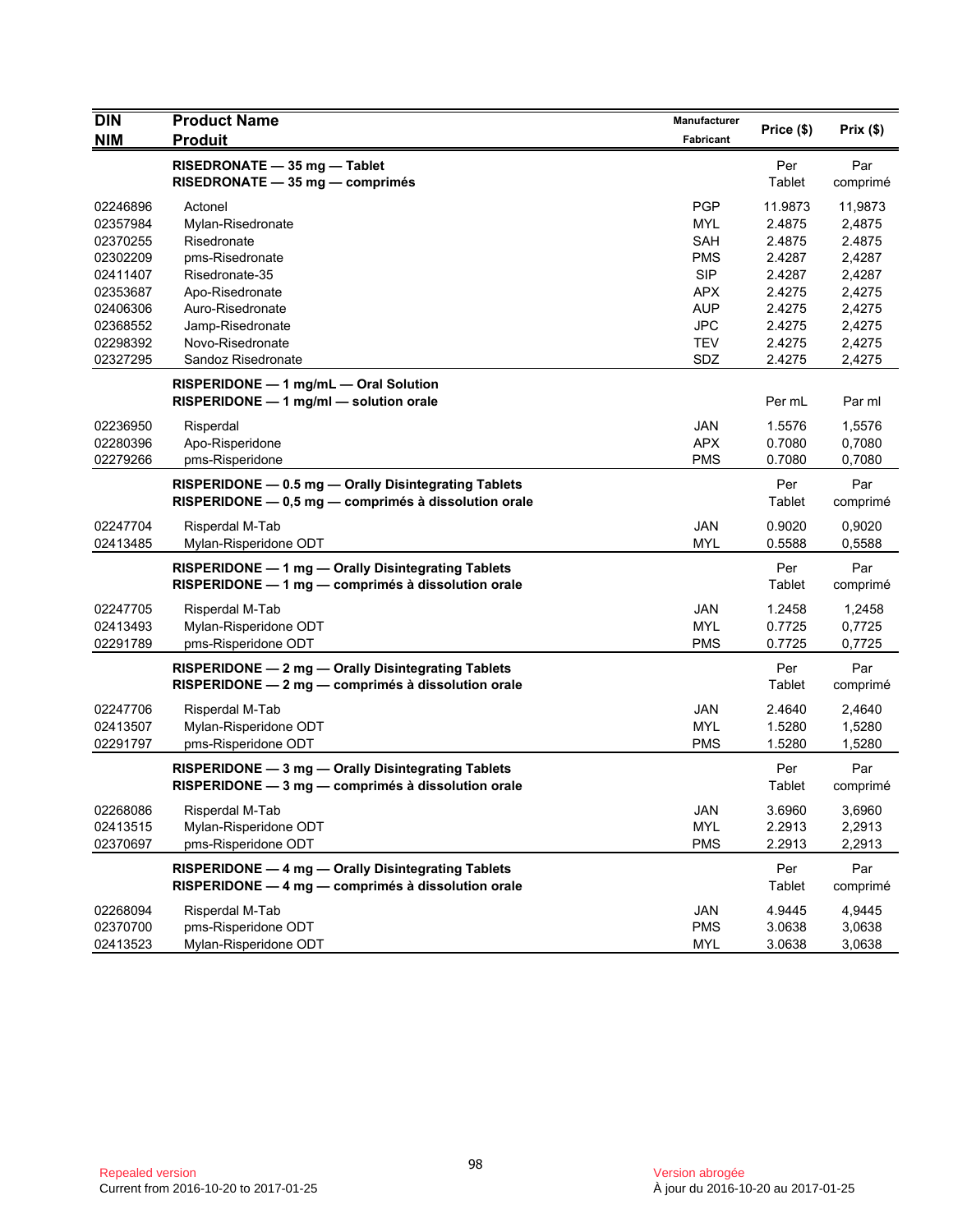| <b>DIN</b> | <b>Product Name</b>                                                 | Manufacturer     | Price (\$)    | Prix(\$)        |
|------------|---------------------------------------------------------------------|------------------|---------------|-----------------|
| <b>NIM</b> | <b>Produit</b>                                                      | <b>Fabricant</b> |               |                 |
|            | RISPERIDONE - 0.25 mg - Tablet<br>RISPERIDONE - 0,25 mg - comprimés |                  | Per<br>Tablet | Par<br>comprimé |
| 02240551   | Risperdal                                                           | JAN              | 0.6331        | 0,6331          |
| 02282585   | CO Risperidone                                                      | <b>ACV</b>       | 0.2877        | 0,2877          |
| 02328305   | Ran-Risperidone                                                     | <b>RAN</b>       | 0.2615        | 0,2615          |
| 02282119   | Apo-Risperidone                                                     | <b>APX</b>       | 0.2075        | 0,2075          |
| 02282240   | Mylan-Risperidone                                                   | <b>MYL</b>       | 0.1425        | 0,1425          |
| 02282690   | Novo-Risperidone                                                    | <b>TEV</b>       | 0.1425        | 0,1425          |
| 02359529   | Jamp-Risperidone                                                    | <b>JPC</b>       | 0.1252        | 0,1252          |
| 02371766   | Mar-Risperidone                                                     | <b>MAR</b>       | 0.1252        | 0,1252          |
| 02359790   | Mint-Risperidon                                                     | MPH              | 0.1252        | 0,1252          |
| 02252007   | pms-Risperidone                                                     | <b>PMS</b>       | 0.1252        | 0,1252          |
| 02356880   | Risperidone                                                         | SAH              | 0.1252        | 0,1252          |
| 02303655   | Sandoz Risperidone                                                  | SDZ              | 0.1252        | 0,1252          |
|            | $RISPERIDONE - 0.5 mg - Table$                                      |                  | Per           | Par             |
|            | $RISPERIDONE - 0.5 mg - comprimés$                                  |                  | Tablet        | comprimé        |
| 02240552   | Risperdal                                                           | <b>JAN</b>       | 1.0606        | 1,0606          |
| 02282593   | CO Risperidone                                                      | <b>ACV</b>       | 0.4817        | 0,4817          |
| 02328313   | Ran-Risperidone                                                     | <b>RAN</b>       | 0.4379        | 0,4379          |
| 02282127   | Apo-Risperidone                                                     | <b>APX</b>       | 0.3475        | 0,3475          |
| 02252015   | pms-Risperidone                                                     | <b>PMS</b>       | 0.2935        | 0,2935          |
| 02282259   | Mylan-Risperidone                                                   | <b>MYL</b>       | 0.2395        | 0,2395          |
| 02264188   | Novo-Risperidone                                                    | <b>TEV</b>       | 0.2395        | 0,2395          |
| 02359537   | Jamp-Risperidone                                                    | <b>JPC</b>       | 0.2097        | 0,2097          |
| 02371774   | Mar-Risperidone                                                     | <b>MAR</b>       | 0.2097        | 0,2097          |
| 02359804   | Mint-Risperidon                                                     | MPH              | 0.2097        | 0,2097          |
| 02356899   | Risperidone                                                         | SAH              | 0.2097        | 0,2097          |
| 02303663   | Sandoz Risperidone                                                  | SDZ              | 0.2097        | 0,2097          |
|            | $RISPERIDONE - 1 mg - Table$                                        |                  | Per           | Par             |
|            | $RISPERIDONE - 1 mg - comprimés$                                    |                  | Tablet        | comprimé        |
| 02025280   | Risperdal                                                           | JAN              | 1.4647        | 1,4647          |
| 02282607   | CO Risperidone                                                      | <b>ACV</b>       | 0.6653        | 0,6653          |
| 02328321   | Ran-Risperidone                                                     | <b>RAN</b>       | 0.6048        | 0,6048          |
| 02282135   | Apo-Risperidone                                                     | <b>APX</b>       | 0.4800        | 0,4800          |
| 02282267   | Mylan-Risperidone                                                   | <b>MYL</b>       | 0.3310        | 0,3310          |
| 02264196   | Novo-Risperidone                                                    | <b>TEV</b>       | 0.3310        | 0,3310          |
| 02359545   | Jamp-Risperidone                                                    | <b>JPC</b>       | 0.2896        | 0,2896          |
| 02371782   | Mar-Risperidone                                                     | MAR              | 0.2896        | 0,2896          |
| 02359812   | Mint-Risperidon                                                     | <b>MPH</b>       | 0.2896        | 0,2896          |
| 02252023   | pms-Risperidone                                                     | <b>PMS</b>       | 0.2896        | 0,2896          |
| 02356902   | Risperidone                                                         | SAH              | 0.2896        | 0,2896          |
| 02279800   | Sandoz Risperidone                                                  | SDZ              | 0.2896        | 0,2896          |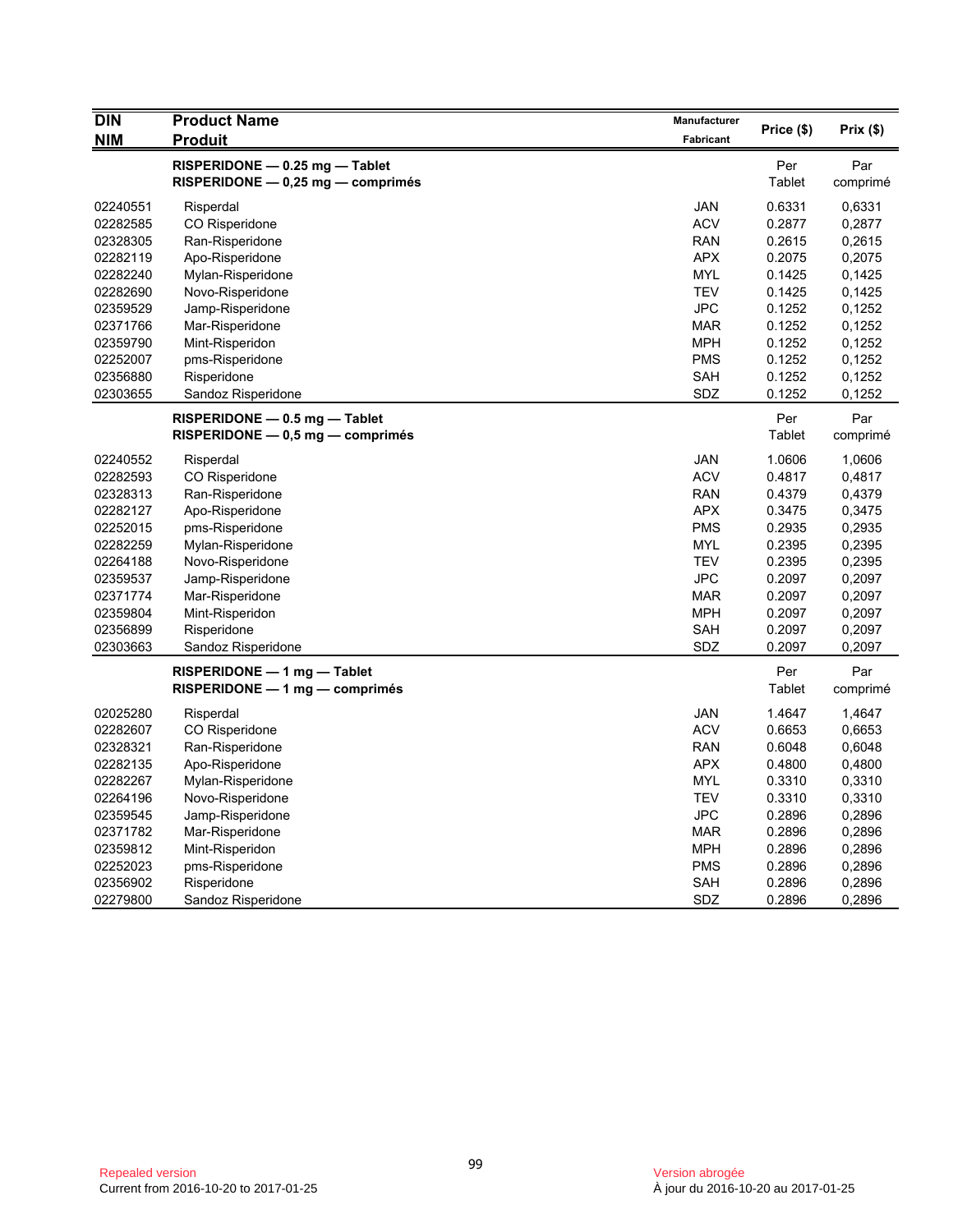| <b>DIN</b> | <b>Product Name</b>                                                    | Manufacturer     |                |                 |
|------------|------------------------------------------------------------------------|------------------|----------------|-----------------|
| <b>NIM</b> | <b>Produit</b>                                                         | <b>Fabricant</b> | Price (\$)     | Prix(\$)        |
|            | RISPERIDONE - 2 mg - Tablet<br>$RISPERIDONE - 2 mg - comprimés$        |                  | Per<br>Tablet  | Par<br>comprimé |
| 02025299   | Risperdal                                                              | <b>JAN</b>       | 2.9304         | 2,9304          |
| 02282615   | CO Risperidone                                                         | <b>ACV</b>       | 1.3283         | 1,3283          |
| 02328348   | Ran-Risperidone                                                        | <b>RAN</b>       | 1.2075         | 1,2075          |
| 02282143   | Apo-Risperidone                                                        | <b>APX</b>       | 0.9583         | 0,9583          |
| 02282275   | Mylan-Risperidone                                                      | <b>MYL</b>       | 0.6607         | 0,6607          |
| 02264218   | Novo-Risperidone                                                       | <b>TEV</b>       | 0.6607         | 0,6607          |
| 02359553   | Jamp-Risperidone                                                       | <b>JPC</b>       | 0.5782         | 0,5782          |
| 02371790   | Mar-Risperidone                                                        | <b>MAR</b>       | 0.5782         | 0,5782          |
| 02359820   | Mint-Risperidon                                                        | <b>MPH</b>       | 0.5782         | 0,5782          |
| 02252031   | pms-Risperidone                                                        | <b>PMS</b>       | 0.5782         | 0,5782          |
| 02356910   | Risperidone                                                            | SAH              | 0.5782         | 0,5782          |
| 02279819   | Sandoz Risperidone                                                     | SDZ              | 0.5782         | 0,5782          |
|            | RISPERIDONE - 3 mg - Tablet<br>RISPERIDONE - 3 mg - comprimés          |                  | Per<br>Tablet  | Par<br>comprimé |
| 02025302   | Risperdal                                                              | <b>JAN</b>       | 4.3879         | 4,3879          |
| 02282623   | CO Risperidone                                                         | <b>ACV</b>       | 1.9925         | 1,9925          |
| 02328364   | Ran-Risperidone                                                        | <b>RAN</b>       | 1.8112         | 1,8112          |
| 02282151   | Apo-Risperidone                                                        | <b>APX</b>       | 1.4375         | 1,4375          |
| 02282283   | Mylan-Risperidone                                                      | <b>MYL</b>       | 0.9910         | 0,9910          |
| 02359839   | Mint-Risperidon                                                        | <b>MPH</b>       | 0.8674         | 0,8674          |
| 02279827   | Sandoz Risperidone                                                     | SDZ              | 0.8674         | 0,8674          |
| 02359561   | Jamp-Risperidone                                                       | <b>JPC</b>       | 0.8673         | 0,8673          |
| 02371804   | Mar-Risperidone                                                        | <b>MAR</b>       | 0.8673         | 0,8673          |
| 02264226   | Novo-Risperidone                                                       | <b>TEV</b>       | 0.8673         | 0,8673          |
| 02252058   | pms-Risperidone                                                        | <b>PMS</b>       | 0.8673         | 0,8673          |
| 02356929   | Risperidone                                                            | <b>SAH</b>       | 0.8673         | 0,8673          |
|            | RISPERIDONE - 4 mg - Tablet<br>$RISPERIDONE - 4 mg - comprimés$        |                  | Per<br>Tablet  | Par<br>comprimé |
| 02025310   | Risperdal                                                              | <b>JAN</b>       | 5.8509         | 5,8509          |
| 02282631   | CO Risperidone                                                         | <b>ACV</b>       | 2.6565         | 2,6565          |
| 02328372   | Ran-Risperidone                                                        | <b>RAN</b>       | 2.4150         | 2,4150          |
| 02282178   | Apo-Risperidone                                                        | <b>APX</b>       | 1.9167         | 1,9167          |
| 02282291   | Mylan-Risperidone                                                      | <b>MYL</b>       | 1.3215         | 1,3215          |
| 02264234   | Novo-Risperidone                                                       | <b>TEV</b>       | 1.3215         | 1,3215          |
| 02359588   | Jamp-Risperidone                                                       | <b>JPC</b>       | 1.1565         | 1,1565          |
| 02371812   | Mar-Risperidone                                                        | <b>MAR</b>       | 1.1565         | 1,1565          |
| 02359847   | Mint-Risperidon                                                        | <b>MPH</b>       | 1.1565         | 1,1565          |
| 02252066   | pms-Risperidone                                                        | <b>PMS</b>       | 1.1565         | 1,1565          |
| 02356937   | Risperidone                                                            | <b>SAH</b>       | 1.1565         | 1,1565          |
| 02279835   | Sandoz Risperidone                                                     | SDZ              | 1.1565         | 1,1565          |
|            | RIVASTIGMINE - 1.5 mg - Capsules<br>$RIVASTIGMINE - 1,5 mg - capsules$ |                  | Per<br>Capsule | Par<br>capsule  |
| 02242115   | Exelon                                                                 | <b>NVT</b>       | 2.9788         | 2,9788          |
| 02336715   | Apo-Rivastigmine                                                       | <b>APX</b>       | 1.3029         | 1,3029          |
| 02401614   | Med-Rivastigmine                                                       | <b>GMP</b>       | 1.3029         | 1,3029          |
| 02406985   | Mint-Rivastigmine                                                      | <b>MPH</b>       | 1.3029         | 1,3029          |
| 02332809   | Mylan-Rivastigmine                                                     | <b>MYL</b>       | 1.3029         | 1,3029          |
| 02305984   | Novo-Rivastigmine                                                      | <b>TEV</b>       | 1.3029         | 1,3029          |
| 02306034   | pms-Rivastigmine                                                       | <b>PMS</b>       | 1.3029         | 1,3029          |
| 02311283   | ratio-Rivastigmine                                                     | <b>TEV</b>       | 1.3029         | 1,3029          |
| 02324563   | Sandoz Rivastigmine                                                    | SDZ              | 1.3029         | 1,3029          |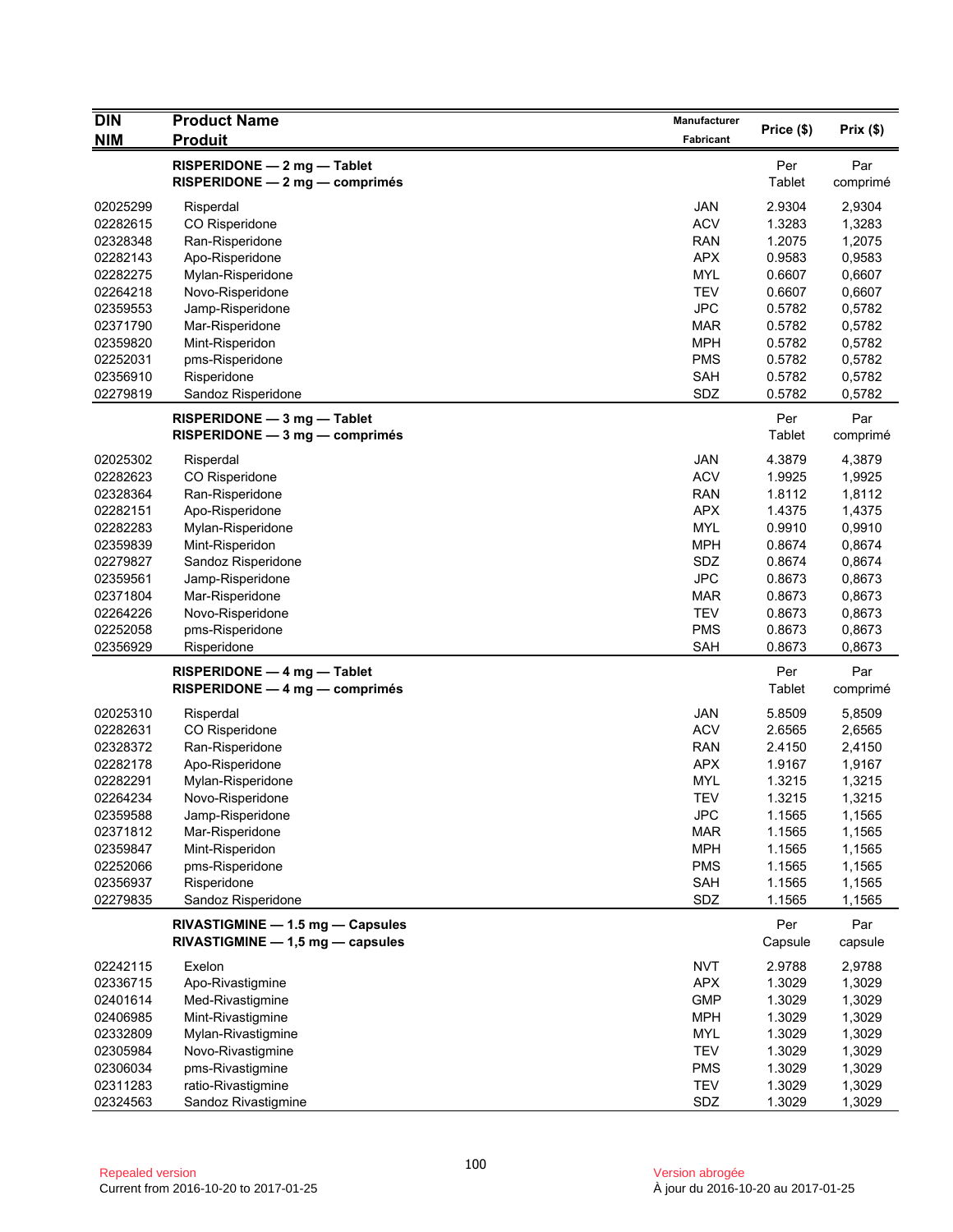| <b>DIN</b> | <b>Product Name</b>                                | Manufacturer | Price (\$) | Prix(\$) |
|------------|----------------------------------------------------|--------------|------------|----------|
| <b>NIM</b> | <b>Produit</b>                                     | Fabricant    |            |          |
|            | RIVASTIGMINE - 3 mg - Capsules                     |              | Per        | Par      |
|            | $RIVASTIGMINE - 3 mg - capsules$                   |              | Capsule    | capsule  |
| 02242116   | Exelon                                             | <b>NVT</b>   | 2.9788     | 2,9788   |
| 02336723   | Apo-Rivastigmine                                   | <b>APX</b>   | 1.3029     | 1,3029   |
| 02401622   | Med-Rivastigmine                                   | <b>GMP</b>   | 1.3029     | 1,3029   |
| 02406993   | Mint-Rivastigmine                                  | <b>MPH</b>   | 1.3029     | 1,3029   |
| 02332817   | Mylan-Rivastigmine                                 | <b>MYL</b>   | 1.3029     | 1,3029   |
| 02305992   | Novo-Rivastigmine                                  | <b>TEV</b>   | 1.3029     | 1,3029   |
| 02306042   | pms-Rivastigmine                                   | <b>PMS</b>   | 1.3029     | 1,3029   |
| 02311291   | ratio-Rivastigmine                                 | <b>TEV</b>   | 1.3029     | 1,3029   |
| 02324571   | Sandoz Rivastigmine                                | SDZ          | 1.3029     | 1,3029   |
|            | RIVASTIGMINE - 4.5 mg - Capsules                   |              | Per        | Par      |
|            | RIVASTIGMINE - 4,5 mg - capsules                   |              | Capsule    | capsule  |
|            |                                                    |              |            |          |
| 02242117   | Exelon                                             | <b>NVT</b>   | 2.9788     | 2,9788   |
| 02336731   | Apo-Rivastigmine                                   | <b>APX</b>   | 1.3029     | 1,3029   |
| 02401630   | Med-Rivastigmine                                   | <b>GMP</b>   | 1.3029     | 1,3029   |
| 02407000   | Mint-Rivastigmine                                  | <b>MPH</b>   | 1.3029     | 1,3029   |
| 02332825   | Mylan-Rivastigmine                                 | <b>MYL</b>   | 1.3029     | 1,3029   |
| 02306018   | Novo-Rivastigmine                                  | <b>TEV</b>   | 1.3029     | 1,3029   |
| 02306050   | pms-Rivastigmine                                   | <b>PMS</b>   | 1.3029     | 1,3029   |
| 02311305   | ratio-Rivastigmine                                 | <b>TEV</b>   | 1.3029     | 1,3029   |
| 02324598   | Sandoz Rivastigmine                                | SDZ          | 1.3029     | 1,3029   |
|            | RIVASTIGMINE - 6 mg - Capsules                     |              | Per        | Par      |
|            | $RIVASTIGMINE - 6 mg - capsules$                   |              | Capsule    | capsule  |
| 02242118   | Exelon                                             | <b>NVT</b>   | 2.9788     | 2,9788   |
| 02336758   | Apo-Rivastigmine                                   | <b>APX</b>   | 1.3029     | 1,3029   |
| 02401649   | Med-Rivastigmine                                   | <b>GMP</b>   | 1.3029     | 1,3029   |
| 02407019   | Mint-Rivastigmine                                  | MPH          | 1.3029     | 1,3029   |
| 02332833   | Mylan-Rivastigmine                                 | <b>MYL</b>   | 1.3029     | 1,3029   |
| 02306026   | Novo-Rivastigmine                                  | <b>TEV</b>   | 1.3029     | 1,3029   |
| 02311313   | ratio-Rivastigmine                                 | <b>TEV</b>   | 1.3029     | 1,3029   |
| 02324601   | Sandoz Rivastigmine                                | SDZ          | 1.3029     | 1,3029   |
|            | RIZATRIPTAN - 5 mg - Orally Disintegrating Tablets |              | Per        | Par      |
|            | RIZATRIPTAN - 5 mg - comprimés à dissolution orale |              | Tablet     | comprimé |
| 02240518   | <b>Maxalt RPD</b>                                  | <b>MFX</b>   | 19.0808    | 19,0808  |
| 02374730   | <b>ACT Rizatriptan ODT</b>                         | <b>ACV</b>   | 5.1508     | 5,1508   |
| 02379198   | Mylan-Rizatriptan OD                               | <b>MYL</b>   | 5.1508     | 5,1508   |
| 02393484   | Apo-Rizatriptan RPD                                | APX          | 3.7050     | 3,7050   |
| 02439573   | Mint-Rizatriptan ODT                               | <b>MPH</b>   | 3.7050     | 3,7050   |
| 02436604   | NAT-Rizatriptan                                    | <b>NAT</b>   | 3.7050     | 3,7050   |
| 02393360   | pms-Rizatriptan RDT                                | <b>PMS</b>   | 3.7050     | 3,7050   |
| 02442906   | Rizatriptan ODT                                    | <b>SAH</b>   | 3.7050     | 3,7050   |
| 02446111   | Rizatriptan ODT                                    | <b>SIP</b>   | 3.7050     | 3,7050   |
| 02351870   | Sandoz Rizatriptan ODT                             | SDZ          | 3.7050     | 3,7050   |
| 02396661   | Teva-Rizatriptan ODT                               | <b>TEV</b>   | 3.7050     | 3,7050   |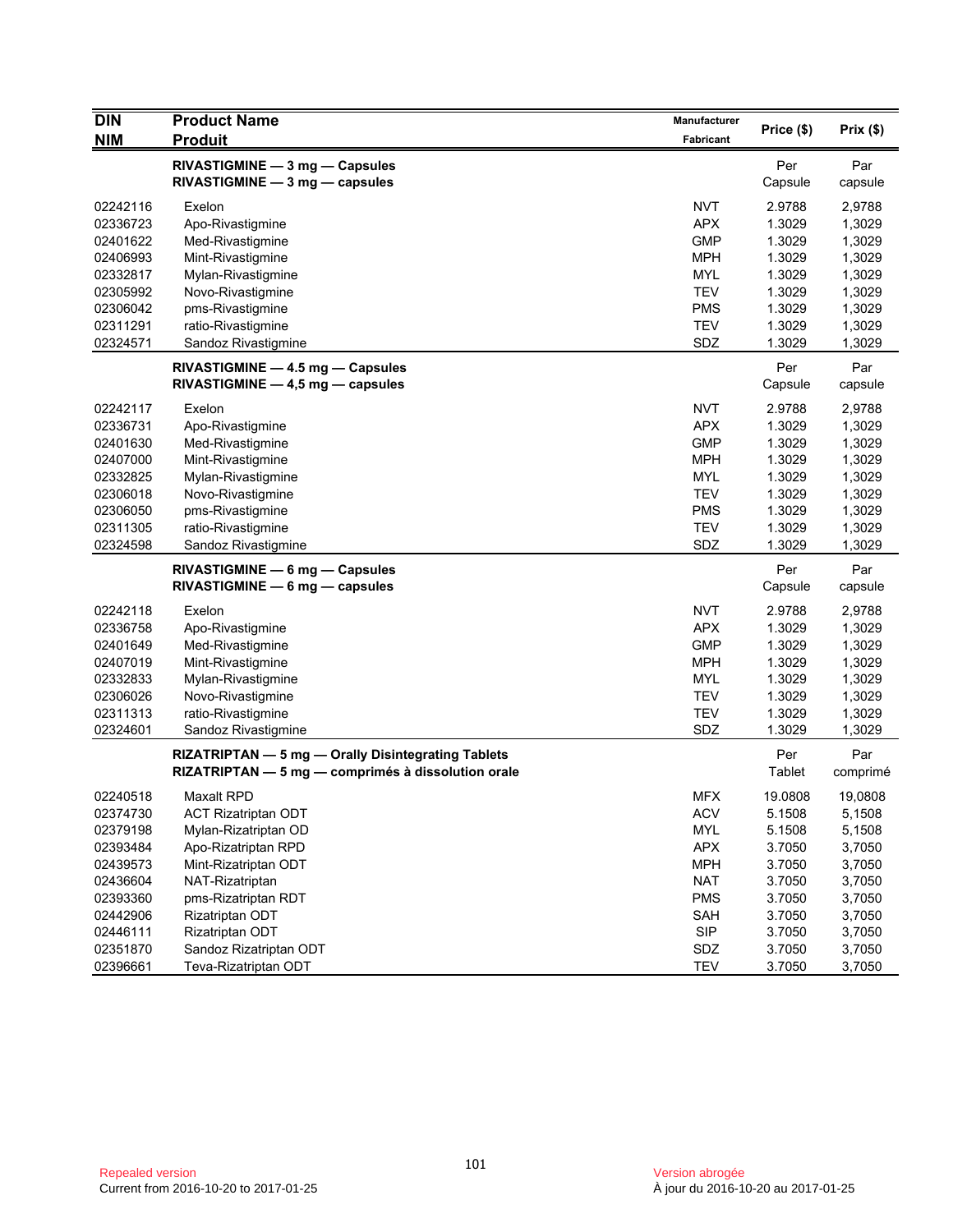| <b>DIN</b>                       | <b>Product Name</b>                                                                                        | <b>Manufacturer</b>                    |                             | Prix(\$)                    |
|----------------------------------|------------------------------------------------------------------------------------------------------------|----------------------------------------|-----------------------------|-----------------------------|
| <b>NIM</b>                       | <b>Produit</b>                                                                                             | <b>Fabricant</b>                       | Price (\$)                  |                             |
|                                  | RIZATRIPTAN - 10 mg - Orally Disintegrating Tablets<br>RIZATRIPTAN - 10 mg - comprimés à dissolution orale |                                        | Per<br><b>Tablet</b>        | Par<br>comprimé             |
| 02240519<br>02374749<br>02439581 | <b>Maxalt RPD</b><br><b>ACT Rizatriptan ODT</b><br>Mint-Rizatriptan ODT                                    | <b>MFX</b><br><b>ACV</b><br><b>MPH</b> | 19.6532<br>5.1508<br>3.7050 | 19,6532<br>5,1508<br>3,7050 |
| 02379201<br>02393492<br>02436612 | Mylan-Rizatriptan OD<br>Apo-Rizatriptan ODT<br>NAT-Rizatriptan                                             | <b>MYL</b><br><b>APX</b><br><b>NAT</b> | 5.1508<br>3.7050<br>3.7050  | 5,1508<br>3,7050<br>3,7050  |
| 02393379<br>02442914<br>02446138 | pms-Rizatriptan RDT<br>Rizatriptan ODT<br>Rizatriptan ODT                                                  | <b>PMS</b><br>SAH<br><b>SIP</b>        | 3.7050<br>3.7050<br>3.7050  | 3,7050<br>3,7050<br>3,7050  |
| 02351889<br>02396688             | Sandoz Rizatriptan ODT<br>Teva-Rizatriptan ODT                                                             | SDZ<br><b>TEV</b>                      | 3.7050<br>3.7050            | 3,7050<br>3,7050            |
|                                  | RIZATRIPTAN - 5 mg - Tablets<br>$RIZATRIPTAN - 5 mg - comprimés$                                           |                                        | Per<br><b>Tablet</b>        | Par<br>comprimé             |
| 02240520<br>02393468<br>02379651 | Maxalt<br>Apo-Rizatriptan<br>Mar-Rizatriptan                                                               | <b>MFX</b><br><b>APX</b><br>MAR        | 16.3020<br>4.8933<br>4.8933 | 16,3020<br>4,8933<br>4,8933 |
| 02380455<br>02429233<br>02428512 | Jamp-Rizatriptan<br>Jamp-Rizatriptan IR<br>VAN-Rizatriptan                                                 | JPC<br><b>JPC</b><br><b>VAN</b>        | 3.7050<br>3.7050<br>3.7050  | 3,7050<br>3,7050<br>3,7050  |
|                                  | RIZATRIPTAN - 10 mg - Tablets<br>RIZATRIPTAN - 10 mg - comprimés                                           |                                        | Per<br>Tablet               | Par<br>comprimé             |
| 02240521<br>02381702<br>02393476 | Maxalt<br><b>ACT Rizatriptan</b><br>Apo-Rizatriptan                                                        | <b>MFX</b><br><b>ACV</b><br><b>APX</b> | 19.6532<br>5.1508<br>4.8933 | 19,6532<br>5,1508<br>4,8933 |
| 02379678<br>02380463<br>02429241 | Mar-Rizatriptan<br>Jamp-Rizatriptan<br>Jamp-Rizatriptan IR                                                 | <b>MAR</b><br><b>JPC</b><br><b>JPC</b> | 4.1300<br>4.1300<br>4.1300  | 4,1300<br>4,1300<br>4,1300  |
| 02428520                         | VAN-Rizatriptan<br>ROPINIROLE - 0.25 mg - Tablet                                                           | VAN                                    | 4.1300<br>Per               | 4,1300<br>Par               |
| 02232565                         | ROPINIROLE - 0,25 mg - comprimés<br>Reguip                                                                 | <b>GSK</b>                             | Tablet<br>0.3122            | comprimé<br>0,3122          |
| 02316846<br>02326590             | <b>ACT Ropinirole</b><br>pms-Ropinirole                                                                    | <b>ACV</b><br><b>PMS</b>               | 0.1419<br>0.1419            | 0,1419<br>0,1419            |
| 02314037<br>02337746<br>02352338 | Ran-Ropinirole<br>Apo-Ropinirole<br>Jamp-Ropinirole                                                        | <b>RAN</b><br><b>APX</b><br><b>JPC</b> | 0.1419<br>0.0993<br>0.0894  | 0,1419<br>0,0993<br>0,0894  |
| 02353040                         | Ropinirole<br>ROPINIROLE - 1 mg - Tablet                                                                   | SAH                                    | 0.0894<br>Per               | 0,0894<br>Par               |
| 02232567                         | ROPINIROLE - 1 mg - comprimés<br>Requip                                                                    | GSK                                    | Tablet<br>1.2489            | comprimé<br>1,2489          |
| 02316854<br>02314053<br>02337762 | <b>ACT Ropinirole</b><br>Ran-Ropinirole                                                                    | <b>ACV</b><br><b>RAN</b><br><b>APX</b> | 0.5676<br>0.5676<br>0.3974  | 0,5676<br>0,5676<br>0,3974  |
| 02352346<br>02326612             | Apo-Ropinirole<br>Jamp-Ropinirole<br>pms-Ropinirole                                                        | <b>JPC</b><br><b>PMS</b>               | 0.3577<br>0.3577            | 0,3577<br>0,3577            |
| 02353059                         | Ropinirole                                                                                                 | SAH                                    | 0.3577                      | 0,3577                      |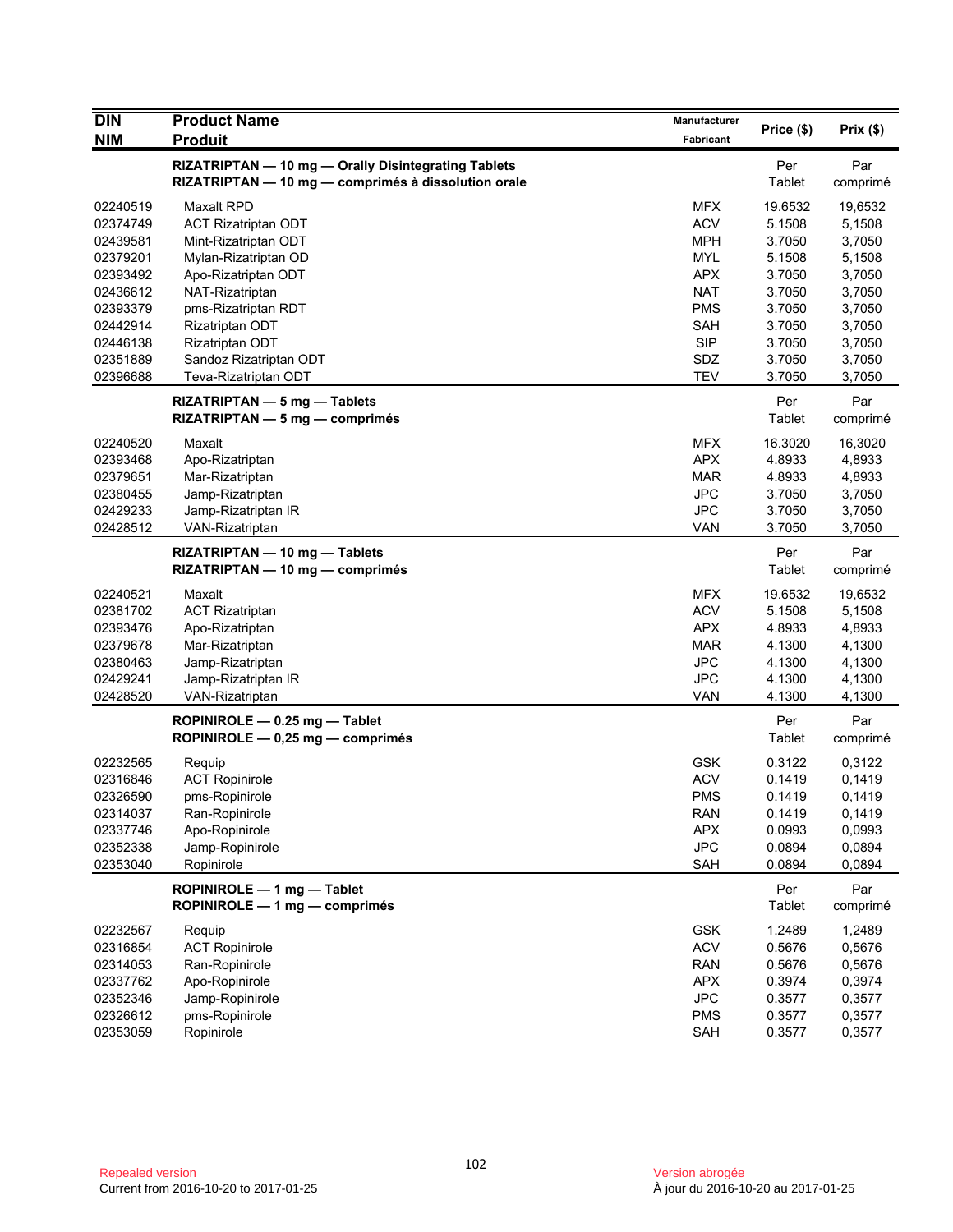| <b>DIN</b><br><b>NIM</b> | <b>Product Name</b><br><b>Produit</b>                             | Manufacturer<br>Fabricant | Price (\$)       | Prix(\$)         |
|--------------------------|-------------------------------------------------------------------|---------------------------|------------------|------------------|
|                          |                                                                   |                           |                  |                  |
|                          | ROPINIROLE - 2 mg - Tablet                                        |                           | Per              | Par              |
|                          | ROPINIROLE - 2 mg - comprimés                                     |                           | Tablet           | comprimé         |
| 02232568                 | Requip                                                            | <b>GSK</b>                | 1.3738           | 1,3738           |
| 02316862                 | <b>ACT Ropinirole</b>                                             | <b>ACV</b>                | 0.6244           | 0,6244           |
| 02314061                 | Ran-Ropinirole                                                    | <b>RAN</b>                | 0.6244           | 0,6244           |
| 02337770                 | Apo-Ropinirole                                                    | <b>APX</b>                | 0.4371           | 0,4371           |
| 02352354                 | Jamp-Ropinirole                                                   | <b>JPC</b>                | 0.3934           | 0,3934           |
| 02326620                 | pms-Ropinirole                                                    | <b>PMS</b>                | 0.3934           | 0,3934           |
|                          | ROPINIROLE - 5 mg - Tablet<br>ROPINIROLE - 5 mg - comprimés       |                           | Per<br>Tablet    | Par<br>comprimé  |
|                          |                                                                   |                           |                  |                  |
| 02232569                 | Requip                                                            | <b>GSK</b>                | 3.7823           | 3,7823           |
| 02316870                 | <b>ACT Ropinirole</b>                                             | <b>ACV</b>                | 1.7192           | 1,7192           |
| 02314088                 | Ran-Ropinirole                                                    | <b>RAN</b>                | 1.7192           | 1,7192           |
| 02337800                 | Apo-Ropinirole                                                    | <b>APX</b>                | 1.2034           | 1,2034           |
| 02352362                 | Jamp-Ropinirole                                                   | <b>JPC</b>                | 1.0831           | 1,0831           |
| 02326639<br>02353075     | pms-Ropinirole<br>Ropinirole                                      | <b>PMS</b><br><b>SAH</b>  | 1.0831<br>1.0831 | 1,0831<br>1,0831 |
|                          |                                                                   |                           |                  |                  |
|                          | ROSUVASTATIN - 10 mg - Tablet<br>ROSUVASTATIN - 10 mg - comprimés |                           | Per<br>Tablet    | Par<br>comprimé  |
| 02247162                 | Crestor                                                           | <b>AZC</b>                | 1.5437           | 1,5437           |
| 02337983                 | Apo-Rosuvastatin                                                  | <b>APX</b>                | 0.2437           | 0,2437           |
| 02339773                 | <b>CO Rosuvastatin</b>                                            | <b>ACV</b>                | 0.2437           | 0,2437           |
| 02391260                 | Jamp-Rosuvastatin                                                 | <b>JPC</b>                | 0.2437           | 0,2437           |
| 02413078                 | Mar-Rosuvastatin                                                  | <b>MAR</b>                | 0.2437           | 0,2437           |
| 02399172                 | Med-Rosuvastatin                                                  | <b>GMP</b>                | 0.2437           | 0,2437           |
| 02397803                 | Mint-Rosuvastatin                                                 | <b>MPH</b>                | 0.2437           | 0,2437           |
| 02381273                 | Mylan-Rosuvastatin                                                | <b>MYL</b>                | 0.2437           | 0,2437           |
| 02378531                 | pms-Rosuvastatin                                                  | <b>PMS</b>                | 0.2437           | 0,2437           |
| 02382652                 | Ran-Rosuvastatin                                                  | <b>RAN</b>                | 0.2437           | 0,2437           |
| 02405636                 | Rosuvastatin                                                      | <b>SAH</b>                | 0.2437           | 0,2437           |
| 02411636                 | Rosuvastatin-10                                                   | <b>SIP</b>                | 0.2437           | 0,2437           |
| 02338734                 | Sandoz Rosuvastatin                                               | <b>SDZ</b>                | 0.2437           | 0,2437           |
| 02354616                 | Teva-Rosuvastatin                                                 | <b>TEV</b>                | 0.2437           | 0,2437           |
|                          | ROSUVASTATIN - 20 mg - Tablet                                     |                           | Per              | Par              |
|                          | ROSUVASTATIN - 20 mg - comprimés                                  |                           | Tablet           | comprimé         |
| 02247163                 | Crestor                                                           | <b>AZC</b>                | 1.9214           | 1,9214           |
| 02337991                 | Apo-Rosuvastatin                                                  | <b>APX</b>                | 0.3046           | 0,3046           |
| 02339781                 | CO Rosuvastatin                                                   | <b>ACV</b>                | 0.3046           | 0,3046           |
| 02391279                 | Jamp-Rosuvastatin                                                 | <b>JPC</b>                | 0.3046           | 0,3046           |
| 02413086                 | Mar-Rosuvastatin                                                  | <b>MAR</b>                | 0.3046           | 0,3046           |
| 02399180                 | Med-Rosuvastatin                                                  | <b>GMP</b>                | 0.3046           | 0,3046           |
| 02397811                 | Mint-Rosuvastatin                                                 | <b>MPH</b>                | 0.3046           | 0,3046           |
| 02381281                 | Mylan-Rosuvastatin                                                | <b>MYL</b>                | 0.3046           | 0,3046           |
| 02378558                 | pms-Rosuvastatin                                                  | <b>PMS</b>                | 0.3046           | 0,3046           |
| 02382660                 | Ran-Rosuvastatin                                                  | <b>RAN</b>                | 0.3046           | 0,3046           |
| 02405644                 | Rosuvastatin                                                      | SAH                       | 0.3046           | 0,3046           |
| 02411644                 | Rosuvastatin-20                                                   | <b>SIP</b>                | 0.3046           | 0,3046           |
| 02338742                 | Sandoz Rosuvastatin                                               | SDZ                       | 0.3046           | 0,3046           |
| 02354624                 | Teva-Rosuvastatin                                                 | <b>TEV</b>                | 0.3046           | 0,3046           |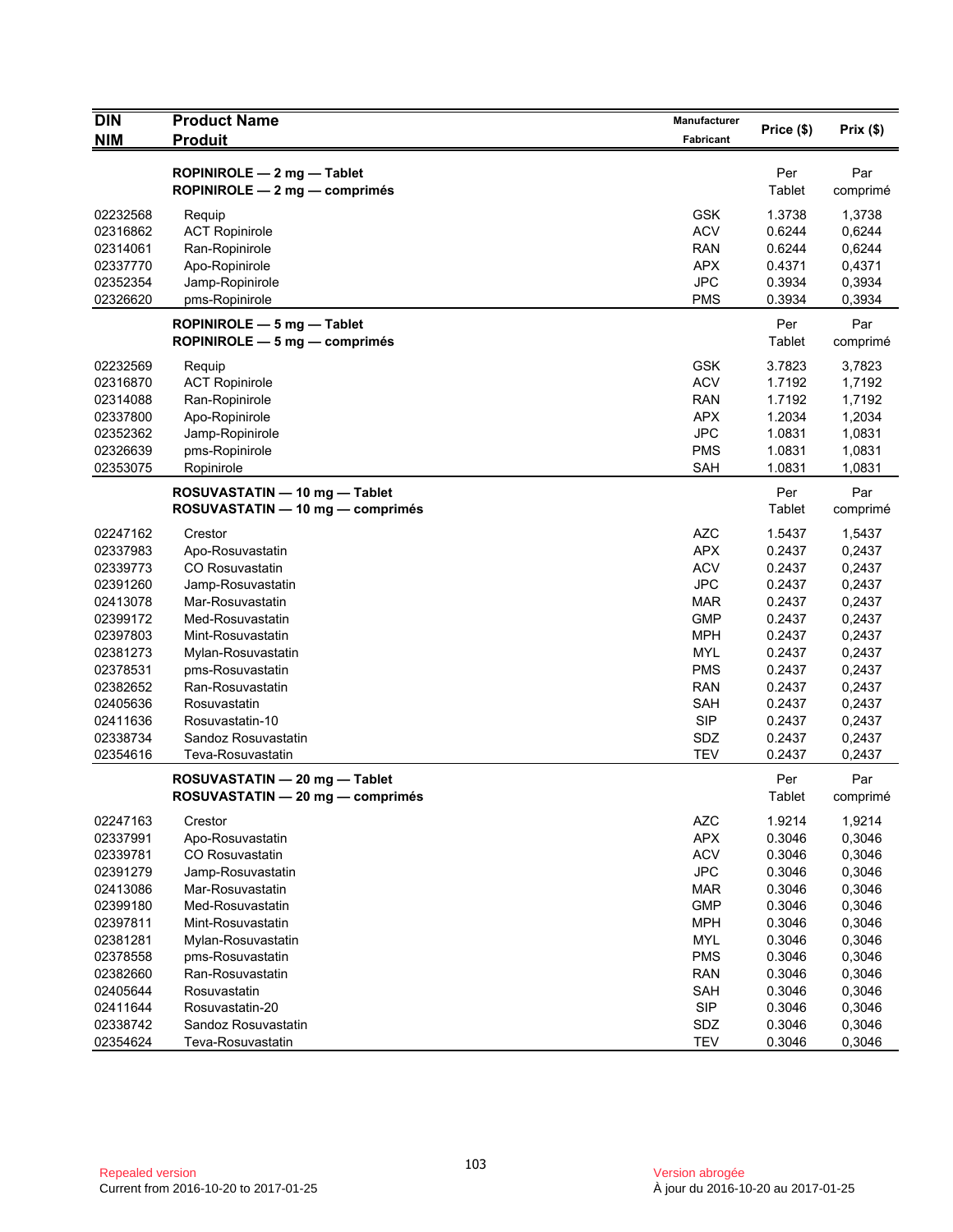| <b>DIN</b>                                                                                               | <b>Product Name</b>                                                                                                                                                   | Manufacturer                                                                                                        | Price (\$)                                                                   | Prix(\$)                                                                               |
|----------------------------------------------------------------------------------------------------------|-----------------------------------------------------------------------------------------------------------------------------------------------------------------------|---------------------------------------------------------------------------------------------------------------------|------------------------------------------------------------------------------|----------------------------------------------------------------------------------------|
| <b>NIM</b>                                                                                               | <b>Produit</b>                                                                                                                                                        | <b>Fabricant</b>                                                                                                    |                                                                              |                                                                                        |
|                                                                                                          | ROSUVASTATIN - 40 mg - Tablet<br>ROSUVASTATIN - 40 mg - comprimés                                                                                                     |                                                                                                                     | Per<br>Tablet                                                                | Par<br>comprimé                                                                        |
| 02247164<br>02338009<br>02339803<br>02391287                                                             | Crestor<br>Apo-Rosuvastatin<br><b>CO Rosuvastatin</b><br>Jamp-Rosuvastatin<br>Mar-Rosuvastatin                                                                        | <b>AZC</b><br><b>APX</b><br><b>ACV</b><br><b>JPC</b>                                                                | 2.2550<br>0.3582<br>0.3582<br>0.3582<br>0.3582                               | 2,2550<br>0,3582<br>0,3582<br>0,3582                                                   |
| 02413108<br>02399199<br>02397838<br>02381303<br>02378566<br>02382679<br>02405652<br>02411652<br>02338750 | Med-Rosuvastatin<br>Mint-Rosuvastatin<br>Mylan-Rosuvastatin<br>pms-Rosuvastatin<br>Ran-Rosuvastatin<br>Rosuvastatin<br>Rosuvastatin-40<br>Sandoz Rosuvastatin         | <b>MAR</b><br><b>GMP</b><br><b>MPH</b><br><b>MYL</b><br><b>PMS</b><br><b>RAN</b><br><b>SAH</b><br><b>SIP</b><br>SDZ | 0.3582<br>0.3582<br>0.3582<br>0.3582<br>0.3582<br>0.3582<br>0.3582<br>0.3582 | 0,3582<br>0,3582<br>0,3582<br>0,3582<br>0,3582<br>0,3582<br>0,3582<br>0,3582<br>0,3582 |
| 02354632                                                                                                 | Teva-Rosuvastatin<br>SALBUTAMOL SULFATE - 200 Dose - 100 mcg/Dose<br>- Metered Dose Inhaler<br>SALBUTAMOL (SULFATE DE) - 200 doses - 100 mcg/dose -<br>aérosol doseur | <b>TEV</b>                                                                                                          | 0.3582<br>Per<br>Dose                                                        | 0,3582<br>Par<br>dose                                                                  |
| 02245669<br>02244914<br>02241497<br>02232570<br>02419858<br>02326450                                     | Apo-Salvent CFC Free/Apo-Salvent sans CFC<br>ratio-Salbutamol<br><b>Ventolin HFA</b><br>Airomir<br>Salbutamol HFA<br>Teva-Salbutamol HFA                              | <b>APX</b><br><b>TEV</b><br><b>GSK</b><br><b>VAL</b><br><b>SAH</b><br><b>TEV</b>                                    | 0.0325<br>0.0325<br>0.0330<br>0.0284<br>0.0284<br>0.0284                     | 0,0325<br>0,0325<br>0,0330<br>0,0284<br>0,0284<br>0.0284                               |
|                                                                                                          | SALBUTAMOL SULFATE - 2.5 mg/2.5 mL - Unit Dose Solution Nebules<br>SALBUTAMOL (SULFATE DE) - 2,5 mg/2,5 ml - préparation monodose<br>de solution pour nébuliseur      |                                                                                                                     | Per<br>mL                                                                    | Par<br>ml                                                                              |
| 02213419<br>01926934<br>02208229                                                                         | <b>Ventolin PF</b><br><b>Teva-Salbutamol Sterinebs</b><br>pms-Salbutamol                                                                                              | <b>GSK</b><br><b>TEV</b><br><b>PMS</b>                                                                              | 0.4616<br>0.2678<br>0.2678                                                   | 0,4616<br>0,2678<br>0,2678                                                             |
|                                                                                                          | SALBUTAMOL SULFATE - 5 mg/2.5 mL - Unit Dose Solution Nebules<br>SALBUTAMOL (SULFATE DE) - 5 mg/2,5 ml - préparation monodose<br>de solution pour nébuliseur          |                                                                                                                     | Per<br>mL                                                                    | Par<br>ml                                                                              |
| 02213427<br>02173360<br>02208237                                                                         | Ventolin<br><b>Teva-Salbutamol Sterinebs</b><br>pms-Salbutamol                                                                                                        | <b>GSK</b><br><b>TEV</b><br><b>PMS</b>                                                                              | 0.8767<br>0.5084<br>0.5084                                                   | 0,8767<br>0,5084<br>0,5084                                                             |
|                                                                                                          | SELEGILINE HCI - 5 mg - Tablets<br>SÉLÉGILINE (CHLORHYDRATE DE) - 5 mg - comprimés                                                                                    |                                                                                                                     | Per<br>Tablet                                                                | Par<br>comprimé                                                                        |
| 02230641<br>02231036<br>02068087                                                                         | Apo-Selegiline<br>Mylan-Selegiline<br>Novo-Selegiline                                                                                                                 | <b>APX</b><br>MYL<br><b>TEV</b>                                                                                     | 1.3915<br>1.3915<br>1.3915                                                   | 1,3915<br>1,3915<br>1,3915                                                             |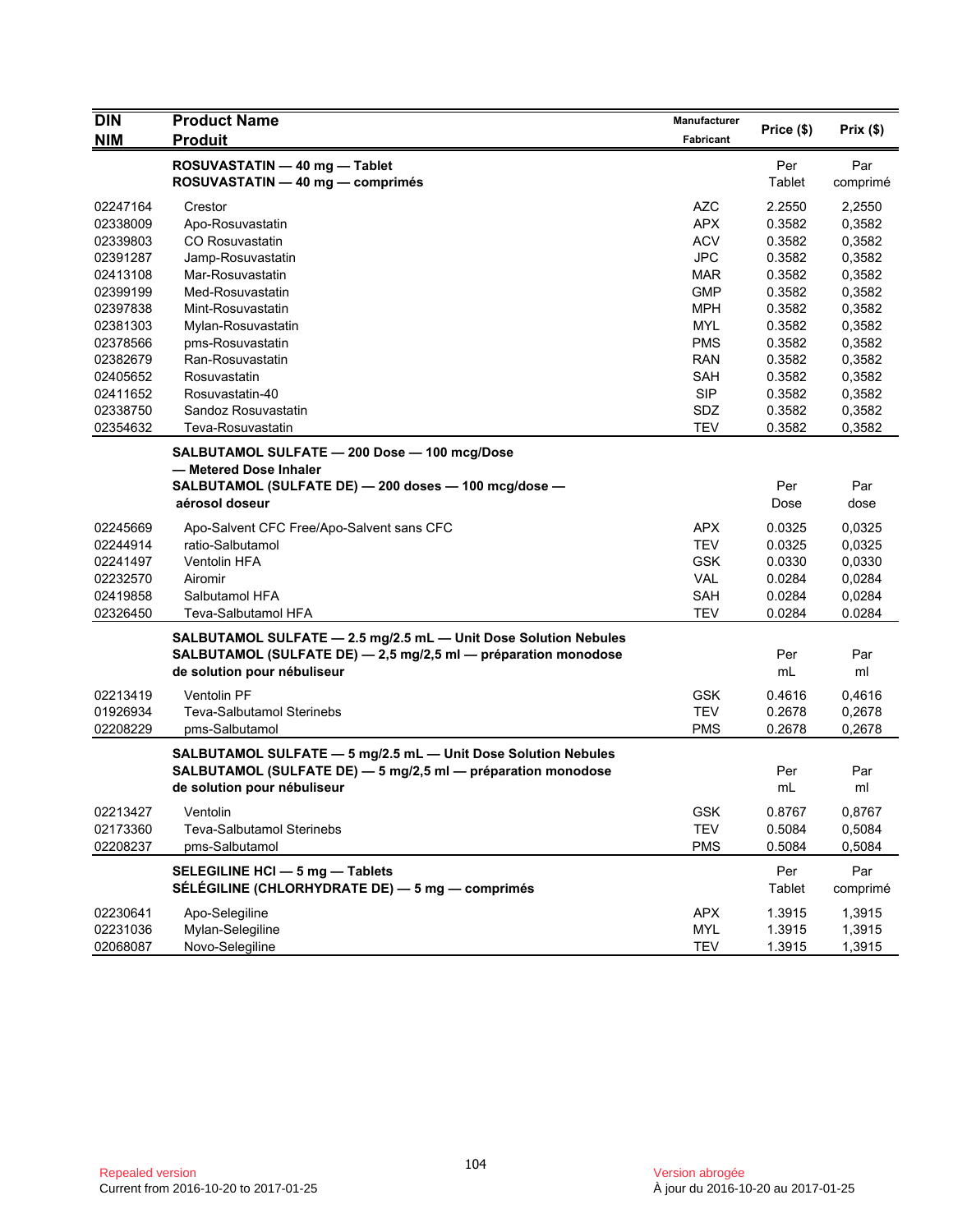| <b>DIN</b> | <b>Product Name</b>                             | <b>Manufacturer</b> | Price (\$) | Prix(\$) |
|------------|-------------------------------------------------|---------------------|------------|----------|
| <b>NIM</b> | <b>Produit</b>                                  | Fabricant           |            |          |
|            | SENNOSIDES A AND B - 8.6 mg - Tablets           |                     | Per        | Par      |
|            | SENNOSIDES A ET B - 8,6 mg - comprimés          |                     | Tablet     | comprimé |
| 00026158   | Senokot                                         | <b>PFR</b>          | 0.1452     | 0,1452   |
| 02068109   | Sennatab                                        | <b>PMS</b>          | 0.0644     | 0,0644   |
|            | <b>SERTRALINE HCI - 25 mg - Capsules</b>        |                     | Per        | Par      |
|            | SERTRALINE (CHLORHYDRATE DE) - 25 mg - capsules |                     | Capsule    | capsule  |
| 02132702   | Zoloft                                          | PFI                 | 0.9543     | 0,9543   |
| 02238280   | Apo-Sertraline                                  | <b>APX</b>          | 0.5544     | 0,5544   |
| 02287390   | <b>CO</b> Sertraline                            | <b>ACV</b>          | 0.5040     | 0,5040   |
| 02273683   | <b>GD-Sertraline</b>                            | <b>GEM</b>          | 0.4245     | 0,4245   |
| 02242519   | Mylan-Sertraline                                | <b>MYL</b>          | 0.2806     | 0,2806   |
| 02374552   | Ran-Sertraline                                  | <b>RAN</b>          | 0.2164     | 0,2164   |
| 02245159   | Sandoz Sertraline                               | <b>SDZ</b>          | 0.2164     | 0,2164   |
| 02390906   | Auro-Sertraline                                 | <b>AUP</b>          | 0.2004     | 0,2004   |
| 02357143   | Jamp-Sertraline                                 | <b>JPC</b>          | 0.2004     | 0,2004   |
| 02399415   | Mar-Sertraline                                  | <b>MAR</b>          | 0.2004     | 0,2004   |
| 02402378   | Mint-Sertraline                                 | <b>MPH</b>          | 0.2004     | 0,2004   |
| 02244838   | pms-Sertraline                                  | <b>PMS</b>          | 0.2004     | 0,2004   |
| 02353520   | Sertraline                                      | SAH                 | 0.2004     | 0,2004   |
| 02386070   | Sertraline                                      | <b>SIP</b>          | 0.2004     | 0,2004   |
| 02240485   | Novo-Sertraline                                 | <b>TEV</b>          | 0.2004     | 0,2004   |
| 02427761   | VAN-Sertraline                                  | VAN                 | 0.2004     | 0,2004   |
|            | <b>SERTRALINE HCI - 50 mg - Capsules</b>        |                     | Per        | Par      |
|            | SERTRALINE (CHLORHYDRATE DE) - 50 mg - capsules |                     | Capsule    | capsule  |
| 01962817   | Zoloft                                          | PFI                 | 1.9084     | 1,9084   |
| 02238281   | Apo-Sertraline                                  | <b>APX</b>          | 1.1088     | 1,1088   |
| 02287404   | <b>CO</b> Sertraline                            | <b>ACV</b>          | 1.0080     | 1,0080   |
| 02273691   | <b>GD-Sertraline</b>                            | GEM                 | 0.8490     | 0,8490   |
| 02242520   | Mylan-Sertraline                                | <b>MYL</b>          | 0.5611     | 0,5611   |
| 02374560   | Ran-Sertraline                                  | <b>RAN</b>          | 0.4329     | 0,4329   |
| 02245160   | Sandoz Sertraline                               | SDZ                 | 0.4329     | 0,4329   |
| 02390914   | Auro-Sertraline                                 | <b>AUP</b>          | 0.4000     | 0,4000   |
| 02357151   | Jamp-Sertraline                                 | <b>JPC</b>          | 0.4000     | 0,4000   |
| 02399423   | Mar-Sertraline                                  | MAR                 | 0.4000     | 0,4000   |
| 02402394   | Mint-Sertraline                                 | <b>MPH</b>          | 0.4000     | 0,4000   |
| 02244839   | pms-Sertraline                                  | <b>PMS</b>          | 0.4000     | 0,4000   |
| 02353539   | Sertraline                                      | SAH                 | 0.4000     | 0,4000   |
| 02386089   | Sertraline                                      | <b>SIP</b>          | 0.4000     | 0,4000   |
| 02240484   | <b>Teva-Sertraline</b>                          | <b>TEV</b>          | 0.4000     | 0,4000   |
| 02427788   | <b>VAN-Sertraline</b>                           | VAN                 | 0.4000     | 0,4000   |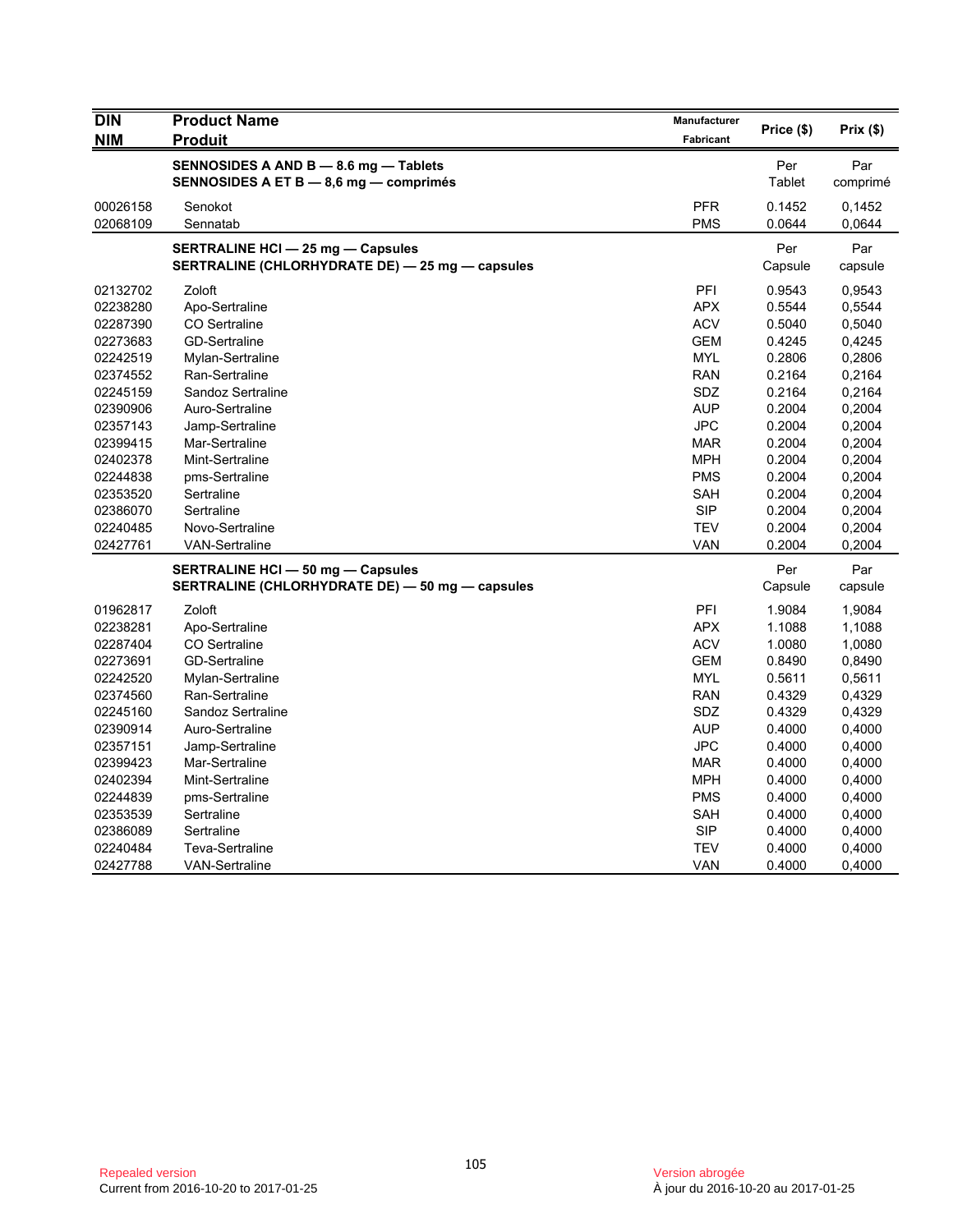| <b>DIN</b> | <b>Product Name</b>                                                                           | Manufacturer |                |                 |
|------------|-----------------------------------------------------------------------------------------------|--------------|----------------|-----------------|
| <b>NIM</b> | <b>Produit</b>                                                                                | Fabricant    | Price (\$)     | Prix(\$)        |
|            | <b>SERTRALINE HCI - 100 mg - Capsules</b><br>SERTRALINE (CHLORHYDRATE DE) - 100 mg - capsules |              | Per<br>Capsule | Par<br>capsule  |
| 01962779   | Zoloft                                                                                        | PFI          | 2.0298         | 2,0298          |
| 02238282   | Apo-Sertraline                                                                                | <b>APX</b>   | 1.2128         | 1,2128          |
| 02287412   | CO Sertraline                                                                                 | <b>ACV</b>   | 1.1025         | 1,1025          |
| 02273705   | <b>GD-Sertraline</b>                                                                          | <b>GEM</b>   | 0.8895         | 0,8895          |
| 02242521   | Mylan-Sertraline                                                                              | <b>MYL</b>   | 0.5880         | 0,5880          |
| 02374579   | Ran-Sertraline                                                                                | <b>RAN</b>   | 0.4536         | 0,4536          |
| 02245161   | Sandoz Sertraline                                                                             | SDZ          | 0.4536         | 0,4536          |
| 02390922   | Auro-Sertraline                                                                               | <b>AUP</b>   | 0.4200         | 0,4200          |
| 02357178   | Jamp-Sertraline                                                                               | <b>JPC</b>   | 0.4200         | 0,4200          |
| 02399431   | Mar-Sertraline                                                                                | <b>MAR</b>   | 0.4200         | 0,4200          |
| 02402408   | Mint-Sertraline                                                                               | <b>MPH</b>   | 0.4200         | 0,4200          |
| 02244840   | pms-Sertraline                                                                                | <b>PMS</b>   | 0.4200         | 0,4200          |
| 02353547   | Sertraline                                                                                    | <b>SAH</b>   | 0.4200         | 0,4200          |
| 02386097   | Sertraline                                                                                    | <b>SIP</b>   | 0.4200         | 0,4200          |
| 02240481   | Teva-Sertraline                                                                               | <b>TEV</b>   | 0.4200         | 0,4200          |
| 02427796   | <b>VAN-Sertraline</b>                                                                         | <b>VAN</b>   | 0.4200         | 0,4200          |
|            | SIMVASTATIN - 5 mg - Tablets<br>SIMVASTATINE - 5 mg - comprimés                               |              | Per<br>Tablet  | Par<br>comprimé |
| 00884324   | Zocor                                                                                         | <b>MFX</b>   | 1.3100         | 1,3100          |
| 02247011   | Apo-Simvastatin                                                                               | <b>APX</b>   | 0.1841         | 0,1841          |
| 02405148   | Auro-Simvastatin                                                                              | <b>AUP</b>   | 0.1841         | 0,1841          |
| 02248103   | CO Simvastatin                                                                                | <b>ACV</b>   | 0.1841         | 0,1841          |
| 02375591   | Jamp-Simvastatin                                                                              | <b>JPC</b>   | 0.1841         | 0,1841          |
| 02375036   | Mar-Simvastatin                                                                               | <b>MAR</b>   | 0.1841         | 0,1841          |
| 02372932   | Mint-Simvastatin                                                                              | <b>MPH</b>   | 0.1841         | 0,1841          |
| 02246582   | Mylan-Simvastatin                                                                             | <b>MYL</b>   | 0.1841         | 0,1841          |
| 02269252   | pms-Simvastatin                                                                               | <b>PMS</b>   | 0.1841         | 0,1841          |
| 02329131   | Ran-Simvastatin                                                                               | <b>RAN</b>   | 0.1841         | 0,1841          |
| 02331969   | Simvastatin                                                                                   | <b>RAN</b>   | 0.1841         | 0,1841          |
| 02284723   | Simvastatin                                                                                   | <b>SAH</b>   | 0.1841         | 0,1841          |
| 02386291   | Simvastatin                                                                                   | <b>SIP</b>   | 0.1841         | 0,1841          |
| 02250144   | Teva-Simvastatin                                                                              | <b>TEV</b>   | 0.1841         | 0,1841          |
|            | SIMVASTATIN - 10 mg - Tablets<br>SIMVASTATINE - 10 mg - comprimés                             |              | Per<br>Tablet  | Par<br>comprimé |
| 00884332   | Zocor                                                                                         | <b>MFX</b>   | 2.8673         | 2,8673          |
| 02247012   | Apo-Simvastatin                                                                               | <b>APX</b>   | 0.3642         | 0,3642          |
| 02405156   | Auro-Simvastatin                                                                              | <b>AUP</b>   | 0.3642         | 0,3642          |
| 02248104   | CO Simvastatin                                                                                | <b>ACV</b>   | 0.3642         | 0,3642          |
| 02375605   | Jamp-Simvastatin                                                                              | <b>JPC</b>   | 0.3642         | 0,3642          |
| 02375044   | Mar-Simvastatin                                                                               | <b>MAR</b>   | 0.3642         | 0,3642          |
| 02372940   | Mint-Simvastatin                                                                              | <b>MPH</b>   | 0.3642         | 0,3642          |
| 02246583   | Mylan-Simvastatin                                                                             | <b>MYL</b>   | 0.3642         | 0,3642          |
| 02269260   | pms-Simvastatin                                                                               | <b>PMS</b>   | 0.3642         | 0,3642          |
| 02329158   | Ran-Simvastatin                                                                               | <b>RAN</b>   | 0.3642         | 0,3642          |
| 02247828   | Sandoz Simvastatin                                                                            | SDZ          | 0.3642         | 0,3642          |
| 02331985   | Simvastatin                                                                                   | <b>RAN</b>   | 0.3642         | 0,3642          |
| 02284731   | Simvastatin                                                                                   | SAH          | 0.3642         | 0,3642          |
| 02386305   | Simvastatin                                                                                   | <b>SIP</b>   | 0.3642         | 0,3642          |
| 02250152   | Teva-Simvastatin                                                                              | <b>TEV</b>   | 0.3642         | 0,3642          |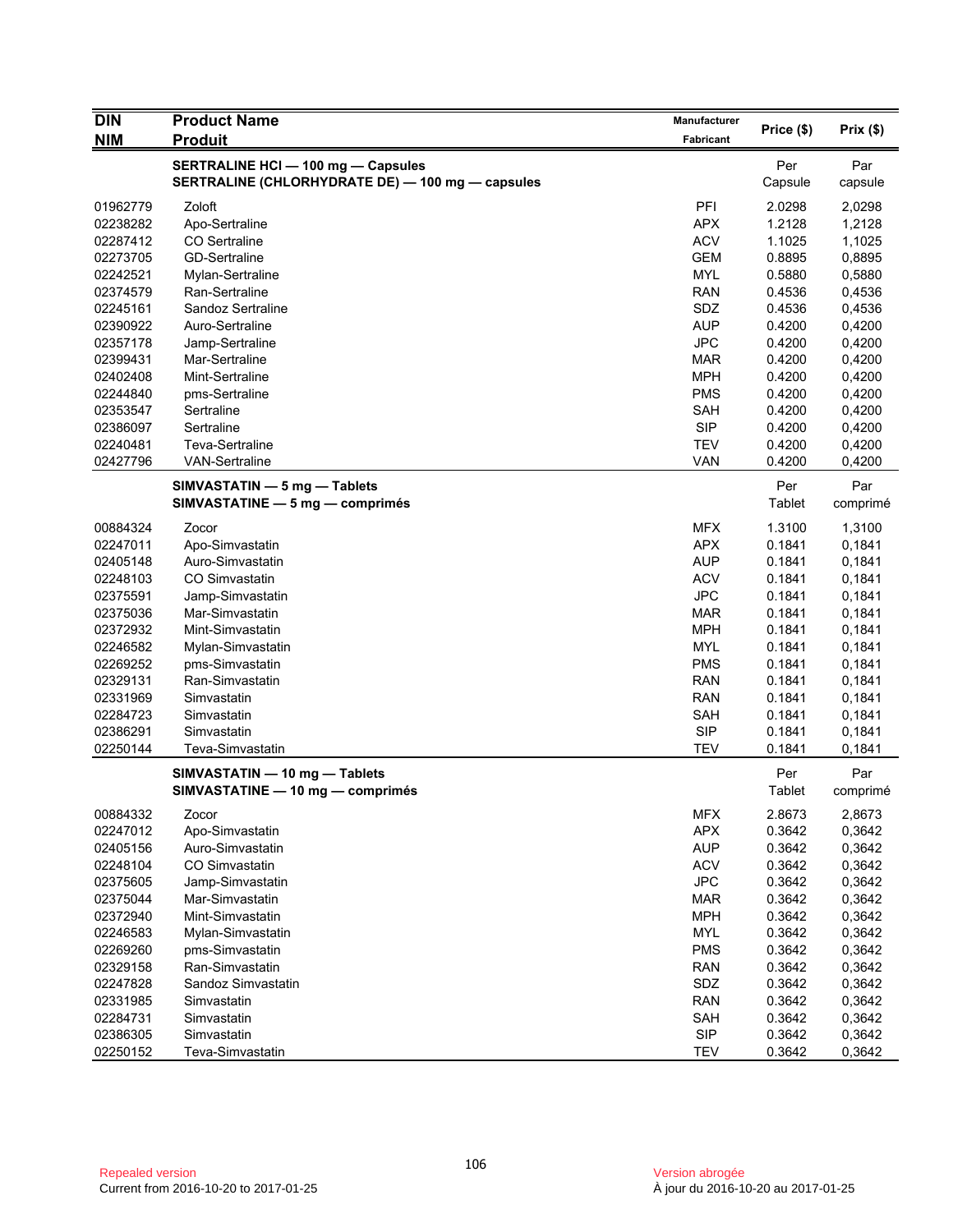| <b>DIN</b> | <b>Product Name</b>                                               | Manufacturer |                      |                 |
|------------|-------------------------------------------------------------------|--------------|----------------------|-----------------|
| <b>NIM</b> | <b>Produit</b>                                                    | Fabricant    | Price (\$)           | Prix(\$)        |
|            | SIMVASTATIN - 20 mg - Tablets<br>SIMVASTATINE - 20 mg - comprimés |              | Per<br><b>Tablet</b> | Par<br>comprimé |
| 00884340   | Zocor                                                             | <b>MFX</b>   | 3.5438               | 3,5438          |
| 02247013   | Apo-Simvastatin                                                   | <b>APX</b>   | 0.4501               | 0,4501          |
| 02405164   | Auro-Simvastatin                                                  | <b>AUP</b>   | 0.4501               | 0,4501          |
| 02248105   | CO Simvastatin                                                    | <b>ACV</b>   | 0.4501               | 0,4501          |
| 02375613   | Jamp-Simvastatin                                                  | <b>JPC</b>   | 0.4501               | 0,4501          |
| 02375052   | Mar-Simvastatin                                                   | <b>MAR</b>   | 0.4501               | 0,4501          |
| 02372959   | Mint-Simvastatin                                                  | <b>MPH</b>   | 0.4501               | 0,4501          |
| 02246737   | Mylan-Simvastatin                                                 | <b>MYL</b>   | 0.4501               | 0,4501          |
| 02269279   | pms-Simvastatin                                                   | PMS          | 0.4501               | 0,4501          |
| 02329166   | Ran-Simvastatin                                                   | <b>RAN</b>   | 0.4501               | 0,4501          |
| 02247830   | Sandoz Simvastatin                                                | SDZ          | 0.4501               | 0,4501          |
| 02331993   | Simvastatin                                                       | <b>RAN</b>   | 0.4501               | 0,4501          |
| 02284758   | Simvastatin                                                       | <b>SAH</b>   | 0.4501               | 0,4501          |
| 02386313   | Simvastatin                                                       | <b>SIP</b>   | 0.4501               | 0,4501          |
| 02250160   | Teva-Simvastatin                                                  | <b>TEV</b>   | 0.4501               | 0,4501          |
|            | SIMVASTATIN - 40 mg - Tablets<br>SIMVASTATINE - 40 mg - comprimés |              | Per<br><b>Tablet</b> | Par<br>comprimé |
| 00884359   | Zocor                                                             | <b>MFX</b>   | 3.5438               | 3,5438          |
| 02247014   | Apo-Simvastatin                                                   | <b>APX</b>   | 0.4501               | 0,4501          |
| 02405172   | Auro-Simvastatin                                                  | <b>AUP</b>   | 0.4501               | 0,4501          |
| 02248106   | CO Simvastatin                                                    | <b>ACV</b>   | 0.4501               | 0,4501          |
| 02375621   | Jamp-Simvastatin                                                  | <b>JPC</b>   | 0.4501               | 0,4501          |
| 02375060   | Mar-Simvastatin                                                   | MAR          | 0.4501               | 0,4501          |
| 02372967   | Mint-Simvastatin                                                  | <b>MPH</b>   | 0.4501               | 0,4501          |
| 02246584   | Mylan-Simvastatin                                                 | MYL          | 0.4501               | 0,4501          |
| 02269287   | pms-Simvastatin                                                   | <b>PMS</b>   | 0.4501               | 0,4501          |
| 02329174   | Ran-Simvastatin                                                   | <b>RAN</b>   | 0.4501               | 0,4501          |
| 02247831   | Sandoz Simvastatin                                                | SDZ          | 0.4501               | 0,4501          |
| 02332000   | Simvastatin                                                       | <b>RAN</b>   | 0.4501               | 0,4501          |
| 02284766   | Simvastatin                                                       | <b>SAH</b>   | 0.4501               | 0,4501          |
| 02386321   | Simvastatin                                                       | <b>SIP</b>   | 0.4501               | 0,4501          |
| 02250179   | Teva-Simvastatin                                                  | <b>TEV</b>   | 0.4501               | 0,4501          |
|            | SIMVASTATIN - 80 mg - Tablets<br>SIMVASTATINE - 80 mg - comprimés |              | Per<br>Tablet        | Par<br>comprimé |
| 02240332   | Zocor                                                             | <b>MFX</b>   | 3.1843               | 3,1843          |
| 02247015   | Apo-Simvastatin                                                   | <b>APX</b>   | 0.4501               | 0,4501          |
| 02405180   | Auro-Simvastatin                                                  | <b>AUP</b>   | 0.4501               | 0,4501          |
| 02248107   | CO Simvastatin                                                    | <b>ACV</b>   | 0.4501               | 0,4501          |
| 02375648   | Jamp-Simvastatin                                                  | <b>JPC</b>   | 0.4501               | 0,4501          |
| 02375079   | Mar-Simvastatin                                                   | <b>MAR</b>   | 0.4501               | 0,4501          |
| 02372975   | Mint-Simvastatin                                                  | <b>MPH</b>   | 0.4501               | 0,4501          |
| 02246585   | Mylan-Simvastatin                                                 | <b>MYL</b>   | 0.4501               | 0,4501          |
| 02269295   | pms-Simvastatin                                                   | <b>PMS</b>   | 0.4501               | 0,4501          |
| 02329182   | Ran-Simvastatin                                                   | <b>RAN</b>   | 0.4501               | 0,4501          |
| 02247833   | Sandoz Simvastatin                                                | SDZ          | 0.4501               | 0,4501          |
| 02332019   | Simvastatin                                                       | <b>RAN</b>   | 0.4501               | 0,4501          |
| 02284774   | Simvastatin                                                       | SAH          | 0.4501               | 0,4501          |
| 02386348   | Simvastatin                                                       | <b>SIP</b>   | 0.4501               | 0,4501          |
| 02250187   | Teva-Simvastatin                                                  | <b>TEV</b>   | 0.4501               | 0,4501          |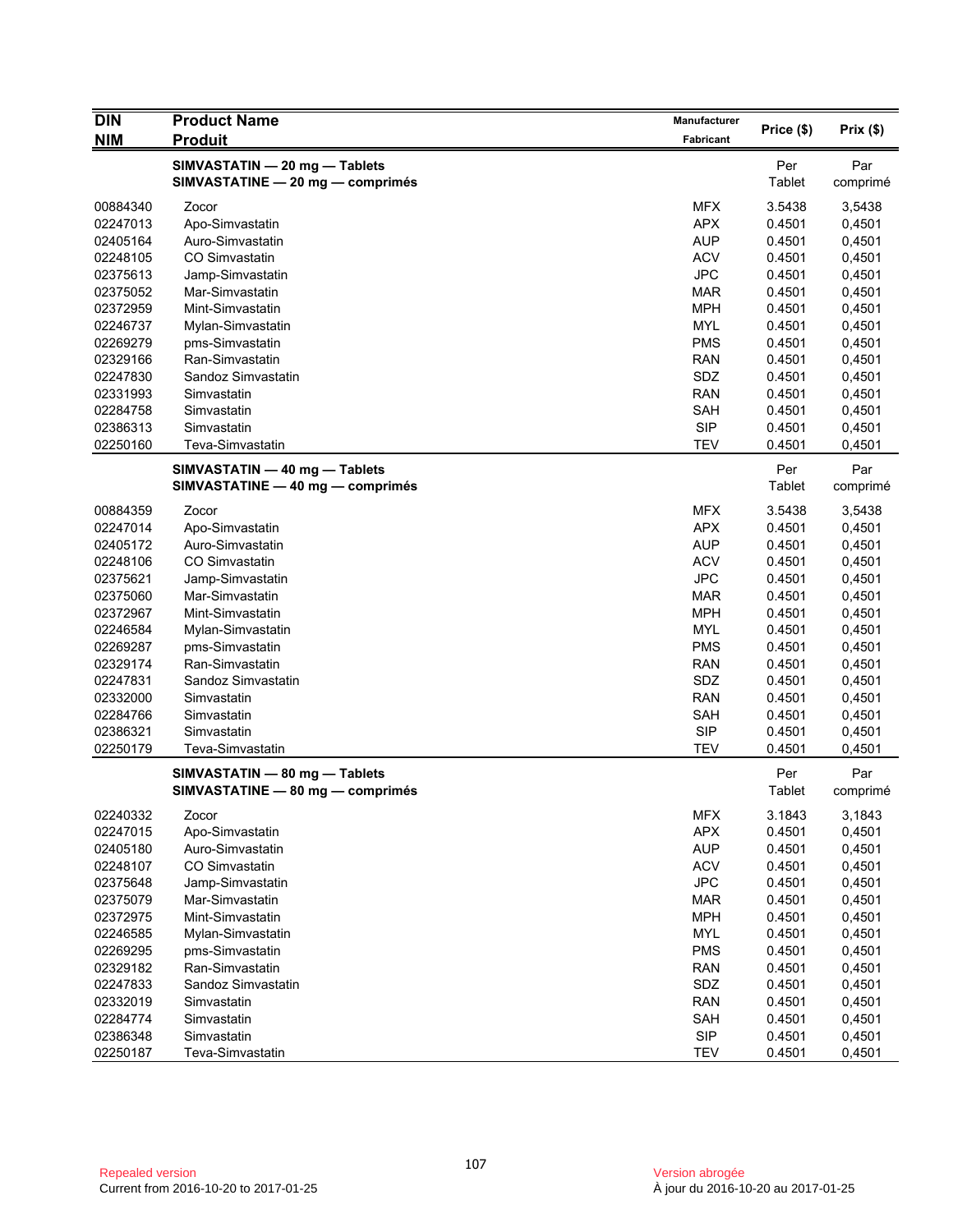| <b>DIN</b><br><b>NIM</b>                                                                                 | <b>Product Name</b><br><b>Produit</b>                                                                                                                                         | Manufacturer<br><b>Fabricant</b>                                                                                    | Price (\$)                                                                             | Prix(\$)                                                                               |
|----------------------------------------------------------------------------------------------------------|-------------------------------------------------------------------------------------------------------------------------------------------------------------------------------|---------------------------------------------------------------------------------------------------------------------|----------------------------------------------------------------------------------------|----------------------------------------------------------------------------------------|
|                                                                                                          | SODIUM CROMOGLYCATE - 2% - Ophthalmic Solution<br>CROMOGLYCATE SODIQUE - 2 % - solution ophtalmique                                                                           |                                                                                                                     | Per<br>mL                                                                              | Par<br>ml                                                                              |
| 02230621<br>02009277                                                                                     | Opticrom<br>Cromolyn                                                                                                                                                          | <b>ALL</b><br><b>PMS</b>                                                                                            | 1.3500<br>1.0450                                                                       | 1,3500<br>1,0450                                                                       |
|                                                                                                          | SODIUM POLYSTYRENE SULFONATE - 1 mEq/g - Oral Powder                                                                                                                          |                                                                                                                     |                                                                                        |                                                                                        |
|                                                                                                          | — 454 g Package<br>POLYSTYRENE SODIQUE (SULFONATE DE) — 1 mEq/g — poudre orale —<br>paquet de 454 g                                                                           |                                                                                                                     | Per<br>Gram                                                                            | Par<br>gramme                                                                          |
| 02026961<br>00755338                                                                                     | Kayexalate<br>Solystat                                                                                                                                                        | <b>SAA</b><br>PPI                                                                                                   | 0.2037<br>0.1980                                                                       | 0,2037<br>0,1980                                                                       |
|                                                                                                          | SOLIFENACIN - 5 mg - Tablets<br>SOLIFENACIN - 5 mg - comprimés                                                                                                                |                                                                                                                     | Per<br>Tablet                                                                          | Per<br>comprimé                                                                        |
| 02277263<br>02397900<br>02422239<br>02424339                                                             | Vesicare<br>Teva-Solifenacin<br><b>ACT-Solifenacin</b><br>Jamp-Solifenacin                                                                                                    | <b>ASP</b><br><b>TEV</b><br><b>ACV</b><br><b>JPC</b>                                                                | 1.6500<br>1.2669<br>0.4223<br>0.4223                                                   | 1,6500<br>1,2669<br>0,4223<br>0,4223                                                   |
| 02443171<br>02428911<br>02417723<br>02437988                                                             | Mint-Solifenacin<br>Med-Solifenacin<br>pms-Solifenacin<br>RAN-Solifenacin                                                                                                     | <b>MPH</b><br><b>GMP</b><br><b>PMS</b><br><b>RAN</b>                                                                | 0.4223<br>0.4223<br>0.4223<br>0.4223                                                   | 0,4223<br>0,4223<br>0,4223<br>0,4223                                                   |
| 02399032                                                                                                 | Sandoz Solifenacin<br>SOLIFENACIN - 10 mg - Tablets<br>SOLIFENACIN - 10 mg - comprimés                                                                                        | <b>SDZ</b>                                                                                                          | 0.4223<br>Per<br>Tablet                                                                | 0,4223<br>Per<br>comprimé                                                              |
| 02277271<br>02397919<br>02422247<br>02424347<br>02443198<br>02428938<br>02417731<br>02437996<br>02399040 | Vesicare<br>Teva-Solifenacin<br><b>ACT-Solifenacin</b><br>Jamp-Solifenacin<br>Mint-Solifenacin<br>Med-Solifenacin<br>pms-Solifenacin<br>RAN-Solifenacin<br>Sandoz Solifenacin | <b>ASP</b><br><b>TEV</b><br><b>ACV</b><br><b>JPC</b><br><b>MPH</b><br><b>GMP</b><br><b>PMS</b><br><b>RAN</b><br>SDZ | 1.6500<br>1.2669<br>0.4223<br>0.4223<br>0.4223<br>0.4223<br>0.4223<br>0.4223<br>0.4223 | 1,6500<br>1,2669<br>0,4223<br>0,4223<br>0,4223<br>0,4223<br>0,4223<br>0,4223<br>0,4223 |
|                                                                                                          | SOTALOL HCI - 80 mg - Tablets<br>SOTALOL (CHLORHYDRATE DE) - 80 mg - comprimés                                                                                                |                                                                                                                     | Per<br>Tablet                                                                          | Per<br>comprimé                                                                        |
| 02270625<br>02238326<br>02084228<br>02210428<br>02231181<br>02368617                                     | CO Sotalol<br>pms-Sotalol<br>ratio-Sotalol<br>Apo-Sotalol<br>Novo-Sotalol<br>Jamp-Sotalol                                                                                     | <b>ACV</b><br><b>PMS</b><br><b>TEV</b><br><b>APX</b><br><b>TEV</b><br><b>JPC</b>                                    | 0.6526<br>0.6526<br>0.6526<br>0.6525<br>0.6525<br>0.5932                               | 0,6526<br>0,6526<br>0,6526<br>0,6525<br>0,6525<br>0,5932                               |
| 02229778                                                                                                 | Mylan-Sotalol                                                                                                                                                                 | MYL                                                                                                                 | 0.5932                                                                                 | 0,5932                                                                                 |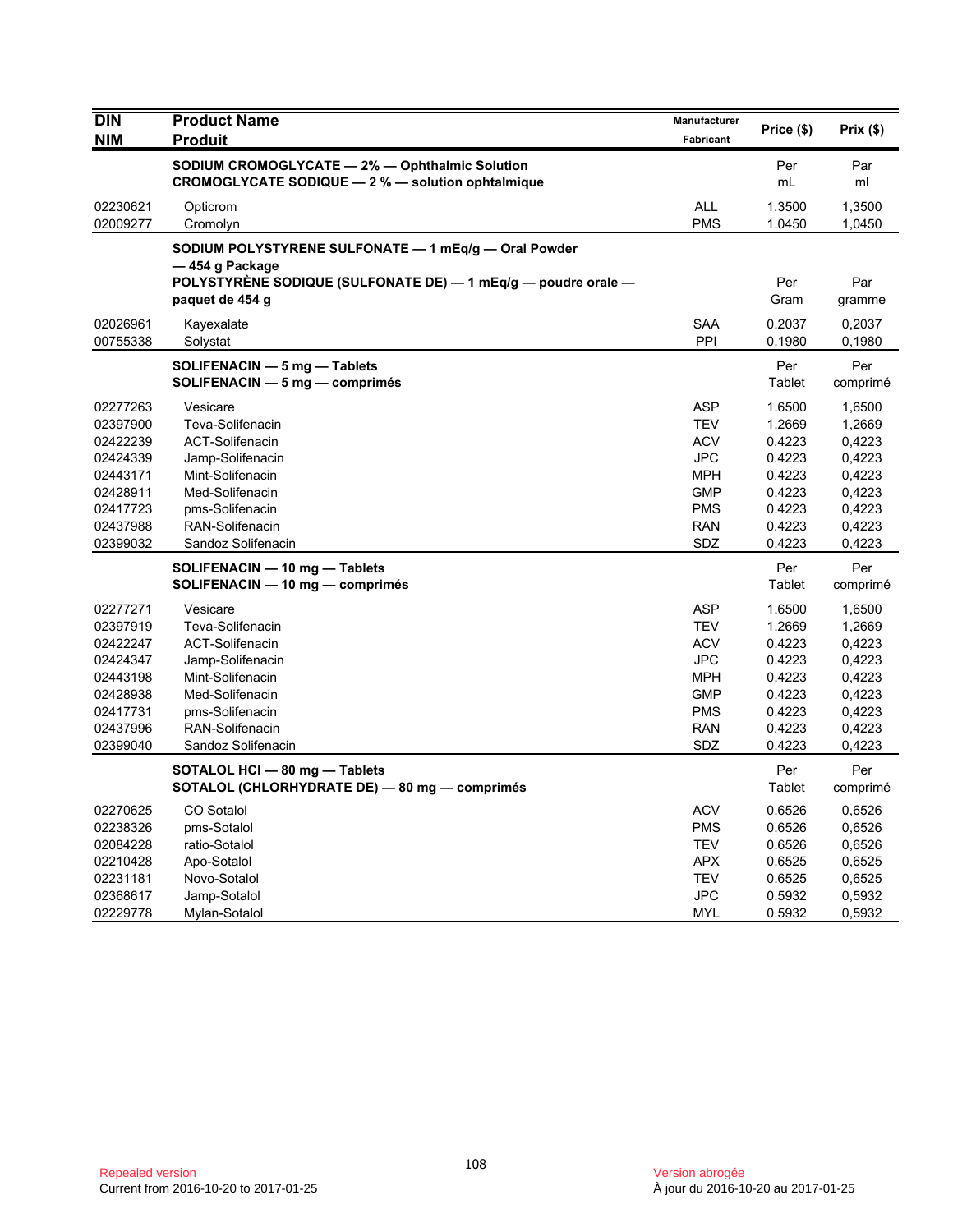| <b>DIN</b>           | <b>Product Name</b>                                              | Manufacturer             | Price (\$)       | Prix $(\$)$      |
|----------------------|------------------------------------------------------------------|--------------------------|------------------|------------------|
| <b>NIM</b>           | <b>Produit</b>                                                   | Fabricant                |                  |                  |
|                      | SOTALOL HCI - 160 mg - Tablets                                   |                          | Per              | Per              |
|                      | SOTALOL (CHLORHYDRATE DE) - 160 mg - comprimés                   |                          | Tablet           | comprimé         |
| 02270633             | CO Sotalol                                                       | <b>ACV</b>               | 0.7142           | 0,7142           |
| 02238635             | Dom-Sotalol                                                      | <b>DOM</b>               | 0.7142           | 0,7142           |
| 02084236             | ratio-Sotalol                                                    | <b>TEV</b>               | 0.7141           | 0,7141           |
| 02167794<br>02234013 | Apo-Sotalol<br>Sandoz Sotalol                                    | <b>APX</b><br>SDZ        | 0.7140           | 0,7140           |
| 02368625             | Jamp-Sotalol                                                     | <b>JPC</b>               | 0.6492<br>0.1623 | 0,6492<br>0,1623 |
| 02229779             | Mylan-Sotalol                                                    | <b>MYL</b>               | 0.1623           | 0,1623           |
| 02238327             | pms-Sotalol                                                      | <b>PMS</b>               | 0.1623           | 0.1623           |
| 02257858             | Sandoz Sotalol                                                   | SDZ                      | 0.1623           | 0,1623           |
|                      | SPIRONOLACTONE - 25 mg - Tablets                                 |                          | Per              | Per              |
|                      | SPIRONOLACTONE - 25 mg - comprimés                               |                          | Tablet           | comprimé         |
| 00028606             | Aldactone                                                        | PFI                      | 0.1638           | 0,1638           |
| 00613215             | Novo-Spiroton                                                    | <b>TEV</b>               | 0.1212           | 0,1212           |
|                      | SPIRONOLACTONE - 100 mg - Tablets                                |                          | Per              | Per              |
|                      | SPIRONOLACTONE - 100 mg - comprimés                              |                          | Tablet           | comprimé         |
| 00285455             | Aldactone                                                        | PFI                      | 0.3859           | 0,3859           |
| 00613223             | Novo-Spiroton                                                    | <b>TEV</b>               | 0.2822           | 0,2822           |
|                      | SPIRONOLACTONE/HYDROCHLOROTHIAZIDE - 25 mg/25 mg - Tablets       |                          | Per              | Per              |
|                      | SPIRONOLACTONE/HYDROCHLOROTHIAZIDE - 25 mg/25 mg - comprimés     |                          | Tablet           | comprimé         |
| 00180408             | Aldactazide 25                                                   | <b>PFI</b>               | 0.2488           | 0,2488           |
| 00613231             | Novo-Spirozine 25                                                | <b>TEV</b>               | 0.1234           | 0,1234           |
|                      | SPIRONOLACTONE/HYDROCHLOROTHIAZIDE - 50 mg/50 mg - Tablets       |                          | Per              | Per              |
|                      | SPIRONOLACTONE/HYDROCHLOROTHIAZIDE - 50 mg/50 mg - comprimés     |                          | Tablet           | comprimé         |
| 00594377<br>00657182 | Aldactazide 50<br>Novo-Spirozine 50                              | PFI<br><b>TEV</b>        | 0.5271<br>0.2610 | 0,5271<br>0,2610 |
|                      |                                                                  |                          | Per              | Per              |
|                      | SUCRALFATE $-1$ g $-$ Tablets<br>SUCRALFATE $-1$ g $-$ comprimés |                          | <b>Tablet</b>    | comprimé         |
| 02100622             | Sulcrate                                                         | AXC                      | 0.7000           | 0,7000           |
| 02125250             | Apo-Sucralfate                                                   | <b>APX</b>               | 0.3236           | 0,3236           |
| 02045702             | Novo-Sucralfate                                                  | <b>TEV</b>               | 0.3236           | 0,3236           |
|                      | SULFASALAZINE - 500 mg - Tablets                                 |                          | Per              | Per              |
|                      | SULFASALAZINE - 500 mg - comprimés                               |                          | <b>Tablet</b>    | comprimé         |
| 02064480             | Salazopyrin                                                      | PFI                      | 0.3494           | 0,3494           |
| 00598461             | pms-Sulfasalazine                                                | <b>PMS</b>               | 0.2631           | 0,2631           |
|                      | SUMATRIPTAN - 50 mg - Tablets                                    |                          | Per              | Per              |
|                      | SUMATRIPTAN - 50 mg - comprimés                                  |                          | Tablet           | comprimé         |
| 02212153             | Imitrex DF                                                       | <b>GSK</b>               | 16.6724          | 16,6724          |
| 02268388             | Apo-Sumatriptan                                                  | <b>APX</b>               | 9.9715           | 9,9715           |
| 02257890             | CO Sumatriptan                                                   | <b>ACV</b>               | 9.9715           | 9,9715           |
| 02271583<br>02268914 | ratio-Sumatriptan<br>Mylan-Sumatriptan                           | <b>TEV</b><br><b>MYL</b> | 9.9715<br>9.0650 | 9,9715<br>9,0650 |
| 02286823             | Novo-Sumatriptan DF                                              | <b>TEV</b>               | 9.0650           | 9,0650           |
| 02256436             | pms-Sumatriptan                                                  | <b>PMS</b>               | 9.0650           | 9,0650           |
| 02263025             | Sandoz Sumatriptan                                               | SDZ                      | 9.0650           | 9,0650           |
| 02286521             | Sumatriptan                                                      | SAH                      | 9.0650           | 9,0650           |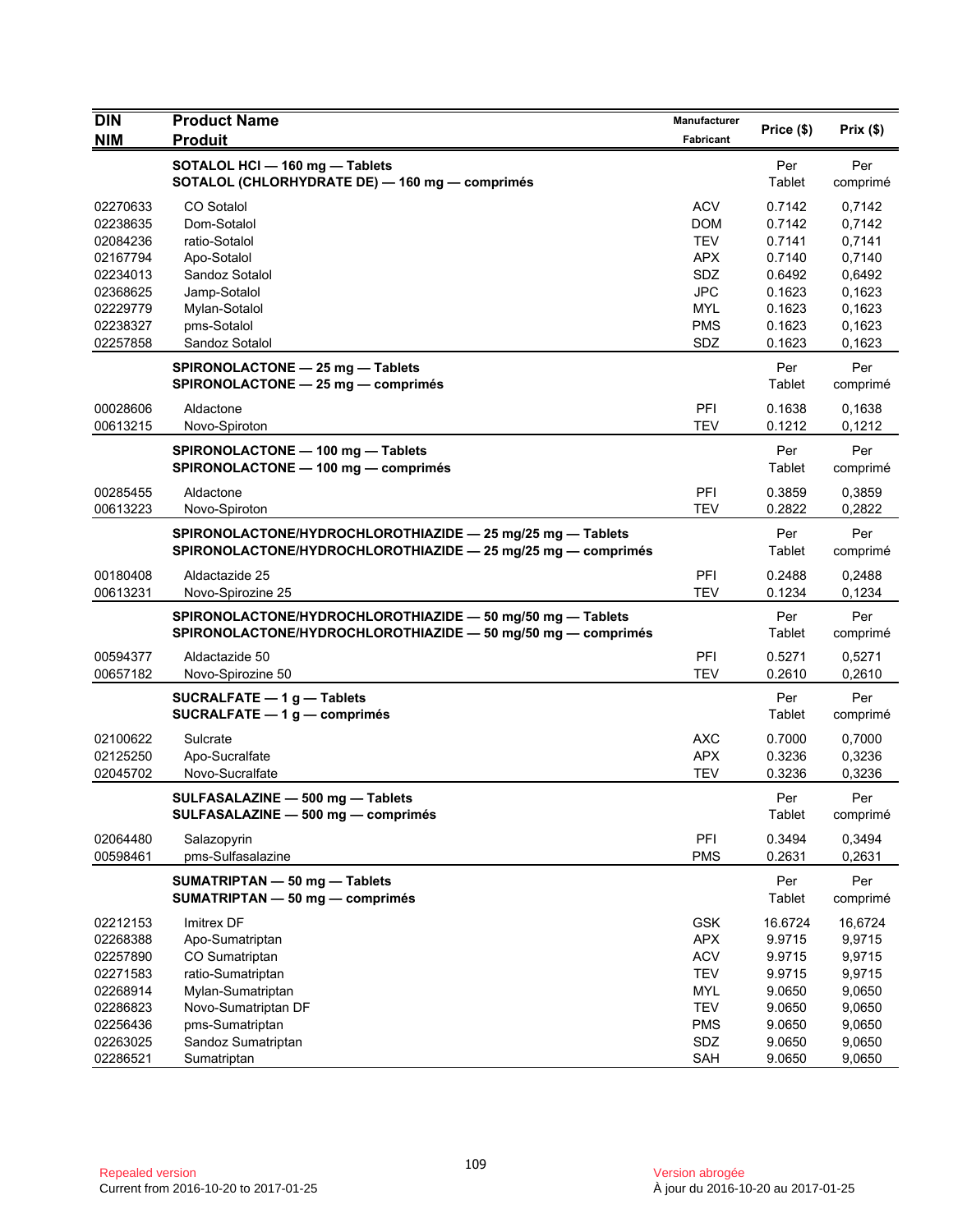| <b>DIN</b> | <b>Product Name</b>                                                                | Manufacturer     | Price (\$)    | Prix(\$) |
|------------|------------------------------------------------------------------------------------|------------------|---------------|----------|
| <b>NIM</b> | <b>Produit</b>                                                                     | <b>Fabricant</b> |               |          |
|            | SUMATRIPTAN - 100 mg - Tablets                                                     |                  | Per           | Per      |
|            | SUMATRIPTAN - 100 mg - comprimés                                                   |                  | Tablet        | comprimé |
| 02212161   | Imitrex DF                                                                         | <b>GSK</b>       | 18.3665       | 18,3665  |
| 02268396   | Apo-Sumatriptan                                                                    | <b>APX</b>       | 10.9854       | 10,9854  |
| 02257904   | CO Sumatriptan                                                                     | <b>ACV</b>       | 10.9854       | 10,9854  |
| 02239367   | Novo-Sumatriptan                                                                   | TEV              | 10.9854       | 10,9854  |
| 02271591   | ratio-Sumatriptan                                                                  | <b>TEV</b>       | 10.9854       | 10,9854  |
| 02268922   | Mylan-Sumatriptan                                                                  | <b>MYL</b>       | 9.9867        | 9,9867   |
| 02286831   | Novo-Sumatriptan DF                                                                | <b>TEV</b>       | 9.9867        | 9,9867   |
| 02256444   | pms-Sumatriptan                                                                    | <b>PMS</b>       | 9.9867        | 9,9867   |
| 02263033   | Sandoz Sumatriptan                                                                 | SDZ              | 9.9867        | 9,9867   |
| 02286548   | Sumatriptan                                                                        | SAH              | 9.9867        | 9,9867   |
|            | TAMOXIFEN CITRATE - 10 mg - Tablets                                                |                  | Per           | Per      |
|            | TAMOXIFÉNE (CITRATE DE) — 10 mg — comprimés                                        |                  | Tablet        | comprimé |
| 01926624   | Tamofen                                                                            | <b>SAA</b>       | 0.2178        | 0,2178   |
| 00812404   | Apo-Tamox                                                                          | <b>APX</b>       | 0.1925        | 0,1925   |
| 02088428   | Mylan-Tamoxifen                                                                    | <b>MYL</b>       | 0.1925        | 0,1925   |
| 00851965   | Novo-Tamoxifen                                                                     | <b>TEV</b>       | 0.1925        | 0,1925   |
|            |                                                                                    |                  |               |          |
|            | TAMOXIFEN CITRATE - 20 mg - Tablets<br>TAMOXIFÈNE (CITRATE DE) — 20 mg — comprimés |                  | Per<br>Tablet | Per      |
|            |                                                                                    |                  |               | comprimé |
| 01926632   | Tamofen                                                                            | <b>SAA</b>       | 0.4367        | 0,4367   |
| 02048485   | Nolvadex-D                                                                         | <b>AZC</b>       | 0.4052        | 0,4052   |
| 00812390   | Apo-Tamox                                                                          | <b>APX</b>       | 0.3850        | 0,3850   |
| 02089858   | Mylan-Tamoxifen                                                                    | <b>MYL</b>       | 0.3850        | 0,3850   |
| 00851973   | Novo-Tamoxifen                                                                     | TEV              | 0.3850        | 0,3850   |
|            | TAMSULOSIN - 0.4 mg - Controlled Release Tablet                                    |                  | Per           | Per      |
|            | TAMSULOSIN - 0,4 mg - comprimé à libération                                        |                  | Tablet        | comprimé |
| 02270102   | Flomax CR                                                                          | <b>BOE</b>       | 0.7018        | 0,7018   |
| 02362406   | Apo-Tamsulosin                                                                     | <b>APX</b>       | 0.1500        | 0.1500   |
| 02340208   | Sandoz Tamsulosin CR                                                               | <b>SDZ</b>       | 0.1500        | 0,1500   |
| 02427117   | <b>Tamsulosin CR</b>                                                               | <b>SAH</b>       | 0.1500        | 0,1500   |
| 02429667   | <b>Tamsulosin CR</b>                                                               | <b>SIP</b>       | 0.1500        | 0,1500   |
| 02368242   | Teva-Tamsulosin CR                                                                 | <b>TEV</b>       | 0.1500        | 0,1500   |
|            | TAMSULOSIN - 0.4 mg - Sustained Release Capsules                                   |                  | Per           | Par      |
|            | TAMSULOSIN - 0,4 mg - capsules à libération                                        |                  | Capsule       | capsule  |
| 02298570   | Mylan-Tamsulosin                                                                   | <b>MYL</b>       | 0.6000        | 0,6000   |
| 02281392   | Novo-Tamsulosin                                                                    | <b>TEV</b>       | 0.6000        | 0,6000   |
|            | Ran-Tamsulosin                                                                     |                  |               |          |
| 02294885   |                                                                                    | RAN              | 0.6000        | 0,6000   |
| 02294265   | ratio-Tamsulosin                                                                   | <b>TEV</b>       | 0.1500        | 0,1500   |
| 02295121   | Sandoz Tamsulosin                                                                  | SDZ              | 0.1500        | 0.1500   |
| 02319217   | Sandoz Tamsulosin                                                                  | SDZ              | 0.1500        | 0,1500   |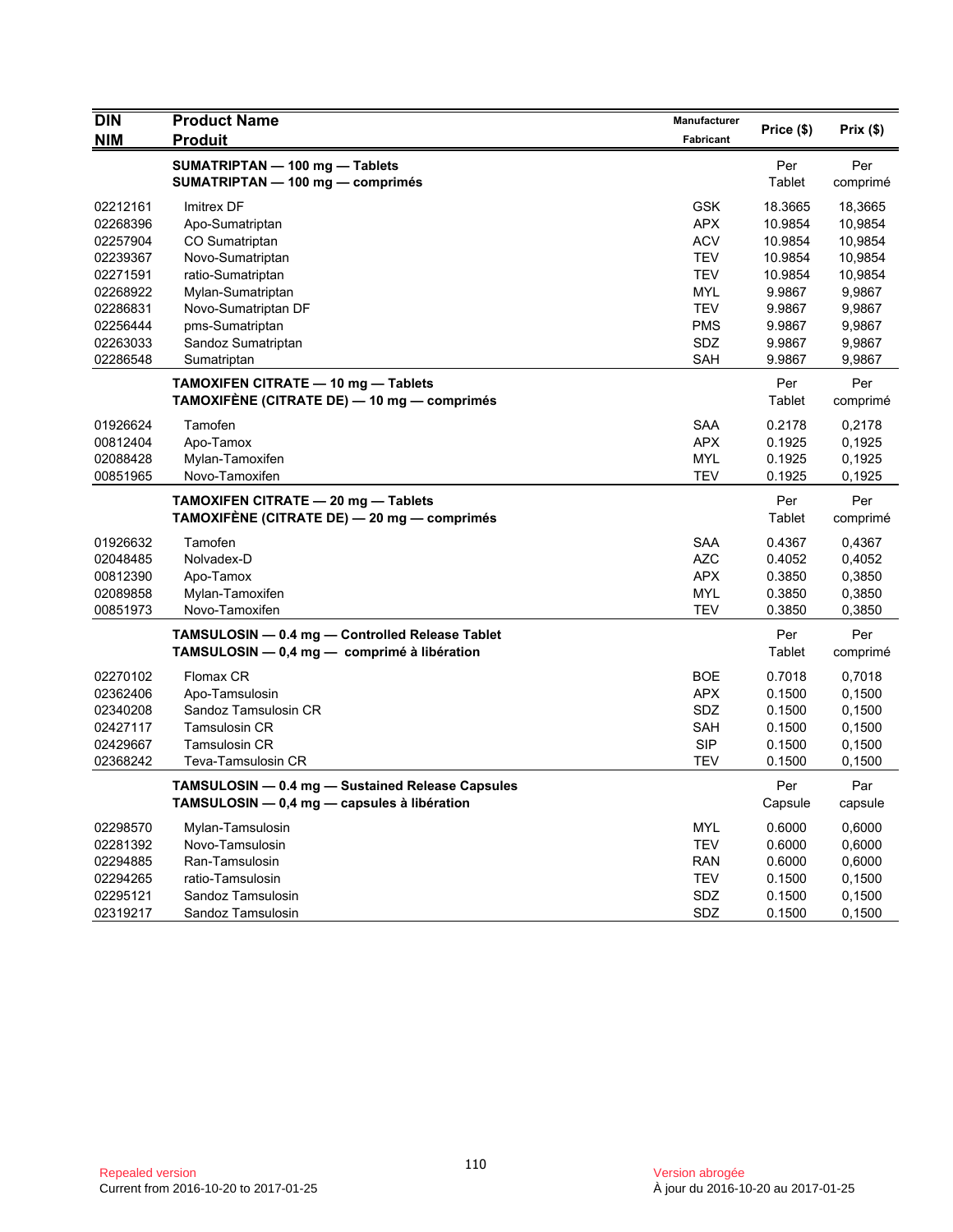| <b>DIN</b>           | <b>Product Name</b>                                                                                                | Manufacturer             | Price (\$)       | Prix(\$)         |
|----------------------|--------------------------------------------------------------------------------------------------------------------|--------------------------|------------------|------------------|
| <b>NIM</b>           | <b>Produit</b>                                                                                                     | Fabricant                |                  |                  |
|                      | TELMISARTAN - 40 mg - Tablets                                                                                      |                          | Per              | Per              |
|                      | TELMISARTAN - 40 mg - comprimés                                                                                    |                          | Tablet           | comprimé         |
| 02240769             | <b>Micardis</b>                                                                                                    | BOE                      | 1.3208           | 1,3208           |
| 02393247             | <b>ACT Telmisartan</b>                                                                                             | <b>ACV</b>               | 0.3954           | 0,3954           |
| 02388944             | Telmisartan                                                                                                        | <b>SAH</b>               | 0.3954           | 0,3954           |
| 02376717             | Mylan-Telmisartan                                                                                                  | <b>MYL</b>               | 0.2824           | 0,2824           |
| 02420082             | Apo-Telmisartan                                                                                                    | <b>APX</b>               | 0.2821           | 0,2821           |
| 02391236             | pms-Telmisartan                                                                                                    | <b>PMS</b>               | 0.2821           | 0,2821           |
| 02375958             | Sandoz Telmisartan                                                                                                 | SDZ                      | 0.2821           | 0,2821           |
| 02407485             | Telmisartan                                                                                                        | <b>ACH</b>               | 0.2821           | 0,2821           |
| 02390345             | Telmisartan                                                                                                        | <b>SIP</b>               | 0.2821           | 0,2821           |
| 02434164             | VAN-Telmisartan                                                                                                    | <b>VAN</b>               | 0.2821           | 0,2821           |
| 02432897             | Telmisartan                                                                                                        | <b>PMS</b>               | 0.2820           | 0,2820           |
| 02320177             | Teva-Telmisartan                                                                                                   | <b>TEV</b>               | 0.2820           | 0,2820           |
|                      | TELMISARTAN - 80 mg - Tablets                                                                                      |                          | Per              | Per              |
|                      | TELMISARTAN - 80 mg - comprimés                                                                                    |                          | Tablet           | comprimé         |
| 02240770             | <b>Micardis</b>                                                                                                    | <b>BOE</b>               | 1.3208           | 1,3208           |
| 02393255             | <b>ACT Telmisartan</b>                                                                                             | <b>ACV</b>               | 0.3954           | 0.3954           |
| 02388952             | Telmisartan                                                                                                        | <b>SAH</b>               | 0.3954           | 0,3954           |
| 02376725             | Mylan-Telmisartan                                                                                                  | <b>MYL</b>               | 0.2824           | 0,2824           |
| 02420090             | Apo-Telmisartan                                                                                                    | <b>APX</b>               | 0.2821           | 0,2821           |
| 02391244             | pms-Telmisartan                                                                                                    | <b>PMS</b>               | 0.2821           | 0,2821           |
| 02375966             | Sandoz Telmisartan                                                                                                 | SDZ                      | 0.2821           | 0,2821           |
| 02407493             | Telmisartan                                                                                                        | <b>ACH</b>               | 0.2821           | 0,2821           |
| 02390353<br>02434172 | Telmisartan<br>VAN-Telmisartan                                                                                     | <b>SIP</b><br>VAN        | 0.2821<br>0.2821 | 0,2821<br>0,2821 |
| 02432900             | Telmisartan                                                                                                        | <b>PMS</b>               | 0.2820           | 0,2820           |
| 02320185             | Teva-Telmisartan                                                                                                   | <b>TEV</b>               | 0.2820           | 0,2820           |
|                      |                                                                                                                    |                          | Per              | Per              |
|                      | TELMISARTAN/HYDROCHLOROTHIAZIDE - 80/12.5 mg - Tablets<br>TELMISARTAN/HYDROCHLOROTHIAZIDE - 80/12,5 mg - comprimés |                          | <b>Tablet</b>    | comprimé         |
|                      |                                                                                                                    |                          |                  |                  |
| 02244344<br>02433214 | <b>Micardis Plus</b><br>Telmisartan/HCTZ                                                                           | <b>BOE</b><br><b>PMS</b> | 1.3050<br>0.2823 | 1,3050<br>0,2823 |
| 02420023             | Apo-Telmisartan/HCTZ                                                                                               | <b>APX</b>               | 0.2823           | 0,2823           |
| 02393557             | Sandoz Telmisartan HCT                                                                                             | SDZ                      | 0.2823           | 0,2823           |
| 02395355             | Telmisartan/HCTZ                                                                                                   | <b>SAH</b>               | 0.2823           | 0,2823           |
| 02390302             | Telmisartan/HCTZ                                                                                                   | <b>SIP</b>               | 0.2823           | 0,2823           |
| 02330288             | Teva-Telmisartan HCTZ                                                                                              | TEV                      | 0.2823           | 0,2823           |
|                      | TELMISARTAN/HYDROCHLOROTHIAZIDE - 80/25 mg - Tablets                                                               |                          | Per              | Per              |
|                      | TELMISARTAN/HYDROCHLOROTHIAZIDE - 80/25 mg - comprimés                                                             |                          | Tablet           | comprimé         |
| 02318709             | <b>Micardis Plus</b>                                                                                               | <b>BOE</b>               | 1.2823           | 1,2823           |
| 02433222             | Telmisartan/HCTZ                                                                                                   | PMS                      | 0.2824           | 0,2824           |
| 02420031             | Apo-Telmisartan/HCTZ                                                                                               | <b>APX</b>               | 0.2823           | 0,2823           |
| 02393565             | Sandoz Telmisartan HCT                                                                                             | SDZ                      | 0.2823           | 0,2823           |
| 02395363             | Telmisartan/HCTZ                                                                                                   | <b>SAH</b>               | 0.2823           | 0,2823           |
| 02390310             | Telmisartan/HCTZ                                                                                                   | <b>SIP</b>               | 0.2823           | 0,2823           |
| 02379252             | Teva-Telmisartan HCTZ                                                                                              | <b>TEV</b>               | 0.2823           | 0,2823           |
|                      | TEMOZOLOMIDE - 5 mg - Capsules                                                                                     |                          | Per              | Par              |
|                      | TEMOZOLOMIDE - 5 mg - capsules                                                                                     |                          | Capsule          | capsule          |
| 02241093             | Temodal                                                                                                            | <b>SCH</b>               | 8.5800           | 8,5800           |
| 02443473             | Taro-Temozolomide                                                                                                  | <b>TAR</b>               | 3.9000           | 3,9000           |
| 02441160             | <b>ACT Temozolomide</b>                                                                                            | <b>ACV</b>               | 3.9000           | 3,9000           |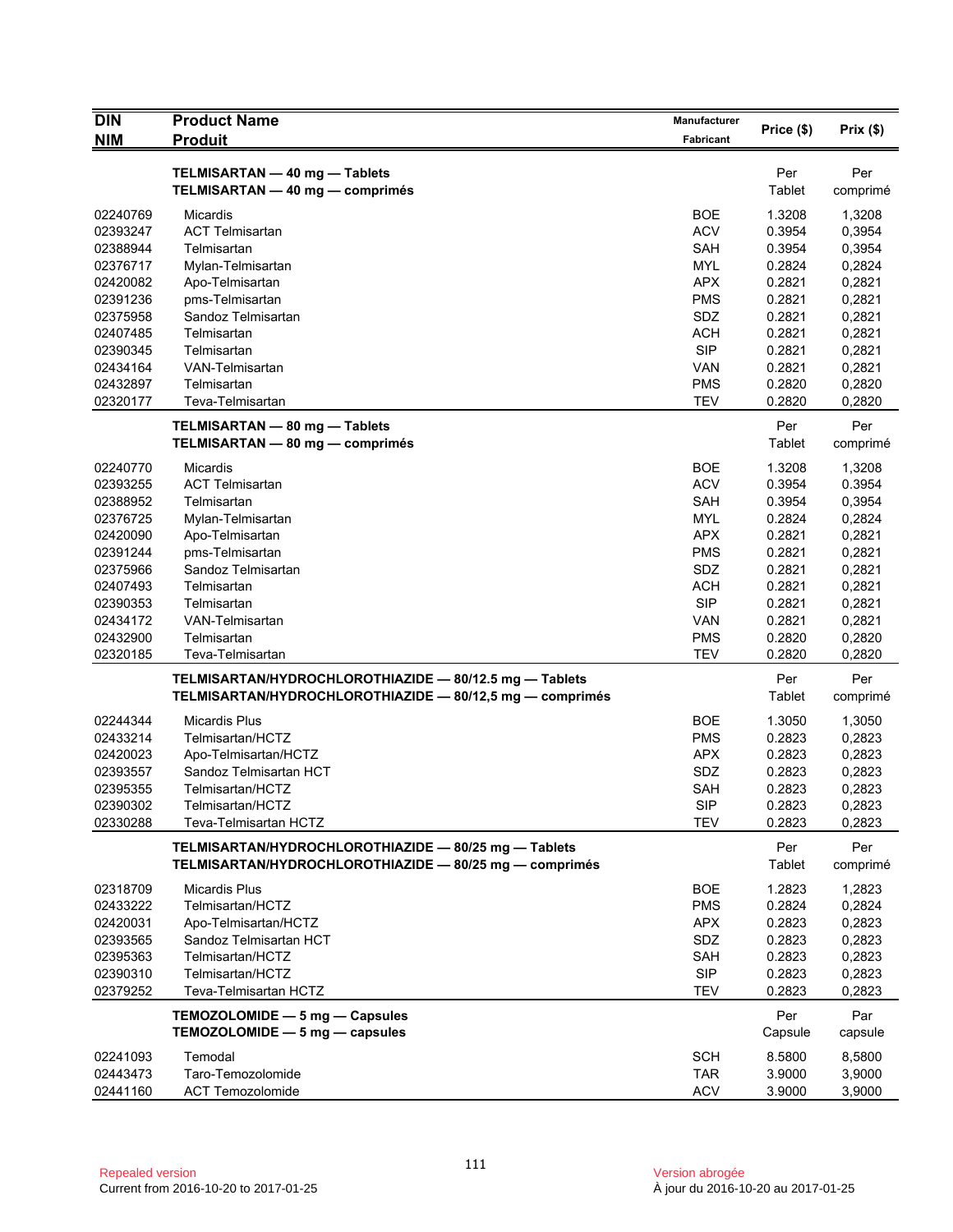| Fabricant<br>TEMAZEPAM - 15 mg - Capsules<br>Par<br>Per<br>TÉMAZÉPAM - 15 mg - capsules<br>Capsule<br>capsule<br>00604453<br><b>ORX</b><br>0.2252<br>Restoril<br>0,2252<br>02225964<br><b>APX</b><br>0.1313<br>0,1313<br>Apo-Temazepam<br>Par<br>Per<br>TEMAZEPAM - 30 mg - Capsules<br>TÉMAZÉPAM $-$ 30 mg $-$ capsules<br>Capsule<br>capsule<br><b>ORX</b><br>00604461<br>0.2725<br>Restoril<br>0,2725<br>02225972<br><b>APX</b><br>0.1579<br>0,1579<br>Apo-Temazepam<br>TEMOZOLOMIDE - 20 mg - Capsules<br>Per<br>Par<br>TEMOZOLOMIDE - 20 mg - capsules<br>Capsule<br>capsule<br>Temodal<br>SCH<br>34.3200<br>34,3200<br>02241094<br>02395274<br><b>ACT Temozolomide</b><br><b>ACV</b><br>22.7194<br>22,7194<br>02443481<br>Taro-Temozolomide<br><b>TAR</b><br>15.6000<br>15,6000<br>Par<br>TEMOZOLOMIDE - 100 mg - Capsules<br>Per<br>TEMOZOLOMIDE - 100 mg - capsules<br>Capsule<br>capsule<br>Temodal<br><b>SCH</b><br>02241095<br>171.6066<br>171,6066<br><b>ACT Temozolomide</b><br><b>ACV</b><br>02395282<br>113.5966<br>113,5966<br>02443511<br><b>TAR</b><br>78,0030<br>Taro-Temozolomide<br>78.0030<br>Per<br>Par<br>TEMOZOLOMIDE - 140 mg - Capsules<br>TEMOZOLOMIDE - 140 mg - capsules<br>Capsule<br>capsule<br>SCH<br>02312794<br>Temodal<br>240.2510<br>240,2510<br>02395290<br><b>ACT Temozolomide</b><br><b>ACV</b><br>159.0358<br>159,0358<br><b>TAR</b><br>109.2050<br>02443538<br>Taro-Temozolomide<br>109,2050<br>Par<br>TEMOZOLOMIDE - 250 mg - Capsules<br>Per<br>TEMOZOLOMIDE - 250 mg - capsules<br>Capsule<br>capsule<br>02241096<br>Temodal<br><b>SCH</b><br>429.0044<br>429,0044<br>02395312<br><b>ACT Temozolomide</b><br><b>ACV</b><br>283.9834<br>283,9834<br>02443554<br>Taro-Temozolomide<br>TAR<br>195.0020<br>195,0020<br>TERAZOSIN HCI - 1 mg - Tablets<br>Per<br>Par<br>TÉRAZOSINE (CHLORHYDRATE DE) - 1 mg - comprimés<br>Tablet<br>comprimé<br>00818658<br><b>Hytrin</b><br>BGP<br>0.8663<br>0,8663<br><b>APX</b><br>0.3840<br>0,3840<br>02234502<br>Apo-Terazosin<br>TEV<br>02230805<br>Teva-Terazosin<br>0.3839<br>0,3839<br>02243518<br><b>PMS</b><br>0.2447<br>0,2447<br>pms-Terazosin<br>Terazosin<br>02350475<br>SAH<br>0.2447<br>0,2447<br>TERAZOSIN HCI - 2 mg - Tablets<br>Par<br>Per<br>TÉRAZOSINE (CHLORHYDRATE DE) — 2 mg — comprimés<br>Tablet<br>comprimé<br>1.1011<br>00818682<br><b>Hytrin</b><br>1,1011<br><b>BGP</b><br>0,4880<br>02234503<br>Apo-Terazosin<br><b>APX</b><br>0.4880<br>02230806<br>Teva-Terazosin<br><b>TEV</b><br>0.4880<br>0,4880<br>02243519<br>pms-Terazosin<br><b>PMS</b><br>0.3111<br>0,3111<br>02350483<br>Terazosin<br>SAH<br>0.3111<br>0,3111 | <b>DIN</b> | <b>Product Name</b> | Manufacturer | Price (\$) | Prix(\$) |
|------------------------------------------------------------------------------------------------------------------------------------------------------------------------------------------------------------------------------------------------------------------------------------------------------------------------------------------------------------------------------------------------------------------------------------------------------------------------------------------------------------------------------------------------------------------------------------------------------------------------------------------------------------------------------------------------------------------------------------------------------------------------------------------------------------------------------------------------------------------------------------------------------------------------------------------------------------------------------------------------------------------------------------------------------------------------------------------------------------------------------------------------------------------------------------------------------------------------------------------------------------------------------------------------------------------------------------------------------------------------------------------------------------------------------------------------------------------------------------------------------------------------------------------------------------------------------------------------------------------------------------------------------------------------------------------------------------------------------------------------------------------------------------------------------------------------------------------------------------------------------------------------------------------------------------------------------------------------------------------------------------------------------------------------------------------------------------------------------------------------------------------------------------------------------------------------------------------------------------------------------------------------------------------------------------------------------------------------------------------------------------------------------------------------------------------------------------------------------------------------------------------------------------------------------------------------------------------------------------------------------------|------------|---------------------|--------------|------------|----------|
|                                                                                                                                                                                                                                                                                                                                                                                                                                                                                                                                                                                                                                                                                                                                                                                                                                                                                                                                                                                                                                                                                                                                                                                                                                                                                                                                                                                                                                                                                                                                                                                                                                                                                                                                                                                                                                                                                                                                                                                                                                                                                                                                                                                                                                                                                                                                                                                                                                                                                                                                                                                                                                    | <b>NIM</b> | <b>Produit</b>      |              |            |          |
|                                                                                                                                                                                                                                                                                                                                                                                                                                                                                                                                                                                                                                                                                                                                                                                                                                                                                                                                                                                                                                                                                                                                                                                                                                                                                                                                                                                                                                                                                                                                                                                                                                                                                                                                                                                                                                                                                                                                                                                                                                                                                                                                                                                                                                                                                                                                                                                                                                                                                                                                                                                                                                    |            |                     |              |            |          |
|                                                                                                                                                                                                                                                                                                                                                                                                                                                                                                                                                                                                                                                                                                                                                                                                                                                                                                                                                                                                                                                                                                                                                                                                                                                                                                                                                                                                                                                                                                                                                                                                                                                                                                                                                                                                                                                                                                                                                                                                                                                                                                                                                                                                                                                                                                                                                                                                                                                                                                                                                                                                                                    |            |                     |              |            |          |
|                                                                                                                                                                                                                                                                                                                                                                                                                                                                                                                                                                                                                                                                                                                                                                                                                                                                                                                                                                                                                                                                                                                                                                                                                                                                                                                                                                                                                                                                                                                                                                                                                                                                                                                                                                                                                                                                                                                                                                                                                                                                                                                                                                                                                                                                                                                                                                                                                                                                                                                                                                                                                                    |            |                     |              |            |          |
|                                                                                                                                                                                                                                                                                                                                                                                                                                                                                                                                                                                                                                                                                                                                                                                                                                                                                                                                                                                                                                                                                                                                                                                                                                                                                                                                                                                                                                                                                                                                                                                                                                                                                                                                                                                                                                                                                                                                                                                                                                                                                                                                                                                                                                                                                                                                                                                                                                                                                                                                                                                                                                    |            |                     |              |            |          |
|                                                                                                                                                                                                                                                                                                                                                                                                                                                                                                                                                                                                                                                                                                                                                                                                                                                                                                                                                                                                                                                                                                                                                                                                                                                                                                                                                                                                                                                                                                                                                                                                                                                                                                                                                                                                                                                                                                                                                                                                                                                                                                                                                                                                                                                                                                                                                                                                                                                                                                                                                                                                                                    |            |                     |              |            |          |
|                                                                                                                                                                                                                                                                                                                                                                                                                                                                                                                                                                                                                                                                                                                                                                                                                                                                                                                                                                                                                                                                                                                                                                                                                                                                                                                                                                                                                                                                                                                                                                                                                                                                                                                                                                                                                                                                                                                                                                                                                                                                                                                                                                                                                                                                                                                                                                                                                                                                                                                                                                                                                                    |            |                     |              |            |          |
|                                                                                                                                                                                                                                                                                                                                                                                                                                                                                                                                                                                                                                                                                                                                                                                                                                                                                                                                                                                                                                                                                                                                                                                                                                                                                                                                                                                                                                                                                                                                                                                                                                                                                                                                                                                                                                                                                                                                                                                                                                                                                                                                                                                                                                                                                                                                                                                                                                                                                                                                                                                                                                    |            |                     |              |            |          |
|                                                                                                                                                                                                                                                                                                                                                                                                                                                                                                                                                                                                                                                                                                                                                                                                                                                                                                                                                                                                                                                                                                                                                                                                                                                                                                                                                                                                                                                                                                                                                                                                                                                                                                                                                                                                                                                                                                                                                                                                                                                                                                                                                                                                                                                                                                                                                                                                                                                                                                                                                                                                                                    |            |                     |              |            |          |
|                                                                                                                                                                                                                                                                                                                                                                                                                                                                                                                                                                                                                                                                                                                                                                                                                                                                                                                                                                                                                                                                                                                                                                                                                                                                                                                                                                                                                                                                                                                                                                                                                                                                                                                                                                                                                                                                                                                                                                                                                                                                                                                                                                                                                                                                                                                                                                                                                                                                                                                                                                                                                                    |            |                     |              |            |          |
|                                                                                                                                                                                                                                                                                                                                                                                                                                                                                                                                                                                                                                                                                                                                                                                                                                                                                                                                                                                                                                                                                                                                                                                                                                                                                                                                                                                                                                                                                                                                                                                                                                                                                                                                                                                                                                                                                                                                                                                                                                                                                                                                                                                                                                                                                                                                                                                                                                                                                                                                                                                                                                    |            |                     |              |            |          |
|                                                                                                                                                                                                                                                                                                                                                                                                                                                                                                                                                                                                                                                                                                                                                                                                                                                                                                                                                                                                                                                                                                                                                                                                                                                                                                                                                                                                                                                                                                                                                                                                                                                                                                                                                                                                                                                                                                                                                                                                                                                                                                                                                                                                                                                                                                                                                                                                                                                                                                                                                                                                                                    |            |                     |              |            |          |
|                                                                                                                                                                                                                                                                                                                                                                                                                                                                                                                                                                                                                                                                                                                                                                                                                                                                                                                                                                                                                                                                                                                                                                                                                                                                                                                                                                                                                                                                                                                                                                                                                                                                                                                                                                                                                                                                                                                                                                                                                                                                                                                                                                                                                                                                                                                                                                                                                                                                                                                                                                                                                                    |            |                     |              |            |          |
|                                                                                                                                                                                                                                                                                                                                                                                                                                                                                                                                                                                                                                                                                                                                                                                                                                                                                                                                                                                                                                                                                                                                                                                                                                                                                                                                                                                                                                                                                                                                                                                                                                                                                                                                                                                                                                                                                                                                                                                                                                                                                                                                                                                                                                                                                                                                                                                                                                                                                                                                                                                                                                    |            |                     |              |            |          |
|                                                                                                                                                                                                                                                                                                                                                                                                                                                                                                                                                                                                                                                                                                                                                                                                                                                                                                                                                                                                                                                                                                                                                                                                                                                                                                                                                                                                                                                                                                                                                                                                                                                                                                                                                                                                                                                                                                                                                                                                                                                                                                                                                                                                                                                                                                                                                                                                                                                                                                                                                                                                                                    |            |                     |              |            |          |
|                                                                                                                                                                                                                                                                                                                                                                                                                                                                                                                                                                                                                                                                                                                                                                                                                                                                                                                                                                                                                                                                                                                                                                                                                                                                                                                                                                                                                                                                                                                                                                                                                                                                                                                                                                                                                                                                                                                                                                                                                                                                                                                                                                                                                                                                                                                                                                                                                                                                                                                                                                                                                                    |            |                     |              |            |          |
|                                                                                                                                                                                                                                                                                                                                                                                                                                                                                                                                                                                                                                                                                                                                                                                                                                                                                                                                                                                                                                                                                                                                                                                                                                                                                                                                                                                                                                                                                                                                                                                                                                                                                                                                                                                                                                                                                                                                                                                                                                                                                                                                                                                                                                                                                                                                                                                                                                                                                                                                                                                                                                    |            |                     |              |            |          |
|                                                                                                                                                                                                                                                                                                                                                                                                                                                                                                                                                                                                                                                                                                                                                                                                                                                                                                                                                                                                                                                                                                                                                                                                                                                                                                                                                                                                                                                                                                                                                                                                                                                                                                                                                                                                                                                                                                                                                                                                                                                                                                                                                                                                                                                                                                                                                                                                                                                                                                                                                                                                                                    |            |                     |              |            |          |
|                                                                                                                                                                                                                                                                                                                                                                                                                                                                                                                                                                                                                                                                                                                                                                                                                                                                                                                                                                                                                                                                                                                                                                                                                                                                                                                                                                                                                                                                                                                                                                                                                                                                                                                                                                                                                                                                                                                                                                                                                                                                                                                                                                                                                                                                                                                                                                                                                                                                                                                                                                                                                                    |            |                     |              |            |          |
|                                                                                                                                                                                                                                                                                                                                                                                                                                                                                                                                                                                                                                                                                                                                                                                                                                                                                                                                                                                                                                                                                                                                                                                                                                                                                                                                                                                                                                                                                                                                                                                                                                                                                                                                                                                                                                                                                                                                                                                                                                                                                                                                                                                                                                                                                                                                                                                                                                                                                                                                                                                                                                    |            |                     |              |            |          |
|                                                                                                                                                                                                                                                                                                                                                                                                                                                                                                                                                                                                                                                                                                                                                                                                                                                                                                                                                                                                                                                                                                                                                                                                                                                                                                                                                                                                                                                                                                                                                                                                                                                                                                                                                                                                                                                                                                                                                                                                                                                                                                                                                                                                                                                                                                                                                                                                                                                                                                                                                                                                                                    |            |                     |              |            |          |
|                                                                                                                                                                                                                                                                                                                                                                                                                                                                                                                                                                                                                                                                                                                                                                                                                                                                                                                                                                                                                                                                                                                                                                                                                                                                                                                                                                                                                                                                                                                                                                                                                                                                                                                                                                                                                                                                                                                                                                                                                                                                                                                                                                                                                                                                                                                                                                                                                                                                                                                                                                                                                                    |            |                     |              |            |          |
|                                                                                                                                                                                                                                                                                                                                                                                                                                                                                                                                                                                                                                                                                                                                                                                                                                                                                                                                                                                                                                                                                                                                                                                                                                                                                                                                                                                                                                                                                                                                                                                                                                                                                                                                                                                                                                                                                                                                                                                                                                                                                                                                                                                                                                                                                                                                                                                                                                                                                                                                                                                                                                    |            |                     |              |            |          |
|                                                                                                                                                                                                                                                                                                                                                                                                                                                                                                                                                                                                                                                                                                                                                                                                                                                                                                                                                                                                                                                                                                                                                                                                                                                                                                                                                                                                                                                                                                                                                                                                                                                                                                                                                                                                                                                                                                                                                                                                                                                                                                                                                                                                                                                                                                                                                                                                                                                                                                                                                                                                                                    |            |                     |              |            |          |
|                                                                                                                                                                                                                                                                                                                                                                                                                                                                                                                                                                                                                                                                                                                                                                                                                                                                                                                                                                                                                                                                                                                                                                                                                                                                                                                                                                                                                                                                                                                                                                                                                                                                                                                                                                                                                                                                                                                                                                                                                                                                                                                                                                                                                                                                                                                                                                                                                                                                                                                                                                                                                                    |            |                     |              |            |          |
|                                                                                                                                                                                                                                                                                                                                                                                                                                                                                                                                                                                                                                                                                                                                                                                                                                                                                                                                                                                                                                                                                                                                                                                                                                                                                                                                                                                                                                                                                                                                                                                                                                                                                                                                                                                                                                                                                                                                                                                                                                                                                                                                                                                                                                                                                                                                                                                                                                                                                                                                                                                                                                    |            |                     |              |            |          |
|                                                                                                                                                                                                                                                                                                                                                                                                                                                                                                                                                                                                                                                                                                                                                                                                                                                                                                                                                                                                                                                                                                                                                                                                                                                                                                                                                                                                                                                                                                                                                                                                                                                                                                                                                                                                                                                                                                                                                                                                                                                                                                                                                                                                                                                                                                                                                                                                                                                                                                                                                                                                                                    |            |                     |              |            |          |
|                                                                                                                                                                                                                                                                                                                                                                                                                                                                                                                                                                                                                                                                                                                                                                                                                                                                                                                                                                                                                                                                                                                                                                                                                                                                                                                                                                                                                                                                                                                                                                                                                                                                                                                                                                                                                                                                                                                                                                                                                                                                                                                                                                                                                                                                                                                                                                                                                                                                                                                                                                                                                                    |            |                     |              |            |          |
|                                                                                                                                                                                                                                                                                                                                                                                                                                                                                                                                                                                                                                                                                                                                                                                                                                                                                                                                                                                                                                                                                                                                                                                                                                                                                                                                                                                                                                                                                                                                                                                                                                                                                                                                                                                                                                                                                                                                                                                                                                                                                                                                                                                                                                                                                                                                                                                                                                                                                                                                                                                                                                    |            |                     |              |            |          |
|                                                                                                                                                                                                                                                                                                                                                                                                                                                                                                                                                                                                                                                                                                                                                                                                                                                                                                                                                                                                                                                                                                                                                                                                                                                                                                                                                                                                                                                                                                                                                                                                                                                                                                                                                                                                                                                                                                                                                                                                                                                                                                                                                                                                                                                                                                                                                                                                                                                                                                                                                                                                                                    |            |                     |              |            |          |
|                                                                                                                                                                                                                                                                                                                                                                                                                                                                                                                                                                                                                                                                                                                                                                                                                                                                                                                                                                                                                                                                                                                                                                                                                                                                                                                                                                                                                                                                                                                                                                                                                                                                                                                                                                                                                                                                                                                                                                                                                                                                                                                                                                                                                                                                                                                                                                                                                                                                                                                                                                                                                                    |            |                     |              |            |          |
|                                                                                                                                                                                                                                                                                                                                                                                                                                                                                                                                                                                                                                                                                                                                                                                                                                                                                                                                                                                                                                                                                                                                                                                                                                                                                                                                                                                                                                                                                                                                                                                                                                                                                                                                                                                                                                                                                                                                                                                                                                                                                                                                                                                                                                                                                                                                                                                                                                                                                                                                                                                                                                    |            |                     |              |            |          |
|                                                                                                                                                                                                                                                                                                                                                                                                                                                                                                                                                                                                                                                                                                                                                                                                                                                                                                                                                                                                                                                                                                                                                                                                                                                                                                                                                                                                                                                                                                                                                                                                                                                                                                                                                                                                                                                                                                                                                                                                                                                                                                                                                                                                                                                                                                                                                                                                                                                                                                                                                                                                                                    |            |                     |              |            |          |
|                                                                                                                                                                                                                                                                                                                                                                                                                                                                                                                                                                                                                                                                                                                                                                                                                                                                                                                                                                                                                                                                                                                                                                                                                                                                                                                                                                                                                                                                                                                                                                                                                                                                                                                                                                                                                                                                                                                                                                                                                                                                                                                                                                                                                                                                                                                                                                                                                                                                                                                                                                                                                                    |            |                     |              |            |          |
|                                                                                                                                                                                                                                                                                                                                                                                                                                                                                                                                                                                                                                                                                                                                                                                                                                                                                                                                                                                                                                                                                                                                                                                                                                                                                                                                                                                                                                                                                                                                                                                                                                                                                                                                                                                                                                                                                                                                                                                                                                                                                                                                                                                                                                                                                                                                                                                                                                                                                                                                                                                                                                    |            |                     |              |            |          |
|                                                                                                                                                                                                                                                                                                                                                                                                                                                                                                                                                                                                                                                                                                                                                                                                                                                                                                                                                                                                                                                                                                                                                                                                                                                                                                                                                                                                                                                                                                                                                                                                                                                                                                                                                                                                                                                                                                                                                                                                                                                                                                                                                                                                                                                                                                                                                                                                                                                                                                                                                                                                                                    |            |                     |              |            |          |
|                                                                                                                                                                                                                                                                                                                                                                                                                                                                                                                                                                                                                                                                                                                                                                                                                                                                                                                                                                                                                                                                                                                                                                                                                                                                                                                                                                                                                                                                                                                                                                                                                                                                                                                                                                                                                                                                                                                                                                                                                                                                                                                                                                                                                                                                                                                                                                                                                                                                                                                                                                                                                                    |            |                     |              |            |          |
|                                                                                                                                                                                                                                                                                                                                                                                                                                                                                                                                                                                                                                                                                                                                                                                                                                                                                                                                                                                                                                                                                                                                                                                                                                                                                                                                                                                                                                                                                                                                                                                                                                                                                                                                                                                                                                                                                                                                                                                                                                                                                                                                                                                                                                                                                                                                                                                                                                                                                                                                                                                                                                    |            |                     |              |            |          |
|                                                                                                                                                                                                                                                                                                                                                                                                                                                                                                                                                                                                                                                                                                                                                                                                                                                                                                                                                                                                                                                                                                                                                                                                                                                                                                                                                                                                                                                                                                                                                                                                                                                                                                                                                                                                                                                                                                                                                                                                                                                                                                                                                                                                                                                                                                                                                                                                                                                                                                                                                                                                                                    |            |                     |              |            |          |
|                                                                                                                                                                                                                                                                                                                                                                                                                                                                                                                                                                                                                                                                                                                                                                                                                                                                                                                                                                                                                                                                                                                                                                                                                                                                                                                                                                                                                                                                                                                                                                                                                                                                                                                                                                                                                                                                                                                                                                                                                                                                                                                                                                                                                                                                                                                                                                                                                                                                                                                                                                                                                                    |            |                     |              |            |          |
|                                                                                                                                                                                                                                                                                                                                                                                                                                                                                                                                                                                                                                                                                                                                                                                                                                                                                                                                                                                                                                                                                                                                                                                                                                                                                                                                                                                                                                                                                                                                                                                                                                                                                                                                                                                                                                                                                                                                                                                                                                                                                                                                                                                                                                                                                                                                                                                                                                                                                                                                                                                                                                    |            |                     |              |            |          |
|                                                                                                                                                                                                                                                                                                                                                                                                                                                                                                                                                                                                                                                                                                                                                                                                                                                                                                                                                                                                                                                                                                                                                                                                                                                                                                                                                                                                                                                                                                                                                                                                                                                                                                                                                                                                                                                                                                                                                                                                                                                                                                                                                                                                                                                                                                                                                                                                                                                                                                                                                                                                                                    |            |                     |              |            |          |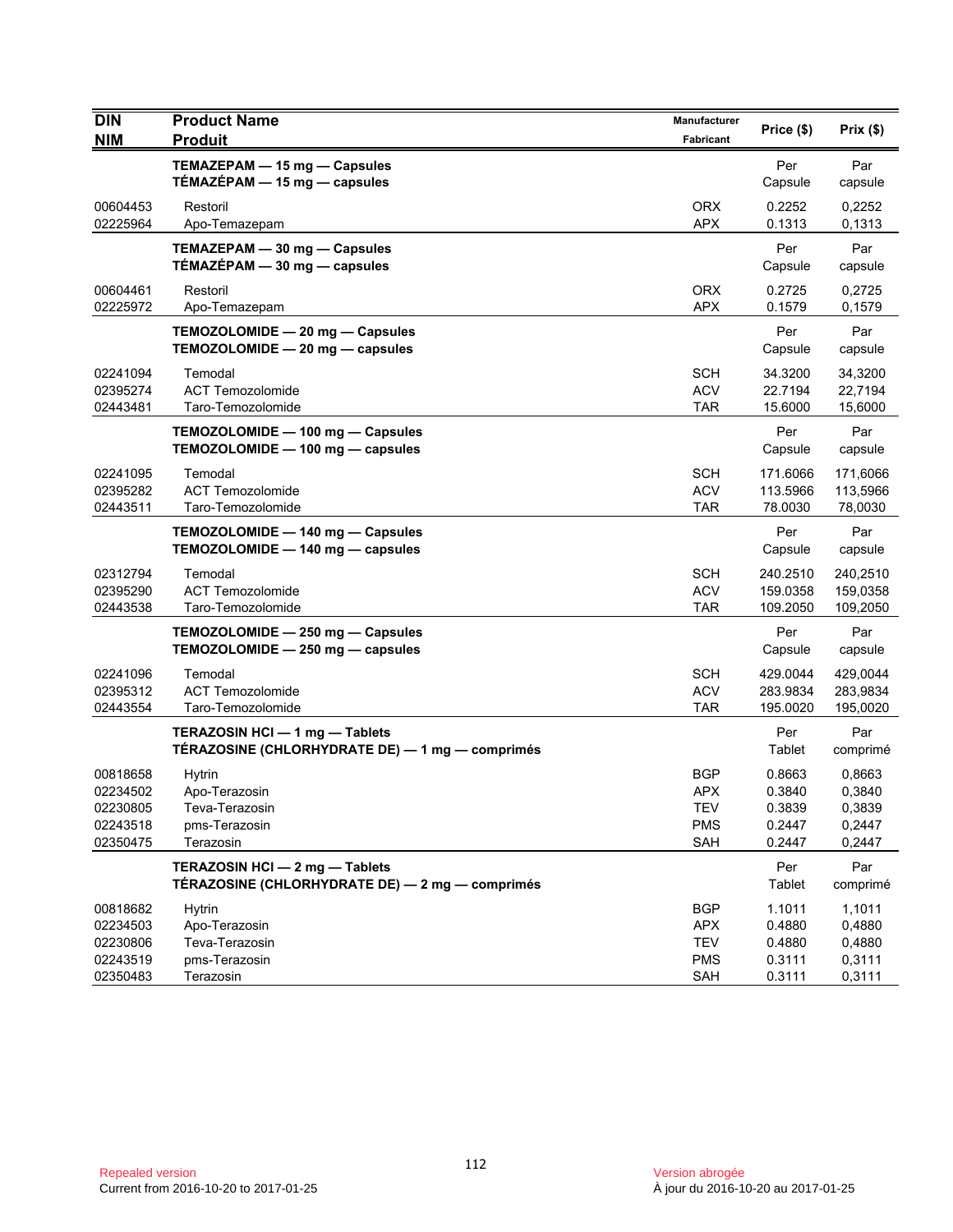| <b>DIN</b>                                                                                                                       | <b>Product Name</b>                                                                                                                                                                                          | Manufacturer                                                                                                                             | Price (\$)                                                                                                 | Prix(\$)                                                                                                   |
|----------------------------------------------------------------------------------------------------------------------------------|--------------------------------------------------------------------------------------------------------------------------------------------------------------------------------------------------------------|------------------------------------------------------------------------------------------------------------------------------------------|------------------------------------------------------------------------------------------------------------|------------------------------------------------------------------------------------------------------------|
| <b>NIM</b>                                                                                                                       | <b>Produit</b>                                                                                                                                                                                               | Fabricant                                                                                                                                |                                                                                                            |                                                                                                            |
|                                                                                                                                  | TERAZOSIN HCI - 5 mg - Tablets<br>TÉRAZOSINE (CHLORHYDRATE DE) — 5 mg — comprimés                                                                                                                            |                                                                                                                                          | Per<br>Tablet                                                                                              | Par<br>comprimé                                                                                            |
| 00818666<br>02234504<br>02230807<br>02243520<br>02350491                                                                         | <b>Hytrin</b><br>Apo-Terazosin<br>Teva-Terazosin<br>pms-Terazosin<br>Terazosin                                                                                                                               | <b>BGP</b><br><b>APX</b><br><b>TEV</b><br><b>PMS</b><br><b>SAH</b>                                                                       | 1.4954<br>0.6628<br>0.6628<br>0.4225<br>0.4225                                                             | 1,4954<br>0,6628<br>0,6628<br>0,4225<br>0,4225                                                             |
|                                                                                                                                  | TERAZOSIN HCI - 10 mg - Tablets<br>TÉRAZOSINE (CHLORHYDRATE DE) — 10 mg — comprimés                                                                                                                          |                                                                                                                                          | Per<br>Tablet                                                                                              | Par<br>comprimé                                                                                            |
| 00818674<br>02230808<br>02234505<br>02243521<br>02350505                                                                         | <b>Hytrin</b><br>Teva-Terazosin<br>Apo-Terazosin<br>pms-Terazosin<br>Terazosin                                                                                                                               | <b>BGP</b><br><b>TEV</b><br><b>APX</b><br><b>PMS</b><br><b>SAH</b>                                                                       | 2.1889<br>0.9702<br>0.9700<br>0.6183<br>0.6183                                                             | 2,1889<br>0,9702<br>0,9700<br>0,6183<br>0,6183                                                             |
|                                                                                                                                  | TERBINAFINE HCI - 250 mg - Tablets<br>TERBINAFINE (CHLORHYDRATE DE) - 250 mg - comprimés                                                                                                                     |                                                                                                                                          | Per<br>Tablet                                                                                              | Par<br>comprimé                                                                                            |
| 02031116<br>02239893<br>02254727<br>02240346<br>02320134<br>02357070<br>02242503<br>02294273<br>02262177<br>02353121<br>02385279 | Lamisil<br>Apo-Terbinafine<br><b>ACT Terbinafine</b><br>Novo-Terbinafine<br>Auro-Terbinafine<br>Jamp-Terbinafine<br>Mylan-Terbinafine<br>pms-Terbinafine<br>Sandoz Terbinafine<br>Terbinafine<br>Terbinafine | <b>NVT</b><br><b>APX</b><br><b>ACV</b><br><b>TEV</b><br><b>AUP</b><br>JPC<br><b>MYL</b><br><b>PMS</b><br>SDZ<br><b>SAH</b><br><b>SIP</b> | 4.6358<br>2.7767<br>2.7767<br>2.7767<br>1.8545<br>1.8545<br>1.8545<br>1.8545<br>1.8545<br>1.8545<br>1.8545 | 4,6358<br>2,7767<br>2,7767<br>2,7767<br>1,8545<br>1,8545<br>1,8545<br>1,8545<br>1,8545<br>1,8545<br>1,8545 |
|                                                                                                                                  | TESTOSTERONE - 40 mg - Capsules<br>TESTOSTÉRONE - 40 mg - capsules                                                                                                                                           |                                                                                                                                          | Per<br>Capsule                                                                                             | Par<br>capsule                                                                                             |
| 00782327<br>02322498<br>02421186                                                                                                 | Andriol<br>pms-Testosterone<br>Taro-Testosterone                                                                                                                                                             | <b>MFX</b><br><b>PMS</b><br><b>TAR</b>                                                                                                   | 1.0340<br>0.6204<br>0.4700                                                                                 | 1,0340<br>0,6204<br>0,4700                                                                                 |
|                                                                                                                                  | TETRABENAZINE - 25 mg - Tablets<br>TETRABENAZINE - 25 mg - comprimés                                                                                                                                         |                                                                                                                                          | Per<br>Tablet                                                                                              | Par<br>comprimé                                                                                            |
| 02199270<br>02407590<br>02402424<br>02410338                                                                                     | Nitoman<br>Apo-Tetrabenazine<br>pms-Tetrabenazine<br>Tetrabenazine                                                                                                                                           | VAL<br><b>APX</b><br><b>PMS</b><br>SMI                                                                                                   | 7.7749<br>3.3746<br>3.3746<br>3.3746                                                                       | 7,7749<br>3,3746<br>3,3746<br>3.3746                                                                       |
|                                                                                                                                  | THEOPHYLLINE - 400 mg - Tablets<br>THEOPHYLLINE - 400 mg - comprimés                                                                                                                                         |                                                                                                                                          | Per<br>Tablet                                                                                              | Par<br>comprimé                                                                                            |
| 02014165<br>02360101                                                                                                             | Uniphyl<br>Theo ER                                                                                                                                                                                           | <b>PUR</b><br>AAA                                                                                                                        | 0.4109<br>0.4109                                                                                           | 0,4109<br>0,4109                                                                                           |
|                                                                                                                                  | THEOPHYLLINE - 600 mg - Tablets<br>THEOPHYLLINE - 600 mg - comprimés                                                                                                                                         |                                                                                                                                          | Per<br>Tablet                                                                                              | Par<br>comprimé                                                                                            |
| 02014181<br>02360128                                                                                                             | Uniphyl<br>Theo ER                                                                                                                                                                                           | <b>PUR</b><br>AAA                                                                                                                        | 0.4977<br>0.4977                                                                                           | 0,4977<br>0,4977                                                                                           |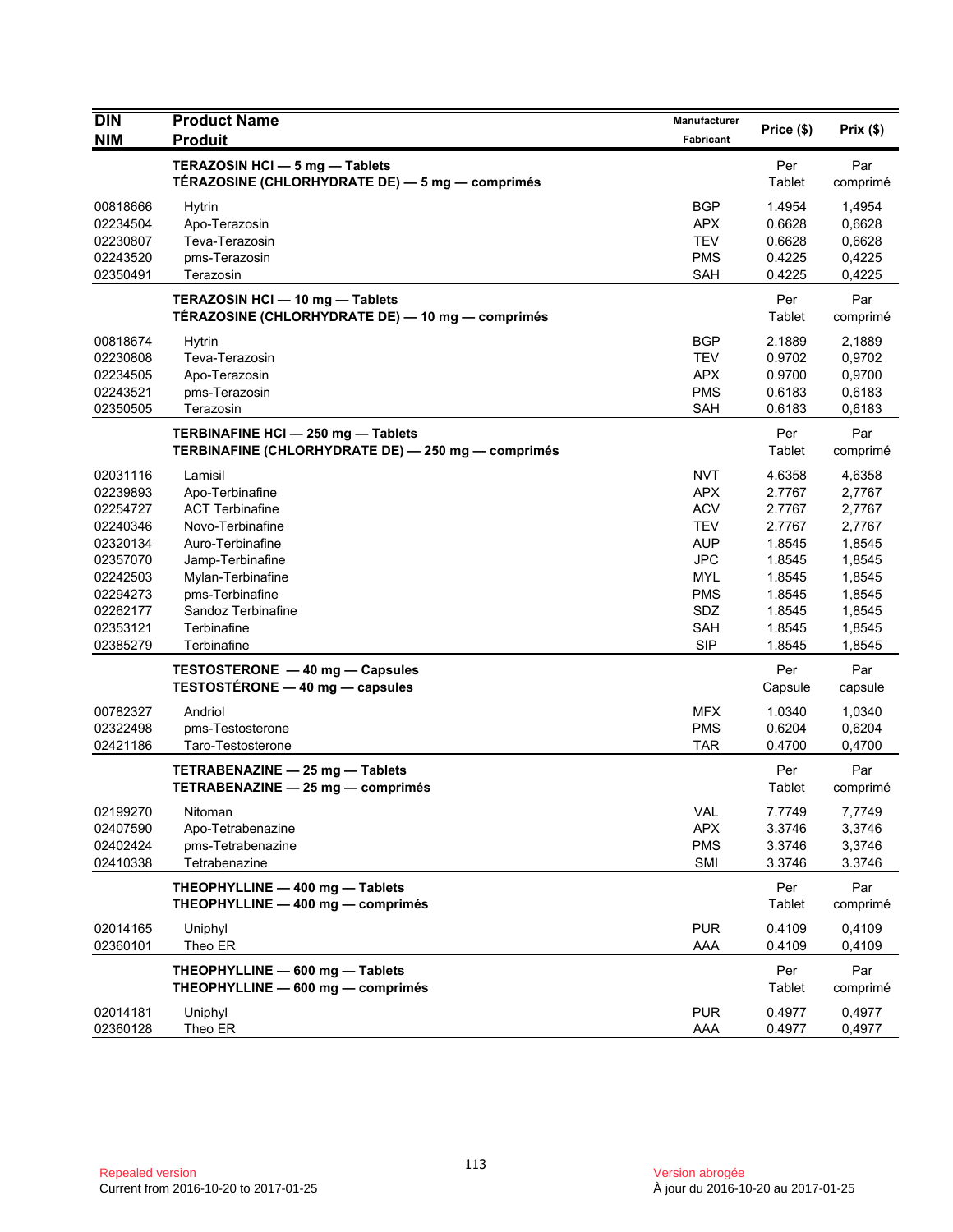| <b>DIN</b><br><b>NIM</b>                     | <b>Product Name</b><br><b>Produit</b>                                                                     | Manufacturer<br>Fabricant                            | Price (\$)                           | $Prix($ \$)                          |
|----------------------------------------------|-----------------------------------------------------------------------------------------------------------|------------------------------------------------------|--------------------------------------|--------------------------------------|
|                                              | TIMOLOL MALEATE - 0.25% - Ophthalmic Solution<br>TIMOLOL (MALÉATE DE) $-$ 0.25 % $-$ solution ophtalmique |                                                      | Per<br>mL                            | Par<br>ml                            |
| 00755826<br>02240248<br>02083353<br>02166712 | Apo-Timop<br>ratio-Timolol Maleate<br>pms-Timolol<br>Sandoz Timolol                                       | <b>APX</b><br><b>TEV</b><br><b>PMS</b><br>SDZ        | 1.7050<br>1.5500<br>1.5500<br>1.5500 | 1,7050<br>1,5500<br>1,5500<br>1,5500 |
|                                              | TIMOLOL MALEATE - 0.5% - Ophthalmic Solution<br>TIMOLOL (MALÉATE DE) - 0,5 % - solution ophtalmique       |                                                      | Per<br>mL                            | Par<br>ml                            |
| 00451207<br>00755834<br>02083345<br>02166720 | Timoptic<br>Apo-Timop<br>pms-Timolol<br>Sandoz Timolol                                                    | <b>MFX</b><br><b>APX</b><br><b>PMS</b><br><b>SDZ</b> | 5.1645<br>2.0460<br>2.0460<br>2.0460 | 5,1645<br>2,0460<br>2,0460<br>2,0460 |
|                                              | TIMOLOL MALEATE - 0.25% - Ophthalmic Solution<br>TIMOLOL (MALÉATE DE) - 0,25 % - solution ophtalmique     |                                                      | Per<br>mL                            | Par<br>ml                            |
| 02171880<br>02242275                         | Timoptic-XE<br><b>Timolol Maleate-EX</b>                                                                  | MFX.<br><b>SDZ</b>                                   | 5.5121<br>3.2160                     | 5,5121<br>3,2160                     |
|                                              | TOBRAMYCIN - 300 mg/5 mL - Inhalation Solution<br>TOBRAMYCINE - 300 mg/5 mL - solution pour inhalation    |                                                      | Per<br>mL                            | Par<br>ml                            |
| 02239630<br>02389622<br>02443368             | Tobi<br>Teva-Tobramycin<br><b>Tobramycin Inhalation Solution</b>                                          | <b>NVT</b><br><b>TEV</b><br>SDZ                      | 12.3670<br>8.2144<br>5.4763          | 12,3670<br>8,2144<br>5,4763          |
|                                              | TOBRAMYCIN - 0.3% - Ophthalmic Solution<br>TOBRAMYCINE - 0.3 % - solution ophtalmique                     |                                                      | Per<br>mL                            | Par<br>ml                            |
| 00513962<br>02241755                         | <b>Tobrex</b><br>Sandoz Tobramycin                                                                        | <b>ALC</b><br><b>SDZ</b>                             | 2.0988<br>1.3620                     | 2,0988<br>1,3620                     |
|                                              | TOLTERODINE - 1 mg - Tablets<br>TOLTERODINE - 1 mg - comprimés                                            |                                                      | Per<br>Tablet                        | Par<br>comprimé                      |
| 02239064<br>02423308<br>02299593<br>02369680 | Detrol<br>Mint-Tolterodine<br>Teva-Tolterodine<br>Apo-Tolterodine                                         | PFI<br><b>MPH</b><br><b>TEV</b><br><b>APX</b>        | 1.0934<br>0.4910<br>0.4910<br>0.2455 | 1,0934<br>0,4910<br>0,4910<br>0,2455 |
|                                              | TOLTERODINE - 2 mg - Tablets<br>TOLTERODINE - 2 mg - comprimés                                            |                                                      | Per<br>Tablet                        | Par<br>comprimé                      |
| 02239065<br>02423316<br>02299607<br>02369699 | Detrol<br>Mint-Tolterodine<br>Teva-Tolterodine<br>Apo-Tolterodine                                         | PFI<br><b>MPH</b><br><b>TEV</b><br><b>APX</b>        | 1.0934<br>0.4910<br>0.4910<br>0.2455 | 1,0934<br>0,4910<br>0,4910<br>0,2455 |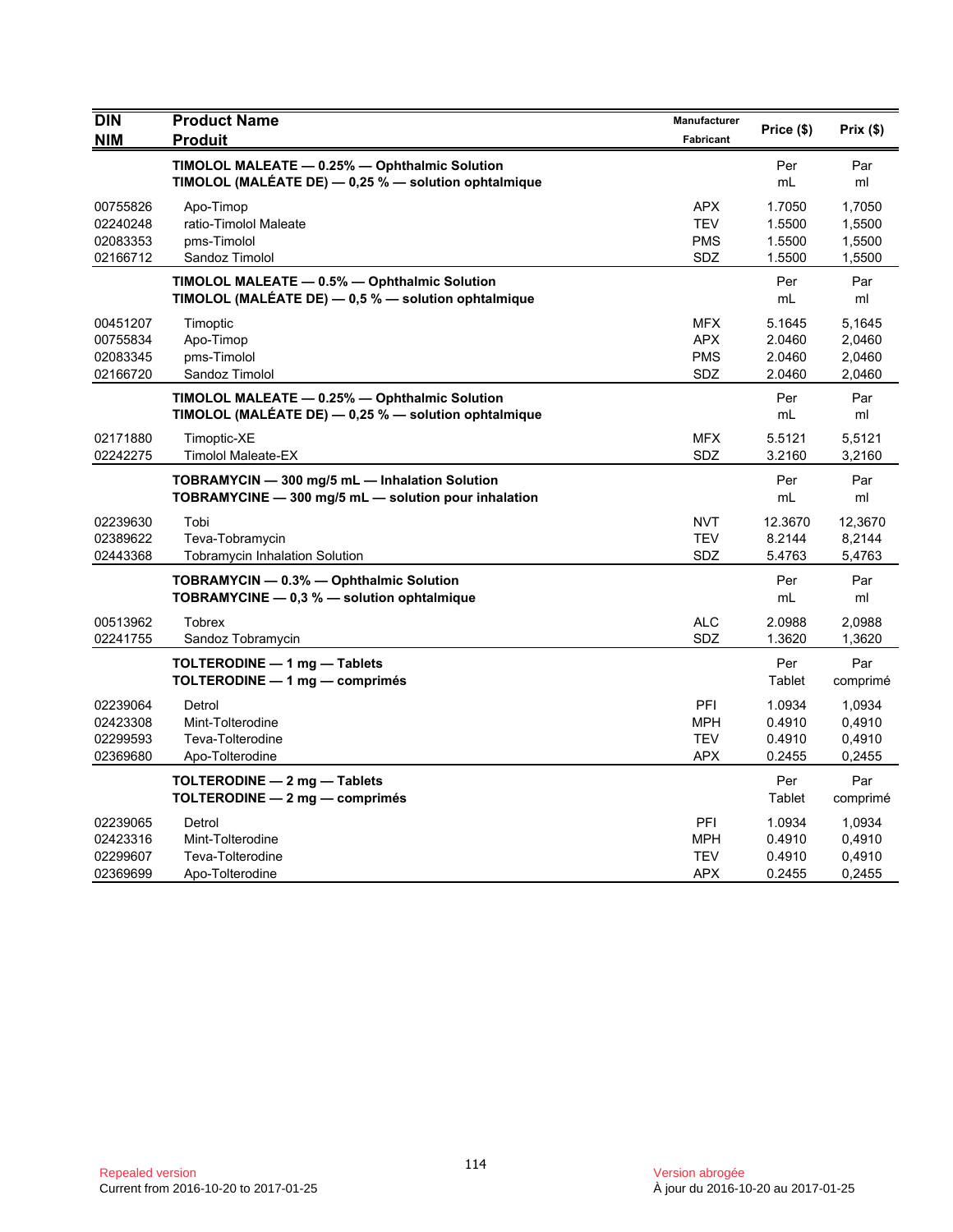| <b>DIN</b><br><b>NIM</b> | <b>Product Name</b><br><b>Produit</b>                                                                      | Manufacturer<br>Fabricant | Price (\$)     | Prix(\$)       |
|--------------------------|------------------------------------------------------------------------------------------------------------|---------------------------|----------------|----------------|
|                          |                                                                                                            |                           |                |                |
|                          | TOLTERODINE - 2 mg - Extended Release Capsules<br>TOLTERODINE - 2 mg - tablettes prolongées de relâchement |                           | Per<br>Capsule | Par<br>capsule |
| 02244612                 | Detrol LA                                                                                                  | PFI                       | 2.2499         | 2,2499         |
| 02404184                 | Mylan-Tolterodine ER                                                                                       | <b>MYL</b>                | 1.4733         | 1.4733         |
| 02413140                 | Sandoz Tolterodine LA                                                                                      | SDZ                       | 0.4911         | 0.4911         |
| 02412195                 | Teva-Tolterodine LA                                                                                        | TEV                       | 0.4911         | 0.4911         |
|                          |                                                                                                            |                           | Per            | Par            |
|                          | TOLTERODINE - 4 mg - Extended Release Capsules<br>TOLTERODINE - 4 mg - tablettes prolongées de relâchement |                           | Capsule        | capsule        |
|                          |                                                                                                            |                           |                |                |
| 02244613                 | Detrol LA                                                                                                  | PFI                       | 2.2499         | 2,2499         |
| 02404192                 | Mylan-Tolterodine ER                                                                                       | <b>MYL</b>                | 1.4733         | 1.4733         |
| 02413159                 | Sandoz Tolterodine LA                                                                                      | SDZ                       | 0.4911         | 0.4911         |
| 02412209                 | Teva-Tolterodine LA                                                                                        | <b>TEV</b>                | 0.4911         | 0.4911         |
|                          | TOPIRAMATE - 25 mg - Tablets                                                                               |                           | Per            | Par            |
|                          | TOPIRAMATE - 25 mg - comprimés                                                                             |                           | <b>Tablet</b>  | comprimé       |
| 02230893                 | Topamax                                                                                                    | <b>JAN</b>                | 1.4751         | 1,4751         |
| 02279614                 | Apo-Topiramate                                                                                             | <b>APX</b>                | 0.7277         | 0,7277         |
| 02287765                 | <b>ACT Topiramate</b>                                                                                      | <b>ACV</b>                | 0.6615         | 0,6615         |
| 02315645                 | Mint-Topiramate                                                                                            | <b>MPH</b>                | 0.6615         | 0,6615         |
| 02248860                 | Novo-Topiramate                                                                                            | <b>TEV</b>                | 0.6615         | 0,6615         |
| 02345803                 | Auro-Topiramate                                                                                            | <b>AUP</b>                | 0.6444         | 0,6444         |
| 02263351                 | Mylan-Topiramate                                                                                           | <b>MYL</b>                | 0.6444         | 0,6444         |
| 02262991                 | pms-Topiramate                                                                                             | <b>PMS</b>                | 0.6444         | 0,6444         |
| 02396076                 | Ran-Topiramate                                                                                             | <b>RAN</b>                | 0.6444         | 0,6444         |
| 02356856                 | Topiramate                                                                                                 | <b>SAH</b>                | 0.6444         | 0,6444         |
| 02435608                 | Jamp-Topiramate                                                                                            | <b>JPC</b>                | 0.3128         | 0,3128         |
| 02260050                 | Sandoz Topiramate                                                                                          | SDZ                       | 0.3128         | 0,3128         |
| 02431807                 | Sandoz Topiramate                                                                                          | SDZ                       | 0.3128         | 0,3128         |
| 02395738                 | Topiramate                                                                                                 | <b>ACH</b>                | 0.3128         | 0,3128         |
|                          | TOPIRAMATE - 100 mg - Tablets                                                                              |                           | Per            | Par            |
|                          | TOPIRAMATE - 100 mg - comprimés                                                                            |                           | Tablet         | comprimé       |
| 02230894                 | Topamax                                                                                                    | <b>JAN</b>                | 2.7838         | 2,7838         |
| 02279630                 | Apo-Topiramate                                                                                             | <b>APX</b>                | 1.3791         | 1,3791         |
| 02287773                 | <b>ACT Topiramate</b>                                                                                      | <b>ACV</b>                | 1.2537         | 1,2537         |
| 02315653                 | Mint-Topiramate                                                                                            | <b>MPH</b>                | 1.2537         | 1,2537         |
| 02248861                 | Novo-Topiramate                                                                                            | <b>TEV</b>                | 1.2537         | 1,2537         |
| 02345838                 | Auro-Topiramate                                                                                            | <b>AUP</b>                | 1.2215         | 1,2215         |
| 02263378                 | Mylan-Topiramate                                                                                           | <b>MYL</b>                | 1.2215         | 1,2215         |
| 02263009                 | pms-Topiramate                                                                                             | <b>PMS</b>                | 1.2215         | 1,2215         |
| 02396084                 | Ran-Topiramate                                                                                             | <b>RAN</b>                | 1.2215         | 1,2215         |
| 02356864                 | Topiramate                                                                                                 | SAH                       | 1.2215         | 1,2215         |
| 02435616                 | Jamp-Topiramate                                                                                            | <b>JPC</b>                | 0.5928         | 0,5928         |
| 02260069                 | Sandoz Topiramate                                                                                          | SDZ                       | 0.5928         | 0,5928         |
| 02431815                 | Sandoz Topiramate                                                                                          | SDZ                       | 0.5928         | 0,5928         |
| 02395746                 | Topiramate                                                                                                 | <b>ACH</b>                | 0.5928         | 0,5928         |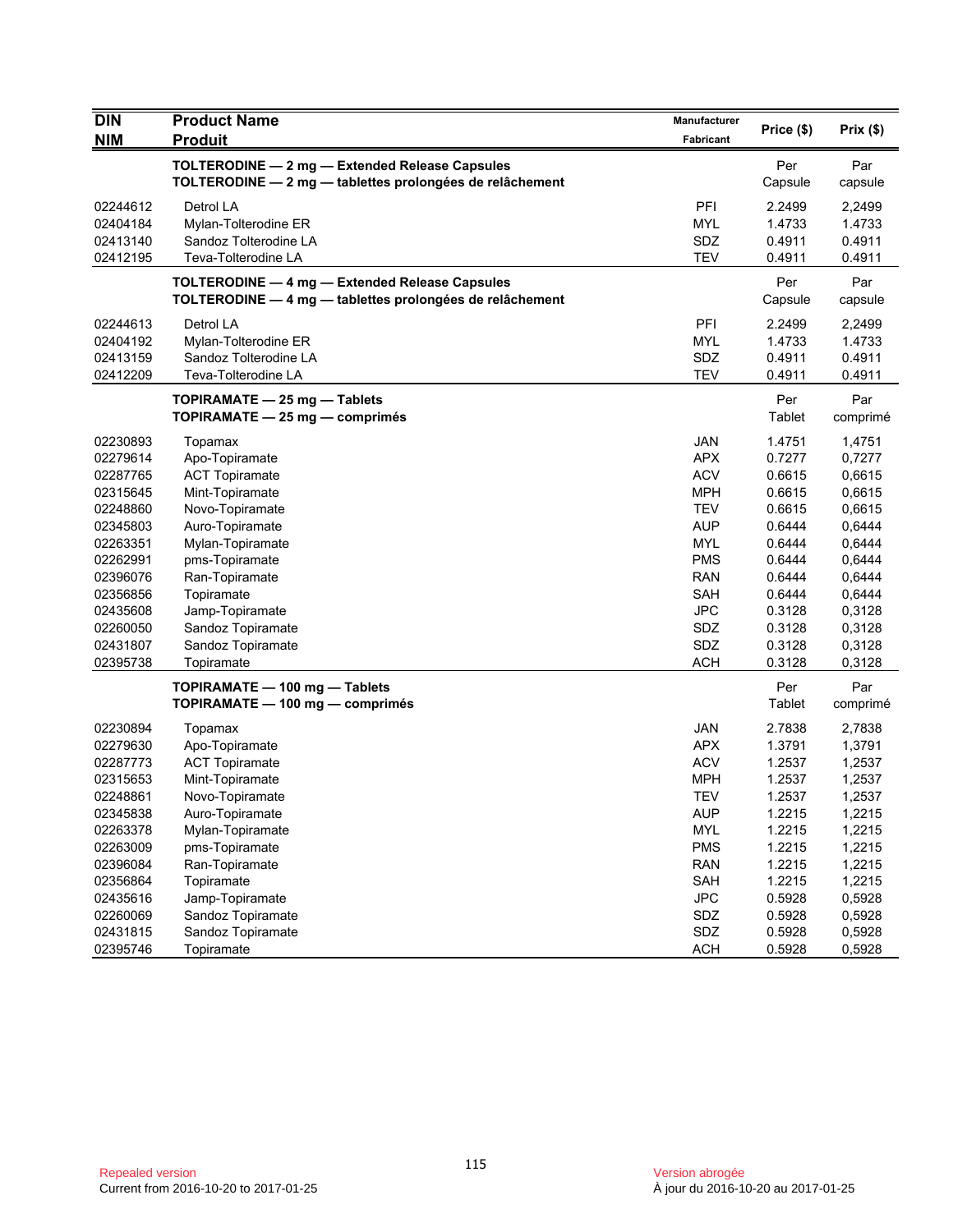| <b>DIN</b>           | <b>Product Name</b>                              | <b>Manufacturer</b>      |                   | Prix $(\$)$       |
|----------------------|--------------------------------------------------|--------------------------|-------------------|-------------------|
| <b>NIM</b>           | <b>Produit</b>                                   | Fabricant                | Price (\$)        |                   |
|                      | TOPIRAMATE - 200 mg - Tablets                    |                          | Per               | Par               |
|                      | TOPIRAMATE - 200 mg - comprimés                  |                          | Tablet            | comprimé          |
|                      |                                                  |                          |                   |                   |
| 02230896             | Topamax                                          | <b>JAN</b><br><b>APX</b> | 4.1239            | 4,1239            |
| 02279649             | Apo-Topiramate                                   | <b>ACV</b>               | 2.1830            | 2,1830            |
| 02287781             | <b>ACT Topiramate</b>                            | <b>MPH</b>               | 1.9845            | 1,9845            |
| 02315661<br>02248862 | Mint-Topiramate<br>Novo-Topiramate               | <b>TEV</b>               | 1.9845<br>1.9845  | 1,9845<br>1,9845  |
| 02345846             | Auro-Topiramate                                  | <b>AUP</b>               | 1.8239            | 1,8239            |
| 02263386             | Mylan-Topiramate                                 | <b>MYL</b>               | 1.8239            | 1,8239            |
| 02263017             | pms-Topiramate                                   | <b>PMS</b>               | 1.8239            | 1,8239            |
| 02396092             | Ran-Topiramate                                   | <b>RAN</b>               | 1.8239            | 1,8239            |
| 02356872             | Topiramate                                       | <b>SAH</b>               | 1.8239            | 1,8239            |
| 02435624             | Jamp-Topiramate                                  | <b>JPC</b>               | 0.8853            | 0,8853            |
| 02267837             | Sandoz Topiramate                                | SDZ                      | 0.8853            | 0,8853            |
| 02431823             | Sandoz Topiramate                                | SDZ                      | 0.8853            | 0,8853            |
| 02395754             | Topiramate                                       | <b>ACH</b>               | 0.8853            | 0,8853            |
|                      |                                                  |                          |                   |                   |
|                      | TRANEXAMIC ACID - 500 mg - Tablets               |                          | Per               | Par               |
|                      | TRANEXAMIC ACID - 500 mg - comprimés             |                          | Tablet            | comprimé          |
| 02064405             | Cyklokapron                                      | PFI                      | 1.4447            | 1,4447            |
| 02401231             | <b>Tranexamic Acid</b>                           | SMI                      | 0.5934            | 0,5934            |
| 02409097             | GD-Tranexamic Acid                               | <b>GEM</b>               | 0.5934            | 0,5934            |
|                      | TRAVOPROST - 0.004% - Ophthalmic Solution        |                          | Per               | Par               |
|                      | TRAVOPROST - 0,004 % - solution ophtalmique      |                          | mL                | ml                |
|                      |                                                  | <b>ALC</b>               |                   |                   |
| 02318008<br>02413167 | Travatan Z<br>Sandoz Travoprost                  | SDZ                      | 12.6544<br>4.0264 | 12,6544<br>4,0264 |
|                      |                                                  |                          |                   |                   |
|                      | TRAZODONE HCI - 50 mg - Tablets                  |                          | Per               | Par               |
|                      | TRAZODONE (CHLORHYDRATE DE) - 50 mg - comprimés  |                          | Tablet            | comprimé          |
| 02128950             | Dom-Trazodone                                    | <b>DOM</b>               | 0.2436            | 0,2436            |
| 00579351             | Desyrel                                          | SQU                      | 0.2436            | 0,2436            |
| 02230284             | Trazorel                                         | <b>VAL</b>               | 0.2436            | 0,2436            |
| 02147637             | Apo-Trazodone                                    | <b>APX</b>               | 0.2435            | 0,2435            |
| 01937227             | pms-Trazodone                                    | <b>PMS</b>               | 0.2435            | 0,2435            |
| 02277344             | ratio-Trazodone                                  | <b>TEV</b>               | 0.2435            | 0.2435            |
| 02144263             | Teva-Trazodone                                   | <b>TEV</b>               | 0.2435            | 0,2435            |
| 02348772             | Trazodone                                        | <b>SAH</b>               | 0.2435            | 0,2435            |
|                      | TRAZODONE HCI - 100 mg - Tablets                 |                          | Per               | Par               |
|                      | TRAZODONE (CHLORHYDRATE DE) - 100 mg - comprimés |                          | Tablet            | comprimé          |
| 02147645             | Apo-Trazodone                                    | <b>APX</b>               | 0.4352            | 0,4352            |
| 02128969             | Dom-Trazodone                                    | <b>DOM</b>               | 0.4352            | 0,4352            |
| 02144271             | Teva-Trazodone                                   | <b>TEV</b>               | 0.4352            | 0,4352            |
| 01937235             | pms-Trazodone                                    | <b>PMS</b>               | 0.4352            | 0,4352            |
| 02277352             | ratio-Trazodone                                  | <b>TEV</b>               | 0.4352            | 0,4352            |
| 02348780             | Trazodone                                        | SAH                      | 0.4352            | 0,4352            |
| 02230285             | Trazorel                                         | <b>VAL</b>               | 0.4352            | 0,4352            |
|                      |                                                  |                          |                   |                   |
|                      | TRAZODONE HCI - 150 mg - Tablets                 |                          | Per               | Par               |
|                      | TRAZODONE (CHLORHYDRATE DE) - 150 mg - comprimés |                          | Tablet            | comprimé          |
| 02147653             | Apo-Trazodone-D                                  | <b>APX</b>               | 0.6393            | 0,6393            |
| 02144298             | Teva-Trazodone-D                                 | <b>TEV</b>               | 0.6393            | 0,6393            |
| 02348799             | Trazodone                                        | SAH                      | 0.6393            | 0,6393            |
| 02277360             | ratio-Trazodone                                  | <b>TEV</b>               | 0.6393            | 0,6393            |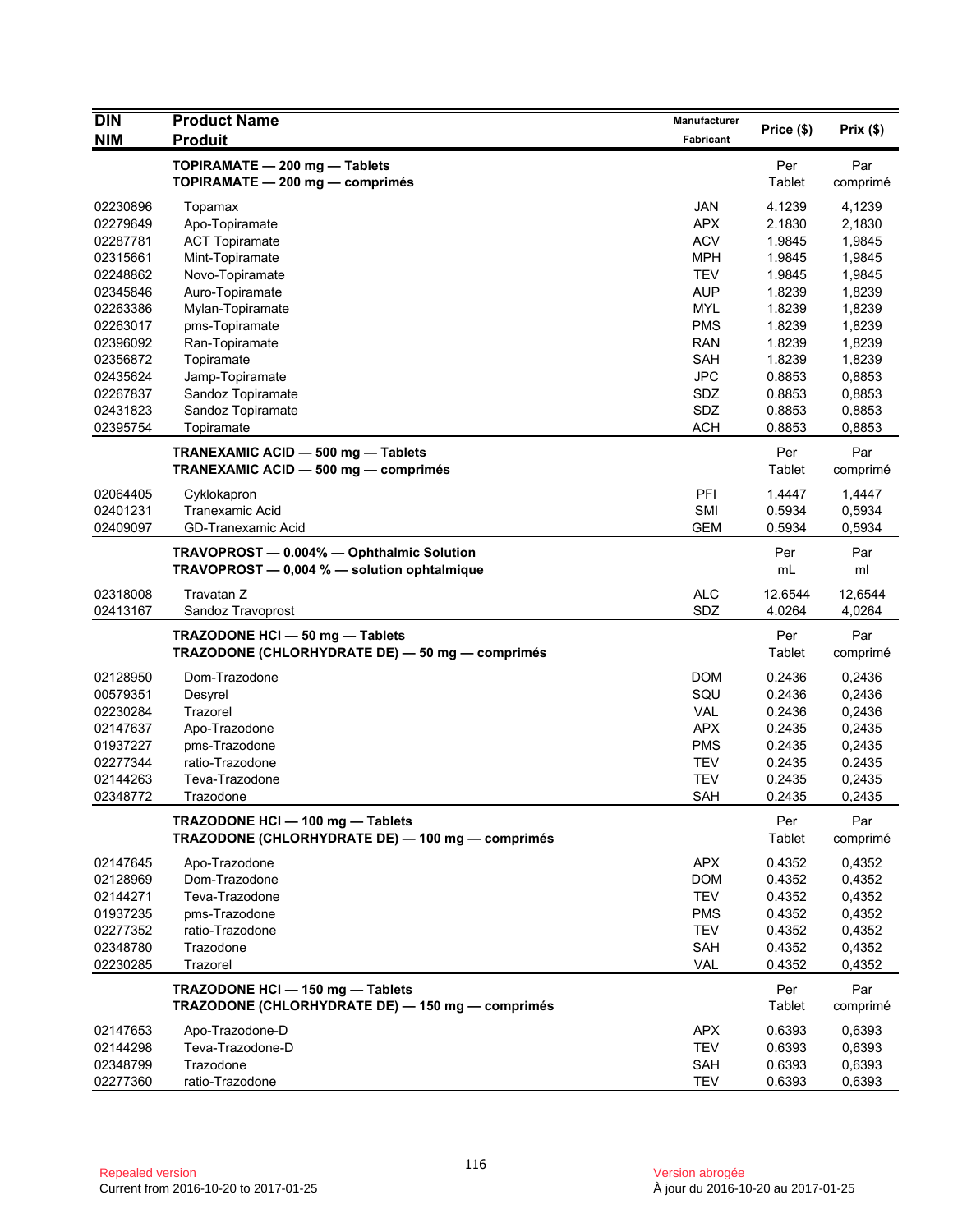| <b>DIN</b>                       | <b>Product Name</b>                                                                                                                                                                                                                       | <b>Manufacturer</b>                    | Price (\$)                      | Prix(\$)                        |
|----------------------------------|-------------------------------------------------------------------------------------------------------------------------------------------------------------------------------------------------------------------------------------------|----------------------------------------|---------------------------------|---------------------------------|
| <b>NIM</b>                       | <b>Produit</b>                                                                                                                                                                                                                            | Fabricant                              |                                 |                                 |
| 02213834<br>02437635             | TRIAMCINOLONE - 55 mcg - Nasal Spray<br>TRIAMCINOLONE - 55 mcg - vaporisateur nasal<br>Nasocort AO<br>Apo-Triamcinolone AQ                                                                                                                | <b>SAA</b><br><b>APX</b>               | Per<br>Dose<br>0.1870<br>0.1700 | Par<br>dose<br>0,1870<br>0,1700 |
|                                  | TRIAMTERENE/HYDROCHLOROTHIAZIDE - 50 mg/25 mg - Tablets<br>TRIAMTÉRÈNE/HYDROCHLOROTHIAZIDE - 50 mg/25 mg - comprimés                                                                                                                      |                                        | Per<br>Tablet                   | Par<br>comprimé                 |
| 00441775<br>00532657             | Apo-Triazide<br>Novo-Triamzide                                                                                                                                                                                                            | <b>APX</b><br><b>TEV</b>               | 0.0669<br>0.0608                | 0,0669<br>0,0608                |
|                                  | TRIMEBUTINE - 200 mg - Tablets<br>TRIMÉBUTINE - 200 mg - comprimés                                                                                                                                                                        |                                        | Per<br>Tablet                   | Par<br>comprimé                 |
| 00803499<br>02245664             | Modulon<br>Trimebutine                                                                                                                                                                                                                    | AXC<br>AAA                             | 0.8103<br>0.5900                | 0,8103<br>0,5900                |
|                                  | TRIMETHOPRIM/SULFAMETHOXAZOLE - 80 mg/400 mg - Tablets<br>TRIMÉTHOPRIME/SULFAMÉTHOXAZOLE - 80 mg/400 mg - comprimés                                                                                                                       |                                        | Per<br>Tablet                   | Par<br>comprimé                 |
| 00445274<br>00510637             | Apo-Sulfatrim<br>Novo-Trimel                                                                                                                                                                                                              | <b>APX</b><br><b>NOP</b>               | 0.0482<br>0.0482                | 0,0482<br>0,0482                |
|                                  | TRIMETHOPRIM/SULFAMETHOXAZOLE - 160 mg/800 mg - Tablets<br>TRIMÉTHOPRIME/SULFAMÉTHOXAZOLE - 160 mg/800 mg - comprimés                                                                                                                     |                                        | Per<br>Tablet                   | Par<br>comprimé                 |
| 00510645<br>00445282             | Novo-Trimel DS<br>Apo-Sulfatrim DS                                                                                                                                                                                                        | <b>TEV</b><br><b>APX</b>               | 0.1343<br>0.1221                | 0,1343<br>0,1221                |
|                                  | TRIMETHOPRIM SULFATE/POLYMYXIN B SULFATE - 1 mg/10,000 U/mL<br>- Ophthalmic Solution<br>TRIMÉTHOPRIME (SULFATE DE)/POLYMYXINE B (SULFATE DE) -<br>1 mg/10 000 U/ml - solution ophtalmique                                                 |                                        | Per<br>mL                       | Par<br>ml                       |
| 02011956<br>02239234             | Polytrim<br>Sandoz Polytrimethoprim                                                                                                                                                                                                       | <b>ALL</b><br>SDZ                      | 3.6190<br>2.9040                | 3,6190<br>2,9040                |
|                                  | <b>TRIPROLIDINE HCI/PSEUDOEPHEDRINE HCI/CODEINE PHOSPHATE</b><br>- 2 mg/30 mg/10 mg per 5 mL - Syrup<br>TRIPROLIDINE (CHLORHYDRATE DE)/PSEUDOÉPHÉDRINE<br>(CHLORHYDRATE DE)/CODÉINE (PHOSPHATE DE) - 2 mg/30 mg/10 mg<br>par 5 ml - sirop |                                        | Per<br>mL                       | Par<br>ml                       |
| 00068594<br>02169126             | CoActifed<br>ratio-Cotridin                                                                                                                                                                                                               | <b>GSK</b><br><b>TEV</b>               | 0.1780<br>0.0574                | 0,1780<br>0,0574                |
|                                  | L-TRYPTOPHAN - 500 mg - Capsules<br>L-TRYPTOPHANE - 500 mg - capsules                                                                                                                                                                     |                                        | Per<br>Capsule                  | Par<br>capsule                  |
| 00718149<br>02248540<br>02240334 | Tryptan<br>Apo-Tryptophan<br>Teva-Tryptophan                                                                                                                                                                                              | <b>VAL</b><br><b>APX</b><br><b>TEV</b> | 0.8531<br>0.5486<br>0.5486      | 0,8531<br>0,5486<br>0,5486      |
|                                  | L-TRYPTOPHAN - 500 mg - Tablets<br>L-TRYPTOPHANE - 500 mg - comprimés                                                                                                                                                                     |                                        | Per<br>Tablet                   | Par<br>comprimé                 |
| 02029456<br>02248538<br>02240333 | Tryptan<br>Apo-Tryptophan<br>ratio-Tryptophan                                                                                                                                                                                             | <b>VAL</b><br><b>APX</b><br><b>TEV</b> | 0.8531<br>0.5486<br>0.5486      | 0,8531<br>0,5486<br>0,5486      |
|                                  | L-TRYPTOPHAN $-1$ g - Tablets<br>L-TRYPTOPHANE $-1$ g - comprimés                                                                                                                                                                         |                                        | Per<br>Tablet                   | Par<br>comprimé                 |
| 00654531<br>02248539<br>02237250 | Tryptan<br>Apo-Tryptophan<br>ratio-Tryptophan                                                                                                                                                                                             | VAL<br><b>APX</b><br><b>TEV</b>        | 1.7143<br>0.9876<br>0.9876      | 1,7143<br>0,9876<br>0,9876      |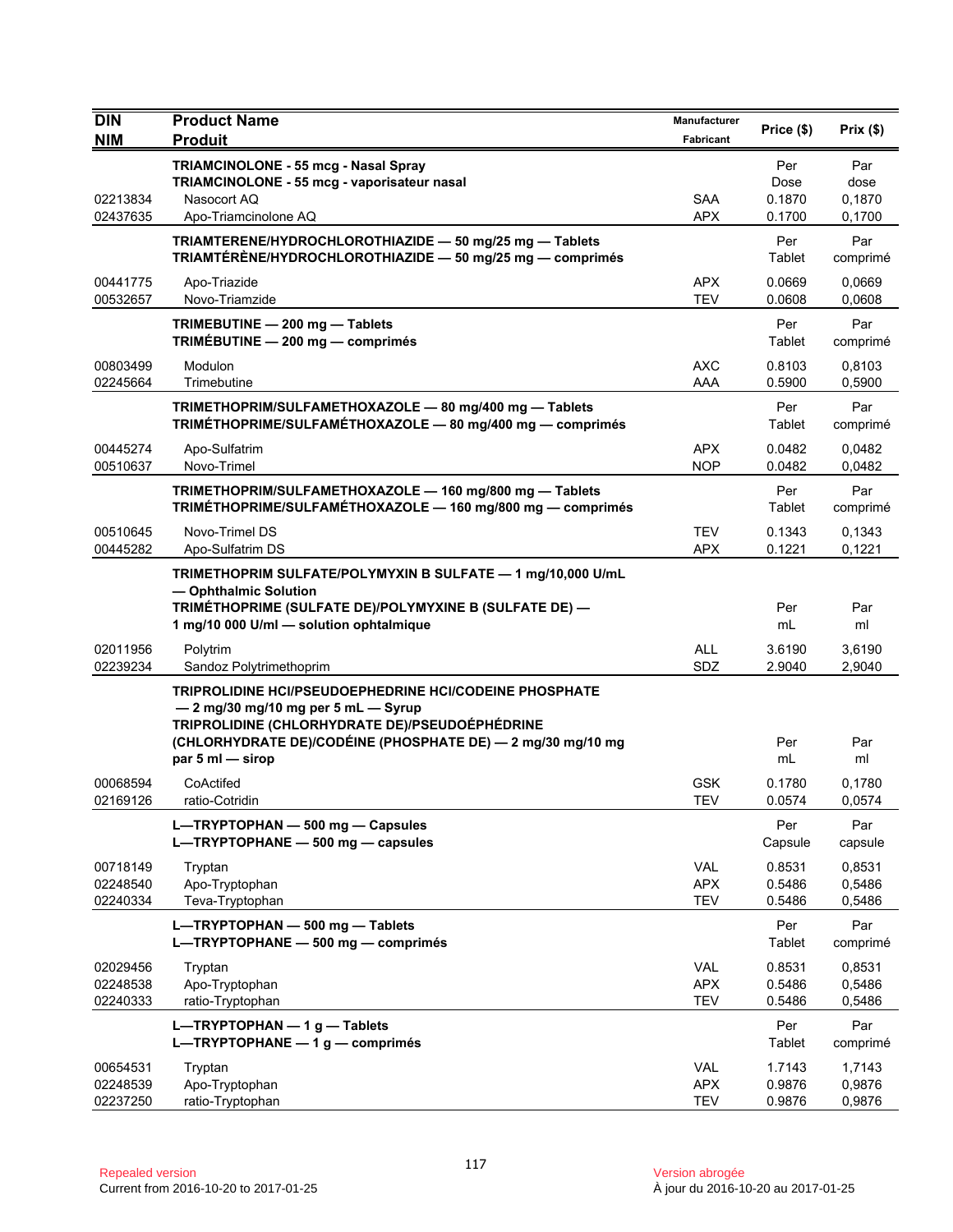| <b>DIN</b>                                                                                                                                                           | <b>Product Name</b>                                                                                                                                                                                                                                                                                                                                            | Manufacturer                                                                                                                                                                | Price (\$)                                                                                                                                                   | Prix(\$)                                                                                                                                                       |
|----------------------------------------------------------------------------------------------------------------------------------------------------------------------|----------------------------------------------------------------------------------------------------------------------------------------------------------------------------------------------------------------------------------------------------------------------------------------------------------------------------------------------------------------|-----------------------------------------------------------------------------------------------------------------------------------------------------------------------------|--------------------------------------------------------------------------------------------------------------------------------------------------------------|----------------------------------------------------------------------------------------------------------------------------------------------------------------|
| NIM                                                                                                                                                                  | <b>Produit</b>                                                                                                                                                                                                                                                                                                                                                 | Fabricant                                                                                                                                                                   |                                                                                                                                                              |                                                                                                                                                                |
|                                                                                                                                                                      | URSODIOL - 250 mg - Tablets<br>URSODIOL $-$ 250 mg $-$ comprimés                                                                                                                                                                                                                                                                                               |                                                                                                                                                                             | Per<br>Tablet                                                                                                                                                | Par<br>comprimé                                                                                                                                                |
| 02238984<br>02273497<br>02426900                                                                                                                                     | Urso<br>pms-Ursodiol C<br>Ursodiol                                                                                                                                                                                                                                                                                                                             | <b>AXC</b><br><b>PMS</b><br><b>GLM</b>                                                                                                                                      | 1.6799<br>1.1048<br>0.7636                                                                                                                                   | 1,6799<br>1,1048<br>0,7636                                                                                                                                     |
|                                                                                                                                                                      | URSODIOL $-$ 500 mg $-$ Tablets<br>URSODIOL $-$ 500 mg $-$ comprimés                                                                                                                                                                                                                                                                                           |                                                                                                                                                                             | Per<br>Tablet                                                                                                                                                | Par<br>comprimé                                                                                                                                                |
| 02245894<br>02273500<br>02426919                                                                                                                                     | Urso<br>pms-Ursodiol C<br>Ursodiol                                                                                                                                                                                                                                                                                                                             | <b>AXC</b><br><b>PMS</b><br><b>GLM</b>                                                                                                                                      | 3.1863<br>2.0955<br>1.4483                                                                                                                                   | 3,1863<br>2,0955<br>1,4483                                                                                                                                     |
|                                                                                                                                                                      | VALACYCLOVIR - 500 mg - Tablets<br>VALACYCLOVIR - 500 mg - comprimés                                                                                                                                                                                                                                                                                           |                                                                                                                                                                             | Per<br>Tablet                                                                                                                                                | Par<br>comprimé                                                                                                                                                |
| 02219492<br>02331748<br>02295822<br>02405040<br>02441454<br>02441586<br>02351579<br>02298457<br>02347091<br>02357534<br>02442000<br>02245777<br>02393824<br>02413825 | Valtrex<br><b>ACT Valacyclovir</b><br>Apo-Valacyclovir<br>Auro-Valacyclovir<br>Jamp-Valacyclovir<br>Mar-Valacyclovir<br>Mylan-Valacyclovir<br>pms-Valacyclovir<br>Sandoz Valacyclovir<br>Teva-Valacyclovir<br>Valacyclovir<br>VALGANCICLOVIR - 450 mg - Tablets<br>VALGANCICLOVIR - 450 mg - comprimés<br>Valcyte<br>Apo-Valganciclovir<br>Teva-Valganciclovir | <b>GSK</b><br><b>ACV</b><br><b>APX</b><br><b>AUP</b><br>JPC<br><b>MAR</b><br><b>MYL</b><br><b>PMS</b><br>SDZ<br>TEV<br><b>SIP</b><br><b>HLR</b><br><b>APX</b><br><b>TEV</b> | 3.7880<br>0.8609<br>0.8609<br>0.8609<br>0.8609<br>0.8609<br>0.8609<br>0.8609<br>0.8609<br>0.8609<br>0.8609<br>Per<br>Tablet<br>25.7633<br>17.4093<br>17.4093 | 3,7880<br>0,8609<br>0,8609<br>0,8609<br>0,8609<br>0,8609<br>0,8609<br>0,8609<br>0,8609<br>0,8609<br>0,8609<br>Par<br>comprimé<br>25,7633<br>17,4093<br>17,4093 |
| 02435179                                                                                                                                                             | Auro-Valganciclovir<br>VALPROIC ACID - 250 mg - Capsules<br>VALPROÏQUE (ACIDE) - 250 mg - capsules                                                                                                                                                                                                                                                             | <b>AUP</b>                                                                                                                                                                  | 5.8553<br>Per<br>Capsule                                                                                                                                     | 5,8553<br>Par<br>capsule                                                                                                                                       |
| 00443840<br>02238048<br>02230768                                                                                                                                     | Depakene<br>Apo-Valproic<br>pms-Valproic Acid                                                                                                                                                                                                                                                                                                                  | <b>BGP</b><br><b>APX</b><br><b>PMS</b>                                                                                                                                      | 0.6247<br>0.2905<br>0.2843                                                                                                                                   | 0,6247<br>0,2905<br>0,2843                                                                                                                                     |
|                                                                                                                                                                      | VALPROIC ACID - 250 mg/5 mL - Syrup<br>VALPROÏQUE (ACIDE) — 250 mg/5 ml — sirop                                                                                                                                                                                                                                                                                |                                                                                                                                                                             | Per mL                                                                                                                                                       | Par ml                                                                                                                                                         |
| 00443832<br>02236807<br>02140063<br>02238370                                                                                                                         | Depakene<br>pms-Valproic Acid<br>ratio-Valproic<br>Apo-Valproic                                                                                                                                                                                                                                                                                                | ABB<br><b>PMS</b><br><b>TEV</b><br><b>APX</b>                                                                                                                               | 0.1302<br>0.0635<br>0.0635<br>0.0605                                                                                                                         | 0,1302<br>0,0635<br>0,0635<br>0,0605                                                                                                                           |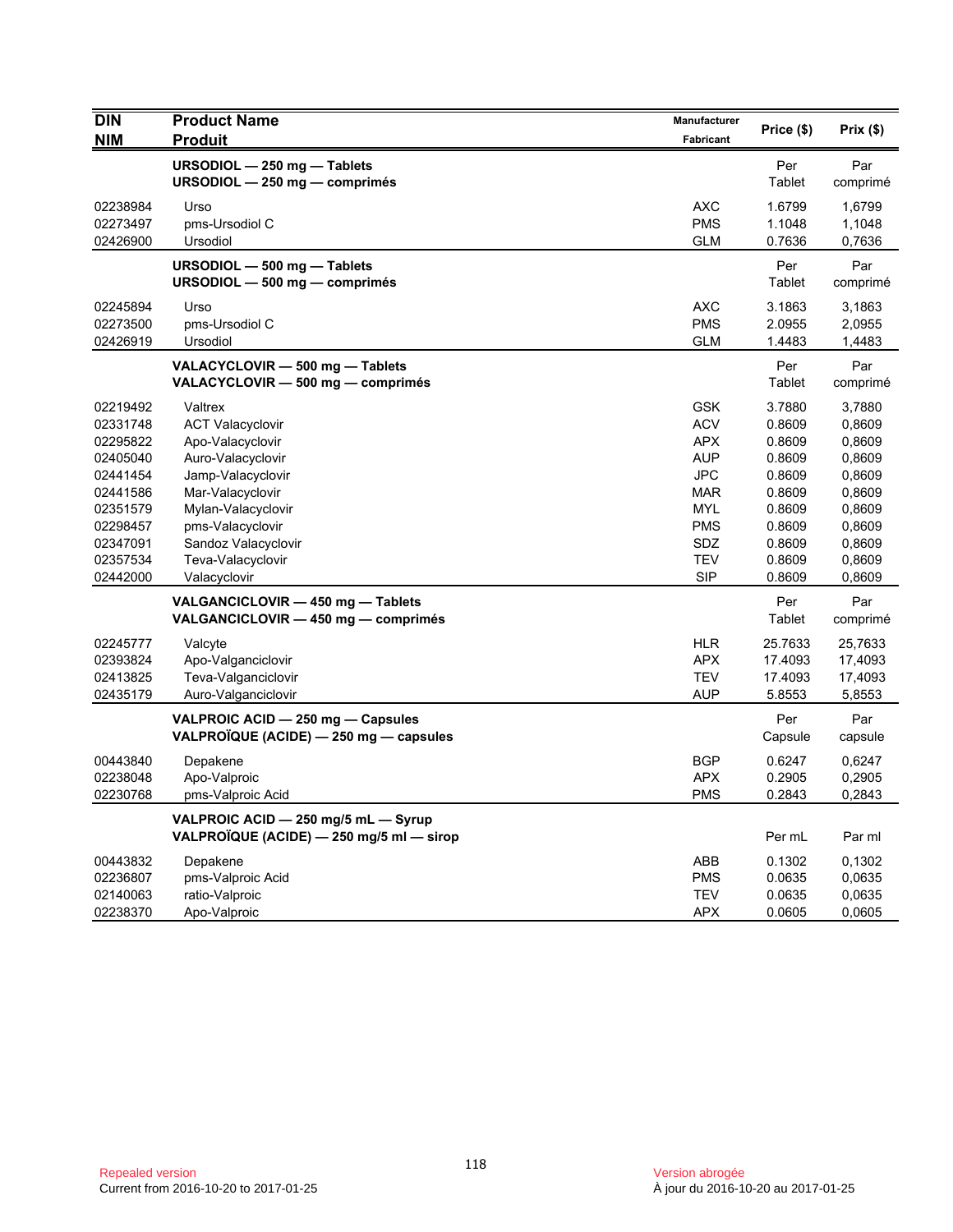| <b>DIN</b>           | <b>Product Name</b>             | Manufacturer      |                  |                  |
|----------------------|---------------------------------|-------------------|------------------|------------------|
| <b>NIM</b>           | <b>Produit</b>                  | Fabricant         | Price (\$)       | Prix(\$)         |
|                      | VALSARTAN - 40 mg - Tablets     |                   | Per              | Par              |
|                      | VALSARTAN - 40 mg - comprimés   |                   | <b>Tablet</b>    | comprimé         |
|                      |                                 |                   |                  |                  |
| 02270528             | Diovan                          | <b>NVT</b>        | 1.3243           | 1,3243           |
| 02337487             | <b>ACT Valsartan</b>            | <b>ACV</b>        | 0.4657           | 0,4657           |
| 02363062             | Ran-Valsartan                   | <b>RAN</b>        | 0.4657           | 0,4657           |
| 02383527             | Mylan-Valsartan                 | <b>MYL</b>        | 0.3975           | 0,3975           |
| 02366940             | Valsartan                       | SAH<br><b>APX</b> | 0.3975           | 0,3975           |
| 02371510             | Apo-Valsartan                   | <b>AUP</b>        | 0.2910<br>0.2910 | 0,2910           |
| 02414201<br>02312999 | Auro-Valsartan<br>pms-Valsartan | PMS               | 0.2910           | 0,2910<br>0,2910 |
| 02356740             | Sandoz Valsartan                | SDZ               | 0.2910           | 0,2910           |
| 02356643             | Teva-Valsartan                  | <b>TEV</b>        | 0.2910           | 0,2910           |
| 02384523             | Valsartan                       | <b>SIP</b>        | 0.2910           | 0,2910           |
|                      |                                 |                   |                  |                  |
|                      | VALSARTAN - 80 mg - Tablets     |                   | Per              | Par              |
|                      | VALSARTAN - 80 mg - comprimés   |                   | Tablet           | comprimé         |
| 02244781             | Diovan                          | <b>NVT</b>        | 1.3589           | 1,3589           |
| 02337495             | <b>ACT Valsartan</b>            | <b>ACV</b>        | 0.4733           | 0,4733           |
| 02383535             | Mylan-Valsartan                 | MYL               | 0.2999           | 0,2999           |
| 02371529             | Apo-Valsartan                   | <b>APX</b>        | 0.2957           | 0,2957           |
| 02414228             | Auro-Valsartan                  | <b>AUP</b>        | 0.2957           | 0,2957           |
| 02313006             | pms-Valsartan                   | <b>PMS</b>        | 0.2957           | 0,2957           |
| 02363100             | Ran-Valsartan                   | RAN               | 0.2957           | 0,2957           |
| 02356759             | Sandoz Valsartan                | SDZ               | 0.2957           | 0,2957           |
| 02356651             | Teva-Valsartan                  | <b>TEV</b>        | 0.2957           | 0,2957           |
| 02366959             | Valsartan                       | SAH               | 0.2957           | 0,2957           |
| 02384531             | Valsartan                       | <b>SIP</b>        | 0.2957           | 0,2957           |
|                      | VALSARTAN - 160 mg - Tablets    |                   | Per              | Par              |
|                      | VALSARTAN - 160 mg - comprimés  |                   | Tablet           | comprimé         |
| 02244782             | Diovan                          | <b>NVT</b>        | 1.3585           | 1,3585           |
| 02337509             | <b>ACT Valsartan</b>            | <b>ACV</b>        | 0.4733           | 0,4733           |
| 02383543             | Mylan-Valsartan                 | <b>MYL</b>        | 0.2998           | 0,2998           |
| 02371537             | Apo-Valsartan                   | <b>APX</b>        | 0.2957           | 0,2957           |
| 02414236             | Auro-Valsartan                  | <b>AUP</b>        | 0.2957           | 0,2957           |
| 02313014             | pms-Valsartan                   | <b>PMS</b>        | 0.2957           | 0,2957           |
| 02363119             | Ran-Valsartan                   | RAN               | 0.2957           | 0,2957           |
| 02356767             | Sandoz Valsartan                | SDZ               | 0.2957           | 0,2957           |
| 02356678             | Teva-Valsartan                  | TEV               | 0.2957           | 0,2957           |
| 02366967             | Valsartan                       | SAH               | 0.2957           | 0,2957           |
| 02384558             | Valsartan                       | <b>SIP</b>        | 0.2957           | 0,2957           |
|                      | VALSARTAN - 320 mg - Tablets    |                   | Per              | Par              |
|                      | VALSARTAN - 320 mg - comprimés  |                   | Tablet           | comprimé         |
| 02289504             | Diovan                          | <b>NVT</b>        | 1.2825           | 1,2825           |
| 02337517             | <b>ACT Valsartan</b>            | <b>ACV</b>        | 0.4548           | 0,4548           |
| 02383551             | Mylan-Valsartan                 | MYL               | 0.2914           | 0,2914           |
| 02356686             | Teva-Valsartan                  | <b>TEV</b>        | 0.2844           | 0,2844           |
| 02371545             | Apo-Valsartan                   | <b>APX</b>        | 0.2843           | 0,2843           |
| 02414244             | Auro-Valsartan                  | <b>AUP</b>        | 0.2843           | 0,2843           |
| 02344564             | pms-Valsartan                   | <b>PMS</b>        | 0.2843           | 0,2843           |
| 02356775             | Sandoz Valsartan                | SDZ               | 0.2843           | 0,2843           |
| 02366975             | Valsartan                       | SAH               | 0.2843           | 0,2843           |
| 02384566             | Valsartan                       | <b>SIP</b>        | 0.2843           | 0,2843           |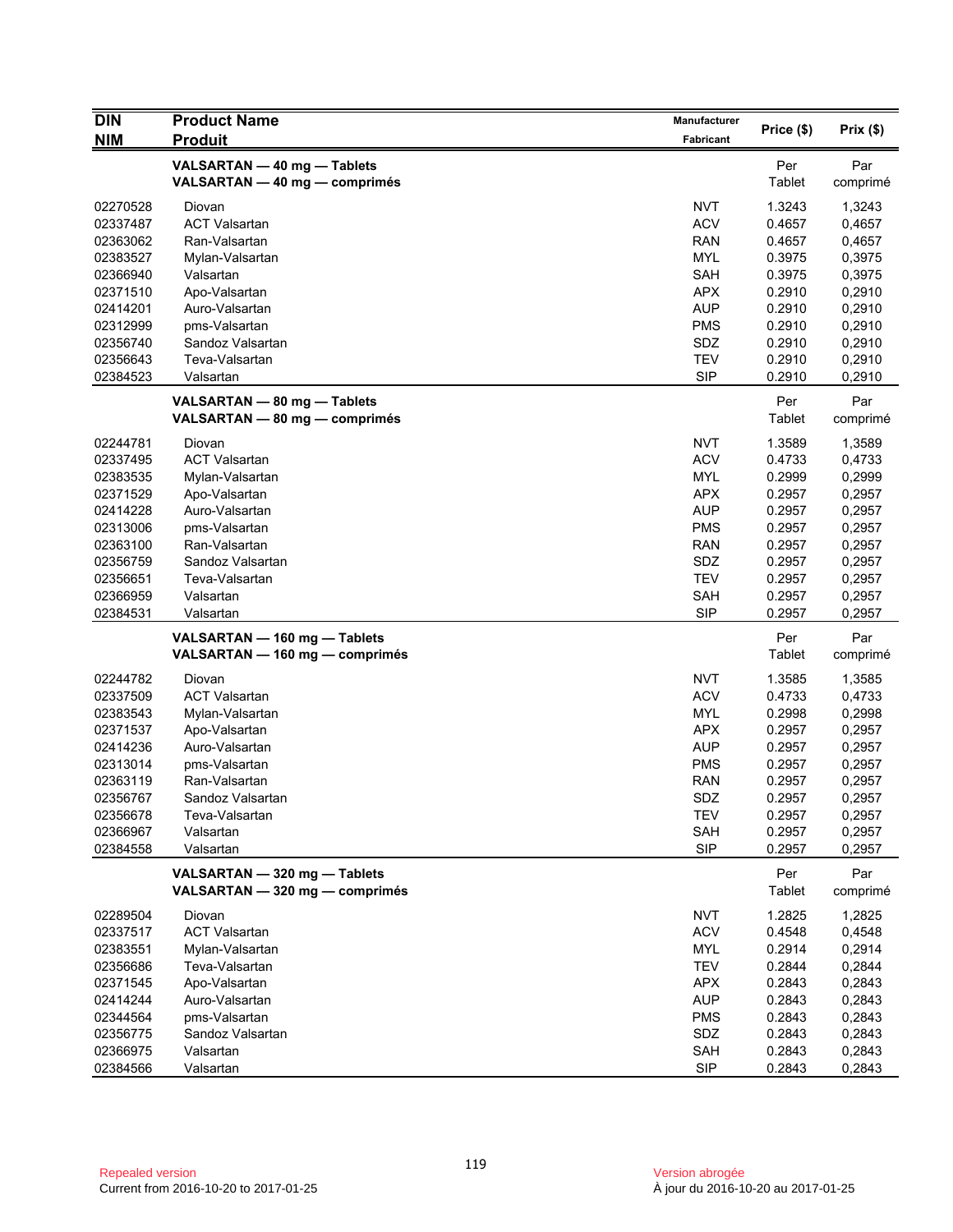| <b>DIN</b>           | <b>Product Name</b>                                                                                                    | Manufacturer             | Price (\$)       | Prix(\$)         |
|----------------------|------------------------------------------------------------------------------------------------------------------------|--------------------------|------------------|------------------|
| <b>NIM</b>           | <b>Produit</b>                                                                                                         | <b>Fabricant</b>         |                  |                  |
|                      | VALSARTAN/HYDROCHLOROTHIAZIDE - 80 mg/12.5 mg-Tablets<br>VALSARTAN/HYDROCHLOROTHIAZIDE - 80 mg/12,5 mg - comprimés     |                          | Per<br>Tablet    | Par<br>comprimé  |
| 02241900             | Diovan HCTZ                                                                                                            | <b>NVT</b>               | 1.3526           | 1,3526           |
| 02367009             | Valsartan/HCTZ                                                                                                         | SAH                      | 0.4141           | 0.4141           |
| 02373734             | Mylan-Valsartan HCTZ                                                                                                   | <b>MYL</b>               | 0.2985           | 0,2985           |
| 02382547             | Apo-Valsartan/HCTZ                                                                                                     | <b>APX</b>               | 0.2957           | 0,2957           |
| 02408112             | Auro-Valsartan HCT                                                                                                     | <b>AUP</b>               | 0.2957           | 0,2957           |
| 02356694             | Sandoz Valsartan HCTZ                                                                                                  | SDZ                      | 0.2957           | 0,2957           |
| 02356996<br>02384736 | Teva-Valsartan HCTZ<br>Valsartan HCT                                                                                   | <b>TEV</b><br><b>SIP</b> | 0.2957<br>0.2957 | 0,2957<br>0,2957 |
|                      |                                                                                                                        |                          |                  |                  |
|                      | VALSARTAN/HYDROCHLOROTHIAZIDE - 160 mg/12.5 mg-Tablets<br>VALSARTAN/HYDROCHLOROTHIAZIDE - 160 mg/12,5 mg - comprimés   |                          | Per<br>Tablet    | Par<br>comprimé  |
| 02241901             | Diovan HCTZ                                                                                                            | <b>NVT</b>               | 1.3561           | 1,3561           |
| 02367017             | Valsartan/HCTZ                                                                                                         | SAH                      | 0.4141           | 0,4141           |
| 02373742             | Mylan-Valsartan HCTZ                                                                                                   | <b>MYL</b>               | 0.2993           | 0,2993           |
| 02382555             | Apo-Valsartan/HCTZ                                                                                                     | <b>APX</b>               | 0.2957           | 0,2957           |
| 02408120             | Auro-Valsartan HCT                                                                                                     | <b>AUP</b>               | 0.2957           | 0,2957           |
| 02356708             | Sandoz Valsartan HCTZ                                                                                                  | <b>SDZ</b>               | 0.2957           | 0,2957           |
| 02357003             | Teva-Valsartan HCTZ                                                                                                    | <b>TEV</b>               | 0.2957           | 0,2957           |
| 02384744             | Valsartan HCT                                                                                                          | <b>SIP</b>               | 0.2957           | 0,2957           |
|                      | VALSARTAN/HYDROCHLOROTHIAZIDE - 160 mg/25 mg-Tablets<br>VALSARTAN/HYDROCHLOROTHIAZIDE - 160 mg/25 mg - comprimés       |                          | Per<br>Tablet    | Par<br>comprimé  |
| 02246955             | Diovan HCTZ                                                                                                            | <b>NVT</b>               | 1.3604           | 1,3604           |
| 02367025             | Valsartan/HCTZ                                                                                                         | SAH                      | 0.4141           | 0,4141           |
| 02373750             | Mylan-Valsartan HCTZ                                                                                                   | <b>MYL</b>               | 0.3003           | 0,3003           |
| 02356716             | Sandoz Valsartan HCTZ                                                                                                  | SDZ                      | 0.3003           | 0,3003           |
| 02382563             | Apo-Valsartan/HCTZ                                                                                                     | <b>APX</b>               | 0.2957           | 0,2957           |
| 02408139             | Auro-Valsartan HCT                                                                                                     | <b>AUP</b>               | 0.2957           | 0,2957           |
| 02357011             | Teva-Valsartan HCTZ                                                                                                    | <b>TEV</b>               | 0.2957           | 0,2957           |
| 02384752             | Valsartan HCT                                                                                                          | <b>SIP</b>               | 0.2957           | 0,2957           |
|                      | VALSARTAN/HYDROCHLOROTHIAZIDE - 320 mg/12.5 mg - Tablets<br>VALSARTAN/HYDROCHLOROTHIAZIDE - 320 mg/12,5 mg - comprimés |                          | Per<br>Tablet    | Par<br>comprimé  |
| 02308908             | Diovan HCTZ                                                                                                            | <b>NVT</b>               | 1.3526           | 1,3526           |
| 02367033             | Valsartan/HCTZ                                                                                                         | <b>SAH</b>               | 0.3980           | 0,3980           |
| 02373769             | Mylan-Valsartan HCTZ                                                                                                   | <b>MYL</b>               | 0.2985           | 0,2985           |
| 02357038             | Teva-Valsartan HCTZ                                                                                                    | <b>TEV</b>               | 0.2914           | 0,2914           |
| 02382571             | Apo-Valsartan/HCTZ                                                                                                     | <b>APX</b>               | 0.2913           | 0,2913           |
| 02408147             | Auro-Valsartan HCT                                                                                                     | <b>AUP</b>               | 0.2913           | 0,2913           |
| 02356724             | Sandoz Valsartan HCTZ                                                                                                  | SDZ                      | 0.2913           | 0,2913           |
|                      | VALSARTAN/HYDROCHLOROTHIAZIDE - 320 mg/25 mg - Tablets                                                                 |                          | Per              | Par              |
|                      | VALSARTAN/HYDROCHLOROTHIAZIDE - 320 mg/25 mg - comprimés                                                               |                          | Tablet           | comprimé         |
| 02308916             | Diovan HCTZ                                                                                                            | <b>NVT</b>               | 1.3526           | 1,3526           |
| 02367041             | Valsartan/HCTZ                                                                                                         | SAH                      | 0.3980           | 0,3980           |
| 02373777             | Mylan-Valsartan HCTZ                                                                                                   | <b>MYL</b>               | 0.2985           | 0,2985           |
| 02357046             | Teva-Valsartan HCTZ                                                                                                    | <b>TEV</b>               | 0.2914           | 0,2914           |
| 02382598             | Apo-Valsartan/HCTZ                                                                                                     | <b>APX</b>               | 0.2913           | 0,2913           |
| 02408155             | Auro-Valsartan HCT                                                                                                     | <b>AUP</b>               | 0.2913           | 0,2913           |
| 02356732             | Sandoz Valsartan HCTZ                                                                                                  | SDZ                      | 0.2913           | 0,2913           |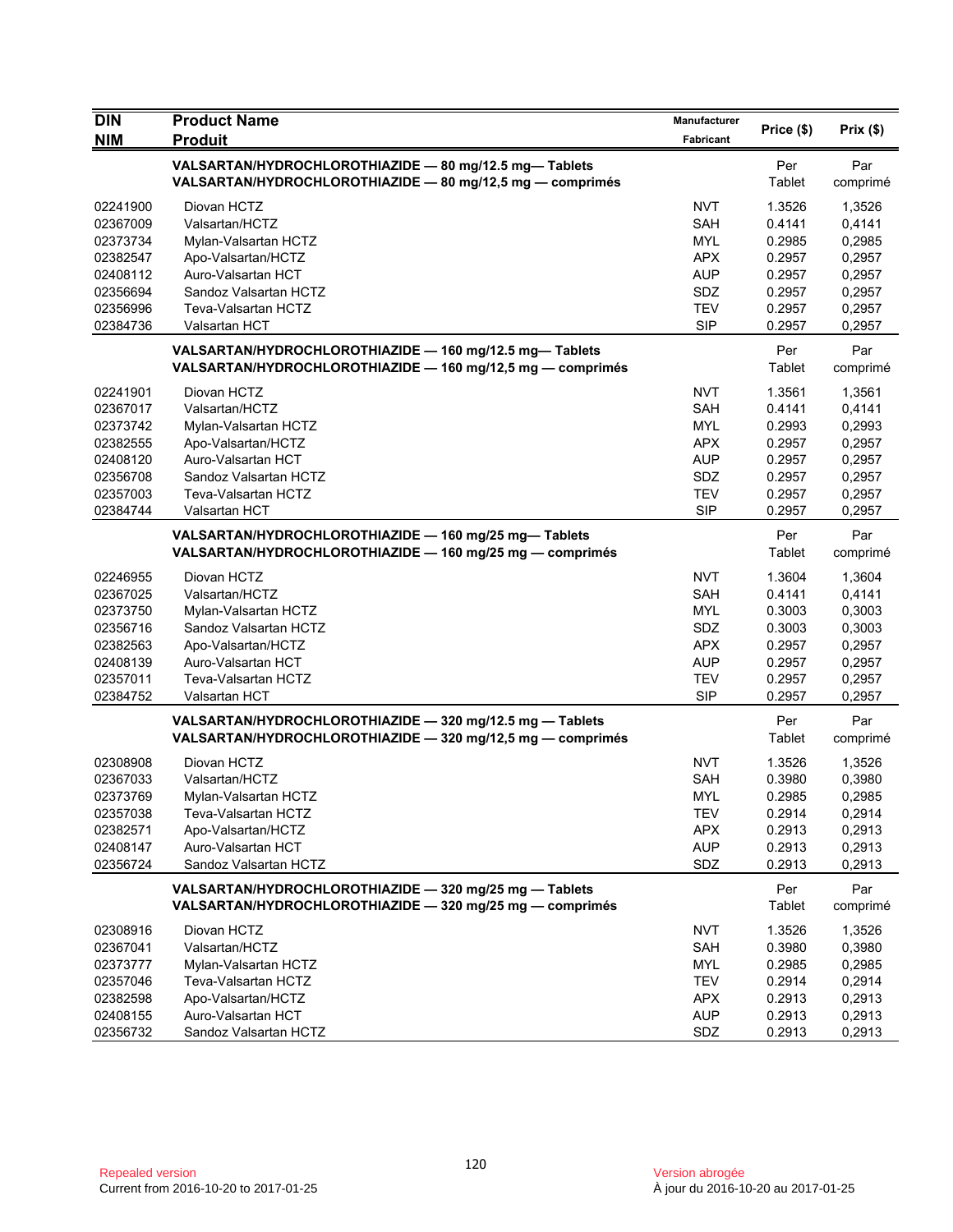| <b>DIN</b>           | <b>Product Name</b>                                                  | <b>Manufacturer</b>      | Price (\$)         | Prix(\$)           |
|----------------------|----------------------------------------------------------------------|--------------------------|--------------------|--------------------|
| <b>NIM</b>           | <b>Produit</b>                                                       | <b>Fabricant</b>         |                    |                    |
|                      | VANCOMYCIN - 125 mg - Capsules                                       |                          | Per                | Par                |
|                      | VANCOMYCIN - 125 mg - capsules                                       |                          | Capsule            | capsule            |
| 02407744             | Jamp-Vancomycin                                                      | <b>JPC</b>               | 5.6300             | 5,6300             |
| 02377470             | Vancomycin HCL                                                       | <b>PPA</b>               | 5.6300             | 5,6300             |
| 00800430             | Vancocin                                                             | <b>MLI</b>               | 5.6300             | 5,6300             |
|                      | VANCOMYCIN - 250 mg - Capsules                                       |                          | Per                | Par                |
|                      | VANCOMYCIN - 250 mg - capsules                                       |                          | Capsule            | capsule            |
|                      |                                                                      |                          |                    |                    |
| 02407752<br>02377489 | Jamp-Vancomycin<br>Vancomycin HCL                                    | <b>JPC</b><br><b>PPA</b> | 11.2500<br>11.2500 | 11,2500<br>11,2500 |
| 00788716             | Vancocin                                                             | MLI                      | 11.2500            | 11,2500            |
|                      |                                                                      |                          |                    |                    |
|                      | VENLAFAXINE - 37.5 mg - Capsules<br>VENLAFAXINE - 37,5 mg - capsules |                          | Per<br>Capsule     | Par<br>capsule     |
|                      |                                                                      |                          |                    |                    |
| 02237279             | <b>Effexor XR</b>                                                    | PFI                      | 1.0779             | 1,0779             |
| 02331683             | Apo-Venlafaxine XR                                                   | <b>APX</b>               | 0.1643             | 0,1643             |
| 02304317<br>02360020 | CO Venlafaxine XR<br><b>GD-Venlafaxine XR</b>                        | <b>ACV</b><br><b>GEM</b> | 0.1643<br>0.1643   | 0,1643<br>0,1643   |
| 02310279             | Mylan-Venlafaxine XR                                                 | <b>MYL</b>               | 0.1643             | 0,1643             |
| 02278545             | pms-Venlafaxine XR                                                   | <b>PMS</b>               | 0.1643             | 0,1643             |
| 02380072             | Ran-Venlafaxine XR                                                   | RAN                      | 0.1643             | 0.1643             |
| 02310317             | Sandoz Venlafaxine XR                                                | SDZ                      | 0.1643             | 0,1643             |
| 02275023             | Teva-Venlafaxine XR                                                  | <b>TEV</b>               | 0.1643             | 0,1643             |
| 02354713             | Venlafaxine XR                                                       | <b>SAH</b>               | 0.1643             | 0,1643             |
| 02385929             | Venlafaxine XR                                                       | <b>SIP</b>               | 0.1643             | 0,1643             |
|                      | VENLAFAXINE - 75 mg - Capsules                                       |                          | Per                | Par                |
|                      | VENLAFAXINE - 75 mg - capsules                                       |                          | Capsule            | capsule            |
| 02237280             | <b>Effexor XR</b>                                                    | PFI                      | 2.1559             | 2,1559             |
| 02331691             | Apo-Venlafaxine XR                                                   | <b>APX</b>               | 0.3285             | 0,3285             |
| 02304325             | CO Venlafaxine XR                                                    | <b>ACV</b>               | 0.3285             | 0,3285             |
| 02360039             | <b>GD-Venlafaxine XR</b>                                             | <b>GEM</b>               | 0.3285             | 0,3285             |
| 02310287             | Mylan-Venlafaxine XR                                                 | <b>MYL</b>               | 0.3285             | 0,3285             |
| 02278553<br>02380080 | pms-Venlafaxine XR<br>Ran-Venalfaxine XR                             | <b>PMS</b><br>RAN        | 0.3285<br>0.3285   | 0,3285<br>0,3285   |
| 02310325             | Sandoz Venlafaxine XR                                                | SDZ                      | 0.3285             | 0,3285             |
| 02275031             | Teva-Venlafaxine XR                                                  | <b>TEV</b>               | 0.3285             | 0,3285             |
| 02354721             | Venlafaxine XR                                                       | SAH                      | 0.3285             | 0,3285             |
| 02385937             | Venlafaxine XR                                                       | <b>SIP</b>               | 0.3285             | 0,3285             |
|                      | VENLAFAXINE - 150 mg - Capsules                                      |                          | Per                | Par                |
|                      | VENLAFAXINE - 150 mg - capsules                                      |                          | Capsule            | capsule            |
| 02237282             | <b>Effexor XR</b>                                                    | PFI                      | 2.2759             | 2,2759             |
| 02331705             | Apo-Venlafaxine XR                                                   | <b>APX</b>               | 0.3469             | 0,3469             |
| 02304333             | CO Venlafaxine XR                                                    | <b>ACV</b>               | 0.3469             | 0,3469             |
| 02360047             | <b>GD-Venlafaxine XR</b>                                             | <b>GEM</b>               | 0.3469             | 0,3469             |
| 02310295             | Mylan-Venlafaxine XR                                                 | <b>MYL</b>               | 0.3469             | 0,3469             |
| 02278561             | pms-Venlafaxine XR                                                   | <b>PMS</b>               | 0.3469             | 0,3469             |
| 02380099             | Ran-Venlafaxine XR                                                   | <b>RAN</b>               | 0.3469             | 0,3469             |
| 02310333             | Sandoz Venlafaxine XR                                                | SDZ                      | 0.3469             | 0,3469             |
| 02275058<br>02354748 | Teva-Venlafaxine XR<br>Venlafaxine XR                                | <b>TEV</b><br><b>SAH</b> | 0.3469<br>0.3469   | 0,3469<br>0,3469   |
| 02385945             | Venlafaxine XR                                                       | <b>SIP</b>               | 0.3469             | 0,3469             |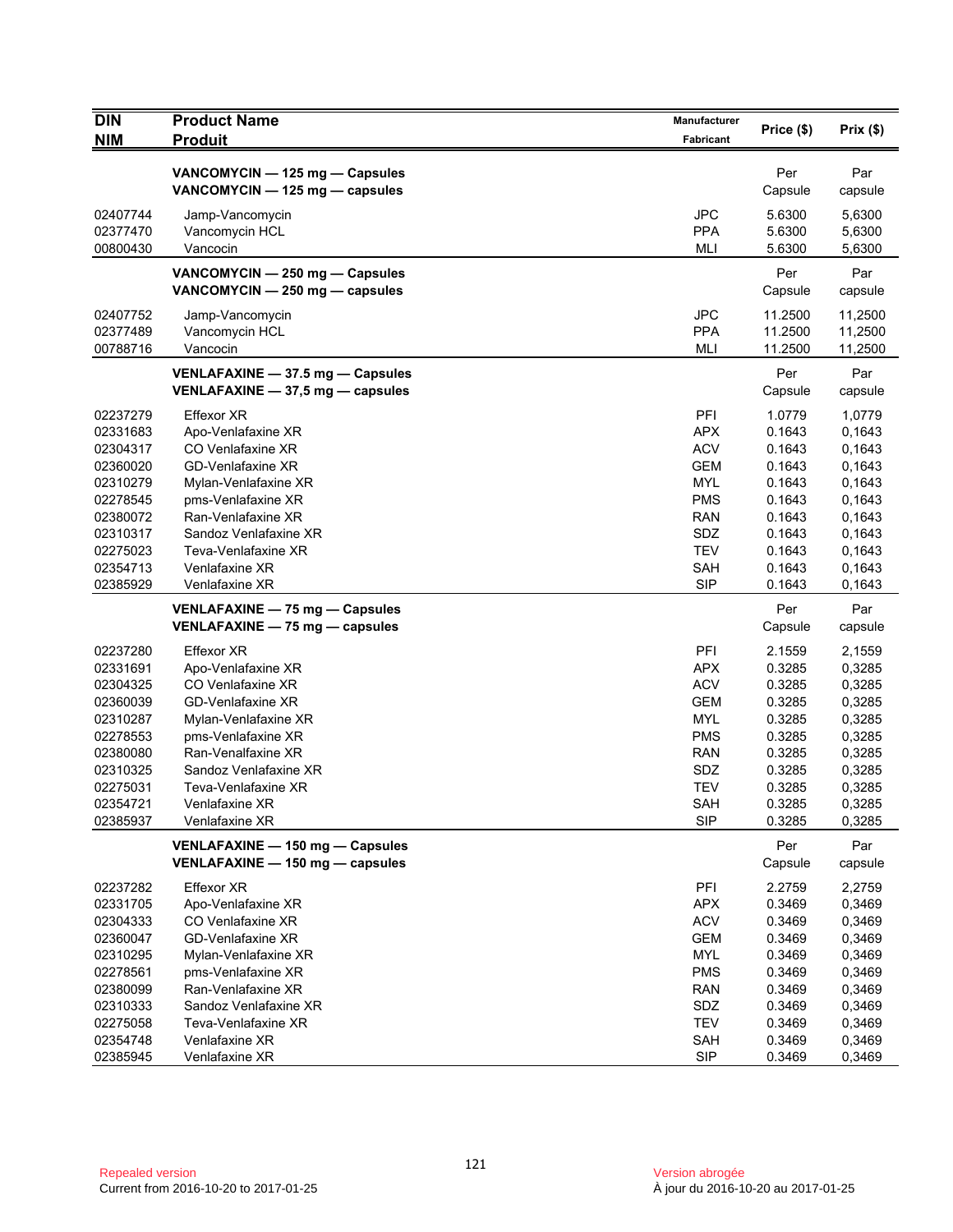| <b>DIN</b><br><b>NIM</b>                                 | <b>Product Name</b><br><b>Produit</b>                                                                                              | Manufacturer<br>Fabricant                                   | Price (\$)                                     | Prix(\$)                                       |
|----------------------------------------------------------|------------------------------------------------------------------------------------------------------------------------------------|-------------------------------------------------------------|------------------------------------------------|------------------------------------------------|
|                                                          | VERAPAMIL HCI - 120 mg - Sustained Release Tablets<br>VÉRAPAMIL (CHLORHYDRATE DE) - 120 mg - comprimés à libération<br>progressive |                                                             | Per<br>Tablet                                  | Par<br>comprimé                                |
| 01907123<br>02246893<br>02210347                         | <b>Isoptin SR</b><br>Apo-Verap SR<br>Mylan-Verapamil                                                                               | <b>BGP</b><br><b>APX</b><br><b>MYL</b>                      | 1.6697<br>0.7590<br>0.7590                     | 1,6697<br>0,7590<br>0,7590                     |
|                                                          | VERAPAMIL HCI-240 mg-Sustained Release Tablets<br>VÉRAPAMIL (CHLORHYDRATE DE) — 240 mg — comprimés à libération<br>progressive     |                                                             | Per<br>Tablet                                  | Par<br>comprimé                                |
| 00742554<br>02246895<br>02210363<br>02237791             | <b>Isoptin SR</b><br>Apo-Verap SR<br>Mylan-Verapamil<br>pms-Verapamil SR                                                           | <b>BGP</b><br><b>APX</b><br><b>MYL</b><br><b>PMS</b>        | 2.5143<br>0.9592<br>0.9592<br>0.9592           | 2,5143<br>0,9592<br>0,9592<br>0,9592           |
|                                                          | VERAPAMIL HCI - 80 mg - Tablets<br>VÉRAPAMIL (CHLORHYDRATE DE) - 80 mg - comprimés                                                 |                                                             | Per<br>Tablet                                  | Par<br>comprimé                                |
| 00782483<br>02237921                                     | Apo-Verap<br>Mylan-Verapamil                                                                                                       | <b>APX</b><br><b>MYL</b>                                    | 0.3009<br>0.3009                               | 0,3009<br>0,3009                               |
|                                                          | VERAPAMIL HCI - 120 mg - Tablets<br>VÉRAPAMIL (CHLORHYDRATE DE) — 120 mg — comprimés                                               |                                                             | Per<br>Tablet                                  | Par<br>comprimé                                |
| 00782491<br>02237922                                     | Apo-Verap<br>Mylan-Verapamil                                                                                                       | <b>APX</b><br><b>MYL</b>                                    | 0.4675<br>0.4675                               | 0,4675<br>0,4675                               |
|                                                          | VORICONAZOLE - 50 mg - Tablets<br>VORICONAZOLE - 50 mg - comprimés                                                                 |                                                             | Per<br>Tablet                                  | Par<br>comprimé                                |
| 02256460<br>02399245<br>02396866<br>02409674             | <b>VFEND</b><br>Sandoz Voriconazole<br>Teva-Voriconazole<br>Apo-Voriconazole                                                       | PFI<br>SDZ<br><b>TEV</b><br><b>APX</b>                      | 14.1449<br>3.2465<br>3.2147<br>3.2147          | 14,1449<br>3,2465<br>3,2147<br>3,2147          |
|                                                          | VORICONAZOLE - 200 mg - Tablets<br>VORICONAZOLE - 200 mg - comprimés                                                               |                                                             | Per<br>Tablet                                  | Par<br>comprimé                                |
| 02256479<br>02399253<br>02396874<br>02409682             | <b>VFEND</b><br>Sandoz Voriconazole<br>Teva-Voriconazole<br>Apo-Voriconazole                                                       | PFI<br>SDZ<br><b>TEV</b><br><b>APX</b>                      | 56.5561<br>12.9808<br>12.8537<br>12.8537       | 56,5561<br>12,9808<br>12,8537<br>12,8537       |
|                                                          | WARFARIN SODIUM - 1 mg - Tablets<br>WARFARINE SODIQUE - 1 mg - comprimés                                                           |                                                             | Per<br>Tablet                                  | Par<br>comprimé                                |
| 01918311<br>02242680<br>02242924<br>02244462<br>02265273 | Coumadin<br>Taro-Warfarin<br>Apo-Warfarin<br>Mylan-Warfarin<br>Novo-Warfarin                                                       | SQU<br><b>TAR</b><br><b>APX</b><br><b>MYL</b><br><b>TEV</b> | 0.4202<br>0.2178<br>0.1960<br>0.1960<br>0.1960 | 0,4202<br>0,2178<br>0,1960<br>0,1960<br>0,1960 |
|                                                          | WARFARIN SODIUM - 2 mg - Tablets<br>WARFARINE SODIQUE - 2 mg - comprimés                                                           |                                                             | Per<br>Tablet                                  | Par<br>comprimé                                |
| 01918338<br>02242681<br>02242925<br>02244463<br>02265281 | Coumadin<br>Taro-Warfarin<br>Apo-Warfarin<br>Mylan-Warfarin<br>Novo-Warfarin                                                       | SQU<br><b>TAR</b><br><b>APX</b><br><b>MYL</b><br><b>TEV</b> | 0.4444<br>0.2304<br>0.2074<br>0.2074<br>0.2074 | 0,4444<br>0,2304<br>0,2074<br>0,2074<br>0,2074 |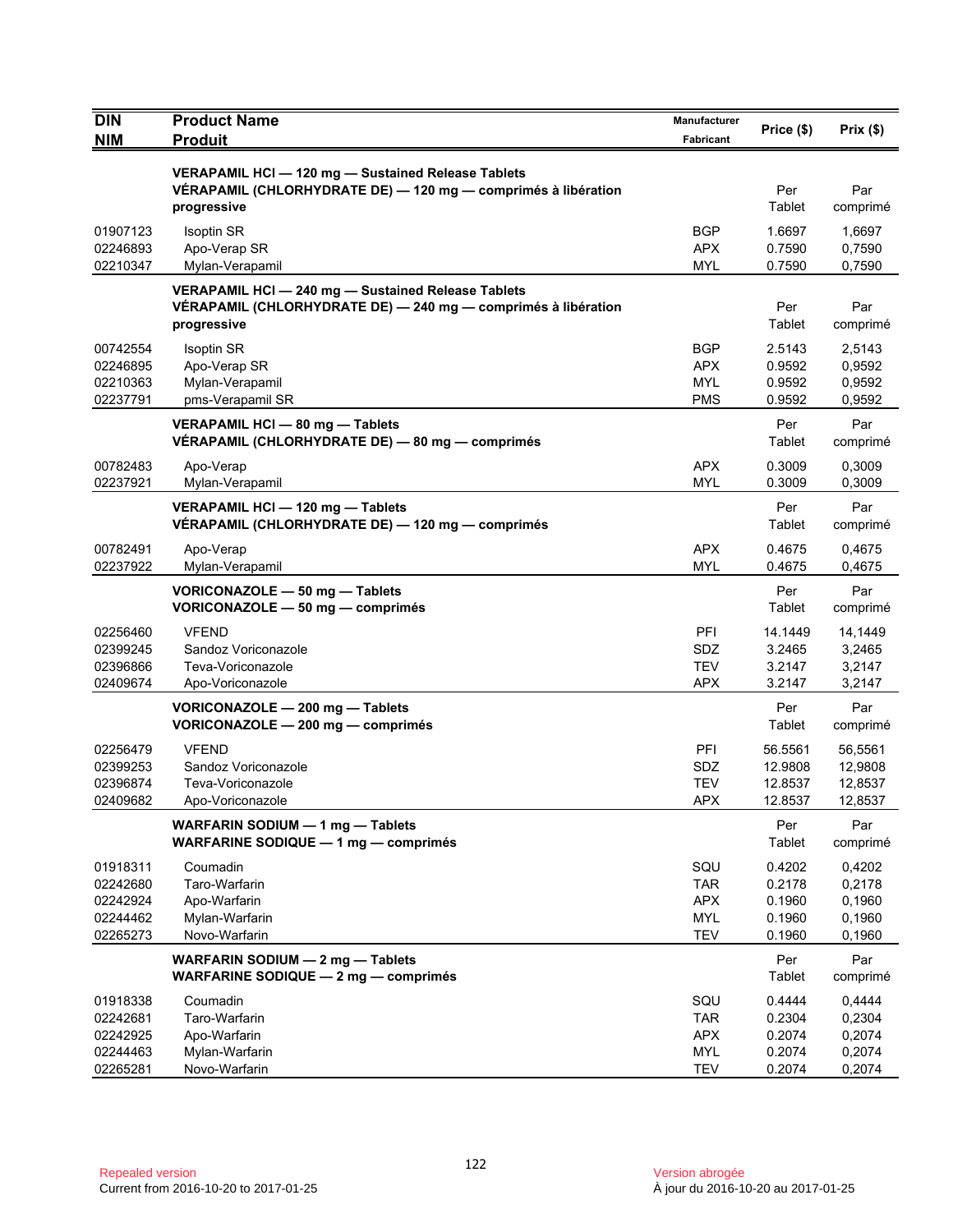| <b>DIN</b>                                               | <b>Product Name</b>                                                                                                                                                             | <b>Manufacturer</b>                                         | Price (\$)                                     | Prix(\$)                                       |
|----------------------------------------------------------|---------------------------------------------------------------------------------------------------------------------------------------------------------------------------------|-------------------------------------------------------------|------------------------------------------------|------------------------------------------------|
| <b>NIM</b>                                               | <b>Produit</b>                                                                                                                                                                  | Fabricant                                                   |                                                |                                                |
|                                                          | WARFARIN SODIUM - 2.5 mg - Tablets<br>WARFARINE SODIQUE $-2.5$ mg $-$ comprimes                                                                                                 |                                                             | Per<br>Tablet                                  | Par<br>comprimé                                |
| 01918346<br>02242682<br>02242926<br>02244464<br>02265303 | Coumadin<br>Taro-Warfarin<br>Apo-Warfarin<br>Mylan-Warfarin<br>Novo-Warfarin                                                                                                    | SQU<br><b>TAR</b><br><b>APX</b><br><b>MYL</b><br><b>TEV</b> | 0.3553<br>0.1845<br>0.1660<br>0.1660<br>0.1660 | 0,3553<br>0,1845<br>0,1660<br>0,1660<br>0,1660 |
|                                                          | WARFARIN SODIUM - 3 mg - Tablets<br>WARFARINE SODIQUE $-3$ mg $-$ comprimes                                                                                                     |                                                             | Per<br>Tablet                                  | Par<br>comprimé                                |
| 02240205<br>02242683<br>02265311<br>02245618<br>02287498 | Coumadin<br>Taro-Warfarin<br>Novo-Warfarin<br>Apo-Warfarin<br>Mylan-Warfarin                                                                                                    | SQU<br><b>TAR</b><br><b>TEV</b><br><b>APX</b><br>MYL        | 0.5511<br>0.2827<br>0.2571<br>0.2570<br>0.2337 | 0,5511<br>0,2827<br>0,2571<br>0,2570<br>0,2337 |
|                                                          | WARFARIN SODIUM - 4 mg - Tablets<br>WARFARINE SODIQUE $-$ 4 mg $-$ comprimes                                                                                                    |                                                             | Per<br>Tablet                                  | Par<br>comprimé                                |
| 02007959<br>02242684<br>02242927<br>02244465<br>02265338 | Coumadin<br>Taro-Warfarin<br>Apo-Warfarin<br>Mylan-Warfarin<br>Novo-Warfarin                                                                                                    | SQU<br><b>TAR</b><br><b>APX</b><br><b>MYL</b><br><b>TEV</b> | 0.5511<br>0.2856<br>0.2571<br>0.2571<br>0.2571 | 0,5511<br>0,2856<br>0,2571<br>0,2571<br>0,2571 |
|                                                          | WARFARIN SODIUM - 5 mg - Tablets<br>WARFARINE SODIQUE $-5$ mg $-$ comprimes                                                                                                     |                                                             | Per<br>Tablet                                  | Par<br>comprimé                                |
| 01918354<br>02242685<br>02242928<br>02244466<br>02265346 | Coumadin<br>Taro-Warfarin<br>Apo-Warfarin<br>Mylan-Warfarin<br>Novo-Warfarin                                                                                                    | SQU<br><b>TAR</b><br><b>APX</b><br><b>MYL</b><br><b>TEV</b> | 0.3560<br>0.1848<br>0.1663<br>0.1663<br>0.1663 | 0,3560<br>0,1848<br>0,1663<br>0,1663<br>0,1663 |
|                                                          | WARFARIN SODIUM - 10 mg - Tablets<br>WARFARINE SODIQUE - 10 mg - comprimés                                                                                                      |                                                             | Per<br>Tablet                                  | Par<br>comprimé                                |
| 01918362<br>02242687<br>02242929<br>02244467             | Coumadin<br>Taro-Warfarin<br>Apo-Warfarin<br>Mylan-Warfarin                                                                                                                     | SQU<br><b>TAR</b><br><b>APX</b><br>MYL                      | 0.6397<br>0.3316<br>0.2984<br>0.2984           | 0,6397<br>0,3316<br>0,2984<br>0,2984           |
|                                                          | ZIDOVUDINE - 100 mg - Capsules<br>ZIDOVUDINE - 100 mg - capsules                                                                                                                |                                                             | Per<br>Capsule                                 | Par<br>capsule                                 |
| 01902660<br>01946323                                     | Retrovir<br>Apo-Zidovudine                                                                                                                                                      | VII<br><b>APX</b>                                           | 2.1411<br>1.3977                               | 2,1411<br>1,3977                               |
|                                                          | ZINC SULFATE MONOHYDRATE/HYDROCORTISONE ACETATE - 5 mg/5 mg<br>- Topical Ointment<br>ZINC (SULFATE MONOHYDRATÉ DE)/HYDROCORTISONE (ACÉTATE D') —<br>5 mg/5 mg - pommade topique |                                                             | Per<br>Gram                                    | Par<br>gramme                                  |
| 00505773<br>00607789<br>02128446<br>02247691             | Anusol-HC<br>ratio-Hemcort HC<br>Anodan-HC<br>Sandoz Anuzinc HC                                                                                                                 | MCL<br><b>TEV</b><br>ODN<br>SDZ                             | 0.9152<br>0.4576<br>0.4160<br>0.4160           | 0,9152<br>0,4576<br>0,4160<br>0,4160           |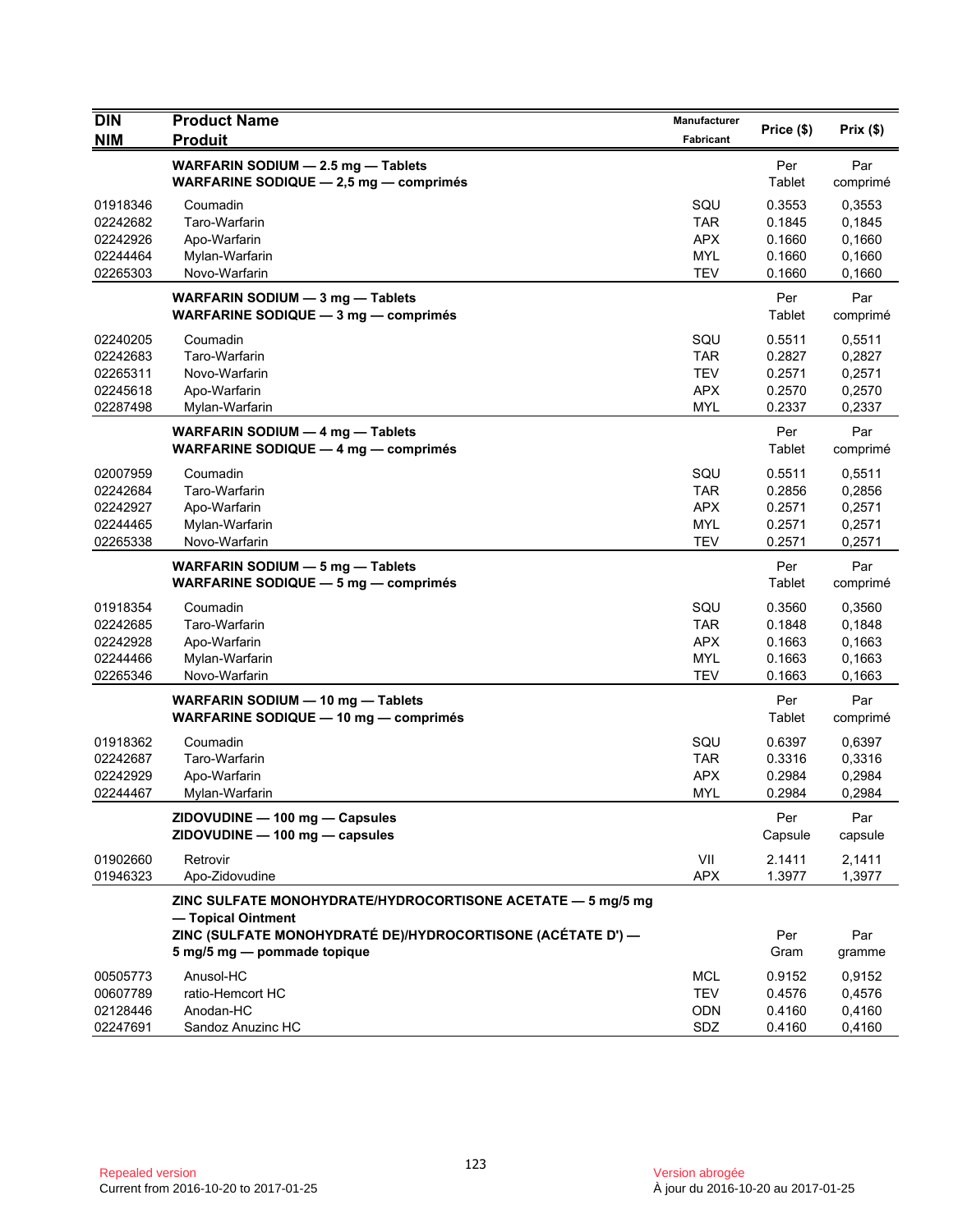| Price (\$)<br>Prix(\$)<br><b>NIM</b><br><b>Produit</b><br><b>Fabricant</b><br>ZINC SULFATE MONOHYDRATE/HYDROCORTISONE ACETATE - 10 mg/10 mg<br>- Suppositories<br>ZINC (SULFATE MONOHYDRATÉ DE)/HYDROCORTISONE (ACÉTATE D') —<br>Per<br>Par<br>Suppository suppositoire<br>10 mg/10 mg - suppositoires<br><b>PDA</b><br>00476285<br>Anusol-HC<br>1.1440<br>1,1440<br>ratio-Hemcort HC<br><b>TEV</b><br>00607797<br>0.6683<br>0,6683<br>02236399<br><b>ODN</b><br>0.6683<br>0,6683<br>Andodan-HC<br>02242798<br>SDZ<br>0.6683<br>0,6683<br>Sandoz Anuzinc HC<br>ZOLEDRONIC ACID - 5 mg/100 mL - Injection<br>ZOLEDRONIC ACID $-$ 5 mg/100 mL $-$ injection<br>Per mL<br>Par ml<br>Aclasta<br><b>NVT</b><br>02269198<br>7.3788<br>7,3788<br>Taro-Zoledronic Acid<br><b>TAR</b><br>3.3540<br>3,3540<br>02415100<br>02422433<br>Zoledronic Acid<br><b>DRL</b><br>3.3540<br>3,3540<br><b>TEV</b><br>02408082<br>Zoledronic Acid<br>3.3540<br>3,3540<br>Par<br>Per<br>ZOLMITRIPTAN - 2.5 mg - Tablets<br>ZOLMITRIPTAN - 2,5 mg - comprimés<br>Tablet<br>comprimé<br><b>AZC</b><br>16.0710<br>02238660<br>16,0710<br>Zomig<br>02313960<br>Teva-Zolmitriptan<br><b>TEV</b><br>5.3333<br>5,3333<br>02380951<br><b>APX</b><br>4.6667<br>4.6667<br>Apo-Zolmitriptan<br><b>PMS</b><br>4.6667<br>02324229<br>pms-Zolmitriptan<br>4,6667<br>02369036<br>Mylan-Zolmitriptan<br><b>MYL</b><br>4.6666<br>4,6666<br>Mar-Zolmitriptan<br>4.6050<br>4,6050<br>02399458<br>MAR<br>SDZ<br>4.6050<br>4,6050<br>02362988<br>Sandoz Zolmitriptan<br>02421623<br><b>JPC</b><br>3.5375<br>Jamp-Zolmitriptan<br>3,5375 |
|--------------------------------------------------------------------------------------------------------------------------------------------------------------------------------------------------------------------------------------------------------------------------------------------------------------------------------------------------------------------------------------------------------------------------------------------------------------------------------------------------------------------------------------------------------------------------------------------------------------------------------------------------------------------------------------------------------------------------------------------------------------------------------------------------------------------------------------------------------------------------------------------------------------------------------------------------------------------------------------------------------------------------------------------------------------------------------------------------------------------------------------------------------------------------------------------------------------------------------------------------------------------------------------------------------------------------------------------------------------------------------------------------------------------------------------------------------------------------------------------------------------------------------------------------------------------------------------------|
|                                                                                                                                                                                                                                                                                                                                                                                                                                                                                                                                                                                                                                                                                                                                                                                                                                                                                                                                                                                                                                                                                                                                                                                                                                                                                                                                                                                                                                                                                                                                                                                            |
|                                                                                                                                                                                                                                                                                                                                                                                                                                                                                                                                                                                                                                                                                                                                                                                                                                                                                                                                                                                                                                                                                                                                                                                                                                                                                                                                                                                                                                                                                                                                                                                            |
|                                                                                                                                                                                                                                                                                                                                                                                                                                                                                                                                                                                                                                                                                                                                                                                                                                                                                                                                                                                                                                                                                                                                                                                                                                                                                                                                                                                                                                                                                                                                                                                            |
|                                                                                                                                                                                                                                                                                                                                                                                                                                                                                                                                                                                                                                                                                                                                                                                                                                                                                                                                                                                                                                                                                                                                                                                                                                                                                                                                                                                                                                                                                                                                                                                            |
|                                                                                                                                                                                                                                                                                                                                                                                                                                                                                                                                                                                                                                                                                                                                                                                                                                                                                                                                                                                                                                                                                                                                                                                                                                                                                                                                                                                                                                                                                                                                                                                            |
|                                                                                                                                                                                                                                                                                                                                                                                                                                                                                                                                                                                                                                                                                                                                                                                                                                                                                                                                                                                                                                                                                                                                                                                                                                                                                                                                                                                                                                                                                                                                                                                            |
|                                                                                                                                                                                                                                                                                                                                                                                                                                                                                                                                                                                                                                                                                                                                                                                                                                                                                                                                                                                                                                                                                                                                                                                                                                                                                                                                                                                                                                                                                                                                                                                            |
|                                                                                                                                                                                                                                                                                                                                                                                                                                                                                                                                                                                                                                                                                                                                                                                                                                                                                                                                                                                                                                                                                                                                                                                                                                                                                                                                                                                                                                                                                                                                                                                            |
|                                                                                                                                                                                                                                                                                                                                                                                                                                                                                                                                                                                                                                                                                                                                                                                                                                                                                                                                                                                                                                                                                                                                                                                                                                                                                                                                                                                                                                                                                                                                                                                            |
|                                                                                                                                                                                                                                                                                                                                                                                                                                                                                                                                                                                                                                                                                                                                                                                                                                                                                                                                                                                                                                                                                                                                                                                                                                                                                                                                                                                                                                                                                                                                                                                            |
|                                                                                                                                                                                                                                                                                                                                                                                                                                                                                                                                                                                                                                                                                                                                                                                                                                                                                                                                                                                                                                                                                                                                                                                                                                                                                                                                                                                                                                                                                                                                                                                            |
|                                                                                                                                                                                                                                                                                                                                                                                                                                                                                                                                                                                                                                                                                                                                                                                                                                                                                                                                                                                                                                                                                                                                                                                                                                                                                                                                                                                                                                                                                                                                                                                            |
|                                                                                                                                                                                                                                                                                                                                                                                                                                                                                                                                                                                                                                                                                                                                                                                                                                                                                                                                                                                                                                                                                                                                                                                                                                                                                                                                                                                                                                                                                                                                                                                            |
|                                                                                                                                                                                                                                                                                                                                                                                                                                                                                                                                                                                                                                                                                                                                                                                                                                                                                                                                                                                                                                                                                                                                                                                                                                                                                                                                                                                                                                                                                                                                                                                            |
|                                                                                                                                                                                                                                                                                                                                                                                                                                                                                                                                                                                                                                                                                                                                                                                                                                                                                                                                                                                                                                                                                                                                                                                                                                                                                                                                                                                                                                                                                                                                                                                            |
|                                                                                                                                                                                                                                                                                                                                                                                                                                                                                                                                                                                                                                                                                                                                                                                                                                                                                                                                                                                                                                                                                                                                                                                                                                                                                                                                                                                                                                                                                                                                                                                            |
|                                                                                                                                                                                                                                                                                                                                                                                                                                                                                                                                                                                                                                                                                                                                                                                                                                                                                                                                                                                                                                                                                                                                                                                                                                                                                                                                                                                                                                                                                                                                                                                            |
|                                                                                                                                                                                                                                                                                                                                                                                                                                                                                                                                                                                                                                                                                                                                                                                                                                                                                                                                                                                                                                                                                                                                                                                                                                                                                                                                                                                                                                                                                                                                                                                            |
|                                                                                                                                                                                                                                                                                                                                                                                                                                                                                                                                                                                                                                                                                                                                                                                                                                                                                                                                                                                                                                                                                                                                                                                                                                                                                                                                                                                                                                                                                                                                                                                            |
|                                                                                                                                                                                                                                                                                                                                                                                                                                                                                                                                                                                                                                                                                                                                                                                                                                                                                                                                                                                                                                                                                                                                                                                                                                                                                                                                                                                                                                                                                                                                                                                            |
|                                                                                                                                                                                                                                                                                                                                                                                                                                                                                                                                                                                                                                                                                                                                                                                                                                                                                                                                                                                                                                                                                                                                                                                                                                                                                                                                                                                                                                                                                                                                                                                            |
| 02419521<br><b>MPH</b><br>3.5375<br>3,5375<br>Mint-Zolmitriptan                                                                                                                                                                                                                                                                                                                                                                                                                                                                                                                                                                                                                                                                                                                                                                                                                                                                                                                                                                                                                                                                                                                                                                                                                                                                                                                                                                                                                                                                                                                            |
| ZOLMITRIPTAN - 2.5 mg - Orally Disintegrating Tablets<br>Per<br>Par<br>Tablet<br>ZOLMITRIPTAN - 2,5 mg - comprimés à dissolution orale<br>comprimé                                                                                                                                                                                                                                                                                                                                                                                                                                                                                                                                                                                                                                                                                                                                                                                                                                                                                                                                                                                                                                                                                                                                                                                                                                                                                                                                                                                                                                         |
|                                                                                                                                                                                                                                                                                                                                                                                                                                                                                                                                                                                                                                                                                                                                                                                                                                                                                                                                                                                                                                                                                                                                                                                                                                                                                                                                                                                                                                                                                                                                                                                            |
| <b>AZC</b><br>02243045<br>Zomig OD<br>16.0710<br>16,0710                                                                                                                                                                                                                                                                                                                                                                                                                                                                                                                                                                                                                                                                                                                                                                                                                                                                                                                                                                                                                                                                                                                                                                                                                                                                                                                                                                                                                                                                                                                                   |
| 02362996<br>Sandoz Zolmitriptan ODT<br>SDZ<br>4.6666<br>4,6666                                                                                                                                                                                                                                                                                                                                                                                                                                                                                                                                                                                                                                                                                                                                                                                                                                                                                                                                                                                                                                                                                                                                                                                                                                                                                                                                                                                                                                                                                                                             |
| 02342545<br><b>TEV</b><br>4.6067<br>4,6067<br>Teva-Zolmitriptan OD                                                                                                                                                                                                                                                                                                                                                                                                                                                                                                                                                                                                                                                                                                                                                                                                                                                                                                                                                                                                                                                                                                                                                                                                                                                                                                                                                                                                                                                                                                                         |
| pms-Zolmitriptan ODT<br><b>PMS</b><br>4.6067<br>4,6067<br>02324768<br>02419513                                                                                                                                                                                                                                                                                                                                                                                                                                                                                                                                                                                                                                                                                                                                                                                                                                                                                                                                                                                                                                                                                                                                                                                                                                                                                                                                                                                                                                                                                                             |
| Mint-Zolmitriptan<br>MPH<br>4.6066<br>4,6066<br>Mylan-Zolmitriptan ODT<br><b>MYL</b><br>02387158<br>4.6066<br>4,6066                                                                                                                                                                                                                                                                                                                                                                                                                                                                                                                                                                                                                                                                                                                                                                                                                                                                                                                                                                                                                                                                                                                                                                                                                                                                                                                                                                                                                                                                       |
| <b>AJC</b><br>02438453<br>AG-Zolmitriptan ODT<br>2.8270<br>2,8270                                                                                                                                                                                                                                                                                                                                                                                                                                                                                                                                                                                                                                                                                                                                                                                                                                                                                                                                                                                                                                                                                                                                                                                                                                                                                                                                                                                                                                                                                                                          |
| <b>JPC</b><br>02428237<br>Jamp-Zolmitriptan ODT<br>2.8270<br>2,8270                                                                                                                                                                                                                                                                                                                                                                                                                                                                                                                                                                                                                                                                                                                                                                                                                                                                                                                                                                                                                                                                                                                                                                                                                                                                                                                                                                                                                                                                                                                        |
| <b>STP</b><br>02428474<br>2.1477<br>2,1477<br>Septa-Zolmitriptan ODT                                                                                                                                                                                                                                                                                                                                                                                                                                                                                                                                                                                                                                                                                                                                                                                                                                                                                                                                                                                                                                                                                                                                                                                                                                                                                                                                                                                                                                                                                                                       |
| Per<br>Par                                                                                                                                                                                                                                                                                                                                                                                                                                                                                                                                                                                                                                                                                                                                                                                                                                                                                                                                                                                                                                                                                                                                                                                                                                                                                                                                                                                                                                                                                                                                                                                 |
| ZOPICLONE - 5 mg - Tablets<br>Tablet<br>ZOPICLONE - 5 mg - comprimés<br>comprimé                                                                                                                                                                                                                                                                                                                                                                                                                                                                                                                                                                                                                                                                                                                                                                                                                                                                                                                                                                                                                                                                                                                                                                                                                                                                                                                                                                                                                                                                                                           |
| <b>SAA</b><br>1.1648<br>02216167<br>Imovane<br>1,1648                                                                                                                                                                                                                                                                                                                                                                                                                                                                                                                                                                                                                                                                                                                                                                                                                                                                                                                                                                                                                                                                                                                                                                                                                                                                                                                                                                                                                                                                                                                                      |
| <b>APX</b><br>0.1782<br>02245077<br>Apo-Zopiclone<br>0,1782                                                                                                                                                                                                                                                                                                                                                                                                                                                                                                                                                                                                                                                                                                                                                                                                                                                                                                                                                                                                                                                                                                                                                                                                                                                                                                                                                                                                                                                                                                                                |
| <b>ACV</b><br>0.1782<br>02271931<br>CO Zopiclone<br>0,1782                                                                                                                                                                                                                                                                                                                                                                                                                                                                                                                                                                                                                                                                                                                                                                                                                                                                                                                                                                                                                                                                                                                                                                                                                                                                                                                                                                                                                                                                                                                                 |
| <b>JPC</b><br>0.1782<br>0,1782<br>02406969<br>Jamp-Zopiclone                                                                                                                                                                                                                                                                                                                                                                                                                                                                                                                                                                                                                                                                                                                                                                                                                                                                                                                                                                                                                                                                                                                                                                                                                                                                                                                                                                                                                                                                                                                               |
| 02386771<br>Mar-Zopiclone<br><b>MAR</b><br>0.1782<br>0,1782                                                                                                                                                                                                                                                                                                                                                                                                                                                                                                                                                                                                                                                                                                                                                                                                                                                                                                                                                                                                                                                                                                                                                                                                                                                                                                                                                                                                                                                                                                                                |
| 02391716<br>Mint-Zopiclone<br><b>MPH</b><br>0.1782<br>0,1782                                                                                                                                                                                                                                                                                                                                                                                                                                                                                                                                                                                                                                                                                                                                                                                                                                                                                                                                                                                                                                                                                                                                                                                                                                                                                                                                                                                                                                                                                                                               |
| 02296616<br><b>MYL</b><br>0.1782<br>0,1782<br>Mylan-Zopiclone                                                                                                                                                                                                                                                                                                                                                                                                                                                                                                                                                                                                                                                                                                                                                                                                                                                                                                                                                                                                                                                                                                                                                                                                                                                                                                                                                                                                                                                                                                                              |
| Novo-Zopiclone<br><b>TEV</b><br>0.1782<br>0,1782<br>02251450                                                                                                                                                                                                                                                                                                                                                                                                                                                                                                                                                                                                                                                                                                                                                                                                                                                                                                                                                                                                                                                                                                                                                                                                                                                                                                                                                                                                                                                                                                                               |
| 02243426<br>pms-Zopiclone<br><b>PMS</b><br>0.1782<br>0,1782                                                                                                                                                                                                                                                                                                                                                                                                                                                                                                                                                                                                                                                                                                                                                                                                                                                                                                                                                                                                                                                                                                                                                                                                                                                                                                                                                                                                                                                                                                                                |
| 02267918<br>Ran-Zopiclone<br><b>RAN</b><br>0.1782<br>0,1782                                                                                                                                                                                                                                                                                                                                                                                                                                                                                                                                                                                                                                                                                                                                                                                                                                                                                                                                                                                                                                                                                                                                                                                                                                                                                                                                                                                                                                                                                                                                |
| ratio-Zopiclone<br><b>TEV</b><br>0.1782<br>0,1782<br>02246534                                                                                                                                                                                                                                                                                                                                                                                                                                                                                                                                                                                                                                                                                                                                                                                                                                                                                                                                                                                                                                                                                                                                                                                                                                                                                                                                                                                                                                                                                                                              |
| SDZ<br>0.1782<br>0,1782<br>02257572<br>Sandoz Zopiclone<br>02344122<br>SAH<br>0.1782<br>0,1782<br>Zopiclone                                                                                                                                                                                                                                                                                                                                                                                                                                                                                                                                                                                                                                                                                                                                                                                                                                                                                                                                                                                                                                                                                                                                                                                                                                                                                                                                                                                                                                                                                |
| <b>SIP</b><br>02385821<br>Zopiclone<br>0.1782<br>0,1782                                                                                                                                                                                                                                                                                                                                                                                                                                                                                                                                                                                                                                                                                                                                                                                                                                                                                                                                                                                                                                                                                                                                                                                                                                                                                                                                                                                                                                                                                                                                    |